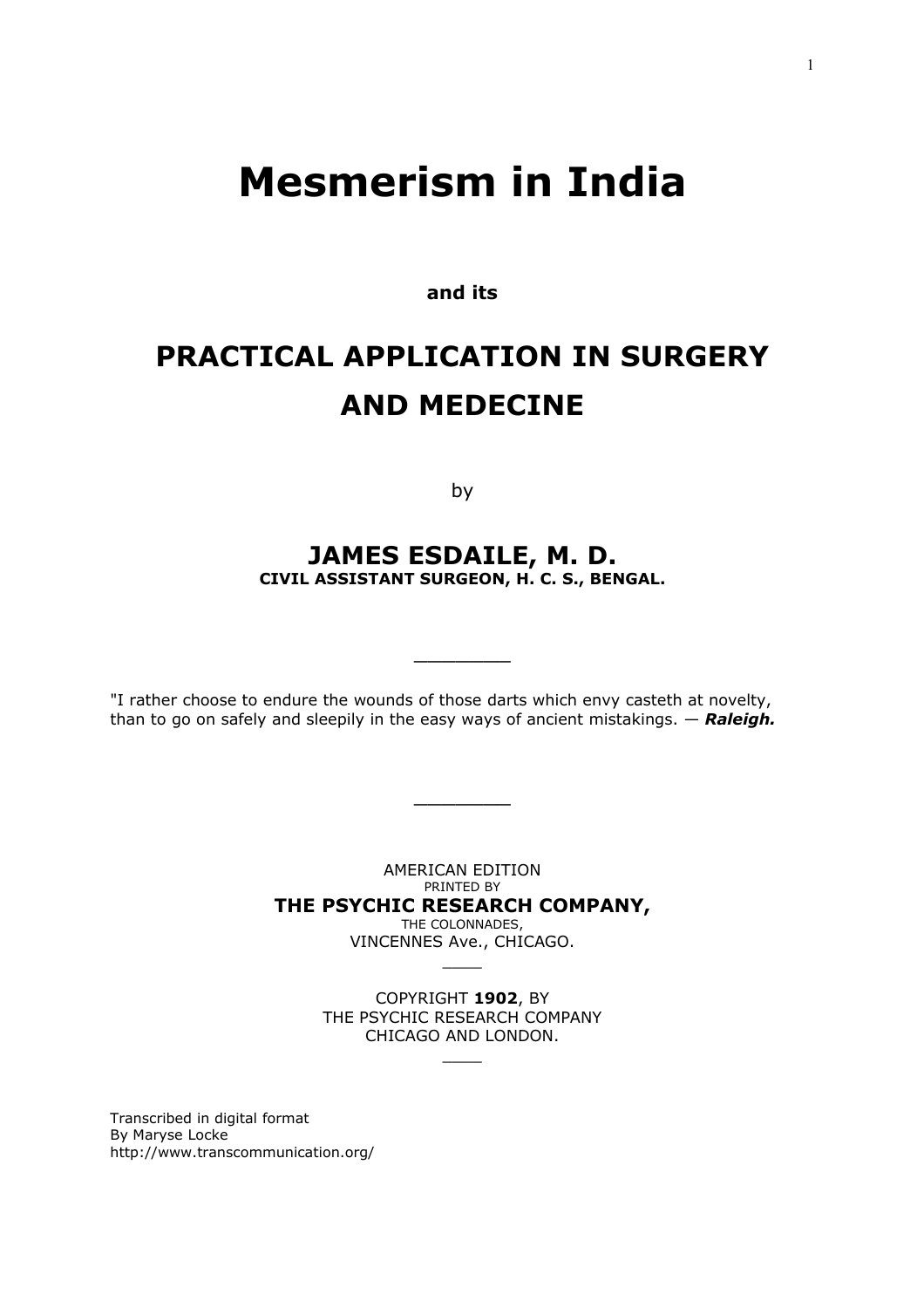# PREFACE TO THIS EDITION.

There is a frankness, an absence of art, about this book which makes its testimony to the power of mind over matter of double worth. No one may question the facts here recorded. They are FACTS, and they are recorded, as Truth should be, in simple speech.

It may be asked by the non-professional reader if it was necessary to present to the laity this record of the somewhat sickening surgical operations performed painlessly by Dr. Esdaile sixty odd years ago in India.

Our answer is that this is Dr. Esdaile's book, as he wrote it, and as he would wish it to be reprinted were he alive today. It will be very easy for the lay-reader to skip those portions which offend his taste. He will find sufficient other matter in these pages to repay his close attention. The Psychic Research Company has rescued this book from oblivion because it contains the simplest, clearest and most convincing data on the power of the mind to control agonizing pain.

It is nothing that we disagree with Dr. Esdaile touching the nature of the power or force manifested. To Dr. Esdaile the marvel lay in the thing -Mesmerism; in the operator, or mesmerizer. To us this book is clearest evidence of the power that lies in the subject  $-$  the mesmerized person. To the author his work was a tribute to the power of a man to help his fellow. To use it is a promise of the time to come when man shall help himself. The full importance of this collection of facts can only be appreciated when we grasp the idea that all the phenomena here produced by mesmerism are capable of reproduction by autosuggestion. The control of pain; the restoration to health, etc., are effects which man, without the aid of another, can, and some day shall perfectly, accomplish in himself by the power of his own will while he is in a normal waking condition.

Let us honor the man who blazed the path. We have little to do now but cut away the underbrush.

**SYDNEY FLOWER.** 

The Psychic Research Company.

Chicago, May, 1902.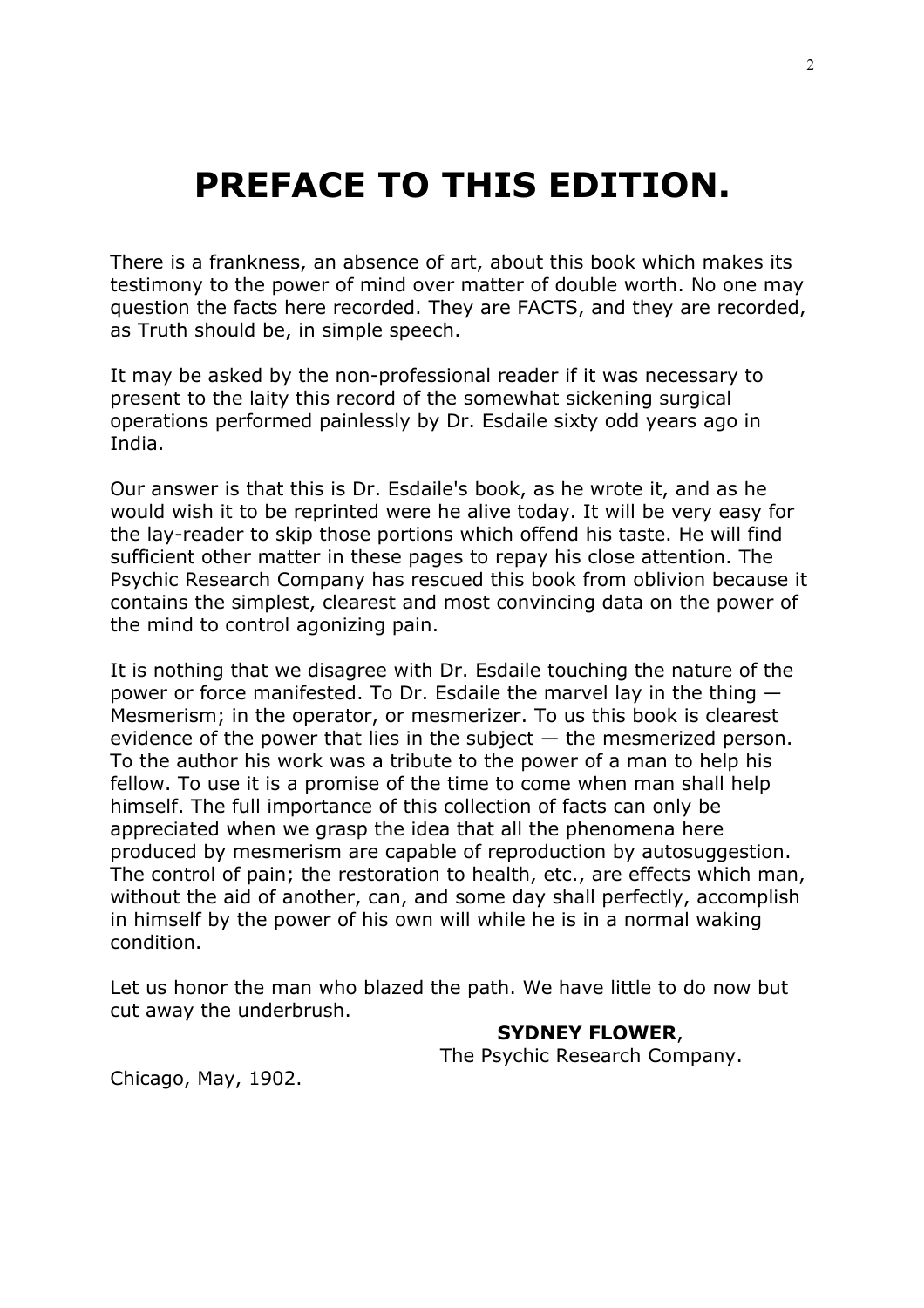# **ENGLISH EDITOR'S PREFACE.**

Appearing before the public as the Editor of a work on Mesmerism, I trust I may be pardoned for alluding to the circumstances under which I have been called upon to undertake such a duty. Several months ago my brother, a medical officer in the service of the East India Company, surprised me by announcing that he had now found something to dispel the **ennui** of Indian life, and that his mission was to become "the Apostle of Mesmerism in India". More than twelve years ago, my attention had been arrested by reading M. Cloquet's account of his having removed a cancerous breast from a lady while in the mesmeric trance, and by his certifying her insensibility to pain. Knowing the eminence of M. Cloquet as a surgeon, and his reputation as a man of veracity, I was constrained to believe in the reality of the mysterious agent denominated Mesmerism, or Animal Magnetism; and my belief was confirmed by the fact of the operator not being a believer in Mesmerism. From that hour I never doubted that many things, scouted by most people as frauds or delusions, were merely new manifestations of this incomprehensible power. The evidence was so strong, that incredulity seemed irrational. Professional avocations hindered me paving further attention to the subject; and I had almost ceased to think of Mesmerism when it was again unexpectedly brought before me by my brother. Being thoroughly convinced of his honesty, as well as of his ability to detect imposture, I read his communications, transmitted from time to time, with the liveliest interest, and rejoiced to be at length informed that he was about to communicate his experience to the public; and that he relied on my services in seeing his work through the press, and in making any necessary alterations in the MS.

A determination to know the truth, and to afford to others the opportunity of investigating it for themselves, has induced me to read my brother's work with care, and to undertake the responsibility of preparing it for the press. In justice to him I must add, that the only alterations I have made in the MS, have been merely verbal; so that whatever merit is due to the work, either as a literary performance, or a Philosophical treatise upon an imperfectly understood branch of science, none of it belongs to me.

While he will be gratified to learn that his literary offspring has assumed so little of the aspect of a changeling, by being transferred to my care, I fear that on another point he will be mortified, and that some of his readers will share in his regret. His MS, was accompanied by nine beautifully executed drawings, also intended for publication. After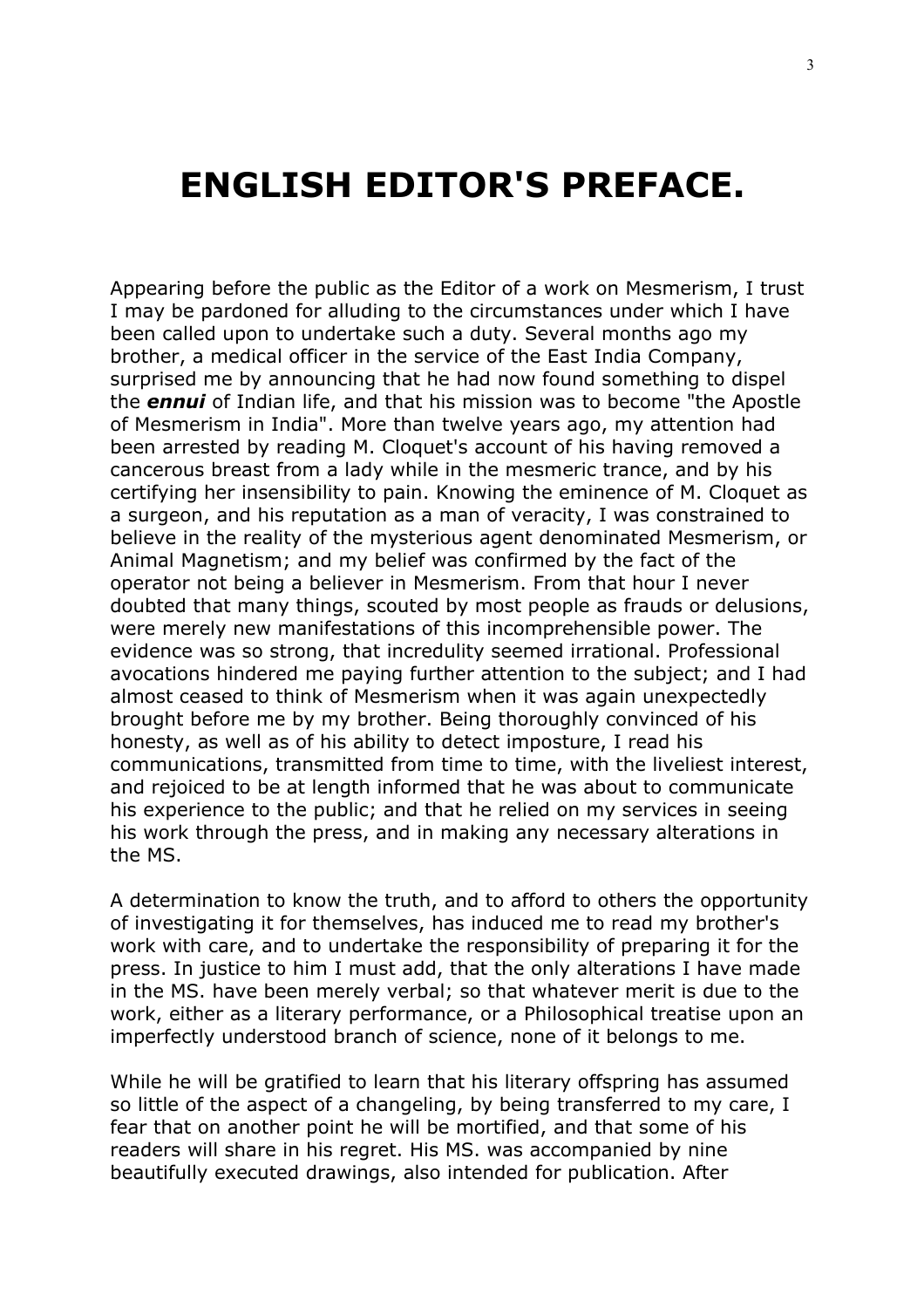consulting with friends interested in Mesmerism, it has been resolved that these drawings shall not be published. They are very striking; but, unfortunately, their very fidelity is a reason for their non-publication, for, assuredly, they are fitted to shock the delicate, who are unaccustomed to witness the fearful ravages of disease on the human frame. Moreover, to publish them would add materially to the price of the work- a result which would frustrate, to some extent at least, the object of the author, who obviously desires that the British public shall have every facility in procuring information regarding the derided science of which, and with such good reason, he is so decided an advocate.

On the probable reception of the work in this country, it may be imprudent to speculate; but I cannot help hoping that the evident honesty of the writer, and his willingness to receive assistance, even from his opponents, in detecting the imposture of Mesmerism, if imposture it be, will conciliate the most incredulous, and induce them calmly to examine a multitude of facts accumulated by a man who has never been suspected to be either a knave or a fool. Every body is alike interested in fair play being afforded to the propounders of the strange facts and theories connected with Mesmerism. It is to be borne in mind, that it may be used for evil as well as for good; and that, if we obstinately refuse even to examine the subject, we expose ourselves, defenceless, to the abuse of a power capable of being perverted to the most nefarious ends. This, perhaps, will not be reckoned a fanciful danger by those who carefully peruse the author's remarks on the singular trial for the abduction of a boy. And if from this case, corroborated by the general impression in India of the frequency of far more detestable crimes, the public arrive at the conviction that Mesmerism is a terrible engine in the hands of a villain, as we have good reason for believing it to be, surely our legislators, who spend laborious nights in perfecting bills of pains and penalties against the felonious abductors of favourite poodles and the various members of the canine race, will see it to be their duty to make the practice of Mesmerism penal, save by regularly educated medical men. If my brother's book does nothing more than arouse the public to a sense of danger, it will not have been written in vain. Small as is my personal experience of Mesmerism, I have yet, with my own hands, done enough to impress me with a profound conviction that, manifold as are the blessings it confers, it must be used with care, and that it is a most formidable source of mischief in the hands of the ignorant and the un-principled. In a note, in the body of the work, will be found an account of the influence I exerted over a young gentleman in London. I can now relate a still more striking case. When lately inviting a lady to pay me a visit, I thus wrote to her:  $-$  "Unbeliever" in Mesmerism as you are, I hope to convince you of its reality by setting you asleep". In her reply she observed: - "You will, indeed, find me hard to be convinced; but if you can procure me refreshing sleep, it will be the greatest blessing, for I have not had a sound sleep for eighteen months". Knowing the anguish she had endured by family bereavements, and that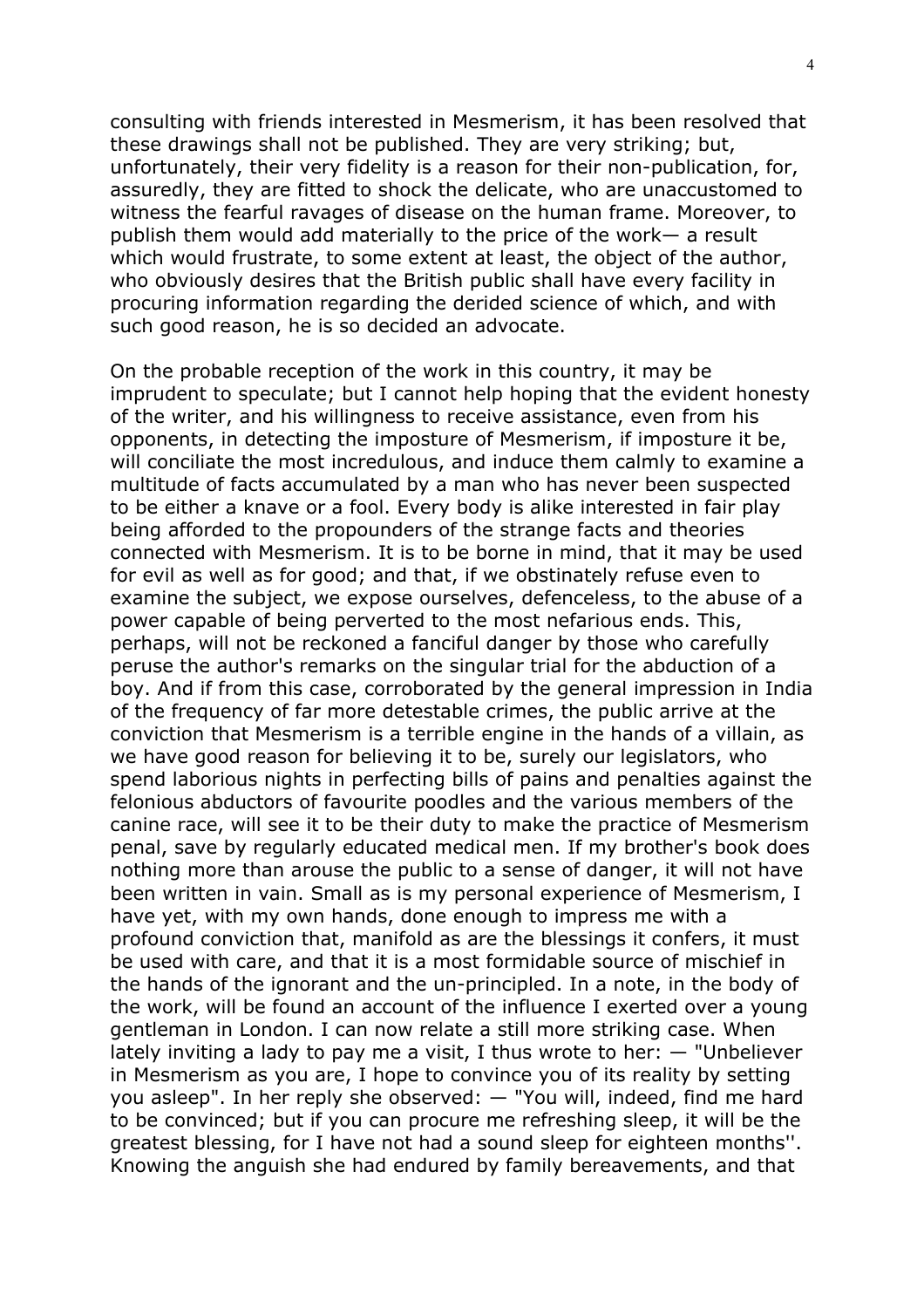her health was much impaired, a desire to relieve her sufferings made me resolve to try whether she could be brought under the influence of Mesmerism. An opportunity presented itself shortly after her arrival here. On the evening of the 9th of this month (June), the oppressive heat of the weather rendered her languid; her voice was very rough, and she was evidently labouring under a slight attack of bronchitis. Believing that the inflammation might be subdued by means of Mesmerism, I requested permission to try its efficacy. This having been kindly granted, I subjected her to the usual manipulation for half an hour. She became perfectly placid, but did not fall asleep; she was merely drowsy, and disinclined to rise. No marked symptoms having been exhibited. I concluded that the experiment had failed; but, next morning, I was agreeably surprised to learn that she had passed a most comfortable night, and had slept for seven hours and a half without waking. Her voice also was clear, the expression of languor had left her countenance, and she felt so well that she ventured to dine at the house of a friend, distant three miles from the Manse. Whatever was the cause of the improvement, I was delighted to see my friend evidently better, and resolved again to mesmerise her. On our return from a saunter in the garden, on the evening of the 11th (June), she lay down on the sofa, waiting the entrance of the servants to prayers. As they happened to be longer in coming than we expected, I said: "Suppose I try to mesmerise you?" The reply being "Very well", I commenced my manipulations at five minutes before ten. Before that hour struck, we had the following conversation: "Oh! I am very sleepy". "Do you really think I am exerting any influence over you?" "How can I doubt it? I never felt this way before. I am in a state of the most delightful placidity".  $-$  "Why, then, I had better put off the prayers, and keep the house quiet for a little". - "No, no, don't do that. I am very drowsy", and with these words she relinguished the attempt to rise, and sank her head on the pillow. Having slipped out of the room, and ordered no noise to be made, I found her on my return still very somnolent, and, without saying another word, proceeded with my manipulations for twenty minutes. I then spoke, and, receiving no answer, proceeded to get a witness of my subsequent doings. Calling my housekeeper, I said: - "Come and try if you can waken Mrs. C: I have mesmerised her, I think". She tried every means so to do, but in vain. Her respect for the lady would not allow her to obey my order to prick her with a pin; I therefore took a sharp-pointed instrument, and pricked her hand till the marks were visible. No uneasiness being manifested, I was now certain that the mesmeric sleep was established, and proceeded to test its intensity by loudly calling, and clapping my hands close to the face of the sleeper. Not a feature moved: and the exquisitely placid countenance of my entranced friend will long live in my memory.

As she was laid on a sofa in the dining-room, I could not permit her to remain there without sitting up all night to watch her, or causing my servants to do so. Circumstances rendering this inconvenient, I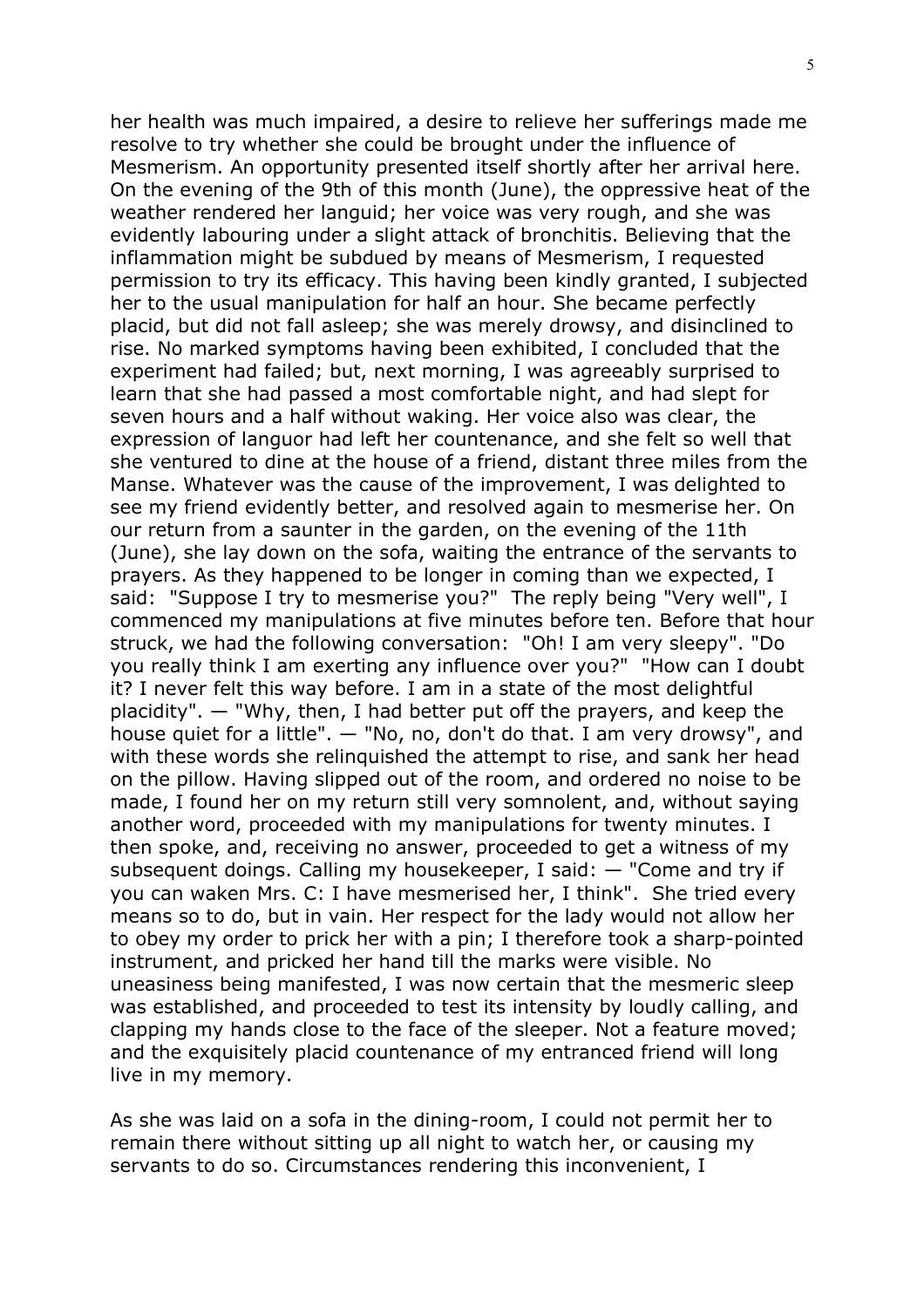proceeded, at 11 o'clock, to demesmerise her. This proved a work of the greatest difficulty: for half an hour I used all the methods resorted to by the mesmerists, but with hardly any success. Being resolved, however, to break in upon her repose, I applied the strongest smelling salts to her nostrils, threw cold water on her face, and blew upon it with a pair of bellows. This rough usage roused her a little; but even after I got her to sit up, she fell helplessly into my arms, and, if let alone, would instantly have been as fast asleep as ever.

On questioning her next morning, she could give no account of what had happened. She only remembered that she lay down, and that I soon made her very drowsy. She acknowledged that I might have done with her whatever I chose, and expressed her conviction that had I amputated a limb, she would have been unconscious of the operation. What a power, then, is this for evil as well as for good! How foolish in people to expose themselves to the machinations of the wicked, by treating Mesmerism as a fraud or a delusion! It is a fact, proved by incontestable evidence; and capable of being applied to the relief of suffering humanity, or perverted so as to accomplish the designs of villainy. As a clergyman, I shall be happy to apply it, gratuitously for the relief of the sick, until medical men become convinced of the therapeutic value of Mesmerism, and introduce it into their practice. And for the encouragement of non-professional persons, who, like myself, are anxious to investigate the truth, I am glad to be able to state that a benevolent bishop in England, and his amiable family, are successfully employed in relieving the afflicted; and that my friend Mrs. C. expresses the warmest gratitude for the benefit she has derived from my mesmeric treatment.

The above remarks are for the general reader. I would now respectfully invite the attention of the medical profession to the facts detailed by my brother. He is neither a quack nor an enthusiast, but a regularly educated, truth-loving physician, whose reputation for talent and honesty is unquestionable. The facts he adduces cannot be controverted, and, as I was happy to learn from a medical man just arrived from Hooghly, are admitted both by Europeans and natives, on the spot where they occurred. If he, then, in eight months, has performed no less than seventy-six operations, besides relieving eighteen medical cases, how can medical men in this country justify their heartless apathy in regard to Mesmerism? It is a fact, in the highest degree disgraceful to them, that our doctors will not be persuaded even to try whether their patients can be benefited by the mesmeric agency. They insist on going on inflicting tortures, without an attempt to ascertain whether they may not be obviated by Mesmerism. The Royal Medical and Chirurgical Society of London permitted Dr. Copland, without a word of disapprobation, to declare that "pain is a wise provision of nature; and patients ought to suffer pain while their surgeon is operating; they are all the better for it, and recover better". A London dentist has announced that several of his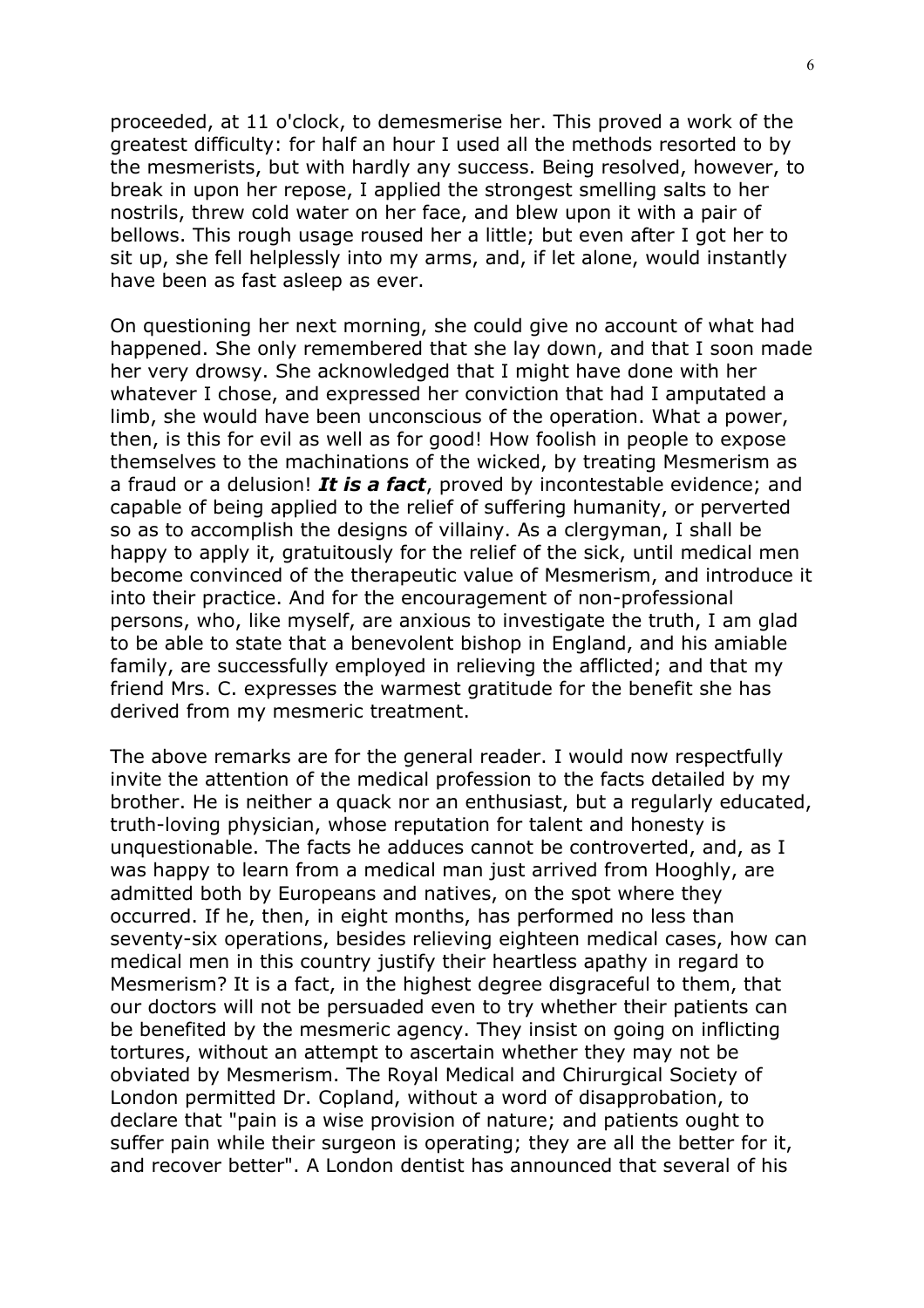fraternity have resolved not to extract the teeth of persons in the mesmeric sleep! By this combination of doctors and dentists, we are threatened with the infliction of pain, whenever we are so unfortunate as to fall into their hands; and our agonies are to be soothed by Dr. Copland's pious assurance that pain is a wise infliction intended for good! Let others do as they please, for myself I shall only say, that, having twice suffered under the surgeon's knife, all the doctors in Europe shall not persuade me to permit them again to mangle my "pleasant flesh", until a persevering attempt has been made to reduce me to insensibility by means of Mesmerism. As the best persuasive to induce sufferers to form a similar resolution. I request their attention to the subioined *résumé* of my brother's mesmeric practice, as published by him in a Calcutta newspaper, on the eve of his departure for the army of the Punjaub.

It now only remains that I should publicly offer my warmest thanks to Dr. Gregory, Professor of Chemistry in the University of Edinburgh, and to Mr. Colquhoun, author of "Isis Revelata" and many other well-known works, for the highly flattering commendations they have bestowed on my brother's labours, and for many friendly and generous communications addressed to myself.

#### **David Esdaile.**

Manse of Rescobie, Forfar, 13th June, 1846.

Postscript. 19th June. - Today I have had a new proof of the value of Mesmerism in relieving the sick. I was visiting Isabel  $A \rightarrow -1$ , a young woman recovering from fever; the fever had left her, but the second night before I saw her an attack of inflammation in the breast had rendered necessary the application of leeches. I found her in pain from the inflammation, and also from toothache, and complaining of inability to sleep. In ten minutes I threw her into the mesmeric trance; this was at 9 p. m.: she awoke at 2 a. m., refreshed and hungry.  $23d$ .  $-$  The change of weather has injured my relative, Mrs. C. This evening she had a dreadful cough, which banished sleep, and gave her much pain. I proceeded to mesmerise her in the usual way: the paroxysms of the cough rendered the process more laborious than formerly; at last I succeeded in allaying the spasmodic motions of the thorax, by placing my fingers on her throat, and breathing continuously on the spot which appeared to be the seat of the irritation which annoyed her. In half an hour she was fast asleep; she slept two hours, and awoke refreshed. The cough had left her, and has not returned at this date (25th June). These are facts; and I record them for the benefit of the suffering. Let sceptics scoff, and doctors talk of danger: I have alleviated pain; and any one who will honestly make the attempt may do the same.  $-$  D. E.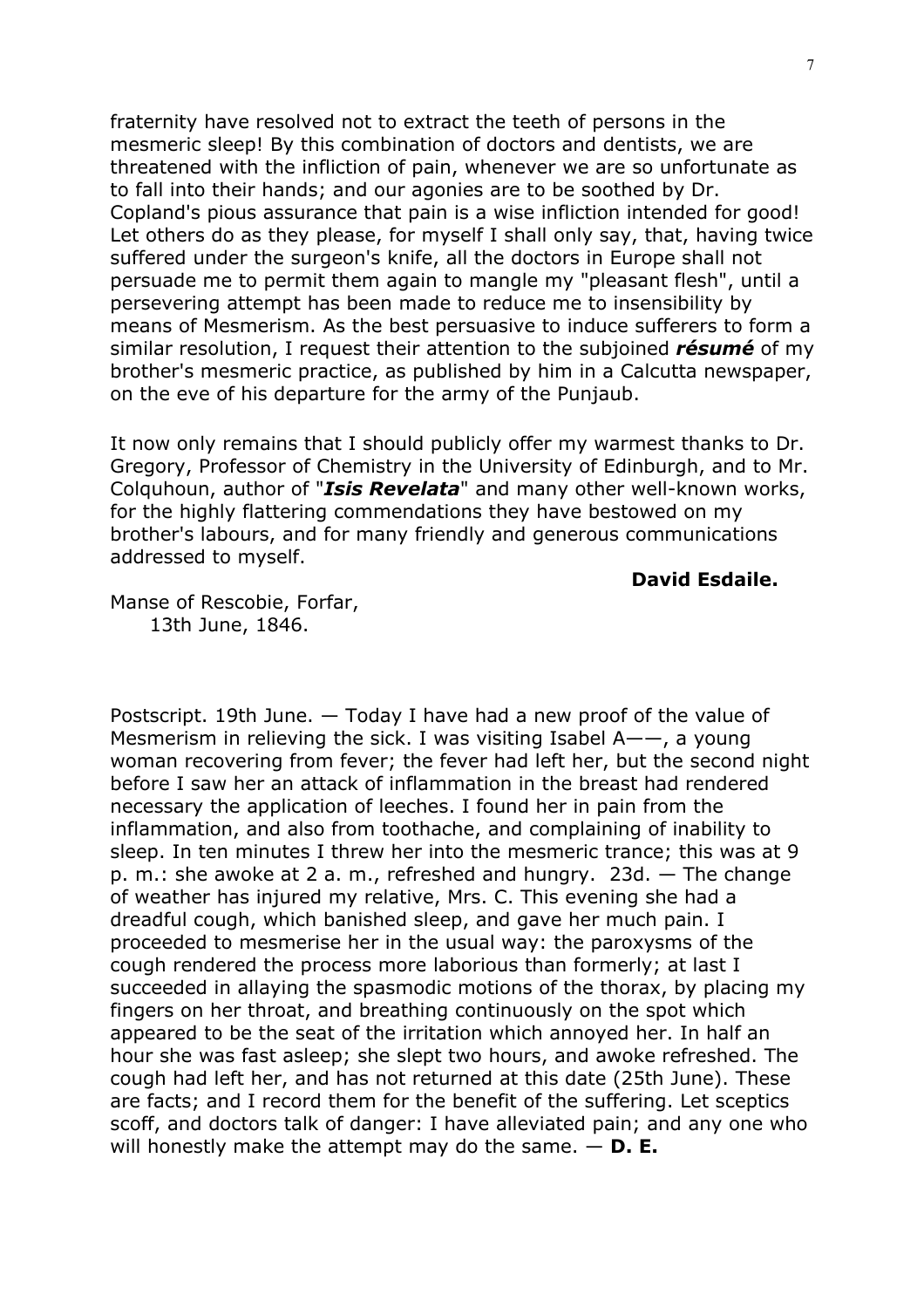#### **TO THE**

## REV. JAMES ESDAILE, D. D.

My Dear Father,

However new and strange the subject of this work may be to you, I am sure that it will afford you pleasure to know that I have introduced, and I hope I may say established, a new and powerful means of alleviating human suffering among the natives of Bengal.

I shall soon ascertain to what extent other varieties of mankind are capable of benefiting by this natural curative power, as I am ordered to join the army in the field, and depart tomorrow, by dâk, a journey of eleven hundred miles!

I am, your affectionate son,

James Esdaile.

HOOGHLY, Feb. 1st, 1846.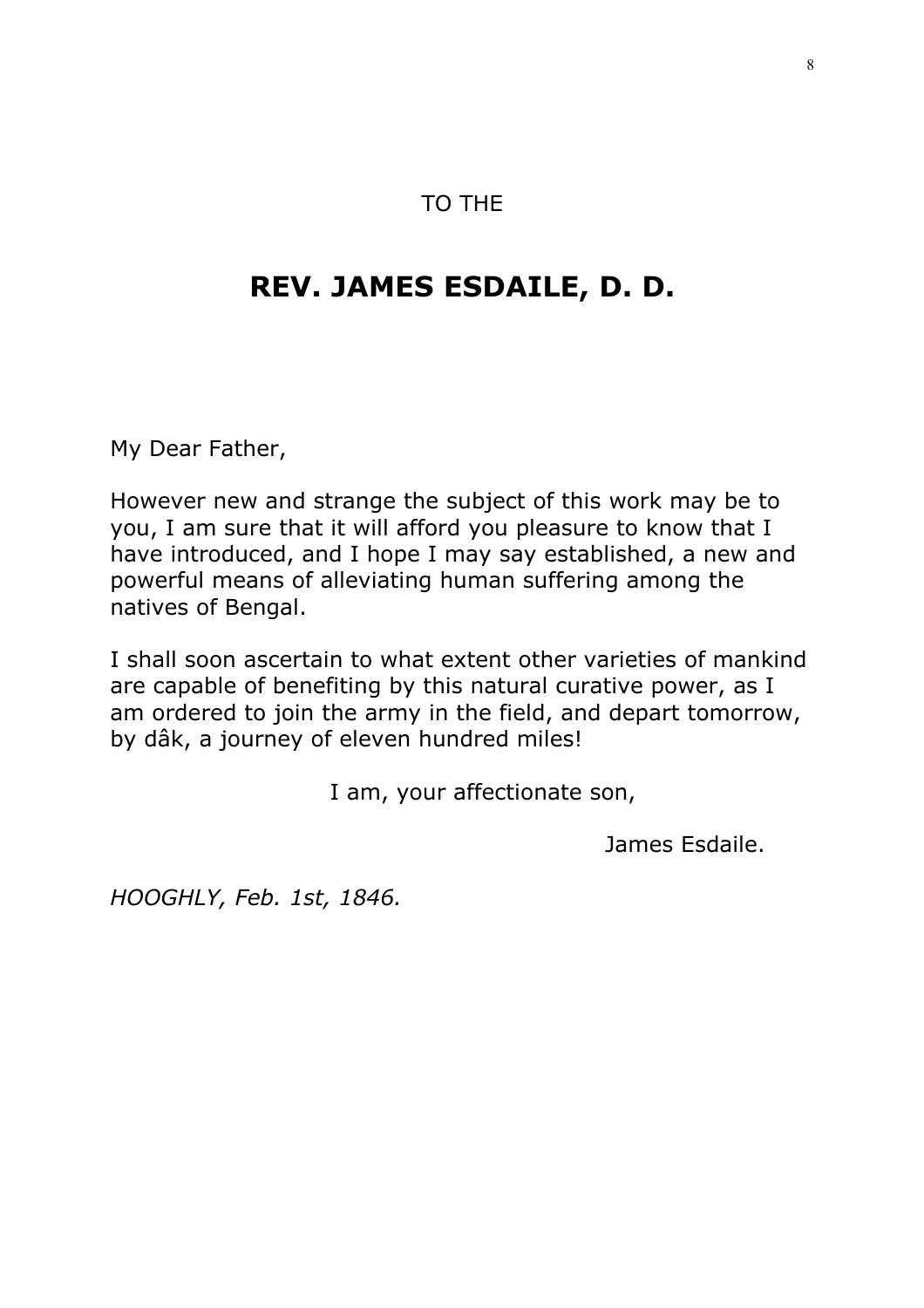# **PREFACE**

If this production should be unfortunate enough to attract attention at home, I hope that criticism will be chiefly expended upon a careful examination of the alleged **facts**, and their practical application to the improvement of Surgery and Medicine.

What I now offer to the public is the result of only eight months mesmeric practice, in a country charity hospital; but it has been sufficient to demonstrate the singular and most beneficial influence that Mesmerism exerts over the constitution of the people of Bengal, and that **painless** surgical operations, and other medical advantages, are their natural birthright; of which I hope they will be no longer deprived.

Duty calls me to another and more extensive field, (the Civil Surgeons being ordered to join the army of the Sutlei), where I hope to work out this curious and interesting subject in all its practical bearings, and to live to communicate my experience to the public.

#### Hooghly, Feb. 1st, 1846.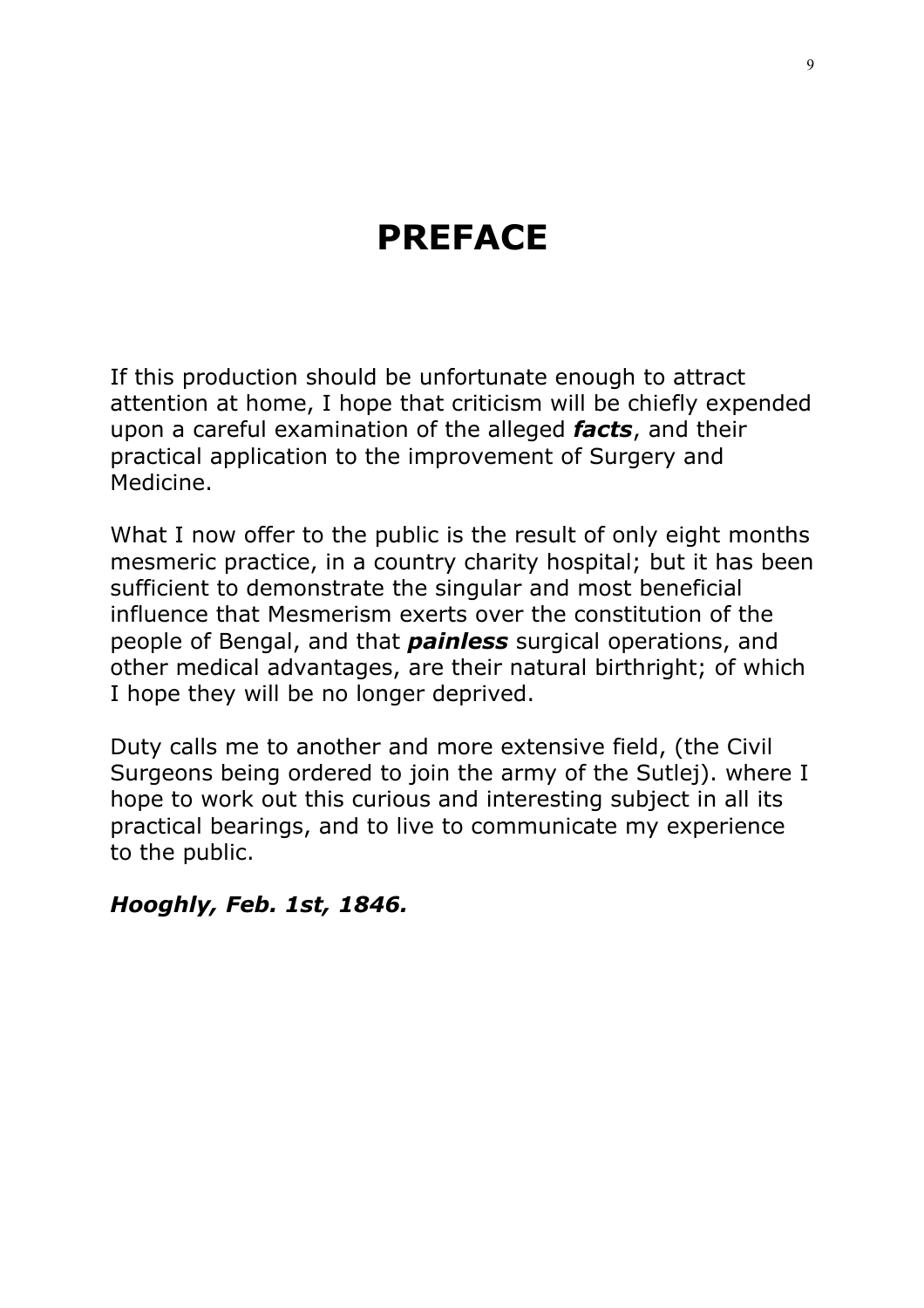# **MESMERIC FACTS**

# REPORTED BY JAMES ESDAILE, M. D.

#### To the Editor of the Englishman.

 $Sir, - Before proceeding to join the army, I have the pleasure$ to send you a "resume" of my mesmeric practice during the last eight months.

My experience has demonstrated the singular and beneficial influence exerted by Mesmerism over the constitution of the natives of Bengal, and that **painless** surgical operations, with other advantages, are their natural birthright, of which they will no longer be deprived, I hope.

Duty calls me to another and more extensive field, where I hope to work out this curious and interesting subject in all its practical details, and to ascertain to what extent other varieties of mankind are capable of being benefited by this natural curative power.

I am, your obedient servant.

#### **JAMES ESDAILE, M. D.**

Hooghly, 22d Jan., 1846.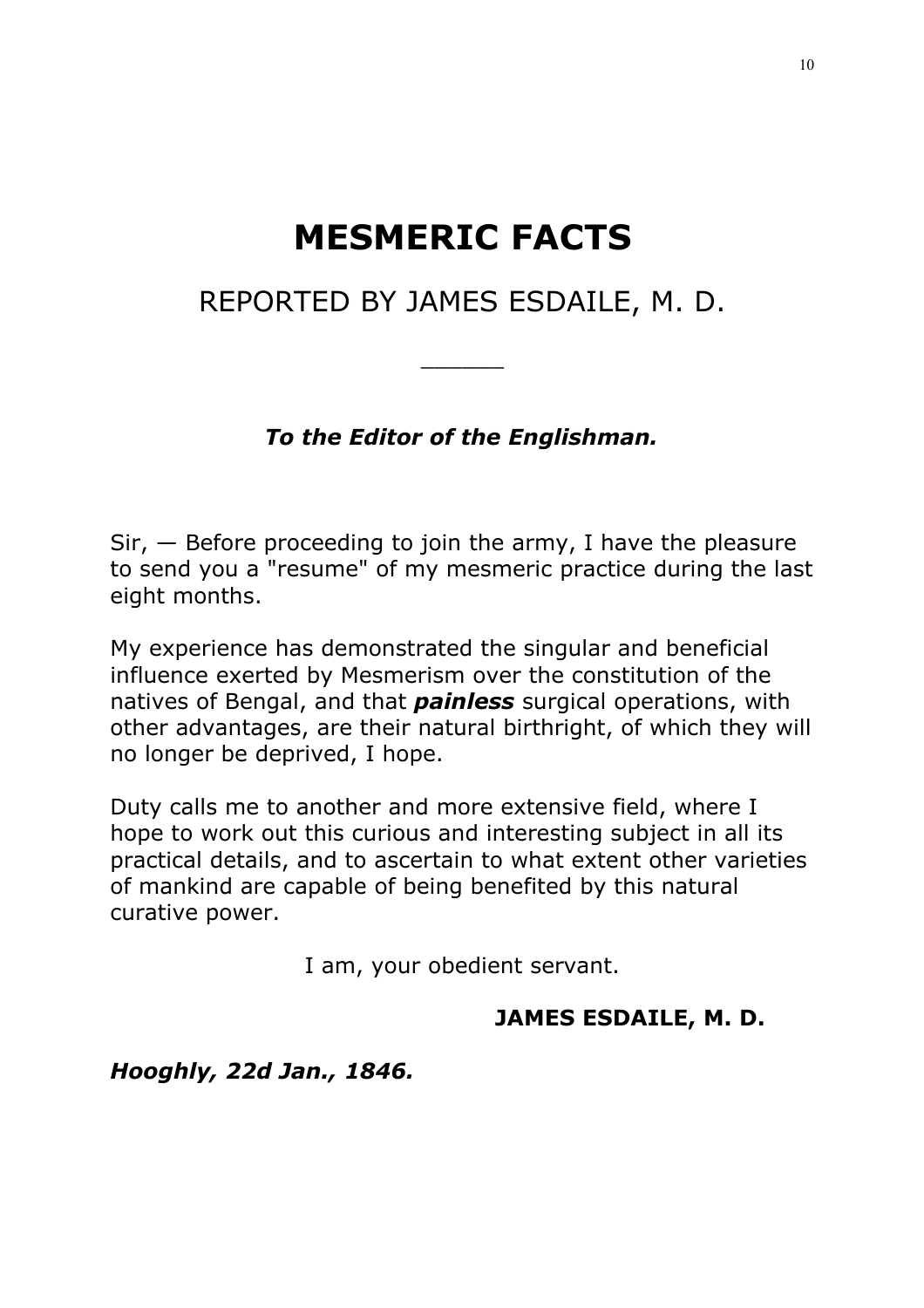# **REPORT OF MESMERIC FACTS**

#### A Return showing the Number of painless Surgical Operations performed at Hooghly, during the last eight months.

| Tumour extracted from the upper jaw - - - - - - - - - 1                   |
|---------------------------------------------------------------------------|
|                                                                           |
|                                                                           |
| Contracted knees straightened - - - - - - - - - - - - - 3                 |
|                                                                           |
| Operations for cataract - - - - - - - - - - - - - - - - - 3               |
| Large tumour in the groin cut off - - - - - - - - - - - - 1               |
| Operations for Hydrocele - - - - - - - - - - - - - - - - 7                |
|                                                                           |
| Actual Cautery applied to a sore - - - - - - - - - - - - - 1              |
|                                                                           |
| Unhealthy sores pared down - - - - - - - - - - - - - - - 7                |
|                                                                           |
| Sinus, six inches long, laid open - - - - - - - - - - - -<br>$\mathbf{1}$ |
| $\mathbf{1}$                                                              |
| $\mathbf{1}$                                                              |
| 3                                                                         |
| $\mathbf{1}$                                                              |
| 3                                                                         |
| $\mathbf{1}$                                                              |
| Great toe nails cut out by the roots - - - - - - - - - -<br>5             |
| Seton introduced from ankle to knee $- - - - - - - -$<br>$\mathbf{1}$     |
| Large tumour on leg removed - - - - - - - - - - - - - -<br>$\mathbf{1}$   |
| Scrotal tumours, weighing from 8 lb. to 80 lb.,                           |
| 14                                                                        |
|                                                                           |
|                                                                           |
|                                                                           |
|                                                                           |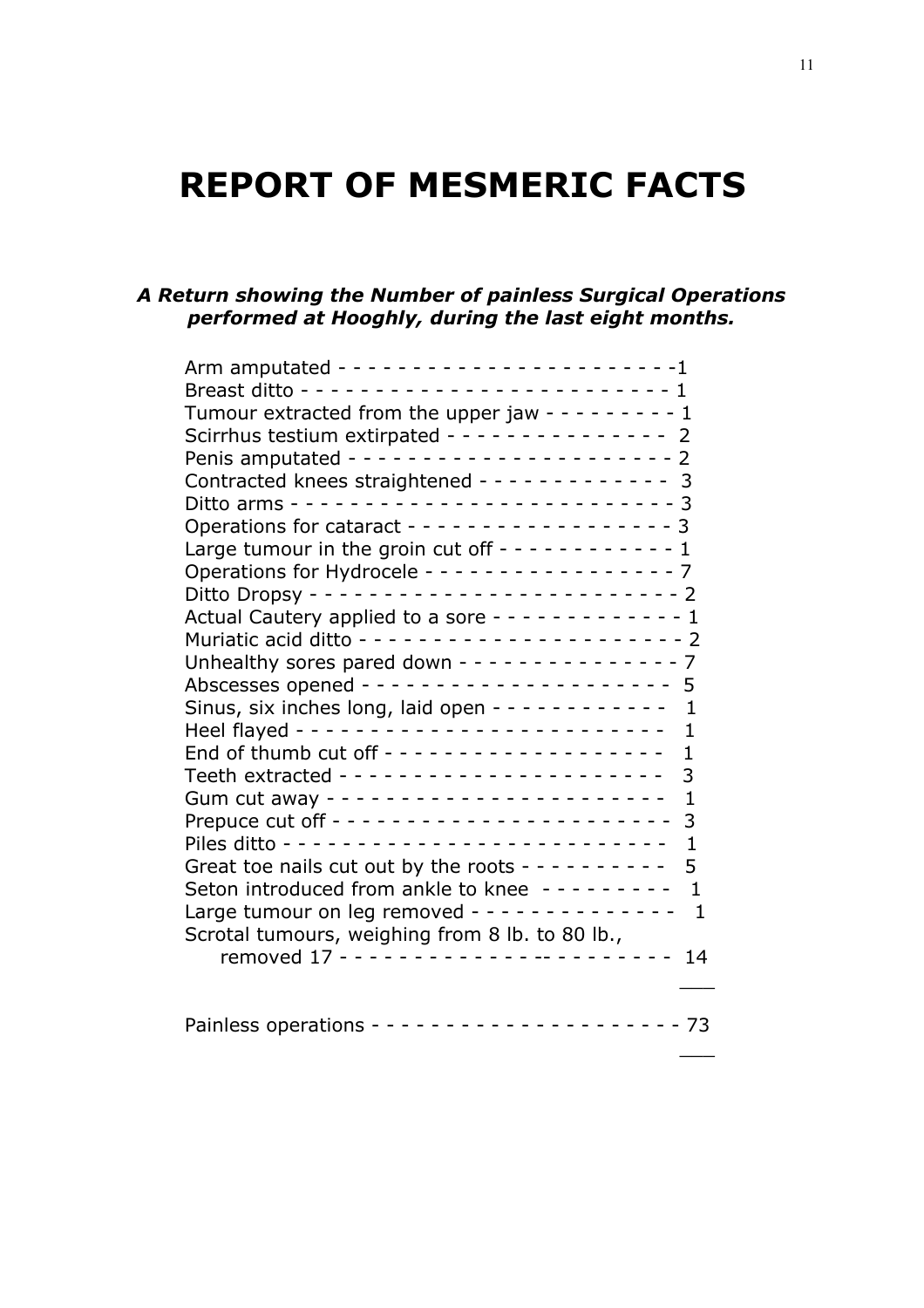#### A Return of Medical Cases cured by Mesmerism, during the last eight months.

18

It will be perceived that the above cases are chiefly diseases of the nervous system. But as sleep and the absence of pain is the best condition of the body for promoting the resolution of inflammation by the powers of Nature, I have extinguished local inflammations by keeping the patients entranced till this was effected.

(\*) By chronic treatment is meant daily mesmerising without the intention of entrancing the patient, which is not necessary.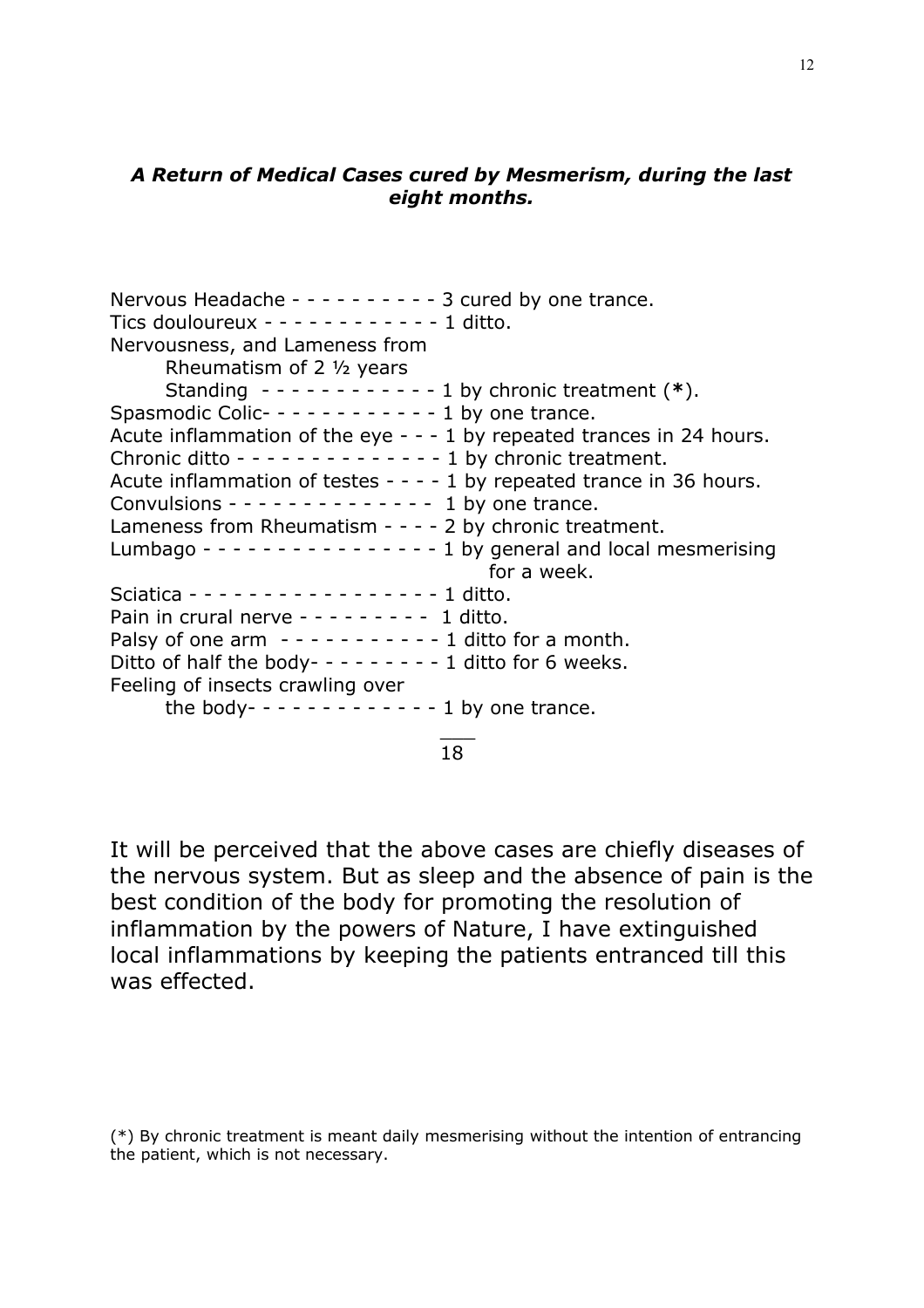I beg to state, for the satisfaction of those who have not yet a practical knowledge of the subject, that I have seen no bad consequences whatever arise from persons being operated on when in the mesmeric trance. Cases have occurred in which no pain has been felt subsequent to the operation even; the wounds healing in a few days by the first intention; and in the rest, I have seen no indications of any injury being done to the constitution. On the contrary, it appears to me to have been saved, and that less constitutional disturbance has followed than under ordinary circumstances.

There has not been a death among the cases operated on. In my early operations, I availed myself of the first fit of insensibility, not knowing whether I could command it back again at pleasure.

But if the trance is not profound the first time, the surgeon may safely calculate on its being deeper the next, and when operating in public, it will be prudent to take the security of one or two preliminary trances. Flexibility of the limbs till moved, and their remaining rigid in any position we put them in, are characteristic of the trance: but there are exceptions, and these are equally diagnostic, and to be depended upon. It sometimes happens, that the limbs become rigid as they lie, and on bending them they have always a disposition to return to a state of spasmodic extension. At other times, there is a complete relaxation of the whole muscular system, and the limbs can be tossed about like those of a person just dead.

The eyes are usually closed, but the eyelids are sometimes seen a little separated, or half-open and tremulous, and the eye is even occasionally wide open, fixed, and insensible to the light. On one occasion, having ordered a man to be entranced, I returned after two hours, and was told by my assistant that the man was not affected. I went to see, and found him with half-open eyes, quivering eyelids, and trembling hands. I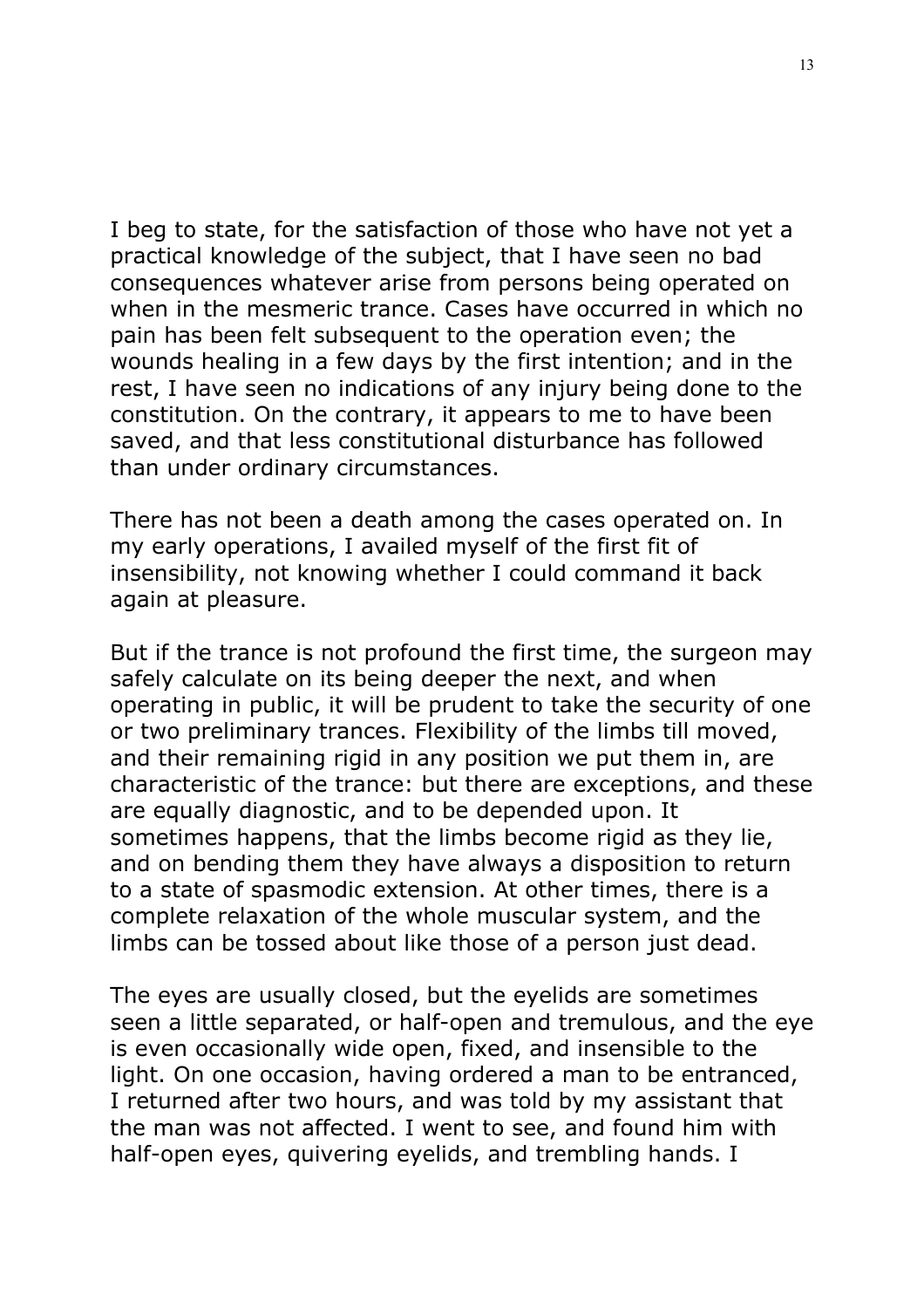immediately said that he was ready, and, without further testing his condition, performed a most severe operation upon him, without his knowing anything about it.

I also wish to remark that I have seen no symptom of congestion of blood on the brain; the circulation in the trance being usually quite natural, like that of a sleeping person. My patients appear to escape the stimulating stage of the mesmeric influence altogether, and to pass at once from life to temporary death. This I am disposed to attribute to the concentrated uninterrupted manner in which the power is applied. As soon as it is felt, there is no time given to the system to rally from the first impression, and it succumbs without a struggle to the constraining power.

Some patients, when suddenly awakened, say that their vision is hazy, and their heads light; but I take this to arise from the imperfectly recovered sensibility of the brain and the organs of sense, which are not at once roused up into the full possession of their waking powers, just as is seen in persons suddenly aroused from profound natural sleep.

That the mesmeric torpor of the brain and nerves does not arise from sanguine congestion; it is often beautifully seen in the first actions of persons awaking from the trance.

They open their eyes, and at the same moment recover all their faculties; but it is seen that the pupil is insensible to the light: this they also become aware of; they know that their eyes are open, and that they ought to see, but do not. The thought fills them with horror, and with a fearful cry they bury their faces in their hands, like persons struck blind by lightning; but this soon passes off, and the retina recovers its sensibility by a little rubbing of the eve. The dreadful shock given to the mind under such circumstances, or when a somnambulist awakes and finds himself standing in some strange attitude naked, in the midst of strangers (an experiment I have often made), is a trial of the nerves which it would be very imprudent, and even dangerous, to make with any but such singularly impassive subjects as my Indian patients.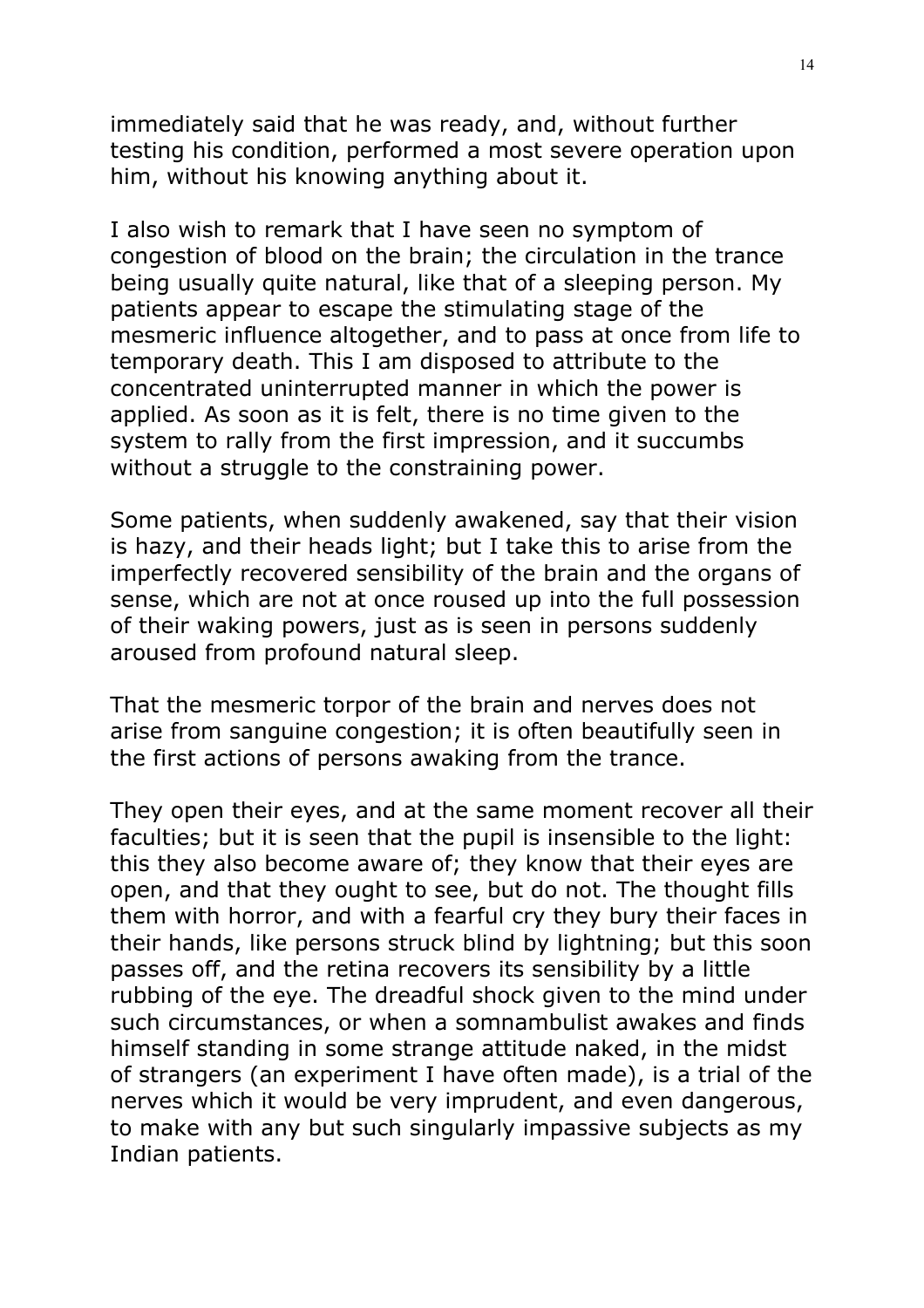This, and the inconveniences of inducing the mesmeric disease (spontaneous mesmeric action in the system) by doing more than is necessary for the cure of disease, appear to me to be the real dangers to be avoided in the use of Mesmerism as a remedy.

I am now able to say from experience, that debility of the nervous system predisposes to the easy reception of the mesmeric influence, and I augur well of a patient's powers of submission, when I recognise in him the listless dejected air, "I'air abattu", that usually accompanies functional debility of the nerves.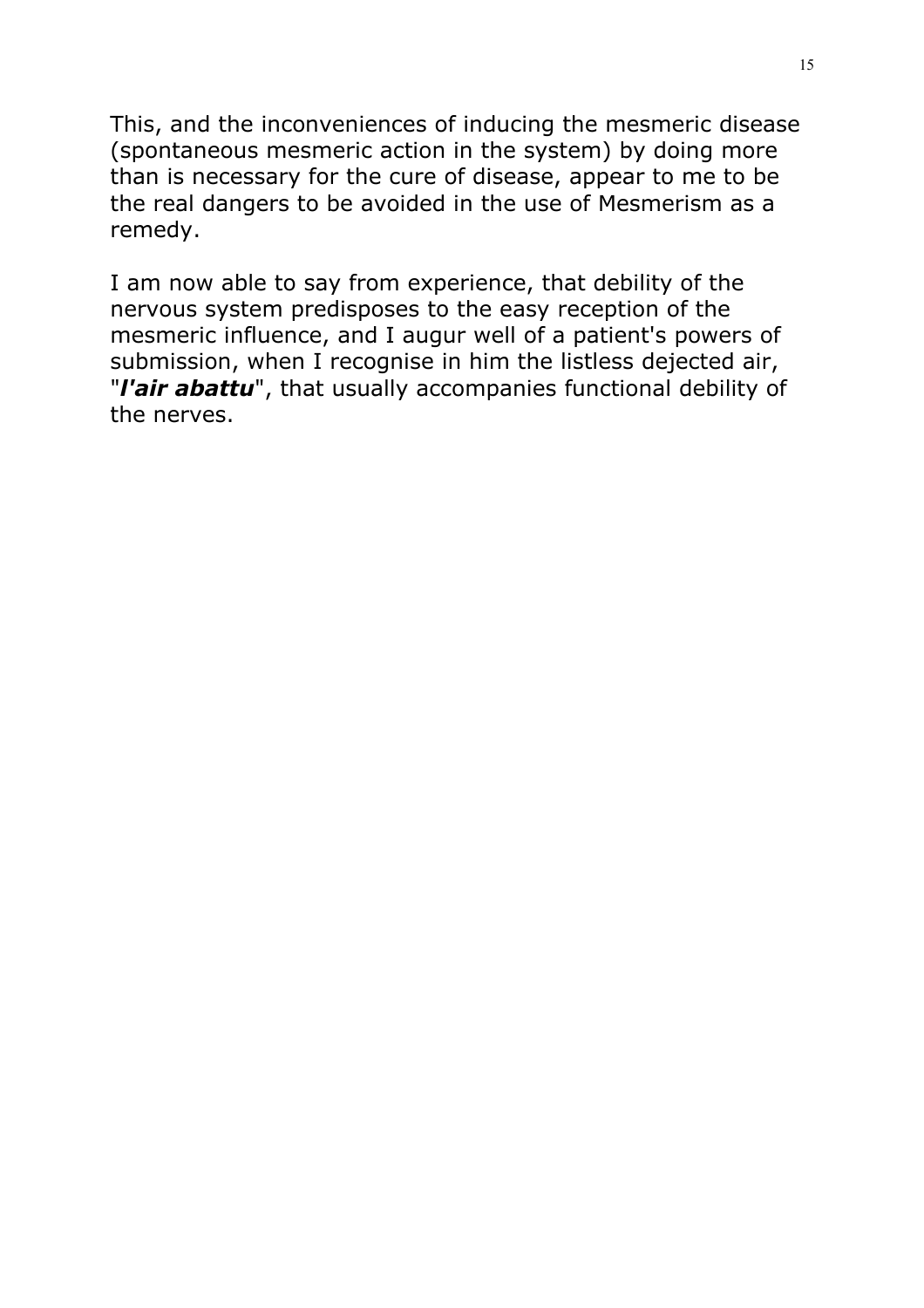# **CONTENTS**

#### **CHAPTER I**

Aversion of the old Schools and the Public to new Ideas. - Some old Notions must be suspended in fairly considering Mesmerism. - Irrational Incredulity.  $-$  Mesmerism to be tried by the usual Laws of Evidence.  $-$ Medical men not entitled to decide the Matter for the Public.  $-$  The Public invited to judge of the Matter of Fact.  $-$  Medical Men in this Country favourably placed. - Personal Labour necessary. - All easy afterwards. -Qualifications of a Mesmeriser. - The Mesmeric Power very general. -The Sick the proper Subjects for Experiment.  $-$  The Natives of Bengal very susceptible to the Mesmeric Influence. - Nature the School of the true Physician. - Mesmerism a natural Power of Man. - Instincts of Animals. — Mesmerism known and practised in India. — Trial of Skill with an Eastern Magician. - Dangers of Mesmerism no Reason for rejecting it.  $-$  No need to interfere with the mind in Bodily Disease.  $-$  My Patients bad subjects for the Mental Phenomena.  $-$  The Public invited to judge the 

#### **CHAPTER II**

The French Commission of 1779.  $-$  Both Right and Wrong.  $-$ The Mesmerists properly punished. - Condition required in the Patient. -State of my mind before experimenting for myself.  $-$  Report of the Bishop of Lausanne to the Pope. - His Reply. - Accidental Nature of my First Experiment. - Accidental Nature of my Second Experiment. - First Mesmeric Surgical Operation. - Conclusion - - - - - - - - - - - Page 37

### **CHAPTER III**

Mesmerism the same in India and in Europe. - Examples of Mesmeric Sleep.  $-$  Sealing of the Eyes.  $-$  Altered Sensibility.  $-$  Temporary Paralysis. - Muscular Rigidity. - Insensibility to Pain. - Exaltation of particular Organs.  $-$  Convulsions.  $-$  Delirium.  $-$  Injustice done to the Memory of the first Mesmerists.  $-$  Every available Evidence here given.  $-$ Imposture morally and physically impossible.  $-$  Mode of Proceeding.  $-$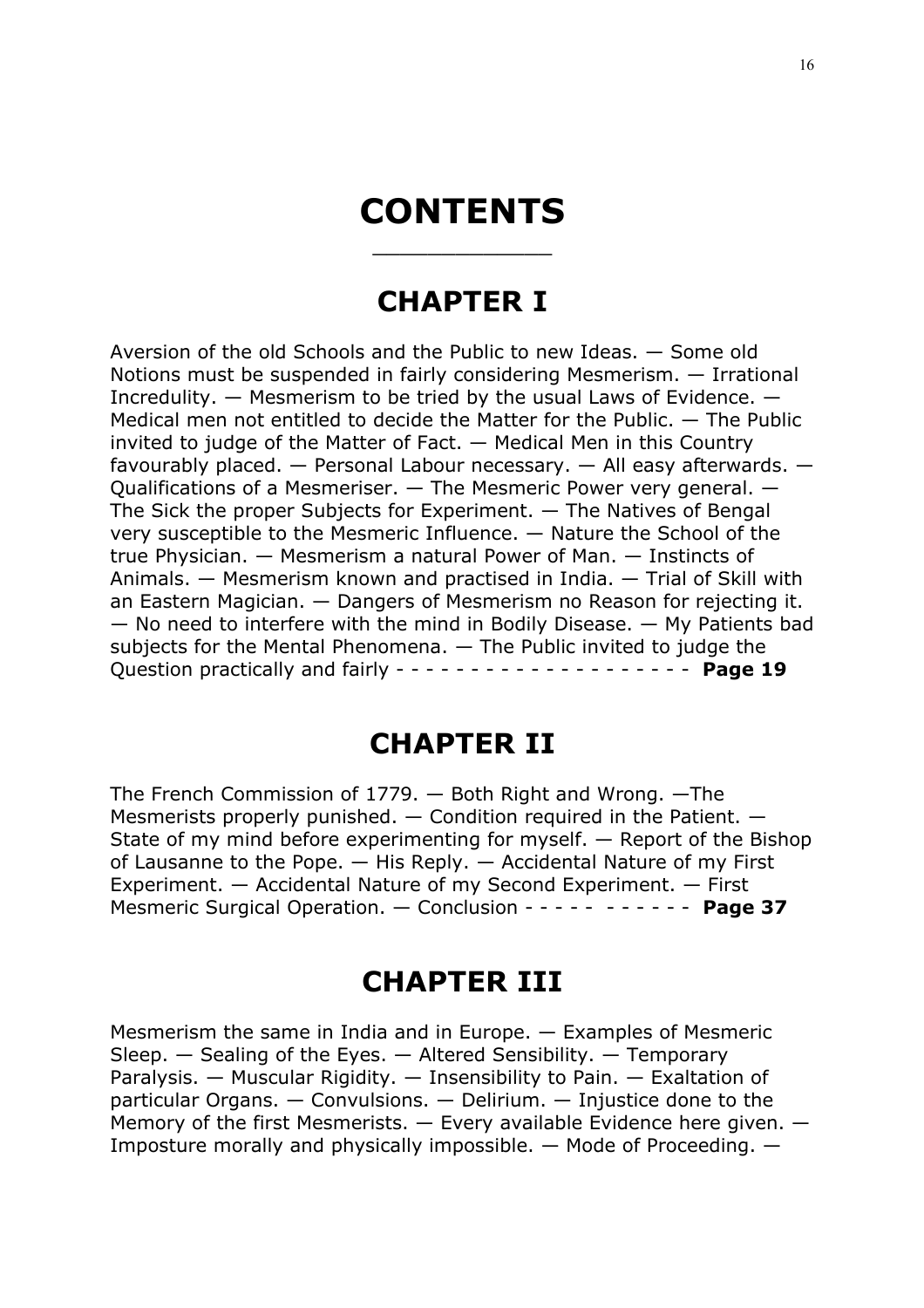Mesmeric and Non-Mesmeric Operations contrasted. — Physiological Demonstration of the Impossibility of Imposture - - - - - - - - - Page 58

## **CHAPTER IV**

Somnambulism.  $-$  Definition.  $-$  Singular Introduction to it.  $-$  Suspected Child-stealing by its Means. - First Experiment in making a Somnambulist. - Trial of Mesmeric Skill in a Court of Justice. - Men stolen out of Court.  $-$  Truth of Mesmerism publicly proved.  $-$  Natural Sleep, and Its Varieties, can be imitated by Artificial Means. - Mesmeric Sleep. - Mesmeric Day-mare. - Mesmeric Sleepwalking. - Mesmeric Sleep-waking.  $-$  Mesmeric Dreaming.  $-$  How to make Somnambulists.  $-$ Imitative Stage of Somnambulism. - Communicative Stage of Somnambulism. — Mesmeric Catalepsy. — Mesmeric Coma. — Natural Clairvoyance. — Mesmeric Clairvoyance. — Nature of the Mesmeric Power. 

#### **CHAPTER V**

The Mesmeric Processes.  $-$  Publicity the best Security to the Public.  $-$ Ignorance and Indifference the Real Dangers. - Mesmeric Treatment of Disease a Field for the Philanthropist. - Puysegur and Deleuze, unprofessional Men. - Processes for producing Coma. - Tumour in Upper Jaw removed during Coma. - Hypertrophy of Scrotum, ditto. - Trance renewable at Pleasure. - Three consecutive Operations on one Person. -Mode of Mesmerising in Chronic Diseases,  $-$  Cure of Rheumatism and Nervousness. - Local Mesmerising. - Mesmerised Water. - Process for preparing it.  $-$  First Experiments with it.  $-$  The last.  $-$  Means of awaking 

#### **CHAPTER VI**

Mesmerism as a remedy.  $-$  Coma as a Medical Agent.  $-$  Journal of Practical Mesmerism. - Chronic Inflammation of Eye cured. - Nervous Headache ditto.  $-$  Acute Inflammation of Eye ditto.  $-$  Return of Nervous Headache prevented.  $-$  Rev. Mr. Fisher's Report.  $-$  How to make a Convert.  $-$  Tooth drawn in the Trance.  $-$  Convulsions cured by ditto.  $-$ Arms straightened in ditto.  $-$  Sense of Formication removed.  $-$  Lumbago, Sciatica, Pain in Crural Nerve, cured. - Palsy of an Arm ditto. - Hemiplegia greatly benefited.  $-$  Tic cured.  $-$  Rheumatism ditto.  $-$  Mesmerism as a Disease.  $-$  Resembles Hysteria.  $-$  Ignorant charges of Imposture.  $-$  The Public abused.  $-$  The Public disabused.  $-$  Folly and Unfairness of its would-be Guides. - Spontaneous Development of the Mesmeric Disease.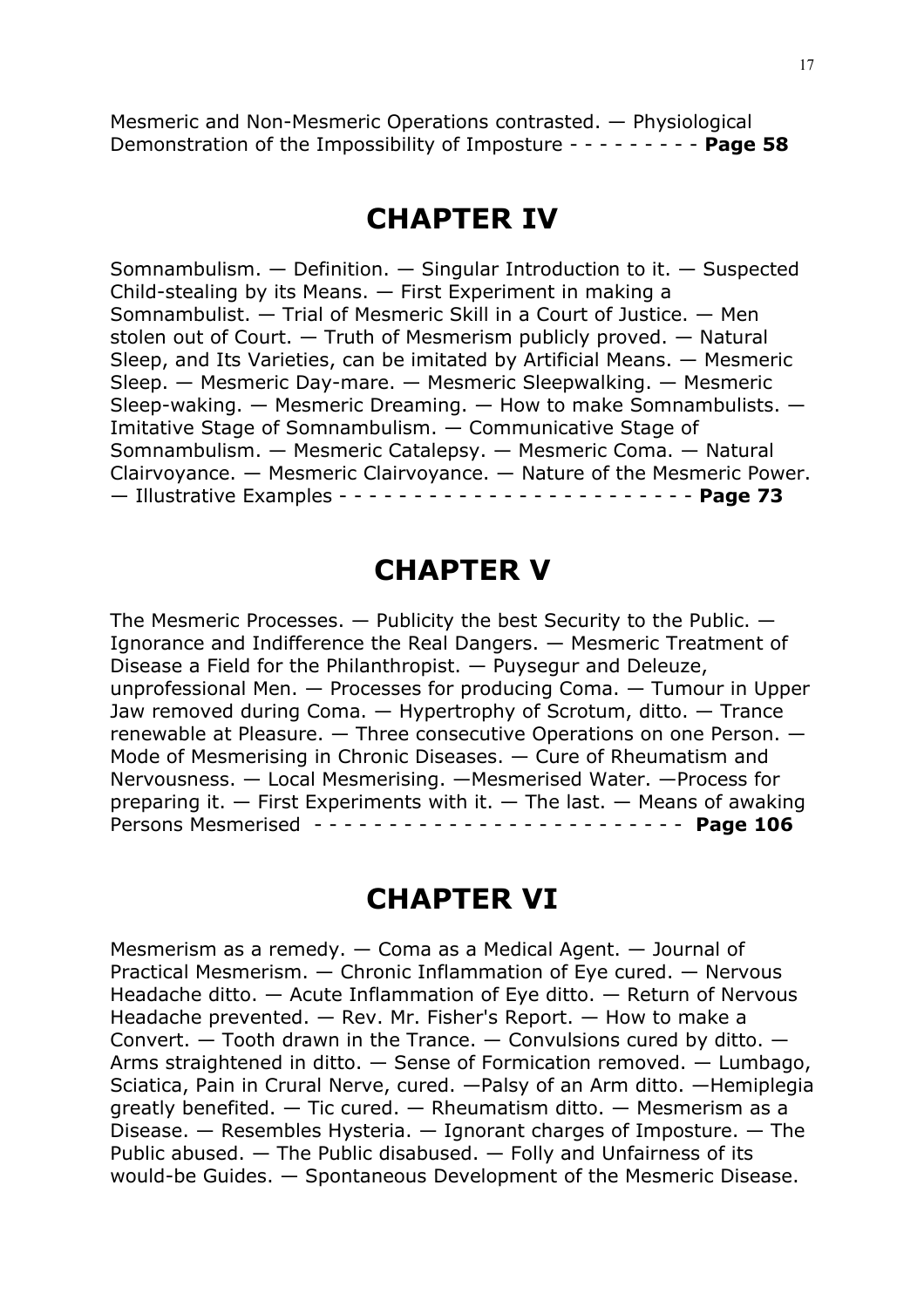$-$  Mesmerising by doing nothing taught by the Mesmerists themselves.  $-$ A natural Consequence of frequent Mesmerising.  $-$  Examples of Mesmerising by doing nothing.  $-$  Hysteric Theory.  $-$  Hope to hear of Hysteria as a Remedy soon.  $-$  Rational Mode of studying Mesmerism - - -3333333333333333333333333333333333333**+-!\$!**

#### **CHAPTER VII**

Mesmerism in Surgery.  $-$  Journal of Practical Mesmerism.  $-$  Mesmeric Trance: A Leg straightened in; Colic cured by; Penis amputated in; Arm straightened in; Arm amputated in; Breast cut off in; Abscess opened in; Heel flayed in; Tooth extracted in; End of Thumb cut off in; Arm laid open in; Three Abscesses opened in; Sinus laid open in; Gum cut away in.  $-$ Invasion of the waking by the Sleeping State.  $-$  Mesmeric Trance: hypertrophied Prepuce cut off in; suppurating Pile in; both great Toe Nails cut out in; Knee straightened in; Ulcer on Temple burned with Muriatic Acid in; Seton introduced, etc., in; Tumour in Groin removed in; Fungoid Sores pared off in; scirrhus Testes extirpated in; Cataract operated on in; Malignant Disease of Testes extirpated in; unhealthy Sore pared in; hypertrophied Prepuce cut off in; Pain extinguished by; Return on Awakening; Amputation of Penis in; unhealthy Sores pared in; Two Operations for Hydrocele in. - Mesmerism alike favourable to the Operator and the Patient --------------------- **Page 141** 

#### **CHAPTER VIII**

Hypertrophy of the Scrotum; different Causes of.  $-$  Elephantiasis endemic in Bengal and Lower Egypt; probable Causes of.  $-$  Example of Malarious Fever.  $-$  True Elephantiasis of the Scrotum.  $-$  Hypertrophy from Hydrocele; from Syphilis; Condition of the Organs involved; Mode of operating; Mismanagement by the Native Doctors; Number of Operations for six Years previous to April, 1845; in the Mesmeric Trance, for Eight Months.  $-$  First Case.  $-$  Some Cause for the late Increase of Cases.  $-$ Operations in the Mesmeric Trance ---------------- **Page 156** 

### **CHAPTER IX**

Curiosities of Mesmerism.  $-$  Unsatisfactory Nature of Public Exhibitions. Apology for giving one.  $-$  Account of it by a Visitor.  $-$  The modes in which the Mesmeric Fluid can be transmitted.  $-$  It acts at great Distances.  $-$  Is absorbed by Water.  $-$  Can pass through a Wall.  $-$  Final Experiments 33333333333333333333333333333333333333**+-!0"**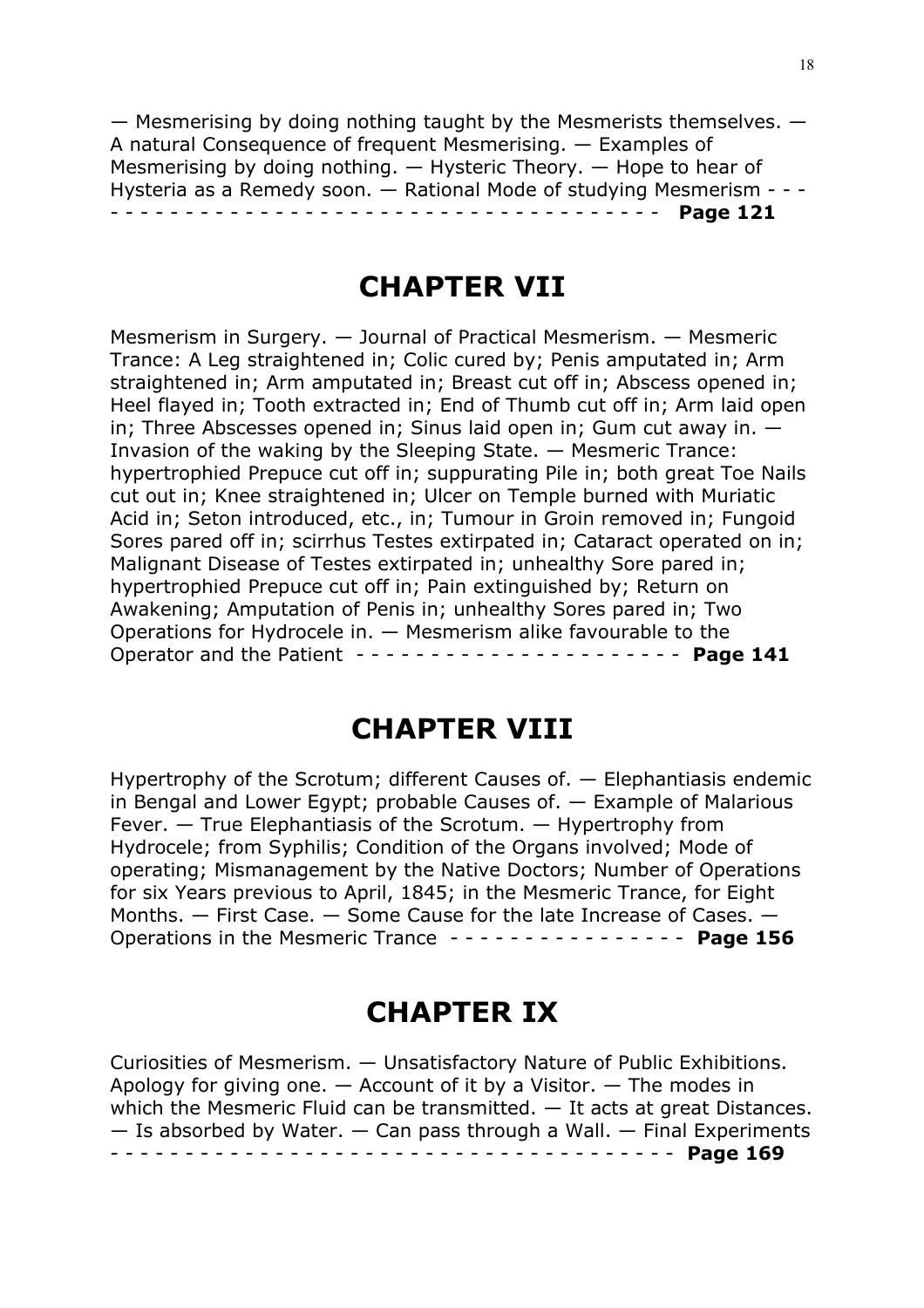# **CHAPTER I**

Aversion of the old Schools and the Public to new Ideas. - Some old Notions must be suspended in fairly considering Mesmerism. Irrational Incredulity. - Mesmerism to be tried by the usual Laws of Evidence. - Medical Men not entitled to decide the Matter for the Public- The Public invited to judge of the Matter of Fact.  $-$ Medical Men in this Country favourably placed. - Personal Labour necessary. - All easy afterwards. - Oualifications of a Mesmeriser. - The Mesmeric Power very general. - The Sick the proper Subjects for Experiment.  $-$  The Natives of Bengal very susceptible to the Mesmeric Influence. - Nature the School of the true Physician. - Mesmerism a natural Power of Man. - Instincts of Animals. – Mesmerism known and practised in India. – Trial of Skill with an Eastern Magician. - Dangers of Mesmerism no Reason for rejecting it.  $-$  No need to interfere with the Mind in Bodily Disease. - My Patients bad Subjects for the Mental Phenomena. - The Public invited to judge the Question practically and fairly.

## **AVERSION OF THE OLD SCHOOLS** AND THE PUBLIC TO NEW IDEAS

On the first broaching of any new branch of knowledge, there is ever a great commotion and combination among the oldestablished schools, which have thriven on the wisdom of their ancestors, and desire nothing more than "stare super vias antiquas", satisfied with things as they are, and content to "let well alone"; and there is also a general dislike in society to have its mind unsettled, and to be called upon to think again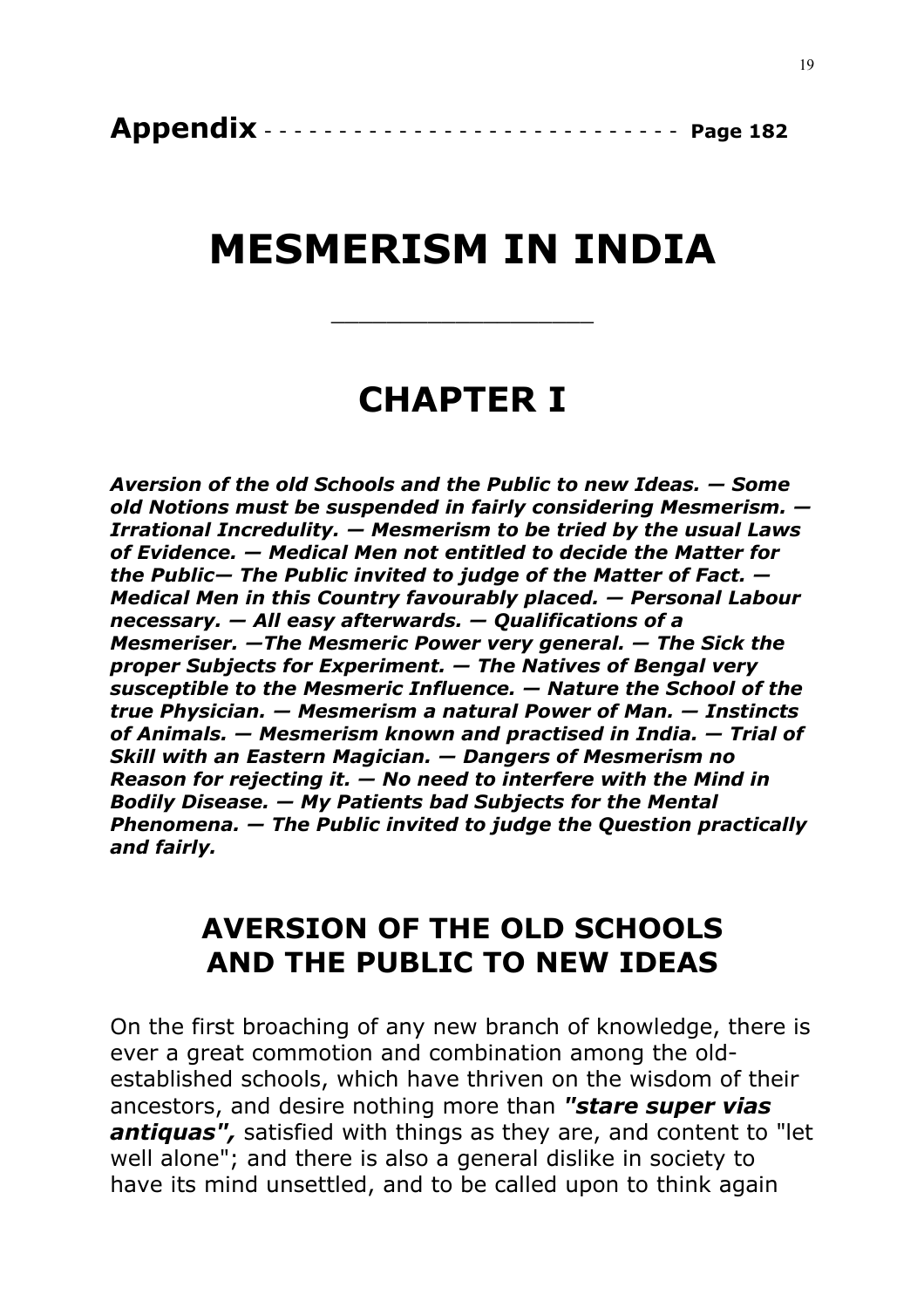about matters supposed to have been set at rest long ago. We have the same affection for old familiar ideas that we entertain for old coats, shoes, and hats, because they humour the peculiarities of our constitutions.

But I hope the time has at last come for the public, and the medical profession, to listen patiently to a medical man, while he relates facts that have fallen under his observation regarding Mesmerism, and for the truth of which he pledges his private and professional character, as I hereby do.

# **SOME OLD NOTIONS NOT TENABLE**

Under such circumstances, a writer has a right to expect that his statements shall be believed till they are disproved, or till dishonesty in any of the parties concerned shall be detected.

In considering a subject so new and wonderful, it will be necessary to clear away many thorns and thistles which have grown up in the mental soil, exhausting its strength, and unfitting it for receiving the seeds of truth, however freely and carefully sown. At present it will be sufficient, if, as a preliminary, the reader will dismiss the respectable old notion, that the vital powers of our bodies are confined within their own limits, and cannot be transferred to and act upon others. On the contrary, there is good reason to believe that the vital fluid of one person can be poured into the system of another, upon which it has various effects, according to constitutional peculiarities, the demand for it as a remedy, and the manner and extent to which it is exhibited in order to answer different purposes. Man is not, as commonly supposed, shut up in that pent-house, his body, isolated, and impotent to affect his fellow-creatures beneficially by a benevolent will, and his own innate resources. A merciful God has engrafted a communicable, life-giving, curative power in the human body, in order that when two individuals are found together, deprived of the aids of art, the one in health may often be able to soothe and relieve his sick companion, by imparting to him a portion of his vitality. To believe that we possess such a power is, surely, a proud and exalting idea, which I hope the public will entertain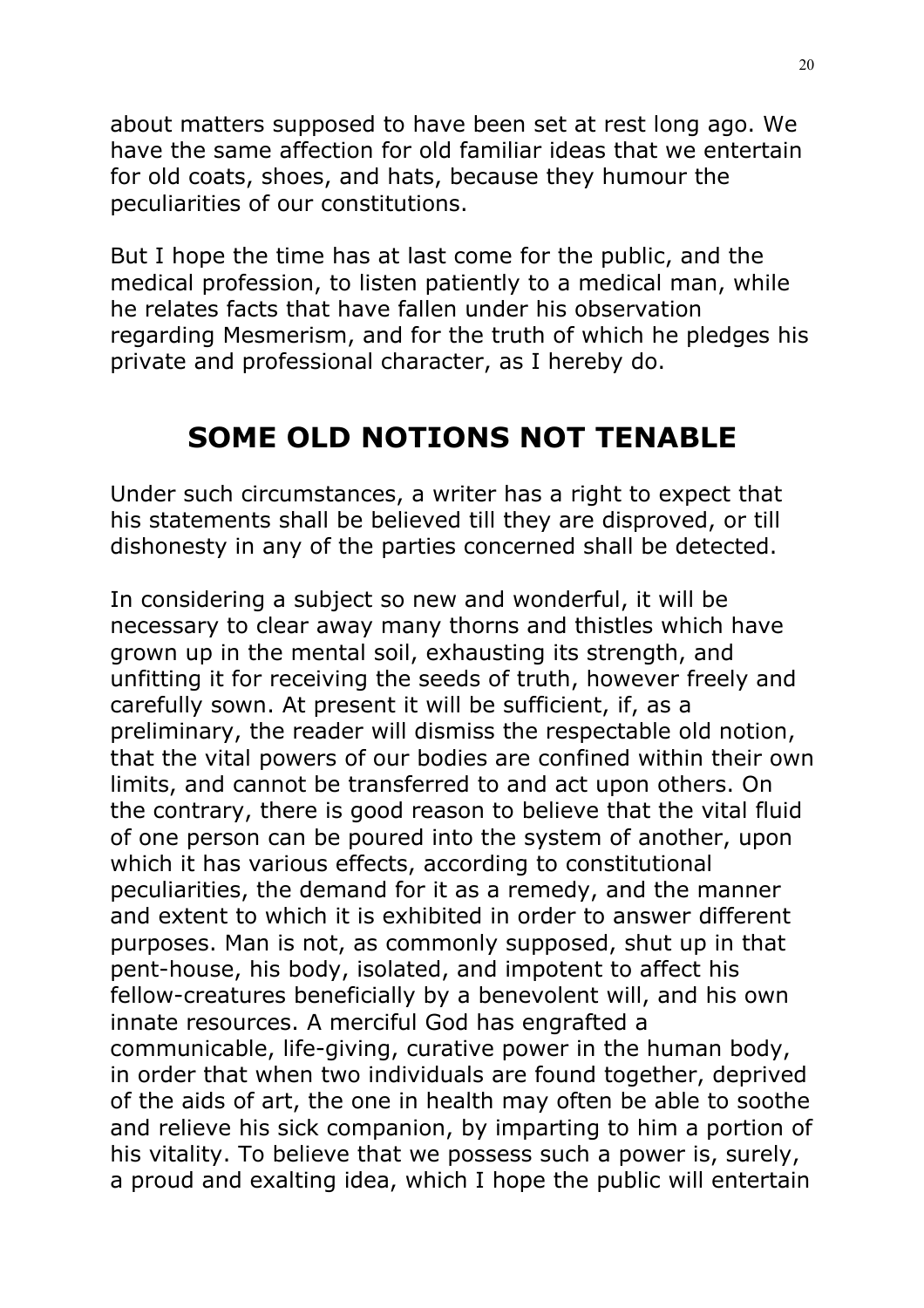with pleasure; and I trust to be able to prove to the satisfaction of all dispassionate and reflecting minds, that this is no fond delusion of an excited brain, but a substantial blessing, daily at work for good, extending immeasurably man's individual power of doing good by his unaided natural powers, and bringing healing and comfort to suffering humanity, all over the world.

Such is the force of habit, and aversion to a new train of thought, that this proposed extension of man's power has been received with as much distaste, as if it had been intended to deprive him of a limb, or one of his senses, and has been subjected to an irrational incredulity which nothing can satisfy. Nothing is more common than to hear persons boast, "that they will not believe it till they see it";  $-$  some go a step farther in smothering their reason, and declare, that "they would not believe it if they saw it";  $-$  and I have known others, not only refuse the evidence of their senses, but deny their own deeds, because they had declared the thing to be "impossible"!

# **IRRATIONAL INCREDULITY**

It is a common and ludicrous error to see people mistaking obstinacy for strength of mind, and self-sufficiency for knowledge; and aiding the delusion, by calling themselves "Sceptics", that name having once been respectable in Philosophy; — whereas, they have never had any doubt about the matter, and will never condescend to hear the subject mentioned without emphatic expressions of contempt and disgust. These are the "enfants perdus" of knowledge, and must be left to the free indulgence of their passions and preiudices; for a man who never doubts, will never learn: he may grow older, but not wiser. Few, in the solution of their doubts, can be privileged to the extent of St. Thomas; and the horizon of human knowledge would be miserably circumscribed, if we rejected all that we did not understand, and refused to believe facts, except on the evidence of our own senses. There is absolutely no merit in believing what we have seen and handled; this is no exercise of the judgement, and is level to the understanding of a savage: but it is the privilege of reason to be able to believe in the most surprising statements of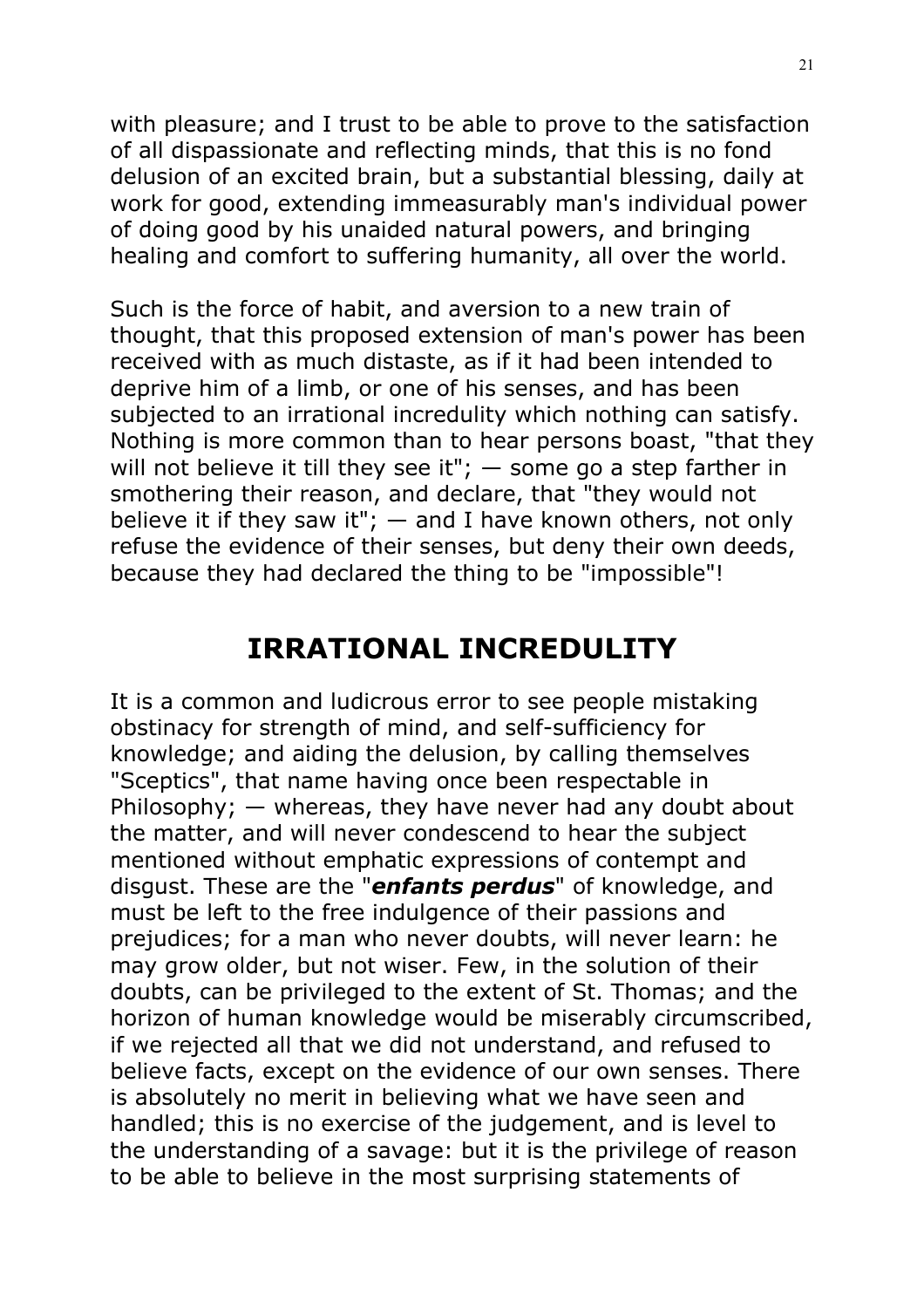others, if properly supported by evidence, and to adopt their conclusions, although the facts may have been observed, and the deductions drawn, by our antipodes. One such rational conversion is worth a thousand produced by crediting the senses: for its influence extends to reasoning minds all over the world. When a person says, "I would not have believed it, unless I had seen it", he must not be surprised at his neighbour requiring equal satisfaction. As a lover of truth for its own sake, I am very little gratified by being told by my friends, "I believe it, because you say so". This is a very barren belief, and reaches only a small circle; our faith and opinions should be built upon a broader basis than personal confidence in any one. There are recognised laws of evidence for testing the credibility of human testimony, upon whatever subject it may be given; and however new or strange the proposition may be, we shall, by a careful and dispassionate examination of the proofs, be able to determine what we may safely believe, on what points we ought to suspend our judgements, and how much should be rejected. In spiritual matters, we have been told, "Blessed are they that have not seen, and yet have believed". This blessing also follows the ready, but discriminating, reception of truth in Philosophy, morals, and secular affairs. Mental satisfaction, honour, and profit, if cared for, reward the first discoverers of the secrets of nature; riches await the men of clear sense, who know how to turn the new truths to practical purposes; and in medicine, the early application of new remedies removes much human suffering that would probably have been otherwise hopeless. It is a curious psychological phenomenon, that a hard disbelief in Mesmerism seems to be in proportion to the extraordinary facilities afforded to every one of satisfying himself by his own deeds, and the evidence of his own senses. No "*hocus pocus*", no pretensions to exclusive powers, no attempts at concealment, are resorted to by many Mesmerisers, whose word has never been doubted, and who are well known to be neither fools nor knaves. They say to us, "Do thus, and you will probably become as wise as ourselves; or if you cannot, or will not, be at the necessary trouble,  $$ come and see".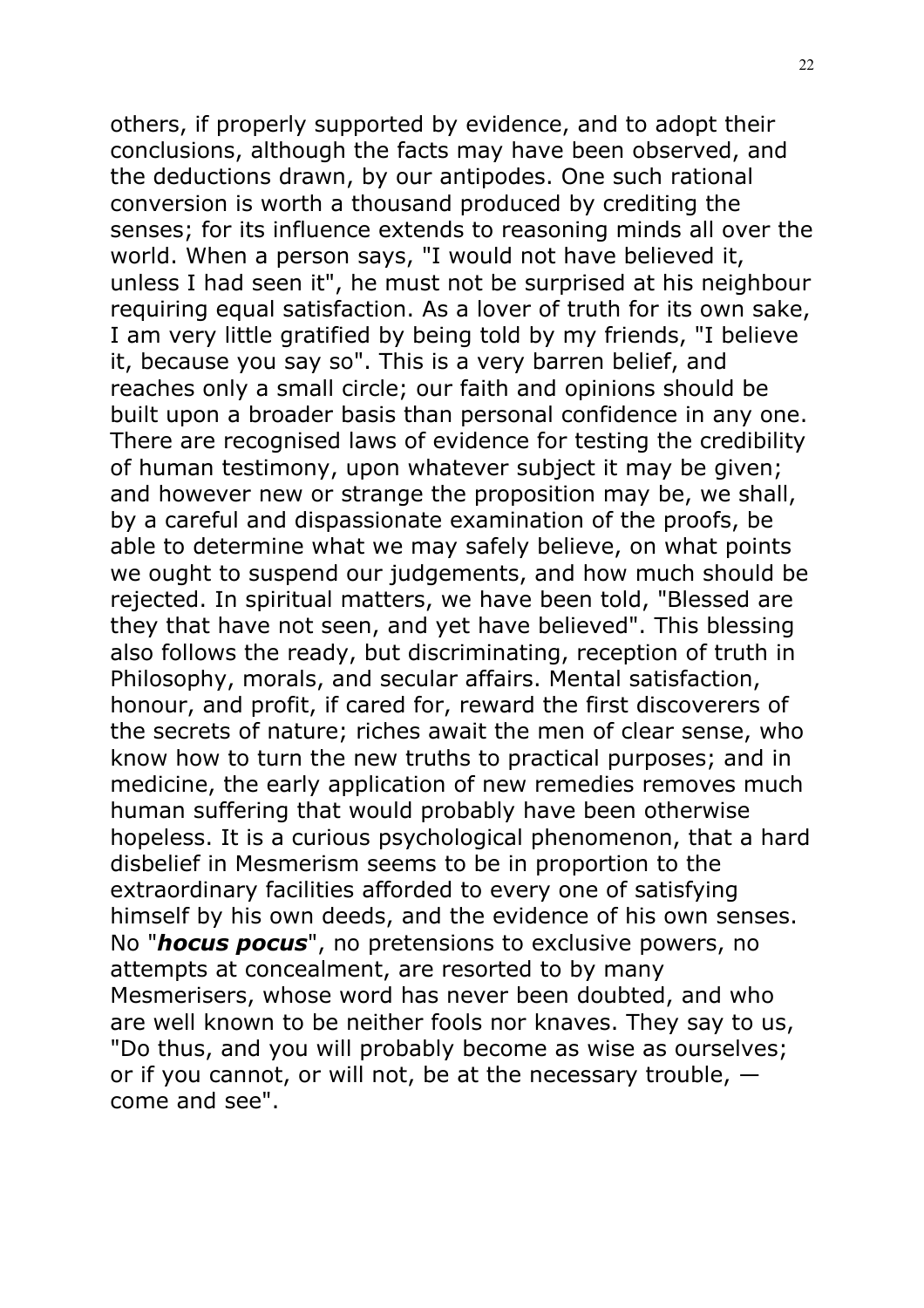## **MEDICAL MEN NOT ENTITLED**

But people in general prefer to dictate laws to nature from their easy chairs, and amuse themselves at the expense of her followers, chasing the shapes of their own imaginations, as they are pleased to say. To those who really desire to know the truth, whatever favourite ideas it may upset, I would venture to recommend that they should examine the evidence in support of Mesmerism, just as they would any other matter worth inguiring about; and I can confidently promise that they will be richly rewarded. To encourage them, I would remind them in the words of Bacon, "that the inquiry of truth, which is the lovemaking or wooing of it; the knowledge of truth, which is the presence of it; and the belief of truth, which is the enjoying of it; is the sovereign good of human nature;" and that this highest gratification of humanity can only be attained by carefully training and exercising our intellect, to which the senses are only handmaids.

The public is too apt to consider the subject of Mesmerism as a professional one, and not to take the necessary means to become acquainted with it till the doctors shall have decided what is to be believed about it. This is an error on the part of the public, for, I am sorry to say, medical men in general as yet know nothing about it; and there is nothing in their previous knowledge, however great and varied, that bears upon the subject, or can entitle them to decide, ex cathedra, on the truth or falsehood of the new discoveries. As the question at present stands, it is one of **facts** and of evidence in support of them, of which a jury of sensible unprofessional men can judge as well as so many doctors, to whom the subject is equally new and perplexing. When the doctors shall have experimented for themselves, or taken the trouble to witness the practice of others, and carefully studied the subject, the public cannot do better than take them for their quides; but this "consummation" devoutly to be wished" is so remote, I fear, that not many of this generation will live to benefit by Mesmerism, if they wait till it is admitted into the Pharmacopoeia.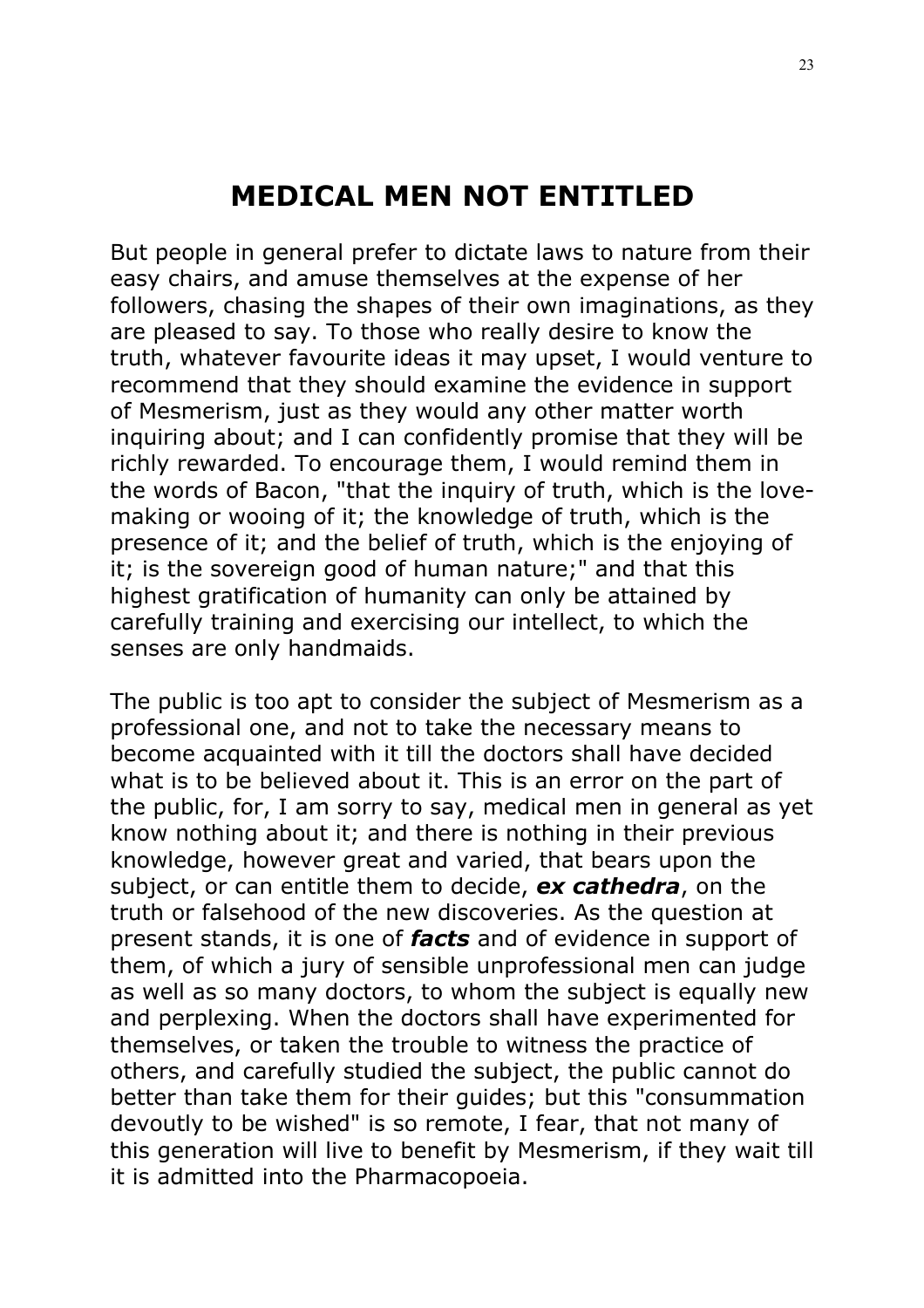# TO DECIDE THE MATTER FOR THE PUBLIC

I would therefore recommend the public to exercise their common sense, and sober judgement, in determining for the doctors the matter of fact; and if the community decides that it is really a remedy of great efficacy, that there is no resisting the proofs in support of it, that to know nothing about it is no recommendation to a medical man; then Mesmerism will assume its proper rank as a remedial agent, and be lodged in the hands of those who should alone practise it; for it is subject to enormous abuses in the hands of the janorant and unprincipled. Instead of doubting and dogmatising about Mesmerism, I would earnestly entreat my medical brethren to put it to the test by personal experiment, for it is a thing to be done, and not talked of only: "I want facts, and not words", will be the answer of every person of common sense to the most dogmatical and ingenious objectors.

It is by medical men in this country taking up the subject experimentally, without previous knowledge of it and having no theories to make good or defend, that the truth or falsehood of Mesmerism may be very speedily decided. By following the instructions to be hereafter given, I doubt not that many will be as successful as myself, for they are the means of putting in motion a law of nature whose springs are hidden from us, but whose effects are most wonderful and beneficial to humanity, when properly directed.

But I beg leave to warn all who have not yet a practical knowledge of the subject, that to produce the phenomena of Mesmerism is by no means a thing so light and easy as some imagine. In singularly sensitive persons the extreme degree of coma, so intense as to permit the performance of surgical operations, without awaking the patient, may sometimes be obtained in a few minutes; but, in general, it takes an hour or two, and the process often does not succeed till the second, or even fourteenth time. In this, as in everything else, nature will not "unsought be won", and only vields her secret treasures to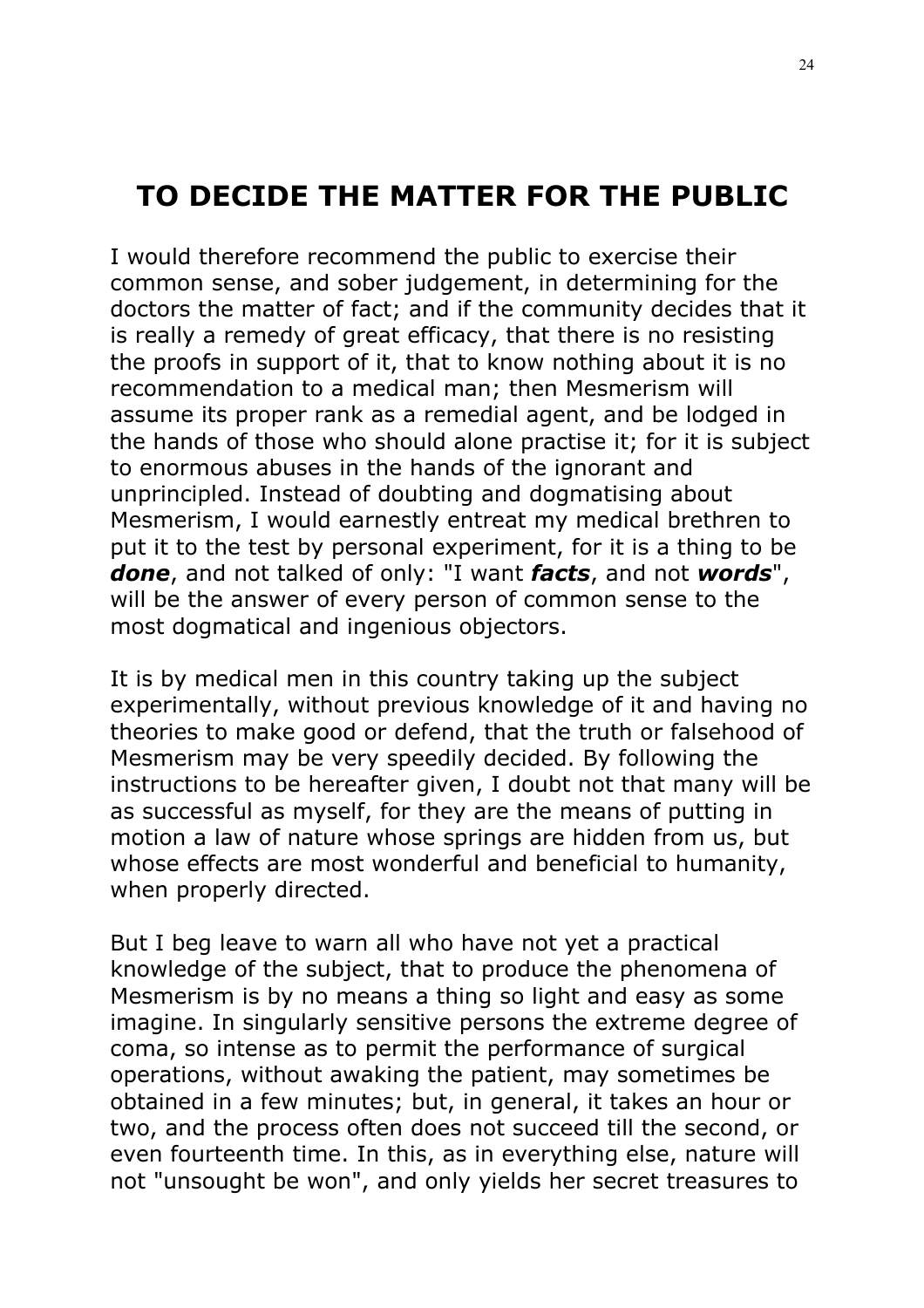those who court her with earnestness, sincerity, and resolution. "Lahore et sudore" ought to be the Mesmerist's motto, until he has produced the desired results by his personal efforts, and thereby given confidence to himself and others. After this, all is easy, for any number of proper assistants may be taught to act under our superintendence; and this is the only way in which a physician can practise Mesmerism to any extent.

# **OUALIFICATIONS OF A MESMERISER**

But I would venture to suggest, that it will not be enough to set people to mesmerise for us by the book. It is exacting too much of human nature to expect people to sweat for hours pawing the air, etc., for our incomprehensible objects. But let them look on and see the wonderful effects produced by the labours of their superiors; and a host of willing and efficient Mesmerisers will spring up, to execute the will of the directing mind, and relieve it from the drudgery of the needful bodily exertion. Much has been written about the physical and moral qualities necessary in a Mesmeriser, and such a picture of a "perfect monster" has been drawn, that it is enough to deter one from making the attempt. If asked to select a natural Mesmeriser, I should be disposed to choose a person of a high organisation, in whom the nervous and circulating systems were equally active, with determined will, a resolution to do the thing if possible, and a love of truth and humanity, that would induce him to "do for love what gold could never buy". But, when the way has been shown, far less energy of mind and body is quite sufficient for all practical purposes. Healthy voung persons, who are tractable and patient, and who will give the necessary degree of attention, can be made to work out our intentions in the most efficient manner: and I hope to make it appear that the mesmeric power is a far more general gift of nature than has hitherto been supposed. Finding it impossible, after the first month, to prosecute the subject in my own person, owing to the great bodily and mental fatigue it caused,  $-$  for I spared neither,  $-$  I set to work my hospital attendants, young Hindoos and Mahomedans; and such has been my success, that every one I have taught has become a skilful Mesmeriser. Now I do not need to mesmerise at all,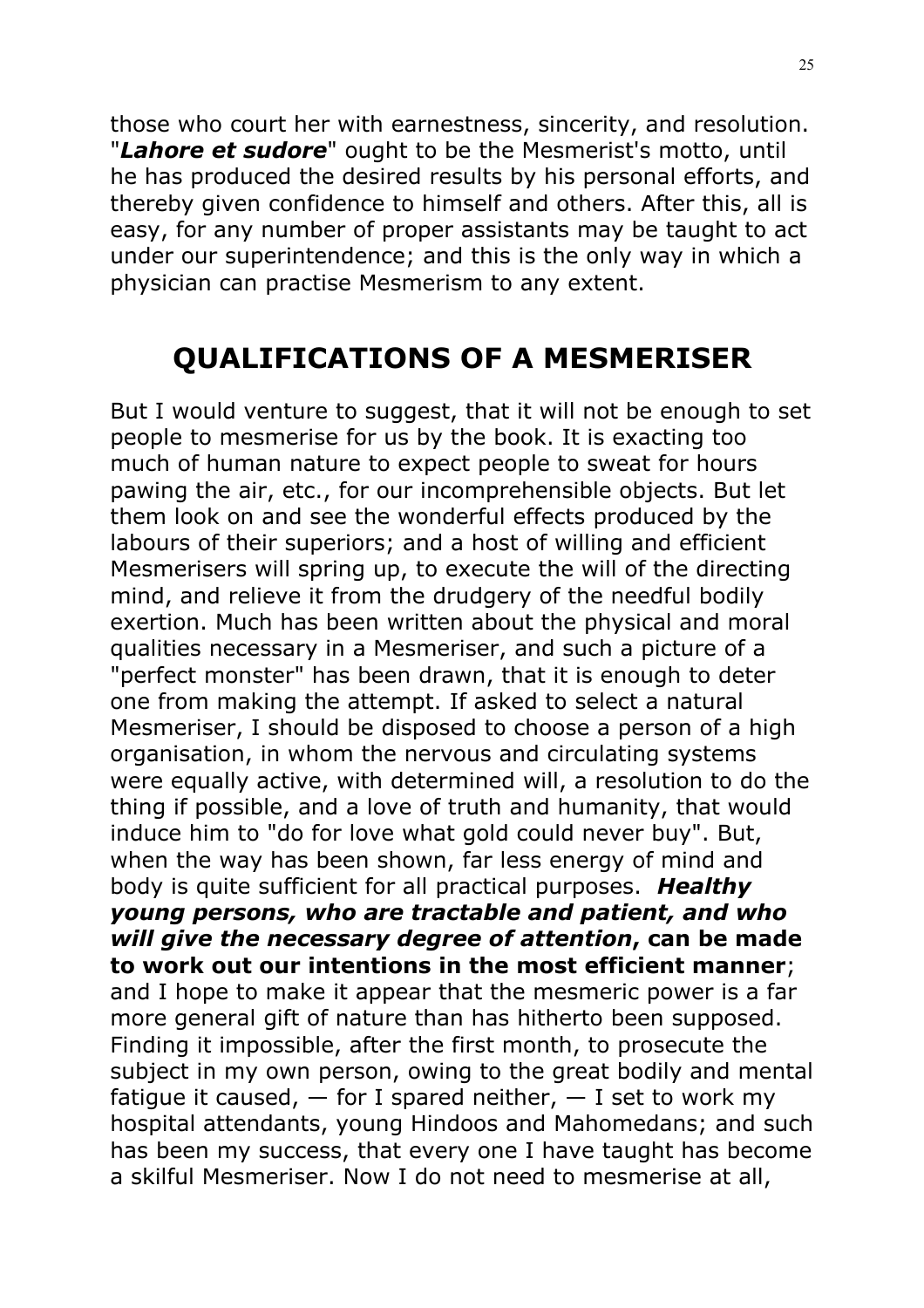having a dozen assistants to execute my wishes, whether it be in mesmeric treatment of medical cases, or for procuring coma in surgical operations.

To those who, by their own powers, may desire to test the truth for themselves, I would venture to suggest that an earnest desire to know the truth, a fixed attention, and a resolution to overcome first difficulties, are essential conditions of mind for the operator, as the means of concentrating and keeping up the continued action of the vital agent, whatever it may be.

# THE STCK THE PROPER SUBJECTS

First experiments should be made on the sick, in the hope of benefiting them; which hopes, if strongly felt, will be a stimulus to exertion, and an element of success totally wanting in experimenting on healthy subjects, who are also more difficult to be affected. "The whole need not a physician, but they that are sick"; and however bountiful nature may be to her creatures, she is never prodigal, and never wastes unnecessary power. Mesmerism is the "Medicine of Nature"; and she refuses, very wisely, to take it when it is not needed; and if forced upon her in a state of health, it is very likely to do mischief; for any attempt to be better than "well" is pretty sure to make one ill. People say to me, "I would like to ascertain if I can be mesmerised; do try". I reply, "You very probably cannot; and I should as soon comply with your desire to feel the effects of opium as mesmerise you without a cause; when you need it, you will probably be benefited by it". Besides, a person in health resisting the influence is no proof that he will remain insensible to it in an altered state of the body, when there may be an actual craving of the nervous system for this sustenance from without.

As yet, I am sorry to add, I cannot, with any degree of confidence, say who are the persons susceptible to the mesmeric influence, without first trying. But it is satisfactory to know, that by far the majority of persons acted upon by me, and my assistants, have been affected in different degrees, all of which are invaluable to their possessors, for the relief and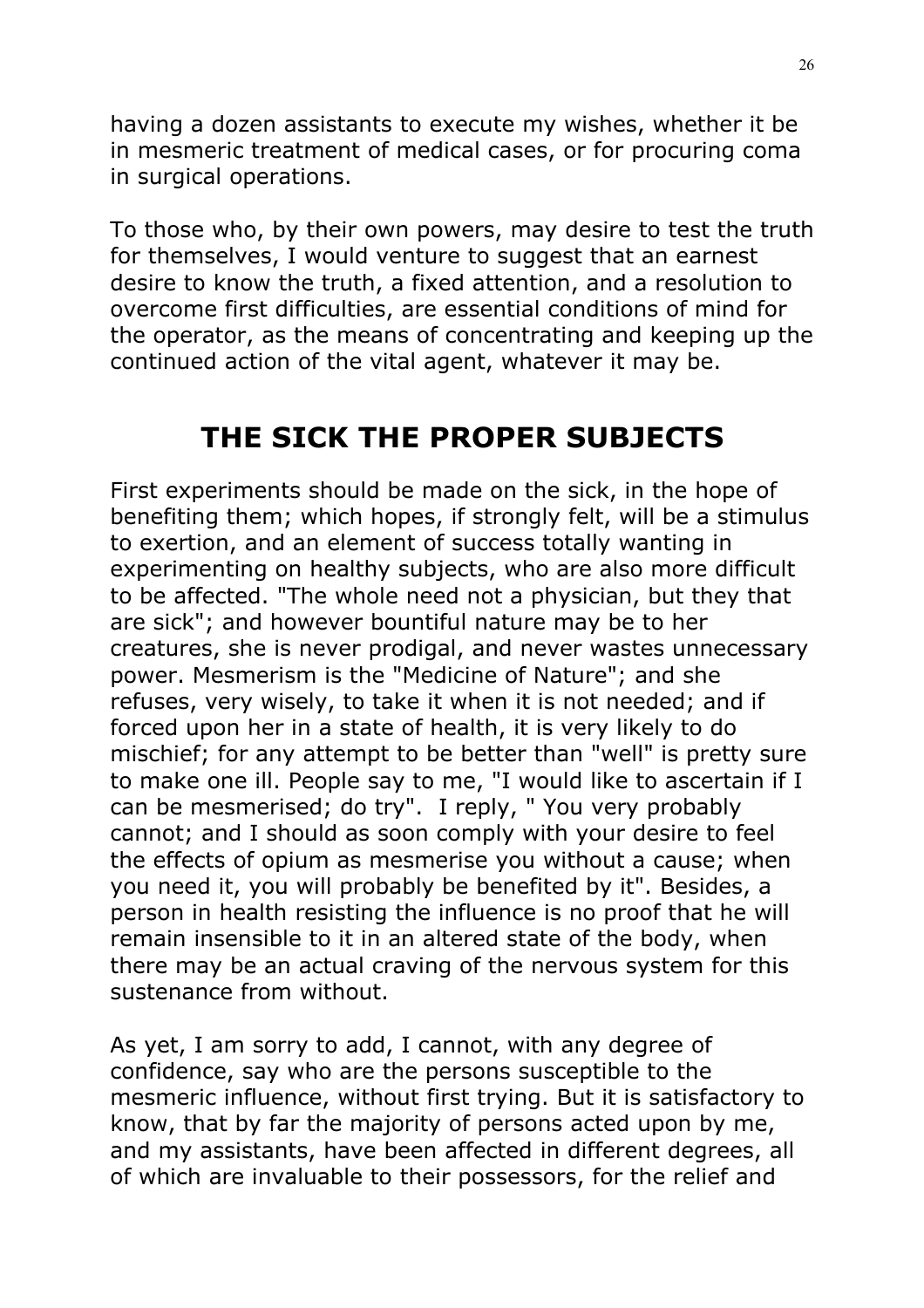cure of their diseases; and in most of the failures I have little doubt that we should have succeeded, if the process had been prosecuted.

The people of this part of the world seem to be peculiarly sensitive to the mesmeric power; and as it has been observed that a depressed state of the nervous system favours its reception, we can understand why they, as a body, should be more easily affected than Europeans. Taking the population of Bengal generally, they are a feeble, ill-nourished race, remarkably deficient in nervous energy; and natural debility of constitution being still further lowered by disease, will probably account for their being so readily subdued by the Mesmerist. Their mental constitution also favours us; we have none of the morbid irritability of nerves, and the mental impatience of the civilised man, to contend against; both of which resist and neutralise the efforts of nature. The success I have met with is mainly to be attributed, I believe, to my patients being the simple, unsophisticated children of nature; neither thinking, questioning, nor remonstrating, but passively submitting to my pleasure, without in the smallest degree understanding my object or intentions. How far artificial man may have forfeited his birthright I have not yet had the means of knowing; but out of the small number of Europeans who have come under my observation, the majority have also succumbed to the influence; and if the proud sons of civilisation will condescend to return for a moment to the feet of their mother Nature, they also will probably benefit by her bounties.

# **NATURE THE TRUE PHYSICIAN**

We have so far deserted Nature, that, in return, she has renounced us as unnatural children, and left us to our selfsufficiency and artificial resources; but these, in general, are mere make-shifts and palliatives, compared with the steady and enduring curative powers of nature, when properly understood and brought into action. The whole art of the true physician is exerted to induce nature to interfere and take up the case of his patient; and when he sees signs of her gracious presence, he only reverentially looks on, and confines himself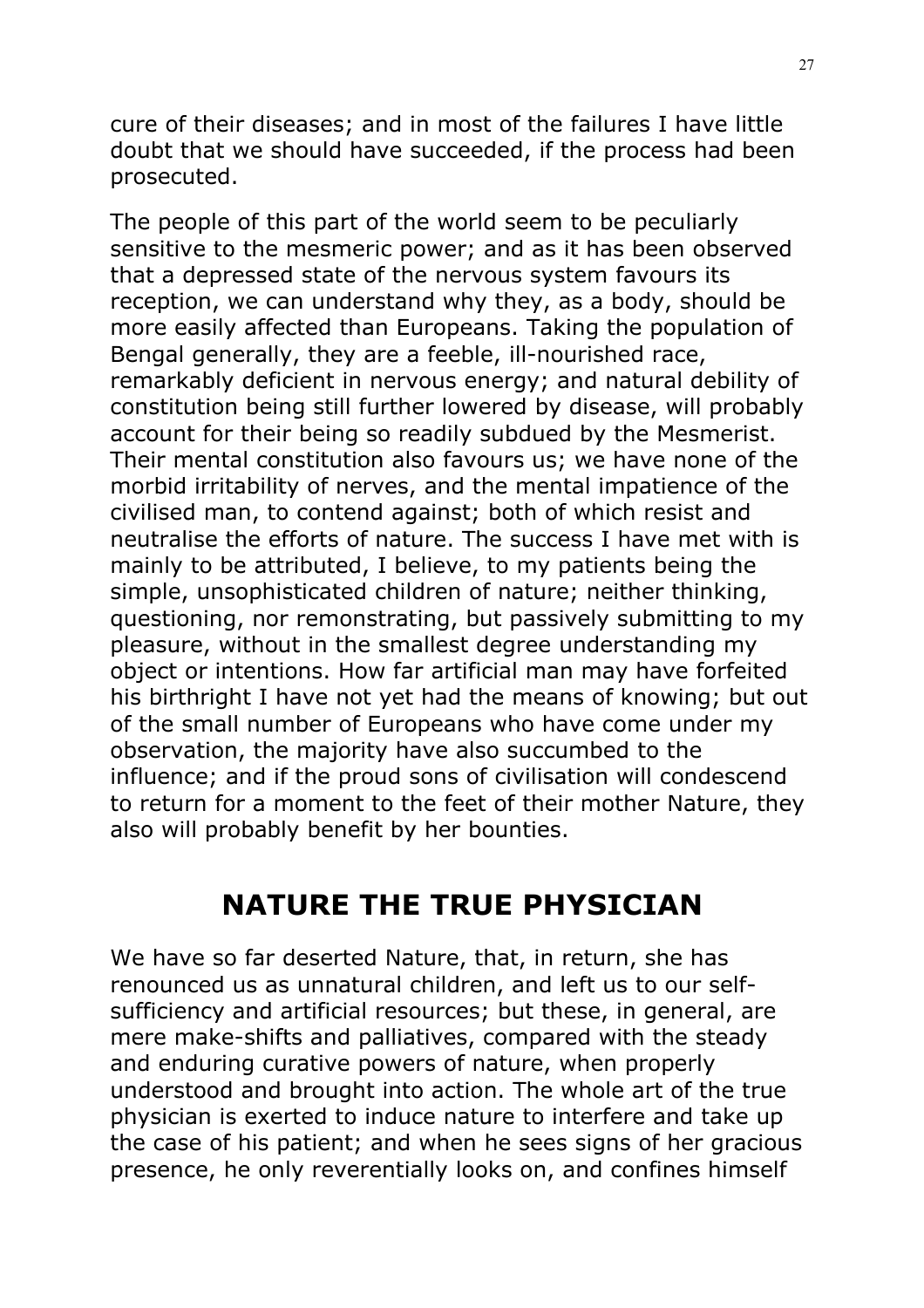to removing impediments in her way. But the routine practitioner will rarely condescend to divide with nature the merit of the cure. He and his pills, powders, and potions, must have all the credit; and if any one pretends to be able sometimes to cure disease by the unassisted powers of nature, he is called quack, impostor, or fool, and hunted down as a **fera naturae.** But, in my estimation, the genuine medical quack is he who, professing to cure disease, yet allows his patients to suffer and perish, by ignorantly, or presumptuously, despising any promising or possible means of relief. The Father of Medicine thought very differently from his degenerate sons, for he says,  $-$  "Nothing should be omitted in an art which interests the whole world, which may be beneficial to suffering humanity, and which does not risk human life and comfort". But a time was, when apothecaries, chemists, and diplomed physicians did not exist; when man was an unreasoning animal, devoid of all the resources of art, yet subject to all the ills that natural flesh is heir to; and it is a subject of deep interest to the Philosopher and the physician to ascertain what were his natural remedies, in common with the other animals; whether his instincts were as strong as theirs, and to what conservative powers he resorted when labouring under disease. That he possessed such appears to me to be extremely probable, from the analogies of the animal creation, and the universal benevolence of the Deity to his creatures. It must be most important and instructive to discover what **were**, or, if not yet known, what **are**, the natural remedies of man; for by observing their effects we shall best understand the restorative processes of Nature, and be able to imitate them by art, with a certainty hitherto unattained by medicine.

## **ANTIQUITY OF MESMERISM**

So far from Mesmerism being a new and unnatural art, there is every reason to behave that it is the oldest and most natural mode of curing many of the severe, uncomplicated diseases of the human race. Let us imagine, for a moment, the condition of savage men, before, by long experience, they had learned to avail themselves of the medicinal virtues of the vegetable and mineral kingdoms, for the cure of their most pressing diseases.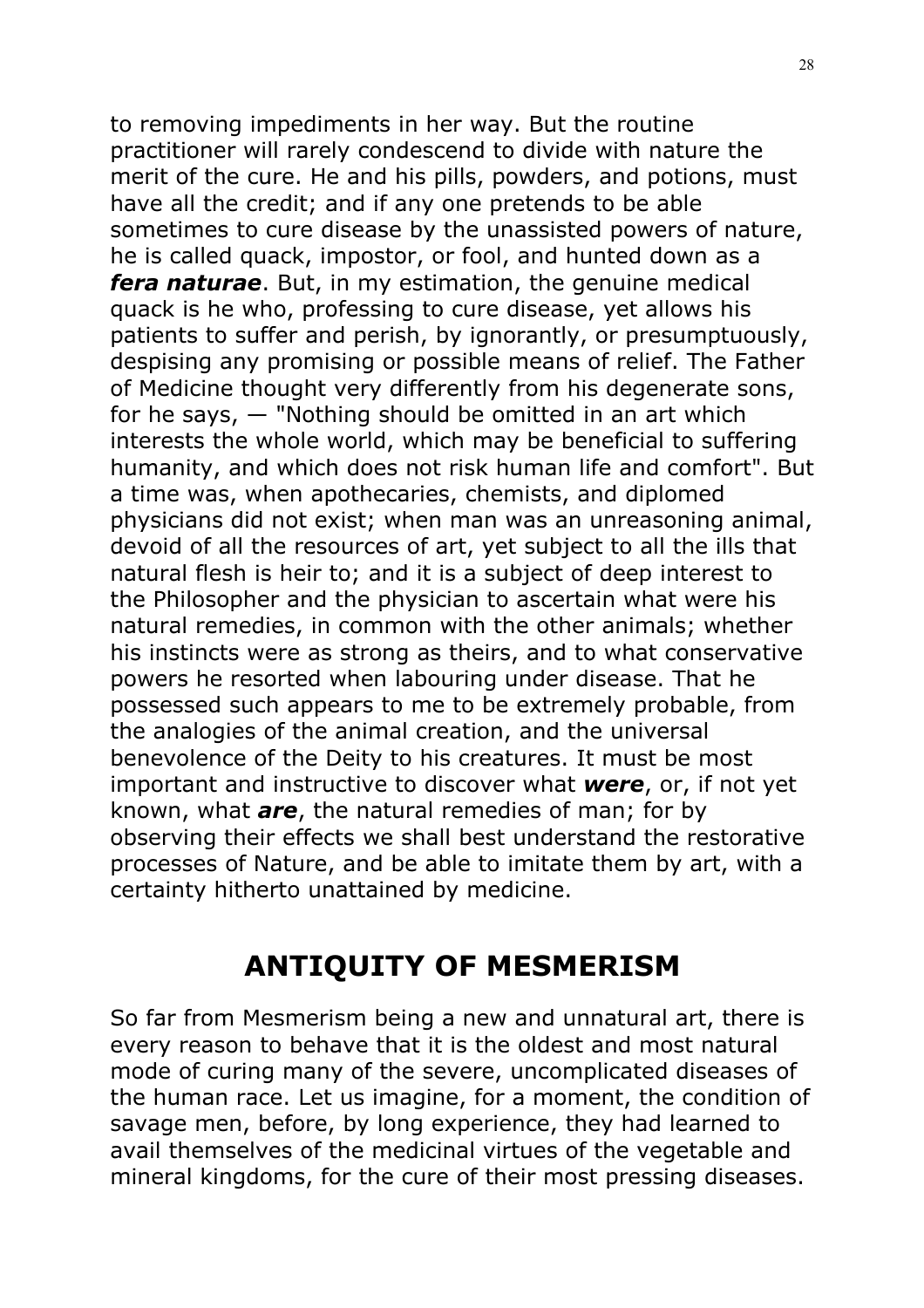Man, in this state, would be more helpless than the brute creation; they have happy instincts, many of them known to us, by which they are directed not only to their natural food, but to their natural medicines. But man, so far as we vet know him, could in his sufferings only make vague experiments on the natural objects around him, in the desperate hope of stumbling upon some suitable remedy. This might occasionally happen, but he was more likely to be poisoned than cured by his first experiments. The very fish were more favoured than him. The salmon, by an infallible instinct, quit the sea at a certain season, and ascend the rivers, thereby getting rid of their tormentors, the sea-lice (which the fresh water speedily kills), and at the same time reaching the spots destined for the propagation of their kind. After depositing the spawn, the parent fish, black, lank, and sick, distasteful to themselves, and unwholesome to us, hasten to the sea to renovate their health: whence, again, they issue in another year, increased in size, and brilliant as silver, to run the same course as long as life continues. The young fry, also, the moment they break the egg, turn their heads seaward, and never stop till they reach the ocean, whose action is necessary for their growth and health.

The dog eats grass, and licks his sores when sick; the cow, and calf even, sham dead, to induce the crows to pick the vermin from their eyes and ears; the chick, as soon as it breaks the shell, pecks gravel, to aid digestion; the mongoose, after being bitten by its enemy, the snake, retires to the fields, to seek its antidote against the poison; and this it finds, for it comes back quite well; and at certain seasons the wild animals resort, from the most distant parts of the country, to the "salt-licks", to renovate their constitutions. Numberless instances of the same kind will occur to the naturalist, and the humble observer of nature even; and is it imaginable that the ever-watchful, allbountiful Providence of God should have left the "noble savage", alone of all His creatures, to run such cruel risks, and perish helplessly in his natural ignorance? Reasoning a priori, we should say not; and our positive knowledge of the equal care bestowed by God on all his creatures, forbids the supposition.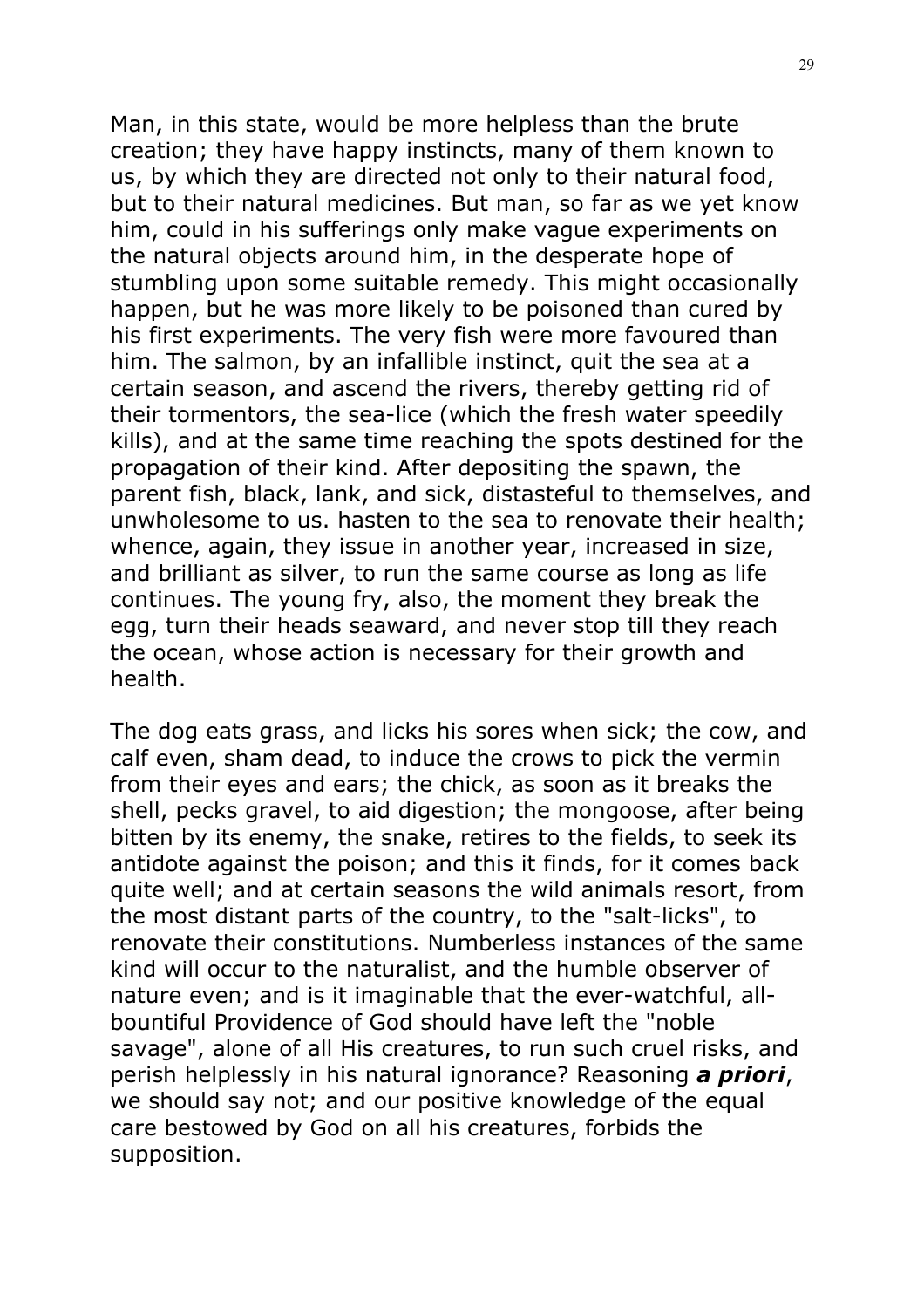# **MESMERISM THE UNIVERSAL CURE**

Man, then, had probably some instinct by which he was directed to a natural medicine of sovereign virtue, and by which the hunter and his family were saved from starvation, when disease, for a time, deprived his right hand of its cunning, unnerved his iron sinews, and bowed his gallant head. If this be a natural supposition, what could be his resource if not Mesmerism  $-$  that inherent power, implanted, as I conceive, in the human being, for the solace of his suffering fellow creature? This is the simplest and most speedy restorative of the powers of life, in cases adapted to it (for, like every natural agent, it has its conditions and limits); and men in pain have an instinctive tendency to perform the required processes. From its simplicity, how consonant with all we know of the laws of nature would be such a power, and how admirably adapted to meet the exigencies of savage life!

The more observing among savage men, it is presumable, would soon detect the latent curative powers of their bodily system, and develop them into an art for the cure of disease, and the advancement of their own interests. But when experience had given them skill, and it became a source of gain, they made, we may suppose, a mystery of their calling, and attempted to secure the lucrative secret for themselves and families. Hence, among the savage races of mankind, we see the healing art practised exclusively by conjurors, either artfully concealing the secret of their power by incantations, and other mummery, or, possibly, themselves deceived into a belief of the efficacy of such accomplishments. If the Mumbo Jumbo men of Africa, the medicine men of America, and the charmers of this country, ever succeed in relieving their patients (and here they do), I am disposed to think that it is generally in cases curable by Mesmerism. The following extract from my "Mesmeric Journal" will show that this is not so fanciful a speculation as it may at first appear, and that Mesmerism is actually practised in this country, and has probably been so from time immemorial, like every other custom in this immutable society.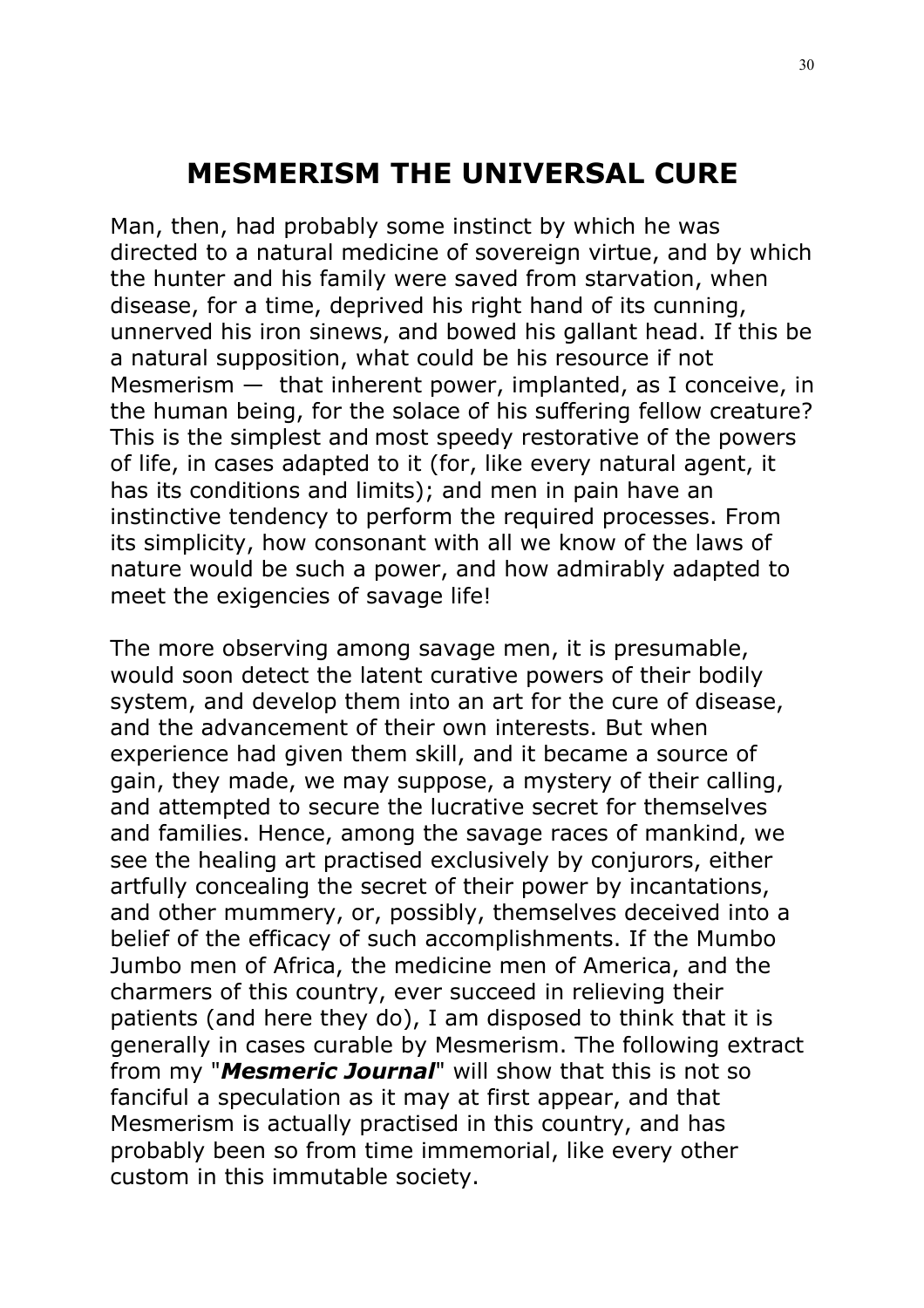### **AMONGST SAVAGE NATIONS**

June 9th,  $1845. - I$  had today the honour of being introduced to one of the most famous magicians in Bengal, who enjoys a high reputation for his successful treatment of hysteria, and had been sent for to prescribe for my patient (whose case will be afterwards given), but came too late; the success of my charm, Mesmerism, having left him nothing to do. Baboo Essanchunder Ghosaul, deputy magistrate of Hooghly, at my request introduced me to him as a brother magician, who had studied the art of magic in different parts of the world, but particularly in Egypt, where I had learned the secrets of the great Sooleymann, from the moollahs and fugueers, and that I had a great desire to ascertain whether our charms were the same, as the hakeems of Europe held the wise men of the East in high estimation, knowing that all knowledge had come from that quarter. I proposed that we should show each other our respective charms, and, after much persuasion, he agreed to show me his process for assuaging pain. He sent for a brass pot, containing water, and a twig with two or three leaves upon it, and commenced muttering his charms, at arm's length from the patient. In a short time he dipped his fore-finger into the water, and, with the help of his thumb, flirted it into the patient's face; he then took the leaves, and commenced stroking the person from the crown of the head to the toes, with a slow drawing motion. The knuckles almost touched the body, and he said that he would continue the process for an hour, or longer, if necessary; and it convinced me that, if these charmers ever do good by such means, it is by the Mesmeric influence, probably unknown to themselves. I said that I was convinced of the great efficacy of his charm, and would now show him mine; but that he would understand it better if performed on his own person. After some difficulty, we got him to lie down, and, to give due solemnity to my proceedings, I chanted, as an invocation, the chorus of the "King of the Cannibal Islands!" I desired him to shut his eyes, and he clenched his eyelids firmly, that I might find no entrance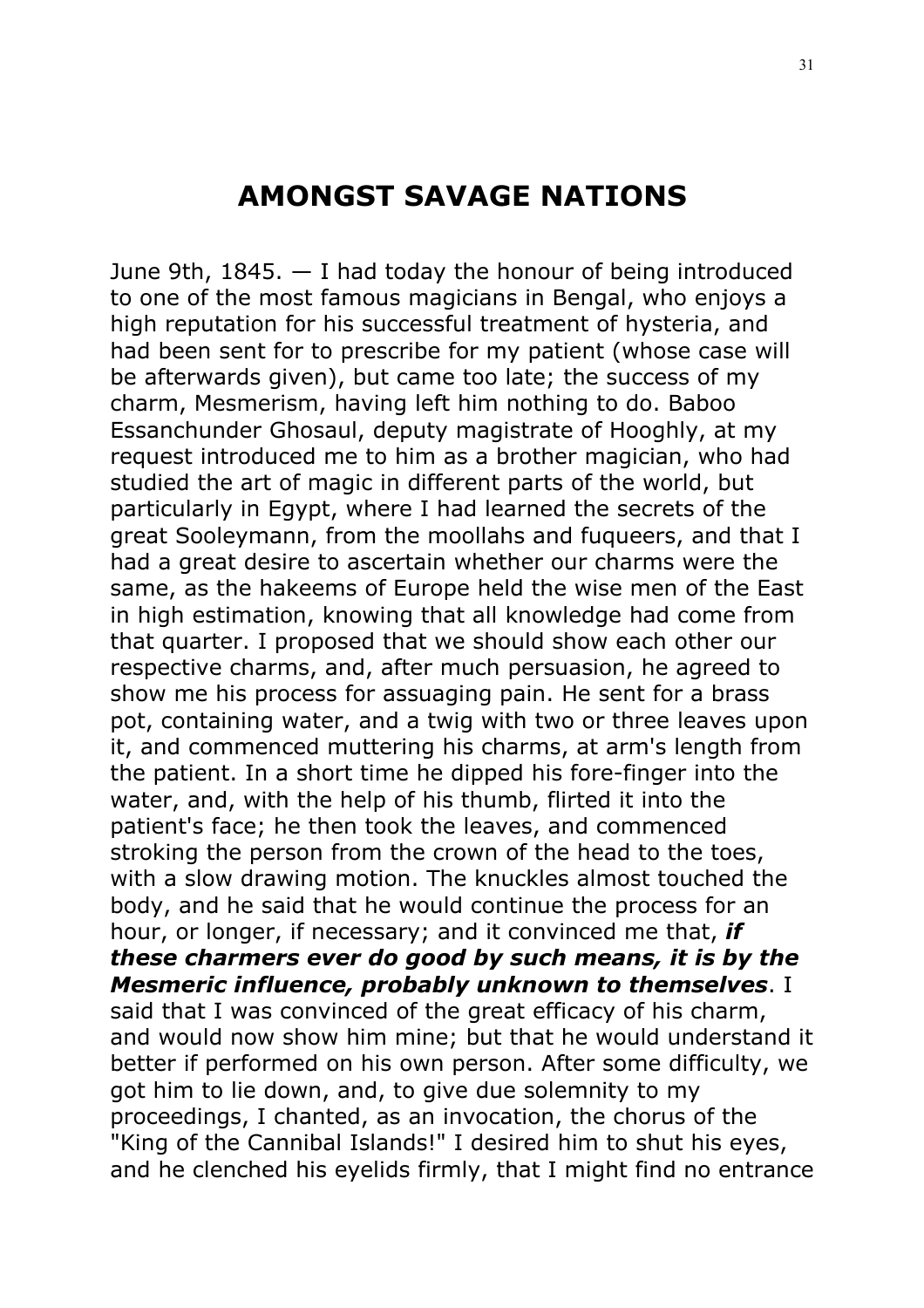to the brain by that inlet. In a quarter of an hour he jumped up, and said he felt something disagreeable coming over him, and wished to make his escape. He was over-persuaded to lie down again, however, and I soon saw the muscles around the eve begin to relax, and his face became perfectly smooth and calm. I was sure that I had caught my brother magician napping, for, in a few minutes, he bolted up suddenly, clapped his hands to his head, cried he felt drunk, and nothing could induce him to lie down again; "**abiit, excessit, evasit, erupit**!" Next day I saw him, and said, "Well, you were too strong for my charm last night; I could not put you to sleep". "Oh! yes, Sahib", he answered, "you did; I allow it; it is allowed that you put me to sleep".

## **CONTRARY TENDENCIES OF MESMERISM**

A gentleman, whose case will be given hereafter, immediately recognised the identity of the two processes, and told me that he had been Mesmerised, he now knew, in a different part of the country, and with much relief, in a painful affection of the leg. In addition to the traction with the leaves, his mesmeriser had breathed carefully upon the pained part, just as my assistant had done when mesmerising him locally for rheumatism. It thus appears that the beneficial effects of the Mesmeric processes are known in this country, and the secret has probably descended from remote antiquity, in certain families, or castes.  $-$  Farther on, when speaking of Somnambulism, a curious history will be given, which leads me to suspect that they knew the evil, as well as good, of Mesmerism, and practise it for the most villainous purposes. The possible evil resulting to society from the practice of Mesmerism has been a favourite objection, even when the evidence of its existence and power could no longer be resisted.

But the tendency of all power depends upon the direction given to it for good, or evil; and to eject opium, mercury, and prussic acid from the pharmacopoeia, because, when injudiciously administered, they poison, instead of curing our patients; or to reject the agency of steam for the purposes of life, because it sometimes takes us a longer journey than we intended, would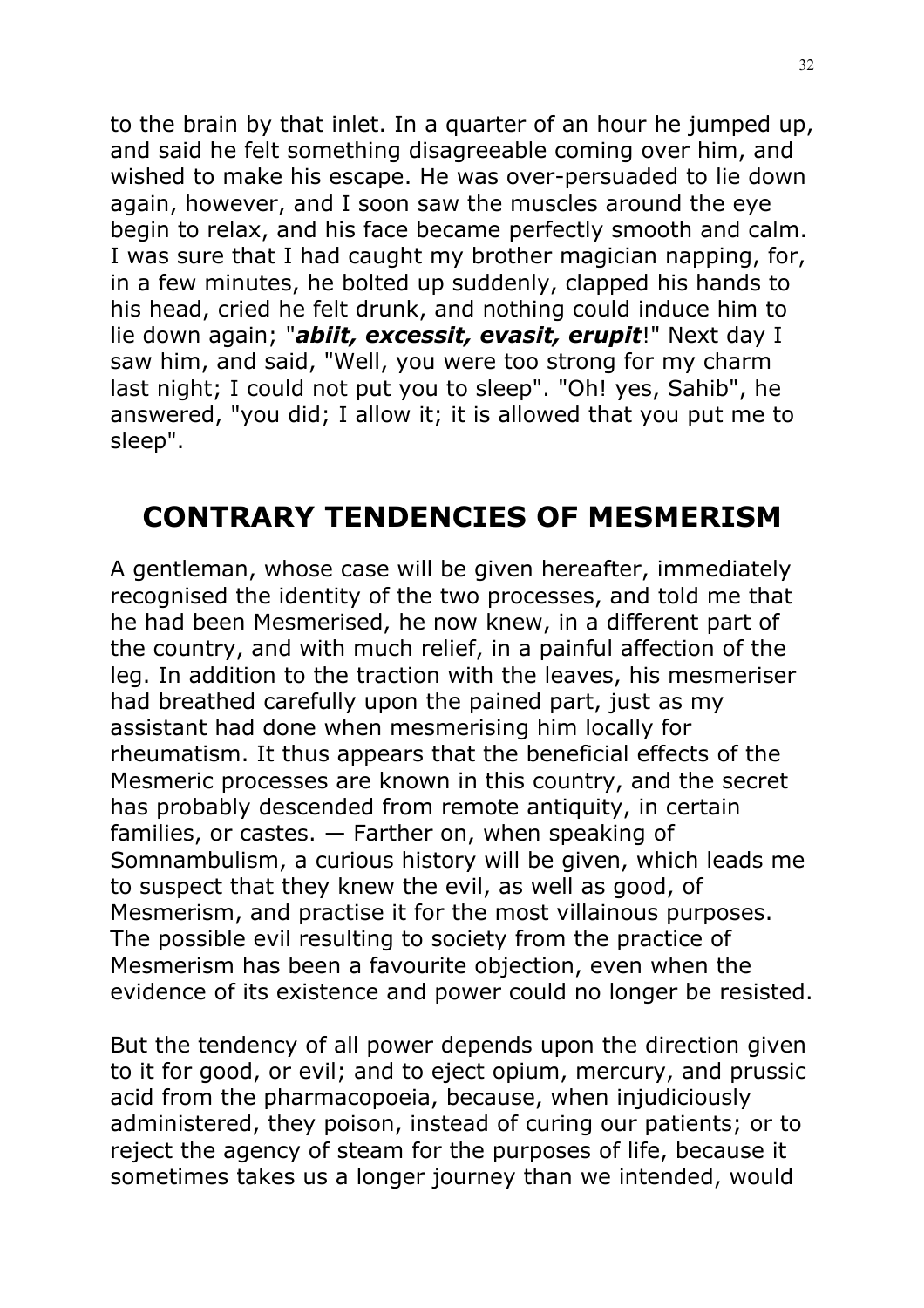be as reasonable as to refuse to be cured by Mesmerism, because it could also injure us, if ignorantly and injudiciously applied. That this agent may, and will, be turned to the most diabolical purposes, is most certain, if the public will not be at the trouble to think upon the subject, and defend itself by common-sense precautions. But the power as it comes from the Creator is pure, and the perversion of it is the work of the creature. The object of man's life here clearly is  $-$  to separate the good from the evil; "to prove all things, and hold fast that which is good"; and this can be done in Mesmerism, as in anything else: the abuse, and not the use of any great power, is to be dreaded and quarded against. I have great hopes that my experiments will go far to separate the regions of mind and body, which, it seems to me, have been unnecessarily and perplexingly intermingled by former Mesmeric observers; and this will not only simplify the Mesmeric treatment of disease, but remove the principal objection to it; namely  $-$  the necessity of acting on the mind, often injuriously, during the cure of a bodily infirmity. It will appear, that in the exercise of the art, as a medical agent of the most benign as well as powerful nature, the mind has never been attempted to be influenced by me, nor has it ever been heard of in my practice.

## **SIMPLICITY OF MESMERISM**

In subjecting my patients to the sanative influence of Mesmerism for bodily complaints, no mental rapport has ever been thought of; and if so much can be done without it, I am sanguine that it will soon be proved to be a tedious and unnecessary complication of the art, and "more honoured in the breach than the observance". In the management of mental disease, it will probably be required, and be useful, as the mind depends much more upon organisation than is generally supposed. But this is only an extension of the blessing, if the power is wielded in all honour and simplicity of purpose. In this, as in other matters, the danger lies in the company we keep. The possessor of a well-filled purse does not seek the companionship of pick-pockets; and the honest man eschews the society of knaves; and if Mesmerism is thought likely to benefit us, the same common sense mode of proceeding should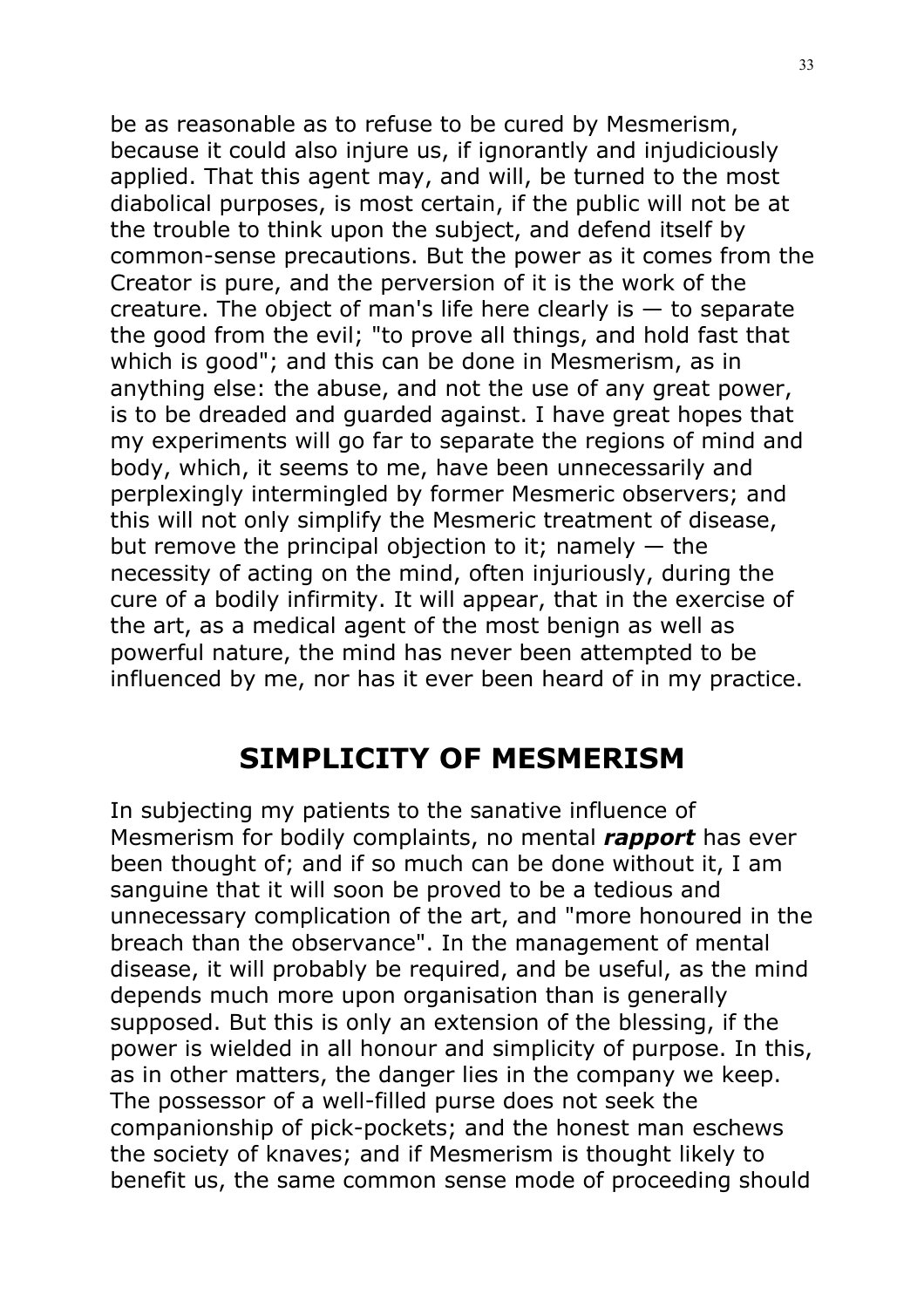influence us in the disposal of our bodies and minds, when affected by disease. I am convinced that in the majority of bodily evils removable by this means, there will be no need to interfere with the mind at all. To do so is a mere travelling out of the record; and where a mixed treatment is required it can be safely adopted, by using the simple precaution of seeking an honest man with the necessary knowledge of the subject; and let us hope that such will soon abound.

Many will be disappointed that I have no mental wonders to relate; but no inference against the existence of such wonders can be fairly drawn from the silence of my patients. My researches have been purely physical, and preclude me from getting at the mind at all, for all activity of mind is the natural enemy of the purely physical impressions made upon the system: I therefore seclude the brain from all external impressions as rapidly as possible; the object being to extinguish bodily and mental sensibility together, and altogether; and in proportion to our success in effecting this, is the early inducement of Coma for surgical purposes. It is quite unreasonable to expect to extract music from a fiddle without strings: and I endeavour to break at a blow, as it was all the strings of the mind  $-$  the five senses. It is true, that this treatment is only required for acute diseases, or to induce insensibility to pain, and it might be expected that in the treatment of chronic diseases, I should be able to elicit the mental phenomena, if they exist in nature. But as my principal object is to ascertain how far this new agent is capable of alleviating bodily suffering, I have purposely -kept myself from embarking on the troubled sea of metaphysics, till the more pressing bodily problem shall be solved, and a "terra firma" of indisputable facts created, from whence we may securely, and at leisure, examine, and attempt to understand, the high and mysterious objects above us.

### **MESMERIC SOMNAMBULISM**

My patients, being the poorest and most ignorant of the people, and convicted felons from the same degraded orders, are the most unfavourable subjects for psychological experiments. As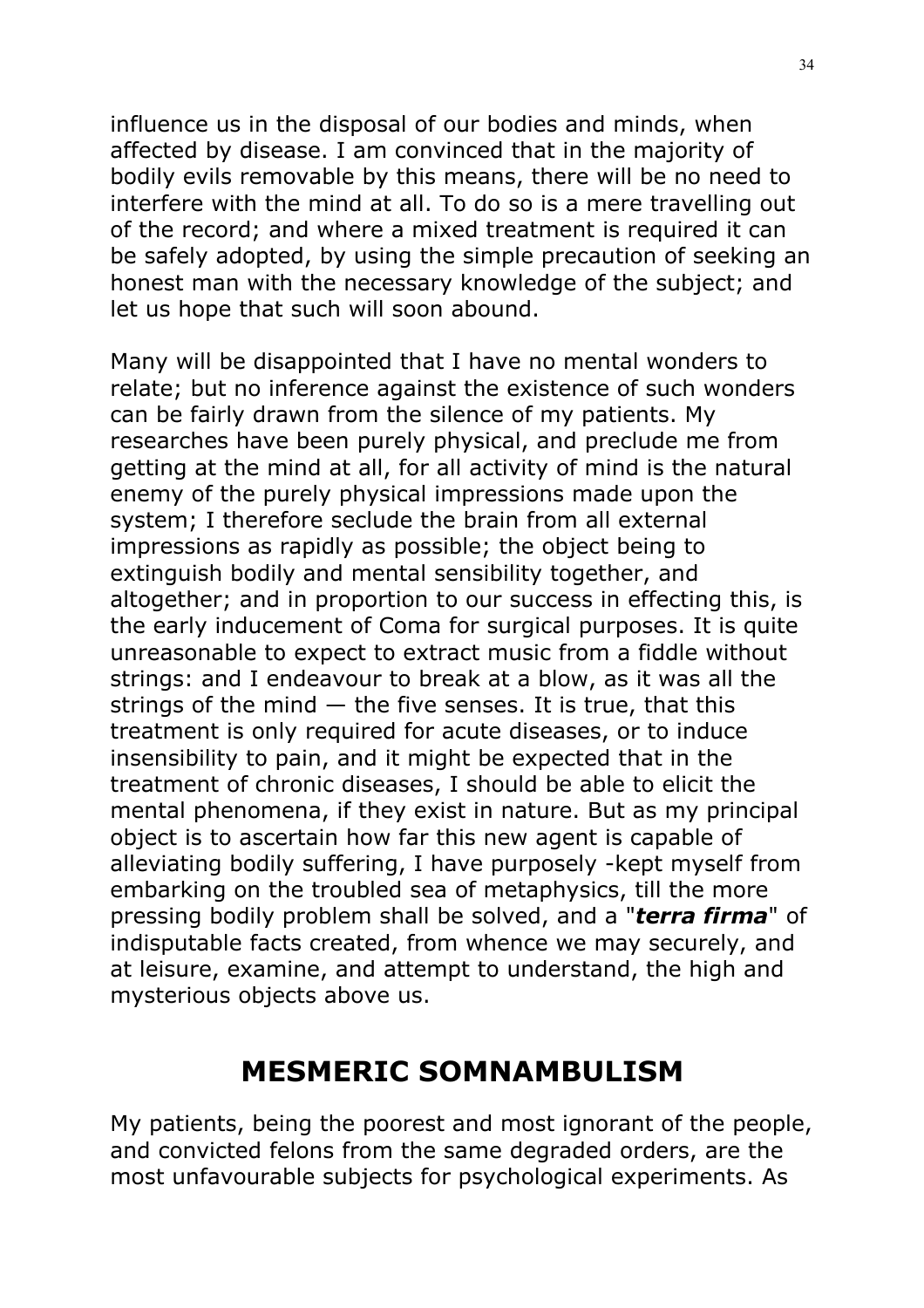to **physique**, men are nearly the same all the world over: an universal vital law reduces all to the same level of animal, and the coolie, therefore, may be able to mesmerise the Philosopher; but the difference in morale is so great, not only among races, but individuals, as to preclude all sympathy, and to often amount to actual antipathy, and mutual repulsion. Although in producing the physical effects of Mesmerism, I have not seen any necessity for the sympathy and rapport we read so much about, I can readily understand, that in eliciting the higher mental phenomena, these fine mental sympathies may be developed, and be necessary for the success of the abnormal mental manifestations; but my patients and I have probably too little in common to admit of mental sympathy between us. It will be seen, however, in the chapter on Somnambulism, that I have created a singular **bouleversement** in the minds of coolies and pariahs even, when under the Mesmeric influence.

The public, when examining a subject so deeply interesting to them, will, I hope, take an enlarged and liberal view of the matter, and look for fundamental and incontrovertible truths, which are practically important, and not allow themselves to be cheated out of their senses and judgement, by the doubtful, mysterious, and theoretical parts of the subject being exclusively dwelt upon, by those who **wish** Mesmerism to be untrue, or by others who have neither the desire nor capacity to acquire new knowledge. Errors of observation and of judgement must often occur in investigating a new and difficult subject, but I hope such unintentional mistakes will be excused; and wherever they shall be pointed out in my observations, I shall be ready to acknowledge and correct them. Let all doubtful evidence be totally rejected, and a mass of substantial important truth will remain, which, I am confident, the public "will not willingly let die;" for human nature can ill afford to lose any new and promising source of comfort to suffering humanity.

### **MESMERISM AND MEDICINE**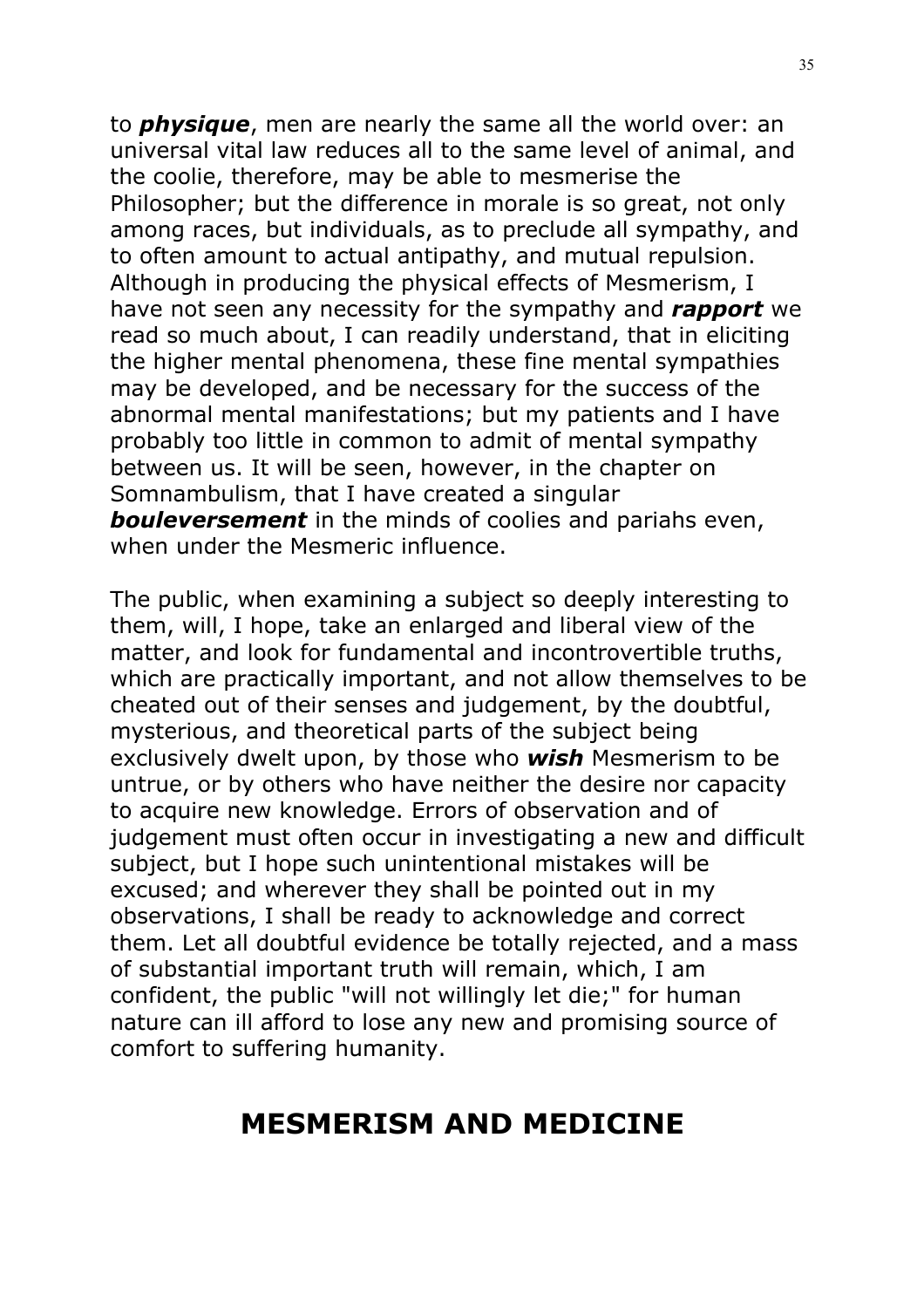Before concluding these prefatory remarks, I beg the reader not to do me the injustice to think me a Mesmeric doctor, for it would be as true to call me a rhubarb, jalap, or castor-oil physician. Mesmerism often comes to the aid of my patients, when all the resources of medicine are exhausted and all the drugs of Arabia useless; and therefore, I consider it to be my duty to benefit them by it, and to assist in making it known for the advantage of mankind.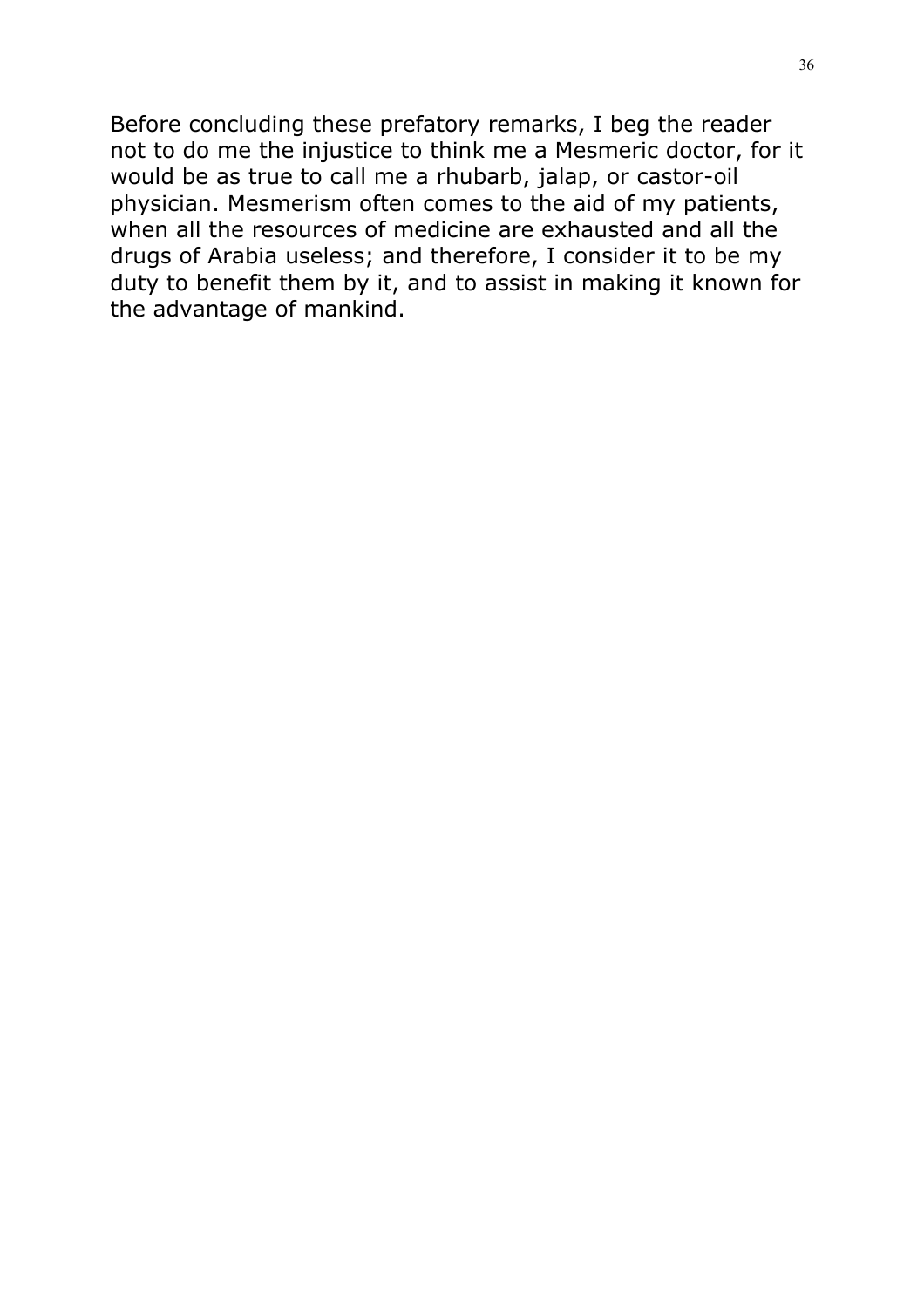# **CHAPTER II**

The French Commission of  $1779 -$  Both Right and Wrong.  $-$  The Mesmerists properly punished.  $-$  Condition required in the Patient.  $-$  State of my Mind before experimenting for myself.  $-$ Report of the Bishop of Lausanne to the Pope.  $-$  His Reply.  $-$ Accidental Nature of my First Experiment. - Accidental Nature of my Second Experiment. - First Mesmeric Surgical Operation. -**Conclusion.** 

## **FRENCH COMMISSION OF 1779**

The most formidable, because the most reasonable argument against the existence of Mesmerism as a natural power, is, perhaps, the report of the French Commission in 1779, of which Franklin was president. The verdict of the **Savants** was fair enough, considering the nature of the evidence placed before them; but yet, (such is human fallibility), in this case summum jus was also summa injuria; truth was sacrificed to falsehood, as I think will clearly appear from a short analysis of their proceedings. This will probably not be time wasted, as I have heard intelligent gentlemen say, that the report of the French Philosophers still decided their opinions. They had a series of axioms in Mesmerism presented to them, whose truth they were to examine, and the efficacy of certain processes was to be proved to their satisfaction by experiment.

The Mesmerist's object seems to have been, to try to convince the commission that he had a secret worth knowing, and yet continue to keep it to himself, by hiding its extreme simplicity under a load of complicated machinery and various kinds of mummery. D'Eslon, the pupil of Mesmer, propounded his laws of animal magnetism, after this fashion:  $-$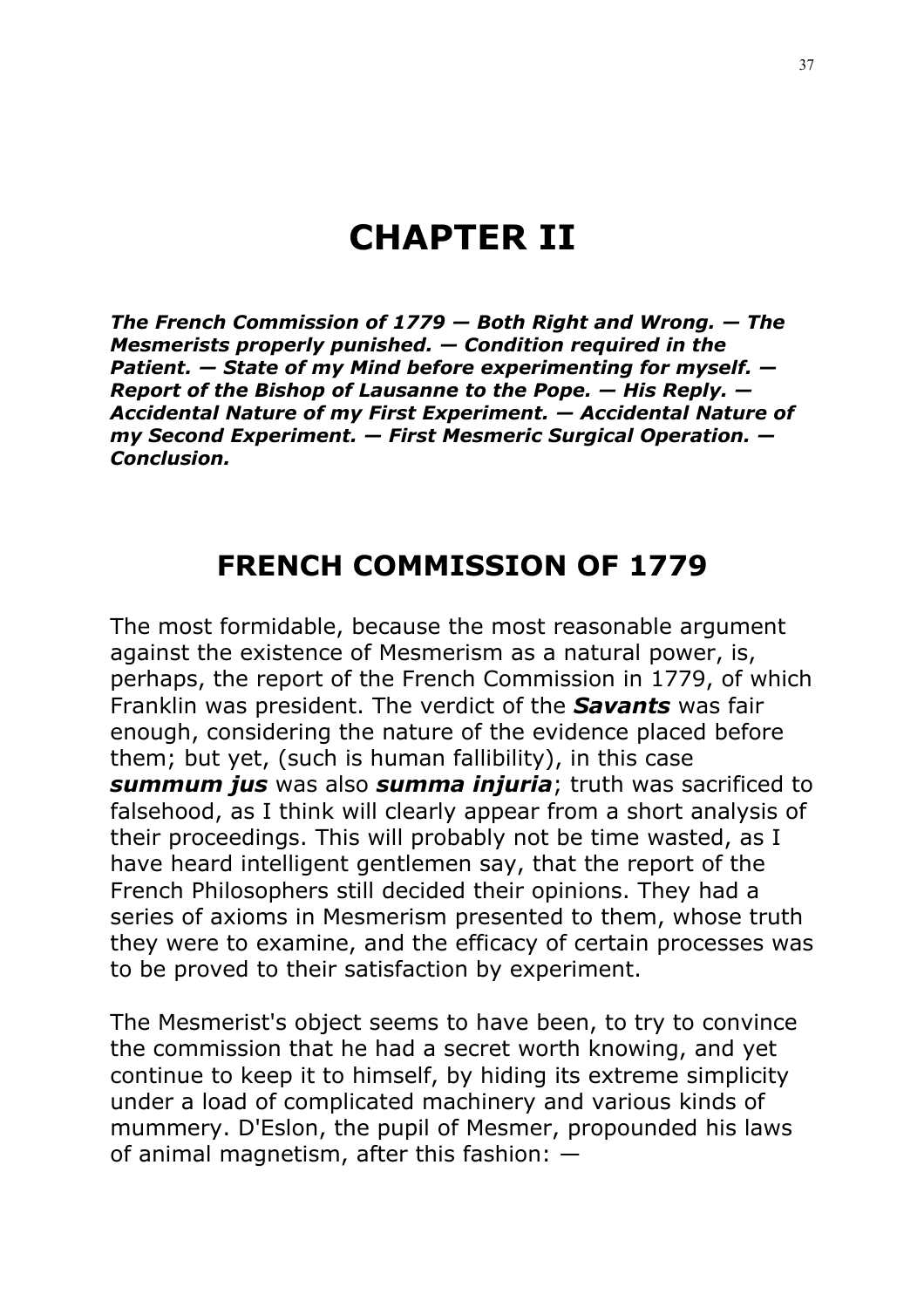"I. Animal magnetism is an universal fluid, constituting an absolute *plenum* in nature, and the medium of all mutual influence between the celestial bodies, and betwixt the earth and animal bodies".

This is only a gigantic assertion.

"II. It is the most subtle fluid in nature, capable of flux, and of reflux, and of receiving, propagating, and continuing all kinds of motion".

The first two clauses are probable enough; the last is only rash dogmatism.

"III. The animal body is subjected to the influences of this fluid by means of the nerves, which are immediately affected by it".

We see no other way, at present.

"IV. The human body has poles, and other properties, analogous to the magnet".

The first proposition has never been proved, and takes everything for granted; there is only likelihood in the second.

"V. The action and virtue of animal magnetism may be communicated from one body to another, whether animate or inanimate".

True, as regards the relations between animate bodies; and these can also impregnate inanimate substances.

"VI. It operates at a great distance, without the intervention of any body".

True.

#### "VII. It is increased and reflected by mirrors, communicated, propagated, and increased by sound, and may be accumulated, concentrated, and transported".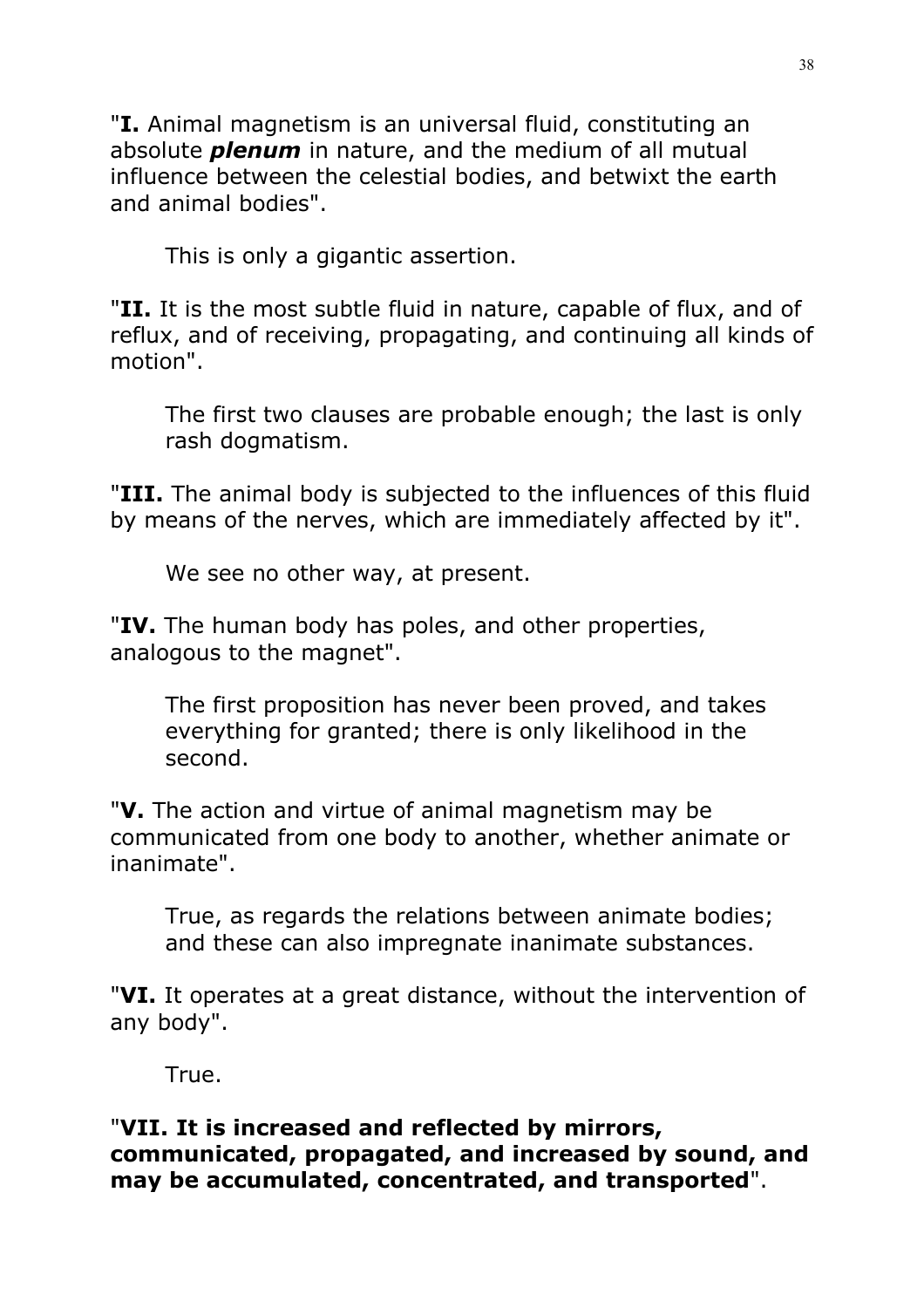Soothing sounds may possibly assist in lulling the brain, but quiet is far more essential; the other assertions are borne out by modern experience.

"VIII. Notwithstanding the universality of this fluid, all animal bodies are not affected by it; on the other hand, there are some, though but few in number, the presence of which destroys all the effects of animal magnetism".

The first part correct, the last not improbable.

"IX. By means of this fluid, nervous diseases are cured immediately, and others mediately; and its virtues, in fact, extend to the universal cure and preservation of mankind".

True; to so great a degree, that we do not yet know how far it may go.

Is it surprising that the Commission dismissed contemptuously such a mass of sheer assertion and unsupported theory, seasoned with truth to be sure, but so diluted and obscured as not to be recognisable? Like a Bengal witness, D'Eslon was not content to tell the truth simply, but added so many corroborating inventions of his own, that no one knew what to believe, and the case was dismissed as unworthy of further investigation. He ruined himself, and his cause, also, (perhaps in ignorance, however), by loading the truth with a parcel of trumpery machinery, through which he hoped the power of nature would nevertheless penetrate.

# **RELIEF IN MESMERISM**

But Nature, like an over-loaded camel, turned upon her driver, and threw him and his paraphernalia of magnetic platforms, conducting-rods and ropes, pianos, magnetised trees and buckets, into the dirt; and truth retired in disqust to the bottom of her well, there to dwell till more honest men should draw her forth again to surprise and benefit the world.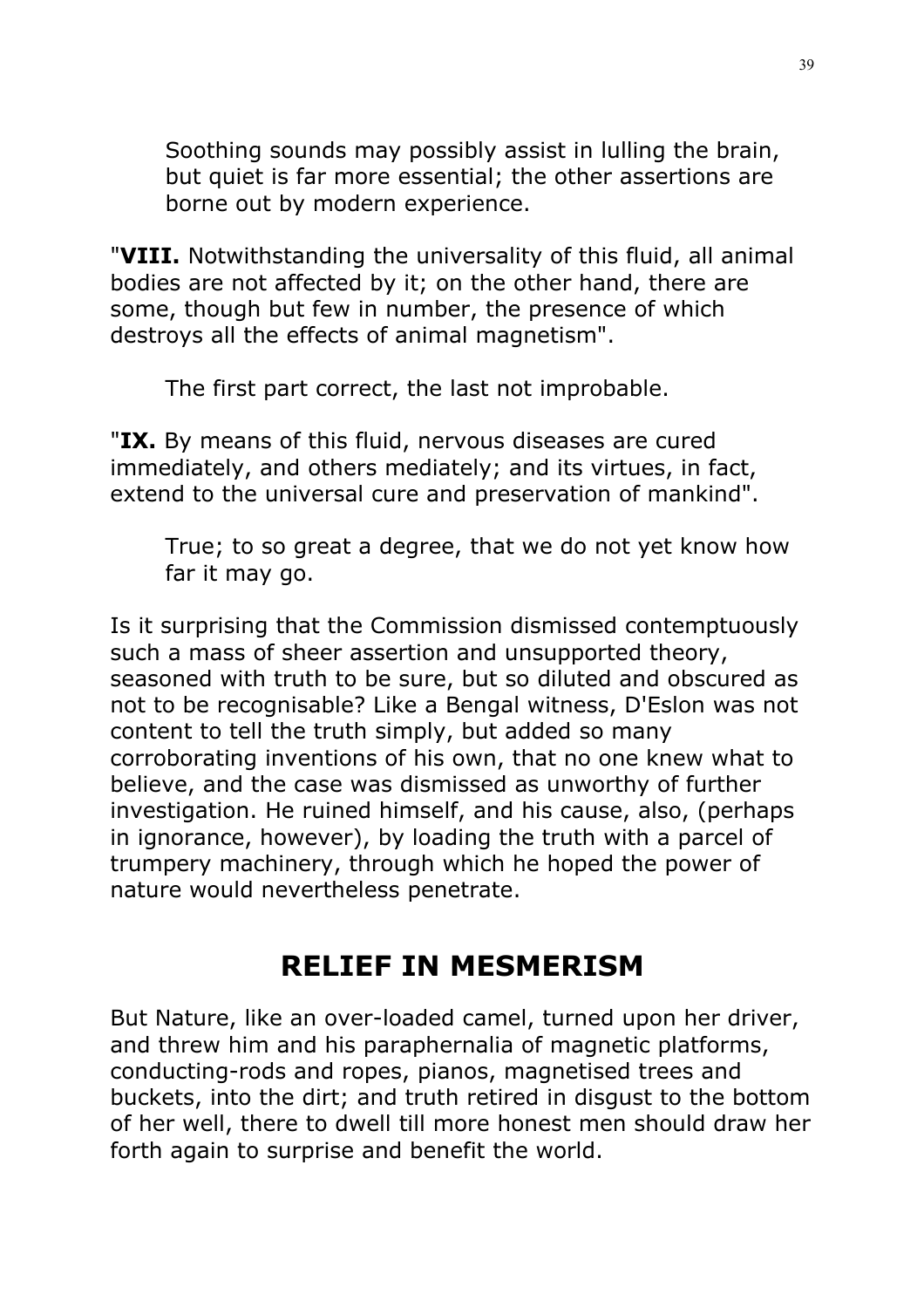As far as my observation goes, all that is necessary for success, if the parties are in the relation of agent and subject, is **passive obedience** in the patient, and a sustained attention and patience on the part of the operator. The process being a natural one, the more the parties are *in a state of nature* the better: the bodies of my patients being naked, and their heads generally shaved, is probably of no small consequence in the proceedings.

Before presenting to the reader my first experiment in mesmerising, I may perhaps be excused the egotism of giving a brief sketch of the history of my belief in Mesmerism, as it is a remarkable epoch in a man's life the day he discovers that he possesses the temporary power of life and death over his fellow-creatures.

Ever since Dr. Elliotson declared, years ago, that he "should" despise himself if he did not declare his conviction of the truth of Mesmerism", I ceased to regard it lightly, and paid attention to all well-attested reports upon the subject. At last the facts became so numerous, and were so well supported by credible witnesses, and kept their ground so firmly, both against adverse reasoning and ridicule, that I felt compelled to surrender my belief in the existence of the Unknown Power, or cease my reason and judgement. Ten days before making my first experiment, I thus wrote to a friend in England:  $-$  "What think you of this new mystery. Mesmerism? For my part, I am thinking seriously about it, and cannot help suspecting that we have hit upon one of Nature's great secrets. I keep myself perfectly neutral, and hear the pro and con. If it turns out to be a delusion, I shall be happy to assist in digging its grave".

The uniformity of the phenomena described by different persons, and coming from various parts of the world, strongly arrested my attention, and impressed me with the conviction that some new general law of Nature had been discovered. England, France, Germany, and America, all combined to give the same evidence in support of the new doctrines, or, rather, new phenomena of Nature.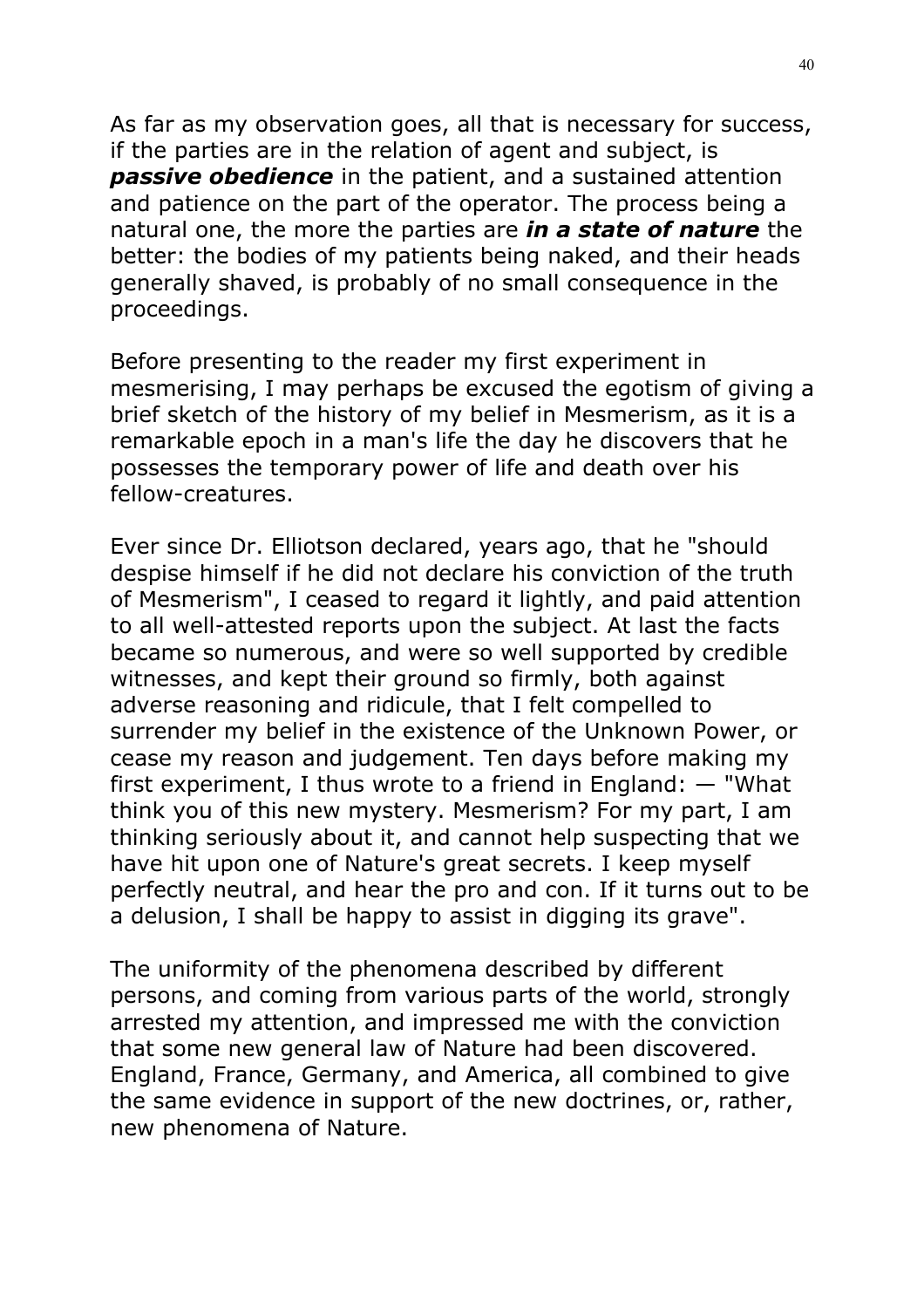# **BISHOP OF LAUSANNE'S REPORT**

About the time that Miss Martineau's disclosures appeared, I also read a curious and striking document written in May, 1841, by the Archbishop of Lausanne and Geneva, and addressed to the Sacred Penitentiary, at Rome. As it may possibly make the impression upon others that it did on me, it is here transcribed.

"Most Eminent Lord,

Since that which has hitherto been answered respecting animal magnetism seems by no means to suffice, and it is much to be wished that cases not unfrequently occurring may be solved more and more uniformly, the undersigned humbly lays before your Eminence that which follows: -

"A magnetised person, who is generally of the female sex, enters into that state of sleep called **Magnetic** Somnambulism so deeply, that not even the greatest noise at her ears, nor any violence of iron or fire, is capable of raising her from it. She is brought into this kind of ecstasy by the magnetiser alone, to whom she has given consent (for consent is necessary), either by various touches or gesticulations, when he is present, or by a simple command, and that, too, an internal one, when he is at a distance of even several leagues.

"Then, being interrogated, aloud or mentally, concerning her own disease, or those of absent persons entirely unknown to her, this person, who is evidently one unlearned, at once exhibits great superiority in science to medical men; announces most accurately anatomical matters; indicates the cause, seat, and nature of internal diseases in the human body, which, to the skilful, are most difficult of understanding, and unravels their progress, variation, and complications; and this in the terms proper to them, and prescribes the most simple and efficacious remedies.

"If the person concerning whom the magnetised woman is consulted is present, the magnetiser establishes the relation between them by means of contact. If, however, he be absent, a lock of his hair supplies his place, and suffices; for, when this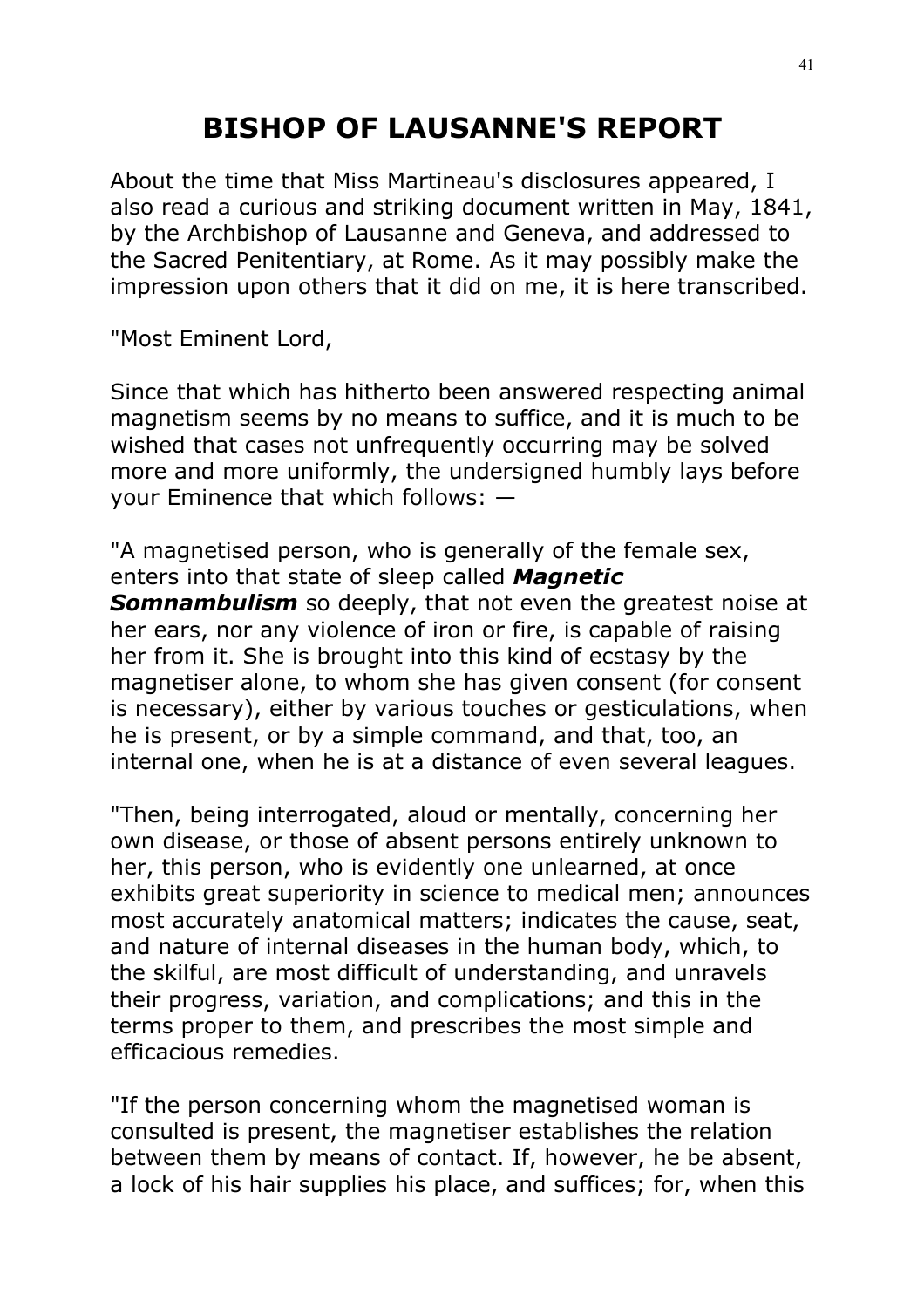lock of hair is brought into the proximity of the hand of the magnetised person, he declares what it is (without casting his eyes on it), whose hair it is, where the person is actually sojourning, to whom the hair belongs, what he is doing, and affords the above-mentioned information respecting his disease not otherwise than if, after the manner of medical men, he were inspecting the interior of his body.

"Lastly, the magnetised person does not see with the eye. The eyes being covered, though not knowing how to read, he will read off whatever is placed on his head or stomach, whether a book or manuscript, open or shut. His words, too, seem to issue from this region: but when brought out of this state, either at the order, even internal, of the magnetiser, or, as it was, spontaneously at the moment previously announced by himself, he appears to be not at all conscious of the things gone through by him in the paroxysm, how long so ever it may have lasted; what may have been demanded of him; what he may have answered; what he may have undergone; all these things have left no idea in his understanding, nor the least vestige in his memory.

"Therefore, the undersigned petitioner, seeing valid reasons for doubting whether such effects, the occasional cause of which is shown to be so little proportioned to them, be simply natural, earnestly and most fervently prays that your Eminence in your wisdom, for the greater glory of the Omnipotent, as well as the greater good of souls, which have been redeemed by the Lord at so great a price, may be pleased to decide, whether, admitting the truth of the premises, a confessor or curate may safely permit to his penitents or parishioners:  $-$ 

"1. That they practise animal magnetism, endowed with such, or other like characteristics, as an art auxiliary and supplementary to medicine.

"2. That they consent to be thrown into such a state of magnetic somnambulism.

"3. That they consult persons magnetised in such a manner either concerning themselves or concerning others.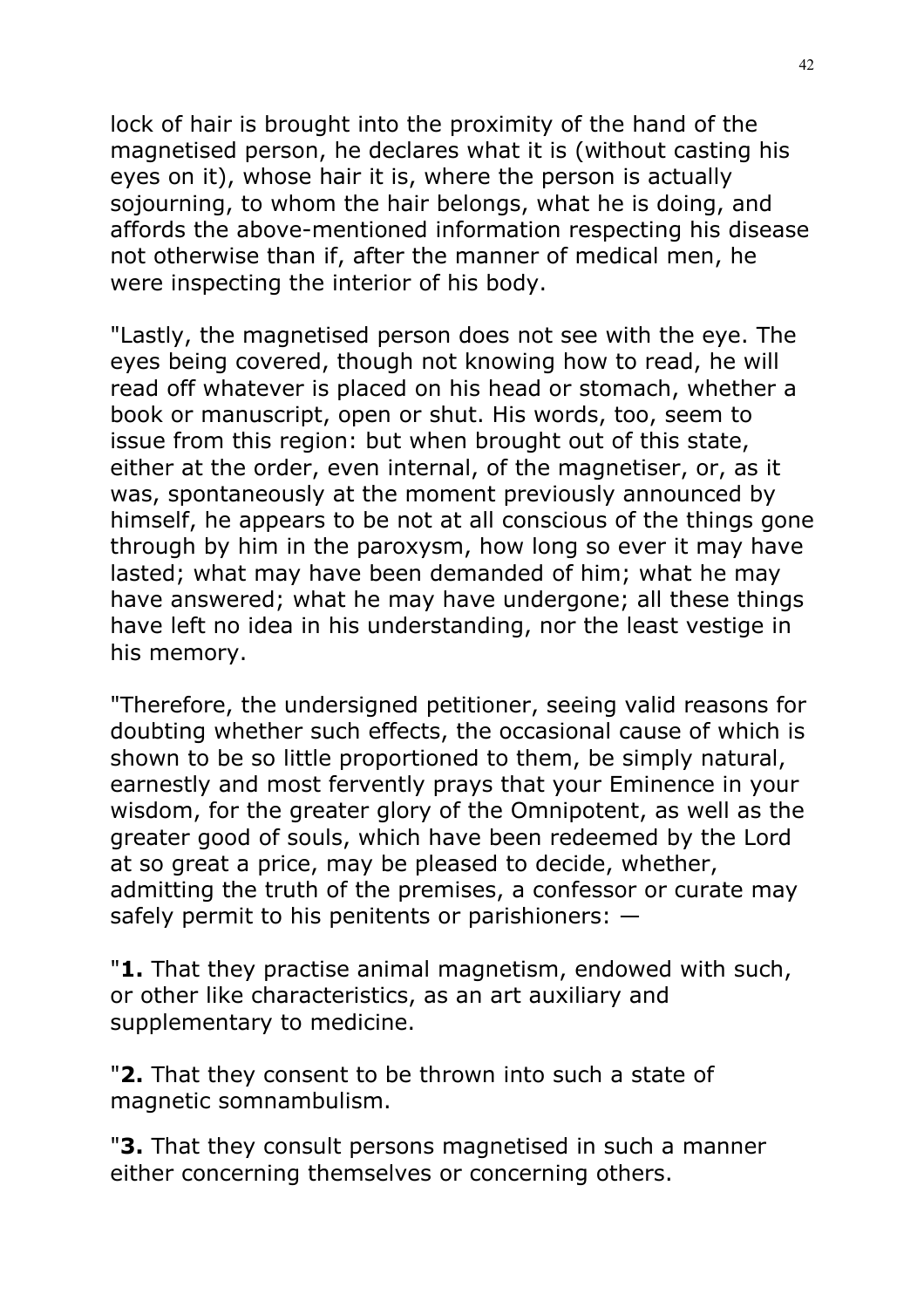"4. Or that they undertake one of these last mentioned three things, having first taken the precaution of formally renouncing in their minds every diabolic compact, explicit or implicit, as well as all satanic interventions, since, notwithstanding such precautions, similar effects, or some such effects, have been obtained by some persons.

"Most Eminent Lord, by command of the most Rev. the Archbishop of Lausanne and Geneva, your Eminence's most humble and most obedient servant,

> "James Xavier Fontana, "Chancellor of the Episcopal Chancery.

"Friburgh, in Switzerland, Episcopal Palace, the 19th of May, 1841".

# **REPLY OF THE PENITENTIARY**

### **RESPONSE**

"The Sacred Penitentiary, the premises having been maturely weighed, considers that these should be answered as it now answers:  $-$  the use of magnetism, as set forth in the case, is not permissible.

"Given at Rome, in the Sacred Penitentiary, the 1st day of July, 1841.

> "C. Card, Castracane, M. P. "Ph. Pomella, of the S. P. Sec'y.

"Certified as a copy conformable to the original. - Friburgh, the 26th July, 1841.

"By order, J. Perroulaz, Sec'y. of the Bishopric".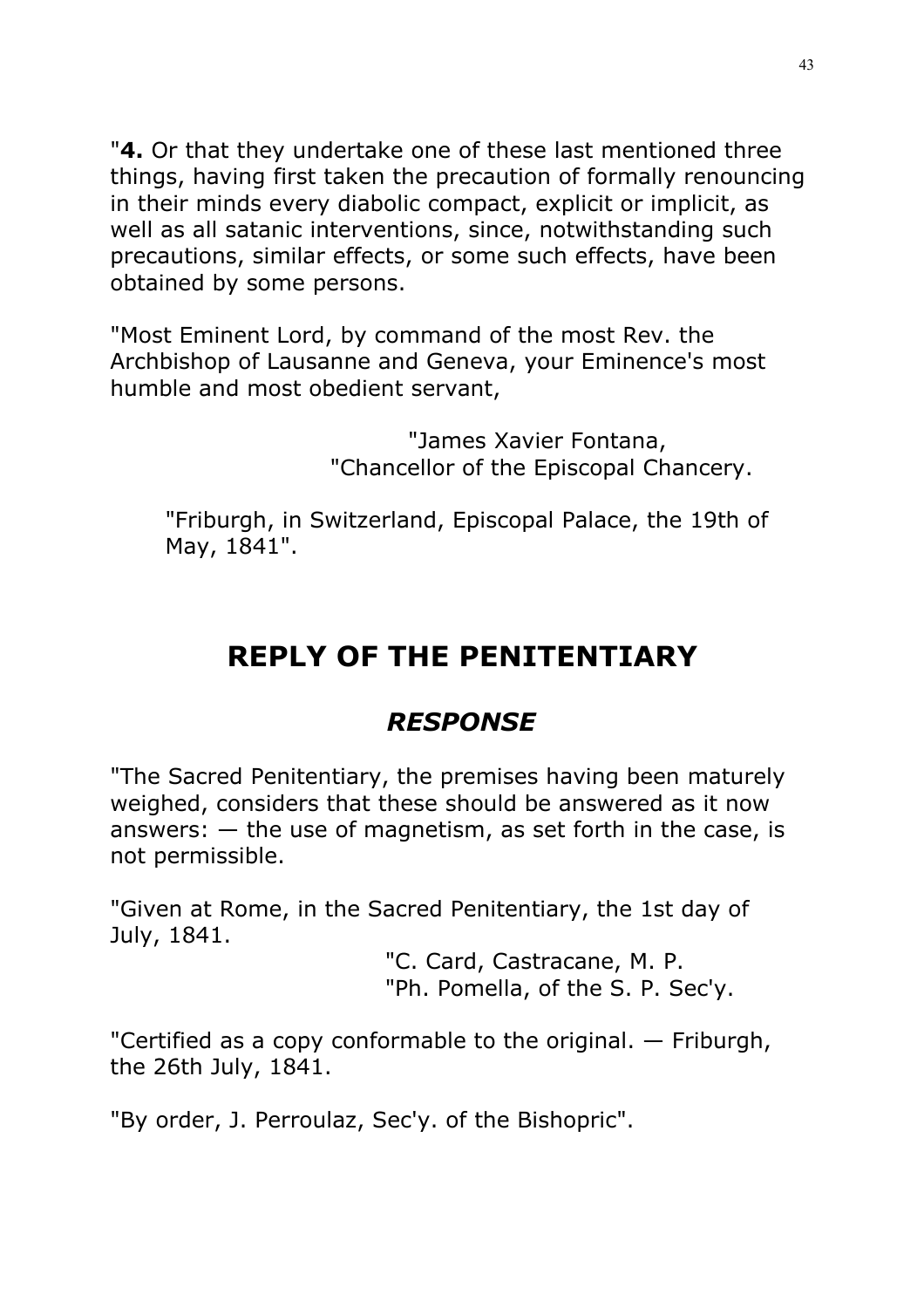It will be observed, that though the subject is held in dread by the reporter, as probably of diabolic origin, yet it is treated as a "**great fact**", known to, and believed in, by a large community, so that Catholics and Protestants are found alike professing a belief in Mesmerism. If the twentieth part of what was reported was true, it well deserved careful investigation; and, as I had no dread of knowing anything that God has permitted to be known, I determined to try to find out the truth for myself, on the first favourable opportunity. In choosing a proper subject to experiment upon, I should probably have selected some highly sensitive female of a nervous temperament, and excitable imagination, who desired to submit to the supposed influence. But, I beg it to be particularly remarked, my first essay was not quided by theory, and was not made on a subject supposed to be favourable. On the contrary, the very worst specimen of humanity, theoretically considered, was the person destined to be my first mesmeric victim; he being none other than a Hindoo felon of the hangman cast, condemned to labour on the roads, in irons. Accident alone determined my choice, and decided the matter for me, perhaps much better than theory would have done; for I should as soon have thought of commencing operations on the first dog or pig I met on the road, as of selecting this man for his good mesmeric "material".

# **NATURE OF MY FIRST EXPERIMENT**

There are some interesting particulars in this first successful mesmeric experiment in India, to which I beg leave to direct the reader's attention.

**I.** The purely accidental and unpremeditated nature of the experiment.

II. All want of consent between the parties.

III. The operator's want of belief in his own power: for I had never seen Mesmerism, and all I knew about it was from scraps in the newspapers.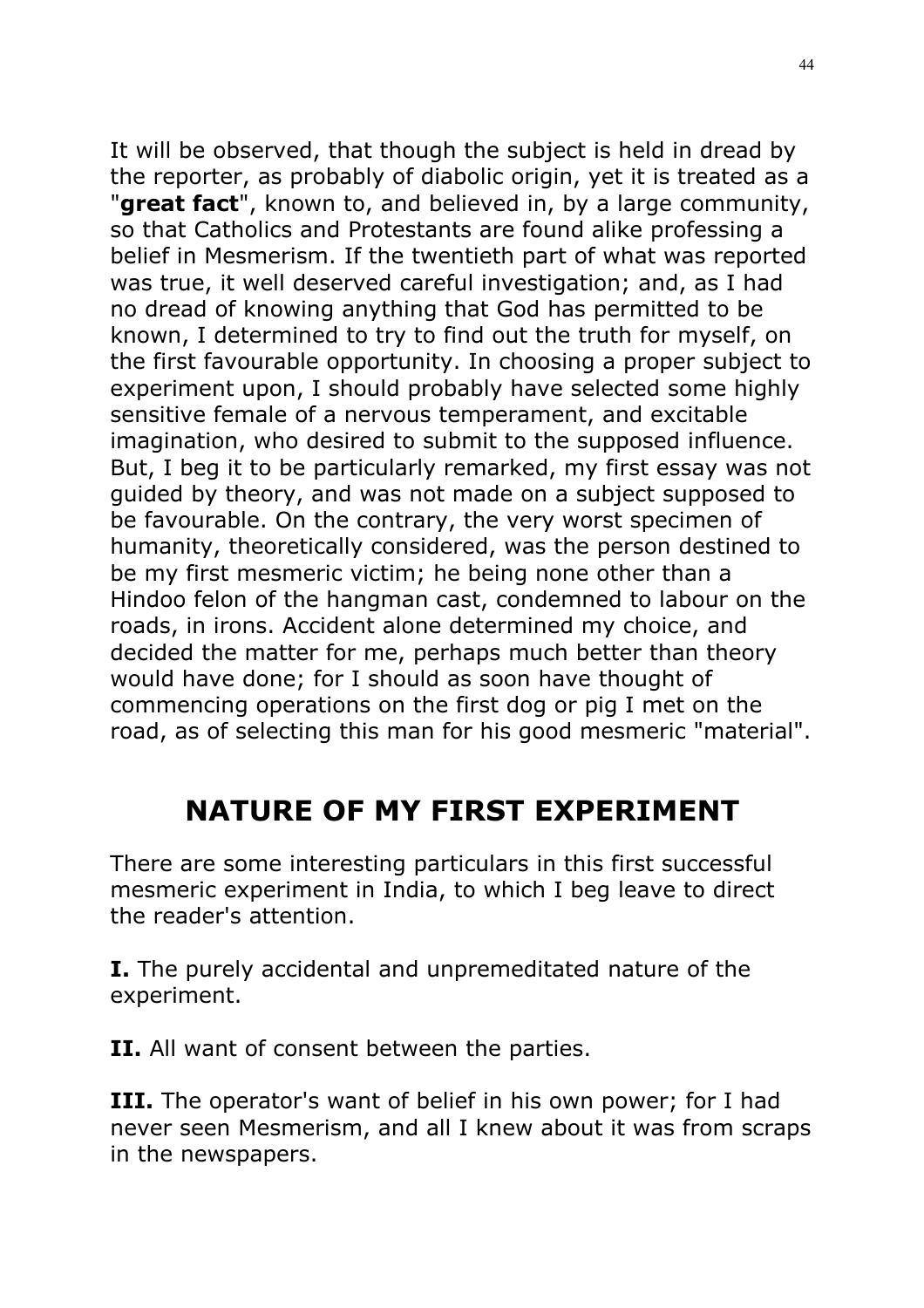IV. The absolute ignorance of the patient; it being impossible that he should ever have heard of Mesmerism.

V. The impossibility, therefore, of imitating the mesmeric phenomena.

Under all the circumstances of the case, collusion between the parties will not, I presume, be suspected: and every possible care was taken to exclude any source of fallacy in the experiment. European gentlemen, sceptical and critical, or so strong in disbelief that they would have reasoned themselves out of their senses, if they could: Ignorant Hindoos and Mussulmanns, who merely used their eyes and ears without an attempt at reflection, will all be found, by their separate and independent reports, bearing testimony to the same series of phenomena. As I might never succeed again, I endeavoured to make this case as perfect as possible in all its parts, by bringing the senses of different people to bear upon it, in all its stages; and, I must say, that I cannot see any possible opening for mistake or deception. It has for many months been before the Indian public, who were invited to point out any source of error that may have escaped me, and no attempt has been made to disprove the facts, or explain them away, except by the easy and sweeping charge of imposition in the patient, and delusion in the observers; of the probability of which I shall now give the reader the means of judging.

# **FIRST SURGICAL OPERATION**

Madhab Kaura, a hog-dealer, condemned to seven years imprisonment, with labour on the roads, in irons, for wounding a man so as to endanger his life, has got a double Hydrocele. He was ordered to be taken from the jail to the charity hospital, to be operated upon.

### **First Experiment**

April 4th.  $-$  The water was drawn off one side of the scrotum, and two drachms of the usual cor. sub. injection were thrown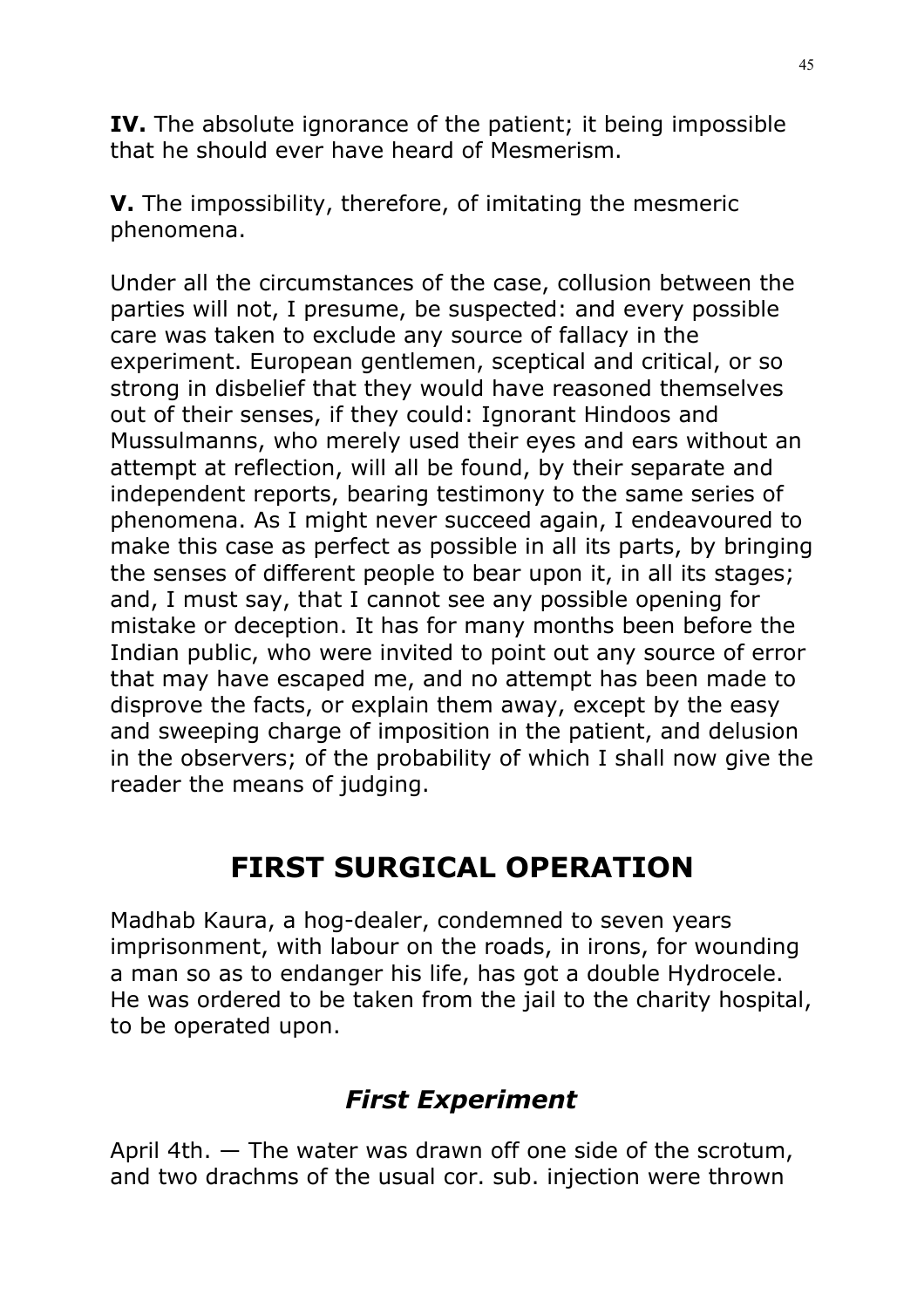in. On feeling the pain from the injection, he threw his head over the back of the chair, and pressed his hands along the course of the spermatic cords, closing his eyelids firmly, and making the grimaces of a man in pain. Seeing him suffering in this way, I turned to the native sub-assistant surgeon, an **élève** of the medical college, and asked him **if he had ever** seen Mesmerism? He said that he had seen it tried at the medical college, but without effect. Upon which I remarked, "I have a great mind to try it on this man, but as I never saw it practised, and know it only from reading, I shall **probably not succeed".**  $-$  The man continuing in the position described, I placed his knees between mine, and began to pass my hands slowly over his face, at the distance of an inch, and carried them down to the pit of his stomach. This was continued for half an hour before he was spoken to, and when questioned at the end of this time his answers were quite sensible and coherent.

He was ordered to remain quiet, and the passes were continued for a quarter of an hour longer  $-$  still no sensible effect. Being now tired (thermometer 85°), I gave it up in despair, and declared it to be a failure. While I rested myself, the man remained quiet, and made fewer grimaces, and when ordered to open his eyes, he said there was smoke in the room. This roused my attention, and tempted me to persevere. I now breathed on his head, and carried my hands from the back of his head over his face and down to the epigastrium, where I pressed them united. The first time this was done, he took his bands off his groins and pressed them both firmly down upon mine; drew a long breath, and said, 'I was his father and mother, and had given him life again". The same process was persevered in, and in about an hour he began to gape, said he must sleep, that his senses were gone; and his replies became incoherent. He opened his eyes, when ordered, but said he only saw smoke, and could distinguish no one; his eyes were quite lustreless, and the lids were opened heavily. All appearance of pain now disappeared; his hands were crossed on his breast, instead of being pressed on the groins, and his countenance showed the most perfect repose. He now took no notice of our questions, and I called loudly on him by name without attracting any notice.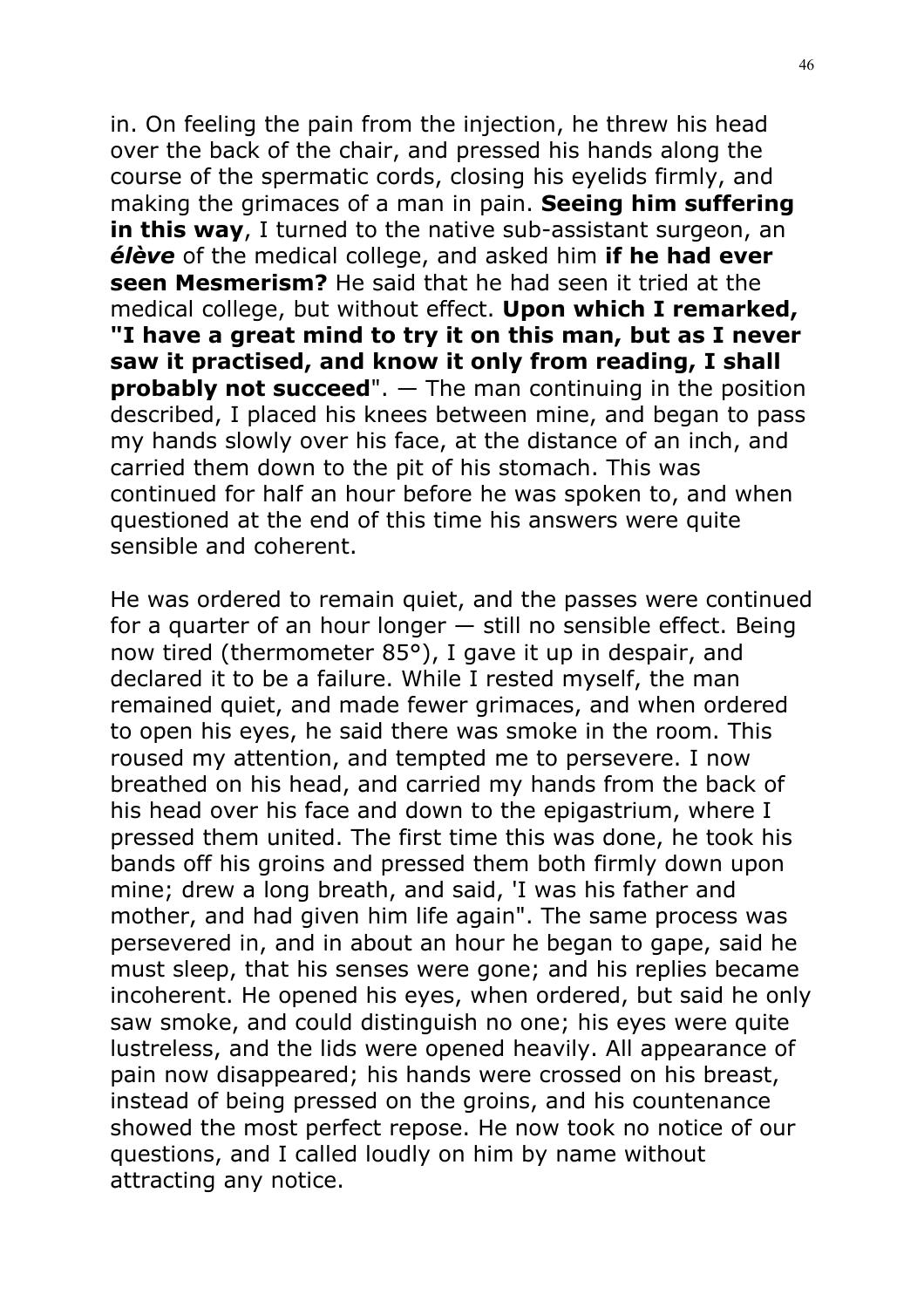I now pinched him, without disturbing him, and then asking for a pin in English, I desired my assistant to watch him narrowly, and drove it into the small of his back; it produced no effect whatever; and my assistant repeated it at intervals in different places as uselessly. His back had continued to arch more backwards latterly, and he now was in a state of "opisthotonos", the nape of his neck resting on the sharp back of the chair, and his breech on the edge of it. Being now satisfied that we had got something extraordinary, I went over to the Kutcherry, and begged Mr. Russell, the judge, and Mr. Money, the collector, to come and see what had been done, as I wanted the presence of intelligent witnesses in what remained to do. We found him in the position I had left him in, and no hallooing in his ears could attract his attention. Fire was then applied to his knee, without his shrinking in the least; and liquor ammoniae, that brought tears into our eyes in a moment, was inhaled for some minutes without causing an eyelid to quiver. This seemed to have revived him a little, as he moved his head shortly afterwards, and I asked him if he wanted to drink; he only gaped in reply, and I took the opportunity to give, slowly, a mixture of ammonia so strong that I could not bear to taste it; this he drank like milk, and gaped for more. As the "experimentum crucis", I lifted his head, and placed his face, which was directed to the ceiling all this time, in front of a full light; opened his eyes, one after the other, but without producing any effect upon the iris; his eyes were exactly an amaurotic person's, and all noticed their lacklustre appearance. We were all now convinced that total insensibility of all the senses existed, and I ordered him to be placed on a mattress on the floor, and not to be disturbed till I returned. It was now 1 o'clock, the process having commenced at 11 A. M.

### **OUESTIONS PUT TO PATIENT**

I returned at 3 o'clock, and was vexed to find that he had awoke, and been carried back to the jail hospital. The native doctor of the jail had come in; and on hearing that the Sahibs could not awake the patient, he set about doing so, and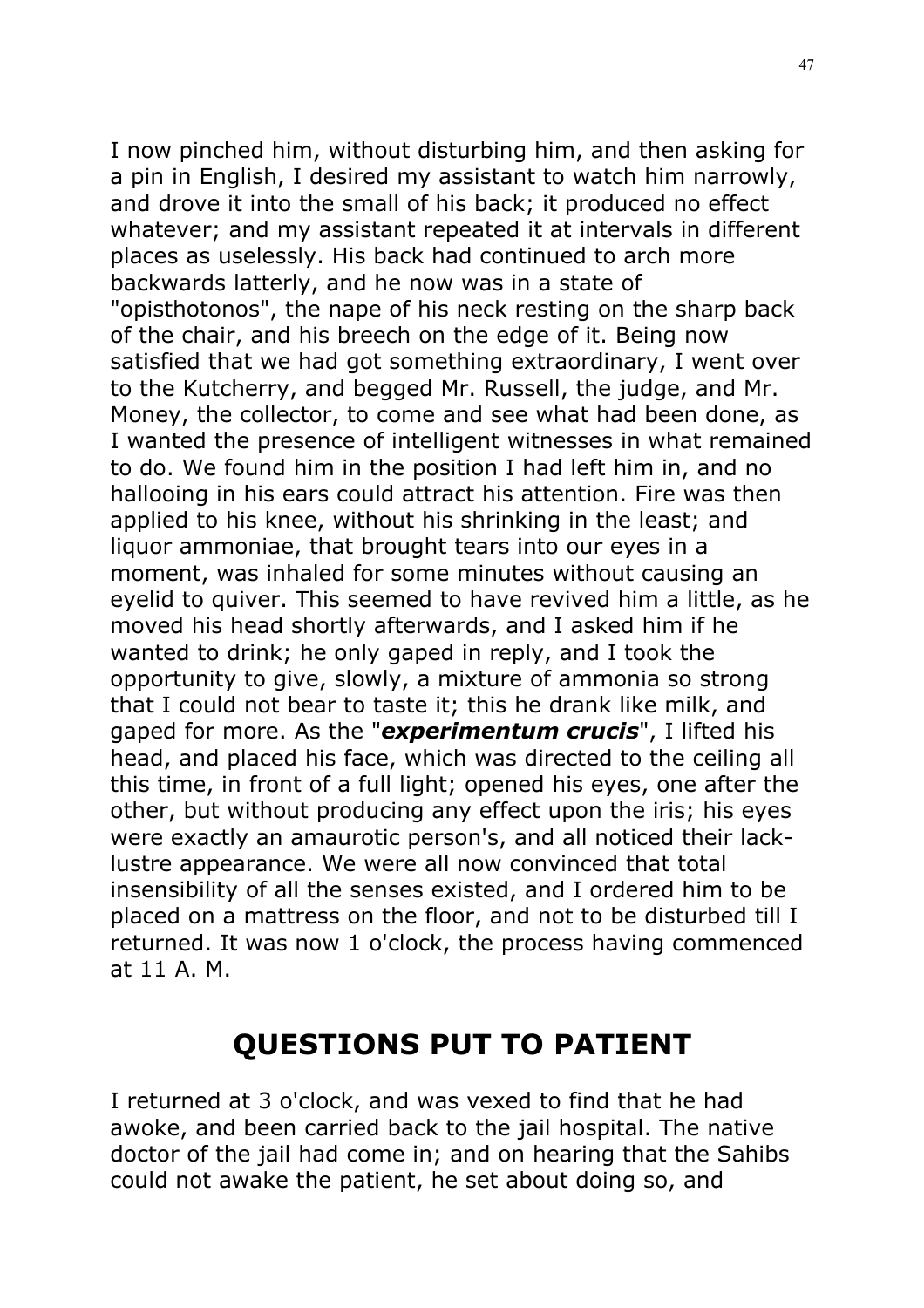succeeded by throwing water on his face, etc. I again went to Messrs. Russell and Money, and requested them to accompany me to the jail, to be present when he was interrogated regarding his reminiscences; and we put down a series of questions to be put to him, at once, and without explanation. We found him looking well, with a lively expression of face, and the following questions were put to him; his answers being taken down at the same time:  $-$ 

"How do you feel?"

"Very well".

"Any pain in the throat, or elsewhere?"

"A little uneasiness in the throat, no pain anywhere else".

"What has happened to you today?"

"I went in the morning to the Imbarah Hospital, to get the water taken out of my scrotum".

"Was the water drawn off?"

"Yes".

"What do you remember after the operation?"

"I went to sleep soon after, and remember nothing else".

"Did you eat or drink after the operation?"

"I felt thirsty, but got nothing to drink till Kurreem Ali, the native doctor, awoke me".

"Did any body prick, or burn you?"

"No, no"

"Did you smell anything disagreeable?"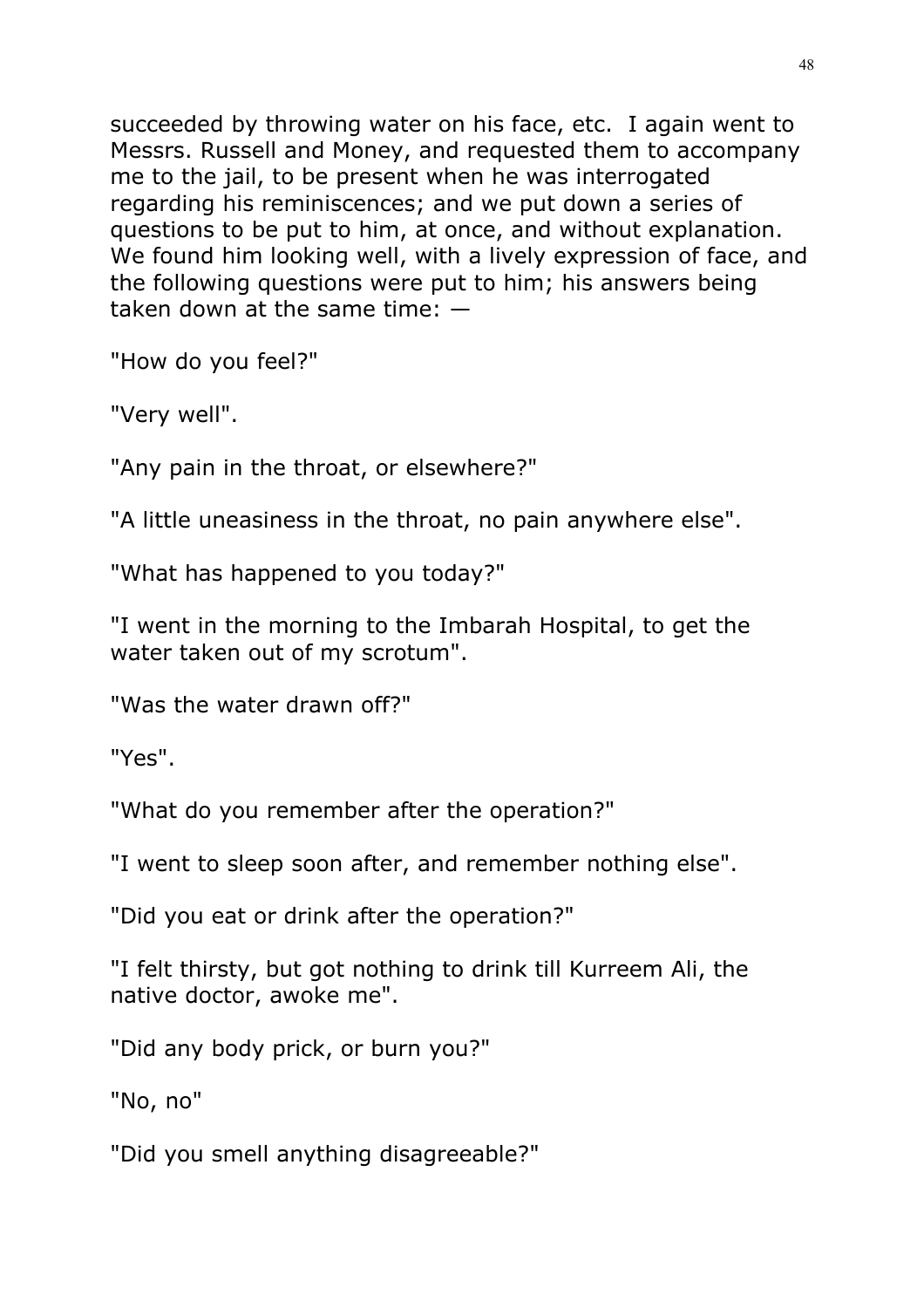"No".

"Were you happy when asleep?"

"Verv".

"Did you hear anything when you were asleep?"

"I heard voices, but did not understand them".

"Did you see any gentleman in the hospital but me?"

"No".

"Did you feel any pain in the scrotum after going to sleep?"

"I felt none fill I awoke".

"Any pain in that part now?"

"A very little".

"How many motions have you had today?" (he was suffering from chronic diarrhoea).

"Four, before going to the hospital, none since; belly is much easier than it has been for some time".

Having answered all these questions readily and frankly, he began to cry, thinking it was some kind of judicial investigation, I suppose.

"The above is an exact relation of what took place in our presence, and we are thoroughly convinced that there was a complete suspension of sensibility to external impressions of the most painful kind.

(Signed)

F. W. RUSSELL D. J. MONFY **BUDDEN CRUNDER CHOWDAREE Sub-Assistant Surgeon"**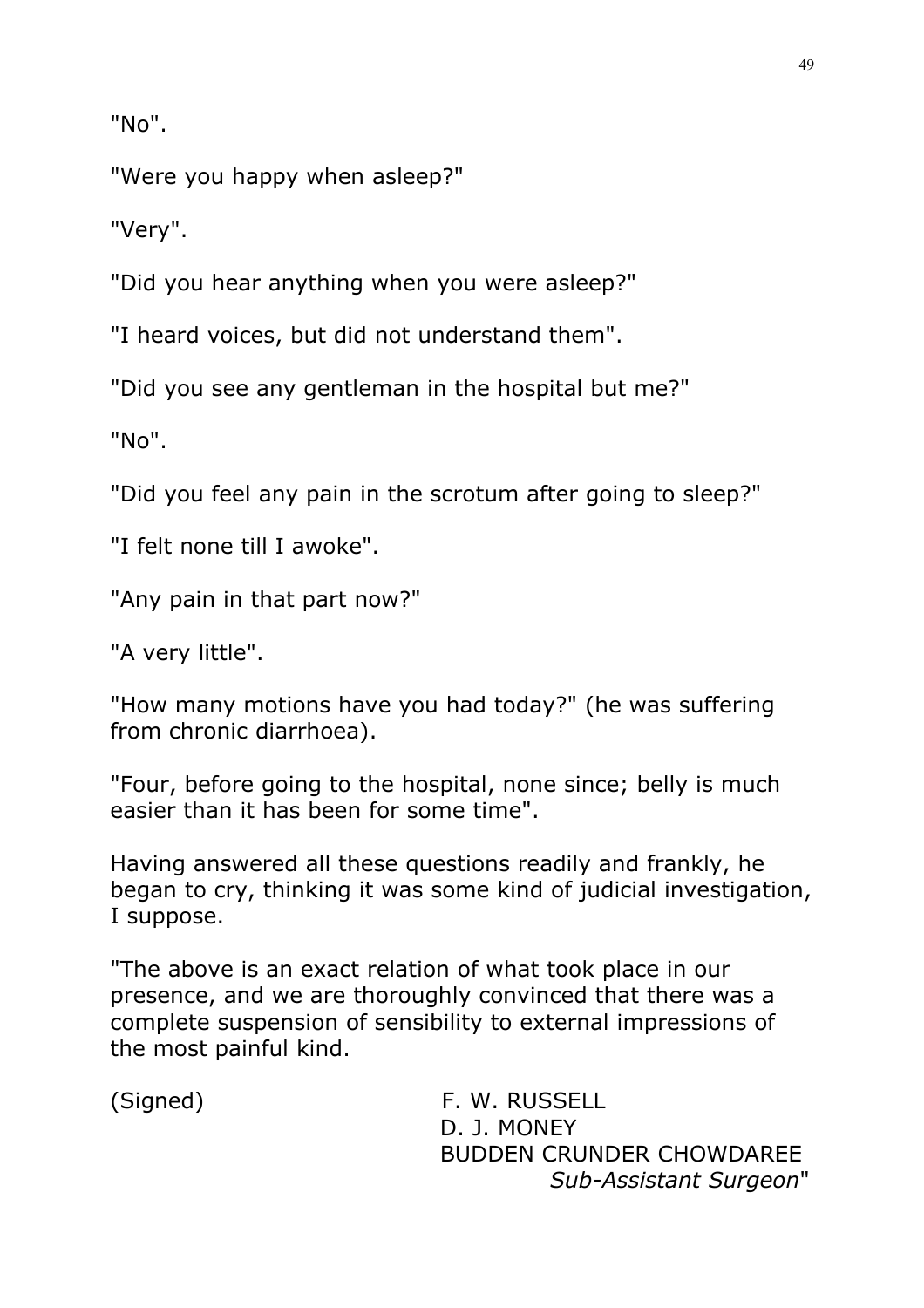April 5th. - There is less than the usual inflammation, and he makes no complaint. I intend to operate on the other side in a few days, mesmerising him first, if possible, and have invited many persons to be present.

## **SECOND EXPERTMENT**

### **Second Experiment**

April 6th.  $-11$  o'clock, A. M. The inflammation has become high during last night; the part is hot, and excessively tender; the lightest touch causes great pain. Skin hot; pulse guick. I could not resist the temptation of satisfying myself still further, and relieve him at the same time. So, turning to the native doctors, I said that I would try the "**Belatee Muntur**" (the Europe charm), and began the process as before; he lying in bed. In ten minutes the mesmeric haze (smoke he always calls it) was produced. After half an hour he still complained of the pain in the inflamed part, and could not bear its being touched; in three-quarters of an hour the coma was established, and I squeezed the inflamed part with no more effect than if it had been a bladder. Having business to attend to in Chandernagore, six miles off, I called, in passing, on the Rev. Mr. Fisher, and said that he might now satisfy himself by going to the hospital in my absence; and that, except mesmeric means, he was at liberty to use every possible means to awake him, or make him feel. Here I have the pleasure to introduce a report of the proceedings of Mr. Fisher and Mr. Money while I was at Chandernagore:  $-$ 

#### "To J. Esdaile, Esq.

"My Dear Sir,  $-$  I beg to certify that I twice saw the native whom you had put into a mesmeric trance, or state of catalepsy, and from the successful application of different tests I have no hesitation in stating, should my statement add weight to your own testimony, or be of any service to the cause of the imperfectly known, and hitherto unfairly treated, science of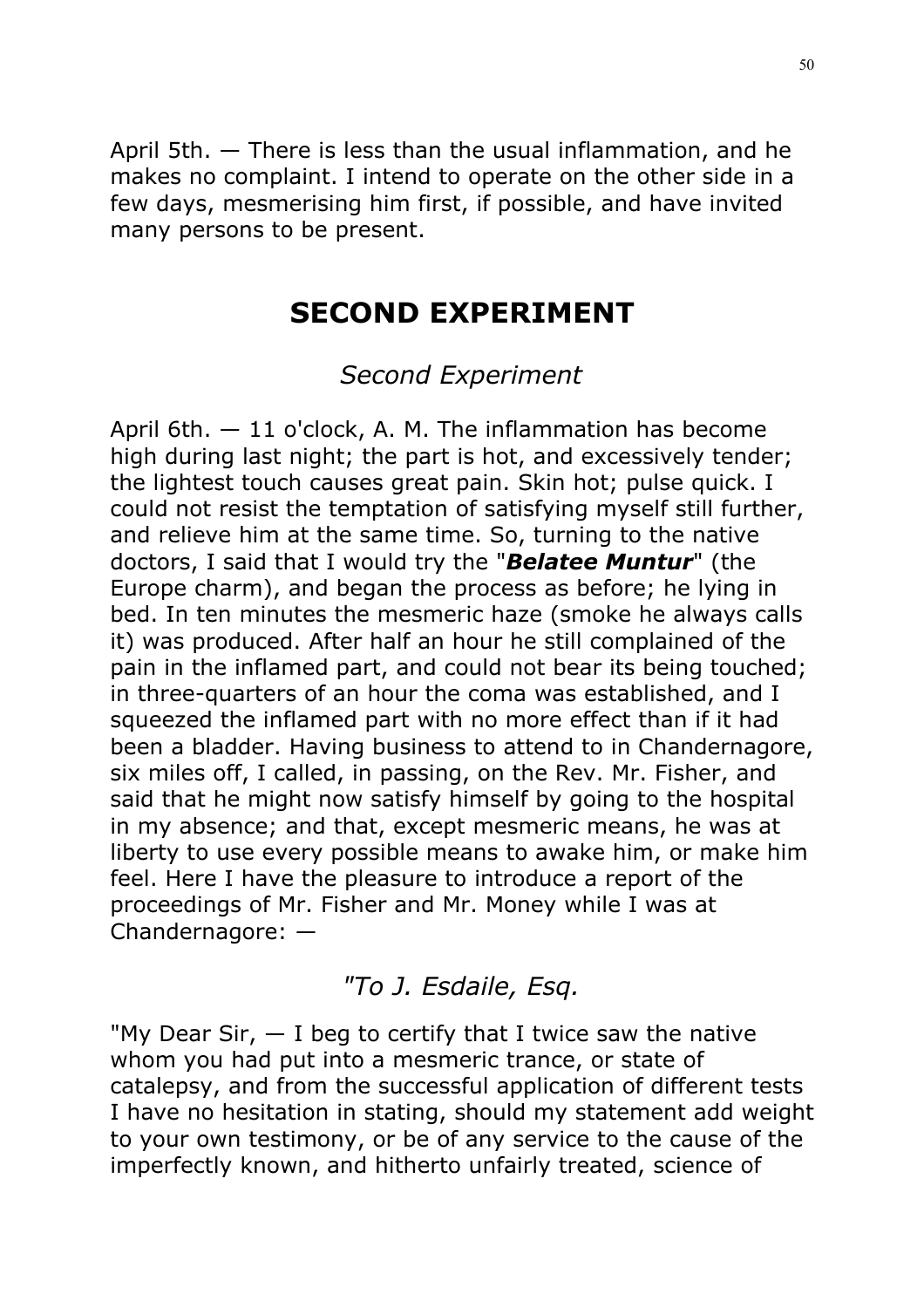Mesmerism, that the individual in question was in that state entirely insensible of pain, and that I believe, if you had cut his leg off, he would not have felt it. I saw, when I was in England, both publicly and in private, many cases of Mesmerism accompanied by unnatural and wonderful phenomena, without being convinced. But your case is one so free from all possibility of suspicion, that to have doubted it, one might as well have doubted his own existence. Yours truly,

"D. J. MONFY

#### "Hooghly, 9th April, 1845"

"I have only to add to the above, that I was present upon the last occasion referred to by Mr. Money, and fully concur with him in thinking that the patient, during the Mesmeric trance, was totally insensible to pain. Indeed, all the senses appeared to be unnaturally suspended from any manifestation of their ordinary operations, and every available test was tried in vain. Dr. Esdaile upon this occasion was absent at Chandernagore, having previously put the patient into the trance.

"F. FISHFR"

Returned to the hospital at 3 o'clock, and found him lying: just as I had left him. Awoke him in a few minutes, by rapid transverse passes, blowing in his face, and giving water to drink. Is free of pain, and still desires to sleep; says his head turns.

### **REPORT OF KURREEM ALI KHAN**

Translation of a Report from Kurreem Ali Khan, native doctor, of what he saw and heard in the Jail Hospital, on the 6th April, 1845.

"At 11 o'clock, A. M., the patient, Madhab Kaura, was in a fever, and there was an acute pain in the scrotum. The worthy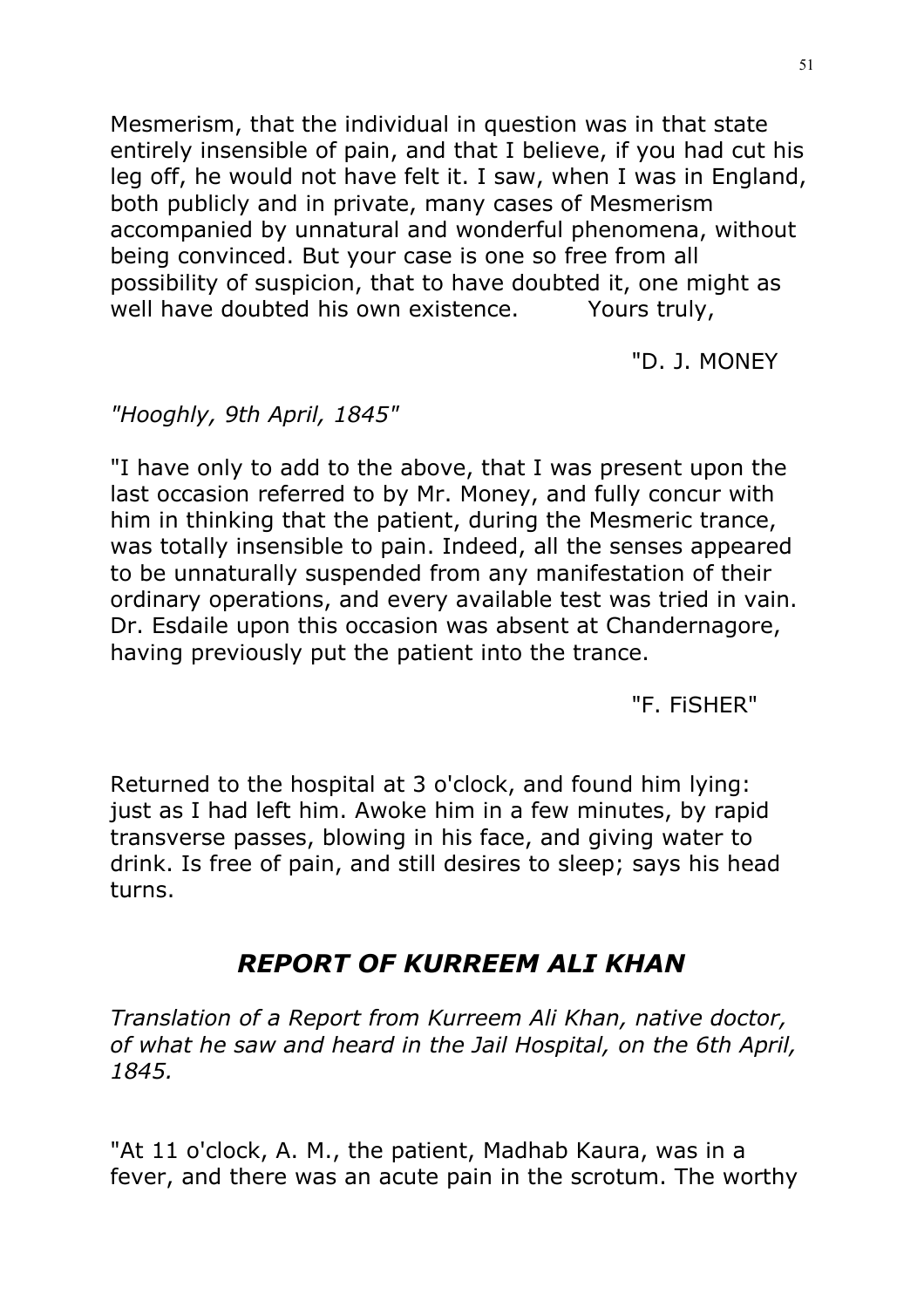Dr. Sahib (may he ever prosper) came to the hospital, and began to do something to him. When the experiment was going on, Madhab was asked:  $-$ 

"What do you see?"

"I cannot see clearly; something like smoke is before my eves".

"Do you see the doors?"

"No, nothing but smoke".

"Do you see Dr. Sahib?"

"No, I see nobody, but perceive some one is talking near me".

"Is there any pain in your body?"

"Yes. breathing causes pain in the belly".

"Is there pain in the scrotum?"

"Yes, as acute as ever".

"How do you feel now?"

"I feel cold and sleepy".

After the Doctor Sahib had tried for nearly three-quarters of an hour, he fell into a deep sleep, and there seemed to be no pain in the scrotum; he slept so sound, that even the pricking of his body with a pin did not restore his senses, or awake him. Before, a touch of the scrotum was painful, but after he was asleep, even pricking it caused ho pain whatever.

He continued in this state for three hours, when, the Dr. Sahib calling him aloud twice or thrice, he came to his senses, and opened his eyes. He asked for water, which he drank, and, feeling cold, covered himself".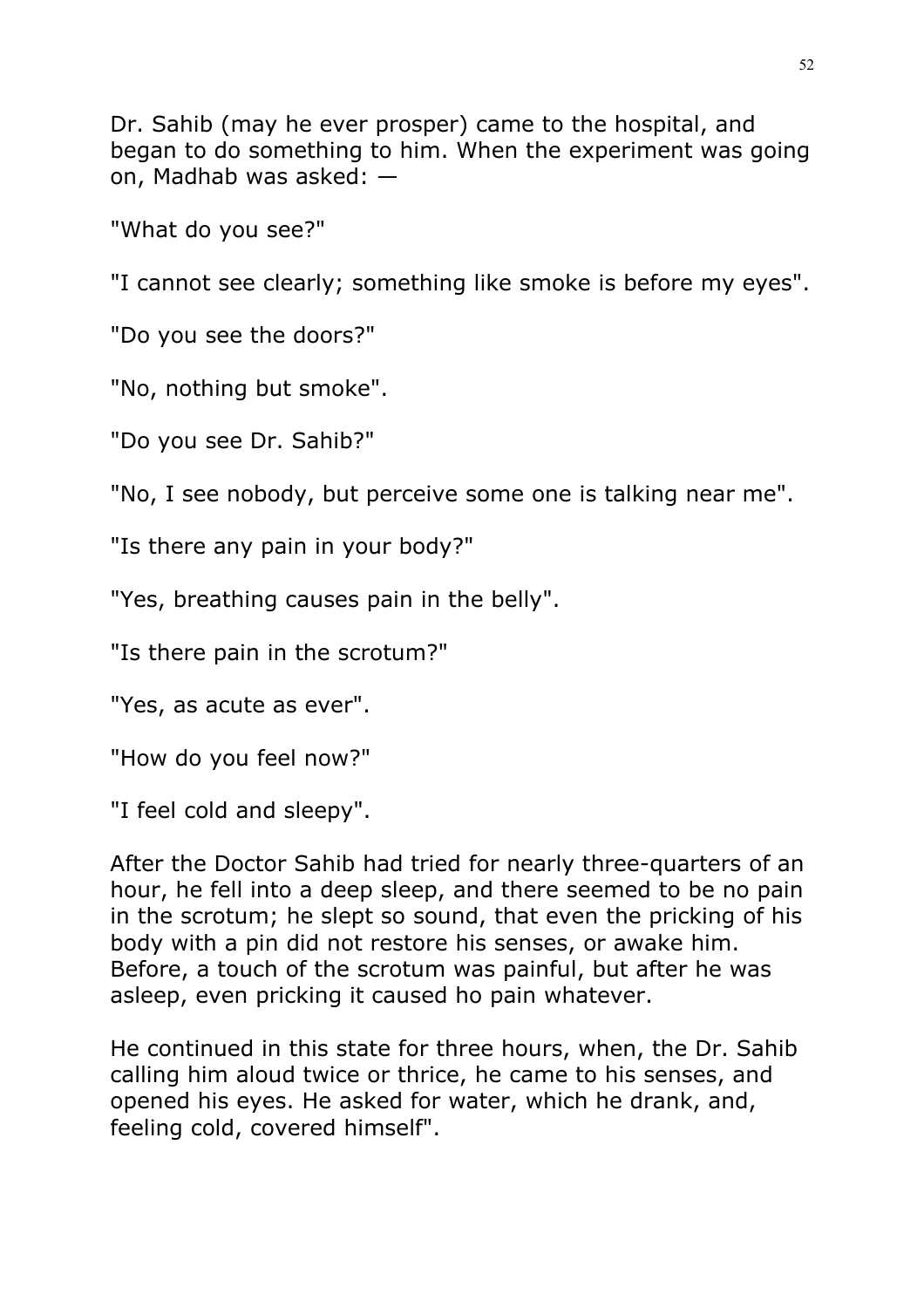#### **REPORT OF NOBOO**

Translation of a Report from Noboo, native doctor, of what he saw and heard in the Jail Hospital, on the 6th April, 1845.

"On the morning of the 6th of April, I went to the hospital, and found the body of Madhab Kaura hot and feverish, and he felt a great pain in the scrotum.

At 11 o'clock, Dr. Esdaile, the civil doctor, came and made some operations on the body: something I do not know. While the operation was going on, the patient was asked if he could see plainly, but said no. When asked if he could see any one, he answered that he could see no one, but knew by the sounds that some people were there.

Again he was asked if he felt any pain; he said, that he felt a severe pain in the belly, on breathing, and also in the scrotum, and felt very cold. Soon afterwards he became senseless.

At 2 o'clock P. M. the Rev. Mr. Fisher and Mr. Money came to the hospital, and tried to bring him to his senses by pricking him with a pin, putting fire on his hand, and beating a gong in his ear, but all proved ineffectual".

I forgot to note down what these reports notice:  $-$  his complaining of feeling cold soon after the process began; and that when I left him the temperature of his body was natural.

On these two occasions, the effects were witnessed by all the patients and hangers-on in and about both hospitals.

April 7th. — Has had a good night, is a little feverish; pain in the scrotum much less. He now complains, for the first time, of pain in the places where he was pricked and burned.

This makes one ashamed of incredulity, and I will never put a patient to the "question" in this way again. It is only excusable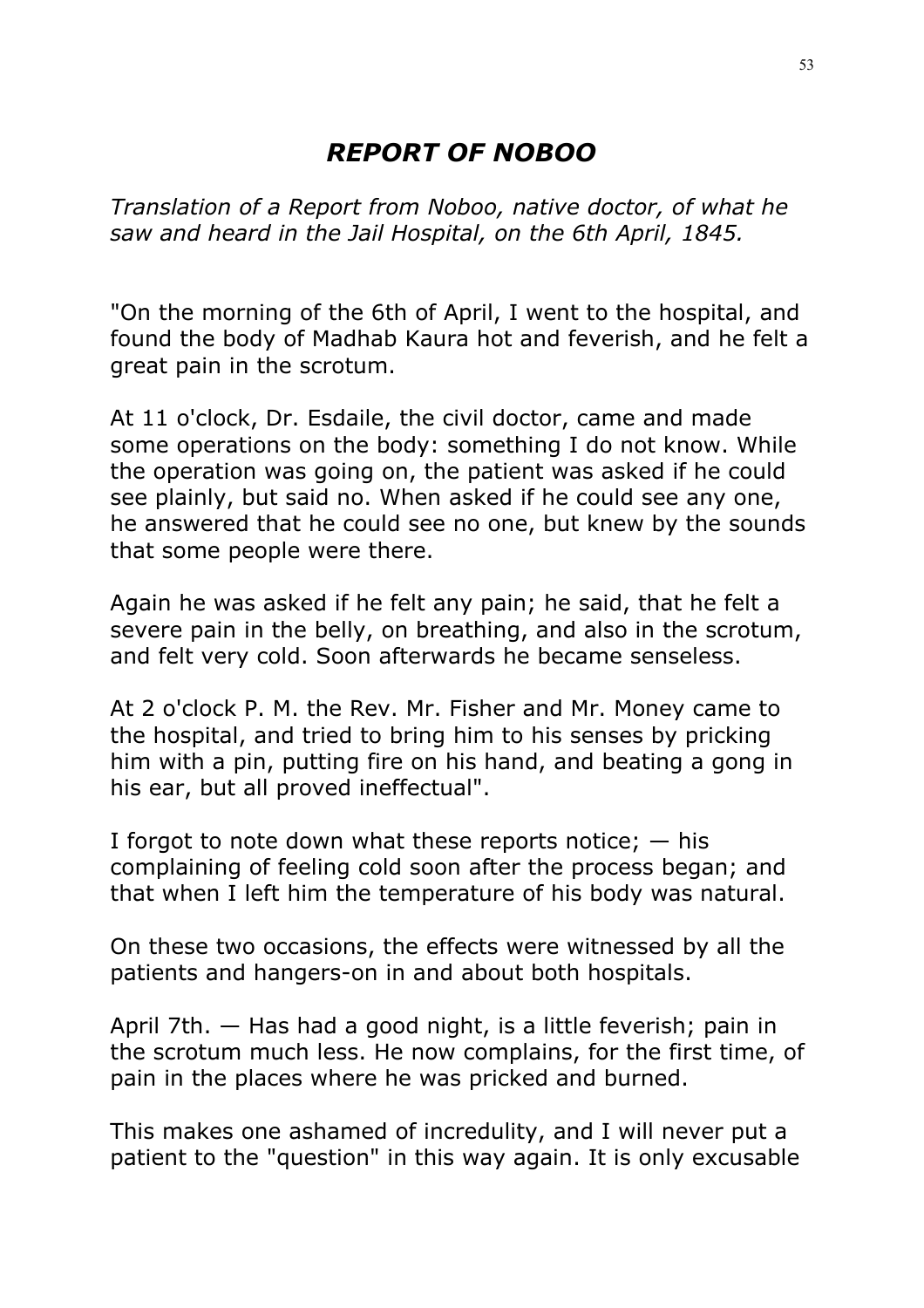for the first time, when we can hardly believe the evidence of our senses.

## **Third Experiment**

April 11th.  $-$  Took the sub-assistant surgeon with me today to the Jail Hospital, and desired him to watch the time taken to produce the different effects. There is still considerable pain in the side operated upon. Pulse regular, 60; skin warm. At 11 o'clock A, M. I seated him on the floor with his back against the wall; placed myself before him on a stool, and proceeded pretty much as before. The process, in one particular, was varied; I leaned my elbows upon my knees, placed my mouth over the back of my joined hands, and breathed along their upper surface; the points of my fingers being pointed steadily at his eyes, nose, and forehead, in succession. This seemed to be very effectual, and was done with the idea of concentrating the mesmeric influence of the whole body into one conductor. It was curious to observe that he had begun to think on the subject, and was observing the effects for himself, and testing his senses as we proceeded. After manipulating for a few minutes, he opened his eyes, looked sharply and minutely about him, and being asked if he saw quite well, he said, "Oh, yes". In a minute or two he repeated his inspection, and answered again, that he saw quite distinctly; in seven minutes he again looked about him, seemed surprised, and said he only saw "smoke"

In fifteen minutes he was pinched; and when asked if any one was pinching him, he replied that he could not tell, as I might now cut a piece out of his body without his feeling it. I now tried for an abnormal mental manifestation; certainly not expecting to be gratified. I asked,  $-$  "What will cure your complaint?"

"You know best".

"Has the Baboo any complaint?"

"How should I know?"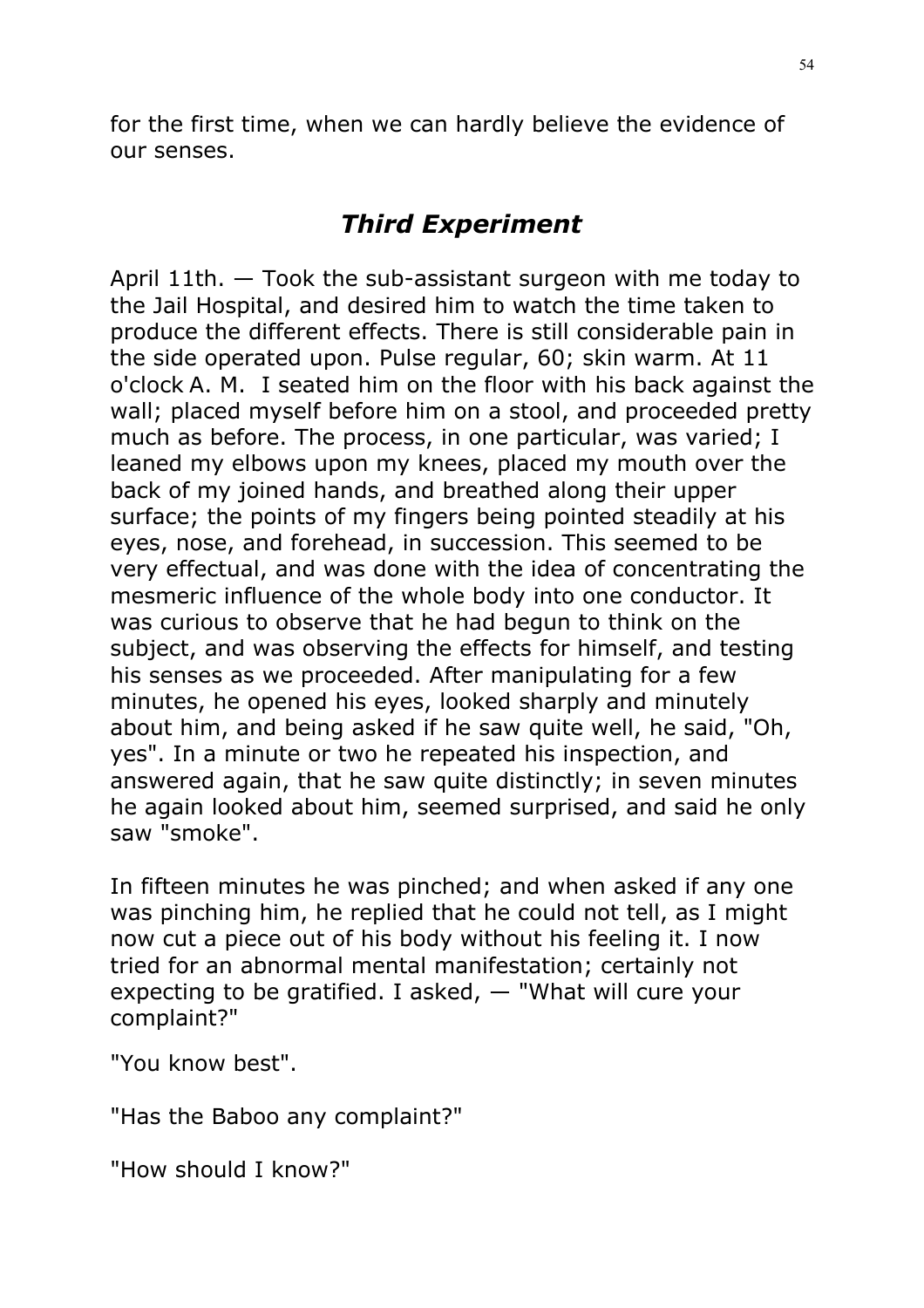I understood this as a hint to attend to the business in hand, the body, and therefore proceeded to induce the mesmeric coma as quickly as possible; and succeeded in twenty minutes from the commencement. I then said to the sub-assistant surgeon that I would operate upon him in this state, if I could find some of the European gentlemen to be witnesses. On going to Chinsurah, two miles off, I fortunately found a considerable party, consisting of the Baron Law de Clapernou, Governor of Chandernagore, Mr. Russell, the judge, Mr. Wauchope, the magistrate, J. St. Pourcain, Esq., Mr. Clint, Principal of Hooghly College, and Mr. Clermont, head master of the Lower School; who all accompanied me back to the hospital. The man had fallen down, and was lying on his back. The large gong of the jail was brought, and struck violently within a few inches of his ear, with no effect. I then pierced the scrotum, and threw in the injection, without any one being sensible of the smallest movement in his face or body. His limbs were quite flexible: but on holding one of his legs in my hand for a few seconds, it gradually became quite rigid, and we could not bend it again; the same occurred in the other leg. The arms were supple, and lay in any position into which they were thrown; and when the fore-arm was bent upon the humerus, and then let go, it fell upwards, or downwards, instantly. But on placing my united fingers over the ends of his, the arm remained fixed at a right angle in the air, and swayed to and fro, according to my movements. The insensibility of the iris was also tested, and proved.

6 o'clock, P. M. Still sleeps; most complete relaxation of all the limbs now exists. The legs and arms can be tossed about in every direction, and where they fall there they lie. Being curious to ascertain the effect of the artificial state on the natural process of inflammation, I did not awake him, but saw that the part was as flaccid as when the water was just withdrawn.

April 12th. - He awoke at 12 o'clock last night, spontaneously. Recollects nothing after going to sleep; sees the water is gone, knows not how; supposes the Dr. Sahib did it. The testicle is considerably enlarged today; there is little pain, and it did not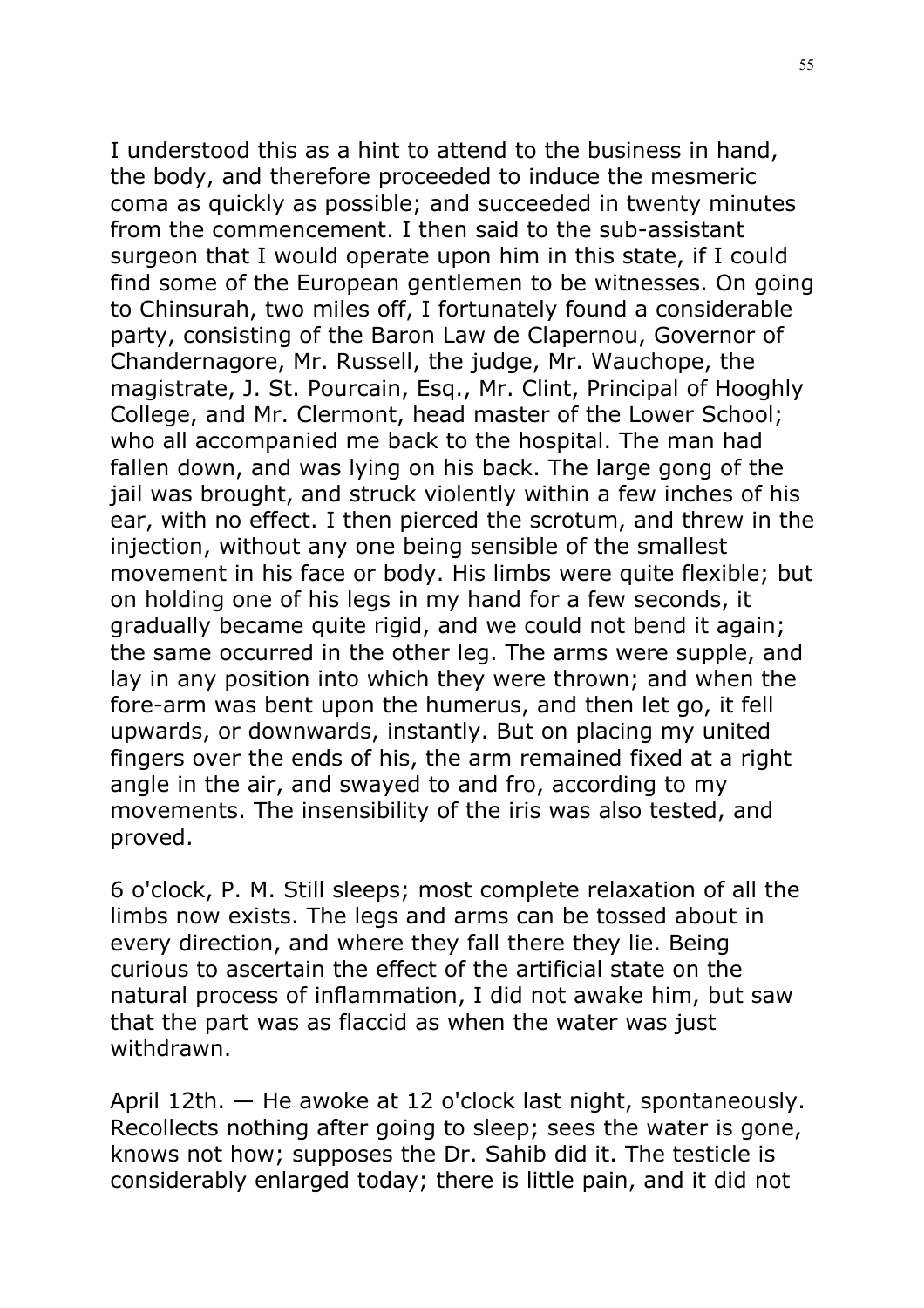swell till after he awoke. He has had chronic diarrhoea for some time; four and five motions a day, but has had none since yesterday forenoon till this morning. Natural, artificial, and diseased actions have therefore been all equally arrested for the last thirteen hours; a practical fact of the utmost importance, which will not be lost sight of by others, or myself I hope. What a blessed prospect this opens to sufferers who may be sensible to the Mesmeric influence! In time we may hope to discover who they are, by detecting the laws which regulate this power of Nature, and thereby save ourselves much trouble and disappointment. In the mean time let us accumulate *facts*, as the seed for a correct theory hereafter. Although I should never succeed again, I will in future think, speak, and write of Mesmerism as being as much a reality as the principle of gravitation, or the properties of opium. For, under all the circumstances, I cannot but consider these to be unexceptionable *facts*; and if I should not again be able to elicit them, it would not shake my belief in the existence of Mesmerism; I should only conclude that the failure arose from my ignorance of the conditions required by Nature, or from some personal disqualification. The rarity of the occurrence would not make it less a reality; and to deny a fact because it has been seldom witnessed, would be as reasonable as to doubt the existence of comets because they are rare appearances.

Great weight is very justly attached to first experiments in any new subject of investigation, for these are often a voluntary and unexpected evolution of the powers of nature; and when the results surprise the experimenter even, we feel confident that he only relates what he actually saw, and that he is not seduced, by previous theory and prepossession of mind, to interpret appearances in support of a foregone conclusion. In making these experiments. I was in the situation of a chemist. who has heard that a new elementary substance had been discovered by a certain process, and who thereupon sets his apparatus to work in the way prescribed, and is rewarded by obtaining the same results as the first discoverer.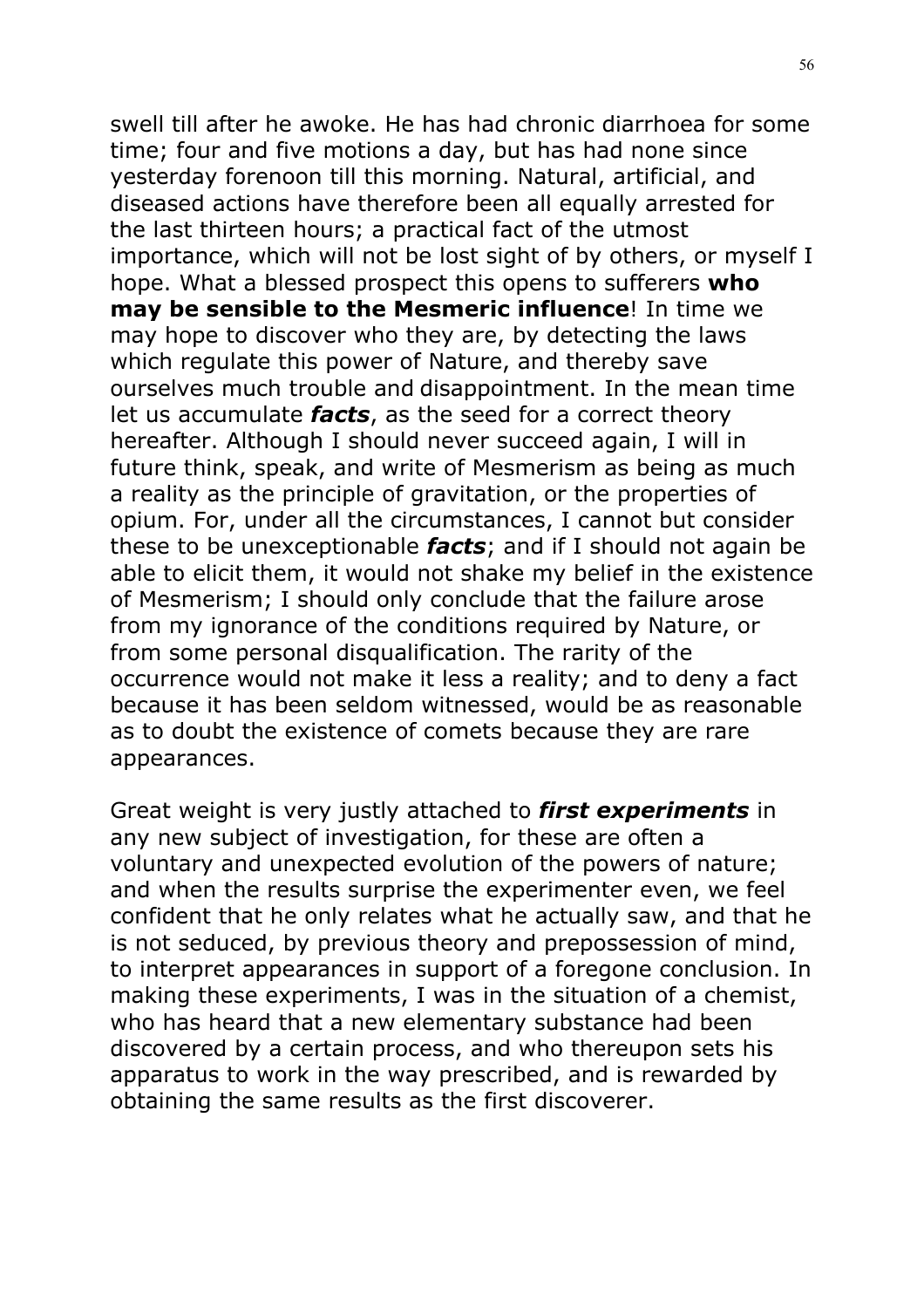Besides the general results, I noted in this case the following particulars as *facts*, which determined the course of my future proceedings.

I was sure that there could be no imagination at work in the matter.

That there was no consent between the parties.

No mental sympathy.

That the patient's eyes need not be open.

I therefore came to the conclusion, that in this instance, the influence must have been of a purely physical description, and on this supposition I conducted my subsequent experiments; with what success will be shortly seen.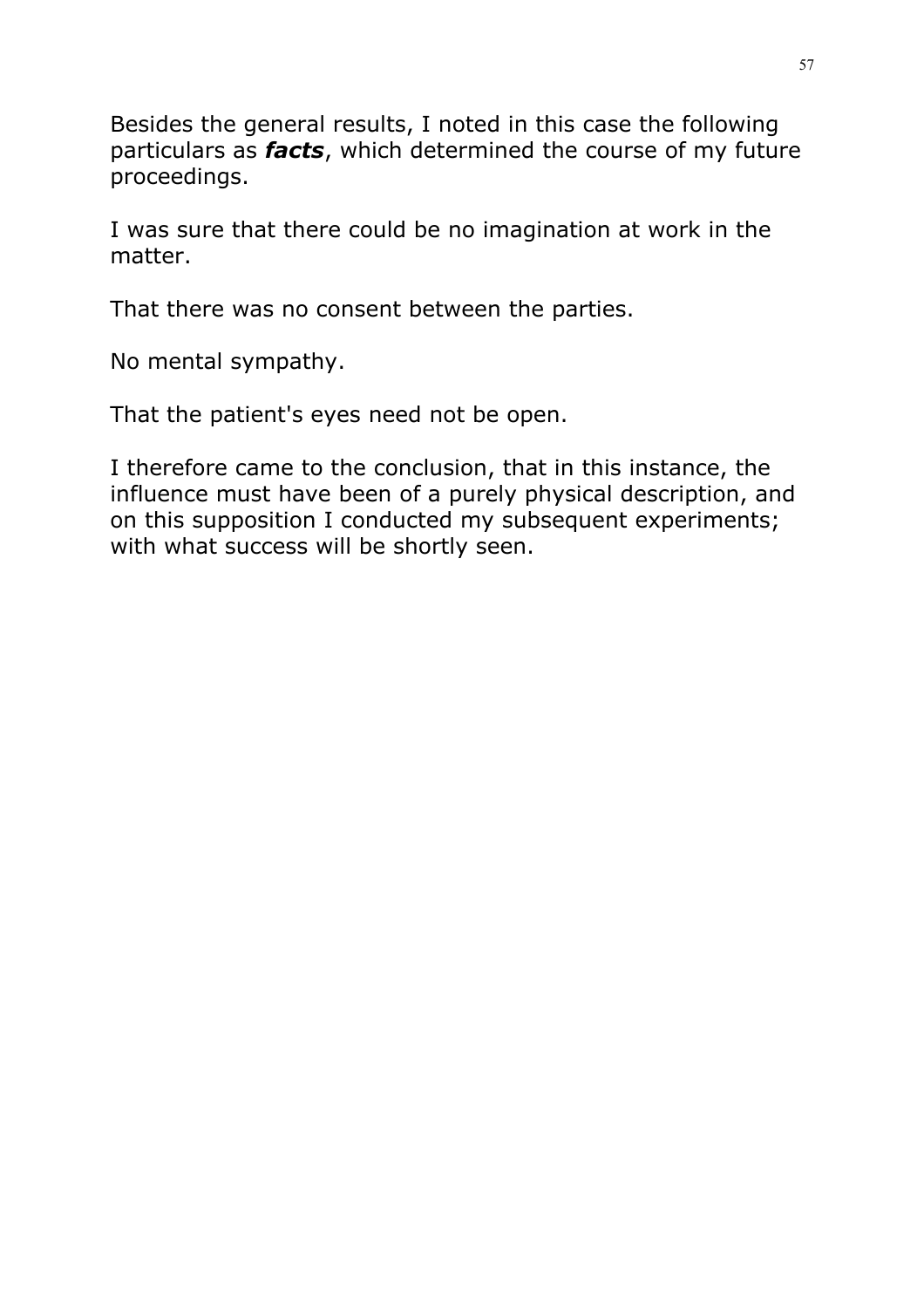# **CHAPTER III**

Mesmerism the same in India and in Europe.  $-$  Examples of Mesmeric Sleep.  $-$  Sealing of the Eves.  $-$  Altered Sensibility.  $-$ Temporary Paralysis. - Muscular Rigidity. - Insensibility to Pain. - Exaltation of particular Organs. - Convulsions. - Delirium. -Injustice done to the Memory of the first Mesmerists.  $-$  Every available Evidence here given. - Imposture morally and physically impossible. - Mode of Proceeding. - Mesmeric and Non-Mesmeric Operations contrasted. - Physiological Demonstration of the **Impossibility of Imposture.** 

Having, by the experiments described in the last chapter, satisfied myself of the existence of the Mesmeric power, I lost no time in applying it to practical purposes. The effects produced were nearly as various as the different persons acted upon, and corresponded perfectly with the appearances observed in Europe; and when the public see the same effects following like causes on the banks of the Thames, and the Seine, the Rhine, and the Hooghly; I presume it will conclude, that the same agent is at work, provided the same evidence, in support of matters of fact, is received for hot and cold climates, and it is not supposed that the truth is affected by degrees of latitude. In a late number of the "British and Foreign Medical Review", the reviewer gives a summary of the Mesmeric symptoms as known to himself, and recorded by various writers on Mesmerism, and acknowledges a perfect accord in all the accounts of the bodily phenomena. The following extract will place these appearances succinctly before my readers, and I beg them to compare my account of Mesmerism in Bengal with this statement of its effects in Europe, and then say whether the identity of the thing in the east and west is not established: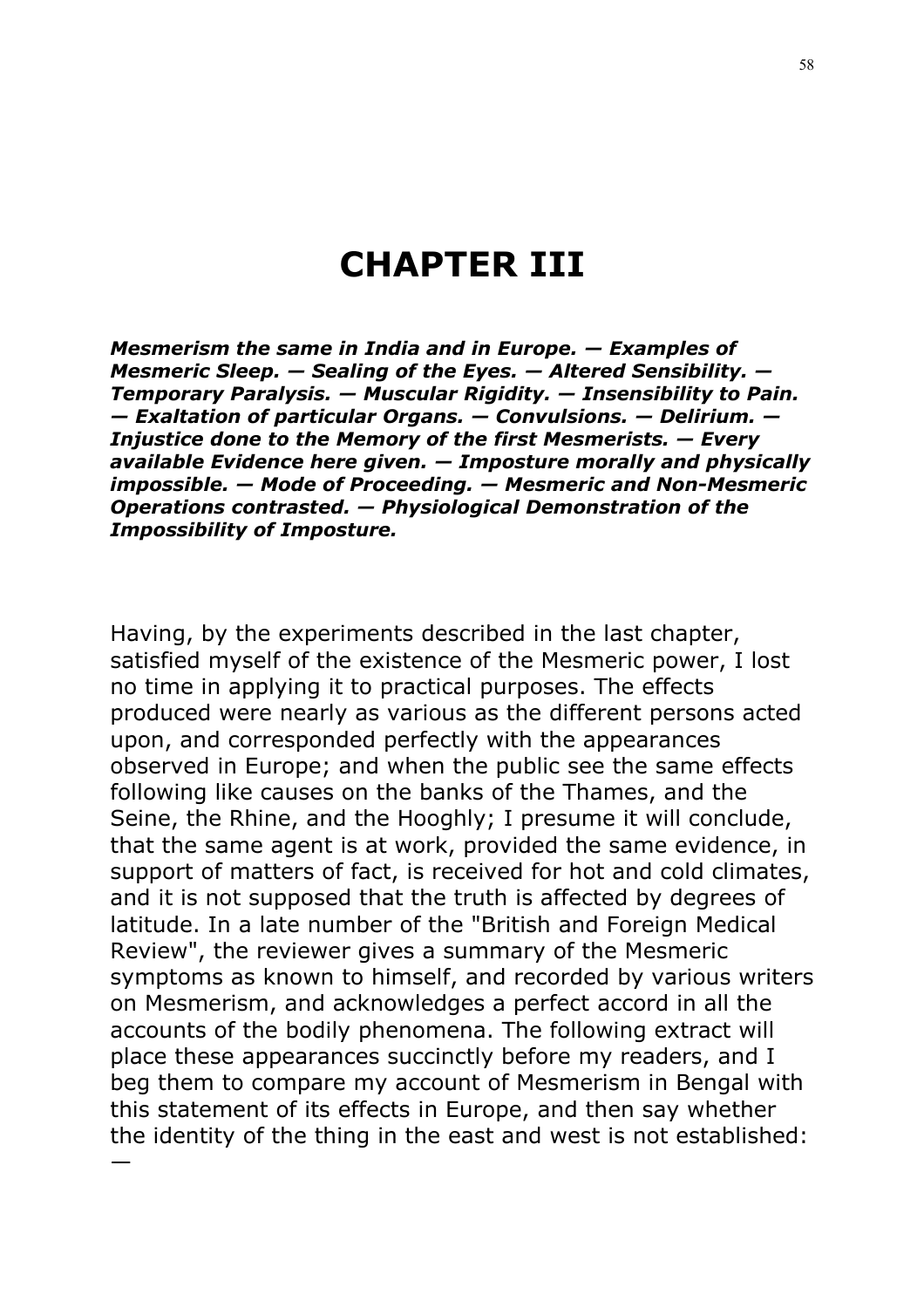"Sometimes, however, there is said to supervene a state of coma; at others, exaltation, depression, or some anomalous modification of sensibility; and occasionally, a state somewhat approaching to that of reverie, wherein the individual, although conscious, feels incapable of independent exertion, and spellbound, as it was, to a particular train of thought or fooling. The occurrence of convulsive action, and of muscular rigidity, is described as taking place in some cases to a greater or less extent. These results are said to constitute the **simpler phenomena** of Mesmerism. We shall illustrate them by some extracts from accredited writers upon the subject.

### **MESMERISM DESCRIBED**

"In this peculiar state of sleep, the surface of the body is sometimes acutely sensible, but more frequently the sense of feeling is absolutely annihilated. The jaws are firmly locked, and resist every effort to wrench them open; the joints are often rigid, and the limbs inflexible; and not only is the sense of feeling, but the senses of smell, hearing, and sight also, are so deadened to all external impressions, that no pungent odour, loud report, or glare of light, can excite them in the slightest degree. The body may be pricked, pinched, lacerated, or burnt; fumes of concentrated liquid ammonia may be passed up the nostrils; the loudest reports suddenly made close upon the ear; dazzling and intense light may be thrown upon the pupil of the eye; yet so profound is the physical state of lethargy, that the sleeper will remain undisturbed and insensible to tortures, which in the waking state would be intolerable".  $-$  (Dupotet,  $p.36$ ).

The above concise sketch corresponds very closely with what is laid down in other works of Mesmeric repute. A few brief quotations, exhibiting this correspondence, we subjoin. The first we take from Deleuze's Practical Instructions, wherein he states that "the magnetised feels the necessity of closing the eyes; his eyes are so sealed that he cannot open them; he experiences a calm, a feeling of comfort; he becomes drowsy; he is put to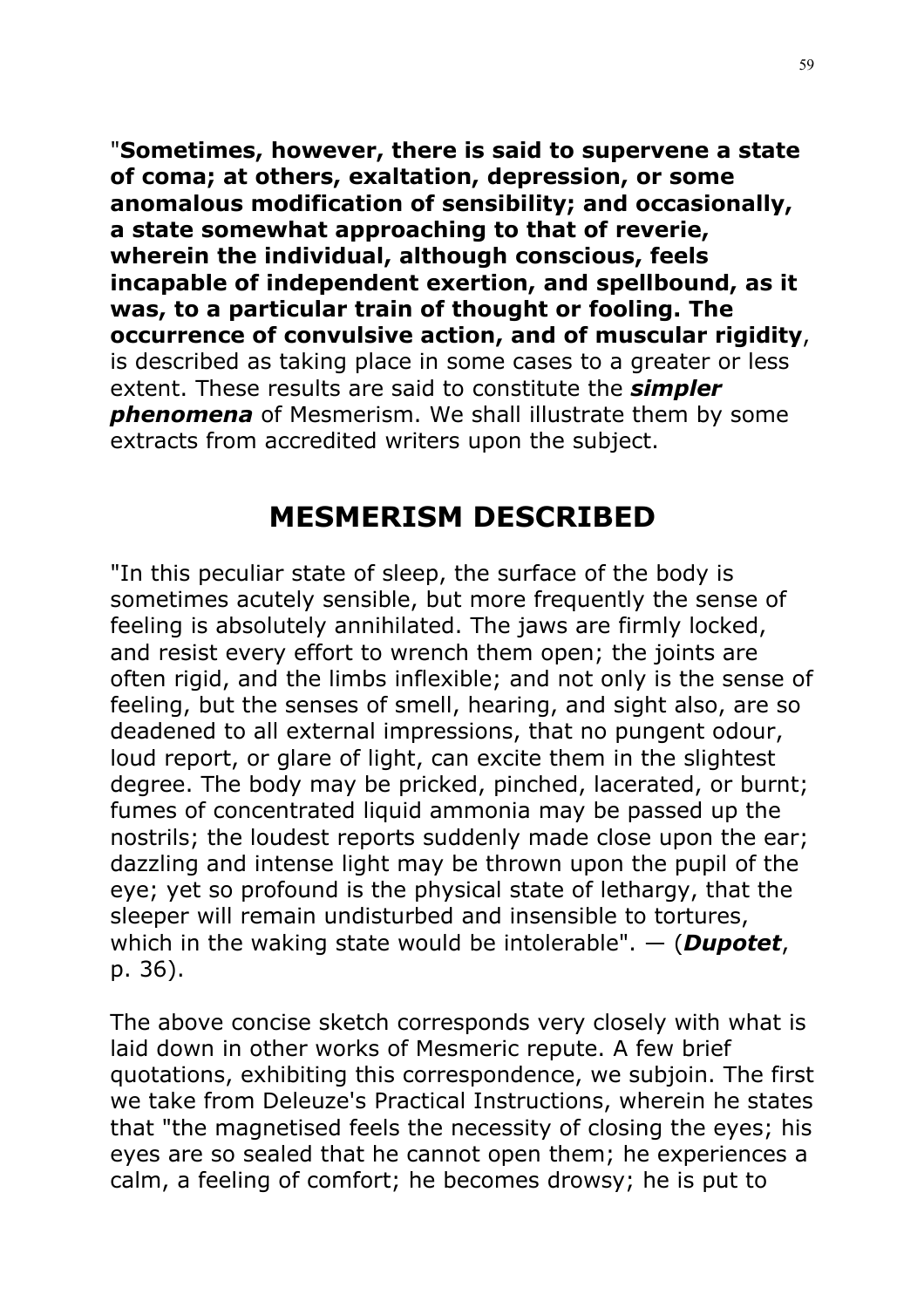sleep".  $-$  Teste, another writer of distinction, speaking of the physical insensibility, says, "it exists, not only in the skin, but in the subcutaneous tissues, in the muscles, and even in the nervous ramifications". Dr. Passavant of Frankfort, an author often referred to, avers as follows: "As an especial effect of the power of animal magnetism, results the magnetic sleep. This is mostly deeper than ordinary sleep, the mediation of the senses is yet more decidedly suspended. The sensibility can so have vanished in a moment, that the loudest sound, the brightest light, even bodily injuries, are not perceived in this sleep". Indeed, all the authorities seem to coincide very much in their accounts, and, this we say, after referring to Chenevix, Elliotson, Townshend, Gauthier, Foissac, and others".

I shall now present to the reader illustrations of all the singular states of the system described above, and drawn from my practice here.

## **CASES OF MESMERISM**

**Mesmeric Sleep.** - This simulates, perfectly, sound natural sleep, and is more refreshing, even if it has been resorted to for soothing- pain, or disturbance of the system, and can be had recourse to when it would be improper or useless to administer common narcotics;  $-$  over which it has the advantage of not inducing a disagreeable constitutional derangement, after the specific influence has ceased. The restorative powers of mesmeric sleep seem to depend upon an actual infusion of nervous vigour into the body, and, when induced as a remedial agent, this may account for its superiority over common sleep.

April 7th. - Janokee-Sing, a hardy looking peon; the whole of the scrotum is sloughing, from the application of some acrid leaves, and the pain is most intense.

April 15th. - The whole scrotum has sloughed oft; has not slept since coming to hospital. The compounder, a healthy, intelligent Hindoo, succeeded in putting him to sleep today, in half an hour. He awoke when pinched, or called upon by name, but instantly fell asleep again.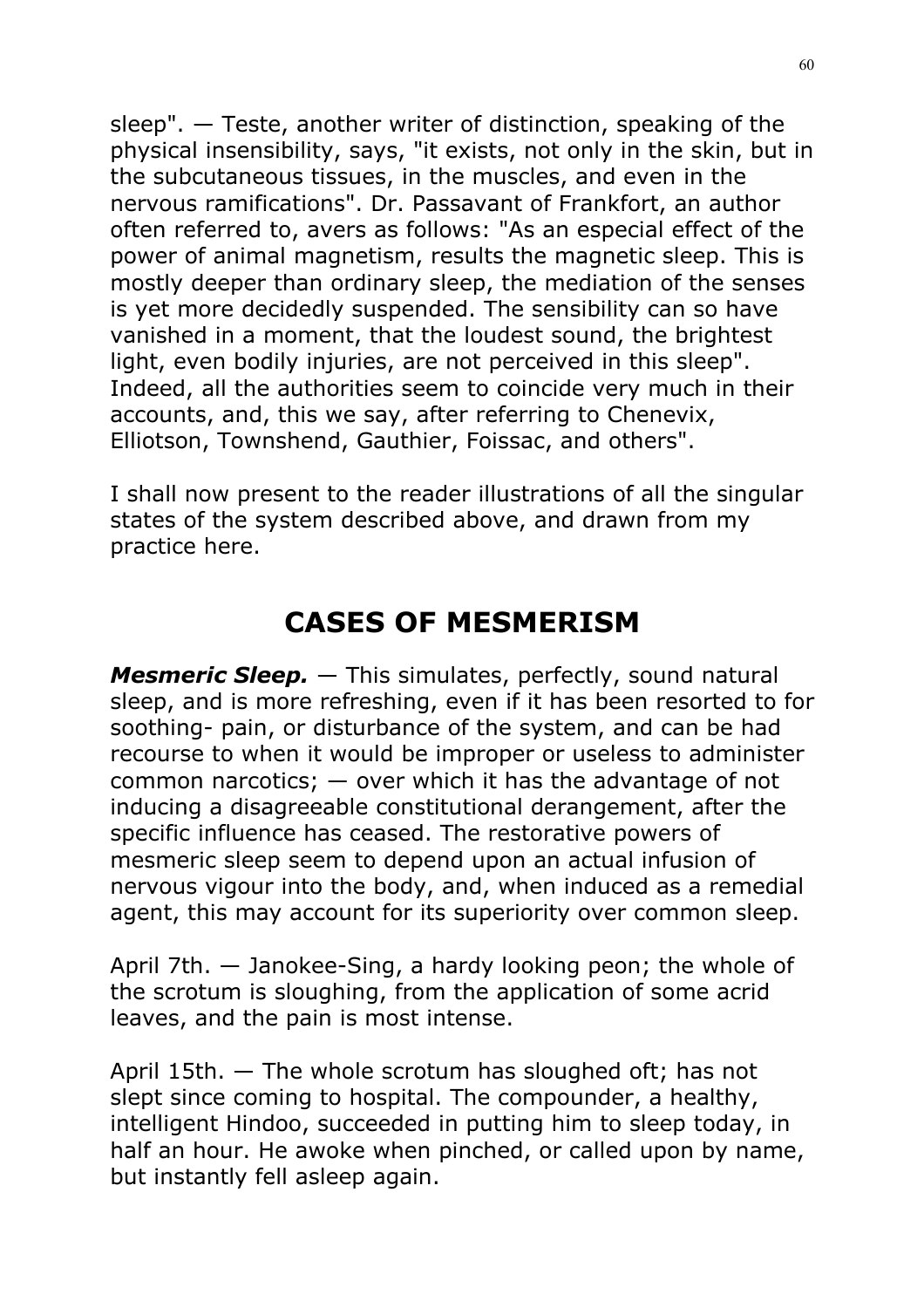April 16th. - Has slept, almost without interruption, from 11 o'clock A. M. yesterday till 7 o'clock this morning, the only sleep he has had since he was burned.

April 19th.  $-$  He has been mesmerised daily, and sleeps the greater part of his time; to mesmerise him, becomes more easy every day;  $-$  and a few minutes now suffice to overcome him.

April 20th. - Kowsoalla; aged forty, a peasant woman. I subdued her today, for the first time, in ten minutes; she awoke when called upon, but, in a second, fell asleep again. The limbs are quite loose, but when I let them remain for a moment in any new position, they become rigid, and require to be dragged into a new attitude; the muscles yield precisely like lead, without a vestige of re-action, when the bending force is removed.

April 25th. - She can now be mesmerised in a minute.

May 3rd. — Bissumber Chowdry; has had retention of urine for three days; the bladder is prominent at the navel, and no instrument can be introduced. Ordered to lie in the easiest posture, and to be put to sleep, if possible.

May 4th.  $-$  He slept for two hours yesterday, and voided his urine freely, when he awoke.

May 4th. - Deenoo, a prisoner; convalescent from cholera, is tormented with incessant hiccough for the last twenty-four hours.

> Opii Grs. 11. Confect, Arom. Grs. x.

If this does not check it, a blister to be applied over the diaphragm.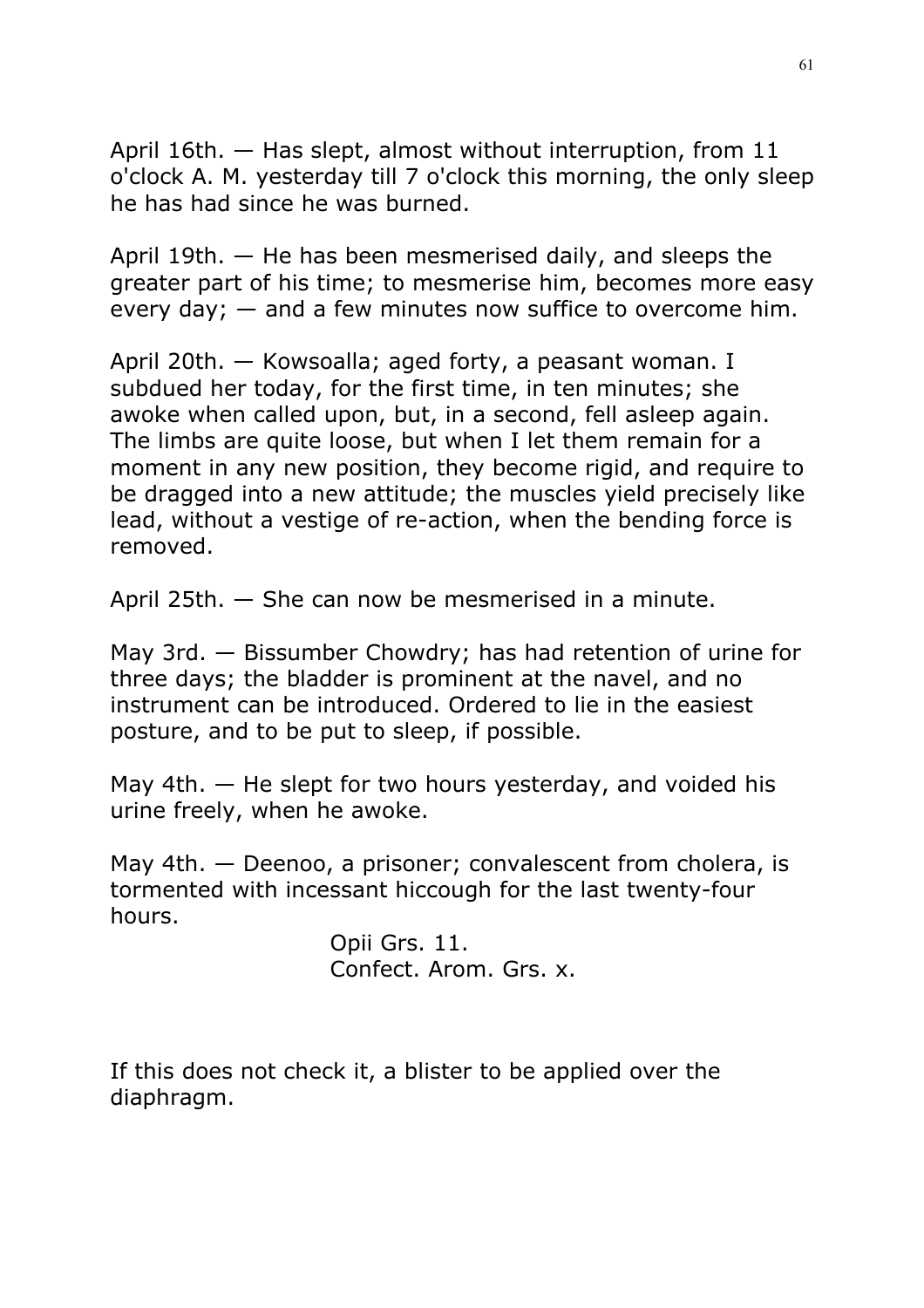May 5th.  $-$  No better  $-$  To be mesmerised. I returned after three hours, and found him asleep  $-$  awoke him: has no hiccough.

May 11th.  $-$  No return of the hiccough.

**Sealing of the eyes.**  $-$  The quivering of the eyelids, and their subsequent spasmodic closure, is one of the most specific mesmeric symptoms.

June 27th. - The woman Alunga complains of considerable pain from the extension of her arm yesterday, and the nerve at the elbow is very tender. I passed my fingers along the course of the nerve for a few minutes, which removed the pain; I then held my fingers before her eves, and in a few seconds she fell into my arms quite insensible. I soon after awoke her, and she sat up conversing with us as usual, but could not possibly open her eyes; when ordered to do so, she was obliged to pull the eyelids asunder with her fingers; but they would not remain open, and the difficulty was only removed by my rubbing, and blowing in her eyes. I have shown this peculiarity, in numerous cases, to great numbers of persons.

Altered sensibility. - Rajah, an intelligent Hindoo gentleman, who has received an English education, and speaks our language perfectly well, wished to be operated on for hydrocele, while in the mesmeric trance. After half an hour's manipulating, I extended his arm, and it took a fix in any position I put it: it was put perpendicular into the air, and remained motionless for ten minutes; on depressing it again, it bent like lead, in the true cataleptic fashion. Having replaced his arm at his side, I began to open his dress, when he awoke with a violent start, and instantly said that he had no feeling in his arm; that it was very cold, which we all felt, and on putting a thermometer into his hand, we found it to be two degrees colder than the other. He remembered my raising his arm, and felt me let go my hold of his thumb, but what became of his arm after that, he could not tell  $-$  he imagined it was lost. Having lately felt the sensation of galvanism, he said, that he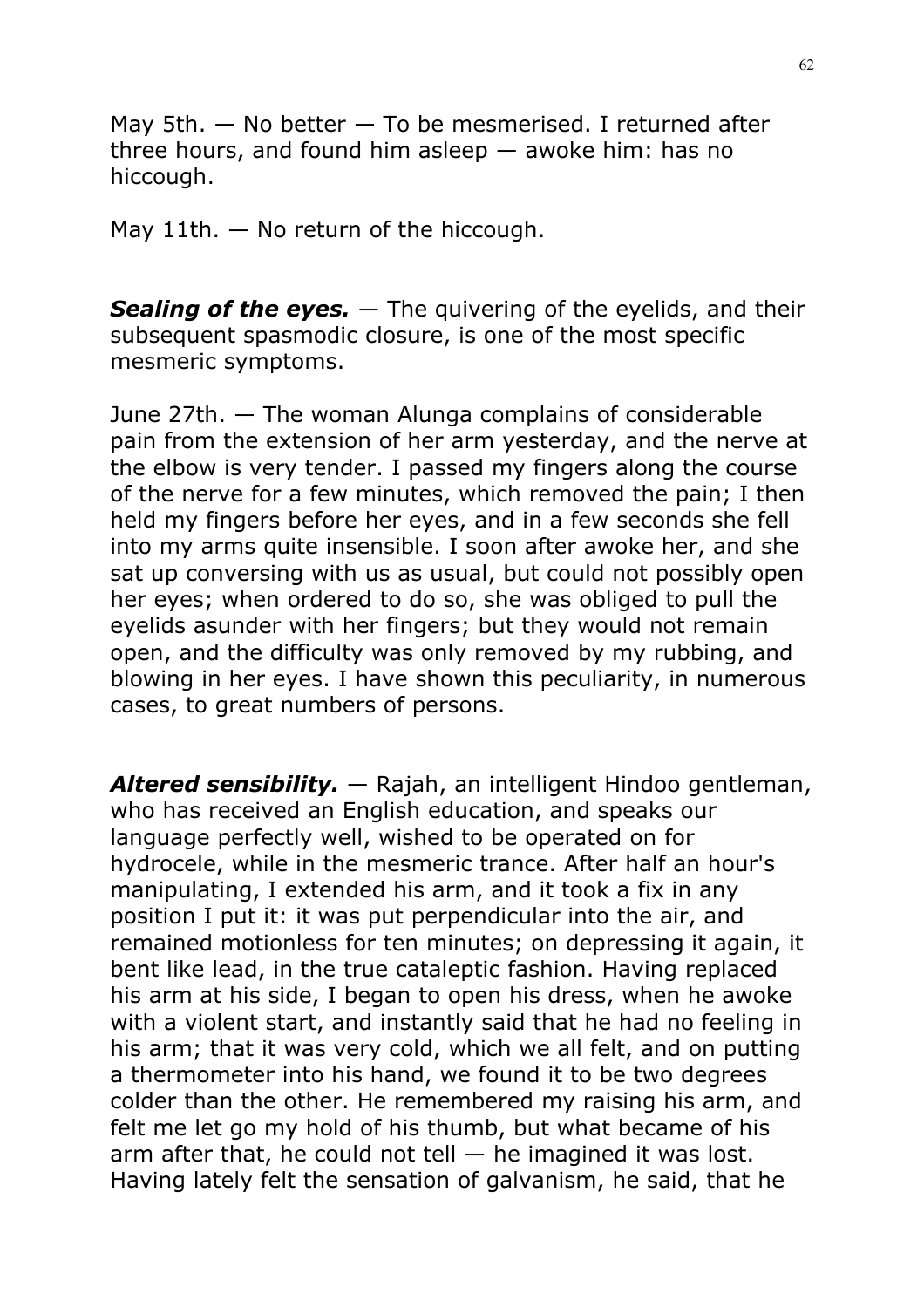felt slight shocks in his skin during the process, exactly like what he had experienced from galvanism. I have observed this in other patients.

**Temporary paralysis of muscles.** - Madub, a shopkeeper. This man was operated on for hydrocele, when in the trance, without feeling it, and ever since has been very easily affected; I have, therefore, made him the subject of several experiments. In a minute or two, his eyelids begin to quiver, then slowly close, opening heavily at short intervals, till at last they remain closed altogether. If at this stage he is ordered to open his eyes, the effort to do so only strains the eyelids, which appear to be glued together, and he says it is impossible to separate them. Being desired to help himself with his fingers, he rubs his eyes violently, and then forcibly separates the eyelids, when nothing but the white of the eye is seen; the cornea being turned up to the roof of the orbit. While rubbing his eyes, I sometimes seize his hands and extend his arms horizontally on either side; the arms become fixed in a moment, and when desired to apply his hands to his eyes now, he says that he cannot, that he does not know where his arms are. If I blow on one arm, or impel a current of air against it by fanning, the rigidity disappears, and he uses his arm as desired, but the other continues catalepsed and useless, till relieved in the same way. When I urge him to use both arms, he says he has only one, and on being desired to seek for the other, he passes the flexible arm across his body, and gropes at the other side for it, but soon gives up the search, saying, it is not there: being desired to look for it higher up, he carries his hand up the opposite side till he reaches the catalepsed arm, and tries in vain to depress it; the arm remains horizontally extended, and resists all his efforts.

**Muscular rigidity.** - Is usually attendant on mesmeric coma, of which numerous instances will be given, when treating of the medical part of the subject. My first patient, by repeated experiments, became excessively sensitive, and affords a good specimen of mesmeric catalepsy.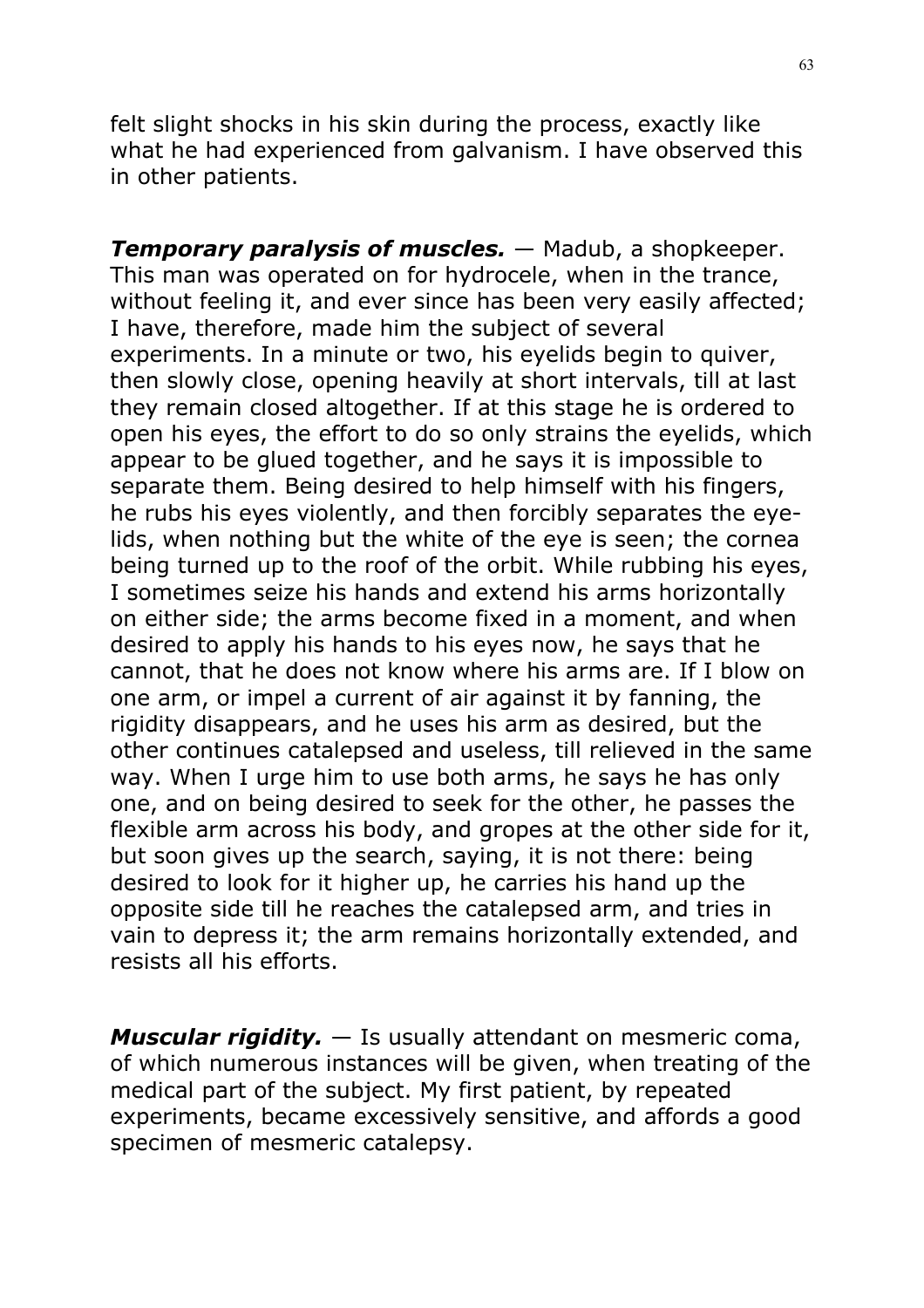May 13th.  $-$  Madub Kaura; this man can be catalepsed in less than a minute; and the effects are passing strange. If, when he is standing, I point my fingers at him for a few seconds, his eve-lids immediately droop, his arms fall by their mere weight to his sides; his whole body begins to tremble, owing to the incipient loss of command over the muscular system; and, if not supported, he would fall down in a heap. But give him a moment's support, and he becomes as rigid as a statue, and if the centre of gravity is well poised he will remain in any posture he is put into, and that for a longer time than I have waited to see. The muscles must be dragged out of the fixed position they have assumed, and allowed a moment to contract in a new attitude, out of the perpendicular; for if suddenly pushed, he goes down, head foremost, like a statue from its pedestal, and his life is endangered.

However inconvenient, or grotesque, the position may be, he is equally well satisfied, and continues to sleep, quite comfortably, with his heels behind his neck; and if his forehead is placed against the wall at an acute angle, he remains sticking out from it, like a buttress, longer than I have ascertained.

**Insensibility to pain.**  $-$  This will be copiously illustrated in my numerous surgical operations.

**Somnambulism.** - Will have a chapter to itself, and need not be now introduced.

Exaltation of particular organs,  $-$  convulsions,  $$ **delirium.**  $-$  Instances of all these will occur in the course of this work, and be found to correspond with the irregularities observed in Europe; so that the general rule, and its exceptions, will be recognised to be the same in the eastern and the western hemispheres; thereby proving the universality of the truths declared by many honest and independent men, during the last sixty years, and for propounding which they were laughed at, and scorned.

Apart from the personal gratification of being admitted to see the secret processes of nature's workshop, and the advantages of being able to imitate her processes, for the alleviation and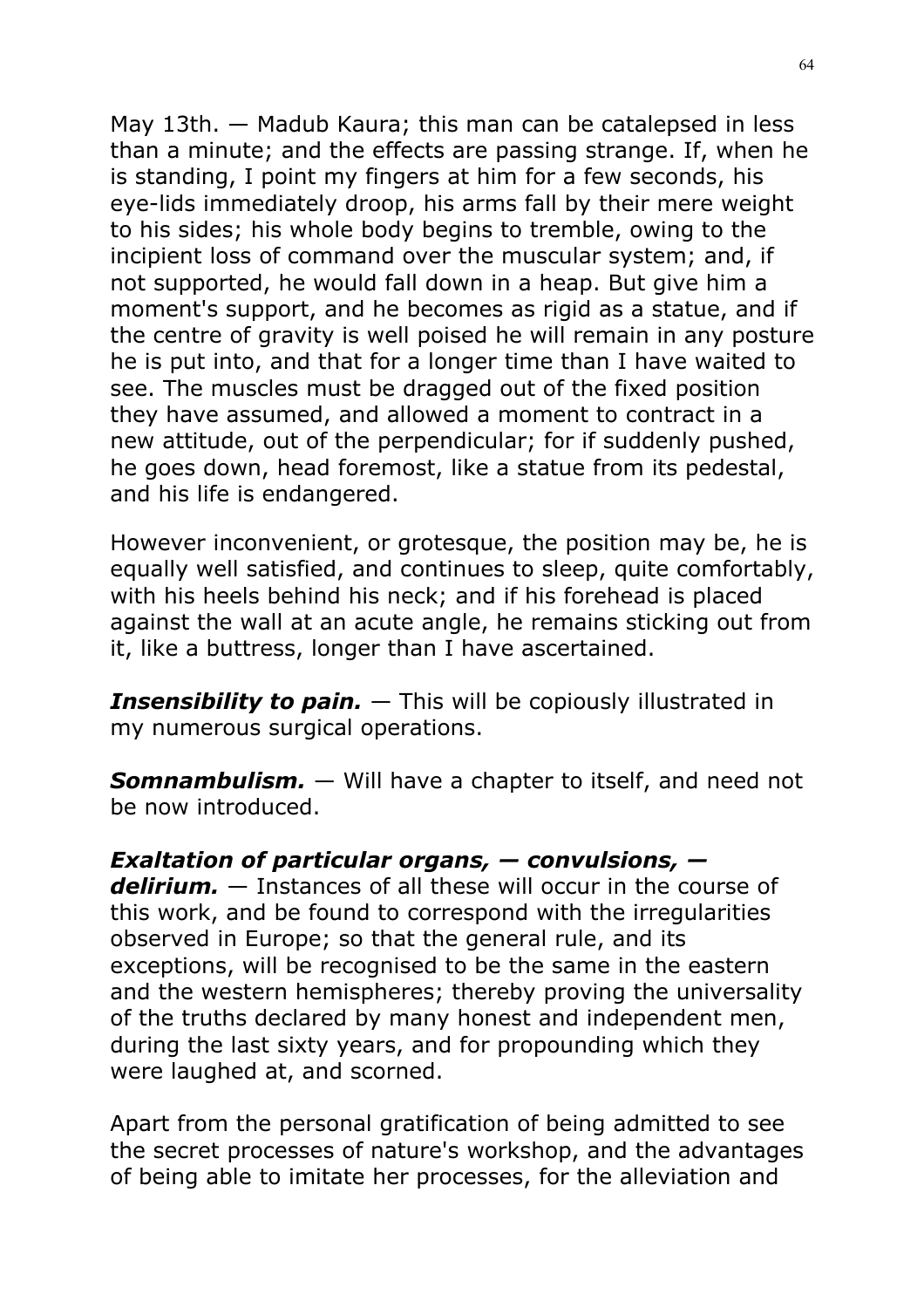removal of human suffering; it will be a great satisfaction to me, if any evidence and labours should assist in raising the dishonoured dead into the public consideration and respect, due to them as benefactors of mankind, and in exciting a regret that wisdom called so long in the streets, without any one regarding her.

I now know (and I deplore my long ignorance) that the battle was fought, and won, before I was born, by the truthful and benevolent Puysegur, Deleuze, and their companions, and that I, under the tropics, am only again demonstrating what they, on the banks of the Seine, had long ago established. The people of the continent have been familiar with both the good and evil of Mesmerism for the last thirty years, while we in England are only now giving an unwilling ear to the expounders of a law of nature, which is as much a part of the human constitution as the processes of thought and digestion. It is to be hoped that, on this subject, our neighbours will no longer have reason to reproach our insular ignorance and presumption, and that if Mesmerism is rejected by the English public, it will be after study and experiment, and not from prejudice and passion.

## **IRREFRAGABLE EVIDENCE**

Knowing the new and wonderful nature of the subject, and that the public was ill prepared to receive the naked truth on individual testimony, I have called in all the available evidence on the spot; and the facts related by me will be found to be vouched for by disinterested, honourable, and intelligent gentlemen, both residents and strangers; and if there is not a cloud of European witnesses, it is simply because no more exist in this neighbourhood. I would have preferred the plain of Calcutta for my theatre, and all the inhabitants for spectators, if it had been possible. All I have done, or may hereafter do, has been done, and shall be done, in open day, and every case related has had from half a dozen to hundreds of witnesses. The patients are on the spot, or can easily be found, and a host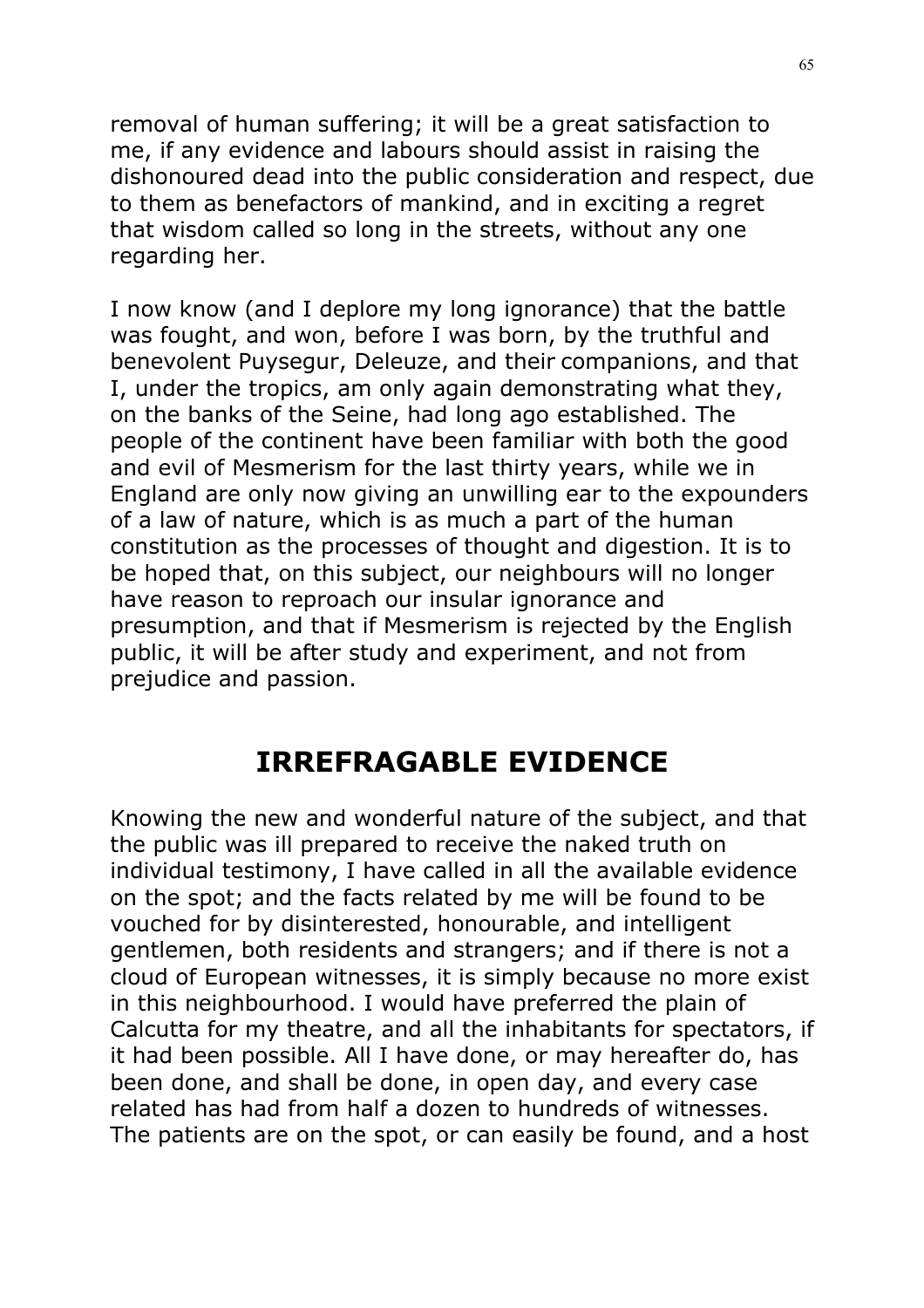of eyewitnesses are ready for any one who may take the trouble to investigate the matter on the spot.

Taking these general circumstances into account. I might leave the cases to be adduced to speak for themselves, but I hope to be excused for pointing out some particulars which will, I trust, demonstrate that imposture, in the generality of my cases, is morally and physically impossible.

It is **morally** impossible that I could have taught my patients what I did not know; for I knew not the existence of the diversified symptoms they exhibited, till, day by day, I became a witness of their unexpected occurrence. I had never read a Mesmeric book, when I made my first experiment; and having succeeded in getting nature to speak, I determined to listen only to her for some time, and for months purposely refrained from reading on the subject, in order that my senses might not be predisposed to see things in any particular light, and that my judgement might be left unbiased by the opinions of others. My reason did not teach me to expect what was presented to my senses; but was gradually instructed by what I saw and did: and all that I know about Mesmerism has been acquired by reading the book of nature, without quide or interpreter. If I was ignorant of the subject, the peasants and coolies of Bengal must have been equally so, I presume. No rumour had gone abroad regarding the existence of such a power; Mesmerism had not become the village talk in Bengal, so as to enable some clever roque to exhibit the phenomena of which he had heard:  $-$  there was no type to imitate, therefore imitation, in the first instance, was impossible. Be it observed also, that the cases did not happen among people in hospitals at the same time, but arose, day by day, among patients newly arrived from different parts of the country. The routine followed is this:

## OF THE TRUTH OF MESMERISM

A person presents himself before me for the first time, and I see he has a disease requiring an operation for its removal; he is desired to go into another room (which is dark), and repose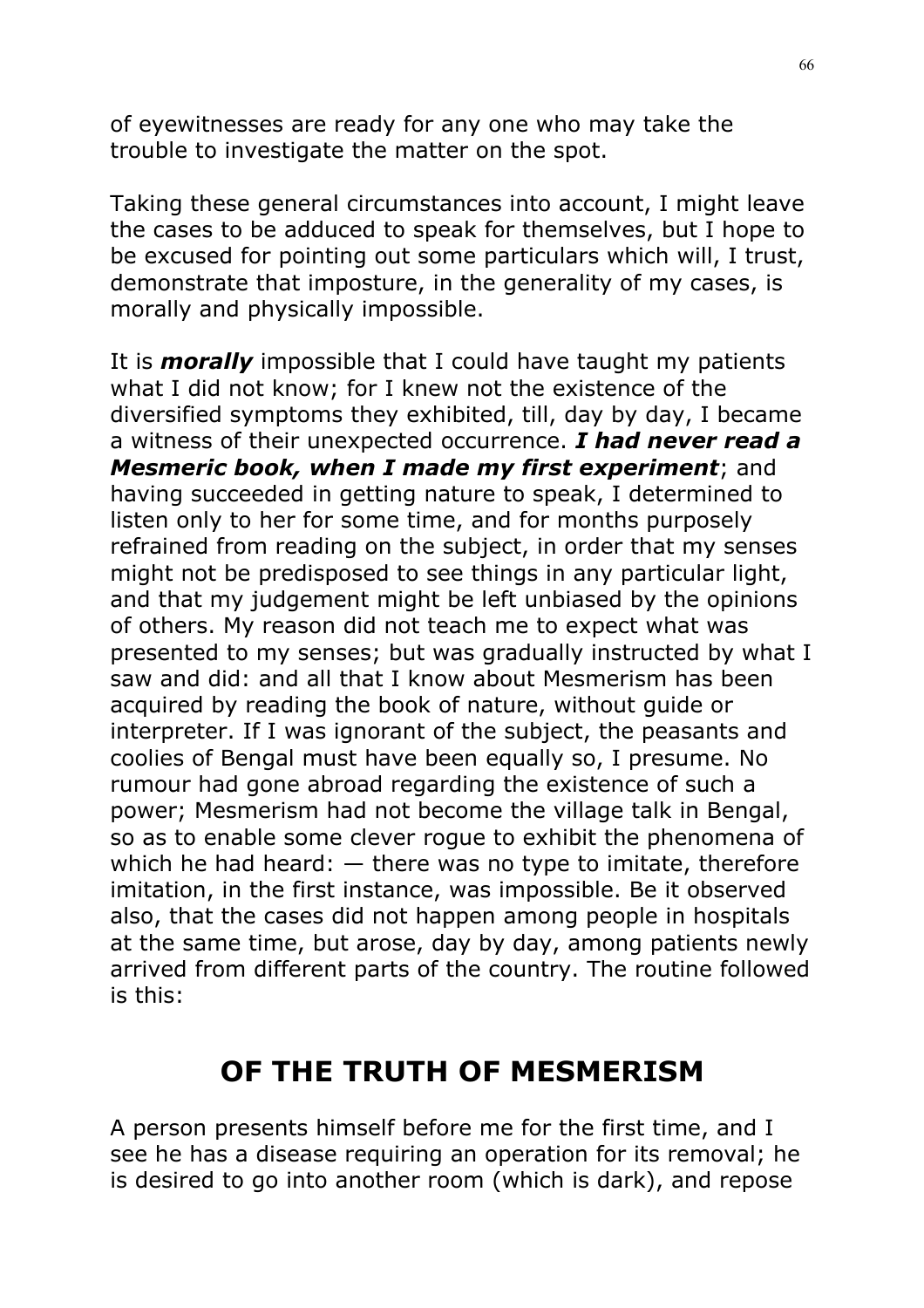himself after his journey, not a word being said about an operation, as this would cause a mental excitement, destructive to the mesmeric influence. One of my assistants follows him; seats himself (if unperceived, so much the better), at the head of the bed; and by using the process to be hereafter described, often reduces the patient to a state of coma by the end of my visit: I then do what is necessary, whether it be to take off, or straighten a limb, without his knowledge or consent. Now, supposing these poor ignorant people to be impostors, whence comes their intimate knowledge of the mesmeric phenomena, from the quivering of an eye-lid onwards to insensibility to the most cruel tortures? If they are not what they seem to be, then are they heaven-born impostors, or have had supernatural instruction,  $-$  on earth they could not have learned it.

It may be said, that it is the taste of the coolies of Bengal to have themselves cut to pieces, and to have corrosive acids, and red-hot pokers applied to their sores, without showing a sign of life; or that, knowing my hobby, they come from all quarters to be silently tormented, in order to please my Honour. Or we may be told that the passive endurance of pain is no sign of the absence of it, for the North American invites his enemy to tear him at the stake, and the Indian Fugueer voluntarily torments himself.

To do justice to this ingenious hypothesis, I shall present the reader with some examples of the way in which pain is borne by my patients, in the mesmeric and non-mesmeric condition of the body.

June 12th. - Lokee, a peasant woman, aged 60, has a tumour on the calf of the leg of nine years standing; it is full of deep ulcerations and maggots. I tried to subdue her yesterday, but the pain did not allow her to get beyond common sleep. Today, after much trouble, first by one person, and then another, she was entranced, and I cut out the tumour in the presence of Captain Elder, without her feeling it, and we left her sleeping.

June 13th.  $-$  She awoke three hours after the operation; felt no pain on waking, and asked me today, who cut off the tumour?"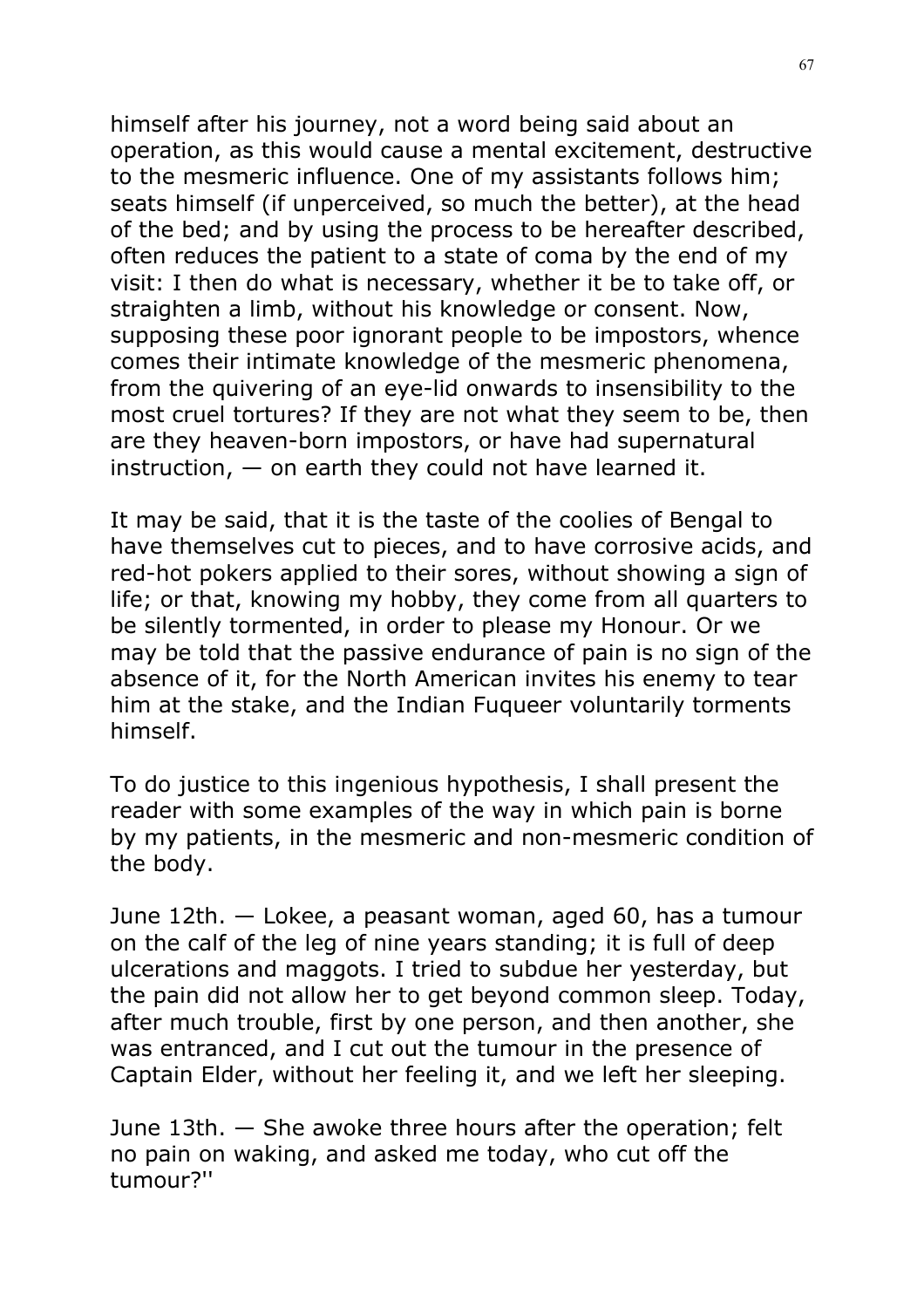Oct. 24th.  $-$  The woman Lokee has come back to hospital, with a return of the tumour, cut out in June last, to be mesmerised.

Oct. 27th. - She has been mesmerised daily, for two hours, but without effect. I therefore operated on her today, as we could spare no more time for her, others requiring equal attention. The poor old woman screamed miserably the whole time, crying that I was murdering her; and she continued in the greatest pain for hours afterwards.

# **INSENSIBILITY TO PAIN**

If the old woman shammed insensibility on the first occasion, why did she not do so on the second? She had had practice; every facility and encouragement were given her, and she knew what was wanted of her, and yet would not pretend to be asleep!

This perverse and inconsistent conduct appears to me to be easily accounted for, from the very fact of her being aware of what was wanted and intended to be done; her anxiety to go to sleep neutralised her good intentions:  $-$  excitement of mind being destructive of the mesmeric influence for the production of coma.

August 13th.  $-$  Dr. Finch freely applied muriatic acid (such as is furnished by the Company's dispensary) to a sore, covering all the right temple of the woman Gendo (who was mesmerised, in his presence, by one of my assistants), without her showing the smallest degree of consciousness; and it was with great difficulty I awoke her, after he had failed to do so. During the burning with the acid, her pulse fell from 88° to 80°, and her respiration, which was quite natural before she was mesmerised, became entirely diaphragmatic, and abdominal; the voluntary and semi-voluntary muscles of the chest being completely paralysed.

August 18th. - Dr. Bedford today asked permission to apply the acid to the woman Gendo's sore, when she was awake; and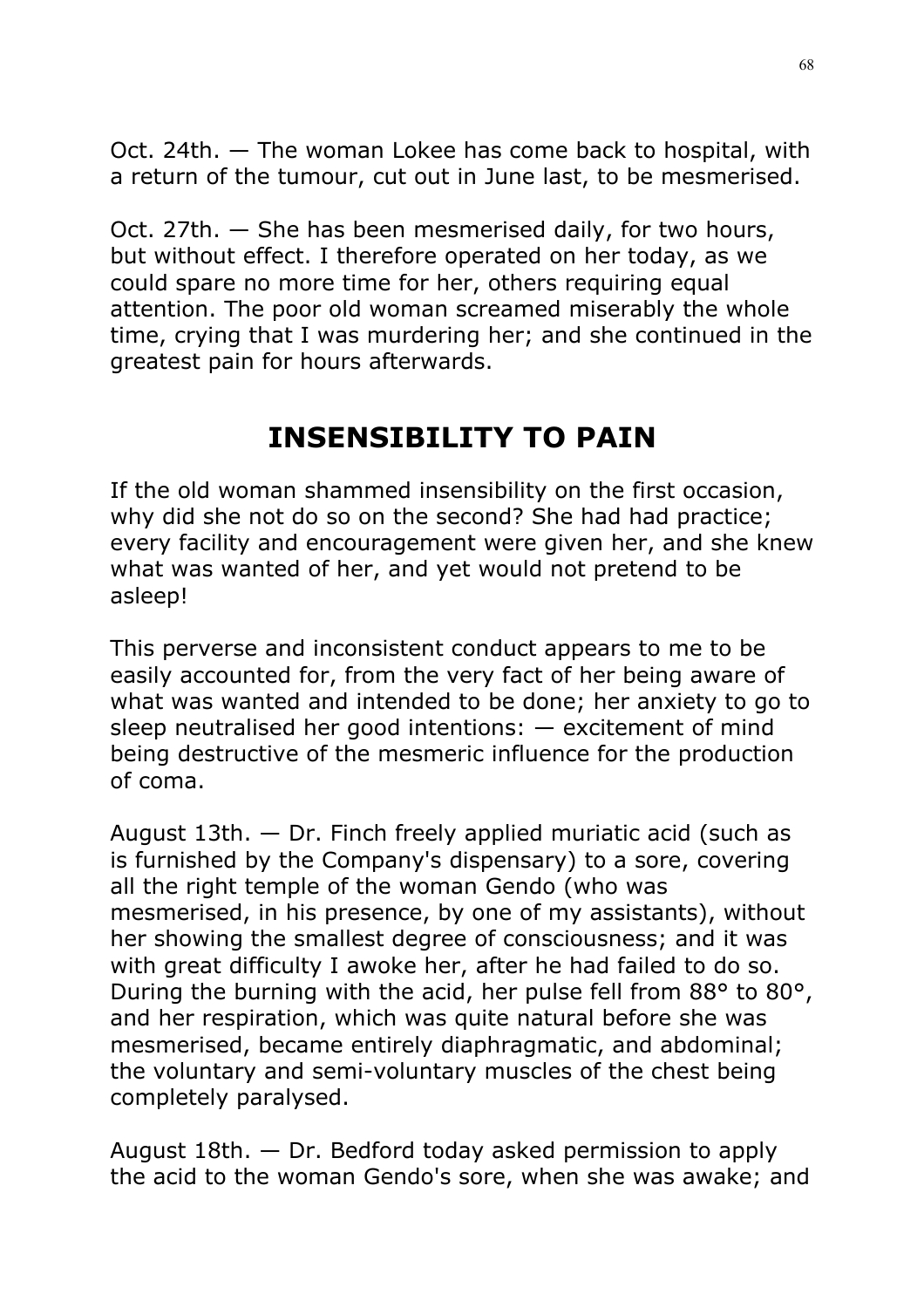though I thought this most irrational scepticism (he having witnessed Dr. Finch's experiment) I consented, in order that it might not be said that I interfered to save my phenomena. He accordingly wetted the end of the glass stopper with the acid, and touched the sore with it, and the woman, for a few seconds, did not show any signs of acute pain. There could be no doubt about it, she was found out! The arch deceiver, having set a snare and delusion for me, was now laughing at my beard; and I was not relieved from my thick-coming fancies by Dr. B. kindly suggesting, "that she was probably a very insensible person naturally". I was soon roused from my trance of bewilderment, however, by hearing the woman cry out, that "we had put pepper to her head!" and she sat up, showing signs of great pain; immediately after, she declared "her head was on fire", and got out of bed, walking about distractedly in great agony. I ordered her head to be bathed, and, as the best anodyne, threw her into the trance: the sore being surrounded by tubercles, which retarded its healing, I took the opportunity to pare them oft"; and to this she was perfectly indifferent. In half an hour, I awoke her with much difficulty, in order that Dr. B. might hear her first words, which were, that she knew nothing about what we were talking of, having even forgotten the burning; an invasion of the waking by the sleeping state, which will be seen in another patient, when Mrs. Clermont's case is given. So that if Mesmerism did not protect this old woman, we have the curious fact of muriatic acid, applied in large quantities to a raw surface by Dr. Finch, acting as a direct anodyne and narcotic, calming at the same time the circulation, and revolutionising the respiration, while a drop in the hands of Dr. Bedford causes the greatest suffering and general excitement! - "Non nobis tantas componere lites".

### **WHILE IN MESMERIC TRANCE**

Oct. 10th. - Beppo Dass, a prisoner, was entranced today; in the presence of Dr. Roer, Mr. Bradbury, Major Riddell, Mr. Higgins, Mr. Muller, Mr. Graves, Messrs Savigny, Mr. Bartlett; and I operated on him for hydrocele. The injection was thrown in without his showing a vestige of feeling, and his arm, which I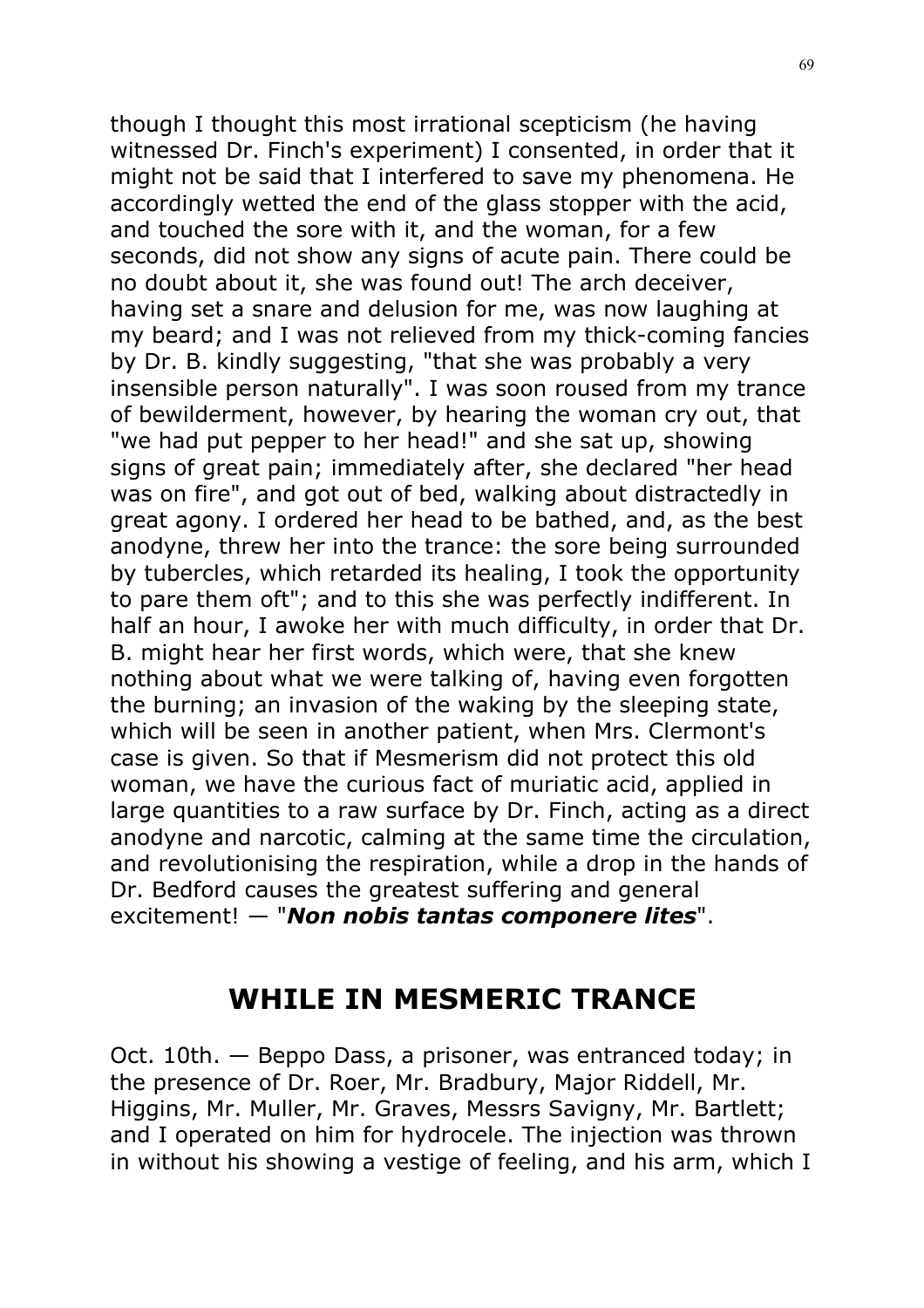had placed in the air, on purpose, at the commencement, never moved, and had to be taken down after the operation; this was the second operation performed on the man during the last fortnight; and on both occasions he slept for two hours afterwards, knew nothing of what had happened on waking, and felt no pain till the artificial inflammation commenced at 9 o'clock at night; the operation having been performed at noon. This has been called a painless operation.

"They laugh at scars who never felt a wound"

and I shall therefore transcribe a passage from a friend's letter, written shortly after the publication of my first case.

"When I was first operated on, some years ago, for hydrocele, and the injection was thrown up, the pain was like a coir rope, round my loins, being pulled at each end by some persons as hard as they could; and the perspiration ran down my head as if some one was sprinkling water on my hair; so this is what you have laid dormant by your Mesmerism".

But it is for the sequel of this case, that I here quote it, and in order to show the man's behaviour in his natural and artificial states. On the day after the operation, the inflammation is usually high, and from the sensitive nature of the parts, pressure is excessively painful. Now, on both occasions, I have requested numerous gentlemen to press the part, and ascertain if it was *really* painful: "a question not to be asked", was always their reply. The man was then entranced, and the experiment repeated by the same persons, when he allowed the part to be pressed as if it was a bottle:  $-$  he was then awakened, and on being now pressed, showed all the signs of instant and acute pain.

## **MESMERIC FACTS**

The cases above cited, along with, if I may use the expression, very numerous *painless severe* surgical operations, might be safely adduced as demonstrations of the physical impossibility of imposture; but I shall now submit to the physiologist a series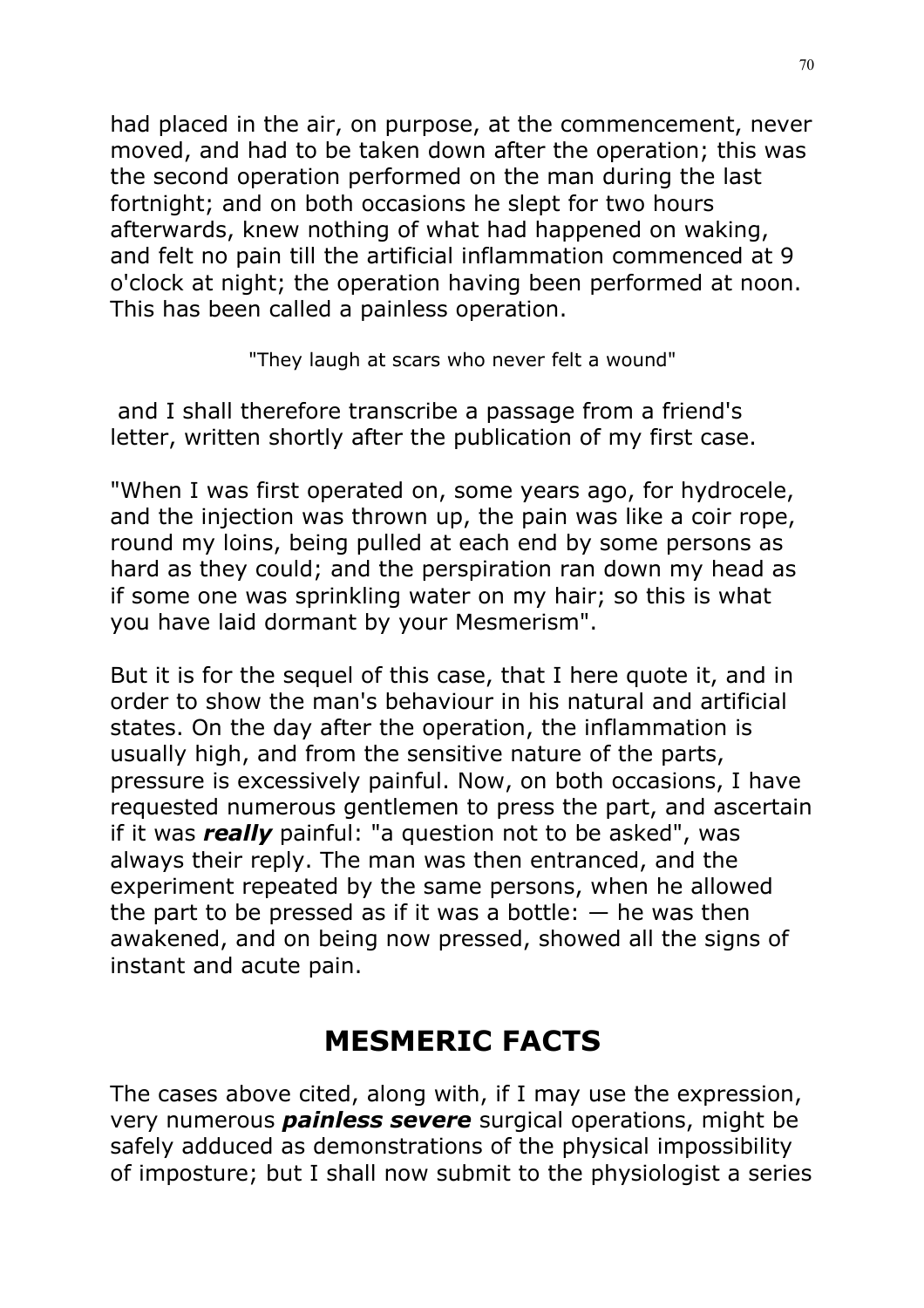of facts which, to him, will be more convincing than all the cutting, tearing, and lacerating we can invent. For although we may pretty certainly conclude, that men will not exhibit insensibility to torture, without some adequate object to be gained, yet the incentive may escape our observation, or be unintelligible to us. It is, therefore, desirable to discover something which it was *impossible* for a man in a natural condition to do, under the influence of any passion, or under the temptation of the highest bribe. To perform the following feats, will, I imagine, be found above the power of the most accomplished impostor: to keep the pupils dilated, without the use of drugs, in passing from darkness into sunshine,  $-$  to lower the pulse at pleasure,  $-$  to breathe only by the diaphragm, for hours, and diminish the temperature of the body, at will. The dilation and insensibility of the pupil are recorded in my first case, and have since been frequently seen.

June 11th. - Kaloo, a Fugueer, has an excrescence, larger than a man's fist, at the end of his penis, and the body of the organ is also much enlarged. I entranced him in a few minutes, on the first trial, and in the presence of Major Riddell, Captain Anderson, Mr. Bennett, and Mr. Jackson, dissected out the organ, but was obliged to sacrifice the glans, as it was a cartilaginous degeneration of all the structures of the part:  $$ the man did not awake till I was amputating the organ, after a long dissection. Wonderful to say, he relapsed into the trance again in a few minutes, and remained for twenty minutes, quite rigid, and insensible, with his eyes wide open, and the pupils dilated, in a full noonday light, to which they were wholly insensible. This is not the only instance in which the eyes have been wide open during the trance, and would not remain shut when I closed them, showing, I conceive, the absolute extinction of muscular power. In most cases the muscles of the eyeball continue to act involuntarily, after the rest of the muscular system has gone to rest, and on opening the eyelids, the ball of the eye is seen rolling round the orbit, like an agitated magnetic needle. Under the most intense degree of the influence, the muscles of the eye, and iris, also lose their contractibility, and the eye becomes as motionless and insensible to light as that of a dead man. That the second trance was not a faint, we all satisfied ourselves, not only from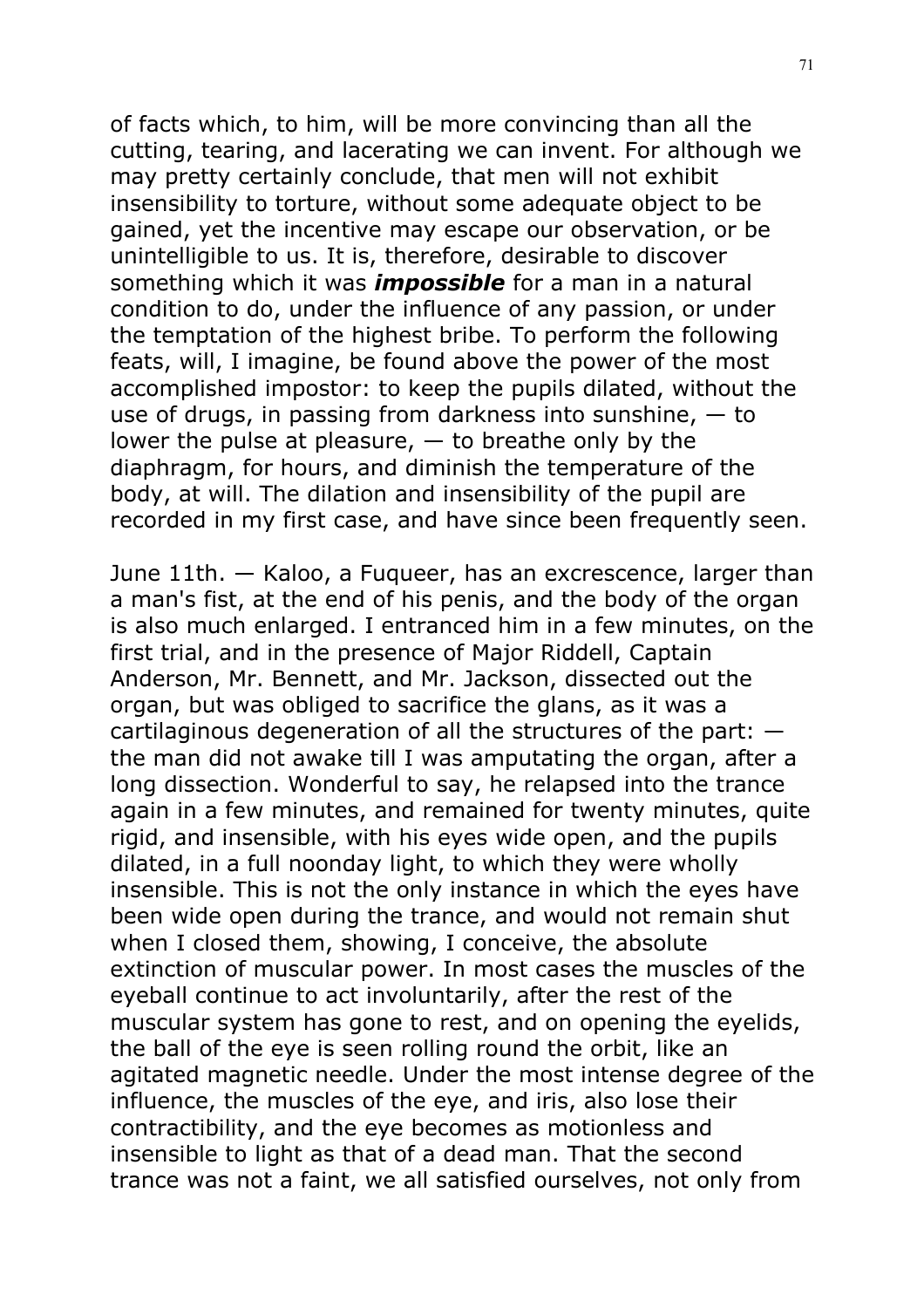the general rigidity of the body, but from the regular natural pulse.

Sept.  $17th$ ,  $-$  In the presence of the Reverend Mr. Fisher and Dr. Heathcote, I today operated for cataract on a man while in the mesmeric trance. The pupil was so much dilated that Dr. H. asked if belladonna had been applied? After depressing the lens, and withdrawing the needle, the lens rose again, and such was the continued dilation of the pupil, that it passed into the anterior chamber, and came in contact with the cornea; the man being insensible all the time.

Sept. 18th.  $-$  Today, in the presence of the Reverend Mr. Bradbury, I entranced a man for the first time, in the hope of subduing an inflammation of one eye, by removing all pain and irritation, and thereby allowing the restorative powers of nature to act undisturbed; he was entranced sitting on a stool, in order to lessen the flow of blood to the head. We counted his pulse beforehand; it was 100 in the minute; respiration 20; thoracic movement natural; temperature higher than usual. After 20 minutes, his pulse had sunk to 70, his respiration to 18, and, by comparing his chest with that of a man lying alongside of him, we ascertained that there was not a **vestige of thoracic movement.** All above the diaphragm was as fixed as the trunk of a statue, and the temperature of his body had become lower than natural.

If these tests are not considered an "experimentum crucis", I am at a loss to imagine what will be reckoned more satisfactory by the human physiologist. It appears to me, that when we see the *involuntary* organs of the body revolutionised, it is absurd to attribute it to the effect of the will.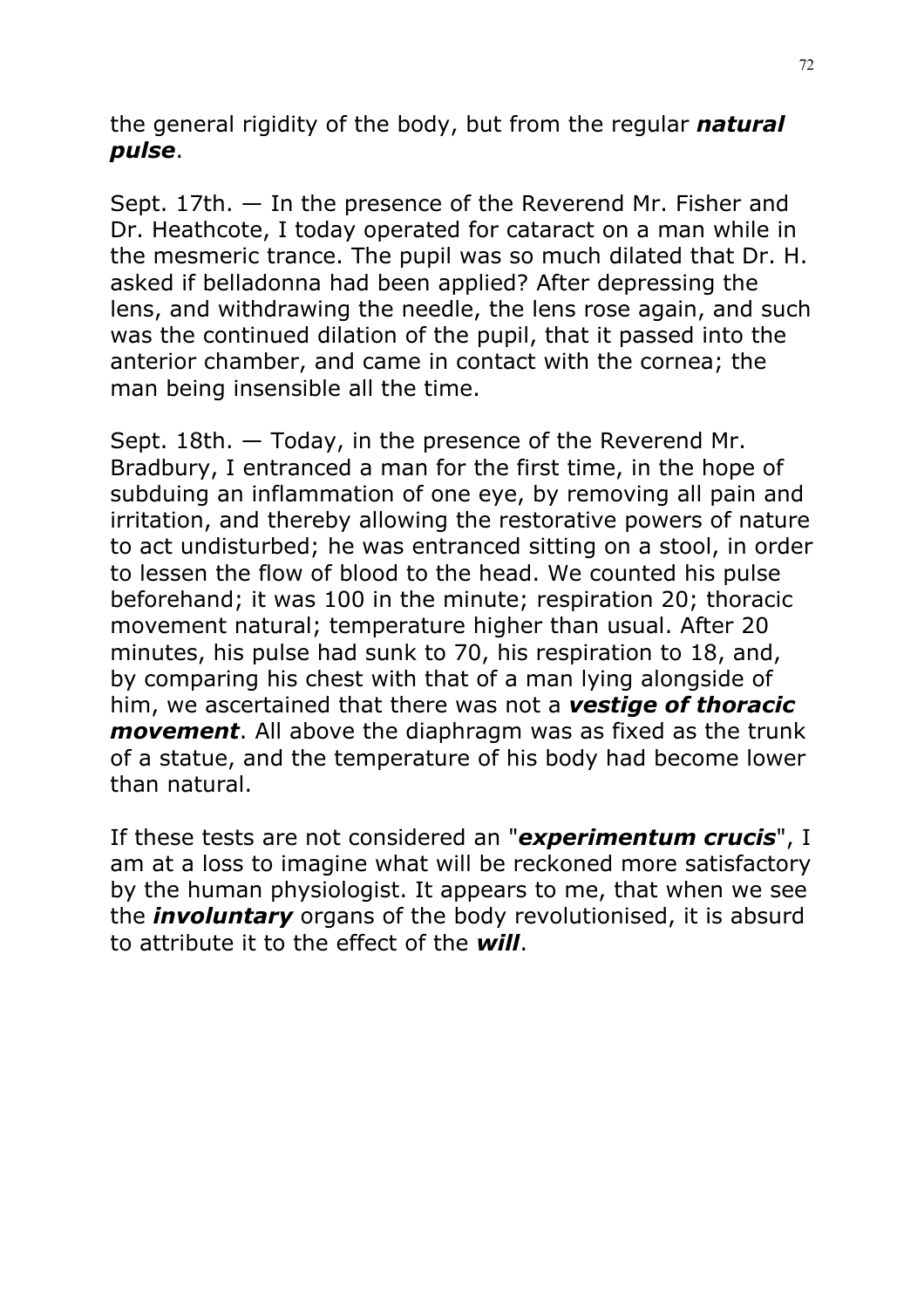## **CHAPTER TV**

Somnambulism.  $-$  Definition.  $-$  Singular Introduction to it.  $-$ Suspected Child-Stealing by its Means. - First Experiment in making a Somnambulist. - Trial of Mesmeric Skill in a Court of Justice. - Men stolen out of Court. - Truth of Mesmerism publicly proved. - Natural Sleep, and its Varieties, can be imitated by Artificial Means. - Mesmeric Sleep. - Mesmeric Day-mare. -Mesmeric Sleep-walking. - Mesmeric Sleep-waking. - Mesmeric Dreaming. - How to make Somnambulists. - Imitative Stage of Somnambulism. - Communicative Stage of Somnambulism. -Mesmeric Catalepsy. - Mesmeric Coma. - Natural Clairvovance. -Mesmeric Clairvoyance. - Nature of the Mesmeric Power. -**Illustrative Examples.** 

Before submitting to the reader the results of my observations on somnambulism, I beg leave to prefix the following summary of the appearances recognised as distinctive of the somnambulistic state in Europe. It is given in the British and **Foreign Medical Review**, already quoted: - "Somnambulism is a condition in which certain senses and faculties are suppressed, or rendered thoroughly impassive, whilst others prevail in most unwanted exaltation; in which an individual, though asleep, feels and acts most energetically, holding an anomalous species of communication with the external world, awake to objects of attention, and most profoundly torpid to things at the time indifferent; a condition respecting which, most commonly, the patient on awaking retains no recollection; but, on any relapse into which a train of thought and feeling related to, and associated with, the antecedent paroxysm, will very often be developed".

I intended to have reserved this branch of the subject till I had examined it in all its purely medical bearings; but I was forced,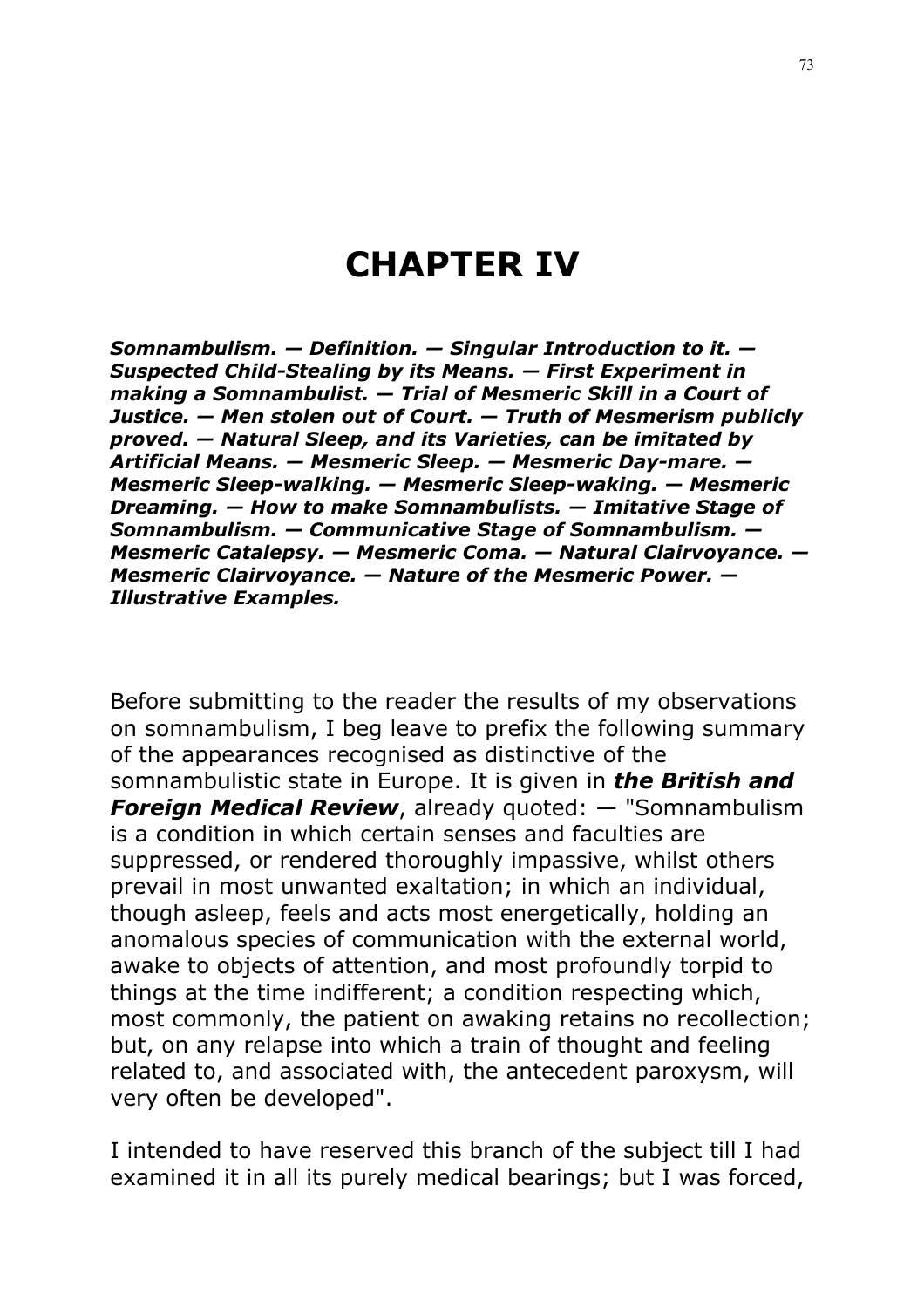by most extraordinary circumstances, to enter prematurely into this difficult and obscure field of experiment, in order to enable me to give my evidence in a court of justice; and in describing my experiments, I hope it will be borne in mind, that I had never seen a somnambulist, or thought of making one, up to this date. My first essay was as extemporaneous and accidental as the production of mesmeric coma, on the first occasion I tried to mesmerise:  $-$  the facts are simply these.

#### **SOMNAMBULISM**

June 17th.  $-$  About a fortnight ago, I was driving through Hooghly Bazaar, and saw a crowd collected before the police office. On asking what was the matter, I was told that a man had been apprehended in the act of stealing a boy, and that the parties were inside the quard-house. Upon hearing this, I entered the house, and found a boy of ten or twelve years old, sitting on the lap of a man who was said to have rescued him. The boy was half stupid, and one of his eyes was swollen; I therefore ordered him to be taken to the hospital. The culprit was then shown to me. He said he was a barber; and a bundle containing his instruments of trade was produced; this I carefully examined, but only found the usual barber's tools. The boy soon recovered his senses, and told me, readily and consistently, the following tale, which I again heard him repeat before the magistrate, in a different sequence, but without a tittle of variation. He said, that early in the morning he went into a field close to a house, and that shortly after, a strange man left the road, and came up to him; as soon as he was near him, he began to mutter charms, and then took hold of his hand; very soon after, he passed his hand across his eyes, and that thereupon he lost his senses, and only recollected that the man led him away, but without force, and that he felt compelled to follow him. When he came to his senses, it was at the gate of Chandernagore, two miles from where he had met the man; and this was all he had to say. He had not eaten, drunk, or smoked, in company with the man; and his master and friends all said he was a clever, well-behaved boy, and had never been known to have fits, or walk in his sleep. I then examined the man who was said to have rescued him; his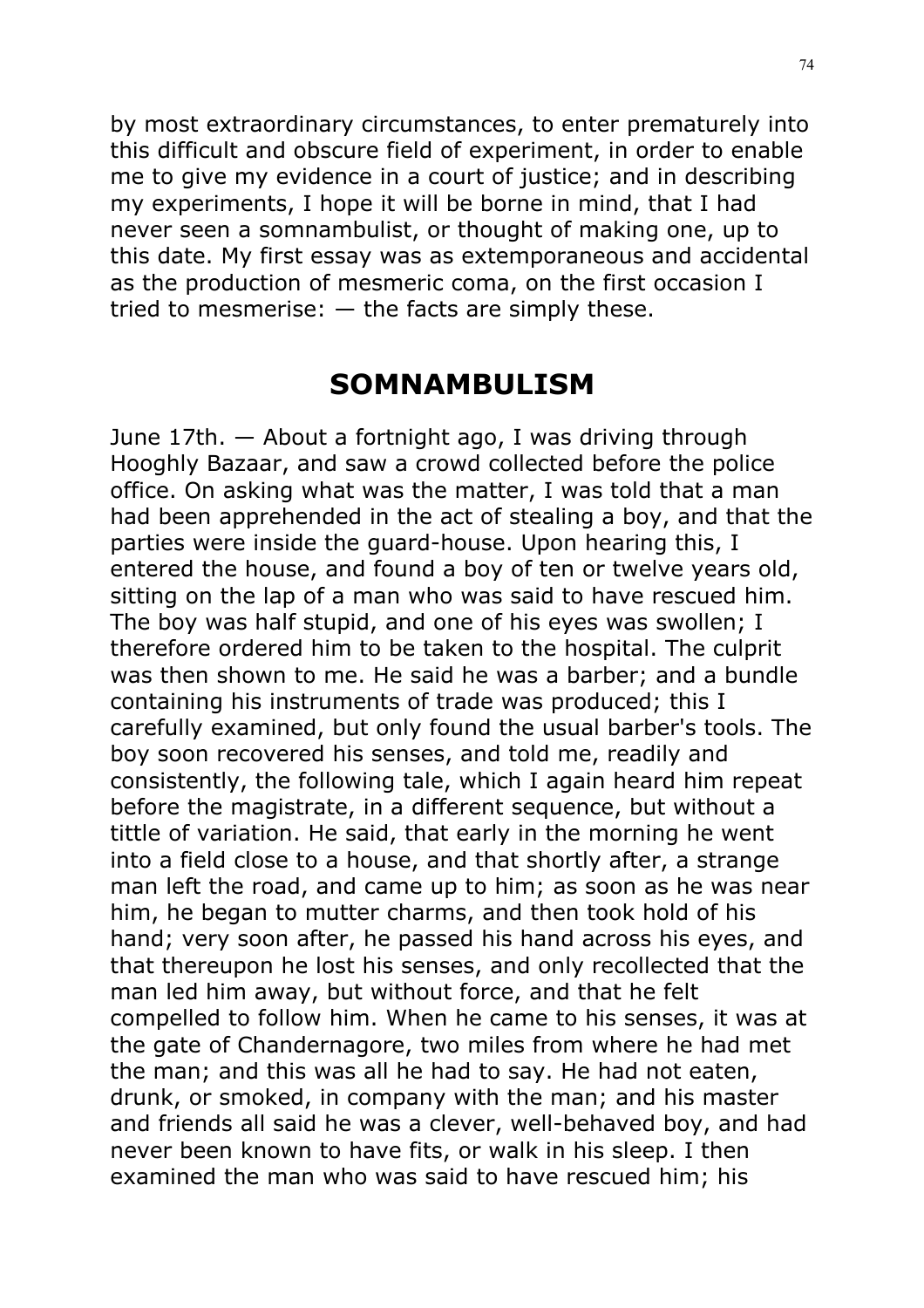evidence was to this effect; that on the morning in question, he saw the boy, whom he knew very well, following a strange man; that he stopped him, and asked what he was doing there? The boy made no answer, and appeared to be idiotic; upon seeing this, he became alarmed, brought water to throw on his face, and used other means to revive him; in which he at last succeeded. On again questioning him, he said that he did not know why he was there; that he was obliged to follow that man, though he did not know him, and after saying this, he fell down, and bruised his eye on the ground. In the mean time, the man was making off, but was apprehended, and brought to Hooghly. I then called in the barber; and this was his story: he met the boy on the road crying and looking stupid, and on asking him what ailed him, he said that he had lost his way. Upon hearing this, he desired the boy to accompany him to the police station, and that a policeman would take him home. The strange nature of the transaction, whichever side was true, strongly arrested my attention; and the trade of the man roused my suspicions, as I had heard that barbers in this country, while performing their tedious processes, could put people to sleep; and reports are rife, all ever the country, of people having been obliged to follow persons who had charmed them; and the victims are said to be usually women. The barbers, all over the world, are a shrewd, observing race; their occupation brings them into close contact with the surfaces most sensitive to the mesmeric influence; and they are, therefore, very likely to have become possessed of the secret of Mesmerism at an early period, and perhaps it has descended to them as a mystery of their craft. I could only see two roads out of the dilemma: it was either a case of natural, or artificial somnambulism; and if the latter, how could it be brought about unless by Mesmerism? As accident had made me a witness in the case, I anticipated that I should be called upon to speak as to the possibility of such a mode of abduction; and as I was completely ignorant of the subject. I determined to make experiments, to satisfy myself. I thought it probable, that if this could be done by Mesmerism, I should perhaps be able to imitate it, as the greater power includes the less; and that I had only to stop short in the progress to insensibility, in order to produce like effects, if obtainable by this means.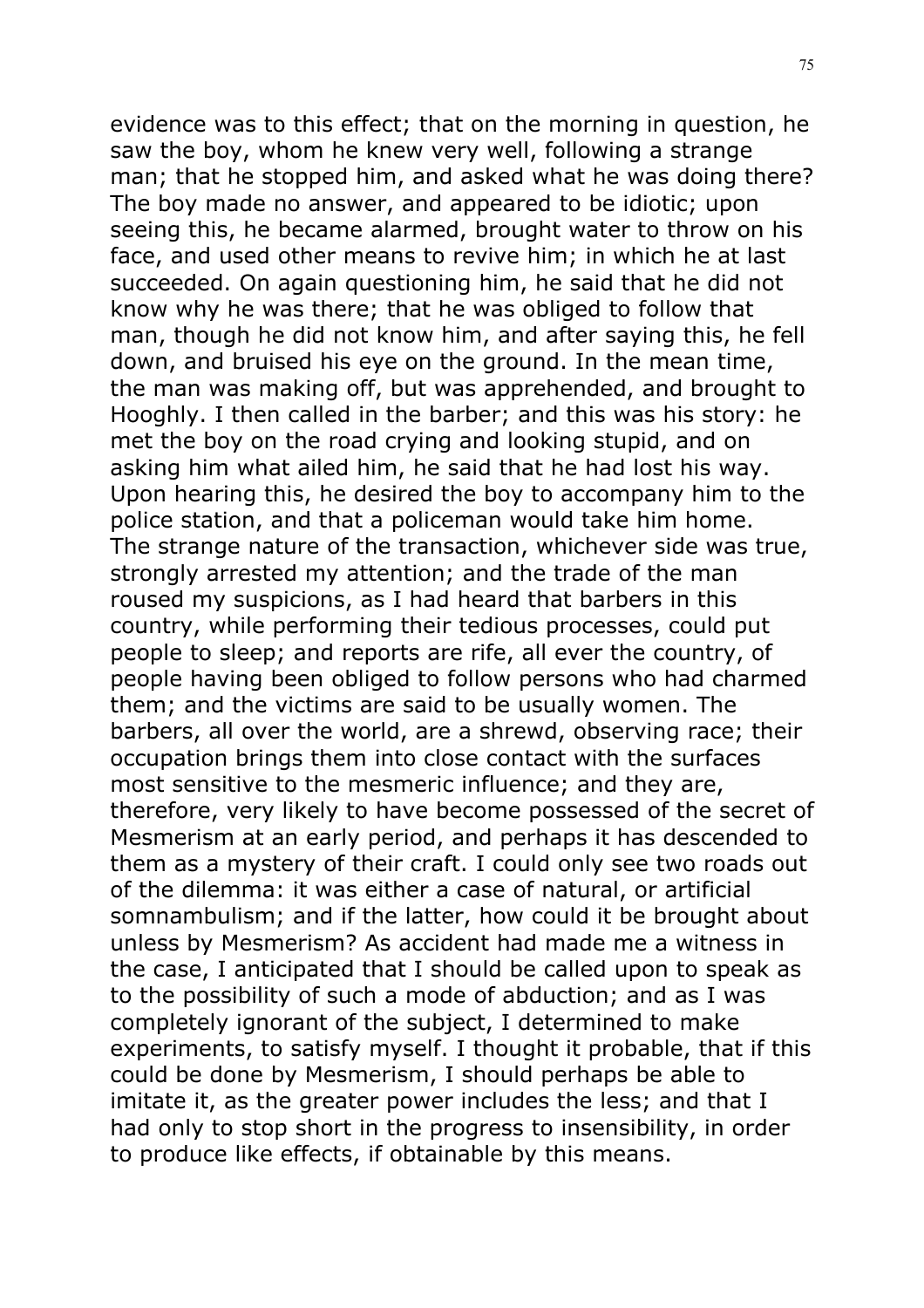#### **FIRST EXPERIMENT IN MAKING A SOMNAMBULIST**

I therefore repaired to the Jail Hospital, and mesmerised a man; in whom I had subdued inflammation of the eve, by entrancing him several times; but only went to the extent of inducing the cataleptic tendency, and leaving him the power of moving and hearing, but very imperfectly. At this point, I led him away, and then letting him go, he stalked to the other end of the enclosure, till brought up by the wall; being turned, he walked in a straight line till some obstacle obstructed him, and then stood helplessly still. If allowed to stand motionless for some minutes, the trance deepened, and he became insensible to sounds; by blowing in his eyes, and addressing him all the time, he revived, and repeated after me, with great exactness, both English and Hindostanee; on awakening him, he had no recollection of any part of his proceedings, and said that he had never stirred from the spot, although he was at the opposite end of the enclosure from where we commenced. Being summoned to the Magistrate's Court as a witness. I was asked. "if I thought it practicable to carry off a person in the way described in the evidence?" I replied, that "I thought it possible, because I had just done something very like it, by making a prisoner follow me round the hospital enclosure, without his knowing it". The magistrate committed the case; but when it came to be tried before the judge, it was found to be utterly impossible to convey even a glimpse of my meaning in the minds of the native law officers who had to try the case; and the judge therefore asked me if I had any objection to show the Moulavies in court that it was possible for one person to make another follow him involuntarily, as I said. I answered, that I was willing to make the experiment, but would engage to do nothing: if he would order three men, whom I named, to be sent for to Court, I would try what could be done,  $-$  the men to be kept in total ignorance of our intentions.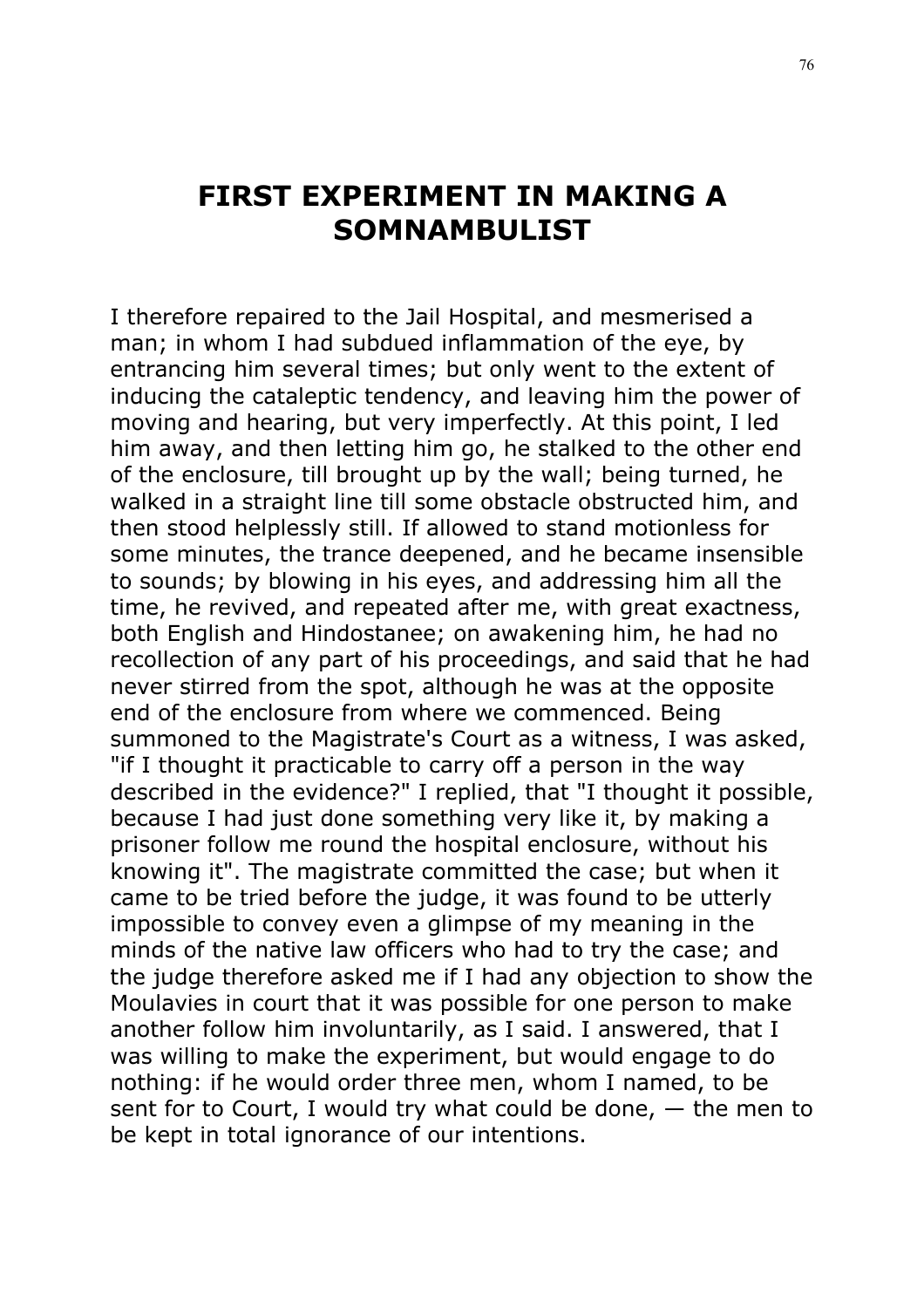In a day or two after, I was requested to attend the judge's court, which was crowded with Europeans and natives. Nazir Mahomed was brought in, and placed at the bar: I mesmerised him in a few minutes, and led him, with his arms catalepsed, out of the court, and set him walking down the road for some distance, making his arms rigid in any position, as long as I pleased. I then replaced him at the bar, where the judge and Moulavies all addressed him, without his paying any attention to them; and they were obliged to ask me to awake him. This I did, and on being asked from the bench, if he had left the room since he first entered it, he confidently answered, "No". While they were speaking to him in front, I approached, unperceived, behind, and entranced him on the spot, in the act of speaking. The words died on his lips, and he became insensible to all voices that addressed him; he was again awaked by blowing in his eves. Madub was put in the dock, and he did not see me on entering. The judge and Moulavies engaged him in conversation, and while he was speaking with animation and intelligence, I catalepsed him from behind, while in the usual praying attitude of a prisoner at the bar, and, in a moment, he ceased to speak or hear: I was told by those in front, that his lips moved as if in the act of speaking, after he ceased to be heard. He was so deeply affected that all motive power was nearly extinguished, and I had to push him from behind with my finger, to make him walk: he walked a few yards with difficulty, and then becoming suddenly rigid from head to foot, a slight push sent him down headlong upon the floor, in a most alarming manner: the fit of rigidity was so instantaneous that I was not aware of it. He was revived with some difficulty, and fortunately was not injured by his fall.

#### **TRIAL OF MESMERIC SKILL** IN A COURT OF JUSTICE

Sooroop Chund was next brought in, and, as I had not seen him for a month, I began asking him about his health, etc., mesmerising him all the time. In a few minutes, he ceased to answer, and I took him out of the dock, turned him round like a tectotum, his arms rigidly fixed all the time, and then restored him to his former place in a state of complete insensibility; no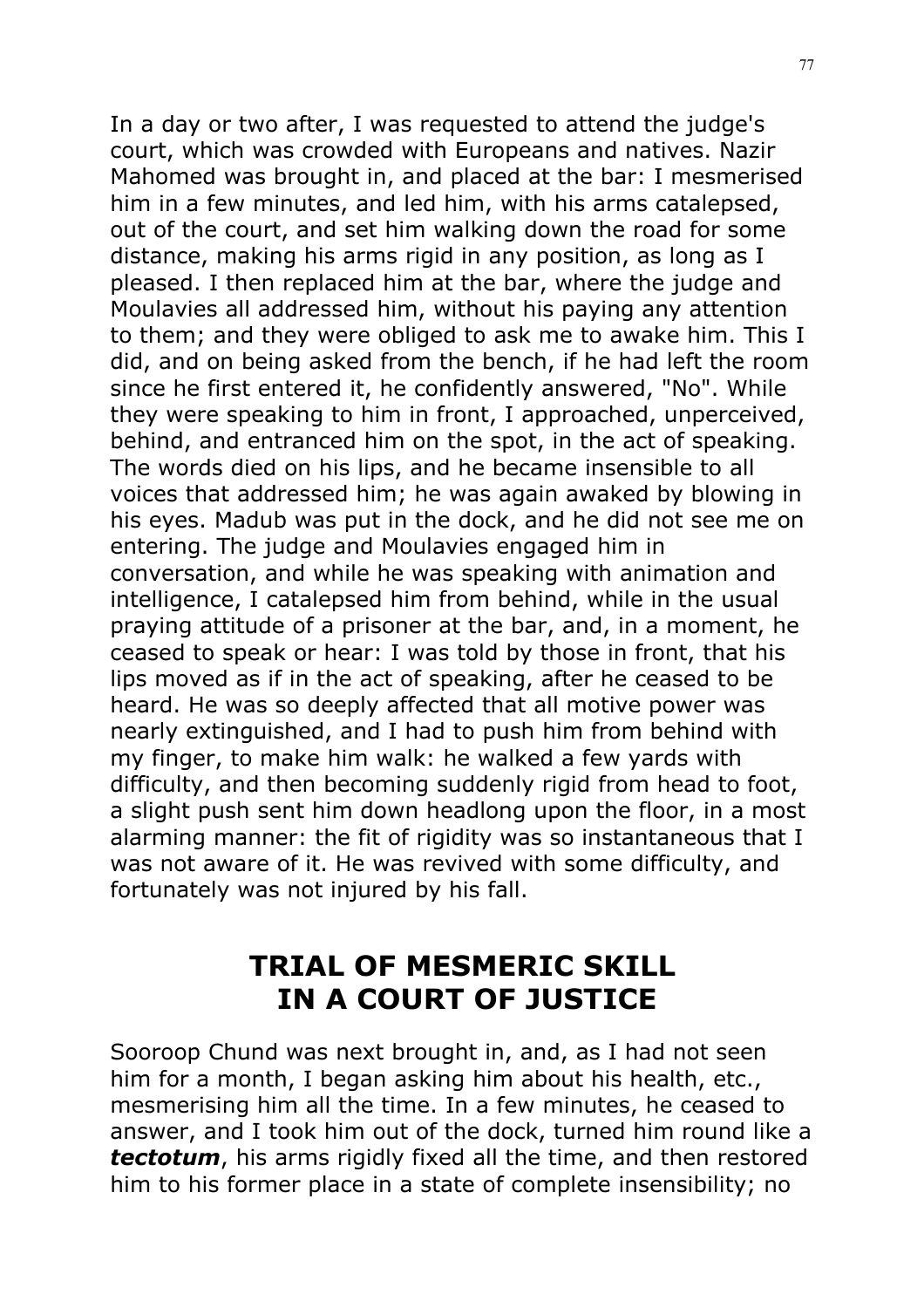one could make him hear, or show the slightest sign of life. When I blew in his eyes, he instantly recovered his senses, and declared he had never left the spot.

Whether the barber stole the boy mesmerically or not, I will not pretend to decide, but it gave me an opportunity of proving, in the most public manner, that the thing could be done, and no one has ventured to deny publicly that I stole the men; and, with the facilities of a native barber, I could almost engage to steal a man, woman, or child, daily. From the moment that I witnessed the extreme degrees of Mesmerism, I became deeply impressed with a conviction of its power for evil as well as good; and I have driven it thus far, in the hope of rousing the public mind to a sense of the dangers, as well as benefits, that may be expected from it; and I trust the day is not distant, when public opinion will strongly condemn all those who practise the art, except for Philosophic and medical purposes.

That the barber was in illegal possession of the boy's person, however obtained, was so clear, that he was sentenced to nine years' imprisonment, and labour in irons; and the sentence was confirmed by the superior court. But the government called for the proceedings, and thinking, I suppose, that the mesmeric experiments had made too deep an impression on the mind of the court, graciously pardoned the barber.

When puzzled by the unexpected exhibition of new and wonderful bodily, or mental phenomena, instead of solving our difficulties by denying the existence of the phenomena, or dismissing them contemptuously as the offspring of deception, or delusion, we shall do much better, and generally be nearer the truth, if we suspect that we have overlooked some power of the human constitution, and resolve diligently to betake ourselves to the study of the nature of the new agent. Like the careless knitter, we find, at the end of our work, that some stitches have been dropped, and that we must recommence our work **de novo**. By a comparison of the effects of natural and mesmeric sleep on the human system, it will be seen, I think, that they only differ in degree, and in the greater command we have over the artificial than the natural state of sleep; and I feel disposed to think that extreme conditions of the nervous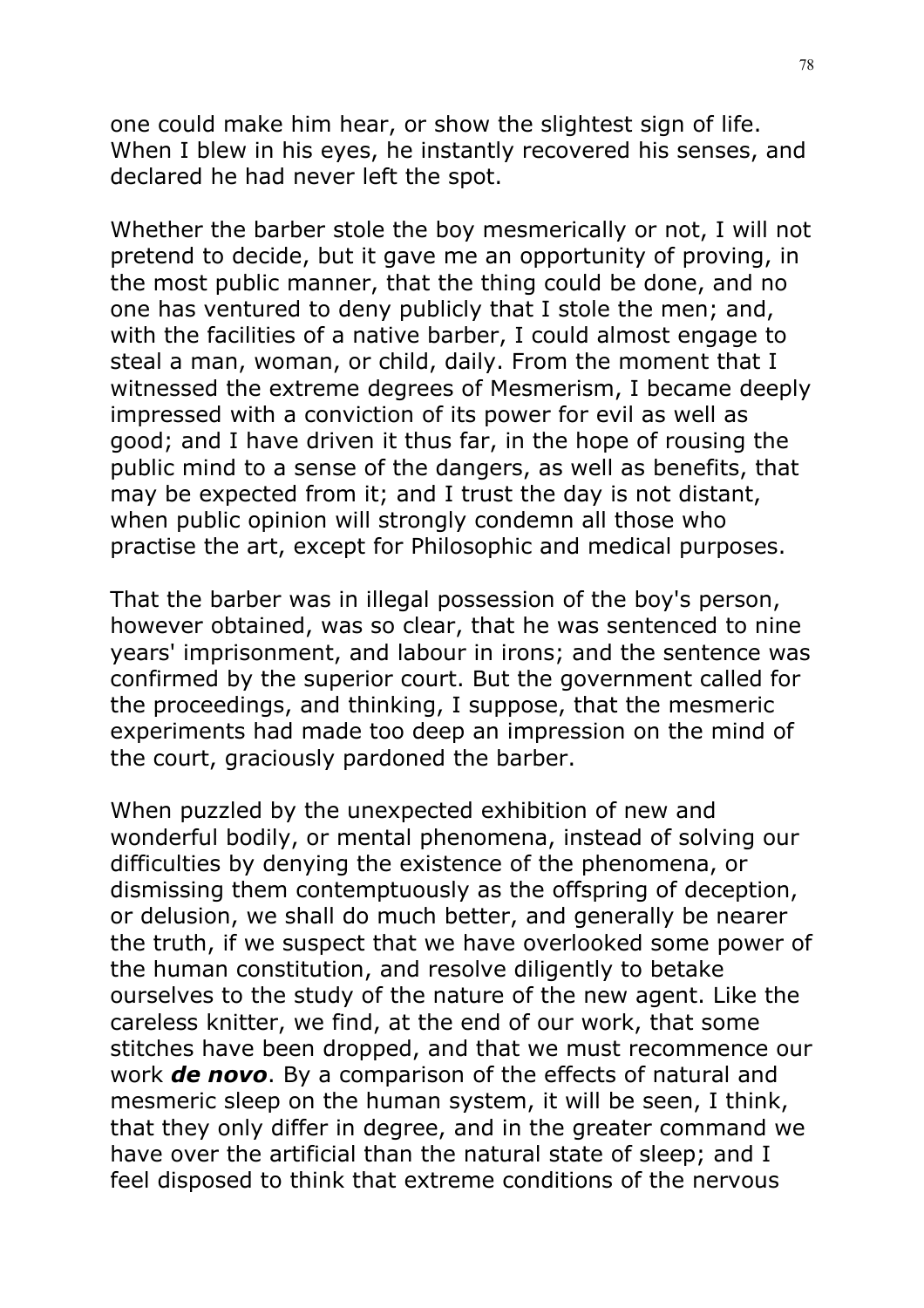system, its exhaustion or repletion, and the irregular distribution of the nervous secretions, produce the same effects on the bodily and mental organs in normal and abnormal sleep.

I shall attempt to exemplify this, by instituting a comparison between natural sleep and its diseased varieties, and the mesmeric phenomena; from which it will be apparent that most of the latter exist in the routine of life, and that the novelty consists in our being able to produce and vary them, at will, by a new direction of the nervous energy.

**Common Sleep.**  $-$  In this condition of the system there is an absolute repose of body and mind; at least, there is no consciousness of movement in either, on awaking.

**Mesmeric Sleep** exactly resembles common sleep, with added restorative and curative power, of which the following cases are examples.

July 8th. — Geereah, a Hindoo girl, aged 10, is suffering from suppression of urine for two days, in consequence of violence done to the perineum, by which the recto-vaginal septum has been destroyed: the bladder extends up to the navel, and no instrument can be passed, owing to the painful condition of the parts. I mesmerised her for half an hour, after which she slept an hour, and on waking voided her urine freely; all disagreeable symptoms immediately disappeared, and she was cured without a dose of medicine.

July 10th. - Oboychurn Roy, a Hindoo land-owner: had his left arm struck off, twelve days ago, in defending his house against a gang of **decoits**. There are two white rings on his arm, made by ligatures applied to staunch the blood; and it is wonderful that mortification has not been produced. Several pieces of bone required to be removed, and this gave him great pain; he was mesmerised, locally, with great relief, and afterwards generally: he dropped asleep in half an hour, and slept the whole of that night; the only sleep he had had since the infliction of the injury.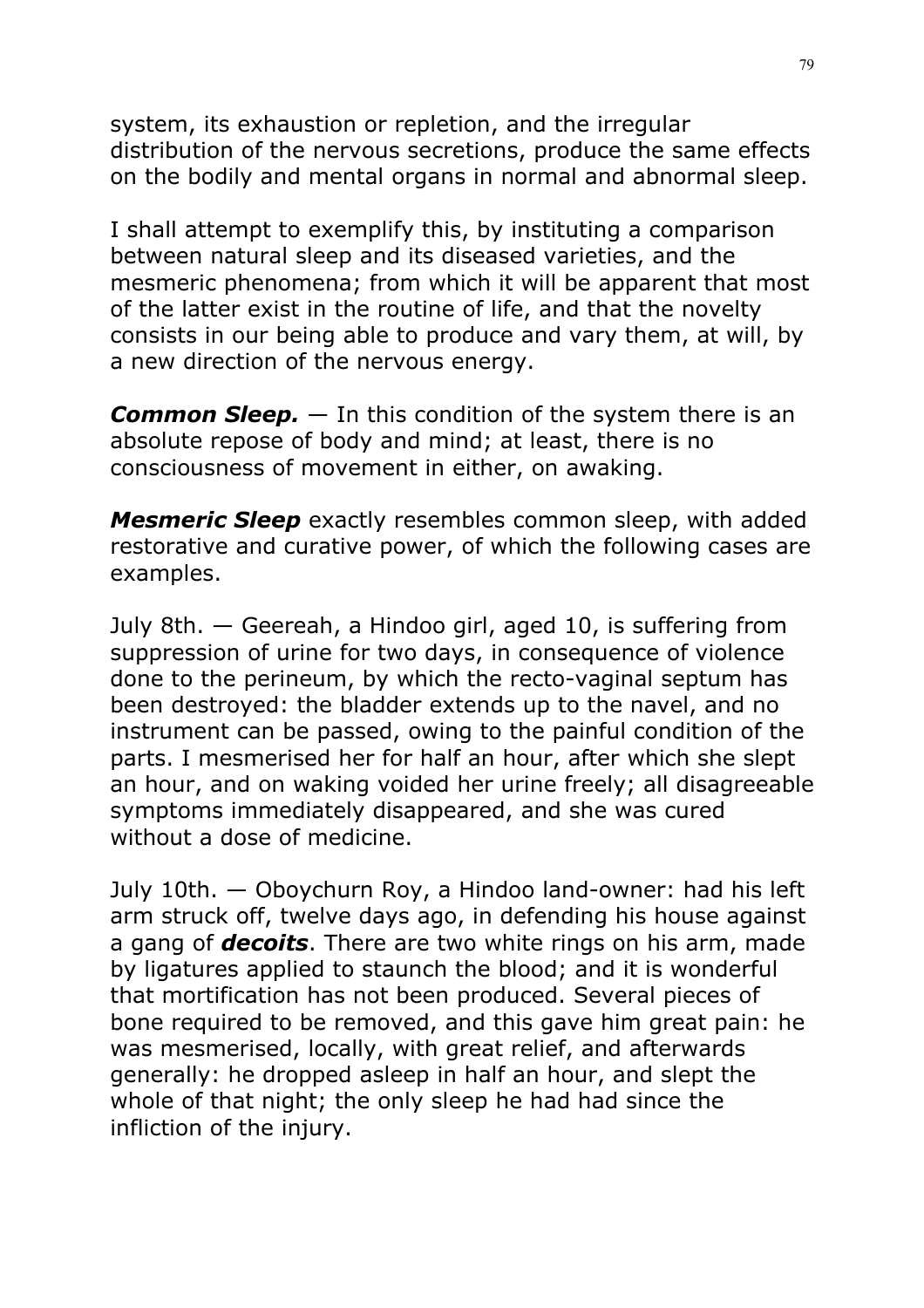**Nightmare.**  $\overline{-}$  If the brain is disagreeably affected by internal physical impressions, such as an unequal distribution of blood, or nervous energy, then a confused train of painful images take possession of the mind, which is filled with causeless fears and shadowy horrors; and the sleeper struggles helplessly to shake off the incubus that oppresses him.

#### **MESMERIC DAY-MARE**

**Mesmeric day-mare.** - This very much resembles nightmare, but with a greater tendency to walk and talk, and appears to depend upon the irregular distribution of the nervous power, and the consequent derangement of the respiration and circulation. This is so alarming an effect of Mesmerism, that I do not envy the amateur whom may produce it.

July 4th. - Bunnoo, a Hindoo girl, aged 15. She sprained her ankle, ten days ago, by a fall: the foot, ankle, and half the leg, are much swollen, infiltrated, and very painful. I mesmerised her for an hour, but she only slept for a few minutes, and little relief was given.

July 5th. - She was again mesmerised today, and in ten minutes she became much agitated; her chest was convulsed, and she showed all the signs of a violent attack of hysteria. The convulsions were soothed in a short time, by generalising the mesmeric influence, and then she became delirious, crying out, that there was a man before her with great eyes, and desiring him to be taken away. Her eyes were wide open, but she said I was a Bengalee; thought she was in her own house, and did not know her own, or her mother's name, who was standing by her. I placed her mother before her, whom she took for a man, and ordered away, covering him with the choicest flowers of Bengalee abuse. She was sitting up, and carefully protecting her leg all this time, answering all my questions about it quite clearly. As it was not in a comfortable position, I desired her to place it to her liking, as she would not allow it to be touched: this she did, and said it was now right. I then asked, if she would go to sleep: she answered "yes;" upon which I pointed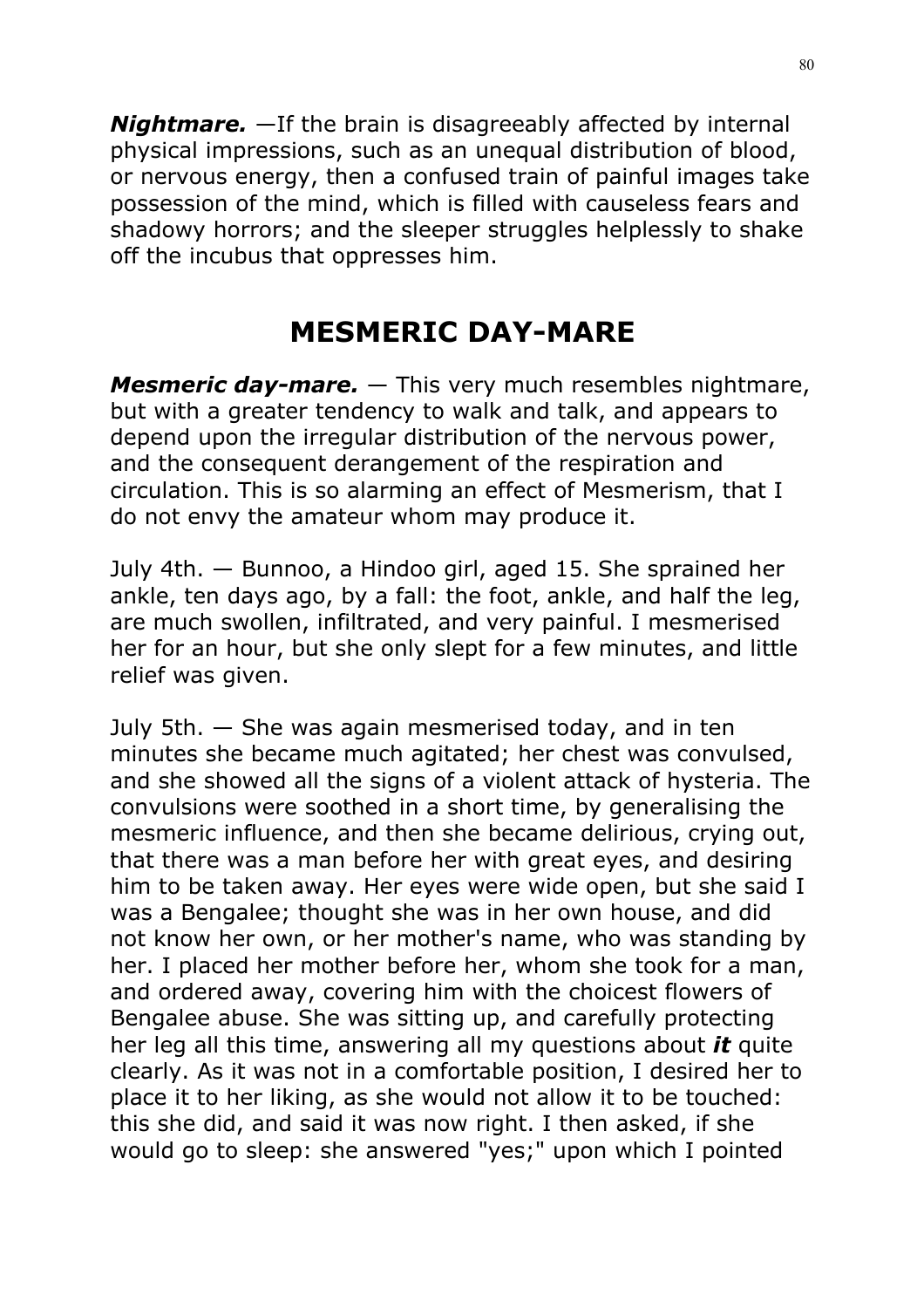my fingers at her eyes, and she fell back as if shot, and went into the trance.

The leg could now be freely pressed all over, without disturbing her, and I made my assistants apply their hands to it, to show them that the heat had also disappeared; the inflamed parts were now cooler than our hands.

This was not a case in which the mesmeric trance could rapidly subdue inflammation; it was of too long standing, and the ligaments had been too much injured, but local manipulations gave great relief, and induced sleep even.

### **MESMERIC SLEEP-WALKING**

**Sleepwalking.**  $-$  Sometimes from irritability of the muscular system, there is a craving for motion as the natural source of relief, and, volition sympathising to the required degree only, the person gets up, and walks till tired: having thus exhausted the muscular and nervous irritation by exercise in the cool night air, he returns to bed, sleeps soundly, and, next day, has no recollection of his nocturnal promenade.

**Mesmeric Sleepwalking.**  $-$  July 18th.  $-$ I entranced five men today, in the presence of the Rev. Mr. Fisher, and Mr. Clint, Principal of Hooghly college: two of them awoke, on being pulled up, and set on their feet; the others slept standing.

**No. 1** could not possibly open his eyes, though he understood my order to do so, and tried with all his might; nor could he walk when desired, but being set in motion, he poked helplessly forward, till he came in contact with the wall, against which he bowed his head, and then stood motionless. Being relieved from his dilemma, and set a-going again, he slouched about, a most forlorn-looking wretch, till he got embayed between a window shutter and the wall, and there he would have remained till the fit went off, if I had not taken pity on him.

No. 2 on being raised, and roused a little by rubbing, and blowing in' his eyes, half-opened them, and saw sufficiently to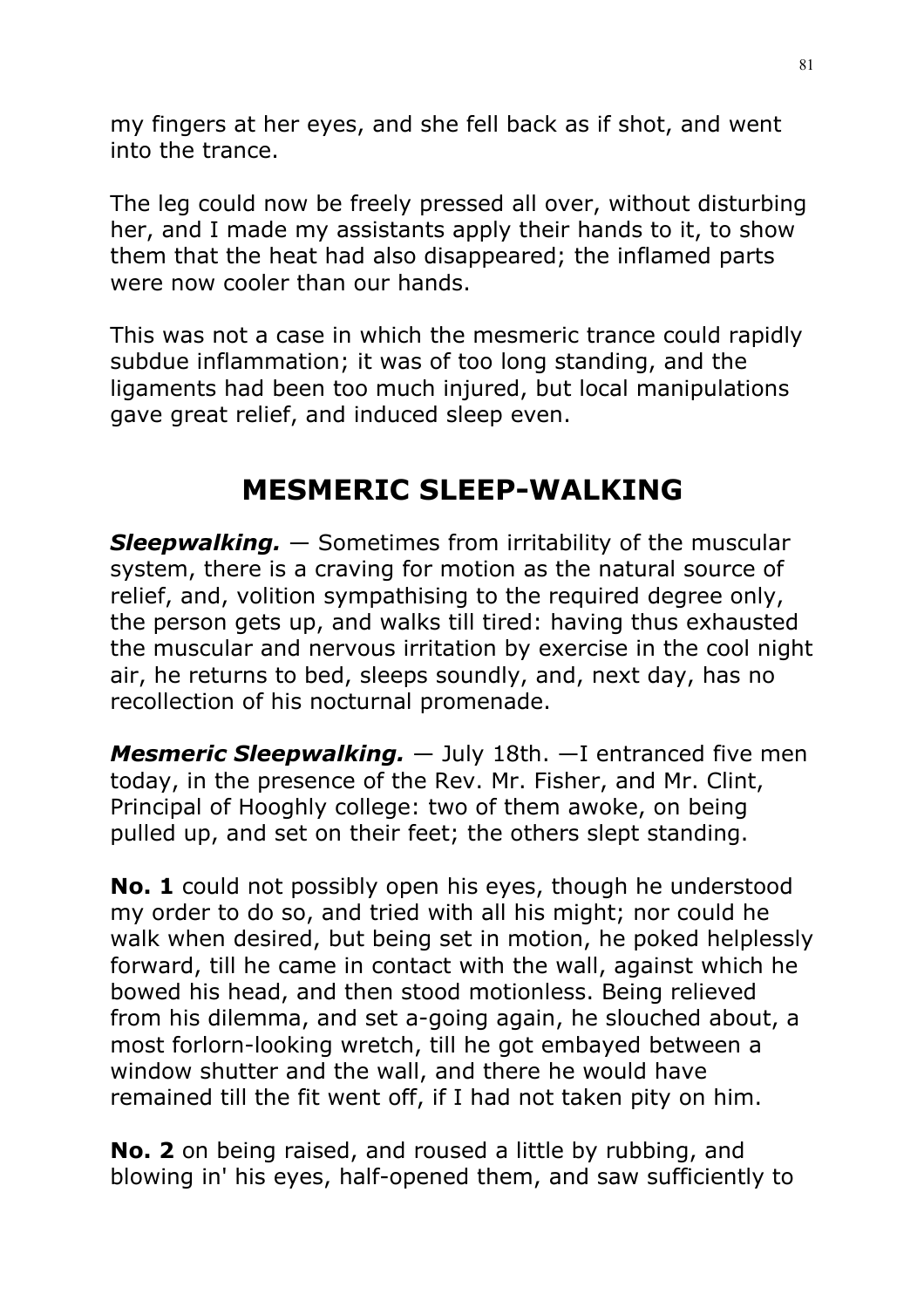enable him to avoid obstacles. Being ordered to walk, he stalked out of the room like a walking corpse; descended four steps, very cautiously, and continued his course in a straight line: when ordered to stop, he did so, and would never have moved again, of his own accord, till the unnatural state disappeared.

No. 3 being roused, opened his eyes wider than natural, but saw no better than the others. I think he even saw less, as he had to be warned of the steps, to prevent his falling: his pupils were dilated, and he never winked. Having got upon the grass, his actions portrayed the most helpless timidity: he walked as if upon glass, and stared intently at every tuft of grass in his way; sometimes turning aside to avoid what, to his disordered senses, probably appeared to be insurmountable obstacles. He turned, when ordered, and made towards the hospital again, picking his steps very cautiously, and never looking up till he came to the steps leading up to the veranda; he then stopped, looked up, carefully studied the nature of the impediment, and, seeing the mass of building before him, gave up the idea of ascending the steps as hopeless, and turned along the road running round the hospital, till he came to where we were standing. Here I stopped him, and very distinctly told him the nature of the obstacle; four steps, namely, and desired him to come to me. This he understood, undertook, and accomplished, being assisted by my warning him at each of the steps, and counting them. All the men, as usual, were unconscious of having left the spot where they went to sleep.

#### **MESMERIC SLEEP-WAKING**

**Sleep-waking.**  $-$  At other times, one or more senses remain active after the others have gone to rest; the wants of the waking organ are transmitted to the sensorium, and are followed by an effort of the will to gratify them. The sleeper rises, and performs the actions necessary to satisfy his desires; eye-sight, to a small extent, usually assists; if not, hearing and touch come to his aid, and quide him with singular accuracy in known localities. I may here give an illustration, from my own experience, of the preternatural acuteness of hearing,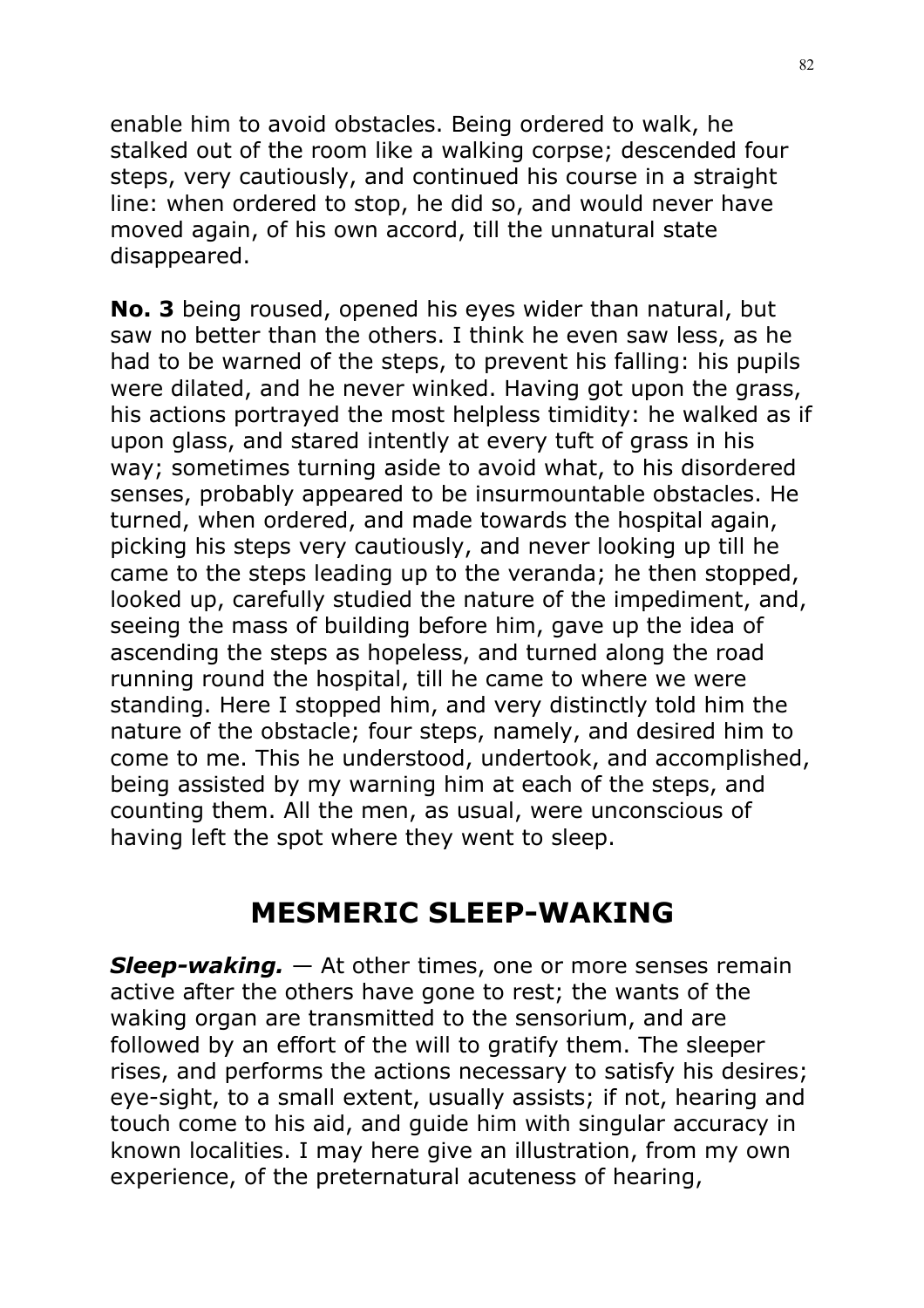developed to aid the somnambulist in getting out of his troubles. In my youth, I was an eager sportsman, by flood and field; and one night, after a fatiguing day's sport, I found myself in the middle of the room, and very cold, but could not possibly contrive to get back to bed again. My last waking impression was made by the ticking of my watch under the pillow, and this recollection came to rescue me from my difficulties. After the most mature reflection, it occurred to me, that if I could only detect my watch by its ticking, I should also find my bed. Acting upon this happy idea, I hunted my watch by ear, till I actually found it; and got into bed again, as the reward of sound reasoning and perseverance.

I may also here notice a similar instance which occurred to my brother, a clergyman in Scotland. I give it in his own words:  $-$ "Returning to London, after a tedious and dangerous vovage from the continent, I retired to bed shortly after reaching my hotel. I had taken possession of a spacious apartment, in which were two beds, of which only one was occupied. I soon fell asleep, as I thought, but in a short time left my bed, and wandered about in the greatest perplexity, under the idea that I was still on board the foreign steamer, which I had recently left. I went from berth to berth, as I conceived, beseeching all and sundry to show me my own berth. At last I came in contact with the empty bed, and creeping over it, got embayed between it and the wall. I was long of getting out of this new dilemma, and resuming my supplications to the numerous sleepers by whom I fancied myself surrounded. I remember well one part of the affair, which filled me with the greatest trepidation. I came up to a small table, on which I distinctly heard a watch ticking. The idea came into my head that should the owner awake, and find me in such suspicious proximity to his watch, he would denounce me as a thief. I spoke long and eloquently, rebutting the base suspicion, but the sleeper remained unmoved: I paced about in despair. I came to the door, but having locked it, it did not yield to my attempt at opening; but on coming to the window I drew up the blind, and was still more bewildered on seeing the mighty mass of London spread out before me. The light of the moon, however, striking on the watch, was at last the means of restoring me to the full use of my senses. It suddenly occurred to me that the watch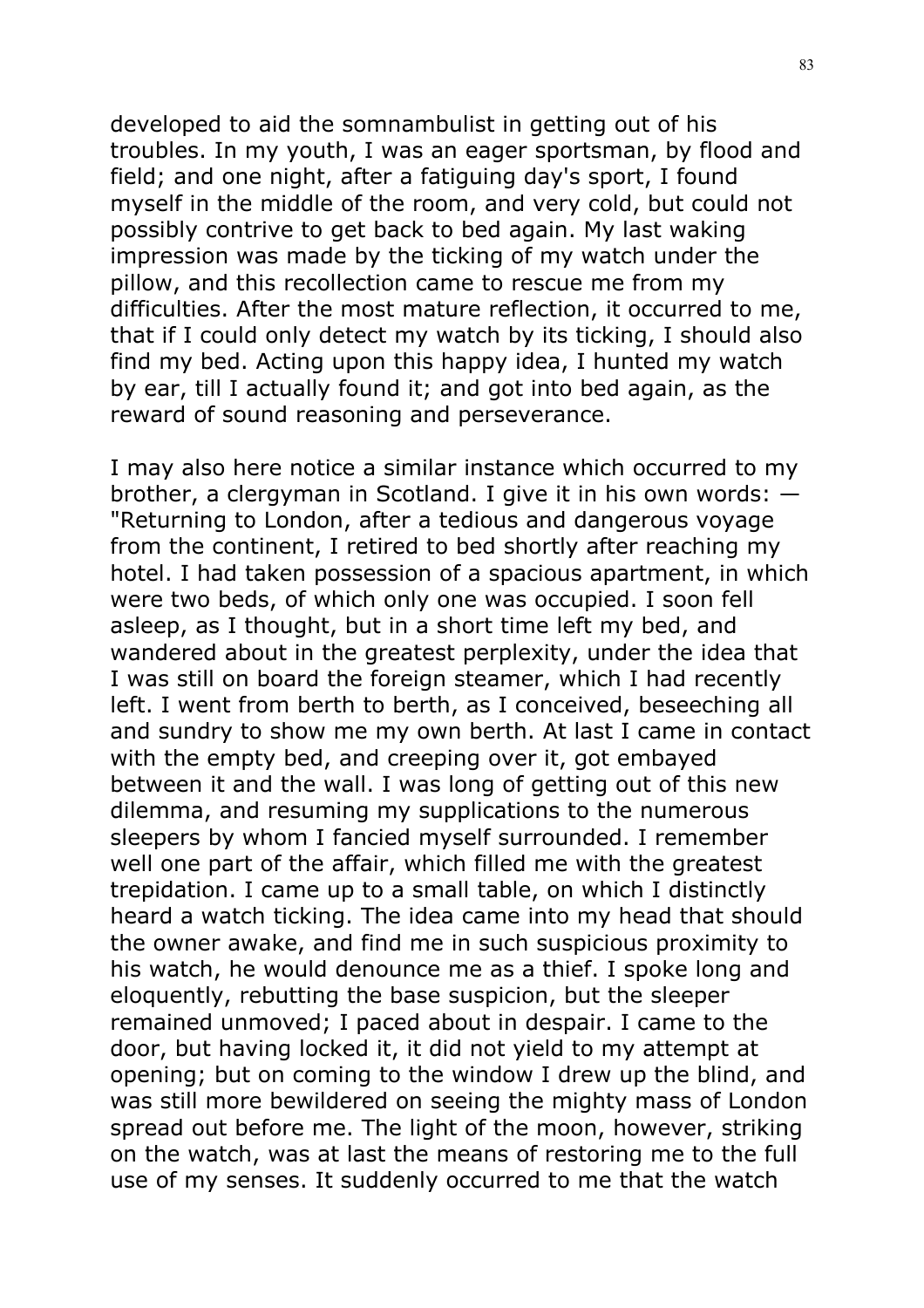was my own. I instantly seized it, and forthwith was wideawake. I was in the middle of the room, and in a cold sweat. A considerable time must have elapsed, during the occurrences above described, and the curious thing is, that my eves were wide open the whole time. I spoke only French, and that with the greatest volubility".

**Mesmeric Sleep-waking.** - The following is a beautiful example of the same condition of mind, produced by art.

Mrs. \_\_\_\_\_, an English lady, wished to be entranced, to have a tooth taken out by the dentist, who was shortly expected to arrive. I told her husband, that my labour would be in vain, if she thought advantage was going to be taken of her sleep; fear and anxiety being quite destructive to the production of coma; and suggested that when the dentist arrived. I should then propose to make a preliminary experiment, telling her, that if it succeeded she could then suit her convenience, and be entranced at any time, to have the tooth taken out.

The dentist came, and his arrival being carefully concealed from the lady, I proposed to test her powers of submission. At the end of half an hour, her arms appearing cataleptic, I desired her husband to order the carriage, and go for the dentist. In a quarter of an hour they arrived, and I bent back the lady's head, and began to open her mouth without any attempt at resistance; but, on the window being thrown open to give the dentist light, she awoke with a sudden start, and said the dentist was present. She thus described her feelings: she very soon became unconscious, after feeling a general sense of warmth and oppression on the chest; she felt me raise her arms, and leave them in the air without the power to move them, but did not hear me desire her husband to get the carriage ready. She heard the carriage wheels, however, and then it flashed across her brain that her husband had gone to bring the dentist, (although she firmly believed him to be in Calcutta), and this conviction, from that minute, took complete possession of her mind. She greatly wished to call back her husband, or to get up and run, but she could not move tongue or foot, and showed all the time the most perfect repose of body and feature. She heard the carriage return, and knew it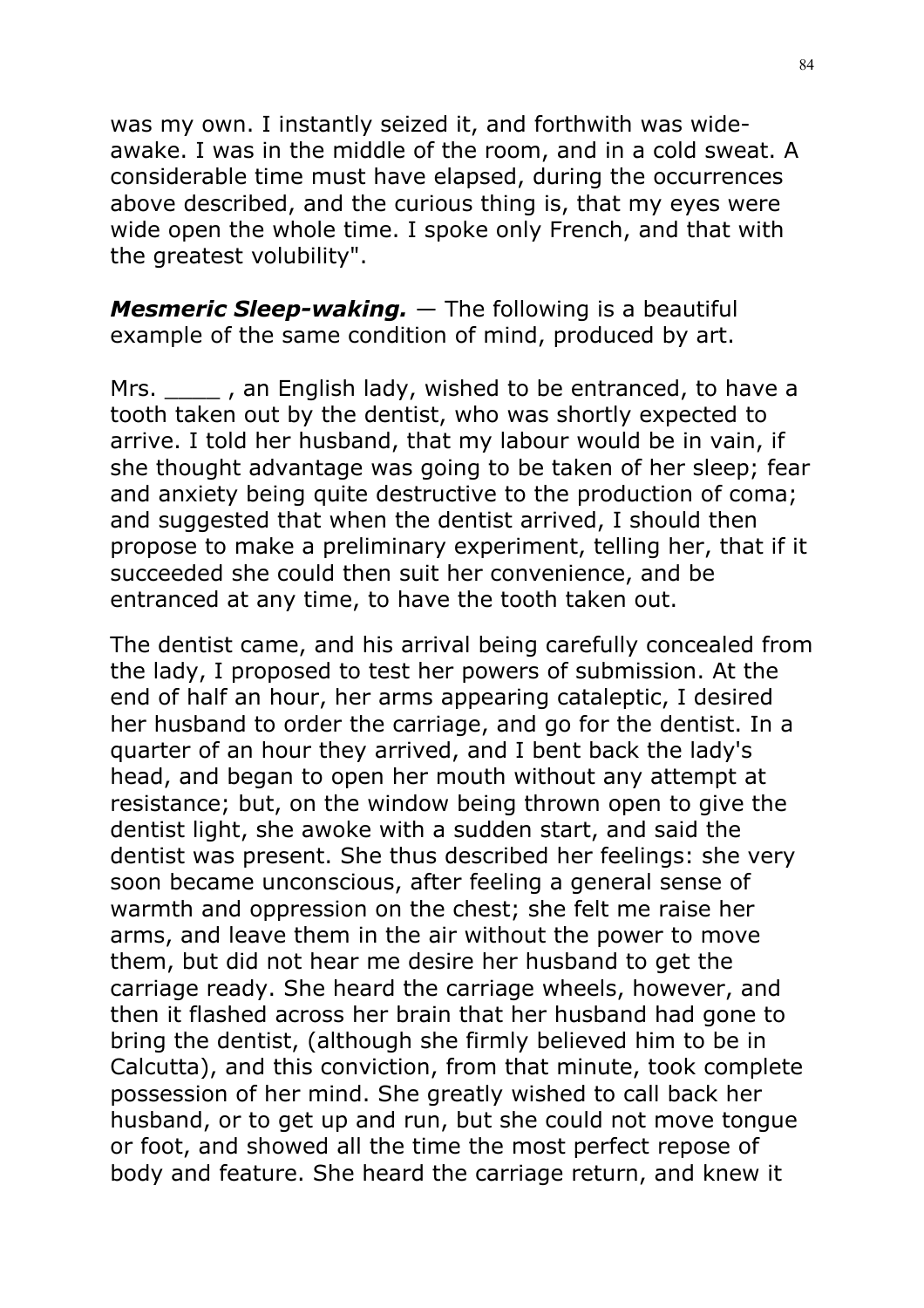brought the dreaded dentist; was sure it was he who was speaking to her husband, and yet remained fixed to her seat, like a statue. In this instance, the sense of hearing was the only means of communication with the outward world, but it excited a former train of ideas: and how accurately did fear and causality come to a right conclusion, from the ear having transmitted a suspicious sound!

This case opened out to me the nature of Somnambulism, and taught me how to make somnambulists.

### **MESMERIC DREAMING**

Dreaming of the Organs of Sentiment and Intellect.  $-$ Perhaps no demand is made on the organs of sense; but the waking parts of the brain are those connected with the passions, feelings, hopes, and fears of the individual. The imagination becomes inflamed by sympathy with the excited organ, and the most vivid sensations of pain or pleasure, ecstasy and agony, are excited, according to the organ stimulated, and the control, more or less, of the reflecting power. The lover, the miser, the philanthropist, and the murderer; the man who hopes for coming good fortune, and he who lives in constant dread of coming evil; all enjoy, or torment, themselves to a height of pleasure, or horror, that cannot be felt when awake. If the reflecting organs are chiefly called into play, then the man of business does a stroke in trade, or conceives a capital speculation that might be of use to him, if he could recollect it when awake: the student easily conquers his difficulties; the mathematician solves the problem, and the historian removes a doubt; the poet's thoughts and lines no longer leave his brain like bird-lime, but he pours forth his soul "in thoughts that breathe, and words that burn". All good dreamers, in fact, confess that they think, say, and do better things when asleep than when awake. Or, let us suppose that the reflecting organs have been intensely engaged during the day, in considering our proper course of action in certain circumstances, and the probable consequences, or that a craving to penetrate the future has been the haunting idea; then the judgement is undisturbed by external impressions,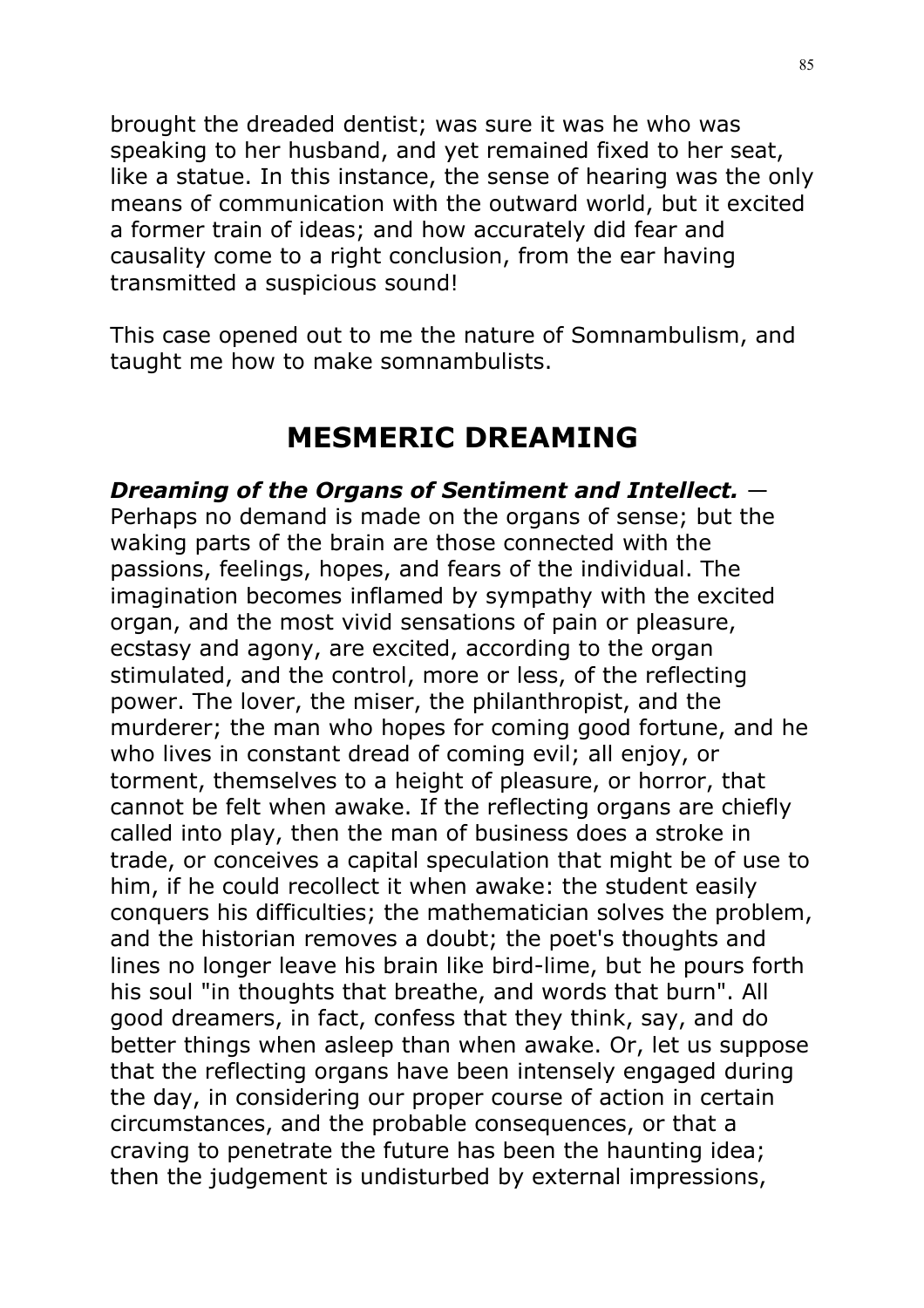and undistracted by passion, self-interest, and routine habits of thought, and supplied by memory only with the past experience and knowledge that bear upon the question; under these circumstances it is imaginable that the mind may jump to just conclusions, and receive a clear and happy glimpse into futurity. These impressions, when remembered on waking, and verified by subsequent events, are naturally converted into inspired dreams, and supernatural warnings, merely by the train of reasoning having been lost. The persons, in reality, have reasoned correctly, but by an unusual mode, whose processes have penetrated the future, only by comparing it with the past. In this way

> "Old experience may attain to something like prophetic strain".

And such dreams being remembered, and the reasoning analysed, may be of real use to us, in shaping the course of our present and future conduct, because our sleeping conclusions have been come to from just premises, and the natural process of connecting cause and effect: whether this is done sleeping or waking, is of little consequence, the results being equally correct.

If the state of one's health has intensely occupied the thoughts, and the hope of being cured of some distressing complaint is the leading idea; then the man of medical and physical knowledge may possibly hit on the precise nature of his disease in dreaming, and prescribe for its cure in sleep better than he could have done by waking reflection; and, perhaps, the animal instinct of self-preservation may be concentrated on the case, and suggest a course of proceeding, the **rationale** of which we do not understand, but which yet may benefit the patient if acted upon; just as morbid longings, as we call them, (though frequently they are promptings of nature, and ought never to be despised by the physician), often do the system good, when yielded to and gratified. This is called dreaming of what will do one good.

**Mesmeric Dreaming of Different Organs.**  $-$  As in natural sleep the organs are often preternaturally excited, and their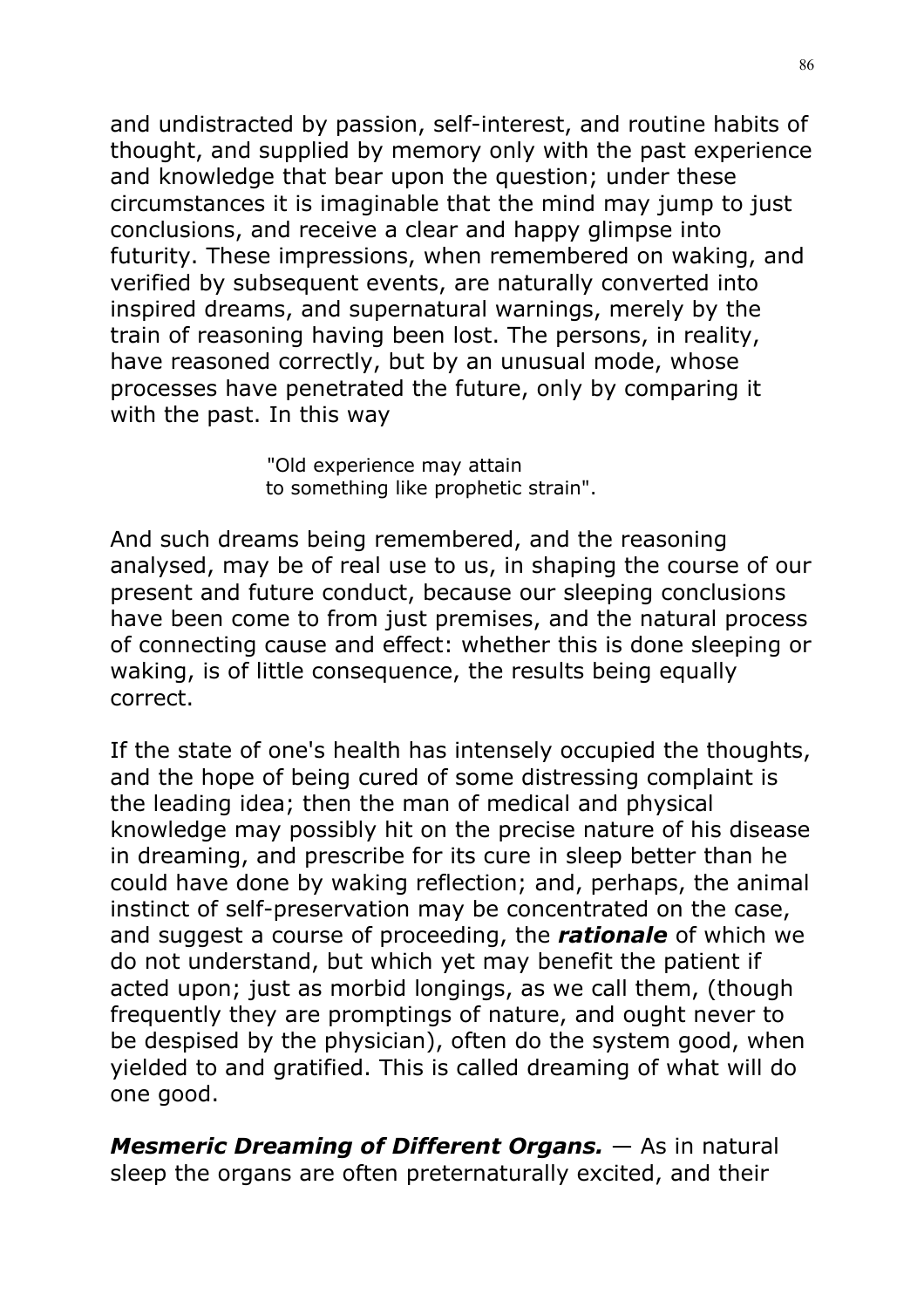powers singularly increased, by the concentration of the nervous energy upon them; so, in the mesmeric sleep, this may be effected, and of course to a greater and more wonderful extent, by the person being under the control of a reflecting and directing agent, instead of being left to the fitful lights of his own imagination, and the short unsustained flights of his intellect, as in common dreaming. This power of acting on separate portions of the brain, and thereby inducing such trains of thought as we may be pleased to excite, will perhaps be found of practical utility in the treatment of mental diseases; the diseased haunting idea might be banished, and a more healthy tone of feeling and reasoning substituted and sustained, till a new and better habit of mind was produced. I see no reason to doubt that the mental organs can be isolated and exalted by the mesmeric influence under the direction of a skilful leader and suggester, and can readily believe that the mind, by this artificial stimulus, may be excited into more vigorous activity than when acted upon by the usual conditions of life. If persons may derive benefit from night thoughts in dreams, their sleep-waking day thoughts should be more valuable; but the one has no more pretensions to supernatural power than the other. The night-dream is woven out of past impressions lighted up by a flickering imagination and a wavering judgement; and the somnambulist has only the advantage of having his thoughts sustained and concentrated by his mental director. Nor, considering the excessive nervous delicacy developed in the course of mesmeric treatment, and the power of fixing the whole attention upon their bodily sensations, do I think it impossible that somnambulists may acquire an instinctive perception of the condition of their organs, and occasionally be able to prescribe something for their relief; just as persons dream, under nearly an analogous state, of what will do them good, and which sometimes really does so. My psychological experiments have been very limited, partly because I feared to bewilder myself at the outset, and also from want of proper subjects to try them on. The mental range of my patients is so circumscribed, that the topics of food, drink, and clothing, almost exhaust it, and with most of them I have no common language. But I have done enough to show me how the higher grades of somnambulism may be reached; and with more highly organised and intellectual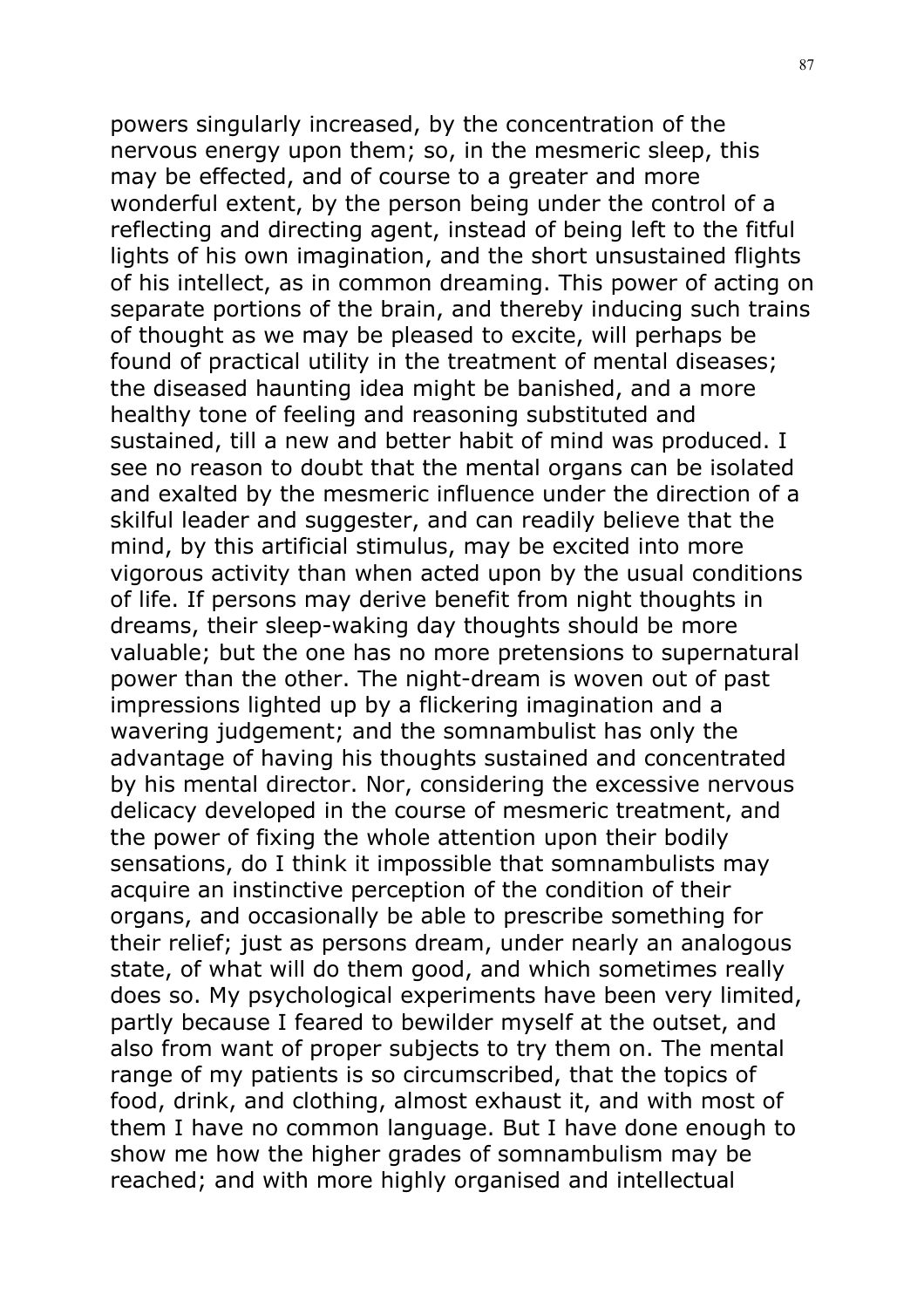natures, I should have good hopes of doing so.

If properly set about, somnambulism may be produced at a very early stage of the mesmeric phases, or can be developed as the first step in the return to life from the mesmeric trance: but in the latter case, the sleeper is apt to wake up, at once, to perfect consciousness. To make the simple somnambulist, it is only necessary to operate on the person till his arms become cataleptic; all expression then vanishes, and even when the person answers on subjects of deep interest to himself, no sign of mental emotion ever disturbs his countenance. This statuelike serenity of features may be singularly broken by concentrating his attention, and desiring him to do whatever vou do: he then becomes an imitative automaton, mimicking most servilely, and exactly, the actions and words of the mesmerist, or any one substituted for him, and who attracts his attention. Even at this stage, I have not established any "rapport" between the parties, but have only desired the person who took my place to call upon the somnambulist repeatedly by name, till he answered, and then to give clear and short orders, which were obeyed as readily as my own. There is much misapprehension prevalent, I am convinced, about the necessity of "rapport" in the physical and lower mental phenomena of Mesmerism: most of my experiments have been made on patients first entranced by my assistants, and my subsequent control over their movements was often acquired without touching them; it being only necessary for me to attract their exclusive attention.

#### **HOW TO MAKE SOMNAMBULISTS**

July 29th.  $-$  I made a man senseless and cataleptic, at a great distance, in the presence of a large number of gentlemen, who had come from Calcutta and elsewhere (\*); among them were six doctors, in whose hands, and in those of the rest of the

<sup>(</sup> $*$ )I take the liberty to give the names of such gentlemen as I knew, or who were introduced to me; not, however, as being all vouchers for the truth of Mesmerism, for I did not know many of them, and know not the effect produced on their minds by what they saw. There were upwards of 60 persons present, and some will be found, I hope, to put me right, if I misrepresent, or incorrectly report, what every one saw. Messrs. Barlow, and Tucker, Judges of the Sudder Court; Mr. Elliot, Law Commissioner; Mr.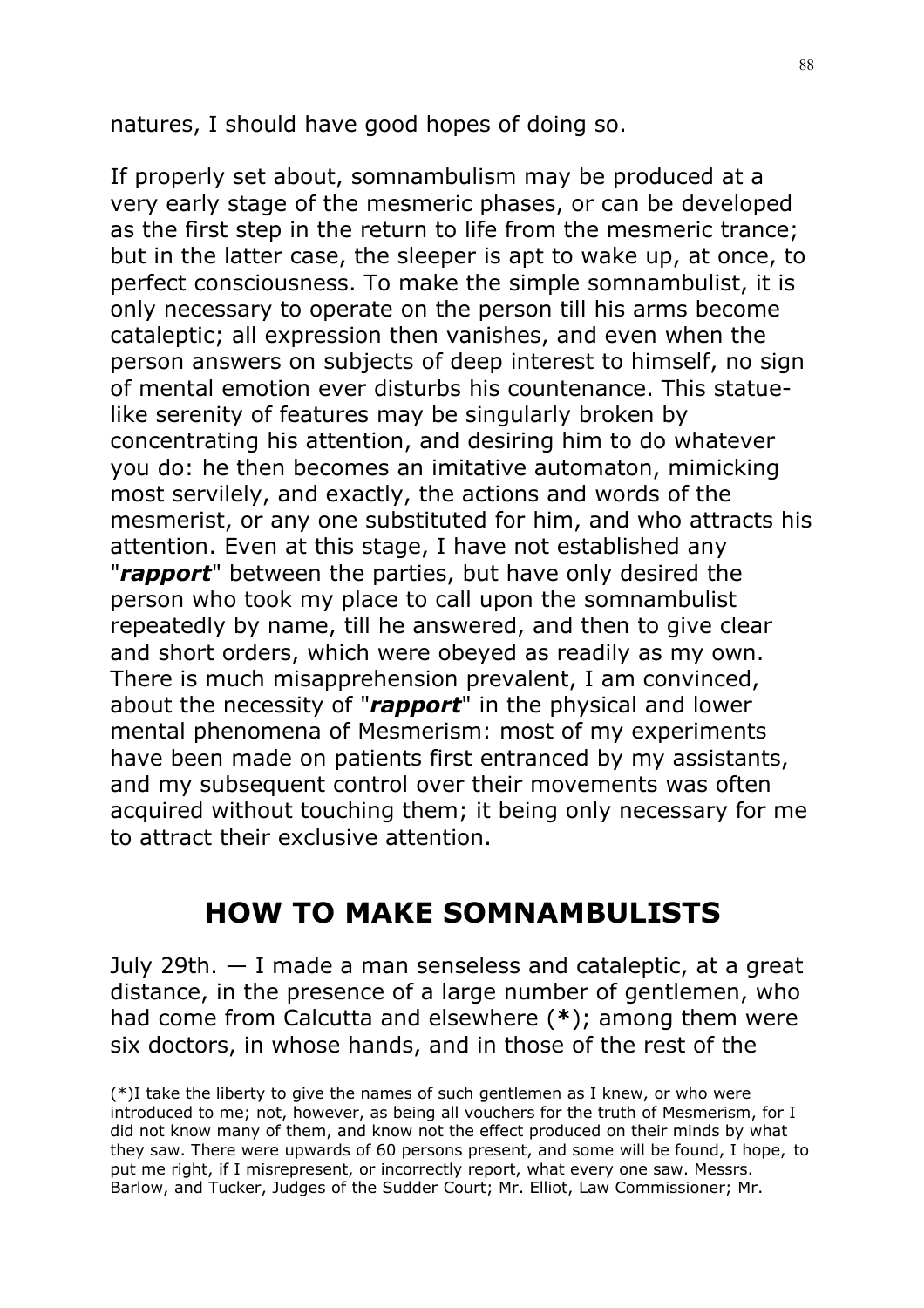Hardinge, Capt. Hardinge, Mr. Melville, Mr. Larpent. Mr. Bayley, Mr. Wanchope, Mr. Jackson, Mr. Graves, Mr. Clermont, Mr. Betts, the Rev. H. Fisher, the Rev. F. Fisher, the Rev. Mr. Bradbury, Mr. Hunter, Mr. Bennett, Major Wood, Major Anderson, Major Riddell, Capt. Duncan, Capt. Cantley, Dr. McPherson, Dr. Smith, Dr. Burt, Dr. Walker, Dr. Elton, Dr. Ross.

company, he was left as long as they pleased, without my approaching till I was requested to awake him, after they had all tried in vain. This I did, but only to the extent of enabling him to walk and follow me. I then said, that I would try to clear up his perceptive organs sufficiently to permit him to understand my wishes, with which he would implicitly comply: I did not wish to leave him the power of speech even, at this stage. Having attracted his ear, I ordered him to do what I did, and this he very faithfully performed by throwing himself, on the instant, into every attitude I assumed; but I required to be careful, for if I threw him much out of balance, he was in danger of plunging head foremost against the floor. Those who did not see him may imagine how little the poor fellow knew what he was about, when they were told, that he took the "longitude" of the judges of the Supreme Court with the cool impudence and precision of a cabman, and the gravity of an astronomer. I then proceeded to free his voice, but only to the extent of making him my echo: he was told to repeat whatever I said, and he showed his intelligence by repeating the order. He then gave us "Ye Mariners of England", and if the pronunciation was not very perfect, he seemed to me to reverberate exactly my tones, and my gesticulations were also faithfully copied. We passed suddenly from "grave to gay", and he did such justice to "Hey diddle diddle", that I lost my gravity and burst into a laugh; he joined me in full chorus, and I heard it remarked "he can't help laughing himself;" and some were now quite satisfied that he was found out! Upon this, I stopped laughing, and, on the instant, his features relapsed into the most awful repose, and I pointed out that it was no joke to him, but purely imitative laughter, and this, I should think, became evident to all. He also sang "God save the Queen", as well, or rather as badly as I, for he is capable of much better things, under a more skilful music master. I now awoke him up a little more, and made him capable of answering questions: he was asked if he could fence; he said that he could; and I bid him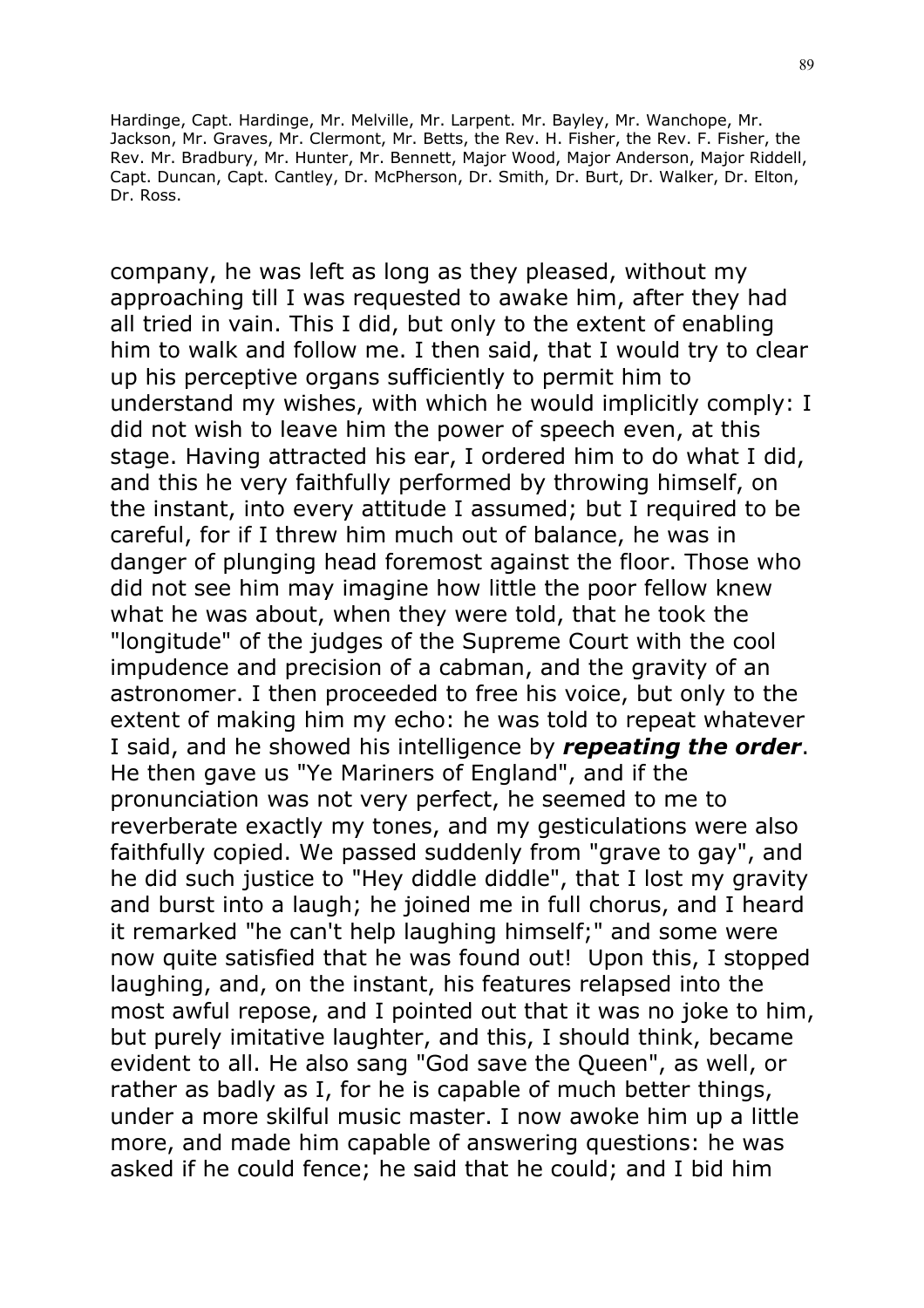show me. He began to cut the preliminary capers of the native fencers, but, in the act of stooping, a fit of rigidity shot through him, and he would have fallen with dangerous violence against the floor, if his fall had not been fortunately broken. I am always alarmed, and on the look out, when this man is experimented on, from this tendency to instantaneous rigidity of the body. A profound trance, from which it is very difficult to awake him, succeeds such exertions, and usually lasts for four or five hours. I showed another step in the mental phenomena, on other subjects; enabling them to answer simple questions correctly, and extinguishing and releasing the power at pleasure. All reflection being dormant, they feel a natural impulse to give a direct answer to a direct question, and in this way tell me frankly whatever I choose to ask. We are assured that common sleepers can also be played upon in the same way by patient and skilful persons, and that this is well known to the secret police of France.

### **CASE OF MESMERIC SOMNAMBULISM NATURAL CATALEPSY**

**Catalepsy.**  $-$  The following is a medical description of natural catalepsy, from the *Cyclopaedia of Practical Medicine*: "The attack is generally instantaneous, the sudden rigidity of the trunk and limbs, the suspension of the senses, and temporary interruption of the exercise of the intellectual faculties, having been preceded by no premonitory stage. The patient retains the posture of body and the expression of countenance which he chanced to have at the moment of seizure; and by this combination of fixed attitude and unvarying expression, presents the air of a statue rather than of an animated being. The eyes continue either fixedly, or shut, as they happened to be at the commencement, whilst the pupil, though usually dilated, contracts on the approach of a strong light. The balance between the flexor and extensor muscles is so perfect, that any new position given to the head, trunk, or extremities, by an external force, is easily received, and steadily maintained. This passive energy of the muscular system, permitting the body to be moulded into almost as great a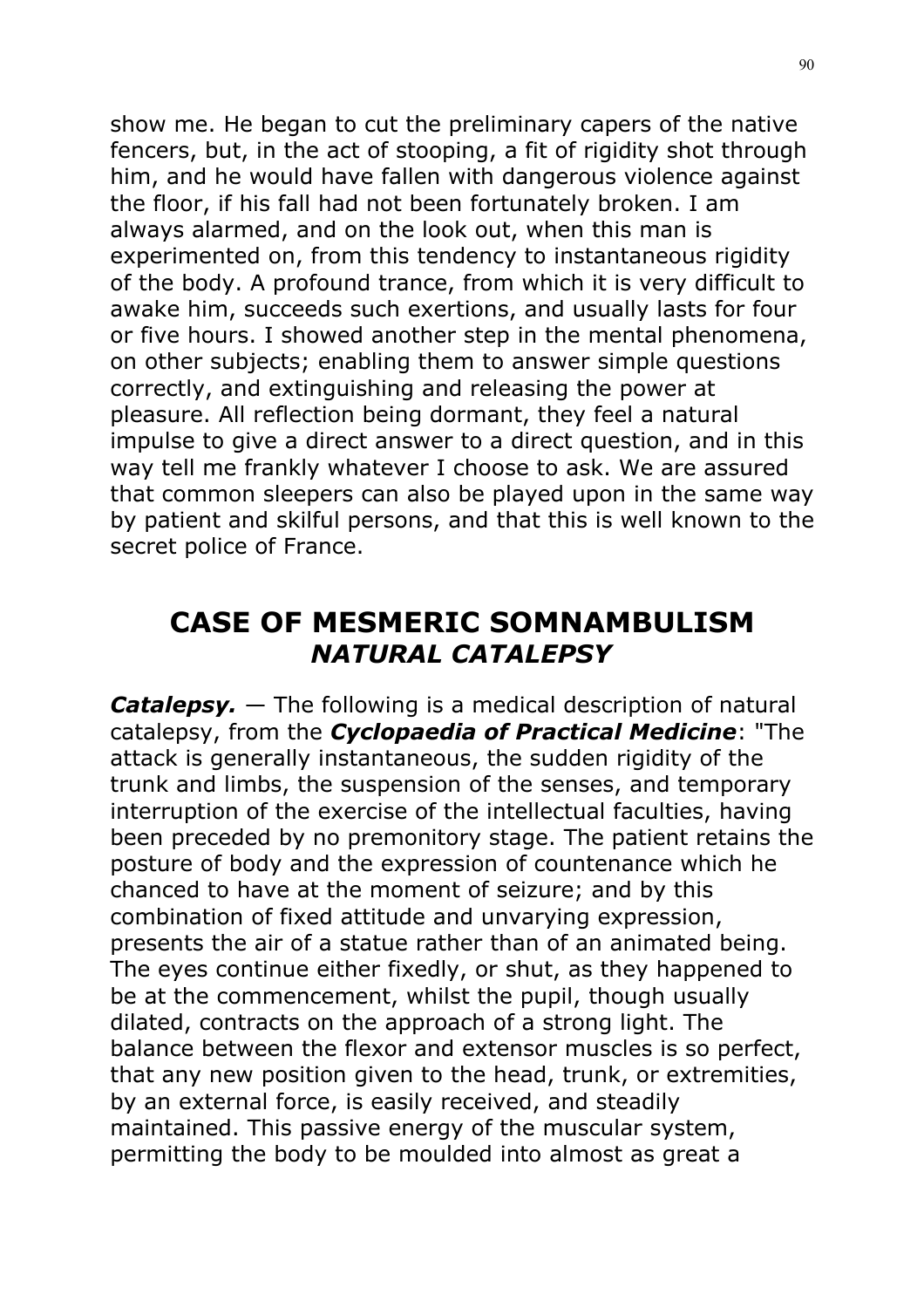variety of attitudes as if it was a figure of wax or lead, is the distinguishing characteristic of the disease".

**Mesmeric Catalepsy.**  $-$  Sept. 24th.  $-$  Mr. Blyth, curator of the Asiatic Society's Museum, paid me a visit yesterday, and saw various mesmeric operations in my hospitals. He begged so earnestly to be allowed to see a somnambulist that I was overpersuaded to gratify him, as I wished to confine myself to the purely medical relations of Mesmerism. I told him, that when the mesmeric influence, or rather disease, had been deeply felt by the constitution, any body could re-develop it very easily, and that if he would follow my directions, he might mesmerise a man for himself, and convert him into a somnambulist afterwards.

He accordingly rendered a man senseless, standing erect, in a few minutes, and failing to awake him, requested me to do so, which was instantaneously done. But, as often happens, when the system is deeply affected, he fell back into the trance, and Mr. B, begged to see the imitative stage of somnambulism. I said, he could do this also himself, by concentrating the patient's attention. Mr. B. was sitting on a table a few yards in front of the man, and made all kinds of noises, which he echoed back. Wishing to examine him more closely, Mr. B. jumped off the table, and came running forward with his body bent, and singing. The man did exactly the same, but a sudden fit of rigidity passed through him, and he plunged head foremost against the floor, to Mr. B.'s great distress. I had him placed on a comfortable bed to sleep off the effects, and we left him at 1 o'clock, P. M.

I was painfully startled to find the man stiff as a log today, at 11 o'clock, and that he had shown no sign of Life since we left him.

This would have not alarmed me without the accident, but I feared the head might have been injured by his fall, and set about restoring him to his senses by the usual mesmeric processes, but all in vain. I then had recourse to volatile stimulants to the nose (I could not induce any attempt to swallow), and effusion of cold water on the body, and to water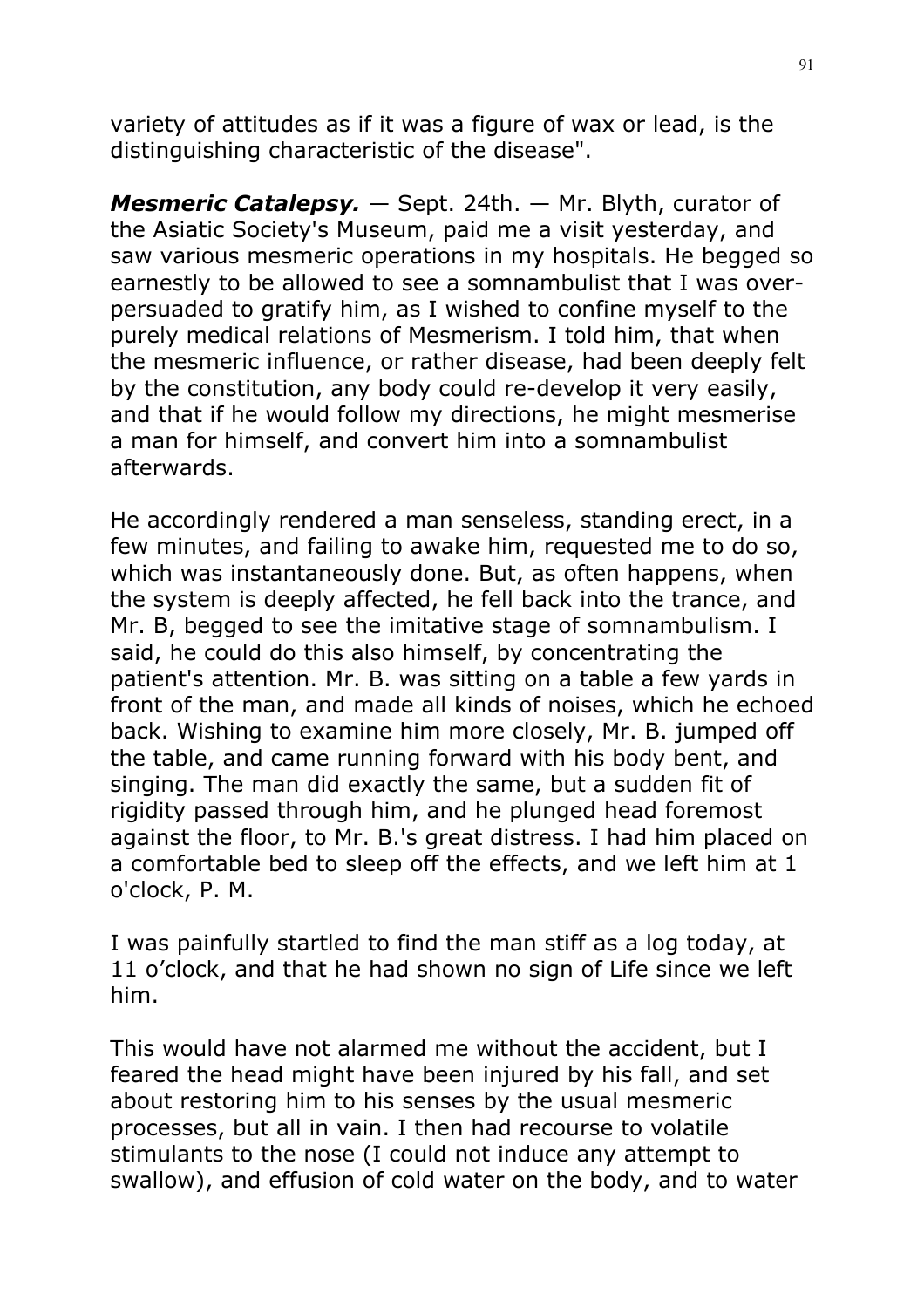poured from a height into his open eyes; but to no purpose. I returned in an hour, and renewed my efforts; no fluid could be got to pass down his throat, it ran out of his mouth as from a dead man's; while looking on attentively, I saw an instinctive effort made to clear the wind-pipe of mucus that obstructed it, and then an attempt to swallow; I took advantage of this, and poured some water down his throat; some, luckily for my purpose, passed into his wind-pipe, and brought on a violent fit of spasmodic coughing. I continued to rouse the system at the same time, by every possible means, and succeeded in awaking him. But from the rigidity of the muscles of respiration continuing, his efforts to get rid of the water, and the accumulated mucus of twenty-four hours, nearly choked him. At length, the respiratory muscles resumed their natural action, and enabled him to eject the phlegm from his windpipe.

After the trunk had become pliable, his legs remained as rigid as bars of iron, and could not be bent for half an hour afterwards.

This will not only be a lesson to myself, but also to others, I hope; and, in future, I must resist all application to do more than is necessary for the removal of disease, even at the expense of being thought uncourteous and disobliging.

**Coma.**  $-$ "Last stage of all in this strange, eventful history", is only separated from the chamber of death by a very fine partition. In this, mind and body are equally torpid, and insensible to all external impressions. It is seen in persons exhausted by long watching and fatigue, exposure to cold, or intense suffering of body and mind; and in this condition of the nervous system surgical operations might often be performed without causing pain. Irregularity in the vital organs, anguish and misery of the countenance, characterise natural coma, and indicate that the icy hand of death is arresting the currents of life, and, in general, the last trump alone can rouse the sleeper from this torpor of exhaustion.

### **CASE OF MESMERIC COMA**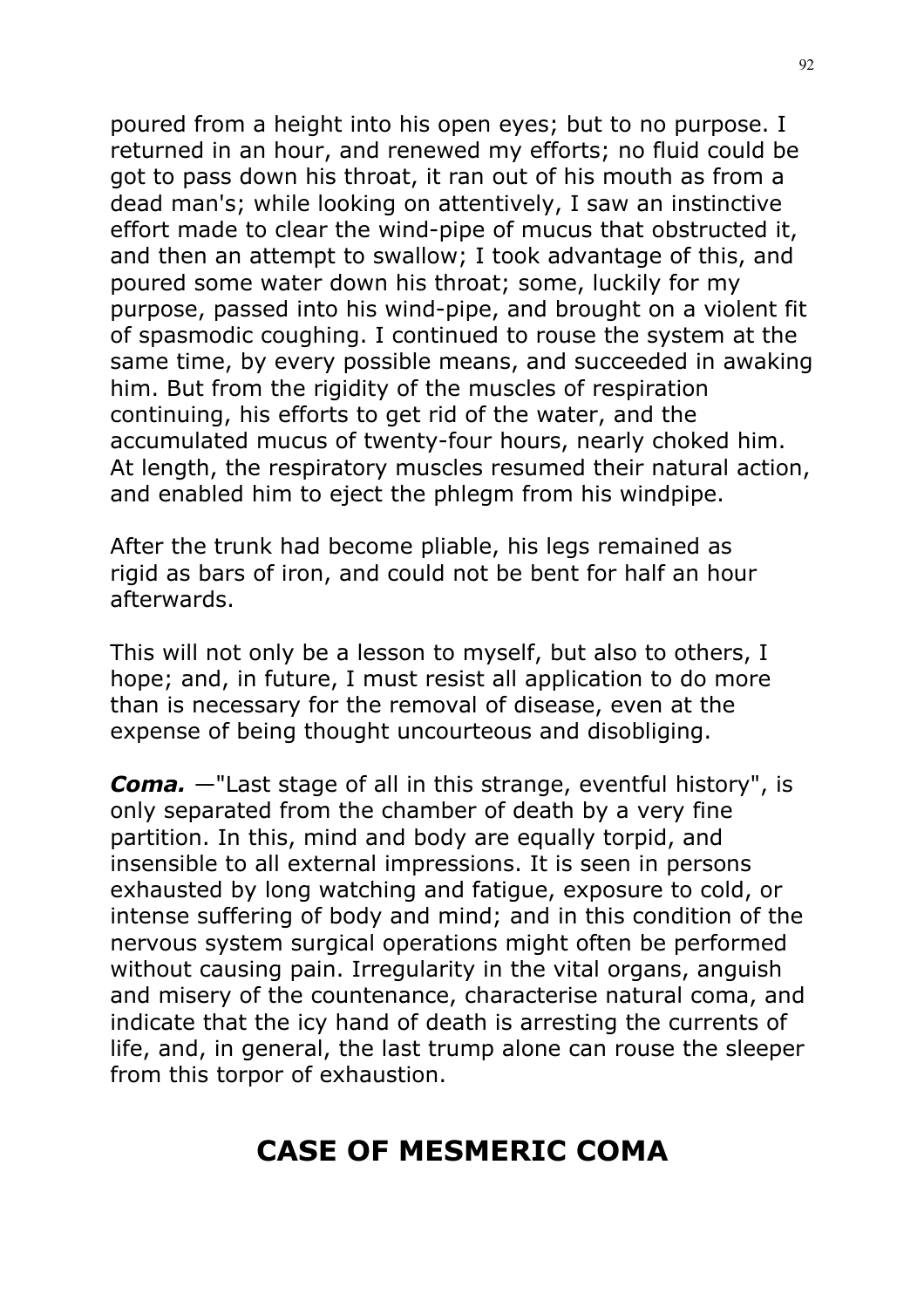**Mesmeric Coma.**  $-$  In this, the great organic functions are usually undisturbed; the countenance is calm and full, and the complexion that of health. The person is generally easily aroused, and how different is his waking! In an instant, often, he returns to full life and consciousness, without knowing that he has been asleep, and his feelings are often those of pleasure and relief; if he has lain down in pain, he often awakes free from it, and renovated in strength and spirits. In the subsequent part of this work, abundant instances will be given of this, and I will only here introduce one.

May 22d.  $-$  I went today to see my patient Mr. Clermont, head master of Hooghly College; but found that he had gone out to his duty. Mrs. Clermont mentioned, that she was suffering from one of her nervous headaches, which commence with a pain in the back of the neck, that spreads over the scalp and around the eyebrows; she had been weakly and nervous of late. She knew nothing about Mesmerism, and I had never mentioned it to her, but now proposed to try the effect of it on her complaint. No objection being made, I requested her to turn her back to me, and sit erect in her chair, and describe anything uncommon she might feel during the process.

After a few minutes, she said that she felt a warmth in the neck, and on extending my manipulations, it advanced to the scalp and eyes. In about eight minutes, she said that the pain was much less, and that she felt very drowsy: upon which, I asked, "shall I put you to sleep?" She only smiled in reply, raised her right arm, put her hand to the side of her head, and went to sleep. At this moment a lady (Mr. Clermont's sister), entered the room, and I begged her to remain by Mrs. Clermont till I returned with her husband. Having found him, I asked pardon for taking the liberty of mesmerising his wife without his consent, and requested him to return to see her awake. We found her as I had left her, with some members of the family looking on. I extended her arm at a right angle to her body, in which position, or any other, it remained fixed till moved again, and her sister-in-law pricked her hand unheeded. As I saw the party becoming uneasy, I awoke her, but with considerable difficulty: she felt very much ashamed at having been found asleep by me, as she supposed, and it was only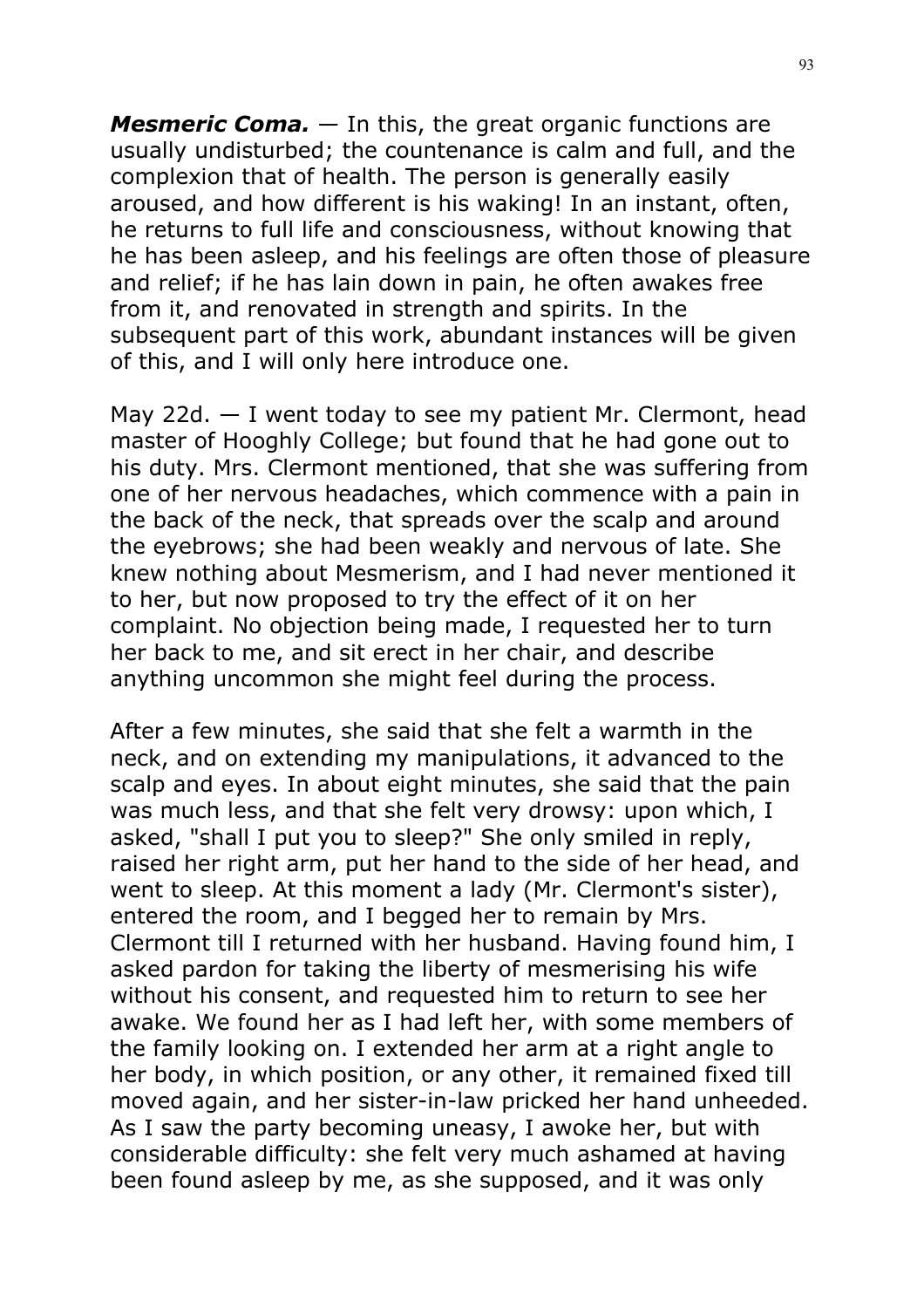after long questioning and reflection that she recalled the circumstances attending her sleep. The headache was quite gone, and she felt, and looked, greatly refreshed.

### **NATURAL CLAIRVOYANCE**

Letter from Mr. Clermont

"My Dear Sir,

"I have read your report to the parties who were in the next room at the time you mesmerised Mrs. Clermont. They are perfectly satisfied as to its correctness, and have not the slightest objection to your making use of their names, if necessary.

It would be superfluous to detail here the circumstances which came under my observation on my return from Judge Russell's, as they have already been described by you. But, in short, I fully corroborate your account of the case, and even bear the most positive testimony to all that transpired in my presence. You will be glad to learn that Mrs. Clermont has been doing well ever since. I am, Yours faithfully,

"T. M. CI FRMONT

"Chinsurah, May 25th, 1845.

"P. S. I herein insert the names of the parties present:  $-$ "Miss Clermont, "Mr. Manly, "Mr Philipsz, ) "Mr Scott, ) both Students of the Medical College".

Nov. 23.  $-$  Mrs. Clermont has not suffered any return of the headache, and no longer feels the distressing languor and oppression she complained of till she was mesmerised.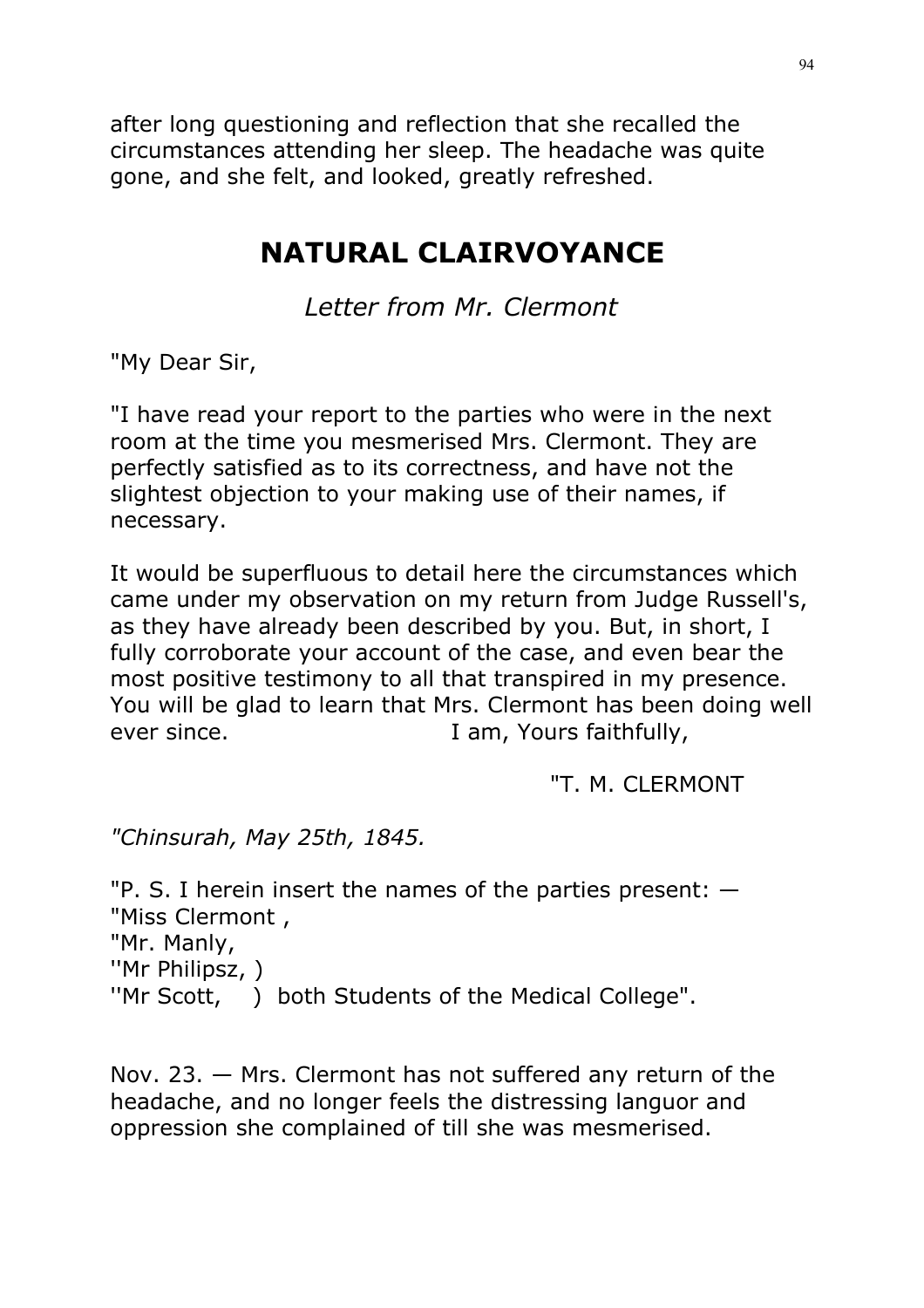## **CASE OF NATURAL CLAIRVOYANCE**

**Natural Clairvoyance.** - This is recorded to have been seen in cases of natural catalepsy, and a French physician, M. Petetin, has related several instances of it, which are as well attested as most facts in the history of medicine. M. Petetin had opposed Mesmerism, when alive, and the cases of catalepsy, in which he had observed a transference of the senses, were found among his posthumous papers, and published after his death. In his first case, the discovery was purely accidental: a cataleptic patient was seized with an uncontrollable impulse to sing, which nothing could stop, as she was completely deaf and insensible to external impressions on the organs of sense.

M. Petetin fell by accident across the bed, and when his mouth was near the patient's stomach, exclaimed in despair, "Good God! What a pity that this woman can't be stopped singing!" This exclamation the woman heard, and answered, to his great amazement, and they continued to converse through the pit of her stomach, and the functions of other senses were also performed by remote parts of the body. All this is supported by unexceptionable authority; such as one cannot reject, and hope to be himself believed.

It has also been seen and described by unprofessional persons of intelligence and veracity; of which the following is a curious example: it is a communication from a clergyman to Sir George McKenzie, President of the Edinburgh Phrenological Society, and was written without any reference to Mesmerism, and before it had attracted any attention in England: -

"Dear Sir,

"It is perfectly true, that our poor friend, who has now been some months with us, presents one of those singular and almost incredible cases of hysterical or nervous affection, which are at distant intervals witnessed under the dispensation of the Almighty. The overthrow of the regular functions of the nervous system was occasioned by the almost sudden death of her father (to whom she was fondly attached), who was seized with illness, during her absence from him, and died in a few hours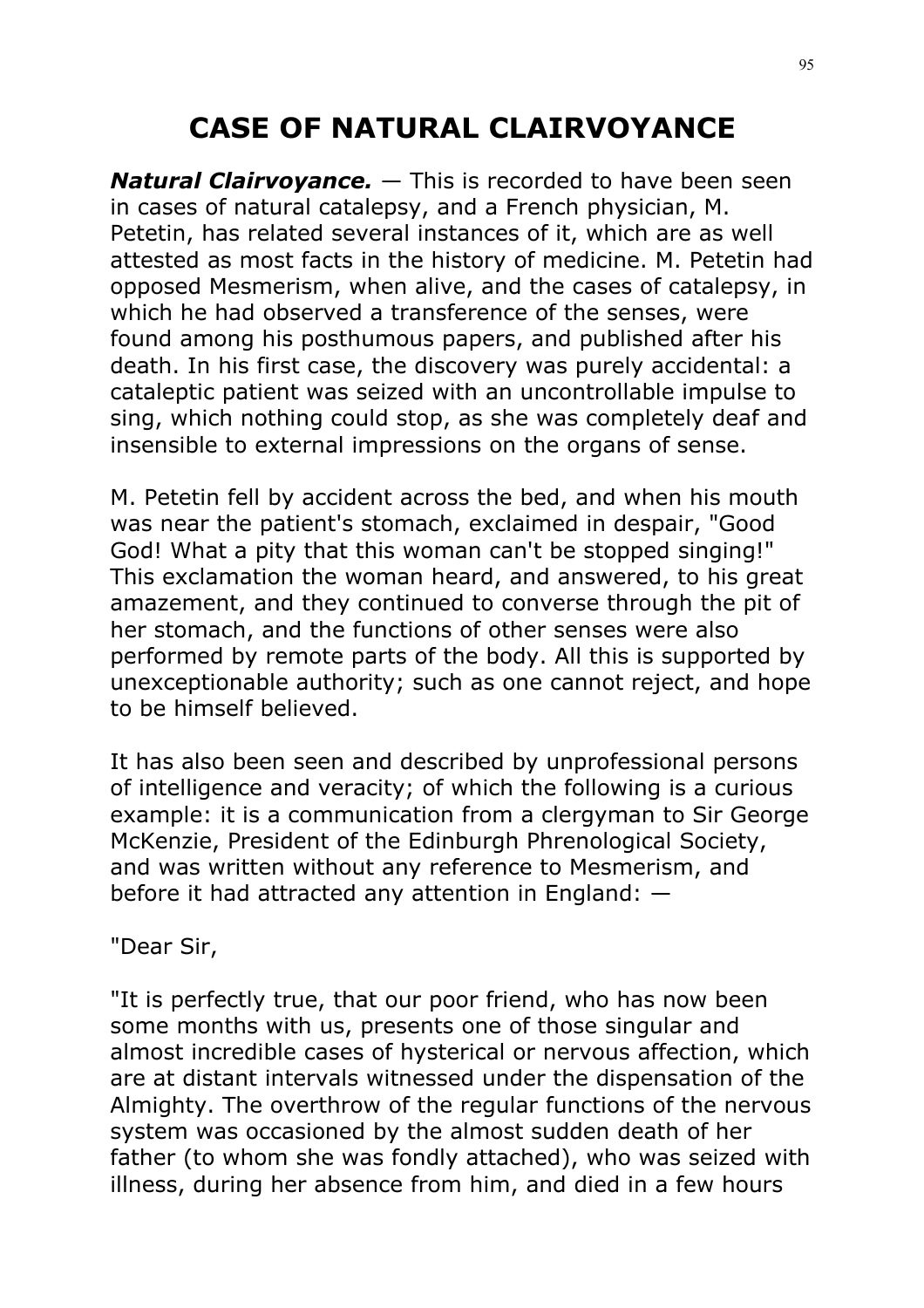after she returned to her home. I cannot enter into any longer details of the case, which has been attended with all those varieties, which have long characterised the complaint among medical men as the Protean disorder. The extraordinary powers communicated to the other senses by the temporary suspension of one or two of them, are beyond credibility to all those who do not witness it; and I really seldom enter into any of the details, because it would be but reasonable, that those who have not seen should doubt the reality of them.

"All colours she can distinguish with the greatest correctness by night or by day, whether presented to her on cloth, silk, muslin, wax, or even glass; and this I may safely say, as easily on any part of the body as with the hands, although, of course, the ordinary routine of such an exhibition of power takes place with the hands,  $-$  the other being that of mere curiosity. Her delicacy of mind, and high tone of religious feeling, are such, that she has the greatest objection to make that which she regards in the light of a heavy affliction from God, a matter of show or curiosity to others, although to ourselves, of course, all these unusual extravagances of nervous sensibility are manifest, for at least twelve out of every twenty-four hours. She can not only read with the greatest rapidity any writing that is legible to us, music, etc., with the mere passing of her fingers over it, whether in a dark or light room, (for her sight is for the most part suspended, when under the influence of the attack, or paroxysm, although she is perfectly sensible,  $-$  nay, more acute and clever than in her natural state); but within this month past she has been able to collect the contents of any printing or MS., by merely laying her hand on the page, without tracing the lines or letters; and I saw her, last night only, declare the contents of a note just brought into the room, in this way, (when I could not decipher it myself, without a candle) and with a rapidity with which I could not have read it by daylight. I have seen her develop handwriting by the application of a note to the back of her hand, neck, or foot; and she can do it at any time. There is nothing unnatural in this, for, of course, the nervous susceptibility extends all over the surface of the body, but use and habit cause us to limit its power more to the fingers. Many, even medical men, take upon themselves to declare that we are all, her medical attendants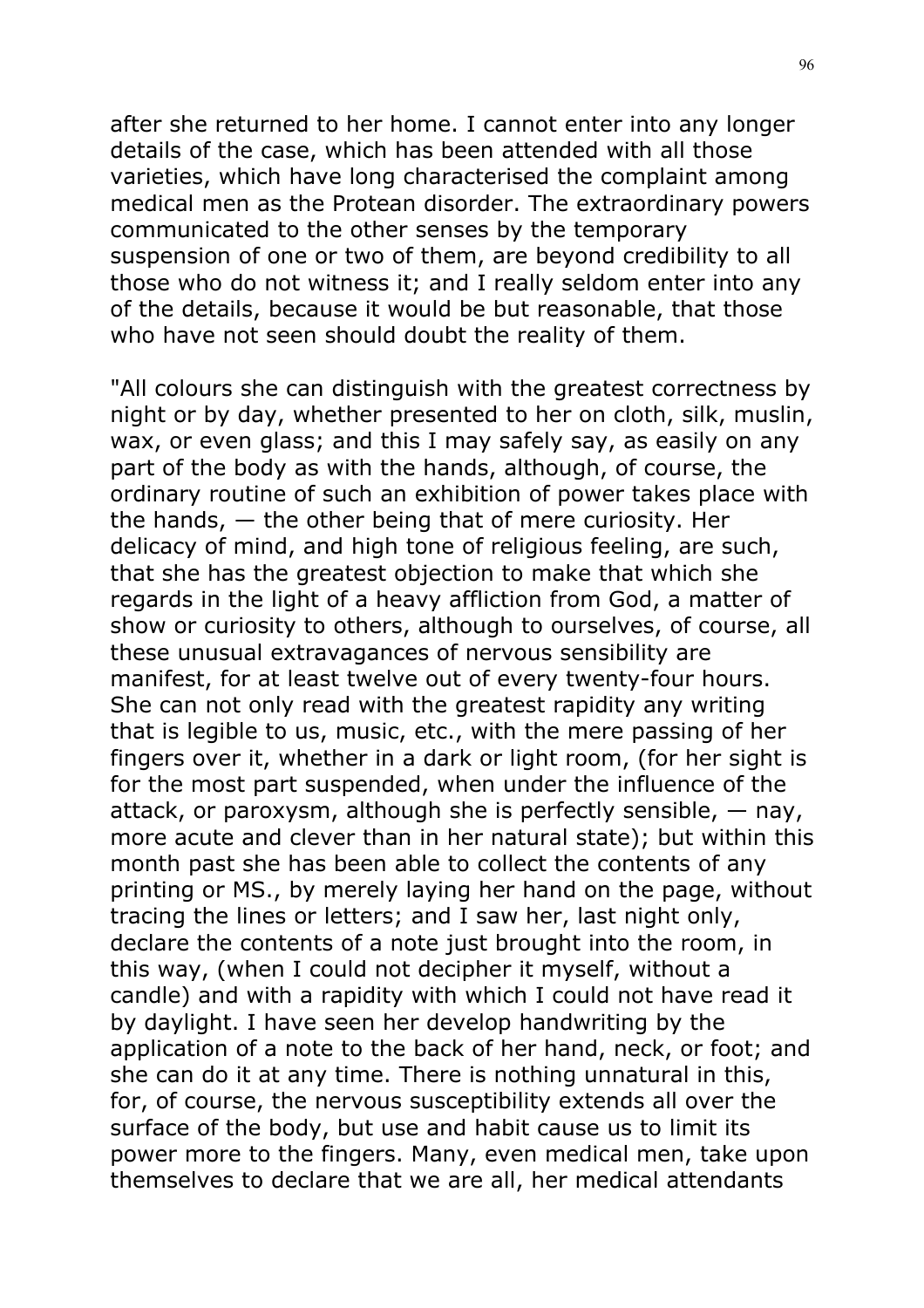as well, under a mere delusion. We ask none to believe anything, if they prefer not to do so, and only reply,  $-$  The case is equally marvellous either way; either that this poor patient should be thus afflicted, or that eighteen or nineteen persons of my family and friends, in the daily habit of seeing her, should fancy she is, for every twelve hours out of the twenty-four, doing at intervals that which she is not doing. There are many exhibitions of extravagant powers which she possesses, that we talk of to no one; for finding it difficult to acquire credit for lesser things, we do not venture on the greater. Her power ceases the moment the attack passes off. A considerable swelling has at times been visible at the back of the head, which has yielded to the treatment. It is certainly a case which would be an instructive one, in the consideration of the physiology of the human frame: but she, poor thing! is most averse to experiments being purposely made on her; but in her every day life among us, we have no lack of proof for all we believe and know.

"Between the attacks, she is as perfectly in a natural state as ever she was in her life. There is but one paradox in her state; and that is, that she can, at such times, hear some sounds, and not others, though very much louder, and see some things, and not others, though placed before her. She could hear a tune whistled, when she could not hear a gun fired close to her. It is certainly the absorption or absence of mind that occasions this: absent to some things, though present to others, like any absent man; and thus Dr. Y. accounts for it. In making this communication to you, in part to vindicate the testimony of my friend. Mr. M., I have really exceeded my usual custom and resolution; for I do not think it fair to the poor sufferer herself, to make her too much the talk of others. Very few believe what we tell them, and therefore we are in no degree anxious to open our lips on the subject. All I know is, that I should not have believed it myself, had I been only told it. I must beg that you will not make any undue use of this communication, by handing my letter about to any one. The friend for whom you ask the information is perfectly welcome to read it, or I should not have written it. If the case were my own, the world should be welcome to it; but a young female of such sensibility might be much embarrassed by finding the world at large in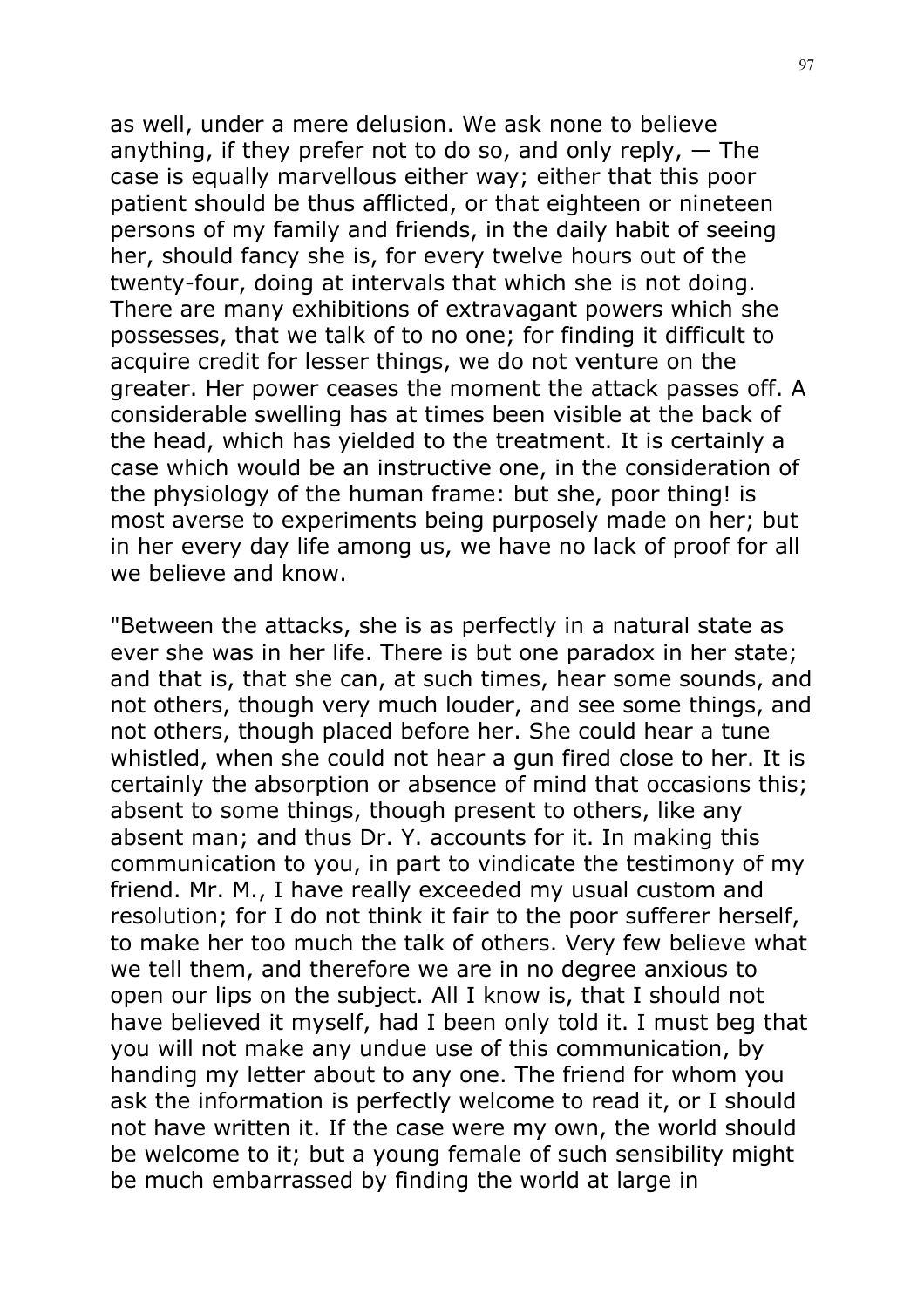possession of all particulars on her recovery, should God so please to permit.

"I am, etc. etc.

### **MESMERIC CLAIRVOYANCE**

**Mesmeric Clairvoyance.**  $-$  If the above are **facts** (and it is no sign of credulity to believe them till they are refuted, which has never been done, I believe), I think it extremely probable that art, having copied nature so far, can also imitate her in this; and that clairvoyance has actually been produced in the derangement of the nervous system caused by Mesmerism. It has not yet occurred in my experience, but I should not be at all surprised to encounter it. A gentleman who saw me amputate a tumour, 28 lbs. weight, the other day, and cut and rudely handle the most delicate parts of the human body for twenty minutes without the patient showing a sign of life, said at the conclusion, "Well! I have learned one thing today, and that is  $-$  never to be again **positive** about anything: I did not believe a word of it, and am now completely convinced of its truth;" and those who wash to know the truth about Mesmerism will do well to follow his example.

It would be more prudent perhaps to continue my facts, and plead ignorance of the **modus operandi** of this mysterious agent; but it is impossible not to think, though perhaps little to the purpose. By turning it all round we may chance to make a happy hit, perhaps; but nothing can be gained by indulging only in thoughtless wonder: I shall, therefore, venture to put down what has occurred to me about it.

### **AUTHOR'S THEORY**

The exhaustion of any particular organ, the eye for instance, and the consequent derangement of the nervous system; the shock given to the nervous centres by sudden mental emotions, or the effect produced on the imagination by a powerful mind acting on a weaker; have all been said, and truly, to simulate

ū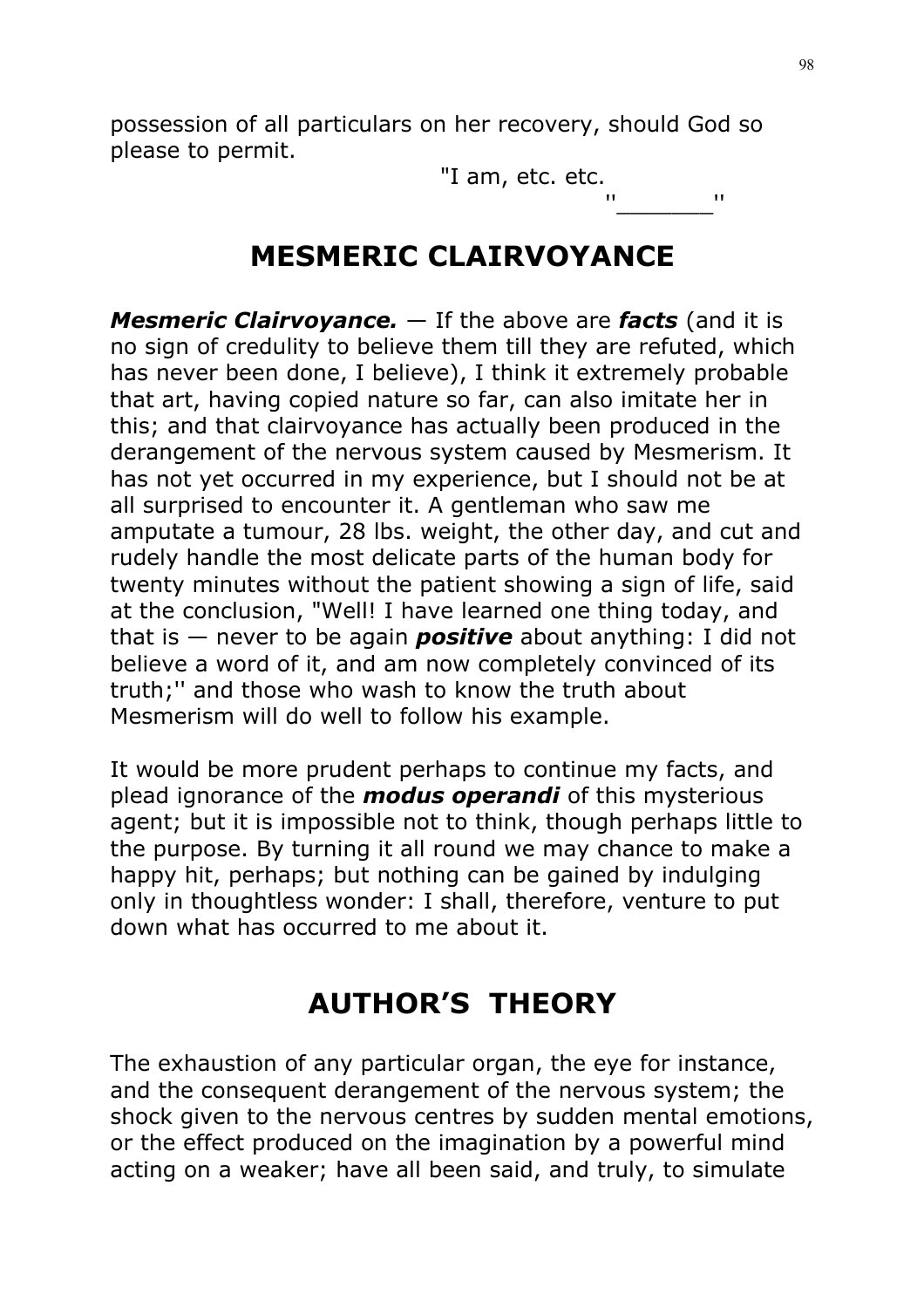the mesmeric symptoms, and therefore "imagination" has very generally got the credit of being the "*primum mobile*" in these singular affections of the system; and I do not intend to dispute its power, or the reality of the effects produced by this agency. But my profound impression is that the first effects produced on my patients by the mode of practising Mesmerism are of a purely physical nature; an influence exerted by one animal over another, under certain circumstances and conditions of their respective systems. I should as soon adopt the "opium diabolical", or "all humbug theory", as a satisfactory solution of the problem, as attempt by the action of the imagination to account for what I have seen and done. Would the most imaginative of my readers ever think the following process as a likely means to make people insensible to fire and steel, by the effect produced on the imagination? A Bengal coolie, or pariah, comes before me for the first time, and I see he has a disease requiring a surgical operation; I never say a word to him, but desire my assistants to take him to another room and mesmerise him. They desire him to lie down, shut his eyes, and try to sleep, and they pass their hands slowly over the most sensitive parts of the body; exhaling their breath upon the patient, and loading him with their sweat, if he does not readily yield to the mesmeric influence. A few minutes of this will some times suffice, but more generally it takes hours, and relays of mesmerisers; and a less imaginative process I cannot imagine. Calomel, rhubarb, and castor oil, have all the same effects, and it seems to me, that it would be as reasonable to say they were **therefore** all the same thing, as to declare the effects of the above process to be "all imagination". "Well! there is one thing certain, and that is, that imagination has nothing to do with this", is the common remark of gentlemen who have witnessed the cause and effect, and whose senses are not stuffed by prejudice. That it mingles inexplicably, and inextricably, with the true mesmeric influence, after the constitution has taken on the diseased action deeply, is well known, and will be abundantly shown afterwards; but I now speak of *first effects*, on which alone I desire to insist, in leading proof of the reality and nature of Mesmerism. One person induces mesmeric symptoms by deranging the nervous equilibrium, through a commotion of the mind, another by means of squinting, a third by monotony of sensation, etc.; the same effects being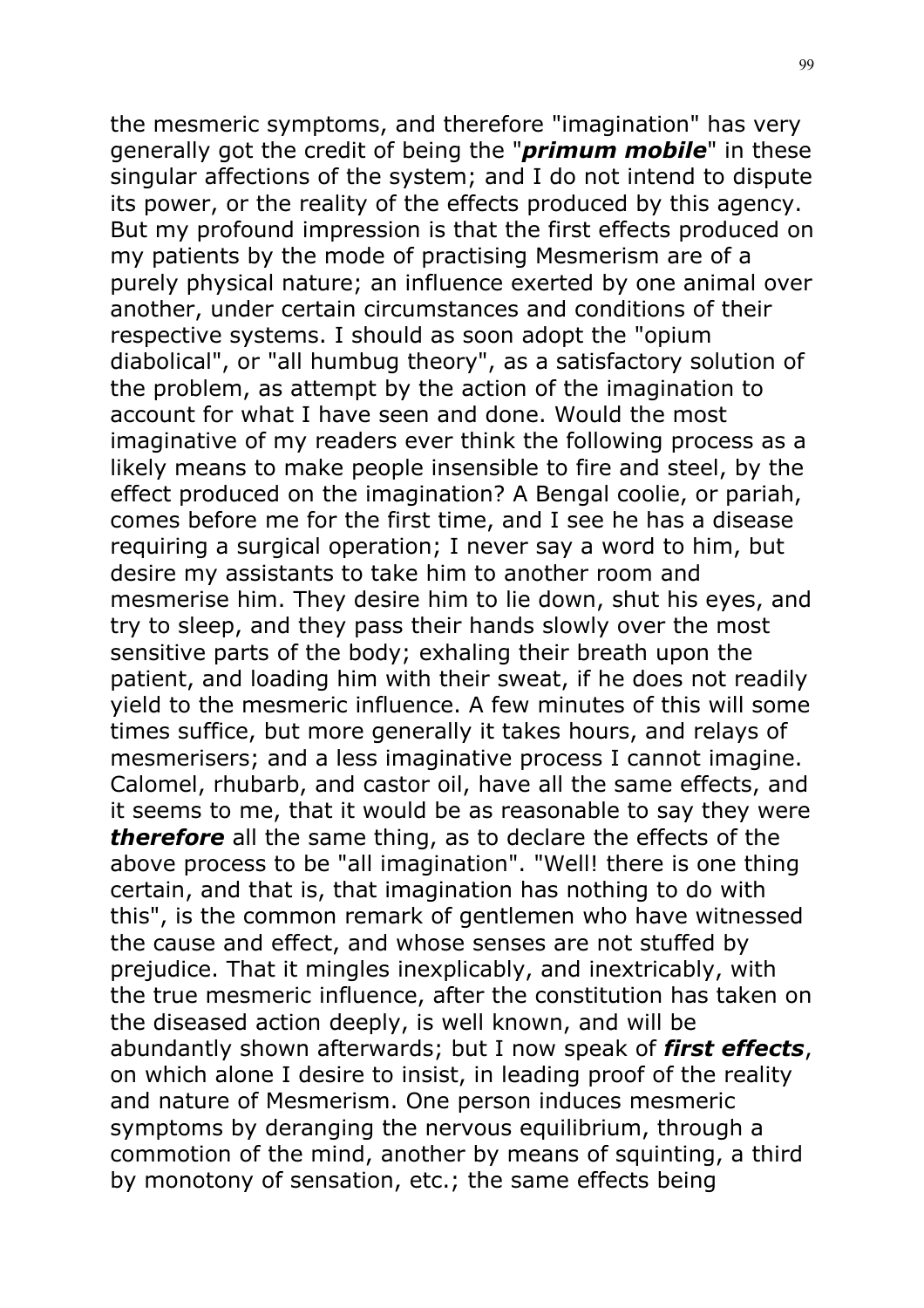produced by different processes, as we see on many other occasions. It is too common for persons engaged in the same pursuit to become exclusively addicted to their own way of gaining their object, and when a new path is open they attempt to obstruct it as an infringement of their exclusive right of way. "Your way is not my way, and therefore it is wrong", argues self-love; and the public seeing so many travellers pretending to reach the same destination, each by his particular route, and every one proclaiming his to be the only true road; the impatient public, with its usual slashing logic, sets them all down as wrong, and declares them to be chasing a delusion. Whereas, very often, they are all right, and only wrong by taking too limited a view of the subject: the combined observations of all will probably bring us near the truth, and each plan will be found a useful resource, in different circumstances.

It seems to me that irregularity in the distribution of the nervous energy is at the bottom of all the mesmeric symptoms, however produced, whether naturally or artificially; and I suspect that the same effects may follow a state of exhaustion or repletion of the nervous system. If I might venture on so material an illustration, I should say that the first effects produced in the system by Mesmerism may be likened to a river rolled back upon its source by a heavier body of water, stagnating in its channel, and unable to resume its usual course, till the opposing tide subsides.

From all I have seen, I cannot but believe, that there is an influence of some kind that passes from one person into another, when one of two persons is mesmerised in the way I have described; that, in fact, there is a virtual transfusion of some vital agent from the one body into the other. The wonderful subtlety as well as the effects of this power, lead us to suspect that it is a nervous product; and may it not be the nervous energy passing off by the organs of sense, and even for a short time going beyond the surface of the body; the lungs, meanwhile, and periphery of the body, retaining their vital properties, and remaining under the direction of the will? Every time we move a finger, it is by transmitting **something** under the control of the will to the ends of the fingers, and why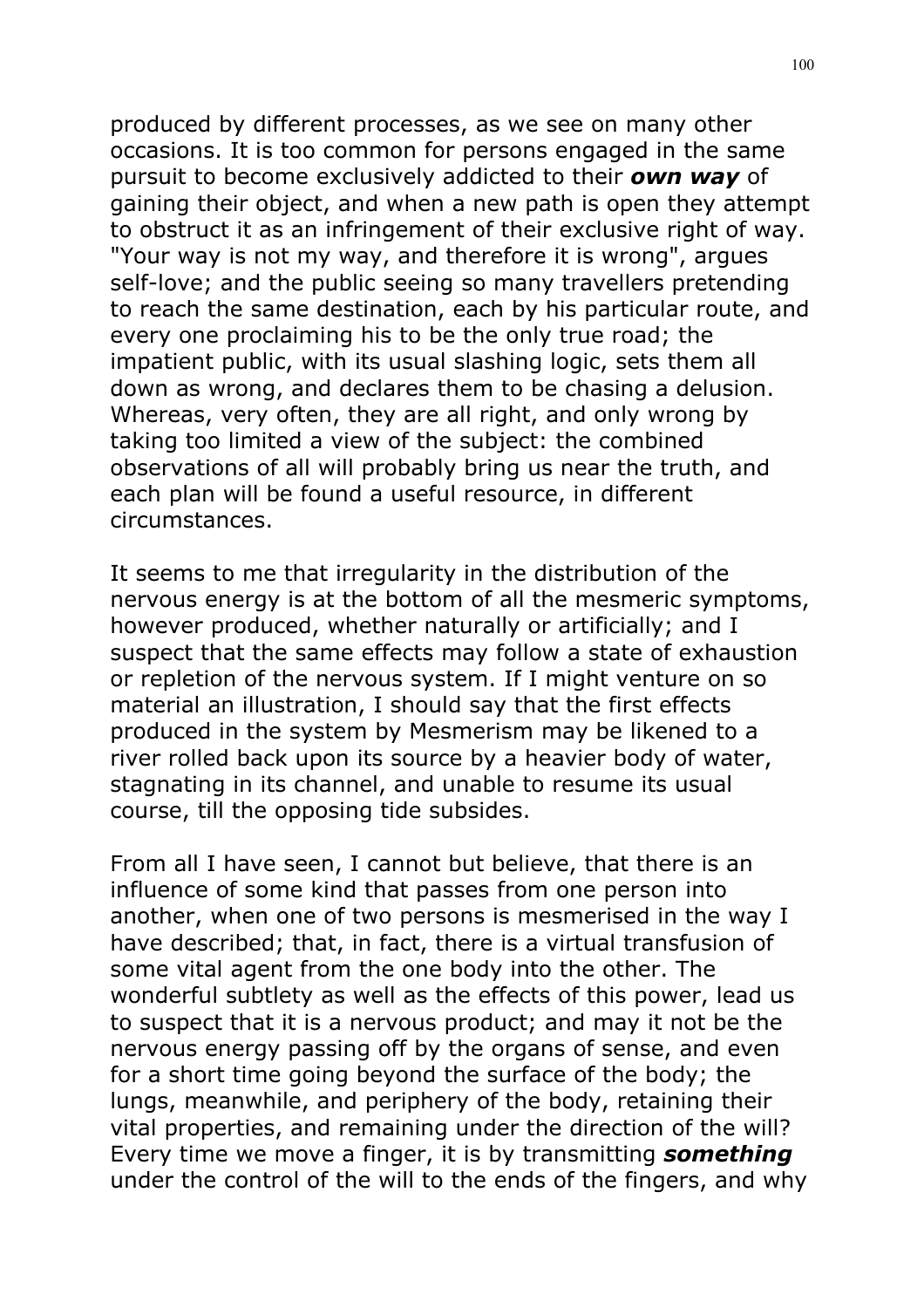should it not go farther? Supposing this to be possible, and that this nervous emanation can be directed by one person upon another, then I would venture to conjecture, that, being a nervous product, it is accepted by the nerves of sense, on coming into contact with them in a continuous well-sustained stream, and is transmitted by them to the brain, thereby adding to, rather than subtracting from, the nervous secretions of the brain, which it is their duty to carry off as soon as formed. If the sensorial secretions are not conveyed away by the nerves of sense and volition, and the exercise of the perceptive and intellectual organs, the brain becomes torpid and oppressed. In like manner, the transmission of foreign nervous matter might over when the brain, or a mere stoppage of its own fluids might steep it in a sleepy drench, and the functions of the sensorium would not be restored until the usual outlet for its energies were re-established.

The entireness of the organic functions would seem to countenance the idea, that the external influence is propagated to the brain by the nerves of sense: the general and capillary circulation, the respiration, and temperature, often remain tranquil, and natural, as in sleep; which shows that organic life is little affected. The accumulation of nervous fluid that oppresses the brain, is also seen in the singular condition of the muscular system, and may perhaps explain the strange helplessness, and at the same time the wonderful passive power of resistance in the muscles, which enables cataleptics to stand asleep in the most painful and exhausting attitudes, longer than would wear out the strongest and most practised athletae, who enjoy all the resources of art and training. The absorption of another's nervous emanations being thought possible, and this abnormal susceptibility being once established, it is possible to conceive the extreme degree to which this required habit, of transmitting extraneous nervous fluids to the brain, may be developed; and we can comprehend the delicate impressions that would be made by so subtle an agent on such flue conductors as the nerves of sense; nor, on such a supposition, should it surprise us to be told, that the subject receives at the same time some impressions of the individuality of the agent, and manifests a certain degree of submission to his *will* even. The shades of such an interchange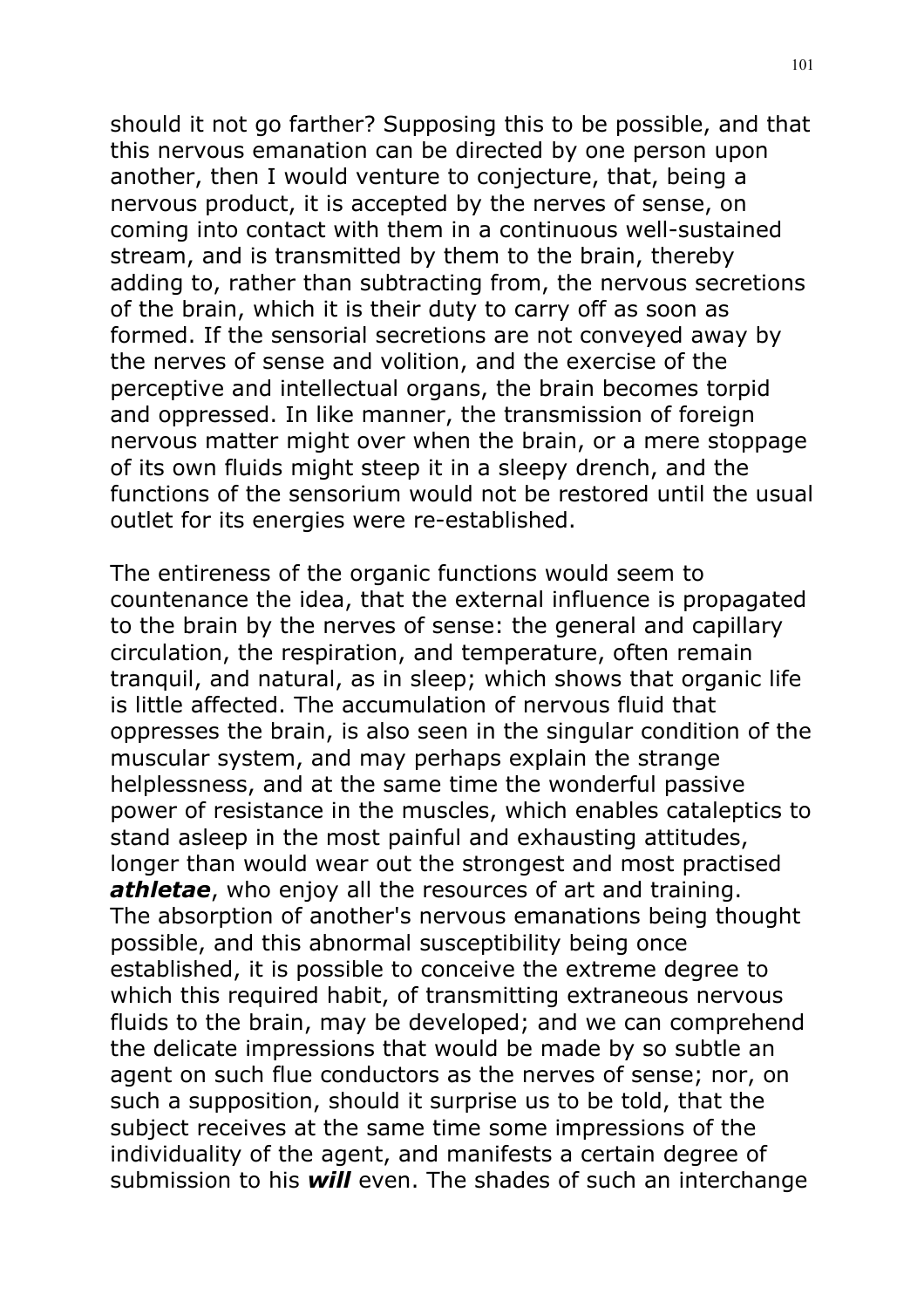of vitality would be infinite, and probably resemble the effects which we are told can actually he produced by the mere will of the mesmeriser on his patient. I suspect, however, that considerable error exists regarding the power of the *will* in producing the **physical** mesmeric phenomena. People are **willed** to sleep, I believe, by directing our nervous influence upon them, and simply making them the objects of our attention, which is sufficient to impel this influence against them, and, if they have become extremely sensitive to the impression, the usual specific effects will ensue, and they appear to go to sleep in obedience to our will that they should. I have tested this in a variety of ways, by desiring Hindoos, Mussulmans, and Europeans of all professions, merely to concentrate their attention upon certain highly sensitive patients; and the results were as striking and certain as if the most energetic will had been directed against them. On one memorable and ludicrous occasion, I induced a learned brother (who came purposely to expose the "humbug") to give me the command of his person for a short time. The result was, I forced him, **against his will**, and "in spite of his teeth", to produce all the mesmeric symptoms, from the quivering of an eyelid, to the most intense coma, in subjects of morbid sensitiveness, in whom the tendency to mesmeric action had become a deep-rooted disease. The will is no doubt very influential in producing first effects by giving continuity and intensity to our influence, but the system having been once deeply affected, the simple act of attention, on the part of any one, seems to be quite sufficient to bring it within his nervous atmosphere and influence.

But I wish it to be understood, that I speak only of the physical and inferior mental phenomena, such as I have described; of the higher mental manifestations I have no personal knowledge, and to produce them, mental sympathy will no doubt be indispensable. That the nervous sensibility has retreated from the surface, and the organs of sense, is evident to all observers, by the universal insensibility; and the condition of the brain, and muscular system, would seem to indicate that they labour under the effects of this revulsion. The means used to de-mesmerise particular organs, and the brain itself, appear to act by determining the nervous currents back to the surface,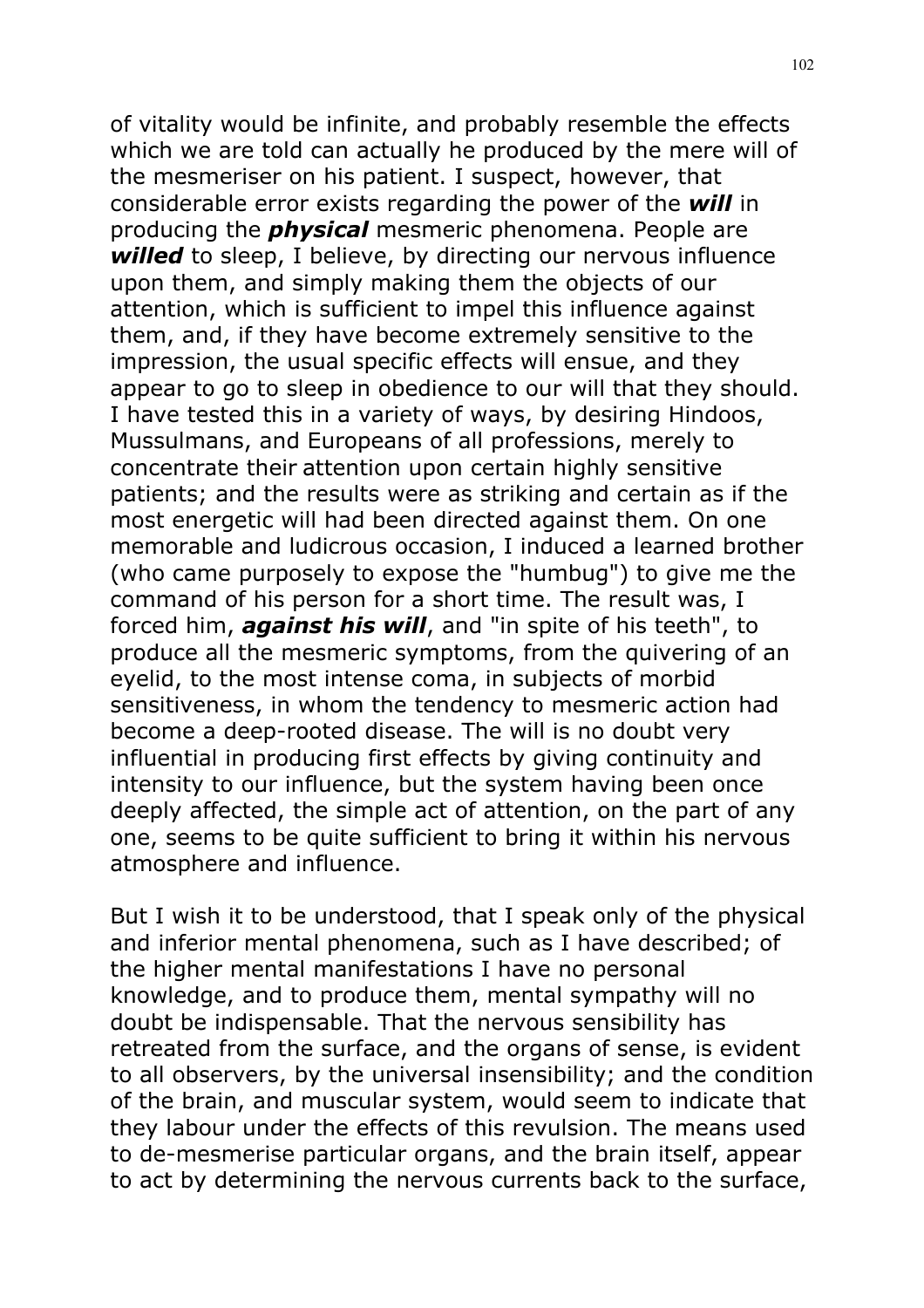thereby relieving the deeper organs from the load that oppressed them; at least I cannot account for the following singular exhibition in any other way.

#### **MODES OF DE-MESMERISING**

Nov. 16. - In the presence of Mr. S. Palmer, Major Smith, Mr. Stopford, and Dr. Scott, I showed the spontaneous development of the mesmeric disease (for such it becomes, if pushed far) in a man who becomes entranced to the most intense degree, by being merely brought into my presence: every one was left to test his conditions, in his own way, and no one doubted the reality of his condition. I at last awoke him for them, and carrying him to the end of the room, placed him erect against the wall; in a few minutes he relapsed into the trance; and I catalepsed him in the attitude of St. Andrew on the cross. I then mesmerised another man, only, however, to the extent of sealing his eyes, and inducing the cataleptic tendency in the muscles: having set him walking, I extended his arms horizontally, and directed him against the man crucified on the wall. On coming into contact with him, he stopped, and I urged him on, asking "what stopped him?" He tried in vain to separate his eyelids, in order that he might see the nature of the obstruction, and, having no use of his hands, he thought of helping himself by rubbing his forehead against the object before him: this I stopped by pulling back his head, and it remained stiffened in the position I left it. He was now reduced to utter helplessness, as his feet struck nothing but the wall below: I then blew on his neck, thereby immediately releasing it, and on being again urged to tell what was in his way, he began rubbing his forehead against the man, as before. One arm was next freed in the same way; this he brought into play; then the other, and he used both in feeling and rubbing the man all over, with the greatest earnestness, but without a vestige of expression in his countenance. At length, he said there was a man before him. I also showed, that my breath had no specific effect by doing the same thing with a fan; a current of air being all that was required to dissolve the rigidity of the muscles.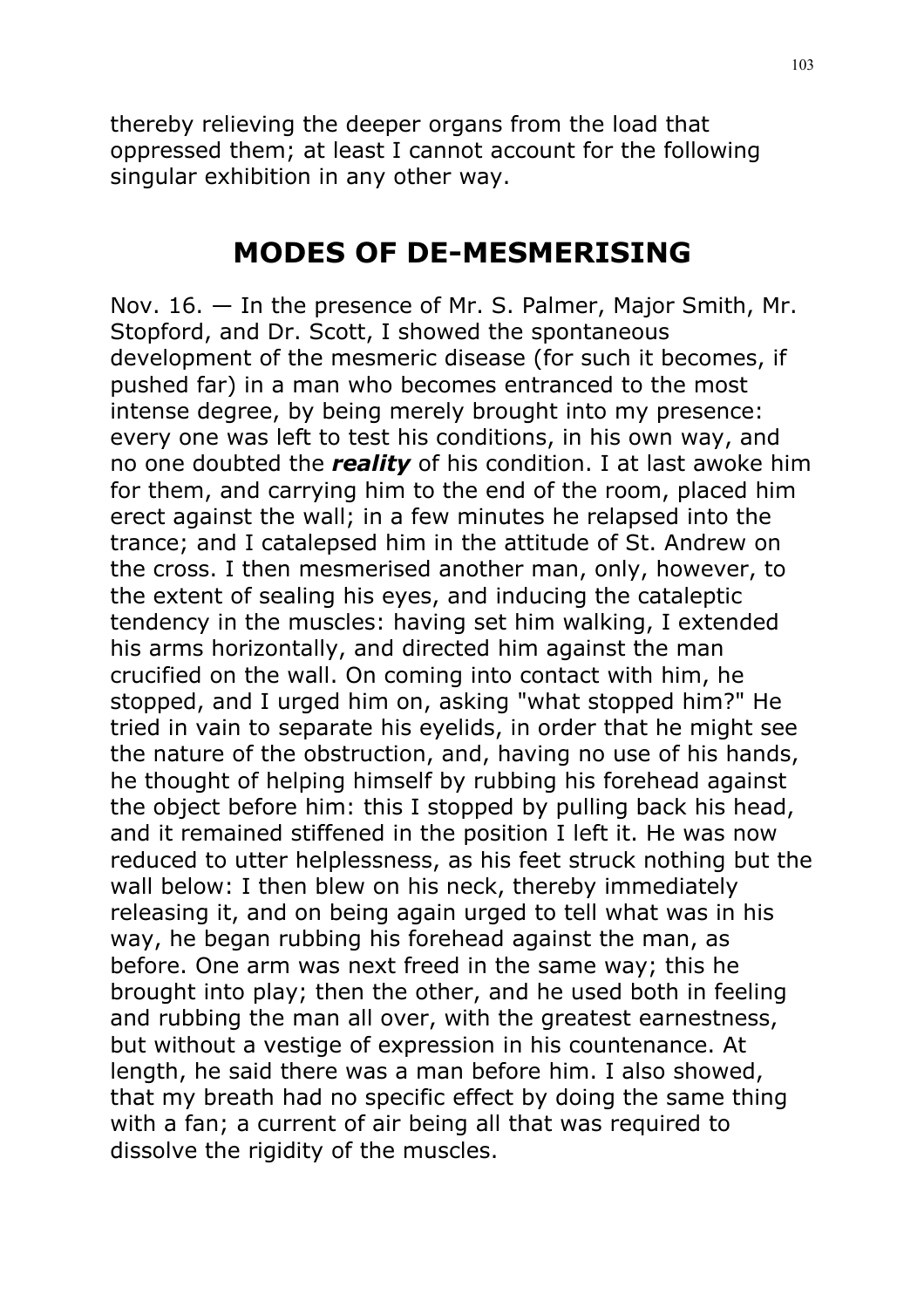Blowing in the eves is also the most expeditious way of relieving the brain, and restoring its functions; rubbing the eyes, and pouring water from a height are also efficacious, and sometimes are all needed to de-mesmerise the brain. Air, cold, and friction, are natural stimuli to the skin, and the most likely means to restore its sensibility, if diminished; and I imagine that they relax the muscles by determining again to the surface the nervous currents, which had been thrown back upon the muscular system, when I produced its cataleptic condition. I cannot otherwise account for the following singular effects of cold, which, from my patients being naked, I can apply in any way I please. On several occasions, I have entranced persons standing, stripped them naked, and catalepsed them in the most painful postures imaginable and in these they would remain an incredible length of time, but let a little cold water be squirted from a distance on any member, and it became instantly relaxed. If both arms were fixed perpendicularly in the air, one after the other was shot down instantly, by a slight stream of water; and if it was directed to the calf of the leg the person fell, as if he had been hamstrung: or if the body was catalepsed, out of the perpendicular, squirting water on the loins would send the patient head foremost against the ground. Blowing on, or rubbing any part had the same effect, but the general torpor is often too deep to exhibit these sensibilities, and such persons are awoke with great difficulty, by the use of all the de-mesmerising agents.

The respiratory nerves of the face are more particularly sensitive to the impressions of air, cold, and friction; indeed the shock given to a somnambulist by blowing in his face simply, often resembles the effects of an actual blow, and is sufficient to awake him; how, I cannot possibly imagine, unless it be by acting as a relief to the brain, by restoring its secretions to their natural channels.

Having followed, and imitated, nature so far, in producing different symptoms according to the extent of the nervous derangement we induce. I see nothing more wonderful in the mesmeric phenomena than in the disturbances that occur in the atmosphere, when the electric relations of the earth and air are changed, and the equilibrium for a time destroved; but we need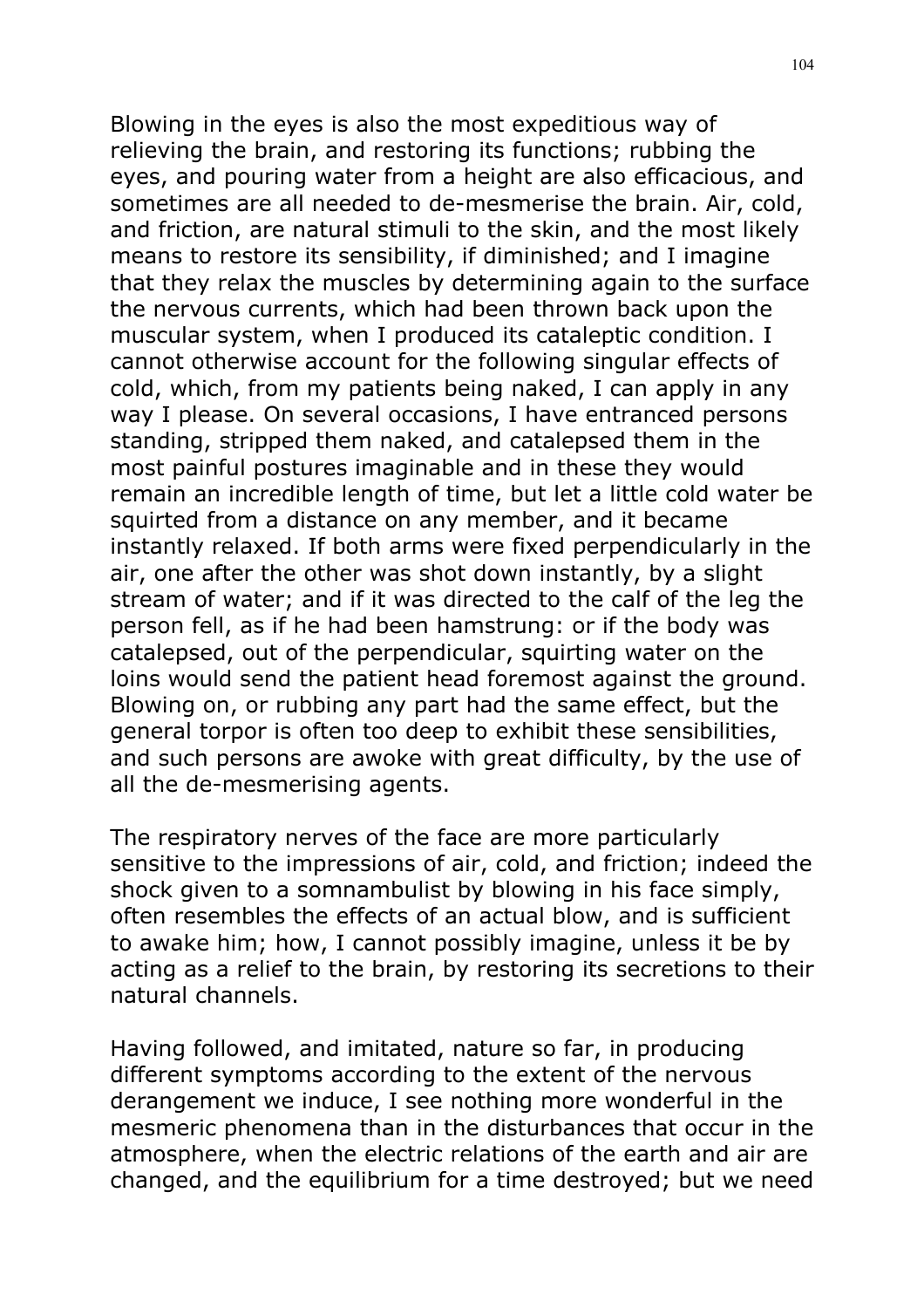not, I suspect, seek for this marvellous agent among the great inorganic powers of nature; for if they are employed, they are so altered and endowed with new vital qualities, by being subjected to the principle of life, that they are no longer recognisable after being converted from their control of brute matter, to be the directing powers of animal life; and I fear the secret lies too near the sources of life and death for man to be permitted to approach it very nearly.

That an agent capable of affecting the physical condition of the brain to such a degree, should have no influence on it as the organ of thought, appears, at first sight, extremely improbable, and we might reasonably expect the production of singular and abnormal mental phenomena, when the influence was directed so as to act principally upon the intellectual organs. Like wine and opium, the extreme degree of the mesmeric influence torpifies the brain, but in smaller quantities, it is a bodily and mental stimulus, and if it be possible to transfuse our cerebral fluid into the brain of another, I see no absurdity in supposing that it may be stamped with our individuality, and may, for a time, induce a synchrony of action between the brains of the giver and the recipient.

But, beyond the simpler manifestations of somnambulism, all is so dark, that to stop short, and wait for farther evidence, is better than to advance and step in the dark. The ignorance and presumption of man; his passion for the mysterious and marvellous, his powers of self-delusion, with the pranks of knaves and the simplicity of fools, have so mystified the subject, that the artificial difficulties cost us more trouble to remove than the natural; and a mass of rubbish must be removed before we can reach the foundation stone of truth.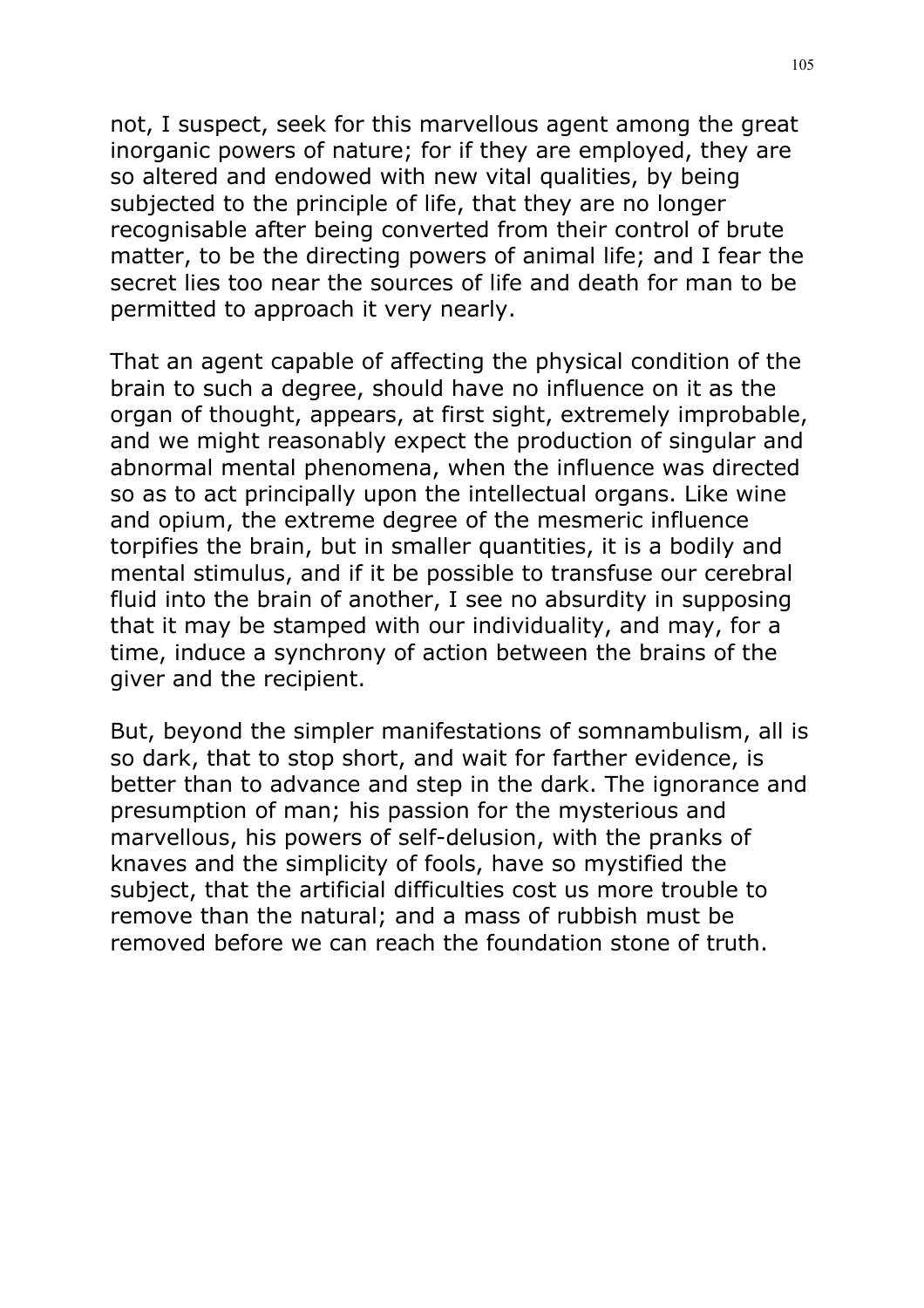# **CHAPTER V**

The Mesmeric Processes.  $-$  Publicity the best Security to the Public. -Ignorance and Indifference the real Dangers. - Mesmeric Treatment of Disease a Field for the Philanthropist. - Puysegur and Deleuze, unprofessional Men. - Processes for producing Coma. - Tumour in Upper Jaw removed during Coma. -Hypertrophy of Scrotum, ditto. - Trance renewable at Pleasure. -Three consecutive Operations on one Person. - Mode of Mesmerising in Chronic Diseases. - Cure of Rheumatism and Nervousness. - Local Mesmerising. - Mesmerised Water. -Process for preparing it.  $-$  First experiments with it.  $-$  The last.  $-$ **Means of awaking Persons Mesmerised.** 

At the commencement of my mesmeric experiments, I had resolved to communicate only to professional men the modes which I had found most effectual in educing the influences of Mesmerism. I was, at first, alarmed at the possible dangers to the public, were the most effectual means of producing the extreme degrees of Mesmerism generally known; but I am now of opinion that the greatest danger to a community is a contemptuous disregard of an unseen and unknown enemy, and, therefore, all I know on this important subject shall be revealed. The best means of avoiding danger is to know its full extent, and, sometimes, the best policy is to meet it half way, fully prepared to repel it. While the public remain in a listless indifferent humour about Mesmerism, the dangers from an abuse of it are very likely,  $-$  I may say are very certain  $-$  to occur. But when, by attending to the following directions, proofs of its truth shall pour in from every quarter, then Mesmerism will come home to men's minds as a reality, and become an object of personal interest to all; and the instinct of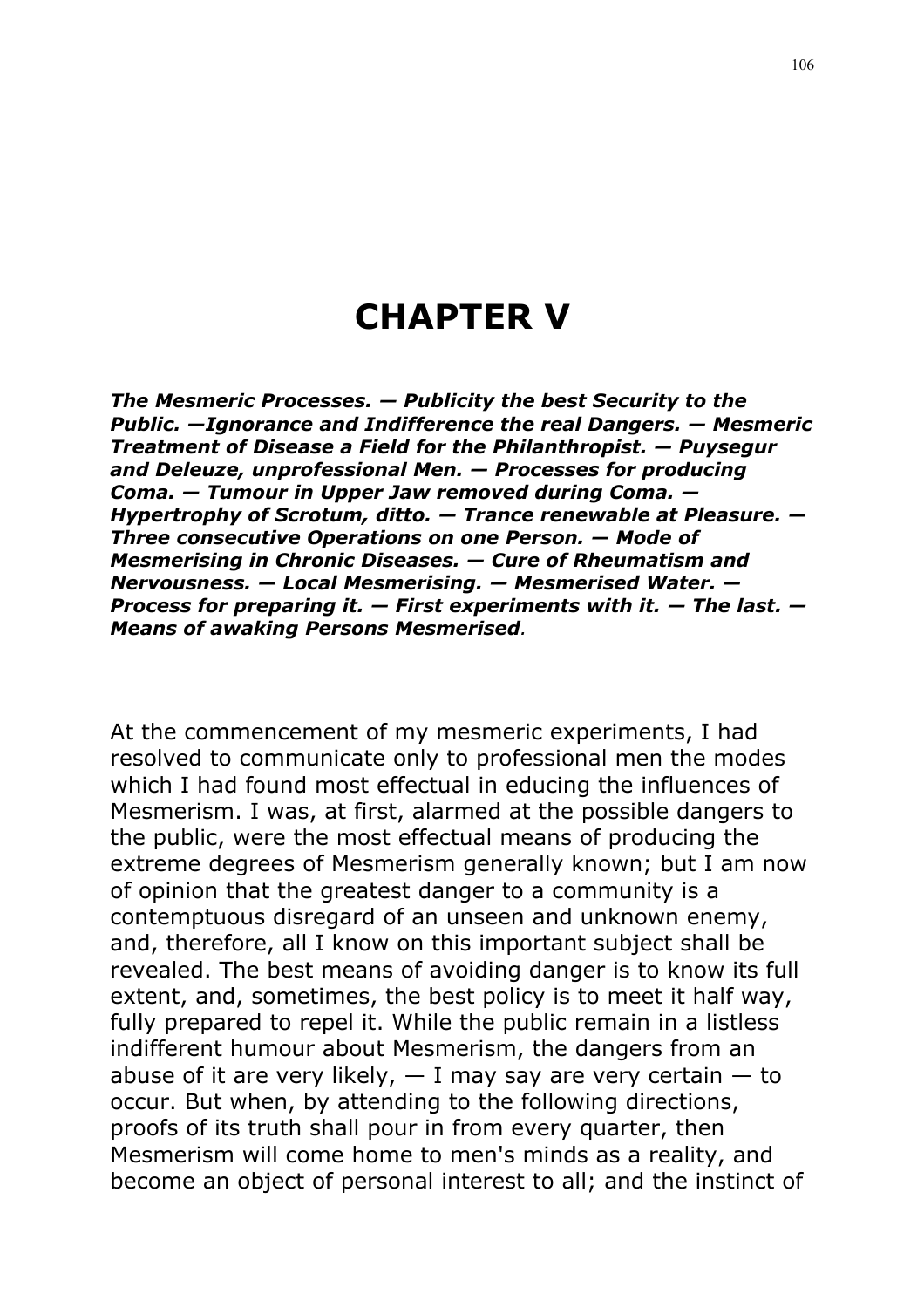self-preservation wall rouse people to take the necessary steps for deriving all the benefit, and avoiding all the danger attending its practice. If evil arises, let the blame rest on the culpable negligence of the public, and the punishment fall on those who pervert good to evil.

## **PUBLICITY THE BEST SECURITY**

The utmost publicity is most consonant to my taste, and, upon the whole, the best security to the public. Many benevolent and honourable unprofessional persons may also be induced to exercise their natural gifts, in the alleviation of human suffering, under the superintendence of the physician, who cannot spare the time, and waste of body, which are required before his patients can be benefited by the processes of Mesmerism. The persons to whom Europe owes its knowledge of Mesmerism, uncontaminated by self-interest and the devices of quackery, were unprofessional men, the Baron Puysequr and M. Deleuze; the one a wealthy French nobleman, who consecrated his life to relieving the sufferings of the poor, and who said it was his mission to lodge Mesmerism in the hands of the doctors (a trust they have been very neglectful of, unfortunately); and the other, a truthful and benevolent man of letters, long keeper of the "Jardin des Plantes", at Paris, who practised the art for thirty-five years, and whose works are most honest and true quides; errors of judgement, to which all are subject, being their only defects; as I have tested by experience, before reading them.

**Coma** - I usually procure in the following manner, and am inclined to think that its comparative rarity in Europe is owing to the mesmeric influence not being at once sufficiently concentrated on the patient, by transmitting it to his brain from all the organs of the operator, and through every channel by which it can be communicated. With the necessary degree of patience, and sustained attention, the following process is so effectual in producing coma, that in a large enough field, and with properly instructed assistants, it may here be obtained daily, for the purpose of procuring insensibility to surgical operations. No trial under an hour should be reckoned a fair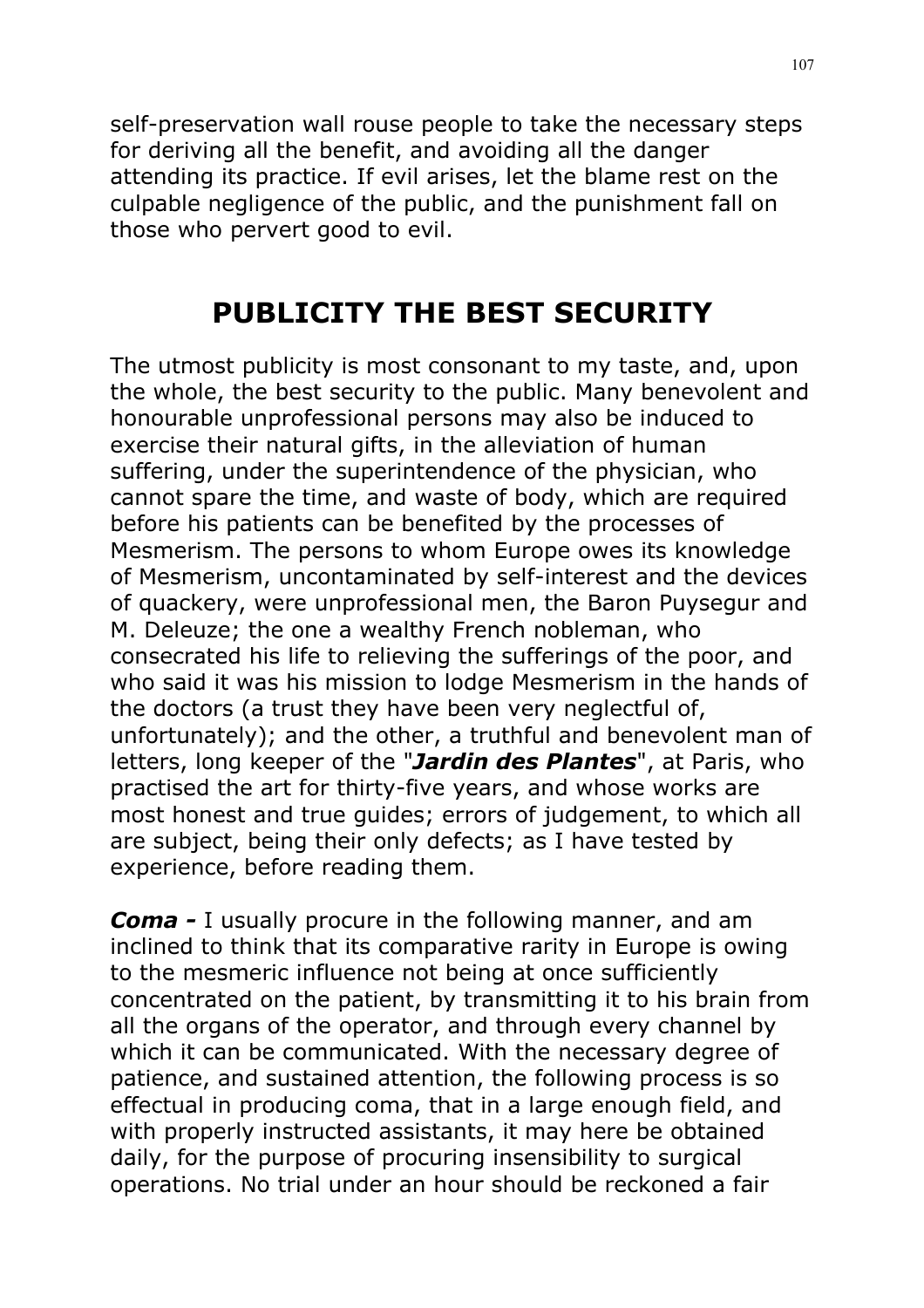one; two hours are better; and the most perfect success will often follow frequent failures, but insensibility is sometimes induced in a few minutes.

### **MODE OF OPERATION**

Desire the patient to lie down, and compose himself to sleep, taking care, if you wish to operate, that he does not know your intention: this object may be gained by saying it is only a trial; for fear and expectation are destructive to the physical impression required. I bring the crown of the patient's head to the end of the bed, and seat yourself so as to be able to bring your face into contact with his, and extend your hands to the pit of the stomach, when it is wished; make the room dark, enioin quiet, and then shutting your patient's eyes, begin to pass both your hands, in the shape of claws, slowly, within an inch of the surface, from the back of the head to the pit of the stomach; dwelling for several minutes over the eyes, nose, and mouth, and then passing down each side of the neck, go downwards to the pit of the stomach, keeping your hands suspended there for sometimes repeat this process steadily for a quarter of an hour, breathing gently on the head and eyes all the time. The longitudinal passes may then be advantageously terminated, by placing both hands gently, but firmly, on the pit of the stomach and sides;  $-$  the perspiration and saliva seem also to aid the effect on the system.

It is better not to test the patient's condition by speaking to him, but by gently trying if the cataleptic tendency exists in the arms. If the arms remain fixed in any position they are left in, and require some force to move them out of every new position, the process has been successful; the patient may soon after be called upon by name, and pricked, and if he does not awake, the operation may be proceeded with. It is impossible to say to what precise extent the insensibility will befriend us: the trance is sometimes completely broken by the knife, but it can occasionally be reproduced by continuing the process, and then the sleeper remembers nothing; he has only been disturbed by a nightmare, of which on waking he retains no recollection. Here is an instance of this.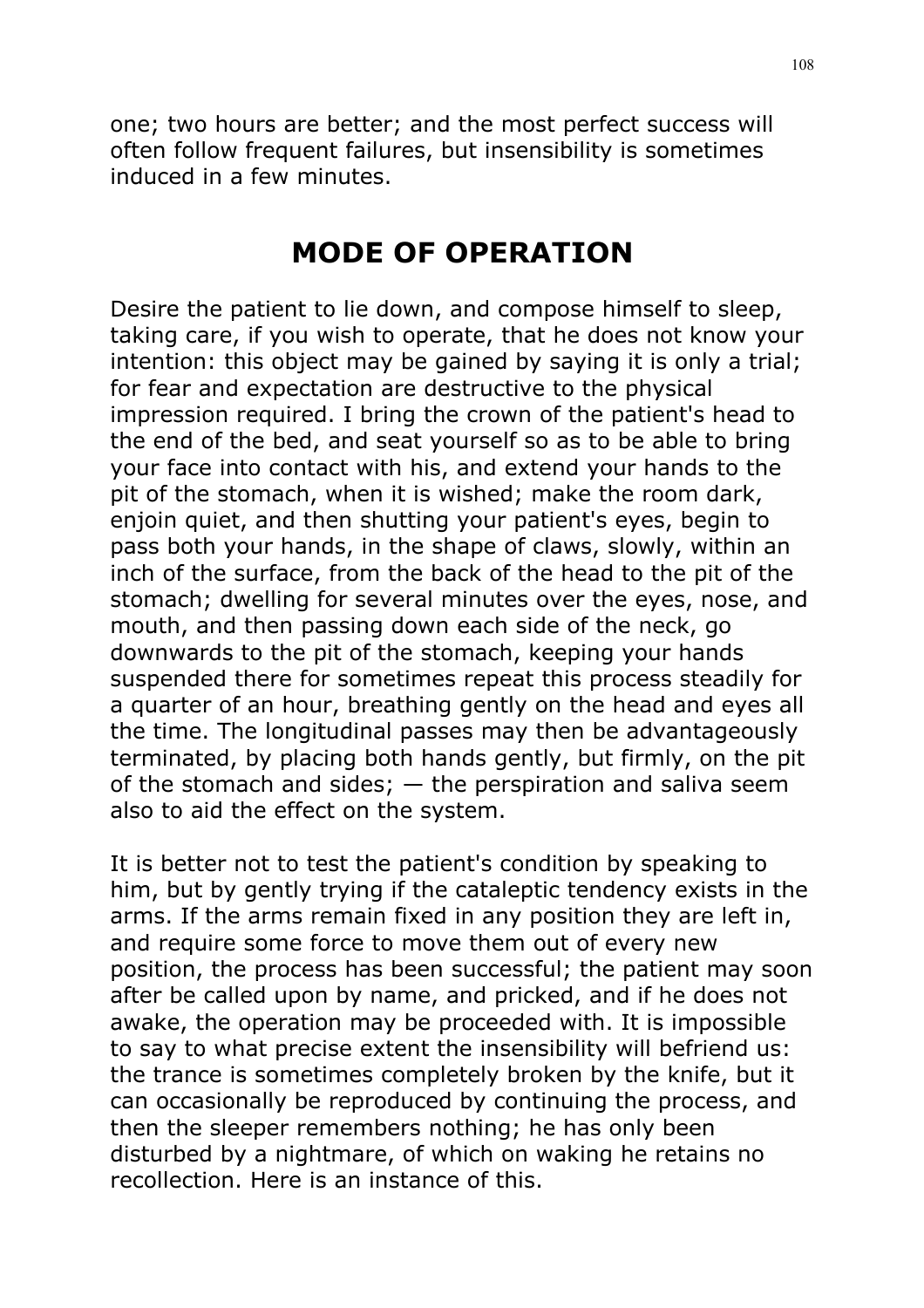July 29th.  $-$  In the presence of some sixty gentlemen, who came from Calcutta and the vicinity, I today cut off an enlarged and ulcerated prepuce; the man moved, and cried out, before I had finished, but was immediately thrown back into the trance, from which all the efforts of the spectators, six doctors included, could not arouse him, or excite a sign of vitality. He was operated on, at twelve o'clock, and awoke at three: on being questioned, he said, that he had felt no pain, and had not seen an European that day. Next day, he complained of the pricks of pins, inflicted upon him by my visitors, who had actually made a pincushion of him. In future, I must request that pins be left at the door.

The person can be raised into any position required for the operation; but some peculiarity in the case may demand the sitting posture from the commencement, as in the following instance.

# **ILLUSTRATIVE CASE**

June 3d. — Teencowrie Paulit, a peasant, aged 40. Two years ago, he began to suffer from a tumour in the antrum maxillare; the tumour has pushed upon the orbit of the eye, filled up the nose, passed into the throat, and caused an enlargement of the glands of the neck.

I was very desirous to reduce him to a state of insensibility before operating on him, and for the last fortnight my assistants have all perseveringly tried it, but without inducing sleep even. Indeed, from the tumour obstructing his throat, he has hardly slept for five months. Having ascertained that he was easier when sitting, I took him in hand myself, today, and entranced him in a chair by the following process. The room being darkened, I suspended my spread hands over his head for some time, and then carried them slowly down, one in front, the other behind; the former dwelling over the eyes, nose, mouth, and sides of the neck, and the latter being applied over the base of the brain: both were then carried down the centre of the body, claw-like, to the pit of the stomach, where they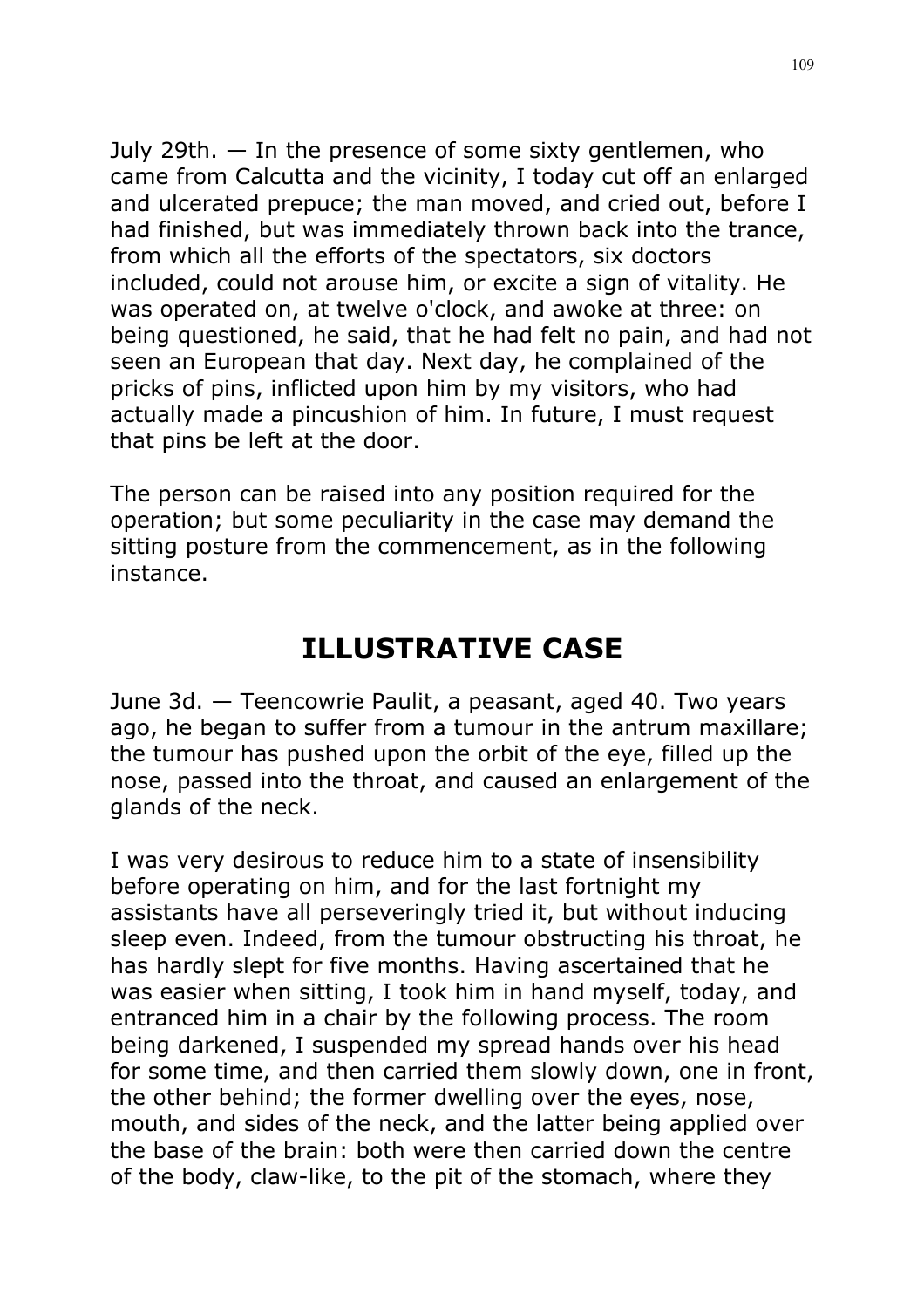were spread and gently pressed, one opposite the other; and I kept breathing on the head and eyes all the time. In half an hour, the man was catalepsed, and in a quarter more, I performed one of the most severe and protracted operations in surgery; the man was totally unconscious.

I put a long knife in at the corner of his mouth, and brought the point out over the cheekbone, dividing the parts between; from this, I pushed it through the skin at the inner corner of the eye, and dissected the cheek back to the nose. The pressure of the tumour had caused the absorption of the anterior wall of the antrum, and on pressing my fingers between it and the bones, it burst, and a shocking gush of blood, and brain-like matter, followed. The tumour extended as far as my finger could reach under the orbit and cheekbone, and passed into the quilet  $$ having destroved the bones and partition of the nose. No one touched the man, and I turned his head into any position I desired, without resistance, and there it remained till I wished to move it again: when the blood accumulated, I bent his head forward, and it ran from his mouth as if from a leaden spout. The man never moved, nor showed any signs of life, except an occasional indistinct moan; but when I threw back his head, and passed my fingers into his throat to detach the mass in that direction, the stream of blood was directed into his windpipe, and some instinctive effort became necessary for existence; he therefore coughed, and leaned forward, to get rid of the blood; and I supposed that he then awoke. The operation was by this time finished, and he was laid on the floor to have his face sewed up, and while this was doing, he for the first time opened his eyes.

#### **MESMERIC COMA**

June 4th. - This is even a more wonderful affair than I supposed yesterday. The man declares by the most emphatic pantomime, that he felt no pain while in the chair, and that when he awoke, I was engaged in sewing up his face, on the floor;  $-$  so that the coughing and forward movement to get rid of the blood, were involuntary, instinctive efforts, to prevent suffocation.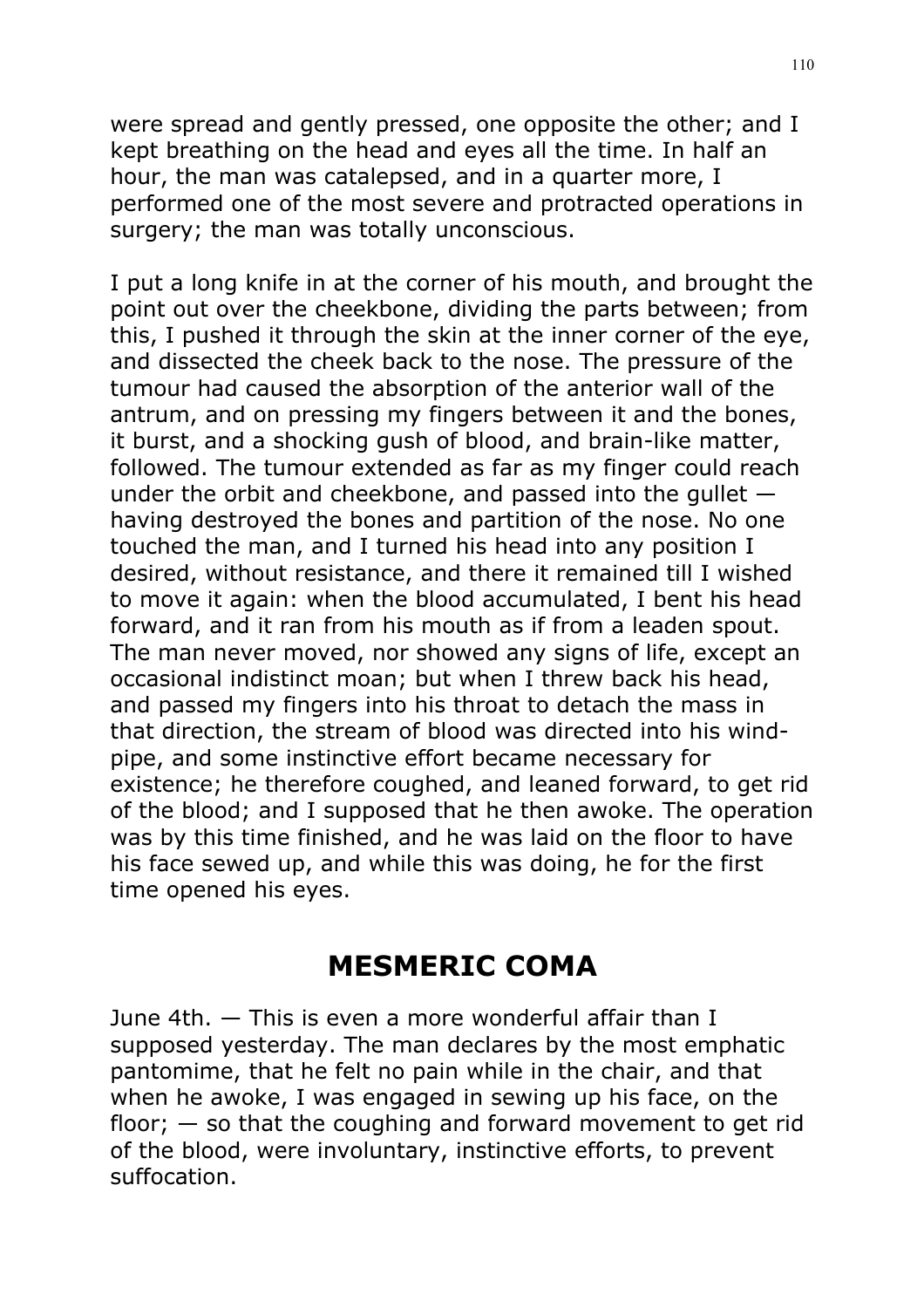June  $6th.$   $-$  The dressings were undone today, and the whole extent of the wounds in the face has united completely by the first intention. He is out of all danger, and can speak plainly: he declares most positively, that he knew nothing that had been done to him until he awoke on the floor, and found me sewing up his cheek:  $-$  and I presume he knows best. Here is a translation of his own statement in Bengalee:  $-$ 

"For two years I laboured under this disease, and scarcely slept for five months. On the 19th May, I came to the Imambarah Hospital, and three or four persons tried to make me sleep, but all in vain. On the 3d June Dr. Esdaile having kindly undertaken my cure, with a great deal of labour, made me sleep, and took something out of my left cheek, which at that time I did not perceive. After the operation, I did not sleep for two nights, but after the third day, I have slept as usual.

> "TEENCOWRIE PAULIT, of Madra"

If patients are fortunate enough to sleep some time after the operation, they not only feel no pain on waking, but none subsequently even. The following is an extraordinary instance of the absence of pain, from first to last.

Sept. 1st. - Teg Ali Khan, a tall strong-looking man; has a hypertrophied scrotum, caused by repeated operations for hydrocele by native doctors; who only withdraw the water as often as it accumulates, without attempting the radical cure. The tumour is perfectly round, and as big as a man's head. He was mesmerised in two hours, on the first trial, and, in the presence of Drs. Ross and Sissmore, I dissected out all the parts; which was very tedious, from the testes having contracted adhesions all round them: and it was about half an hour before the organs were covered up again by stitching flaps over them. Not a quiver of the flesh was visible all this time, and at the end, his body was as stiff as a log, from head to foot, and his separated legs could be with difficulty put together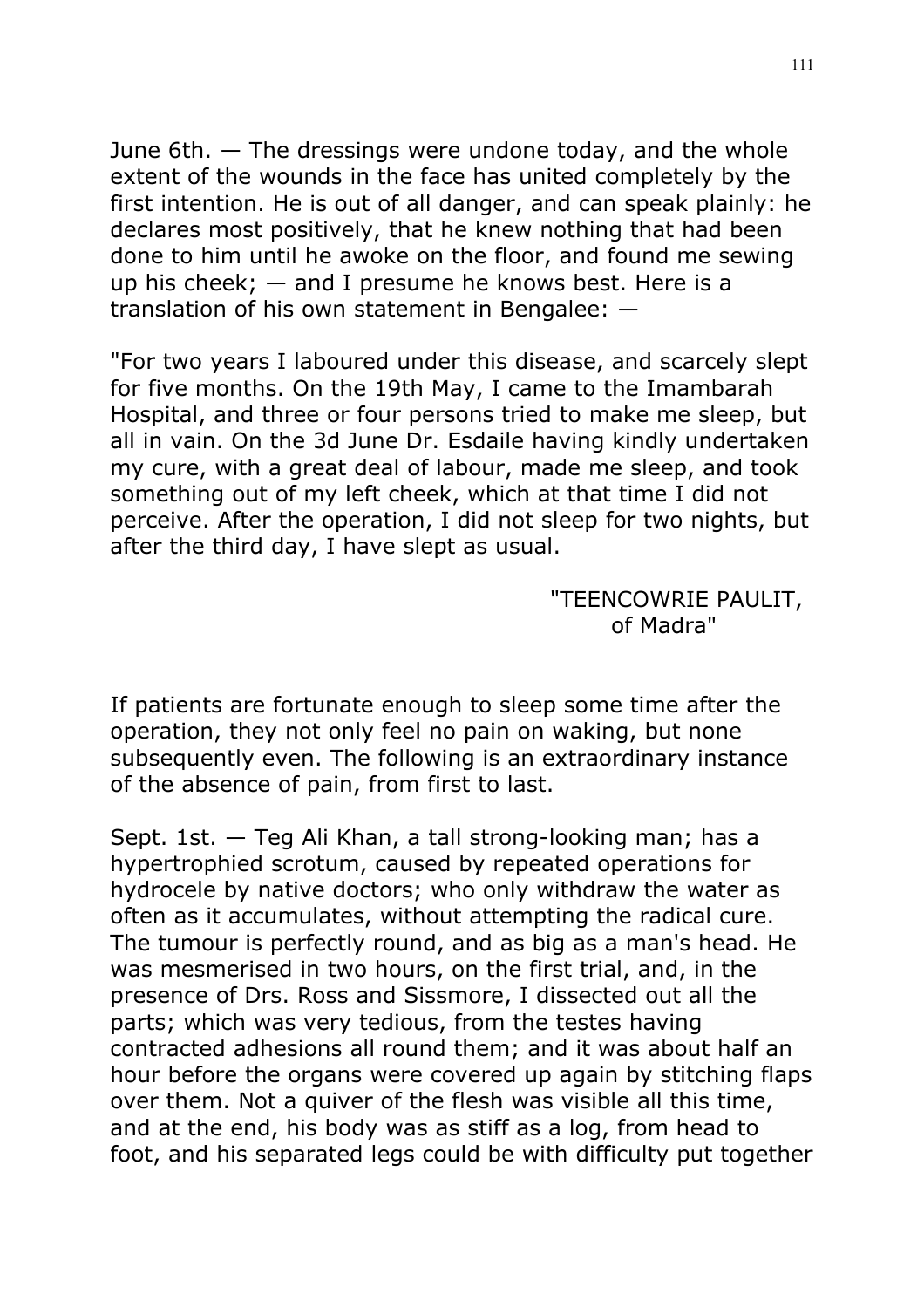again. He awoke in half an hour after the operation, and felt no pain.

Sept. 4th.  $-$  The stitches were taken out today; the wound has healed throughout, and he has had no pain whatever since the operation;  $-$  so much for the absence of the usual irritative shock to the system.

# **ILLUSTRATIVE CASE**

We can renew the trance at pleasure, in order to render people insensible to repeated operations.

Sept. 18th. - Morally Dass, a peasant, aged fifty, has an unhealthy cartilaginous sore, half an inch high above the skin, and extending for six inches along the outer ham-string of the left leg, which it has contracted to nearly a right angle with the thigh, for a year past.

He was entranced today, for the first time, and I deeply cauterised the whole sore with a red-hot plaster iron, without awaking him.

Sept. 19th.  $-$  The excrescence is so hard, and thick, that it must be dissected off the hamstring: he was again entranced, and the diseased part was pared down to a level with the surrounding skin, without his feeling it.

Sept. 20th.  $-$  When he was in the trance today I straightened the leg completely, and bound it up in splints: he awoke not, and when he did, had no pain; although it took all my strength and weight to break down the adhesions, which I felt and heard cracking under my hands. The Rev. Mr. Bradbury saw the first operation. The Rev. Mr. Fisher, and Mr. Graves, the second, and Mr. Blyth the third. In the treatment of chronic diseases suited for Mesmerism, coma is not required: if it occurs, it is probably because nature needs it; but we ought to be satisfied with the improvement of the patient, though it is accompanied with any striking phenomena. The system is not less effectually recruited, because it is done silently,  $-$  just as the best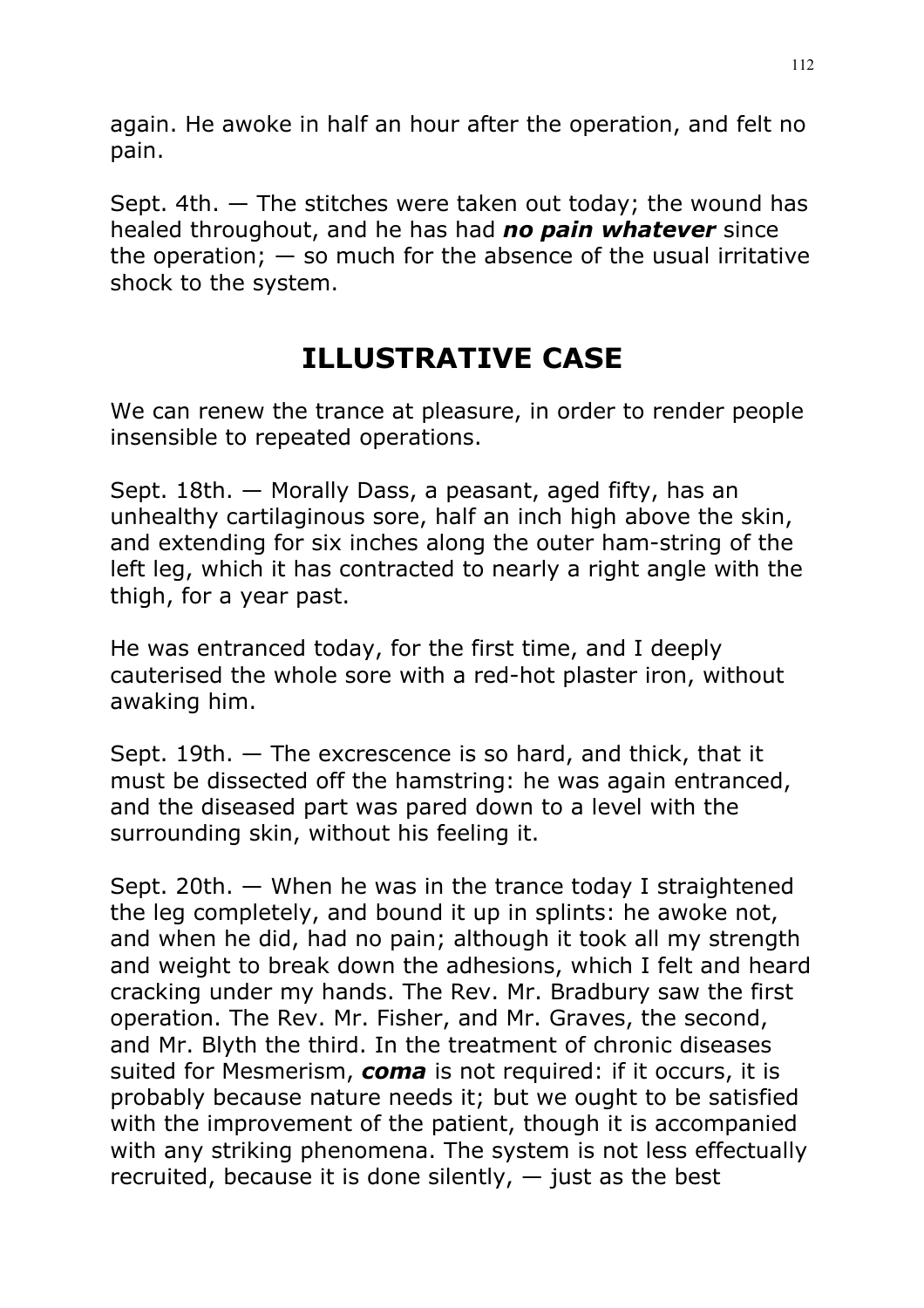digestion is least felt. For refreshing the nervous system, and inducing natural sleep, mesmerising "à longs courants", as the French call it, it will be found sufficient. These are steady continuous tractions, with the point of the spread fingers, from head to foot; the head may be occasionally breathed upon, and the hands allowed to rest for a few minutes on the pit of the stomach. An hour of this, on going to bed, will often soothe restlessness, bring back natural sleep, and invigorate the nervous system.

#### **MESMERIC COMA**

Sept. 25th.  $-$  Mr. Calder (I mention his name at his own request), who has been twenty years in India, came to me today, complaining of general rheumatism, nervousness, and debility. He walks with great difficulty, with the help of a stick, and cannot ascend a stair. His nerves are shattered, his evesight is weak, and his hands tremble when writing; when he walks on smooth ground, he fancies that it slips from below him, and the effort made to save himself nearly throws him down: of late he has not been able to drive his buggy, from a feeling that it is impossible for him to prevent his horse from running into any carriage he meets. He has been in this state for two years and a half; during which he has gone a tour of doctors, and swallowed a dispensary of physic, to no good purpose. I said that I could not in conscience physic him more, but recommended him to try what nature would do for him, as, upon the whole, I thought his case adapted for mesmeric treatment, but that it would require time and patience to do him any good. He was very glad of any untried chance of relief, and I desired one of my people to mesmerise him for an hour in bed, every night.

Never having been present when Mr. Calder was mesmerised, I am indebted to him for the following note of his case.

"On the 25th of September last, your native assistant, as directed by you, made the first attempt to induce the mesmeric sleep, but without success: the trial lasted for an hour and a half.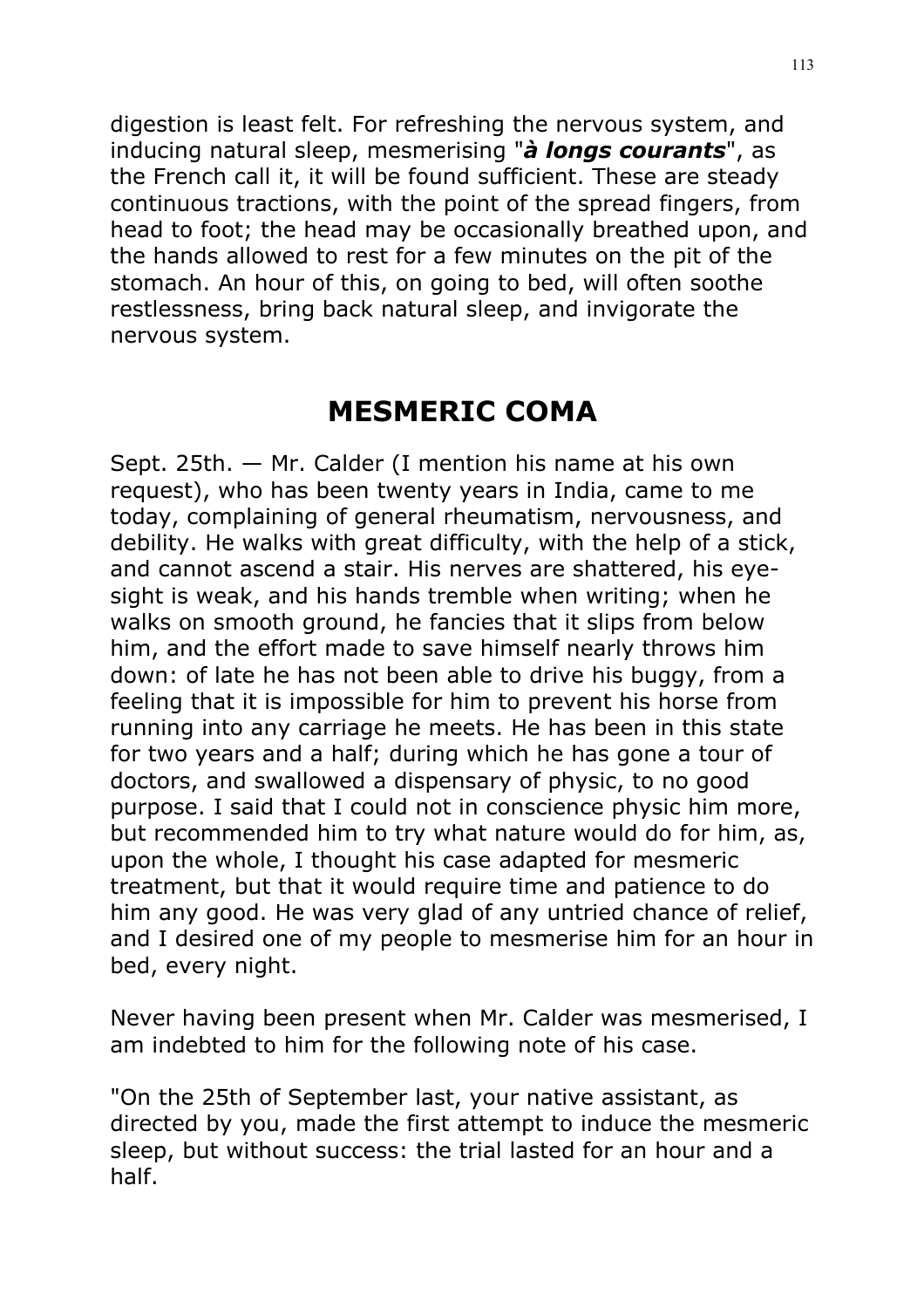"26th and 27th September, ditto.

"28th. - After a persevering trial for the same length of time, I was thrown into a trance, from which I awoke after upwards of five hours,  $-$  I found great difficulty in raising my eye-lids, or keeping my eyes open. I left the couch and retired to bed, and had my natural sleep afterwards, till six o'clock next morning. For a week afterwards, the efforts to mesmerise me were repeated for an hour daily, but without farther effect than causing a sleep of a few minutes. I however continued to enjoy my natural rest at night, found my pains abating daily, and my nerves considerably braced up; so much so, that I could walk up and down stairs without assistance, and with every confidence drive out in a buggy alone, which I could not have attempted for two years and a half previously.

"Up to the 17th of Oct. I was thrown into sleep, every third or fourth night, for about two hours; the effect of which you may judge of, from my being able to walk yesterday morning more than four, and this morning, more than six miles.

"(Signed) J. CALDER

"Oct. 28th, 1845".

This is the gentleman who, I said, recognised the identity of the mesmeric processes with the Indian modes of charming away pain.

# **MESMERISED WATER**

Topical mesmerising,  $-$  by suspending the ends of the fingers over the pained part, breathing on it at the same time, and then drawing the fingers downwards, continued for a long enough time, say an hour or two,  $-$  is often very effectual in soothing local pain; and I have seen it relieve the pain in gout, bruises, and rheumatism.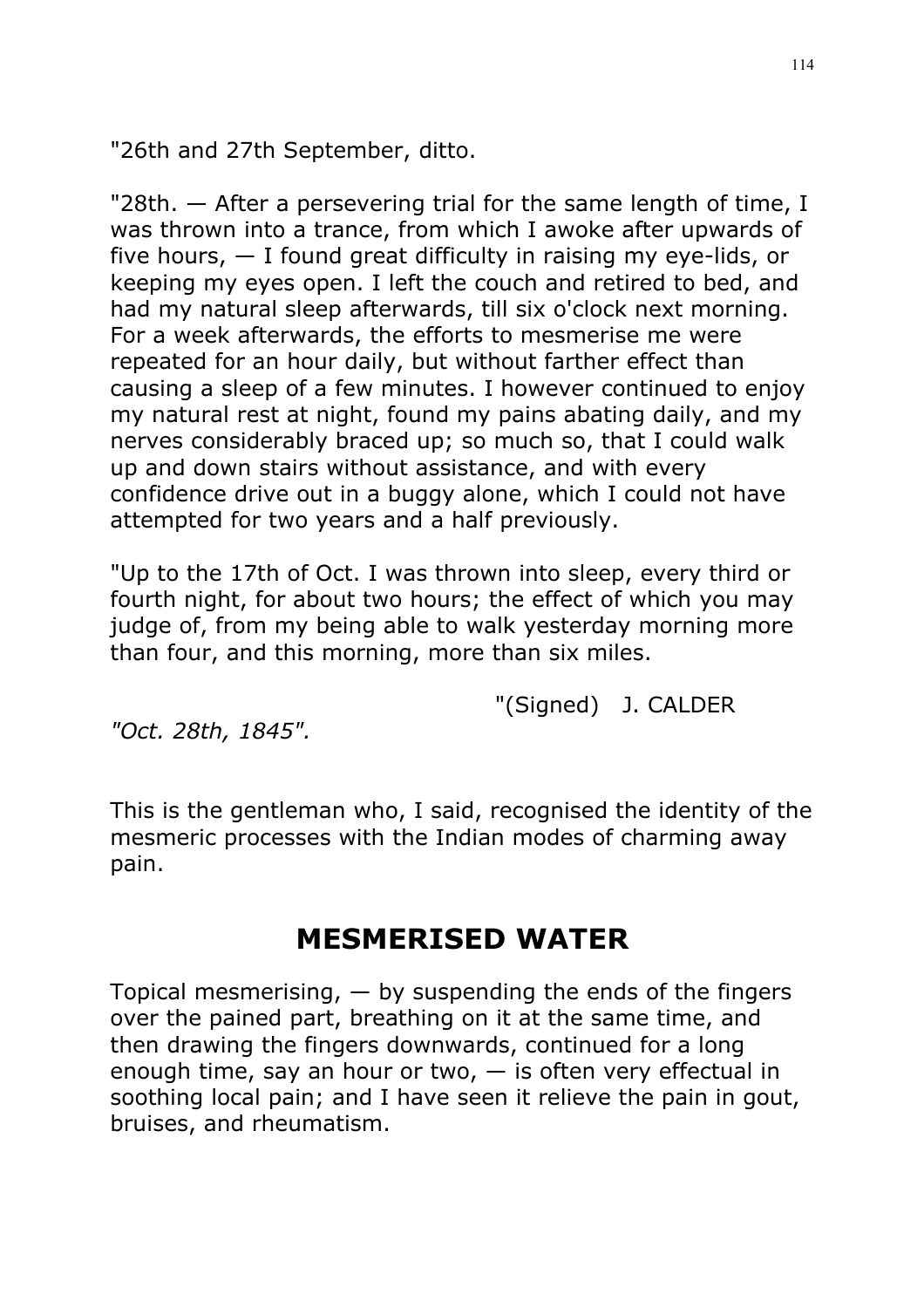The much ridiculed "mesmerised water" is another means of producing the mesmeric symptoms, and as it is practically useful, the process for preparing it shall be described; and let those who do not choose to avail themselves of it, let it alone. But before doing this, and illustrating its effects by facts, it will perhaps be advisable to clear the way for the reception of them, by showing that there is no **prima facie** absurdity or impossibility about the matter. In accordance with Lord Bacon's advice, I will "foment the part to make the unquent enter the better". To those who will condescend to think seriously on the subject, and apply their previous knowledge to the examination of it, I would suggest, that if there is a vital emanation from the body, called "Mesmerism", there is nothing improbable in the assertion that it can be communicated to water and other inorganic substances, like other invisible and imponderable agents. Water absorbs air and different gases, and the odours of neighbouring objects with great facility; a glass of water can be charged with electricity, or an empty glass filled with it. Mesmerism has been called "animal electricity", and if correctly named, we should expect it to resemble inorganic electricity in many particulars: but whether it is a modification of electricity or not, I can see no reason why water should not absorb an invisible animal fluid, as easily as a fluid which is imperceptible and organic. There is nothing in the known laws of physics to make it improbable that water can be mesmerised, as well as electrified. On the contrary, it seemed to me so probable from analogy, that I fully believed the statements of others regarding it, and made my first experiments with considerable confidence.

Deleuze, a most honest and trustworthy man, and who had practised Mesmerism, for thirty-five years in France, with great success, gives the following directions for mesmerising water. "It is to be poured over the tips of the fingers, and the glass is then to be mesmerised by passing the hands down its sides, and the water may also be breathed upon". The following process, though less delicate, is a shorter, and, I believe, a more effectual mode of charging water with the mesmeric fluid.

As there is good reason to believe that the breath is impregnated with the vital fluid, I breathe through a tube into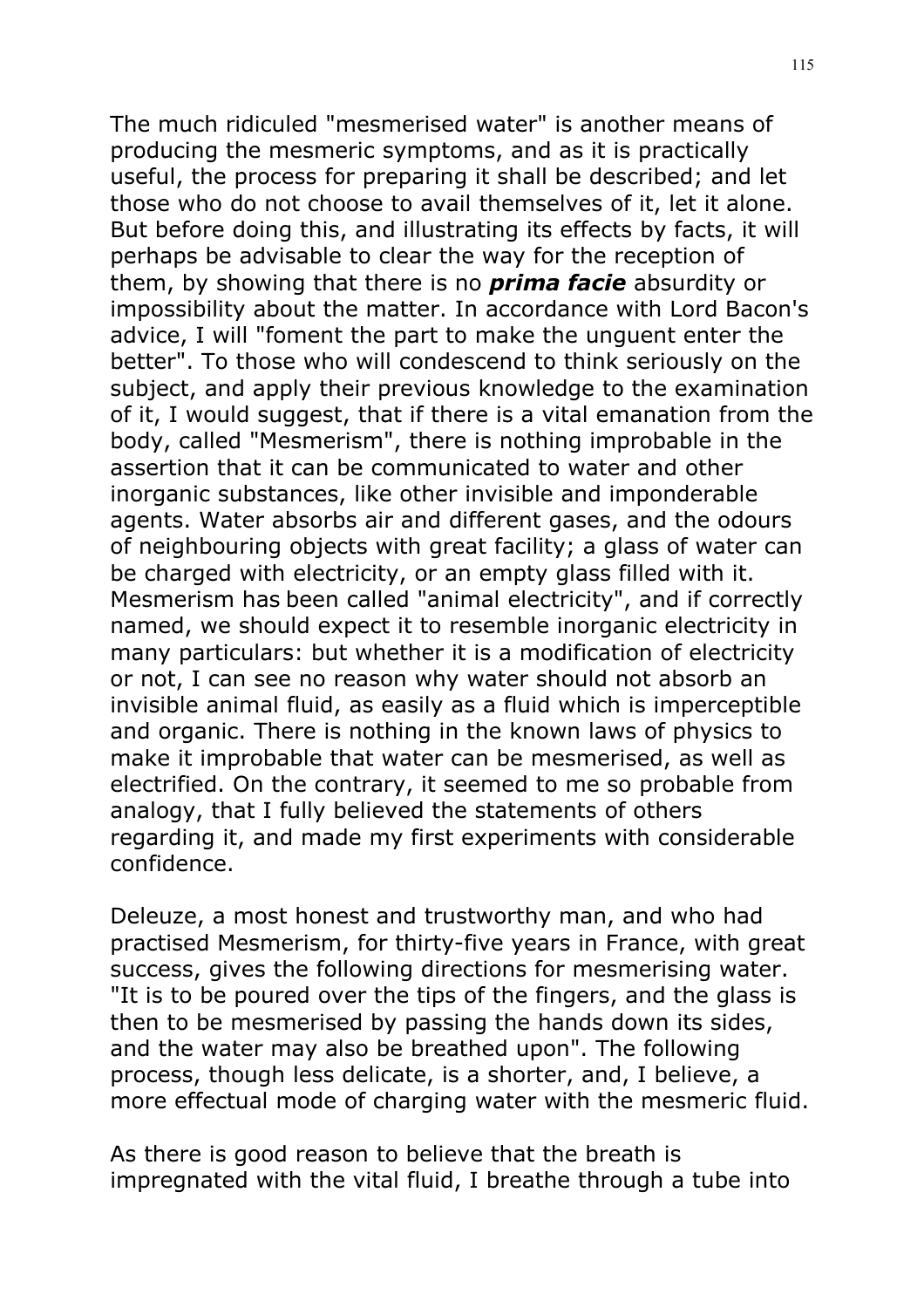the bottom of a cupful of water, keeping the points of the fingers in contact with the surface; in five minutes the water is charged, and here are my first experiments with it.

June 28th. - From her extreme sensibility to the influence, it seemed to be probable that the woman Alunga would exhibit in perfection the virtues of mesmerised water, if it had any. In the presence of my hospital attendants, I today took an ounce of water from the common reservoir, and mesmerised it, putting the like quantity of plain water into another glass. We then went into the women's ward, and I gave the plain water first very slowly, asking her if it had any taste? It was only plain water, she said; I then gave her the other; after waiting some time, she said it was different from the first,  $-$  that it was sharp to the tongue, and created a warmth in the stomach. Almost immediately, her countenance began to change; she insisted upon getting up to walk; and I immediately saw that she was a somnambulist: after taking a few staggering steps, she would have fallen, but was prevented, and taken back to bed, where she instantly sank into the mesmeric coma, and remained so for hours.

June 29th.  $-$  I today had the pleasure of meeting the Rev. Mr. Long, from Calcutta, a stranger to me and mesmerism, who asked me if I could show him any mesmeric cases in the hospital at present. I replied that I should be happy to verify, in his presence, an important experiment regarding the efficacy of mesmerised water, which I had made for the first time, yesterday. I was glad to learn that he had never heard of such a thing; and he willingly agreed to accompany me to the hospital.

I took the same quantity of water as yesterday, out of the common cistern, and charged it before him, and again put the same measure of plain water in another glass, the woman being unconscious of our presence. We then went to her, administered the common water first, and waited for the effects; none appearing, the mesmerised water was given, and in a few minutes her expression altered; she rose, and walked in a wavering uncertain manner, and then set about washing the floor, which was dirty, she said. Soon after she complained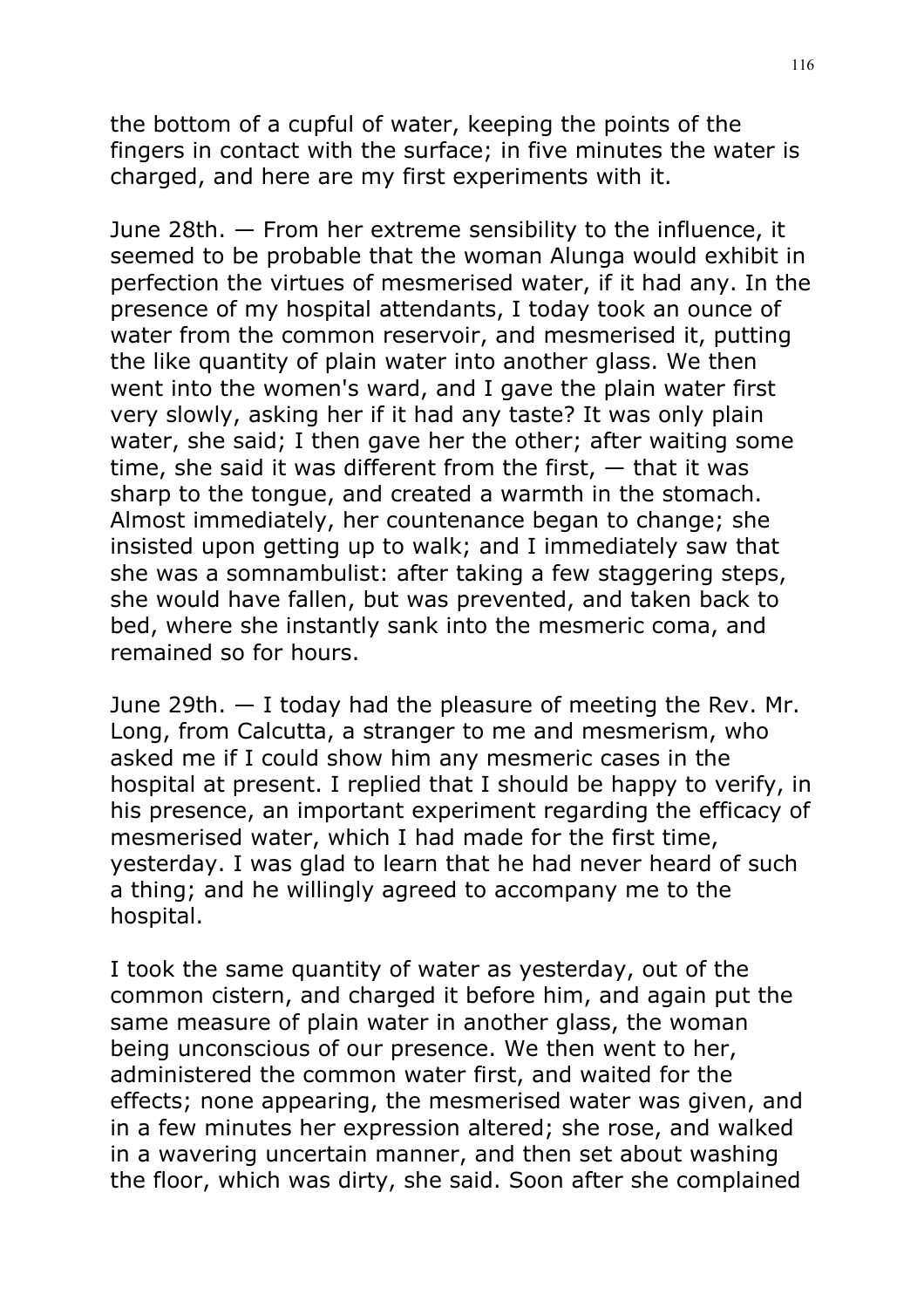of the room being full of kites, crows, and paddy birds, and desired them to be scared away. On being asked who I was, she said I was a Baboo, and that the sweeper was her brother Essan, who had come to take her home; she was put to bed, and immediately fell into the mesmeric trance. We then retired to talk over the matter, and I asked Mr. Long if he had any doubts that could be resolved on the spot. He said, nothing could be more certain than the connection of cause and effect, and that he would gladly certify to it. After some time we returned to her, and I awoke her, all but her eyes; these she could not open; but this being done with my assistance, she was seen to be in complete possession of all her senses and faculties, as was evinced by her ready and consistent replies, and the total revolution in her countenance.

June 30th.  $-$  I thought of varving the experiment on the woman Alunga, whom I had not seen today: I therefore went to the house of my assistant, and asked him to give me a phial and a little water, telling him. my intentions, which were to call for Mr. Betts, the deputy-collector (who had never seen Mesmerism and to whom I had never spoken on the subject). and request him to go to the hospital, give the water to the woman, and then send to inform me that it was done. Having mesmerised the water, I carried the phial to Mr. Betts, and begged him to be good enough to perform an experiment for me, and at the same time satisfy his curiosity, perhaps. I assured him, on my honour, that this was pure water, only mesmerised, and requested him to go and give it to the woman named Alunga, and then to let me know. He kindly consented, and in a short time a messenger came for me; when I arrived, the woman was getting up to walk, in the same delirious state as on former occasions, her phantasms only being varied; and again she could not open her eyes, even by pulling: when partially opened they instantly closed again, till I relieved her by blowing and rubbing. On awaking there was no vestige of derangement in her mind or perceptions. Mr. Betts was sure of the facts he had witnessed, but, I suspect, had some difficulty in believing that he had only given water.

June 28th. - Sidissur Ghose, a prisoner, in a different hospital; I saw him for the first time today, at 11 o'clock; he has been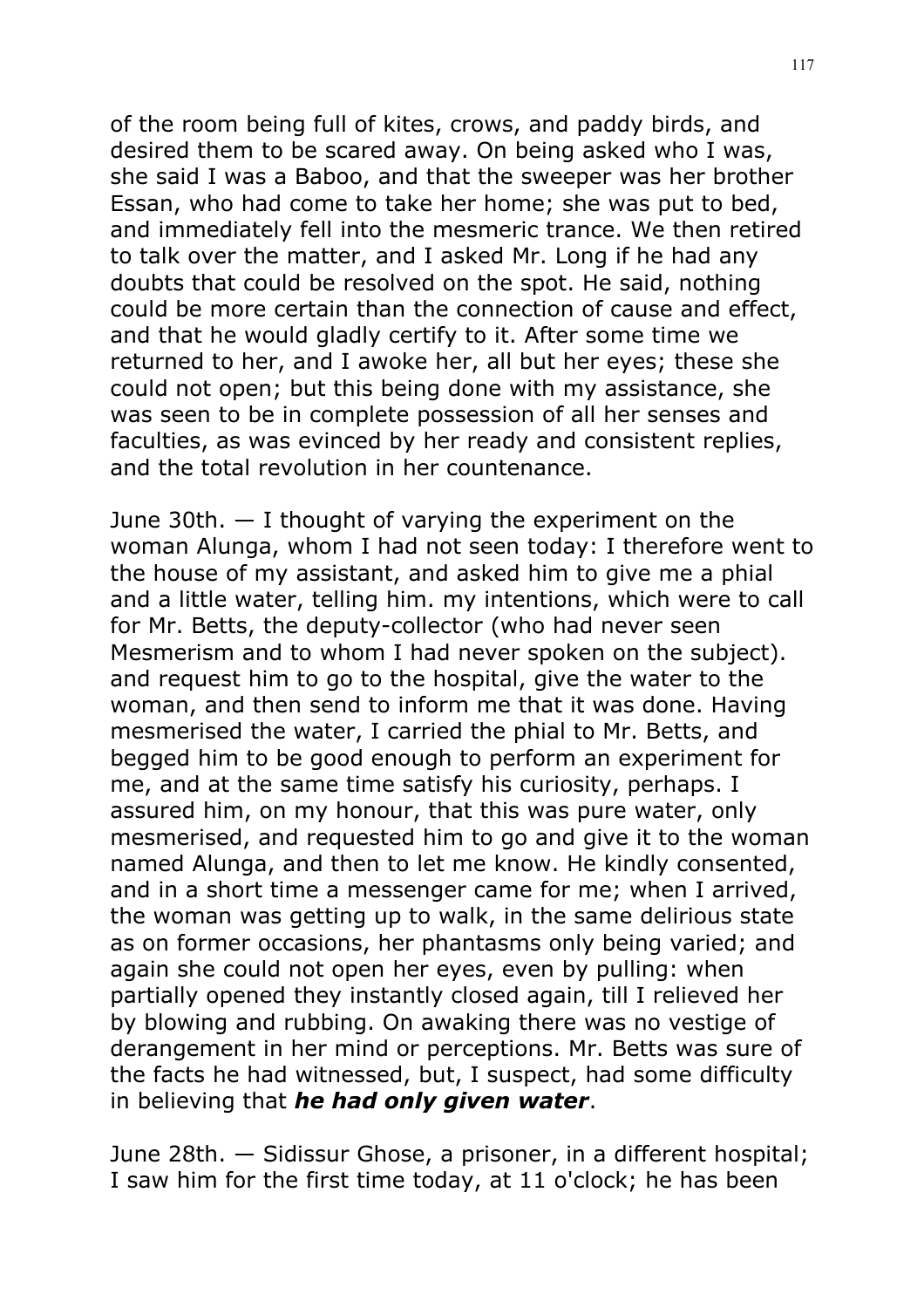suffering for three days from inflammation of the testes, which were extremely tender to the touch, and he was bent double in walking. I determined to subject him to the trance if possible, for the following reasons:

As a fire expires for want of fuel, it seemed to me very probable that inflammation would die out during many hours of absolute repose to the system, pain and irritation being the sustaining causes of inflammation. Remove all pain and sensibility for hours, and it is only natural to suppose that the circulation will return to its usual channels, and the disease will be removed by a natural curative effort. If the repose be too short to recruit the vital powers, the trance can be repeated at will when the system has been once affected.

I succeeded in entrancing him in half an hour, and left him sleeping. I then went to the Charity Hospital, and made my first experiment, as above related, on the woman Alunga, with mesmerised water. Having completely succeeded, I returned to the Jail Hospital, and found that the man Sidissur had just awoke. He bore pressure much better, and there was no heat in the part. I gave him three ounces of mesmerised water, and in five minutes he was again in the trance.

June 29th. - Sidissur awoke at nine o'clock last night, but went to sleep again immediately, and slept all night; the swelling has decreased, and I can squeeze the part all over without causing pain, and he walks erect, with ease. The disease is subdued, but for the sake of experiment I gave him another dose of mesmerised water, and in three minutes he was in the trance.

June 30th. — Sidissur again slept till nine o'clock last night, and had a good night afterwards. Dismissed cured, at his own request.

July 2nd. - Nobee, an elderly, worn-out woman, has had rheumatism in her back for some months: she was put into the trance today, and on waking was free of pain.

July 3rd.  $-$  No pain. Gave her a dose of mesmerised water; she soon said that she felt warm all over; a general tremor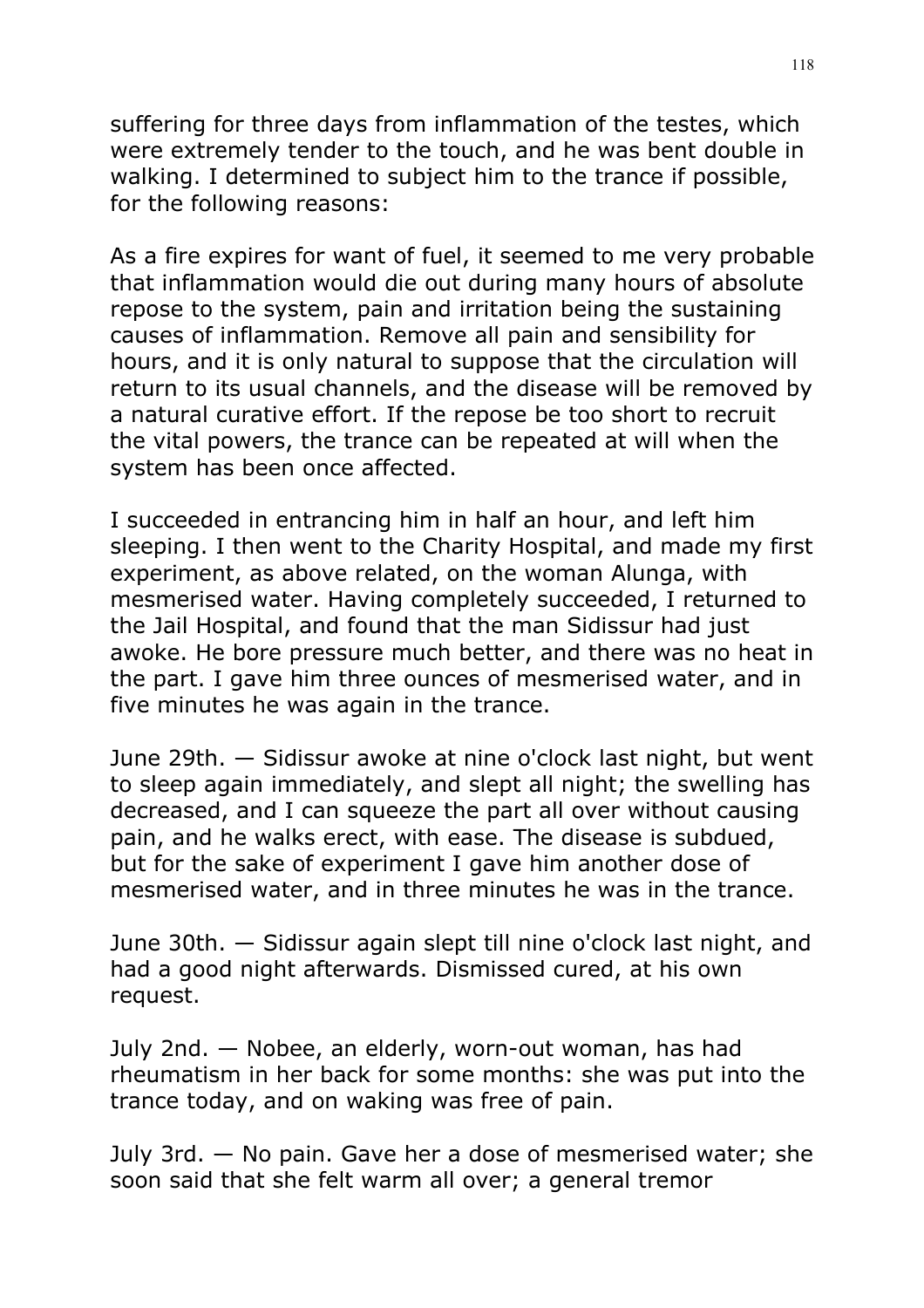followed; and on being desired to walk she complained of her head turning, and walked a little, with great difficulty. On returning to bed she fell asleep immediately, and slept for two hours.

July 29th.  $-$  At the public Seance, already mentioned, eight men drank mesmerised water prepared by my assistants, and superintended by two doctors, and two clergymen; and in spite of the incessant tormenting of their visitors, four of them, to my great surprise, became entranced and cataleptic, and were converted into somnambulists.

December 14th. - Jadoo, a prisoner, convalescent from cholera, is plaqued with continual hiccough  $-$  eight convulsions in a minute. To be mesmerised: he was subdued in fifteen minutes, but there was little change in the hiccough for half an hour afterwards. He was raised upon his feet, and a bandage soaked in cold water wound around his chest, without awaking him, and he was allowed to sleep half an hour longer: still no change for the better. I now prepared some mesmerised water, and awoke him; he no sooner drank it than he fell asleep again, and the hiccough immediately stopped, and never returned. He slept for three hours after drinking the water.

To illustrate the subject farther, as I could do by scores of examples, would be intolerably tedious; and I hope it will not be for a moment supposed that I mean to say that such will in general be the effects of mesmerised water, but only that in persons already under the mesmeric influence such results can be procured: it has been known to affect the uncontaminated system, but it is a rare occurrence.

The means used for dissipating the mesmeric influence, are precisely those employed for disengaging the brain in fainting, or natural insensibility, caused by a revulsion or stoppage of the nervous fluid by natural causes. They act, I presume, exactly in the same way, by re-determining the nervous rousing to the skin and the organs of sense; thereby rousing the brain from its torpor of exhaustion in the case of fainting, or relieving it of the nervous plethora which I have suggested might be the cause of mesmeric coma.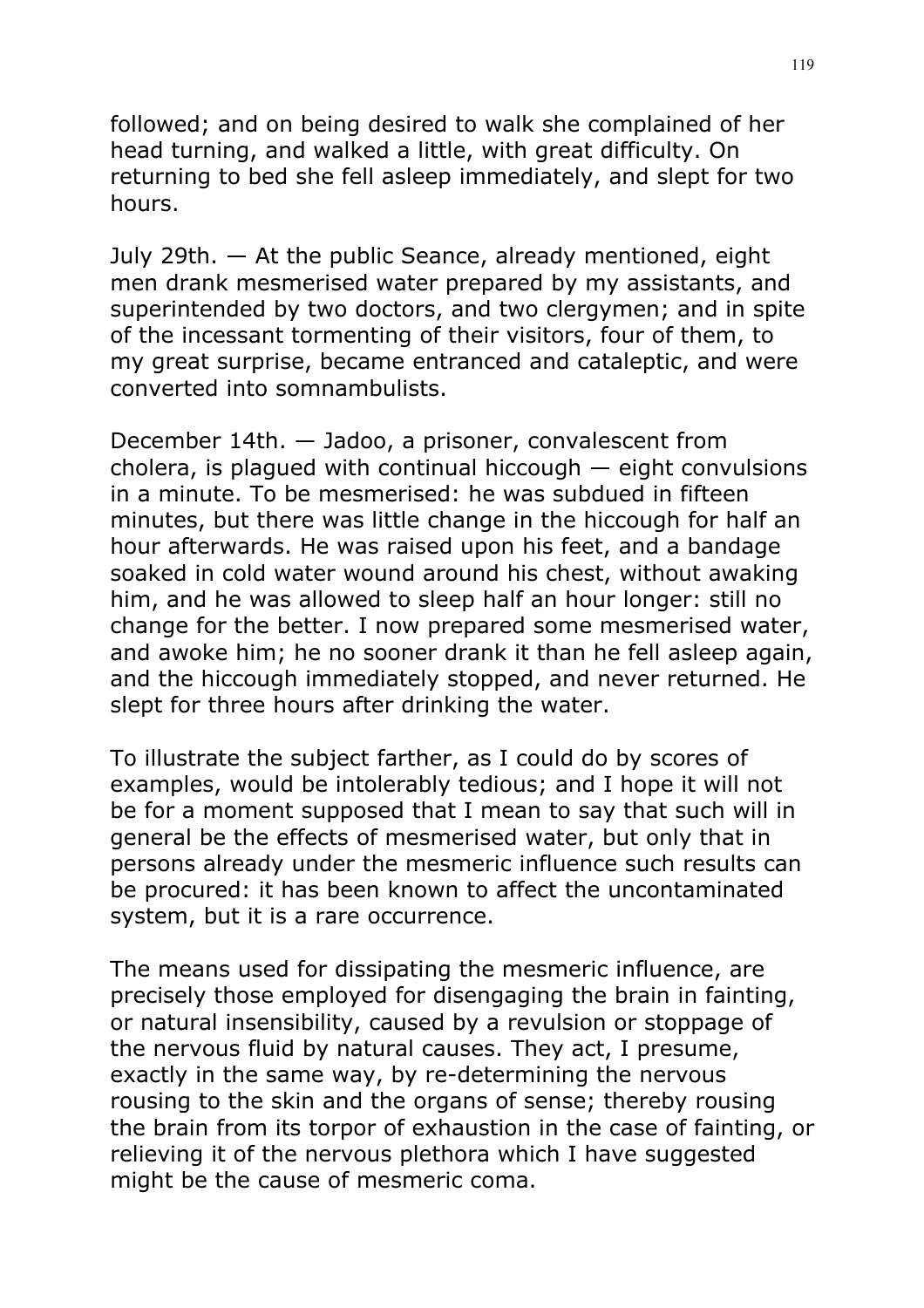Blowing sharply in the eyes, rubbing the eyelids, and eyebrows, and sprinkling cold water in the face, are the methods for demesmerising the brain, and when locally applied, are equally efficacious in de-catalepsing rigid limbs. Let an arm be catalepsed, short of the most intense degree of coma, and although it may require considerable force to bend it, yet blowing on it, rubbing it gently, or letting a few drops of cold water fall on it, will generally relax the rigidity of the muscles, and cause the arm to fall down at the side, with its flexibility restored; and it looks to me as if the muscles recovered their functions (just as  $-$  the activity of the brain is renewed) by being relieved of the nervous secretions that have deserted the surface, and become concentrated on the sensorium and muscular system.

## **MODE OF DE-MESMERISING**

The smallness of the cause, and the greatness of the result, when we restore a person to the complete possession of his senses, and intellect, by sprinkling water in his eyes when in the mesmeric coma, are quite as remarkable in natural fainting, in which the effects are often equally striking and instantaneous and I leave it to the reader to determine whether the exhaustion of the nervous system in natural coma, and its presumed repletion in the mesmeric state, does not assist us in understanding the similarities and differences observed in natural, and mesmeric sleep.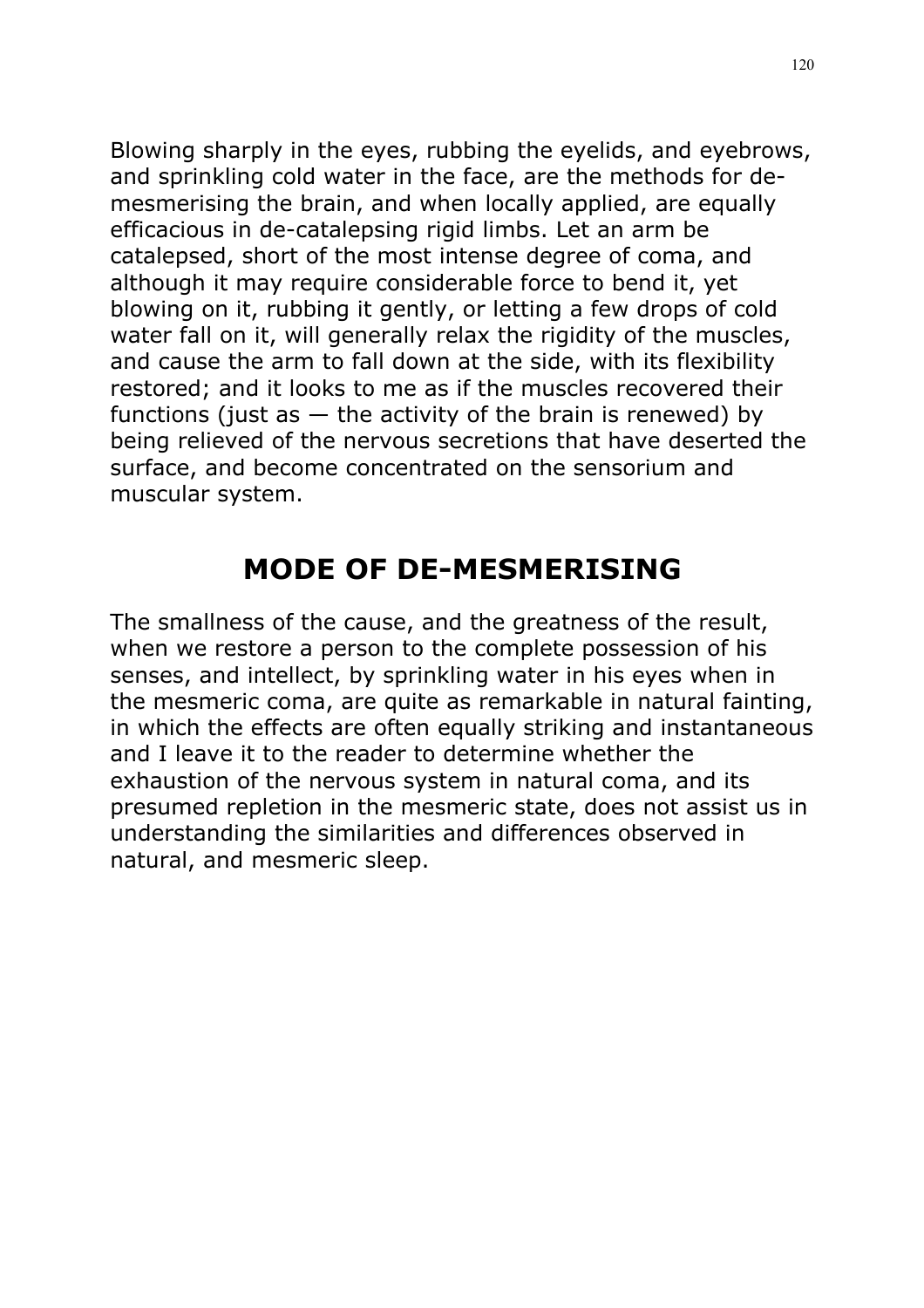# **CHAPTER VI**

Mesmerism as a Remedy.  $-$  Coma as a Medical Agent.  $-$  Journal of Practical Mesmerism. - Chronic Inflamination of Eye cured. -Nervous Headache ditto. - Acute Inflammation of Eye 'ditto. -Return of Nervous Headache prevented. - Rev. Mr. Fisher's Report.  $-$  How to make a Convert.  $-$  Tooth drawn in the Trance.  $-$ Convulsions cured by ditto.  $-$  Arms straightened in ditto.  $-$  Sense of Formication removed. - Lumbago, Sciatica, Pain in Crural Nerve, cured. - Palsy of an Arm ditto. - Hemiplegia greatly benefited. - Tic cured.- Rheumatism ditto. - Mesmerism as a Disease. - Resembles Hysteria. - Ignorant Charges of Imposture. - The Public abused. - The Public disabused. - Folly and Unfairness of its would-be Guides. - Spontaneous Development of the Mesmeric Disease.  $-$  Mesmerising by doing nothing taught by the Mesmerists themselves. - A natural Consequence of frequent Mesmerising.  $-$  Examples of Mesmerising by doing nothing.  $-$ Hysteric Theory.  $-$  Hope to hear of Hysteria as a Remedy soon.  $-$ **Rational Mode of studying Mesmerism.** 

For practical purposes, the physical effects of Mesmerism may be divided into simple somnolence, semi-insensibility, and total insensibility, or coma: of the first, nothing more need be said, and abundant examples of the others will be given in my "Journal of Practical Mesmerism".

Although accepting thankfully whatever nature deigned to offer in answer to my inquiries, in the various cases in which I consulted her; yet they were not presented to the vis **medicatrix naturae**, at haphazard, and without selection. My first case was indeed a "pomegranate full of many kernels", and offered so many facts from which great practical deductions could be drawn, that I only followed out the indications of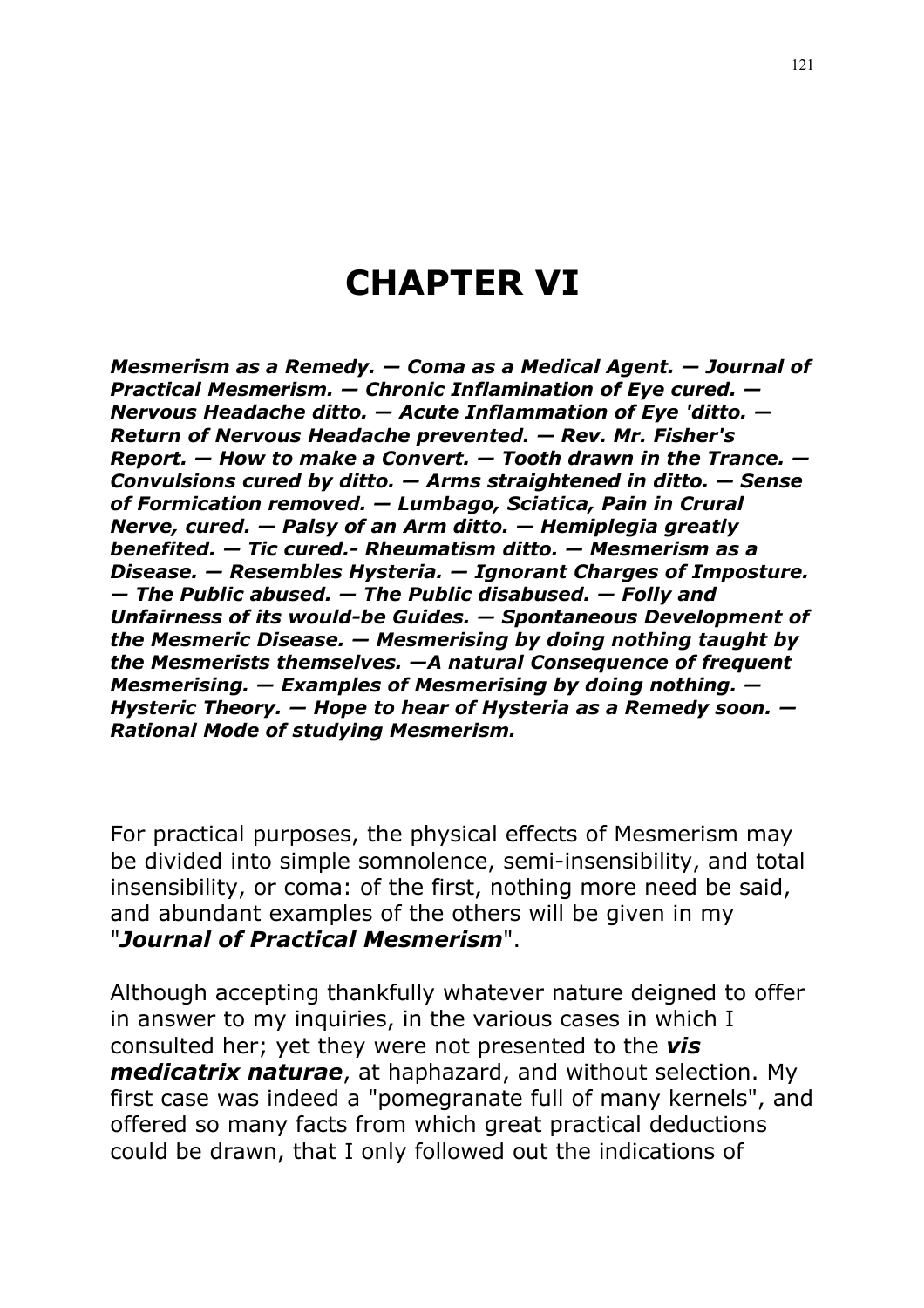nature in all my subsequent proceedings; so that my operations have not been "a mighty maze, and all without a plan".

# **MESMERISM AS A REMEDY**

**I.** I was certain (if life is not a phantasmagoria) that in the mesmeric trance, the muscles of the whole body had been as plastic, and obedient to my command, as clay in the hands of the potter; and I felt satisfied that if the same state of things could be brought about, muscular spasms and contractions would disappear before this great solvent. The straightening of limbs, long contracted, very soon verified this inference.

II. Having, in this case, witnessed the total extinction of nervous irritability, I was led to conclude, that in a like state of things, nervous pains would vanish before this supreme anodyne. The cure of nervous headaches immediately demonstrated the truth of this idea.

III. The insensibility to pain convinced me that the most painful surgical operations might be performed without the knowledge of the patient, and this has been done to an extraordinary extent, so much so, as to be a daily matter of course.

IV. I had seen high local inflammation, and sympathetic fever suspended during the trance in my first patient, and that the artificial inflammation (which it was my object to excite, for the cure of hydrocele), did not develop itself, while the mesmeric influence was in activity, and that the pulse and temperature had become natural: thence I inferred, that inflammation was probably incompatible with such a state of the constitution, and I soon succeeded in curing acute inflammation of the eve and testis, by no other means than the mesmeric trance.

As regards the certainty of my conclusions, it required no great sagacity to believe the evidence of my senses, and to go and do as nature bid me. A **fact** in nature being once ascertained,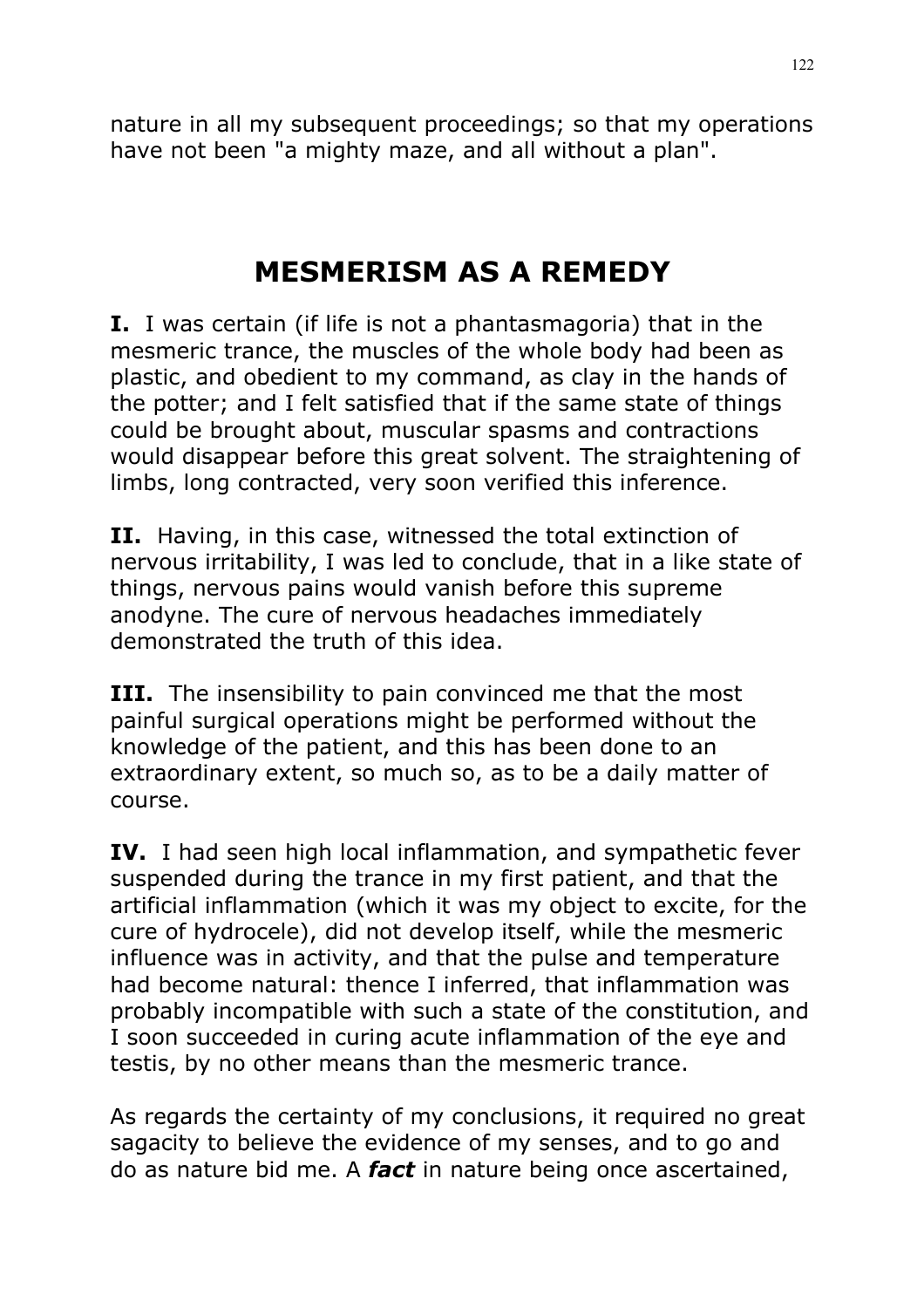and all its accessories carefully observed, we may be confident of re-producing it, at will, by fulfilling the necessary conditions, if the phenomenon is under human control. I therefore tried to bring about the same condition of body, by the means required to be used by nature, before she will condescend to interfere in our favour, feeling convinced that if she did interfere, it would be with unerring wisdom, and unapproachable skill; and that what had been feebly begun by her weak, but obedient creature, would be triumphantly completed by her laws, when brought into action; the way for them being merely prepared, in the manner pointed out by experience.

"Nature is but a name for an effect, whose cause is God;" and the Author of nature has ordained, that such effects should often follow such predisposing causes.

# COMA, A REMEDIAL AGENT

Mesmeric coma will in the following pages chiefly figure in surgical operations, and is not so often required in the treatment of medical cases; but when it can be induced, it is extremely important in instantly extinguishing nervous pains, arresting convulsions, and aiding the natural resolution of inflammation, by its anodyne and restorative powers; and if it could be induced in the commencement of some of the most fatal diseases, it would probably arrest their progress, for it revolutionises the whole system, and every other constitutional affection is for the time suspended.

In chronic inflammation it is a useful discutient, gently stimulating the nerves, and capillary vessels of the part, to more healthy action; and for this purpose, local Mesmerism is only required.

The chronic exhibition of Mesmerism as a general tonic, in diseases of debility promises to be of great service, especially in functional derangement of the nervous system and I am hopeful that we have at last got a **direct** nervous remedy, hitherto, a "**desideratum**" in medicine.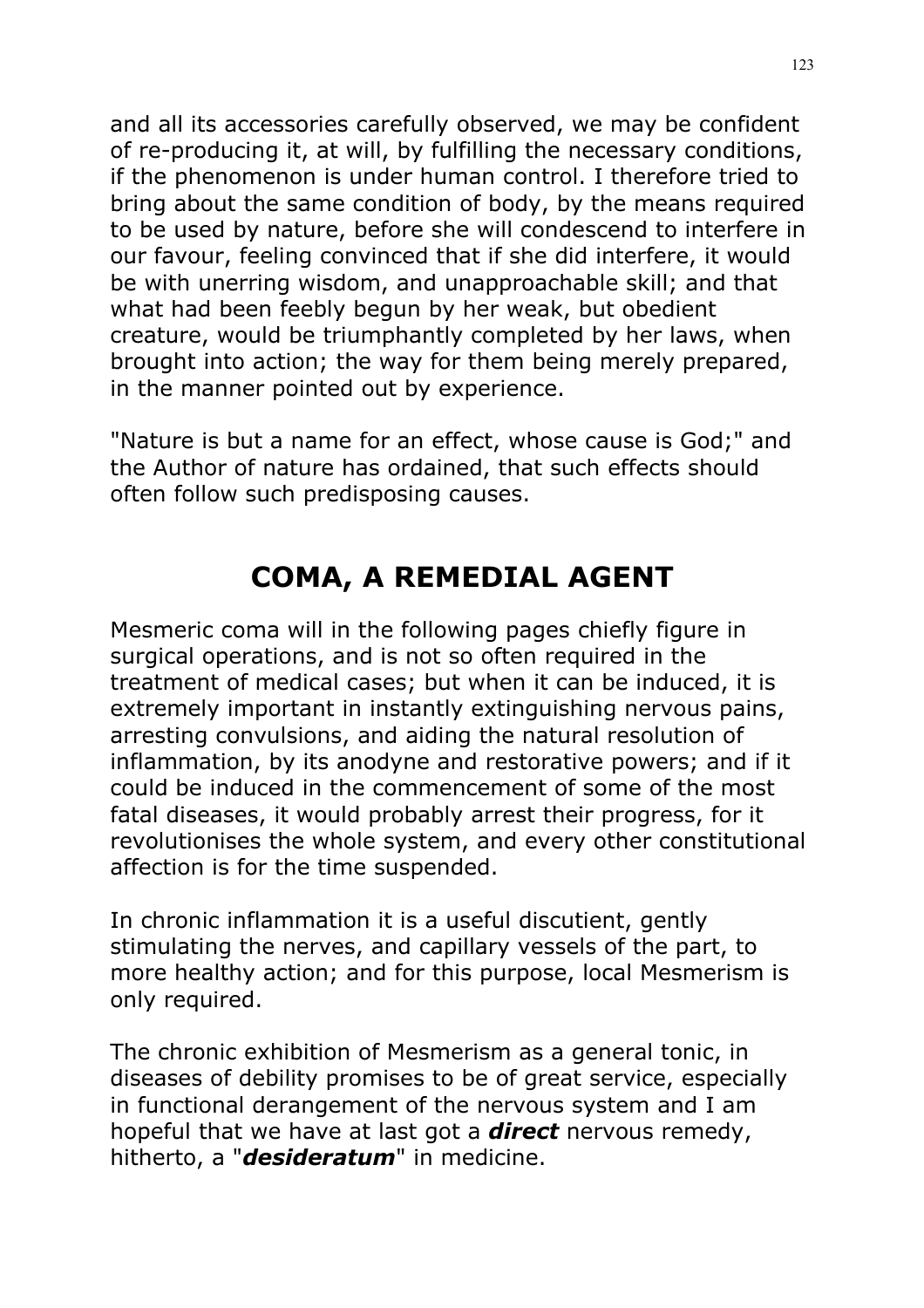In palsy from weakness of the nerves, it promises to assist us greatly, and Dr. Elliotson has recorded many cures of cases he could not have managed before. All who venture to confess the truth to themselves, know how miserably impotent for the cure of palsy, and nervous diseases generally, are the medical means hitherto employed. If we succeed, we often cannot tell why, and the connection of cause and effect is very uncertain. But in the chronic treatment of palsy, by Mesmerism alone, the patient often feels and shows early and continued improvement under the action of this natural remedy; and we cannot refuse to believe that it is the exciting cause: we must believe that it is, or own that it is a spontaneous cure of a commonly incurable disease! But both the practitioner and the patient must remember; that Mesmerism is no exception to the general rule, that a chronic disease must have a chronic cure: much patience and labour will be required in the mesmeric treatment of paralytic affections, and the result will greatly depend upon whether the disease is one of debility or over-excitement of the nervous system. In the latter case, I should think, that unless the sedative effects on the system could be induced, we should be disappointed; in the former, every degree of the influence would probably be of service.

We find in practice, that nervous persons, from overexcitement of the nerves, are with great difficulty subdued, and appear to be still farther irritated by subjecting them to the mesmeric process; whereas those who suffer from irritability of the nerves from weakness, are easily affected, and soon benefited by it.

## **EXTRACTS FROM JOURNAL** OF PRACTICAL MESMERISM

The medical cases adapted for the use of Mesmerism, do not occur in my practice among the poor so often as surgical cases, as the labouring poor do not usually resort to medical advice for nervous diseases, till they are past cure: I can however present the reader with some interesting cases, which I will extract, as they occurred from my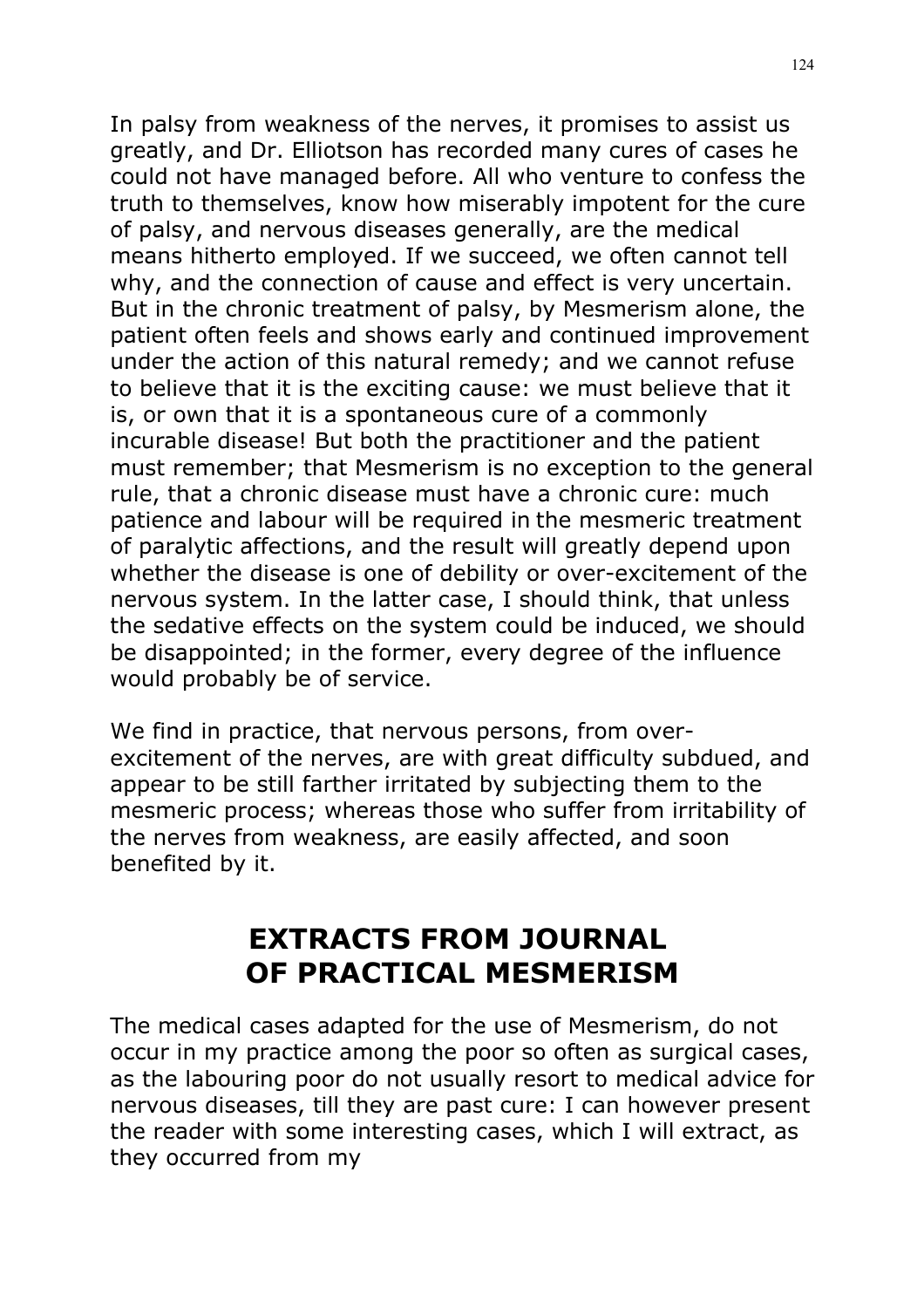#### **JOURNAL OF PRACTICAL MESMERISM**

"May 7th. - Nazir, a Mussulman; aged 20: is suffering from the sequela of ophthalmia of two months standing; the sight of the left eve is destroved. The cornea of the right eve is muddy with superficial ulcerations, and a pterygium is forming; there is constant lacrymation, and he cannot distinguish a white man from a black. I placed him in a chair before me, and directed the operation to the eyes and head generally, desiring him to mention what he felt as we proceeded. He soon said, that he felt an agreeable warmth where my fingers passed with out touching him; shortly after, he said his eyes were easier, and on extending the process to the body, he felt a general warmth pervade it, and sweat stood in drops on his face. He next said, that he felt a fear come over him that he could not account for, and desired greatly to sleep: having no desire to go farther, I here stopped:  $-$  the eyes to be mesmerised daily for ten minutes, and then be put to sleep".

"May 22d. – Has been mesmerised daily, and put to sleep twice: he always feels better after the process; says that his body feels pleasant and light, and the expression of his countenance is much improved. The lacrymation has ceased, and he read two words in Bengalee and Persian today; the pterygium will be the only impediment to his sight.

"May 22d.  $-$  Keenoo, a prisoner; saw him for the first time today, at 11 o'clock. He has had a severe pain extending from the left eyebrow to one half of his head for four days; and there is pain on pressing at the supra-orbitor notch. I made him lie down, in a small room off the hospital, and in twenty minutes left him asleep with one arm raised perpendicularly in the air, and locking the door, I left him alone.

"I returned at 1 o'clock, and on opening the door, found him lying exactly as I had left him with his arm still in the air: he awoke whilst I was looking at him, and said that he had not been asleep. On being asked why his arm was in the air, he could give no reason for it. So sensible is the approach of sleep under this grand narcotic, or so sudden its invasion, that in the minds of the sleepers often no trace remains of the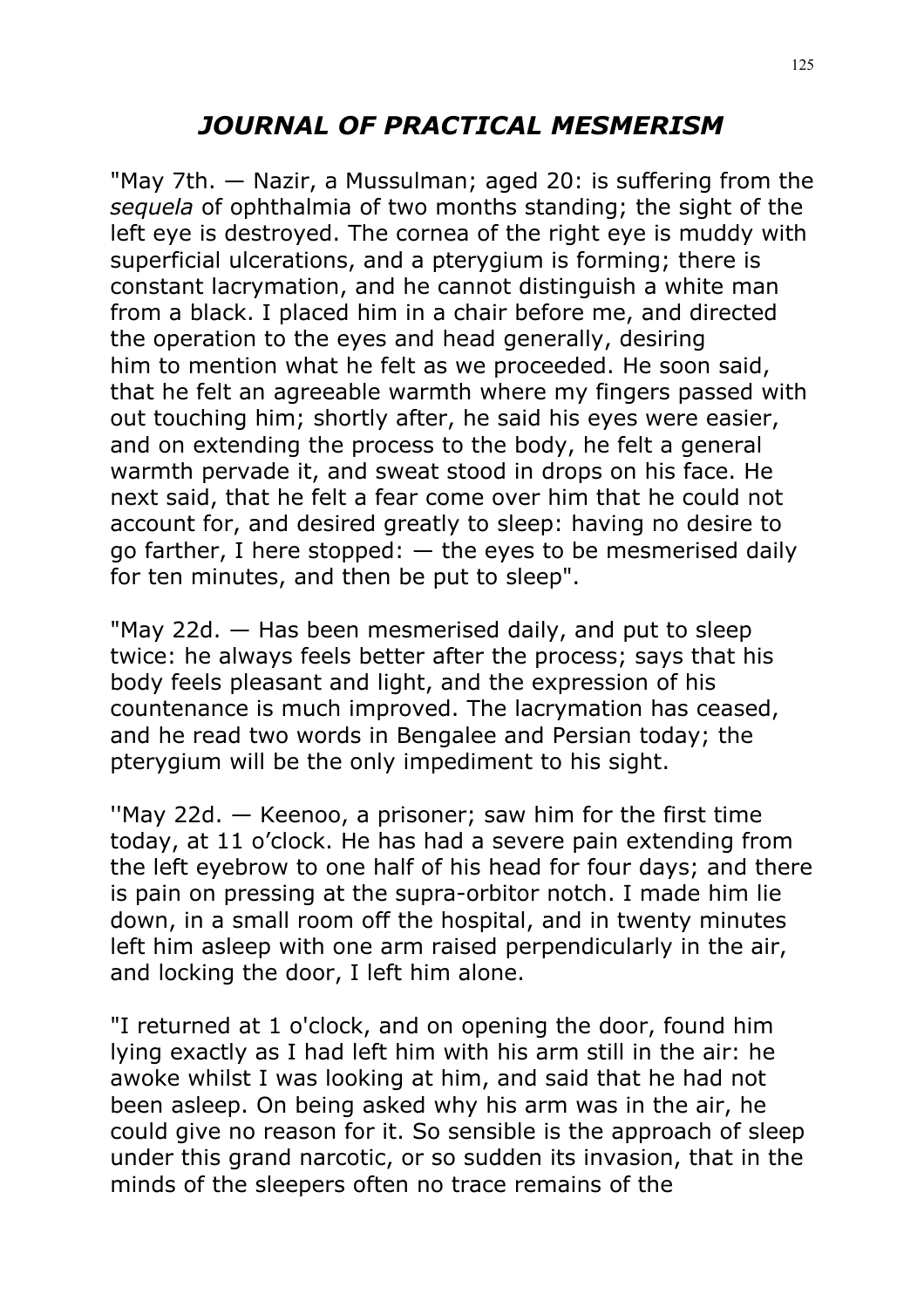circumstances attending their sleep! This was seen in the case of Mrs. Clermont. He awoke perfectly free from headache.

"May 24th. - No return of pain- discharged cured. "May 24th. - Nazir Mahomed, a prisoner; saw him for the first time today, at 11 o'clock. For the last four days, he has laboured under acute inflammation of the conjunctiva: the conjunctival vessels form a raised zone around the cornea; there is a constant lacrymation, pain over half the head, and he cannot distinguish objects.

"I made him lie down on the floor, and rendered him cataleptic in twenty minutes; then putting his hands, clasped, above his head, I locked the door, and took the key with me to Chinsurah, two miles off, where I found the Rev. Mr. Fisher, and Mr. Money, the collector, who are much interested in my proceedings, and daily ask, 'What progress?' I answered, that a man entranced was waiting my return; and they offered to go back with me. On opening the door we found the man had just awoke: and being asked in what attitude he found himself on waking, he said that his hands were clasped over his head: he reports the pain to have quite left the side of his head; only a little remains about the eye; the eyelids move much more freely, and the watering is less; his general feelings are much improved: before the sleep he felt his body hot and heavy, and it is now cool and light. Cold water to the head and eyes; a dose of physic. When we were leaving the hospital the native doctor reported that a man had just come in with a pain in one side of his head, like the man cured on the 23rd. I desired him to be brought before us, and he stated that for the last six days he had suffered from an acute intermittent headache, confined to one side of his head; that it commences at 4 o'clock in the morning and continues till 12 p. m. Turning to my friends, I observed that if they would wait I should like to entrance this man, as a preventive. They consented to do so, and Mr. Fisher has been good enough to send me his notes of what followed:

"Mr. Fisher's Report.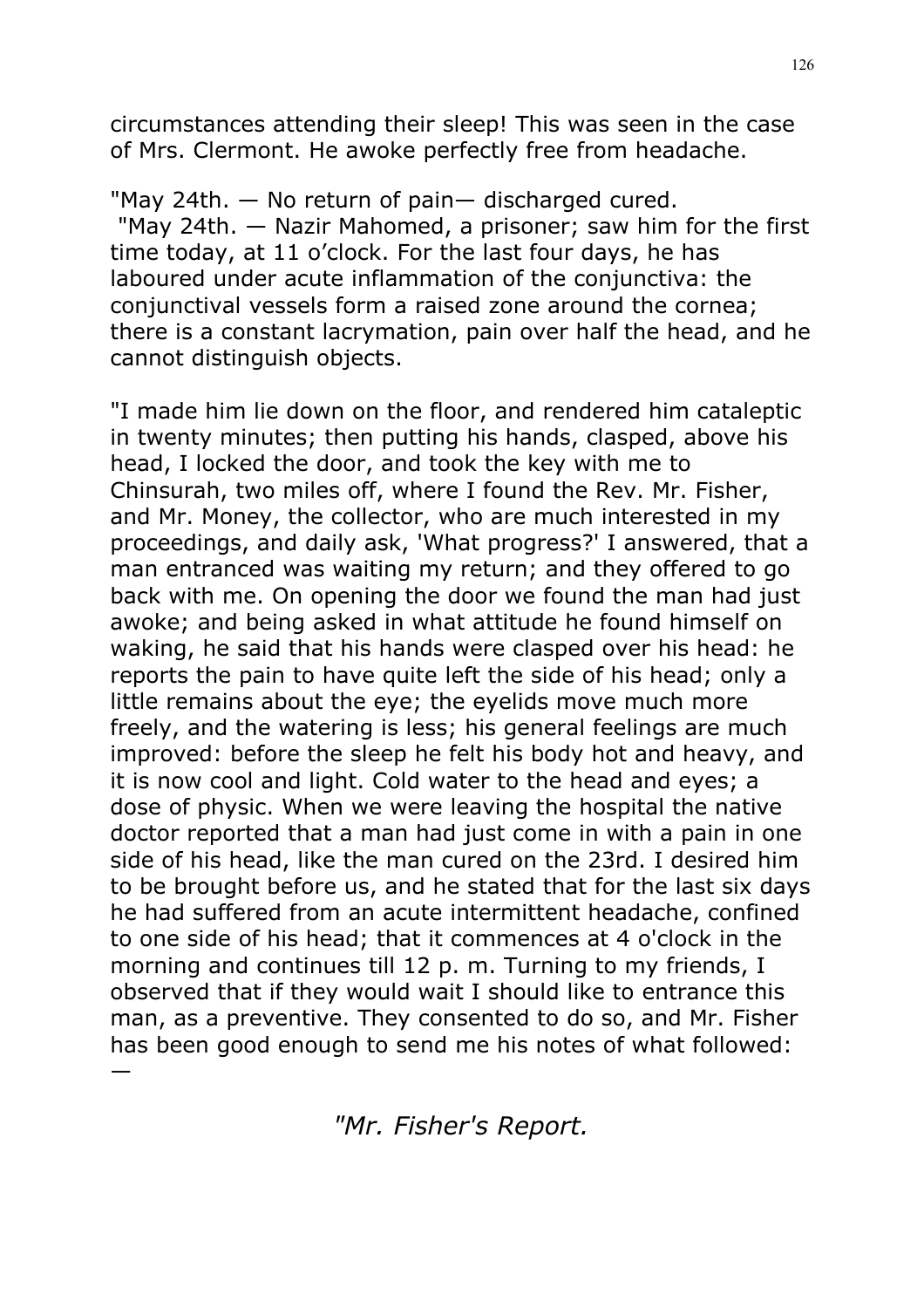"On Saturday last, the 24th inst., I visited the Jail Hospital, in company with Dr. Esdaile, for the purpose of seeing a prisoner awakened out of the mesmeric trance, who had been suffering for some time with an inflamed eve. Upon our arrival the man was awake, and no further experiment could therefore be tried with this patient. Another, however, immediately presented himself, who had never been subjected to the mesmeric influence before, and whom, I believe, the doctor had never seen. He had been suffering much for some days from severe pains in the head and face; though not at that moment in pain, it was thought advisable to try the effects of Mesmerism as a preventive. The manipulations were immediately commenced, and in seven minutes the man was in a cataleptic state. We tried various means to test the intensity of the trance: his limbs rigidly maintained themselves in any posture in which Dr. Esdaile chose to place them; and at last he was raised upon his feet; his back being slightly bent, his arms stretched over head, which was drooping upon his shoulder, and he remained fixed in this constrained position for some time, without exhibiting any symptoms of consciousness, or uneasiness. After a few minutes he was left to his deep repose, reclined upon the ground; and I understand that, since this first trial, he has never had the slightest return of the pains of which he previously complained: we were much astonished at the phenomena exhibited on this occasion; the limbs being so extraordinarily supple, and at the same time capable of being so rigidly fixed in any position, at the will of the operator. (Signed) F. FISHER"

"Chinsurah, May 29th, 1845".

May 25th. - Nazir Mahomed, entranced yesterday for conjunctivitis, has slept well all night. There is no pain in the head; very slight uneasiness about the eye: no watering. The zone of blood vessels around the cornea is gone, and the inflammation is reduced from the vivid redness of the acute stage to the dull, brick red colour of the chronic state. He can now see very well with the inflamed eve.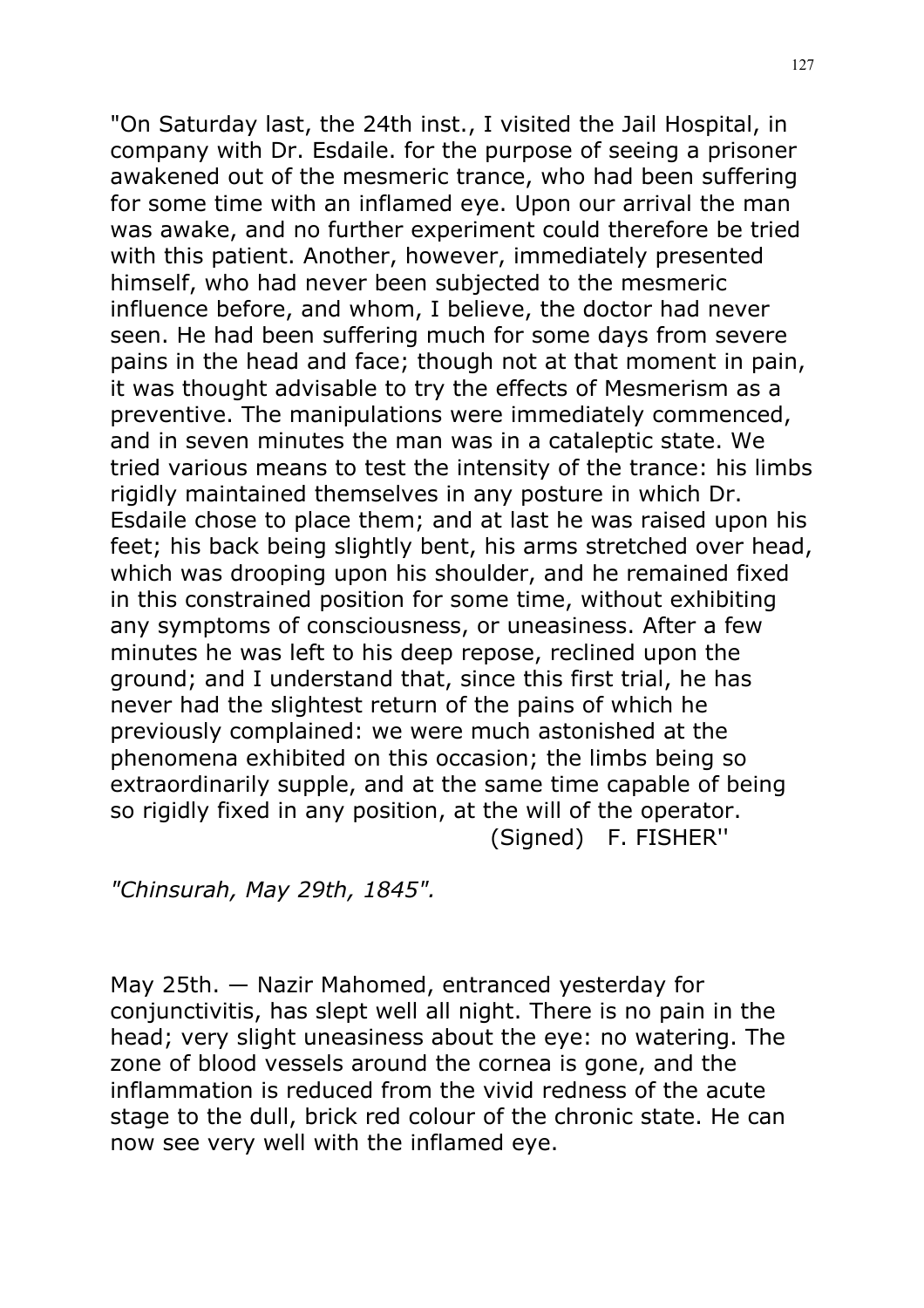I put him on a high stool before me, and desired him to tell me when he became sleepy, but he had not time to do so, as I left him sitting entranced in five minutes: this was done with the idea of lessening the determination of blood to the head. I then proceeded to my usual business in Chinsurah, and was there introduced to Mr. Mc'Questen, the dentist, who was on a professional visit at the house of one of my patients. As he expressed a great desire to see some of my Mesmeric cases, I said that he had better take the present opportunity, as I had left a man entranced, and hoped to find him so on my return, and that others were undergoing the process at the Charity Hospital, but I knew not with what results.

The lady and gentleman of the house, hereupon, suddenly resolved to go, too; and the expedition gave rise to a little episode, which I have the pleasure of introducing here, by permission.

We returned to the Jail Hospital, after I had been absent an hour, and found the man sitting precisely as I had left him, and his body colder than natural. The influence was now nearly worn out (partly, no doubt, by the exhausting position), and he awoke soon after our arrival. He said that the eve was still farther improved, and it looked so. I consider the case terminated. It was evident, to the most unpractised eye, that inflammation was incompatible with such a state of the system.

But a man sitting on a high stool for an hour without knowing it was not enough to satisfy the curiosity and unbelief of my lady visitor. Her theory was, that I must be "Angelus aut **Diabolus**", to be permitted to do such things; and as both hypotheses had their difficulties, she took refuge in an unapproachable unbelief. This to me was a singular mental phenomenon, and I determined to experiment upon her mind through her own senses (as she would not believe her husband even), and to observe the effects. The man entranced for hemicrania yesterday was sent for, and put upon the stool. The gentlemen pulled out their watches, and in three minutes he was as insensible to life as the stool on which he sat. He was now put through all the amazing postures already described, and his friends were called in to awake him, but all to no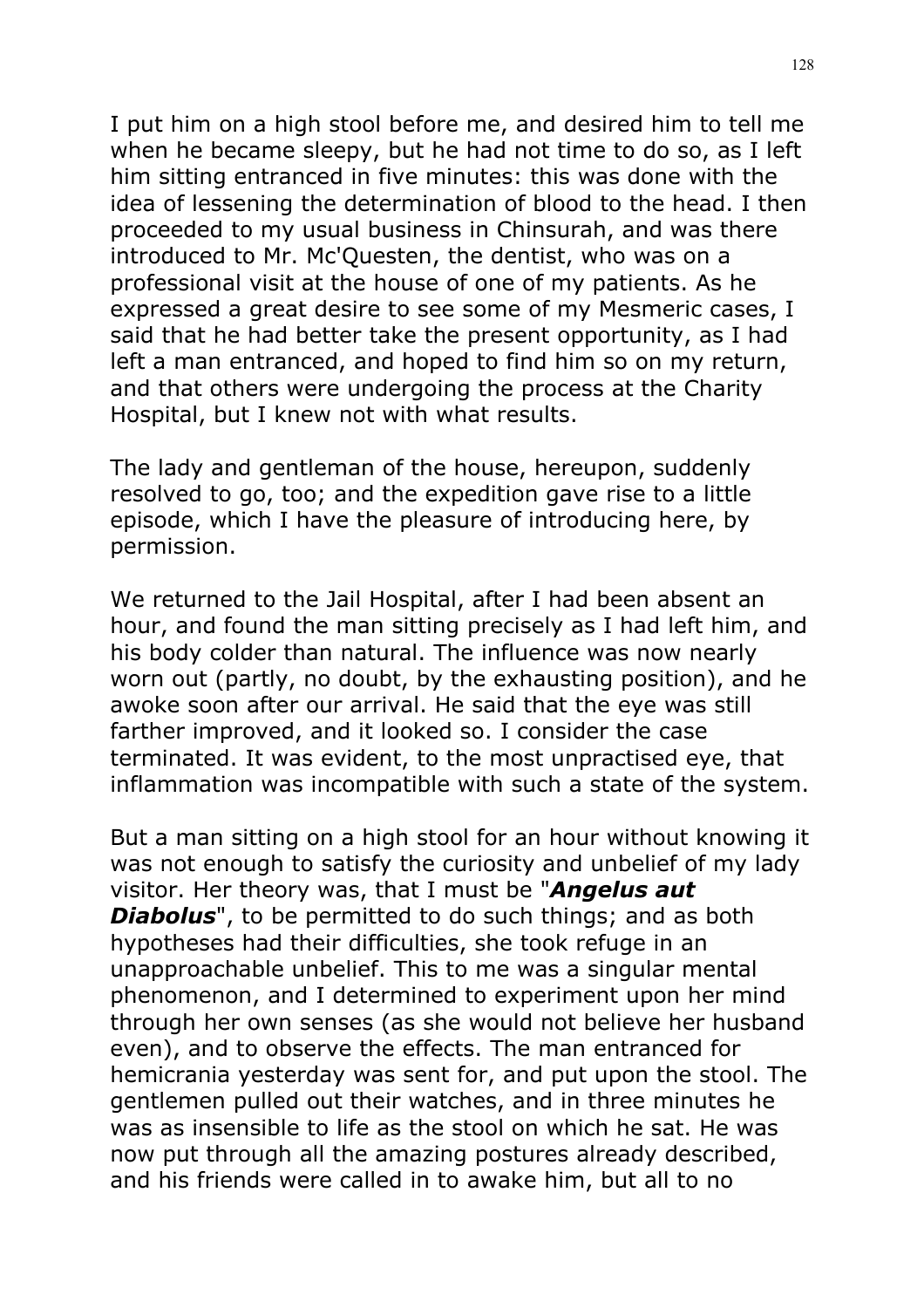purpose, till I came to their aid, when he awoke with a violent start, and look of alarm; and, on being questioned, said that he had gone to sleep of his own accord.

My honoured visitor had now evidently some difficulty in collecting her senses, and kept exclaiming,  $-$  "It's impossible! It can't be! I won't believe it; it's all a trick!" I replied, "If you will be good enough to go to the other hospital, I shall, perhaps, be able to show you more tricks of the same kind".

Having entered the "Blue Chamber", she was resolved to see its mysteries, and the party proceeded. I had ordered a man to be mesmerised in the morning, to have a tooth taken out; and, on reaching the Charity Hospital, had the satisfaction to find him entranced, and begged Mr. Mc'Ouesten to give him the benefit of his skill. This he declined: and I extracted the tooth before him, without awaking the man, and presented it to the lady as a mesmeric "souvenir". Seeing a collection of matter near the ear, I also made an incision into the swelling before he awoke. On coming to his senses he said that he felt as if an ant had bit him while he was asleep.

I had now the gratification, rarely granted to first believers,  $$ of living to see the triumph of the truth. My fair infidel frankly gave up the "diabolic theory"; and although she could not yet adopt the angelic one in my favour, yet she was convinced that, instead of being in league with the evil power, I was a highly favoured individual, and congratulated me on my new powers of doing good. At parting I took the liberty to hint, in the most respectful manner, that there was something still more wonderful to me than Mesmerism; and that was, the extent of human incredulity on the subject.

June 6th.  $-$  I was called at 8 o'clock last night, to see the wife of Baboo Essanchunder Ghosaul, deputy-magistrate of Hooghly. I found her in dreadful convulsions; she was speechless, and suffering from a constriction in the throat, that threatened to suffocate her every minute; and she constantly beat, or pointed at the part. At one moment her body was perfectly rigid, and in another it was bent back like a bow, till she rested on the back of her head and heels only. I never saw such convulsions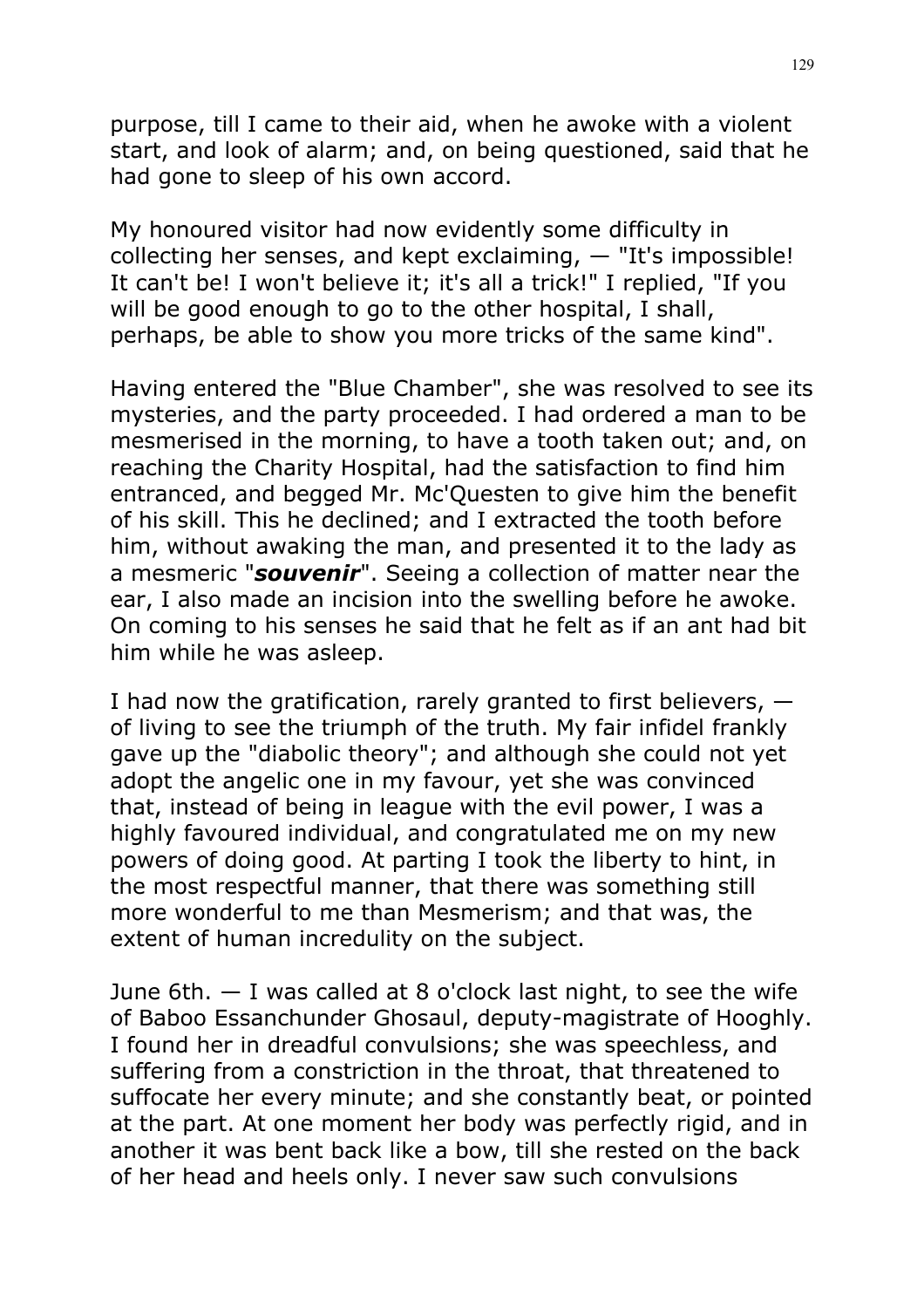except in Tetanus and Hydrophobia, and all I knew of the resources of medicine was useless: for how could she take physic when she could not take breath! I therefore had recourse to my new solvent power, and, after nearly an hour's hard work, I left her asleep, and catalepsed.

July 1st.  $-$  She has had no return of the fit. This is the lady for whose relief the conjurer was sent, but came too late.

June 26th. - Alunga, aged 24; she has slight contractions of both elbow-joints, from rheumatism, with acute pain on pressing the ulnar nerve at the elbow. At first, she did not bear much handling without awaking; but, on being left alone, the trance deepened, and she permitted me to work her joints like door hinges, and extend them to the natural degree, without awaking. One arm was much freer after the first trance and extension, and there was no pain.

June 27th. - Complains of considerable pain in her left arm today, and the nerve at the elbow is very tender. I passed my fingers along the course of the nerve for a few minutes, which removed the pain, and allowed her to extend the arm: I then hold my fingers before her eyes for a few seconds, and she fell into my arms insensible.

July 3rd. - This woman's pains fly about, but I can chase them away from any part by holding my fingers over it for a short time. She came limping up to me today, to have the pain taken out of her "tendo Achillis"; and this I did by passing my fingers over the pained part. I then grasped it firmly: she felt no pain, and by words and looks expressed the utmost astonishment and delight. This woman's sensibility is such, that I, or any one, can now make her delirious by merely looking at her for five minutes; but more of this hereafter.

Aug.  $18th. - I$  requested Dr. Bedford to satisfy himself if the woman Alunga had pain in any part of her body. On being asked, she said there was acute pain in one heel; and Dr. B. spent a long time in testing the reality of its existence. He at last said that he was convinced there was considerable pain in that spot. I then passed my fingers over the part for a minute,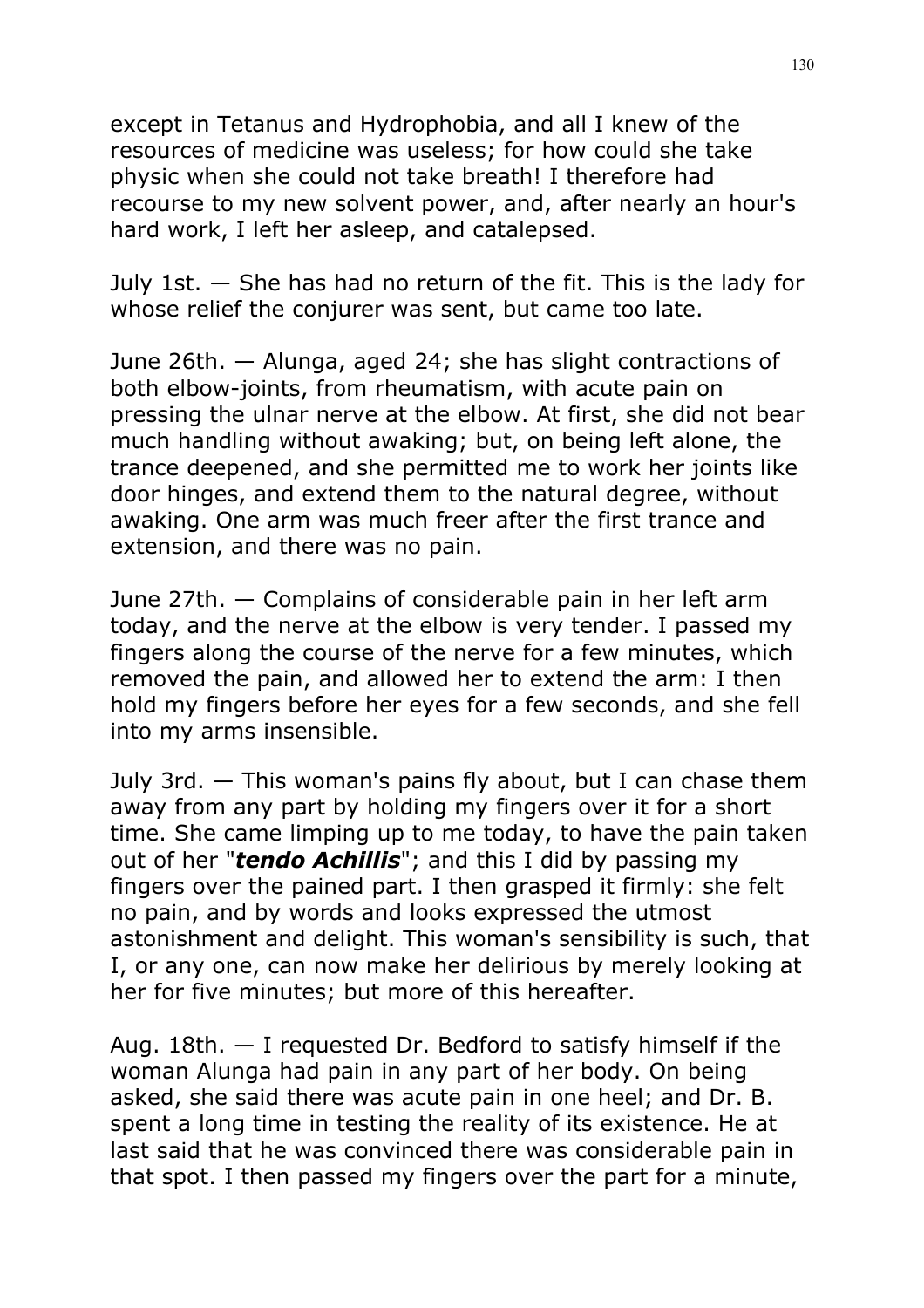and grasped the heel as firmly as I could, and she declared the pain had vanished: and Dr. B. allowed that it had. He then looked at her steadily, and in a few minutes developed the mesmeric delirium, and desire to sleep-walk, always produced in this woman, if the influence is not quickly concentrated upon her: the other symptoms, tremor of the eyelids, inability to open them when closed, and the mesmeric trance, all followed in due course.

July 4th. - Dookee, a shopkeeper. For several months has had a constant feeling of insects crawling about his face and scalp, and it often extends to the whole body; his eyes wink and water constantly. He was mesmerised for an hour, and then got a dose of mesmerised water. He soon after complained of general agitation, and feeling of alarm at the heart, and then slept a little. On leaving the hospital the sense of formication had entirely disappeared, and he did not wink more than was natural: he has not returned.

July 13th. - Four men and one woman were entranced today:

- No. 1. for Lumbago.
- No. 2. for Sciatica.
- No. 3. for pain in the course of the crural nerve.
- No. 4. for Syphilitic rheumatism.
- No. 5. ditto.

They were all subdued by the usual manipulations, assisted by the breath

After the first day the trance was induced in them all, by giving mesmerised water daily, till the 17th: on which day the three with neuralgic pains were dismissed cured; the syphilitic cases were not benefited, as might be expected, the constitutional specific disease being still in operation: the local pains were eased, however, and sleep procured: no small matter in such cases.

July 29th. - Sustee Ram, a bearer; aged 30. He became paralytic in his left arm, twelve days ago, during the night: he cannot raise it higher than his navel; there is pain under the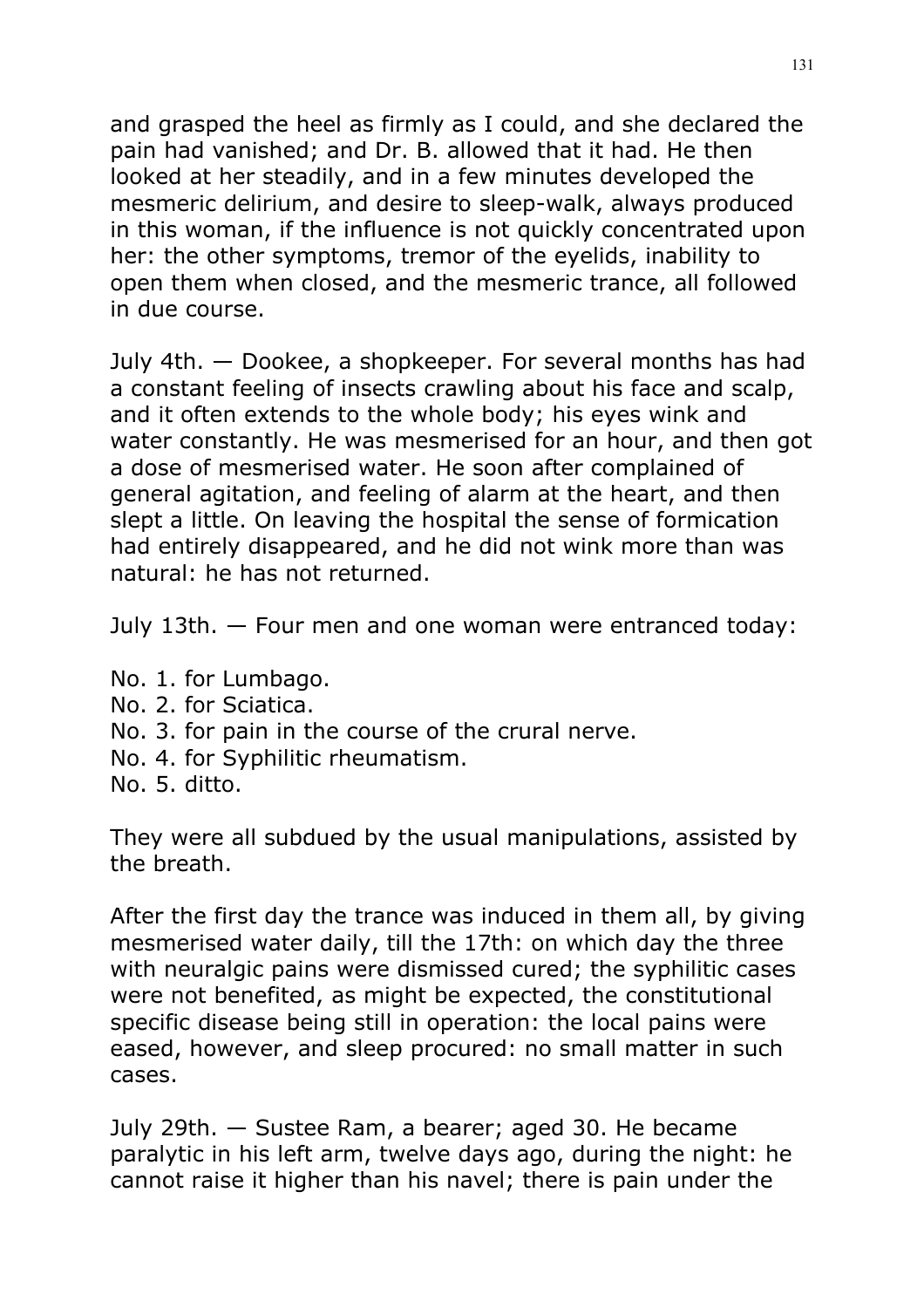capula; and he has slept very little since the attack:  $-$  to be mesmerised daily, for half-an-hour.

July 30th. - Slept all night, can raise his arm to his breast, head, spine, shoulder, and arm: - to be mesmerised daily.

July 31st. - Slept yesterday, immediately after being mesmerised, and all night: can touch the opposite shoulder and his forehead today.

Aug. 15th.  $-$  Has improved daily: usually sleeps after the process, and well at night.

Aug.  $25th.$  - Can hold his arm perpendicular, and has considerable command over it.

Sept. 8th.  $-$  Can clap his hands above his head, strikes out well with the left arm, and squeezes my hand with considerable force. Discharged at his own request, being fit for work.

The next case I should never have taken in hand, if new hopes had not been infused into me by the evident effects of Mesmerism on the nervous system.

Aug. 9th. — Geeois, a husbandman; aged 22. A man of large frame, and in good condition. There is complete palsy of the whole of the left side; the arm can only be separated from the side for a few inches. He has taken mercury six times, in four years, for rheumatism: the paralysis began four months ago, and he has been three months in his present state:  $-$  to be mesmerised for half an hour daily.

Aug. 18th.  $-$  He sometimes goes to sleep during the process, and generally sleeps for two hours after it: he can raise his arm more, and there is a little resistance on the left side, on walking between two persons.

Aug. 20th.  $-$  He began to walk a little with a stick today.

Aug. 25th.  $-$  Improves daily; there is more command over the diseased side; the leg is stronger, and he raises the arm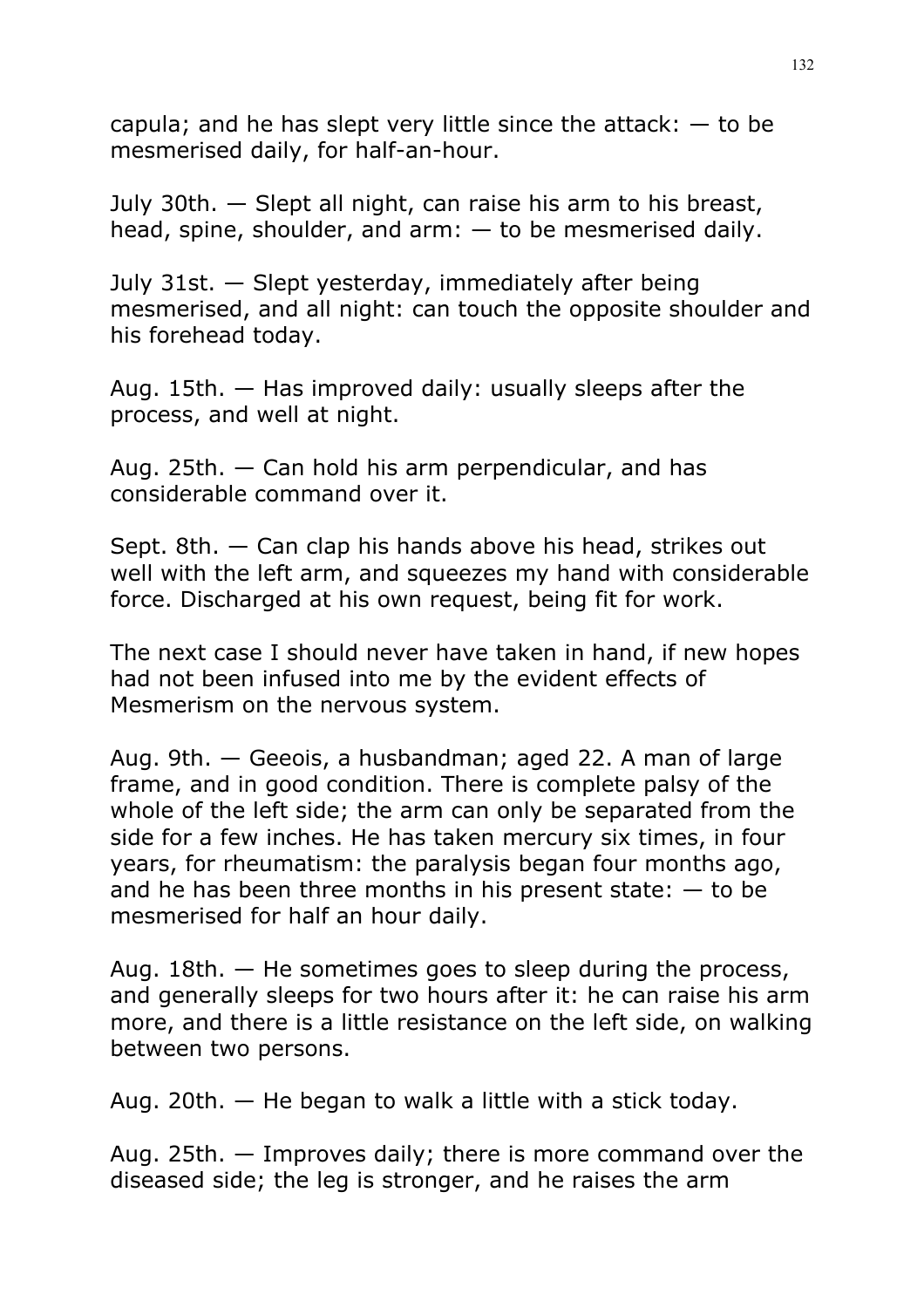higher: he walked to the end of the room today, with the help of a stick only.

Sept. 8th.  $-$  Much better: walks across the compound, with the aid of a stick; arm also improving.

Sept. 20th.  $-$  He has discarded his stick, and crosses the compound unaided.

Sept. 25th.  $-$  Daily improving; he can hold his arm nearly perpendicular: there is every prospect of his recovering, and he was allowed to go home, with orders to his friends to mesmerise him daily, in the way they had witnessed.

Dec. 10th. - Horo, a Hindoo woman; aged 28. She has suffered for three vears from *tics douloureux* in the right eyebrow and temple, especially in the cold weather: it is very intense now, and comes on at 6 A. M., remaining till  $2$  P. M.  $$ to be mesmerised, I returned after an hour, and found her asleep: she awoke soon after, and said there was no pain whatever in the part now, and that "it was cold as water".

Jan. 8th.  $-$  She has **had no return of pain**.

Dec. 14th.  $-$  Podo, a Hindoo woman, a beggar; aged 40. She has been a cripple for a year and a half, from rheumatism in her shoulders and knees: there is much tenderness about the joints, and her knees are so weak that she cannot sit with her hams bent, and is obliged to ease herself standing, and she cannot rise from the ground without pushing herself up with her hands:  $-$  to be mesmerised an hour daily.

Dec. 16th.  $-$  Slept half an hour after the process today.

Dec. 17th. - Feels much better.

Dec. 18th.  $-$  Slept an hour today; the pain about the joints is much less; she can rise from the ground without aid, and walks much more freely.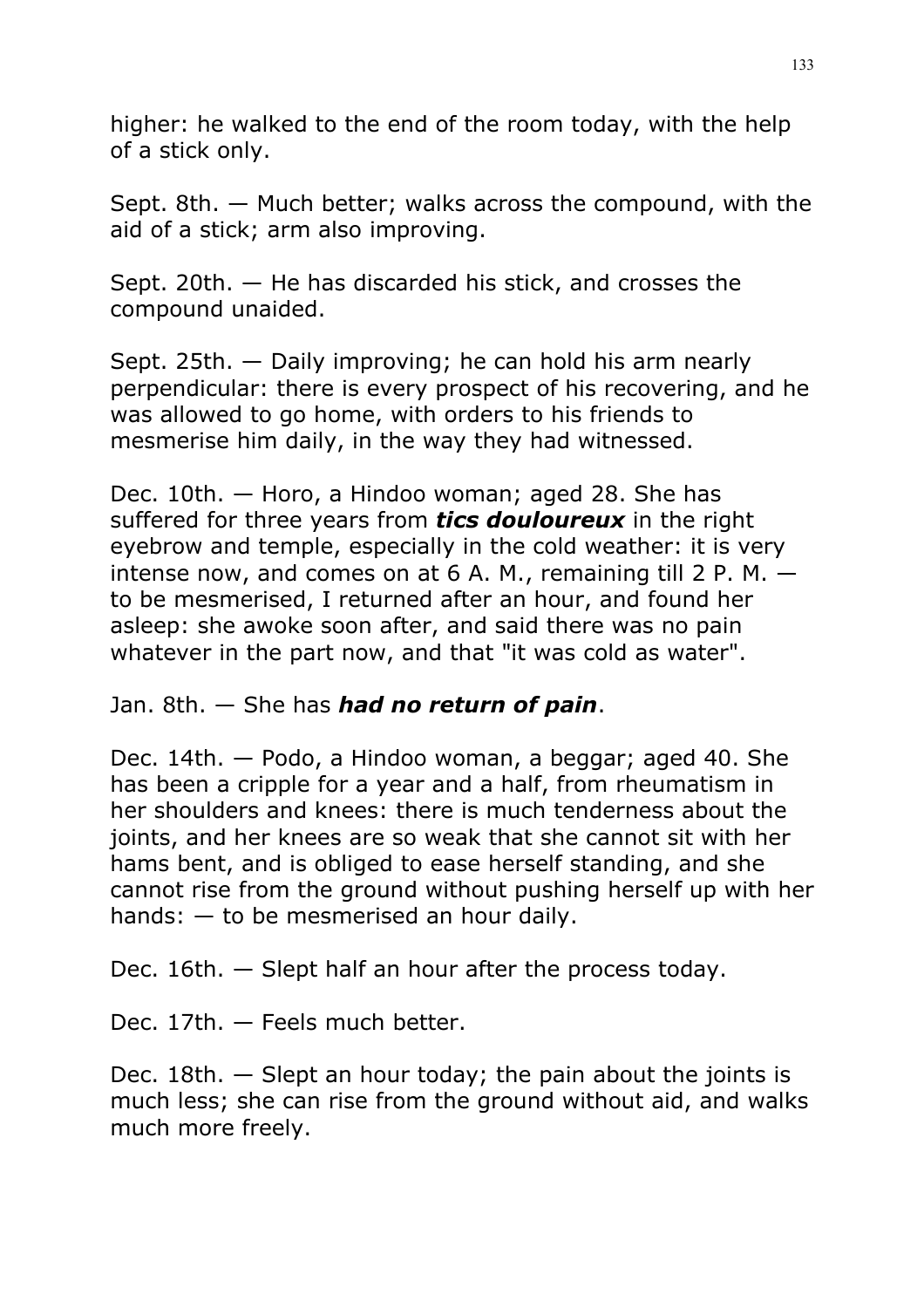Dec. 19th.  $-$  Says she has no pain, and is quite well: dismissed cured, at her own request.

#### **REMARKS ON MESMERISM**

Mesmerism, like other powerful natural agents, is not only a remedy, but becomes a formidable disease when pushed far, and deeply rooted in the constitution; and a knowledge of this is the key to a variety of anomalous phenomena,  $-$  mesmeric in their origin, but not directly produced by it at the time, and which give rise to absurd charges of imposture, delusion, etc., from persons totally ignorant of the subject. These are, in fact, the secondary or constitutional symptoms of the primary  $disease - Mesmerism, - which has contaminated the nervous$ system, and predisposed it to take on the Mesmeric action whenever it is deranged, especially by any thing having reference to the processes by which it was first developed in the system.

In this respect, Mesmerism very closely resembles Hysteria, which, however primarily induced, is apt to recur on any agitation of the body or mind, more particularly if it is in any way associated with the first disturbing cause; and they both correspond, in each being sometimes **voluntarily** producible. Every one knows how a *genuine* fit of hysterics can be *willed* on, and that often there can be no doubt of the reality of the exhibition; and, in like manner, some persons can will on somnambulism and the other mesmeric symptoms, the reality of which are indisputable. To an experienced person, the springing up of true mesmeric phenomena, without the usual exciting cause, is a moral demonstration that the system has been previously revolutionised by Mesmerism. The nervous centres having become morbidly sensitive by the action of this great nervous excitant, every shock of the nerves, especially if connected with Mesmerism, is exhibited in the shape of abnormal mesmeric symptoms.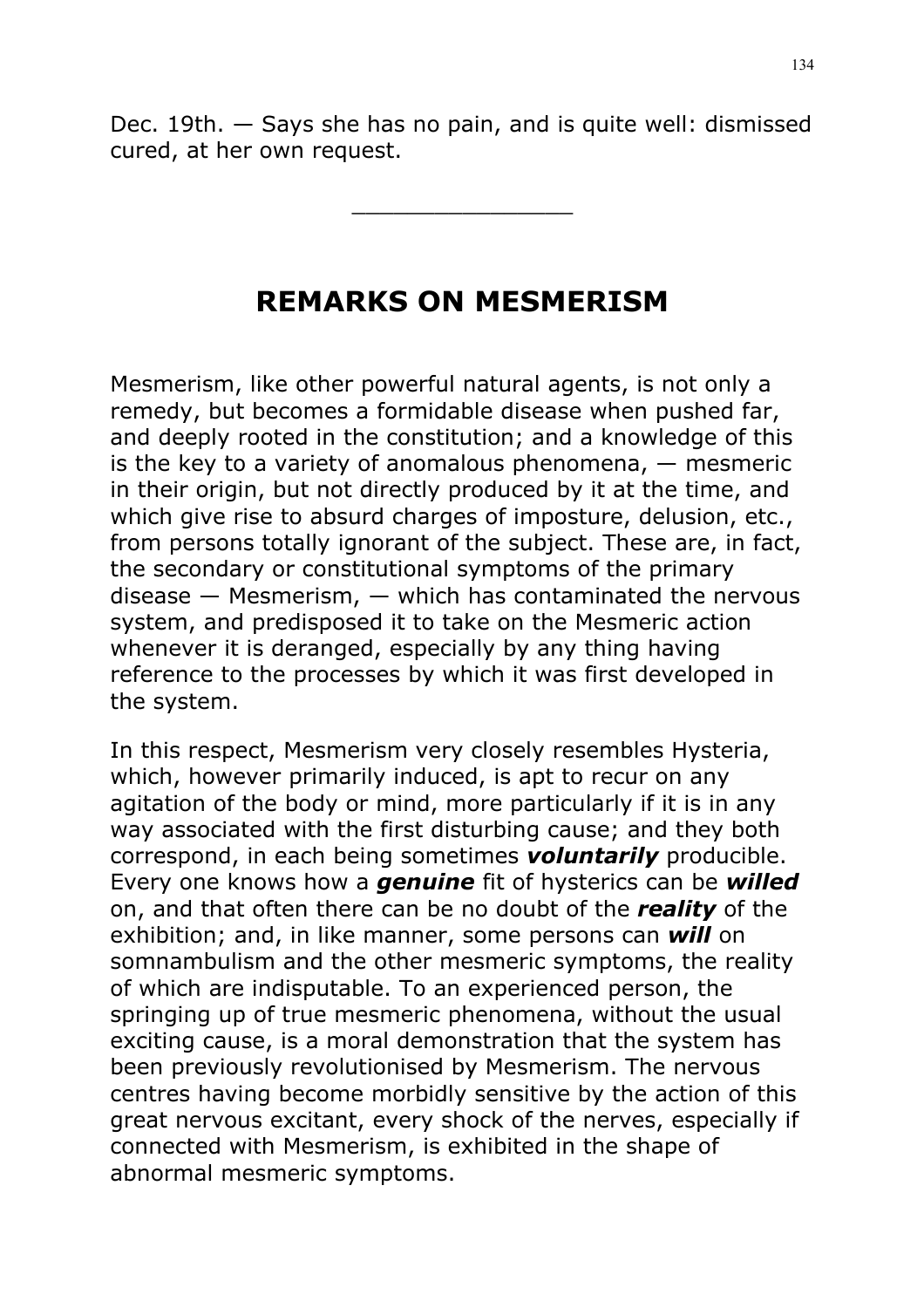The eye of the hunter can tell by the foot-prints the kind of animal that has gone before: from the shadow we can guess the semblance of the substance; and, in like manner, the qualified observer, when he sees pseudo-mesmeric appearances, at once says, the Mesmerist has been here before  $me - ex$  pede Herculem.

It is high time that the public should be disabused of many erroneous impressions regarding the finer phenomena of Mesmerism, which have been sedulously propagated by medical men even, affectedly impartial, but, in reality, labouring under intense prejudice, and profound ignorance of the subject.

It is of no consequence to the community whether it is misled by the janorance or dishonesty of those who set themselves up as leaders of public opinion; the offence against truth, the injury done to the public, and the injustice to those who have practically studied the question, and declared what they know to be true, careless whom it may displease, are equally great. It is a common thing for Doctors, who have never seen or thought of Mesmerism, to step forward to enlighten the public, and expose the "humbug". They have heard of "Mesmeric coma", and that, under its influence, the most severe surgical operations can be performed without pain; and they thereupon exact **total insensibility** into their **experimentum crucis** of the truth of Mesmerism; and if any unfortunate Mesmeric wight, having a vulnerable point in his "tendo Achillis" even, should fall under their observation, he is denounced as a hardened and determined impostor, and his physician exposed as a quack, or charitably allowed to be, perhaps, only a fool.

Nothing short of the extinction of life will satisfy these discriminating observers: physiological revolutions in the system  $-$  altered bearing  $-$  changed expression in features and voice  $-$  the approach and advance of sleep  $-$  the extinction of some senses  $-$  and the preservation or exaltation of others, are all not only lost upon such Philosophers, but are, one and all, confirmations, strong as Holy Writ", of the existence of imposture. Such is the procrustean bed to which the anti-mesmerists bind down Nature in this most varied and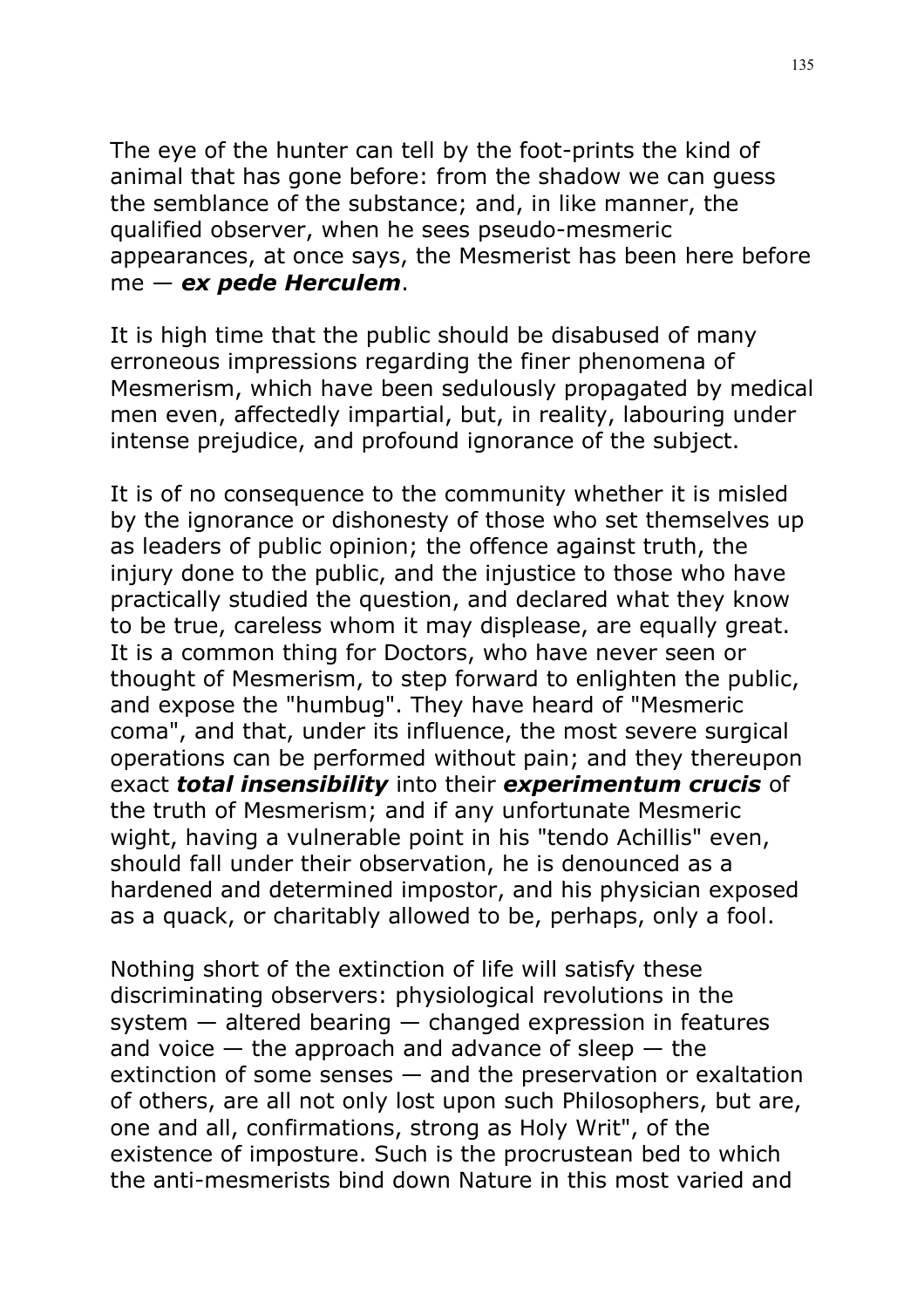wonderful display of her powers. If the body of their venerable mother is longer than her unnatural children, the Doctors wish it; they mercilessly amputate the offending members. If shorter, she is pulled and stretched by pulleys, secundem artem, to the length prescribed. A dispassionate and candid judge of this description (the wolf judging the lamb) is perhaps invited by a medical Mesmerist to satisfy himself by ocular demonstration in his hospitals, since nothing short of this can affect his understanding; and the Mesmeric quest commences his course of practical experiment by tossing and goring the patients (fortunately generally insensible) like a mad bull; his only thought being how to kill two at a blow; and because he has been compelled to develop all the Mesmeric phenomena himself, he revenges himself by declaring it to be all a miserable imposture and delusion: passion is the same all over the world, and it is easier to instruct ignorance than pride.

But I am anxious that the public should know what Mesmerism really is, in order that they may know it when it comes before them, and be no longer deluded by prejudiced, ignorant, or interested quasi descriptions of it. Abundant examples of its acute, and extreme effects on the system will be found in these pages, as well as many of the intermediate phases, and each, to the discriminating observer, is distinctive and characteristic of an unusual condition of the body. The *involuntary* quivering of the eyelids, and the spasmodic closing of the eye, in persons a minute before wide awake, and resisting, perhaps;  $-$  the extinction of one or more of the organs of sense, which we saw in full activity but a moment  $ago$ ;  $-$  the eye turned up so that the white can only be seen, or staring wide open, fixed and insensible to light;  $-$  sleep walking,  $-$  delirium,  $-$  convulsions, - catalepsy, in persons not subject to these affections till they were subjected to the mesmeric processes;  $-$  is not any one of these induced symptoms as clearly the effect of some constraining influence as the production of insensibility? They are all links of the same chain, and in some patients can all be beautifully exhibited in sequence and connection, from the quivering of an evelash to the most intense coma.

#### **MESMERISM BY DOING NOTHING**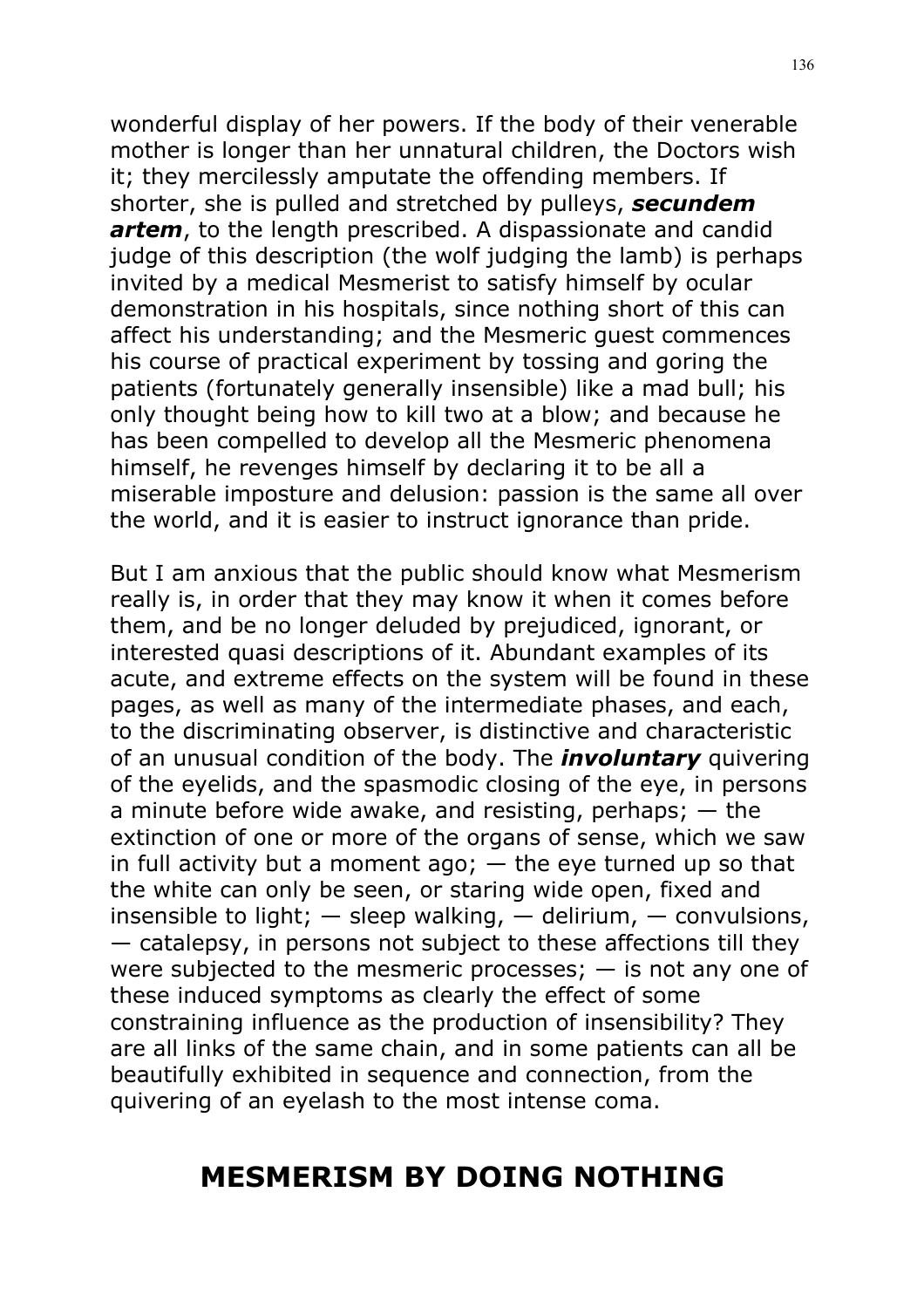Another anti-mesmerist, who to save appearances has condescended to look at certain of the mesmeric phenomena, says, on seeing their reality:  $-$  "There is no use in denying the extraordinary condition these people are reduced to; but the whole secret of the matter is that they are a set of poor hysterical wretches, and I will show you that I can mesmerise them as well as you, by **doing nothing**". The enterprising experimentalist proceeds to redeem his pledge, and actually succeeds, to his great delight and the mystification of the public, in disproving the truth of the axiom, "ex nihilo nihil  $fit"$ ,  $-$  for he produces a serious disease, hysteria, by the compelling power of *nothing*! Upon this, the obstructives congratulate each other, and call upon the public to put down the naked humbug. Would not the public suppose that this mesmerising **by nothing** was an ingenious and original experiment of the anti-mesmeric school of Philosophy? And yet the truth is, that they were taught their favourite trick by the **Mesmerists**; who have not only declared, that this can be done, but that it is a **natural consequence** of their proceedings, if carried to a certain extent. It is often very difficult, and laborious, to excite the mesmeric action in the constitution; but being once excited, a very slight recurrence to the original processes will bring on the paroxysm in all its first intensity, and if the excitement of the nervous system is kept up by frequent mesmerising, it takes on an independent diseased action, obeying constitutional laws which we do not understand; we, in fact, have inoculated the system with a nervous disease which often acts **spontaneously**, especially on any reference to the primary exciting cause; and at this stage the **candid medical observer** steps in, and demands the applause of an admiring and confounded world, for having done with "nothing", what had cost his stupid mesmeric brother so much trouble to effect.

It is hardly credible that Dr. Elliotson had expressly said, and that our candid Philosophers knew it:  $-$  "At length there is sometimes such sensibility, that almost any thing will induce sleep; indeed, no process at last may be requisite to produce the effect. I have three patients, whom I was originally some weeks in sending to sleep, though I gave each half an hour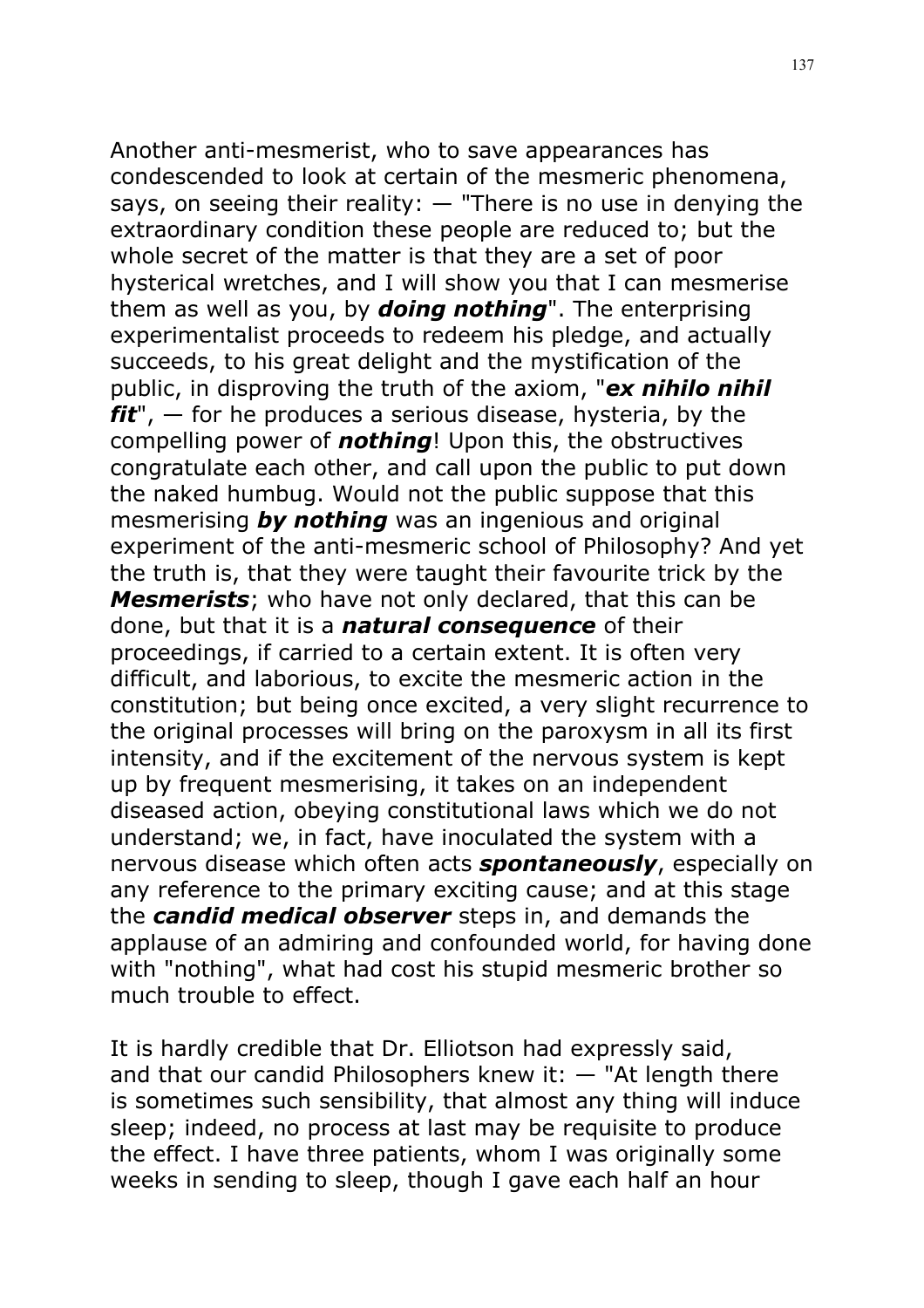daily of manipulations, and gazing; but who now go to sleep on my merely raising my hand, or looking at them when they are prepared to expect sleep. I told each of them that, if she sat still, I would mesmerise her in the next room through the door. I retired, shut the door behind me, **did nothing**, but walked into a further room, turned back, and found her asleep: so with the other two in succession. While I did this, I thought as little of them as possible, and busied myself with any thing to distract my attention". - Mesmerists in all parts of the world have stated the same fact, and I can bear the most ample testimony to its truth.

What candid mind, after considering this explanation, will regard "mesmerising by nothing", as a demonstration of the imposture of Mesmerism?

I was explaining the **mesmeric disease** (for such it has become, at this stage) to a party of gentlemen, the other day, and while speaking, a man anticipated my intention to mesmerise him "by nothing", by becoming intensely entranced on the spot, when I was not regarding him: The gentlemen, and Dr. Scott among them, used every means to ascertain his condition, and were as well convinced that he had lost his senses, as that they were in possession of theirs:  $-$  in fact, although the paroxysm was spontaneous, he would have borne a severe surgical operation without feeling it. I went to the hospital today (8th Dec. 1845) after writing the last line, and had there the pleasure of meeting Dr. Behn, Professor of Anatomy and Physiology in the University of Kiel, Mr. Kiellerup, Naturalist, and Mr. Blyth, Curator of the Asiatic Society's museum: the two former gentlemen are attached to the Danish frigate, now here on a political and scientific mission. As all three were observers of nature by profession, I thought it a good opportunity to correct my own impressions by theirs, if different from mine, and therefore submitted to their notice cases of direct and indirect Mesmerism. A man was brought before us with an enlarged and tender testis, and of the latter point Dr. Behn satisfied himself and friends, by pressing the part  $-$  there could be no mistake about it. I then, by the hands and breath, mesmerised him, standing before me, till he could not open his eves, and the sensibility of the skin had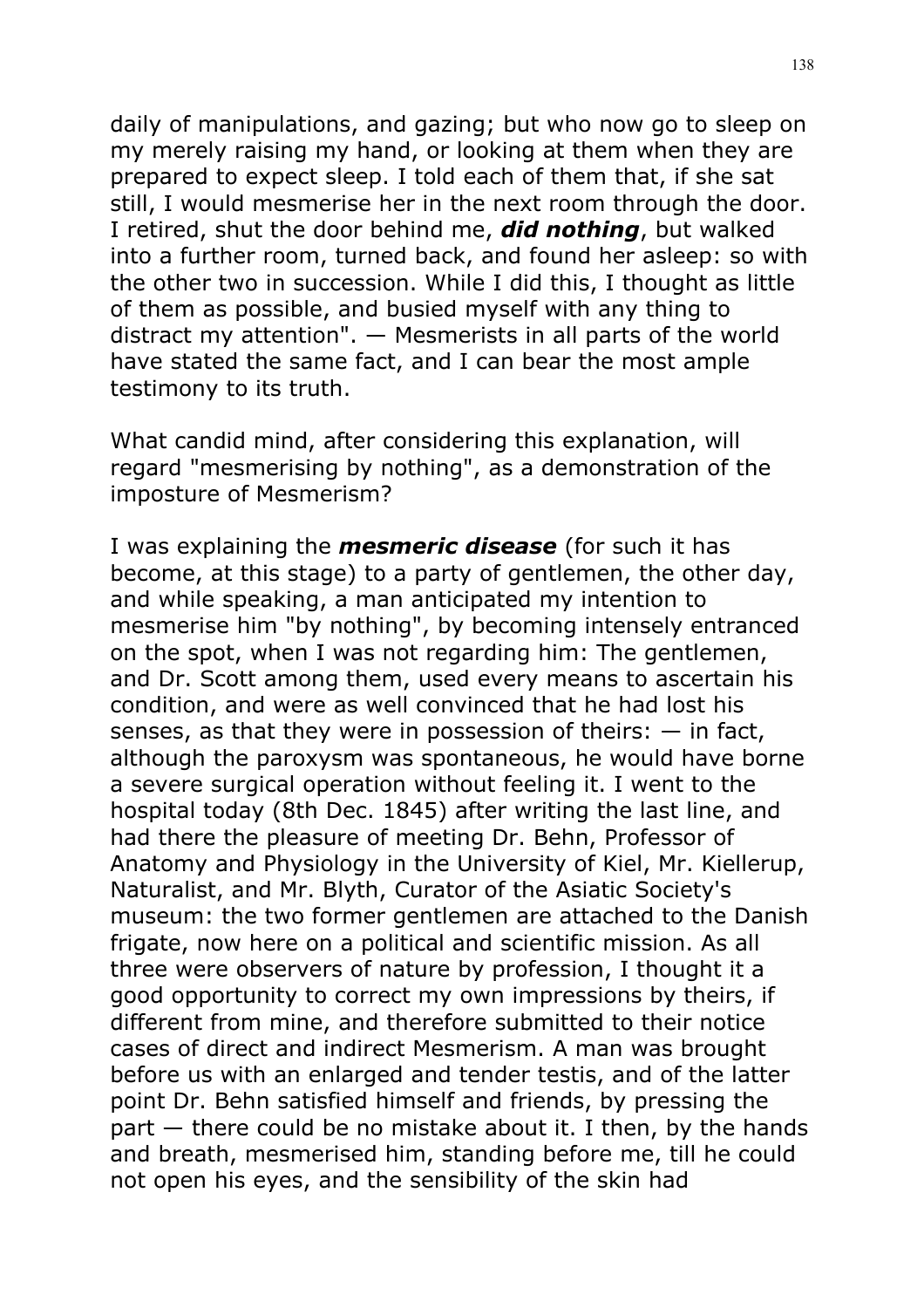disappeared. Dr. Behn then used any degree of pressure he chose to apply to the tender part, and the man's face was as placid as a statue of Somnus; every means was used to ascertain the state of the skin and the organs of sense, and it was clear that the ear was the only organ that transmitted any sensation to the brain, and this only of **sound**; when water was squirted suddenly into his ear, he said that he felt nothing, and on waking, he was surprised to find his face wet. I also converted him into a somnambulist, that the gentlemen might at once have before them as many as possible of the genuine mesmeric phenomena. Another man was then brought; and on asking him about his health, he said that he was feverish and had a severe pain in the side. This was evidently the case; for Dr. Behn pressed between the ribs, and found the intercostal spaces exceedingly tender. I then put him in a corner of the room, and bid him sleep; in less than five minutes he was asleep, could not turn round, or open his eyes, catalepsy was established, and all sensibility had disappeared; as Dr. Behn ascertained by now pressing between the ribs to any degree he pleased;  $-$  and not only so, the whole chest was seen to be catalepsed and immovable. His eyelids were forced open, and the white of the eye could only be seen. The moment he awoke, Dr. Behn again made pressure on the intercostal spaces, and he showed immediate and acute suffering.  $-$  In a word, the spontaneous mesmeric condition differed in no particular from that induced by the direct application of the mesmeric influence, and my visitors seemed to be perfectly satisfied of the reality of the symptoms in both states.

#### **HYSTERIC THEORY**

It would be tedious to dwell on this point farther, and I hope enough has been said to convince the public that, in general, when people are said to have been mesmerised "by nothing", it is a certain proof that **something** has pre-disposed to this, and we know nothing that can do this but **Mesmerism**, It is hardly worth while to dispute about names; and if it is allowed that I can cure nervous headaches, and perform painless surgical operations by hysteria, call the process hysteric or mesmeric -I care not.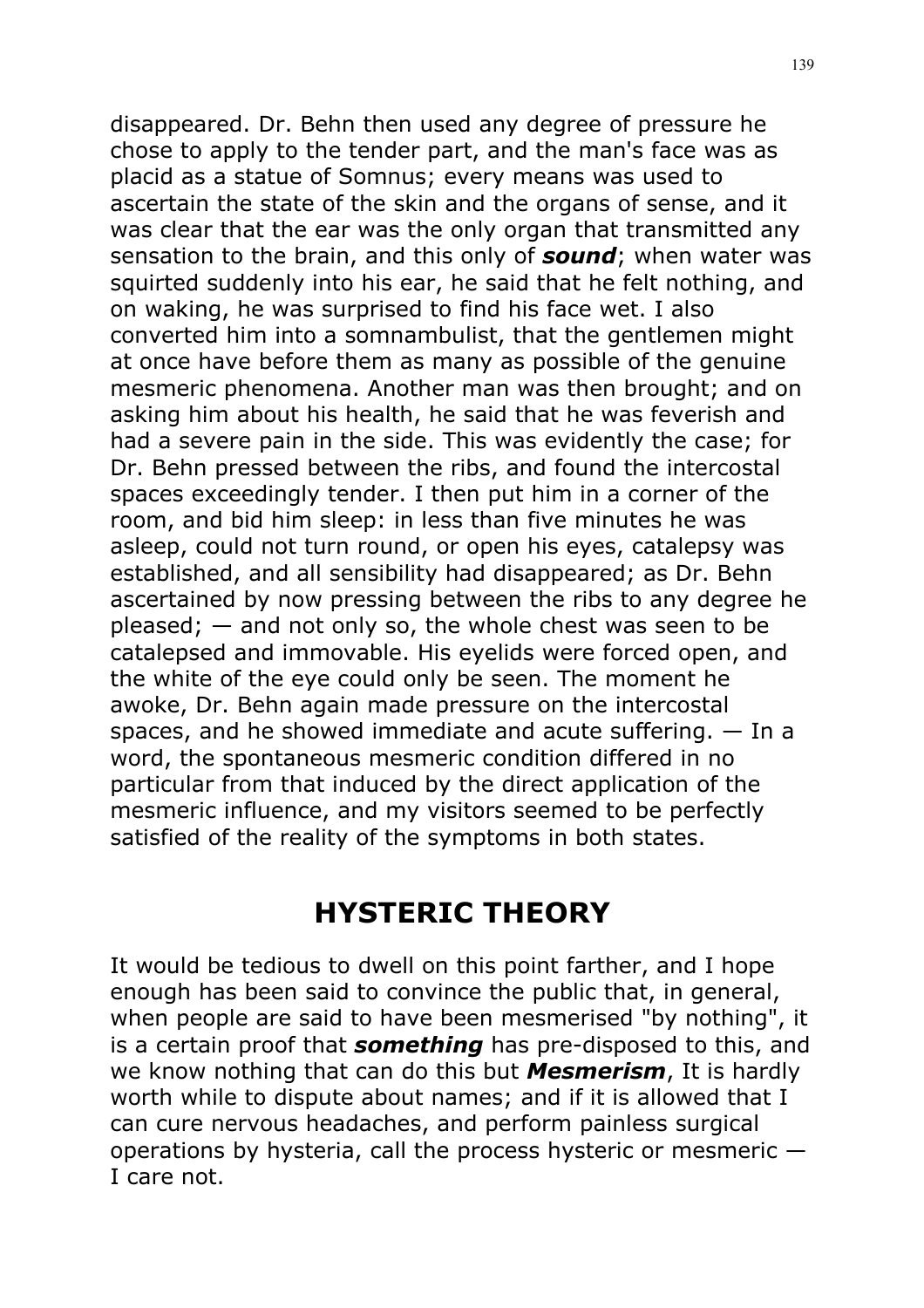But after all, there is a satisfaction in calling things by their right names, and I cannot possibly see how hysteria has got into my hospitals, where I never saw it before  $-$  coolies and felons not being at all nervous subjects. I have, therefore, generated a new disease among my patients by **nothing**, or by using the mesmeric processes. Which is the more likely, I leave my readers to decide. As natural hysteria may be supposed to be more powerful than the imitation, I shall look with impatience for the announcement, in "The Morning Post", that Mrs, Freak has been cured of her nervous headaches by the skilful application of hysteria, and Lady Tantrum has had her arm cut off when in a fit of hysterics, without knowing it. These should be easy feats for our fashionable physicians and surgeons, as they have the disease and antidote ready made to their hands; whereas, it cost me and my assistants great trouble to make the coolies and prisoners of Bengal hysterical, to the degree necessary to render them insensible to the loss of their members.

# **MODE OF STUDYING MESMERISM**

But seriously, if medical men wish to see and understand the effects of Mesmerism on the body, the natural and rational mode of proceeding is to attempt to develop them in the persons of their own patients; and if they will take a tithe of the trouble I have been at, I can promise them very general success. The finest, as well as the most striking phenomena will then be equally diagnostic to their practised eyes, and their understandings will be left clear, and free to study and imitate the curative processes of Nature, undisturbed by doubts and suspicions regarding the powers of observation and the honesty of others.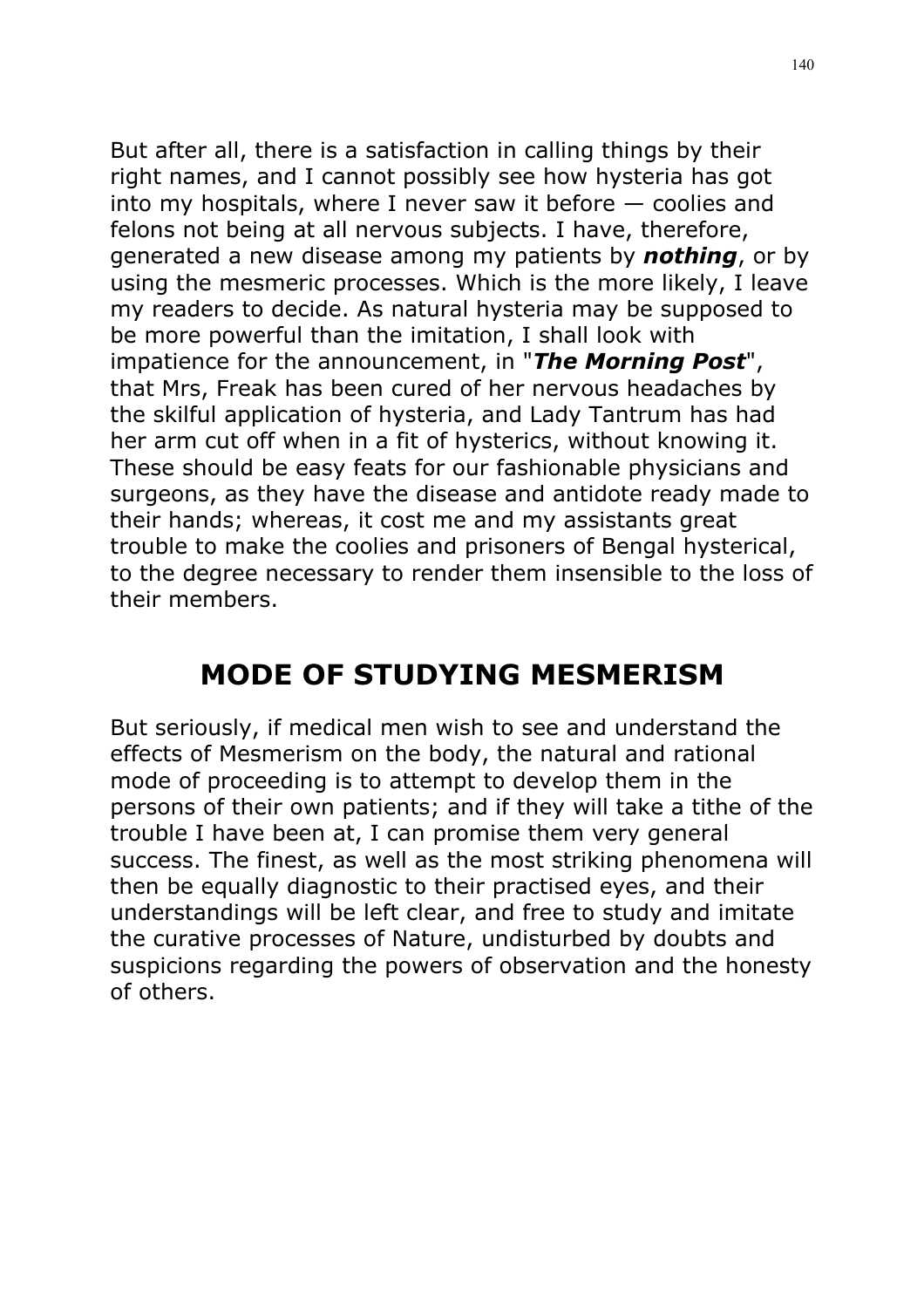# **CHAPTER VII**

Mesmerism in Surgery -- Journal of Practical Mesmerism. -Mesmeric Trance: A Leg straightened in: Colic cured by: Penis amputated in; Arm straightened in; Arm amputated in; Breast cut off in: Abscess opened in: Heel flaved in: Tooth extracted in: End of Thumb cut off in; Arm laid open in; Three Abscesses opened in; Sinus laid open in; Gum cut away in; Invasion of the waking by the sleeping State. - Mesmeric Trance: Hypertrophied Prepuce cut off in; Suppurating Pile in; Both great Toe Nails cut out in; Knee straightened in; Ulcer on Temple burned with Muriatic Acid in; Seton introduced, etc. in; Tumour in Groin removed in; Fungoid Sorts pared off in; Scirrhus Testes extirpated in; Cataract operated on in; Malignant Disease of Testes extirpated in; Unhealthy Sore pared in; Hypertrophied Prepuce cut off in; Pain extinguished by; **Return on awaking; Amputation of Penis in; Unhealthy Sores** pared in; Two Operations for Hydrocele in. - Mesmerism alike favourable to the Operator and the Patient.

In Surgery, the benefits of Mesmerism are not confined to the extinction of pain during an operation, but are of the greatest general and particular advantage in the after-treatment of surgical diseases. The nerves and brain have not been shattered by bodily and mental anguish, which generally excites an irritative fever in the system, wasting the powers of life, and rousing local inflammation in the injured part; thereby often destroying all the hopes and precautions of the surgeon. In the mesmeric sleep, only the necessary local injury has been inflicted; and on awaking, the patient sometimes feels no pain whatever, and generally only a slight smarting in the wound; and the constitution sets about repairing the breach of substance quietly, and under the best possible circumstances; if local pains follow, they can be easily removed by topical manipulations; all which will be seen in the following.

#### **JOURNAL OF PRACTICAL MESMERISM**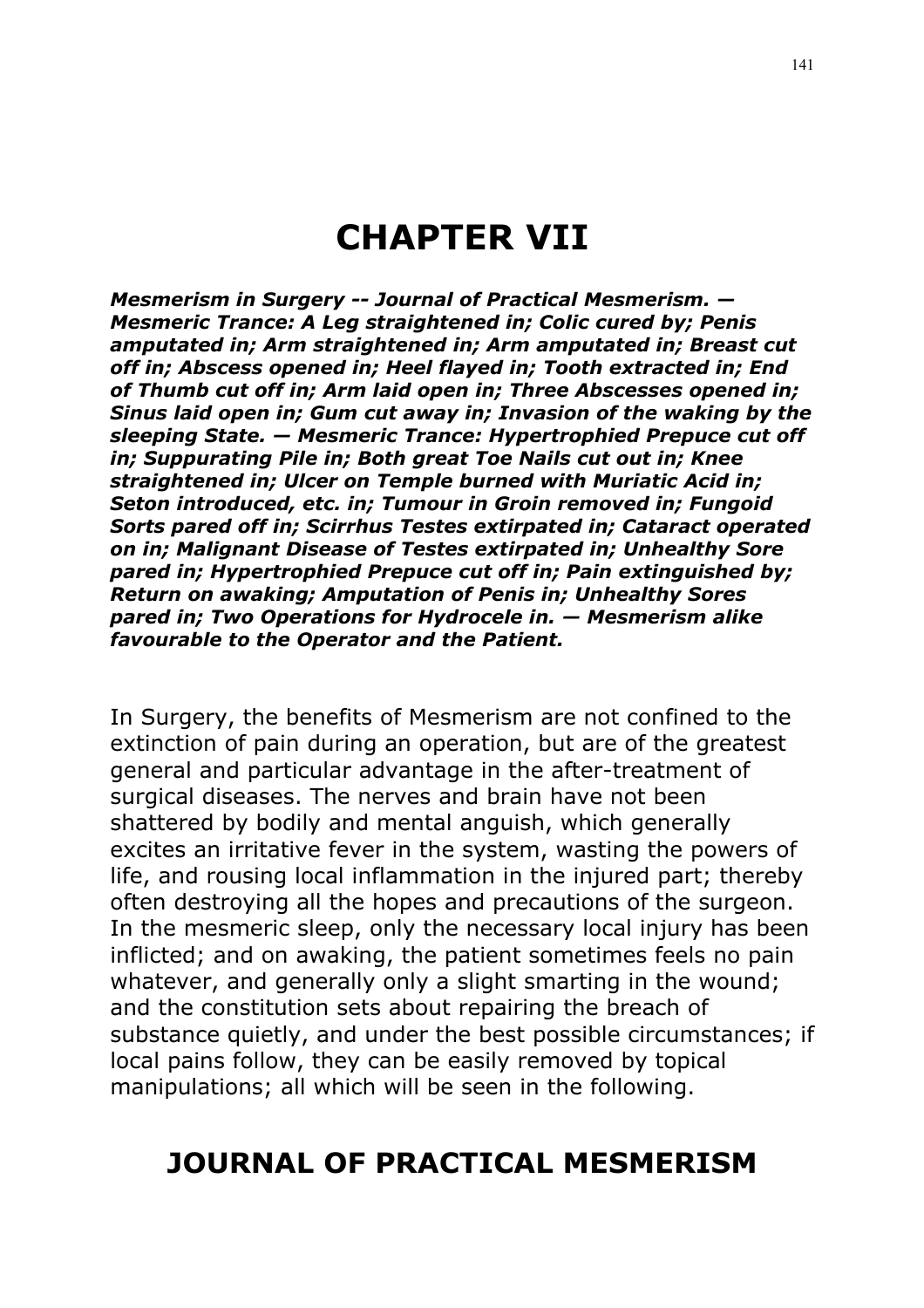April 20th. - Jeolal, my washerman, aged 35, has been eighteen months ill; first with dysentery, afterwards with rheumatic fever, in consequence of which his left knee is bent upon the thigh at a right angle.

I considered him to be a hopeless cripple, I mesmerised him today in a quarter of an hour. At first he supported his knee with both hands; but soon allowed me to remove them, and suspend them in the air. The leg was then gradually extended, and straightened to a considerable extent, without awaking him.

April 21st.  $-$  The process was repeated today, and more force used, which awoke him; the leg was still farther improved.

April 22d  $-$  The pulley was used today, and very considerable power applied before he awoke. The muscular contraction is now nearly overcome, and the remaining stiffness of the knee seems 'to be from the tendons and ligaments about the joint, and will probably yield to mechanical extension, by exercise.

May 11th.  $-$  He can now walk without a stick, but the fibrous contractions give way slowly. I am convinced that direct force might have torn the muscles of the thigh, but could not have relaxed them.

June 22d.  $-$  His leg is now quite straight, and the knee flexible; he has got a violent colic, and when speaking to me fell down in a fainting state.  $-$  Ordered to be mesmerised.

June  $23d.$   $-$  He slept for an hour, and awoke much relieved yesterday; but a paroxysm returned last night, and still continues. - Repeat the Mesmerism.

June 24th.  $-$  He remained three hours in the mesmeric sleep yesterday, and awoke quite well, and continues so. His leg is now quite strong, and he has returned to his work.

May 12th.  $-$  Buxoo, a Khitmatgan. There is a fistulous opening in the urethra under the glans penis, which is sloughing, and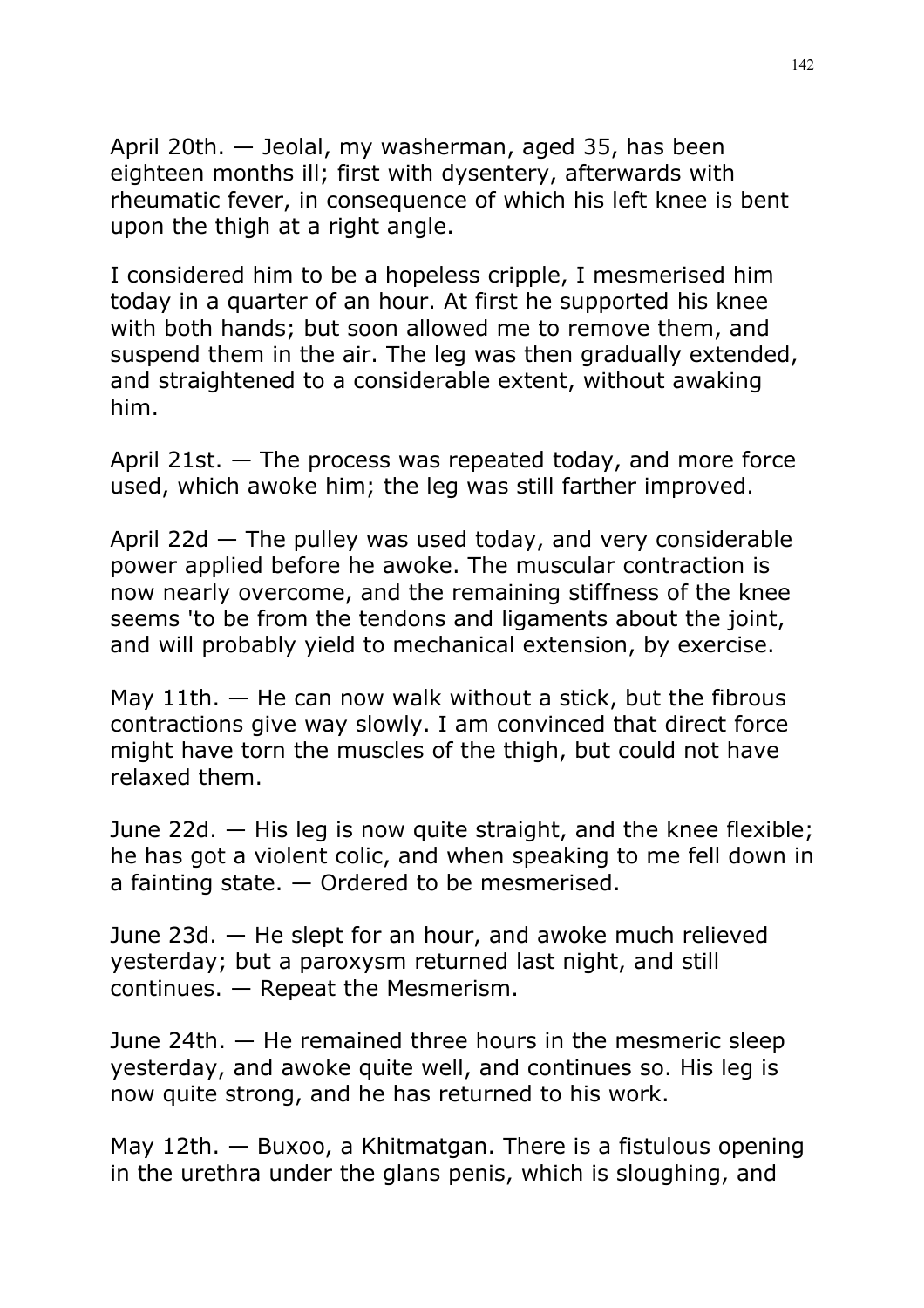requires to be amputated. I desired him to be mesmerised, and returned in an hour. I found him asleep, and when looking at him, he suddenly opened his eyes, but immediately went to sleep again, and in five minutes after I cut off the glans, without awaking him. He awoke soon after, and said it was from fear, not pain.

April 20th, 11 o'clock, A. M. - Kangalee, a peasant; aged 20, weak, and ill nourished. He had a fever four years ago, after which sores broke out in different parts of his body, and have left large cicatrices like burns. There is one about the left elbow joint, which has been permanently contracted to nearly a right angle, for seven months. He was catalepsed in twenty minutes; a bottle was then put under his elbow for a fulcrum, and the arm was gradually extended by depressing the hand. He moved a little, and the muscles contracted occasionally, but soon melted as it was, under my hand, and I left him, with his arm perfectly straight, extended in the air and still asleep.  $-$  Two o'clock, P. M. He awoke half an hour ago. Sees his arm is straight, knows not how it was done, has no pain, and can move it freely.

May 2d.  $-$  He pulls the punkah daily with his left arm, for exercise.

June 14th. - Dismissed cured.

May 5th. - Rantoonee Buttachangie, a Brahmin; aged 40. There is a prodigious Fungus haematodes protruding from the left elbow-joint. A swelling took place at the joint when he was five years old, and has gone on increasing gradually, but the skin remained entire till an incision was made by a native doctor, twelve days ago, when the bloody mass started through the integuments. It exactly resembles the contents of an old aneurism; the structure of the fungus having been broken up by the actual cautery applied to it all over, in order to stop the bleeding: it was a frightful mass. I desired him to be carefully mesmerised, and went to Chinsurah, to consult with Dr. Elton, in charge of the troops there. We returned to the hospital together, and found him in a profound sleep, and decided to take the arm off instantly. It was removed, without his moving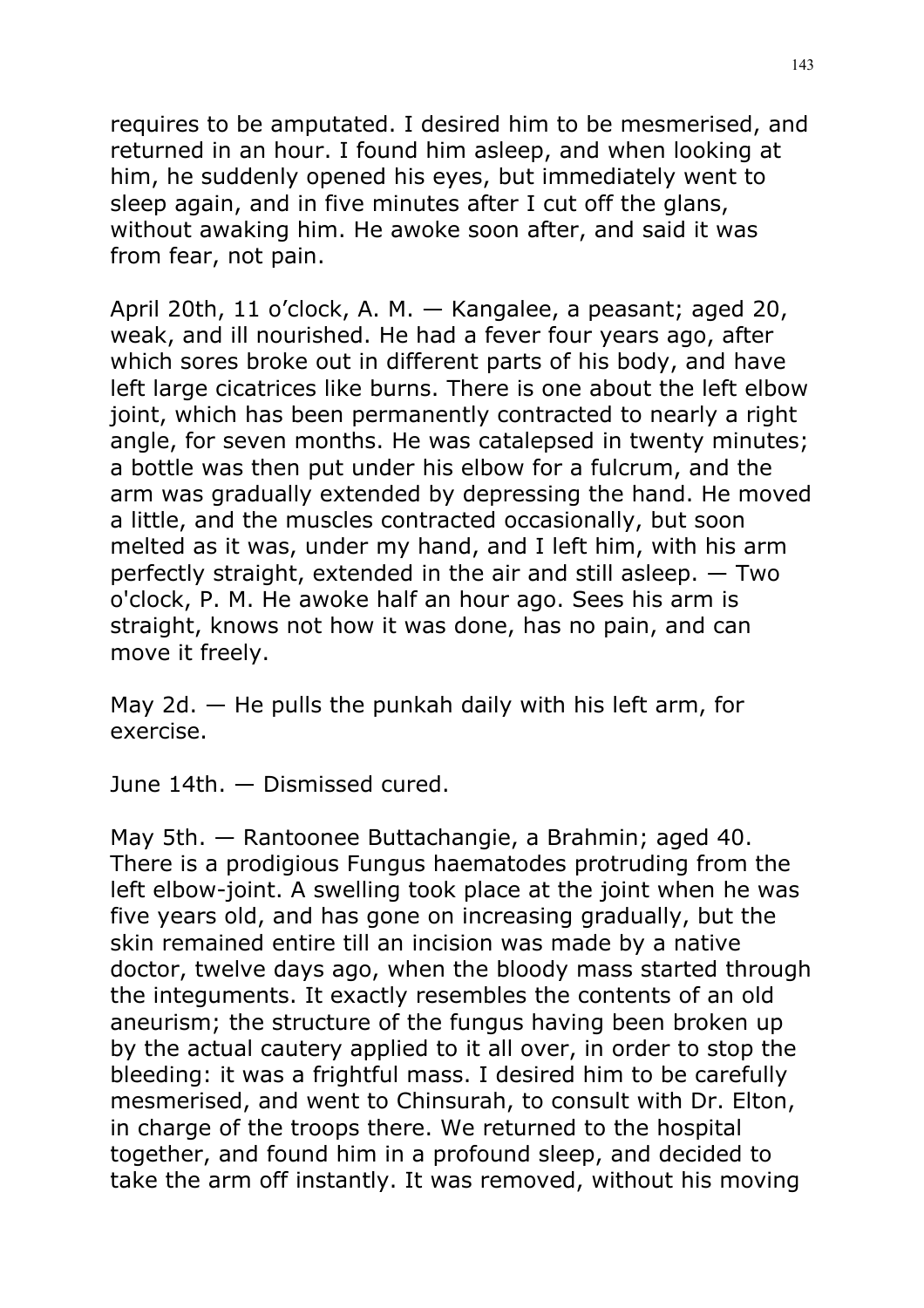or complaining, and Dr. Elton assured me that his countenance had never changed. He awoke immediately after the limb was off, and declared, again and again, that he was aware of nothing having been done to him till he awoke and saw his arm was gone; and he then saw Dr. Elton for the first time.

May 13th.  $-$  Is doing well.

May 16th.  $-$  He complains of pain in the stump today.  $-$  To be mesmerised.

May 17th.  $-$  He was easily put to sleep yesterday, and slept for three hours; was free from pain when he awoke, and continues SO.

May 11th. - Meeroolla, a policeman; aged 28, strong and healthy looking. He has got a fatty tumour of the right mamma, which he begged me to remove today. I desired him to lie down, and let me carefully examine it, and commenced mesmerising him. In ten minutes he was fast asleep: in five minutes more I transfixed the tumour with a hook, drew it up off the muscles, and cut it out, without disturbing him in the least, and he did not awake till half an hour afterwards. He declares that he felt no pain till he awoke, and remembers nothing after my hands were placed on his stomach, which was in about five minutes from the commencement.

May 11th.  $-$  Podoo, a young Hindoo woman, has a swelling over the false ribs of the right side, requiring an incision to be made in it. I desired the compounder to mesmerise her, while I was engaged with the last patient, and she was ready before I was: a deep incision, an inch long, was made into the swelling, without awaking her, and I left her sleeping.

May 14th. — Maduh, a healthy-looking coolie; aged 30. I saw him for the first time today, at 11 o'clock. He has got a sore on the heel, of two years' standing; the skin is half an inch thick, separated from the subjacent parts all round, and requires to be removed. - To be mesmerised. I went on to Chinsurah, where I had the pleasure to be introduced to the Reverend Mr. Banergie, who is there on a visit, and who begged me to show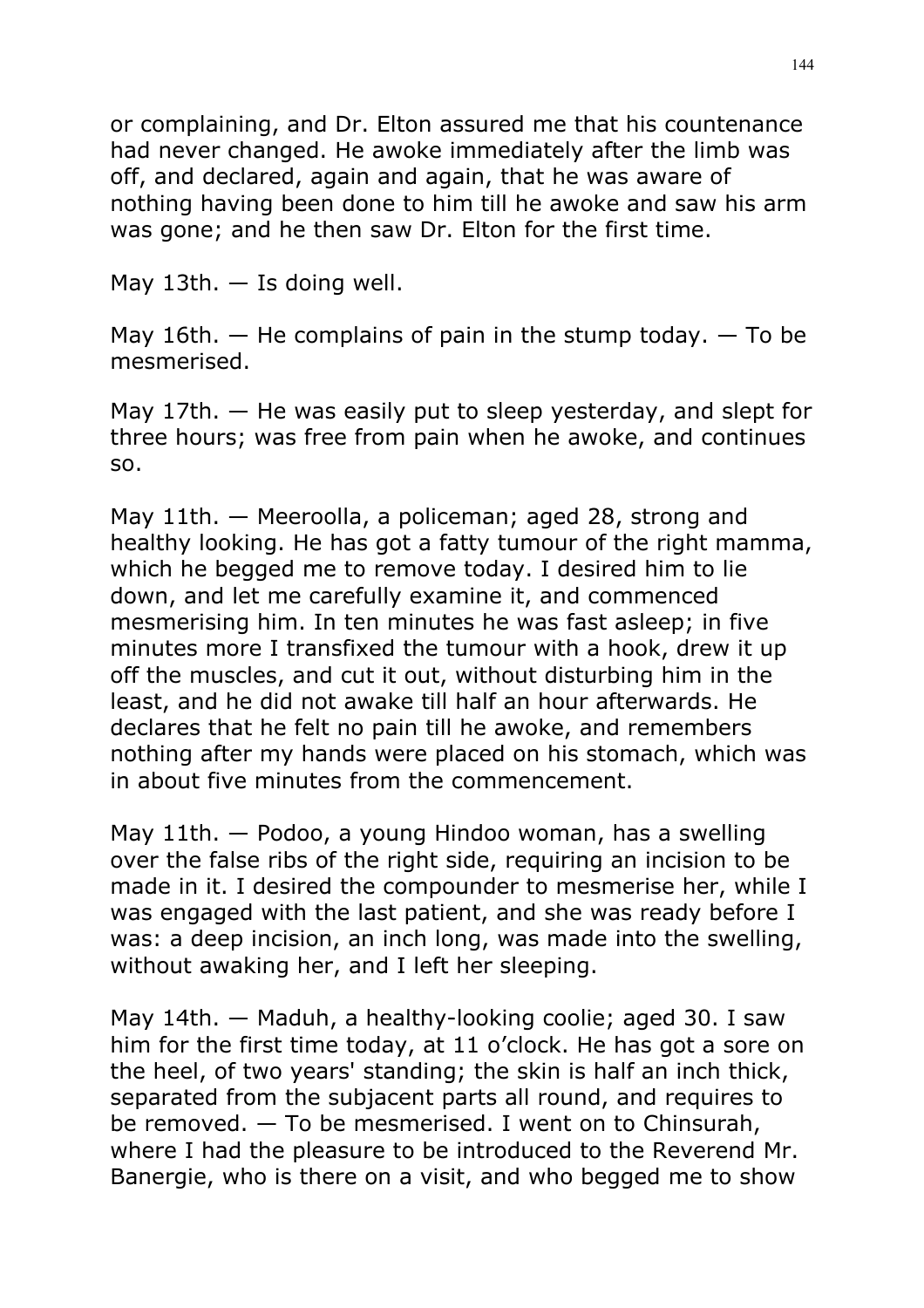him a person under the mesmeric influence. I replied that I disapproved of experimenting with so formidable a power, to gratify mere curiosity; but I had left a man under the process, and that if he would go to the hospital, on chance, he might possibly be gratified. I returned to the hospital after an hour. and there found the Reverend Mr. Fisher, Mr. Banergie, and Mr. Money, the collector. The patient was asleep, and I immediately commenced dissecting the thickened skin from the plantar fascia, which was very difficult, owing to its thickness and hardness. It almost resembled a horse's hoof, and removal must have been very painful under ordinary circumstances. He was completely insensible to the pain, however, and remained asleep a quarter of an hour after I had finished.

Mr. Banergie then questioned him, in Bengalee, regarding his feelings, and he protested that he fell nothing till he awoke. Many of the patients, already mentioned, being still in hospital, Mr. Banergie examined them in Bengalee, and in no instance did their accounts vary from what I had related.

May 26th. — Ram Dass, a large robust man, has a supernumerary tooth between the eye-tooth, and the first grinder, growing horizontally into his mouth, and causing him great annoyance. I entranced him in a quarter of an hour, lying on a mattress on the table, and proceeded to open his jaws. It cost me some trouble to relax the temporal muscles, and I had to proceed cautiously, as he did not appear to be under the extreme influence of the mesmeric power. From its position, it was difficult to lay hold of the tooth, but it was at last grasped, and extracted. He moved, and moaned a little, but I soon tranguillised him again, and he did not awake till almost suffocated by the blood. He declared he awoke from this cause, and not from pain.

May 29th.  $-$  Sibehurn Sing, a young robust man, had his thumb nearly cut through by a sword, fourteen days ago. An attempt was made to unite it, but failed; and the point of the finger would be a nuisance if kept. In ten minutes I made him insensible, and cut off the end of the thumb without awaking him. He soon after quietly opened his eyes, and I asked him:  $-$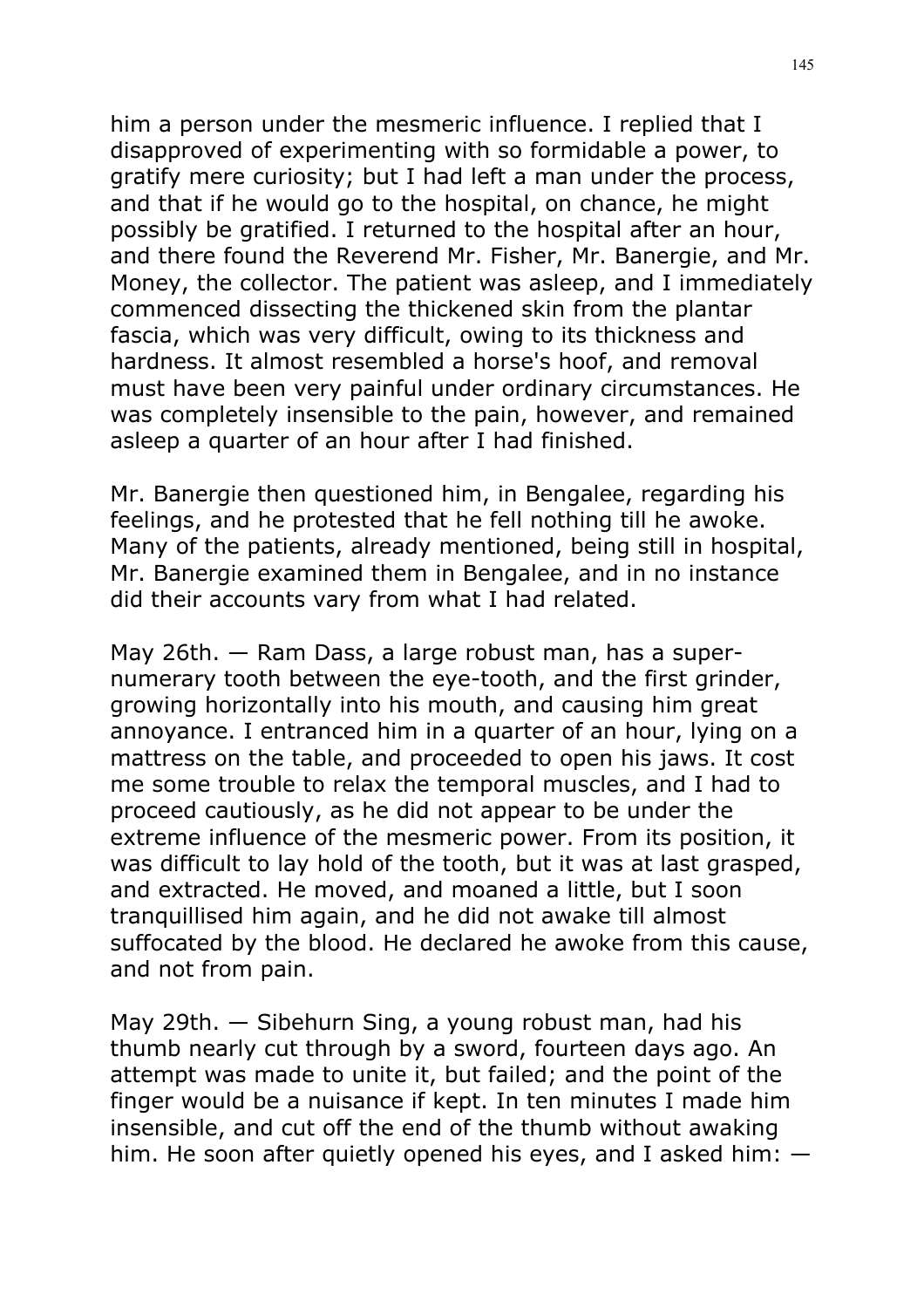"Have you been asleep?" "Yes". "Have you any pain?" "No". "Has any thing hurt you today?" "No". "Do you wish your nail cut off?" "Yes". "Look at it". He did so, looked confounded, and exclaimed, "It's gone!" "Who did it?" "God knows". "How did it happen, has it fallen off itself?" "I can't tell  $-$  I know nothing about it".

May 30th. - Modoomohun Ray, a fine boy, 12 years old, was brought to the hospital, fourteen days ago, with a compound fracture of both bones of the forearm, and my assistants had several times tried to mesmerise him, in the hope of assuaging the pain, but without success. Matter has formed, and the wound must be enlarged, upwards and downwards. As he was apprehensive, I put a piece of wet cloth over his eyes, and went on with my affairs, telling him that it would cool his brain. The people were all dismissed, and approaching him unobserved, I succeeded in entrancing him in ten minutes, and laid open the arm without disturbing him. I returned after three hours, and found him still sleeping. On awaking, he said the pain was much less, and that no one had hurt him that day.

June 2d. - Gungaram Dass, a prisoner, was injured, ten days ago, by some rubbish falling on him, and in consequence three large abscesses have formed at the elbow, wrist, and ankle, which require to be opened. I subdued him in a few minutes, opened the abscesses, and left him sleeping. On my return, after two hours, he had just awoke, and I found him sitting up looking at his wounds. I asked him how the pus had escaped, since I saw him in the morning? He could not tell. Of its own accord? He supposed so. Had any one cut or hurt him today? No one.

June 16th.  $-$  Toorab, a peasant, aged 30, of a rickety constitution, has a sinus, six inches in length, under the pectoral muscle, of seven months' standing. We have not been able to close it by any means, and it is necessary to lay it open. He was entranced by one of my assistants, and I laid the whole of the diseased tract open Without his knowing it, and left him sleeping.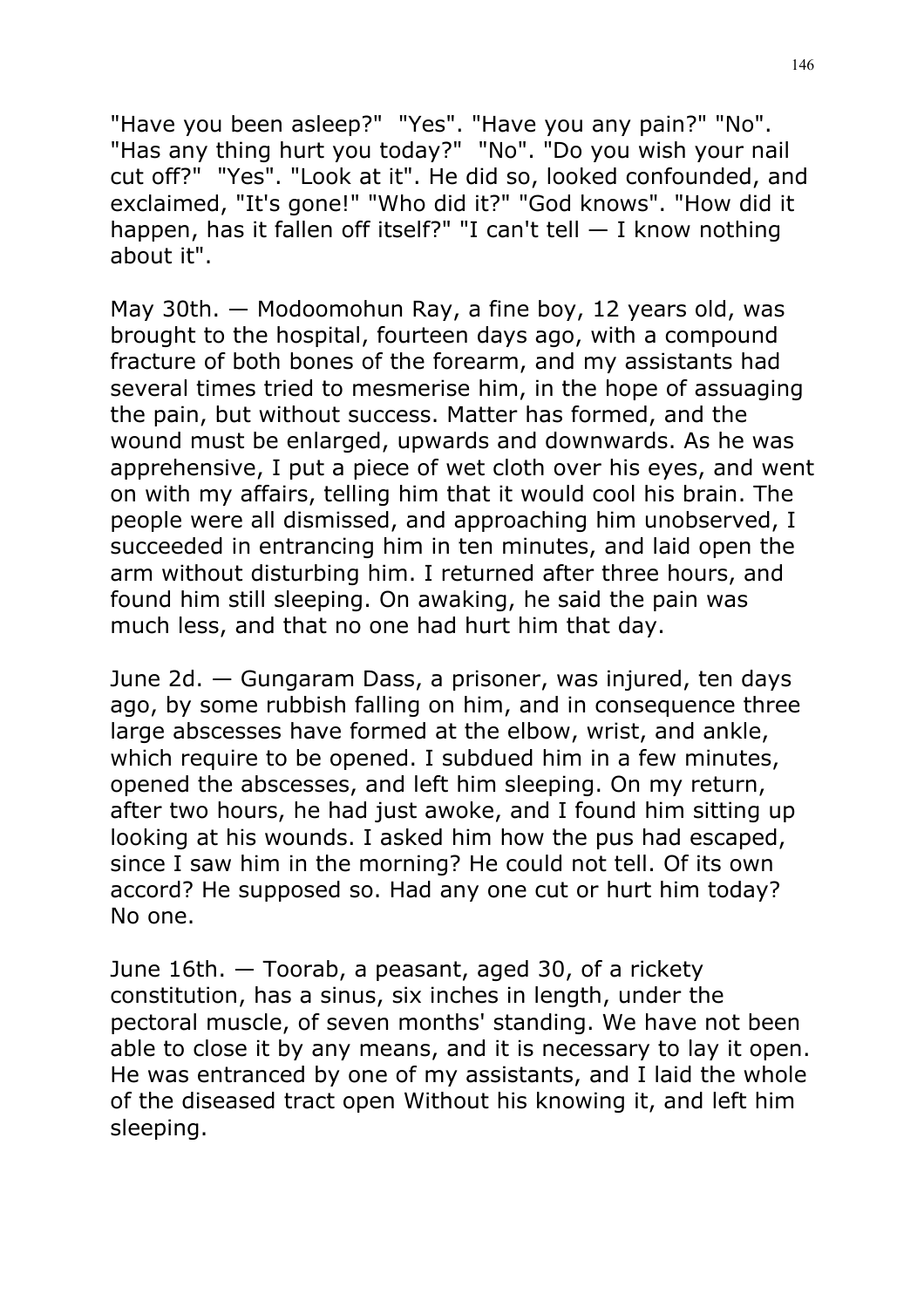June 17th. - He awoke soon after I left him, and on awaking, asked where the blood had come from? He has hardly had any pain in the wound, and has no recollection of being disturbed in his sleep vesterday.

July 9th. - Mrs. Clermont is suffering from one of her wisdom teeth; half of it has come through, but the rest is covered with the indurated and ulcerated gum. I explained that the source of the irritation must be removed, by cutting away the offending qum.

July 10th.  $-$  I entranced her today, sitting on a couch, in the presence of her husband and his sister; laid her back and cut away the gum without awaking her, and left her sleeping.

July 11th.  $-$  This is a very interesting case, as it shows the invasion of the waking by the sleeping state. Mrs. C, on awaking yesterday, arose as if from common sleep, and went to adjust her hair in the glass, when she saw blood about her mouth, and this first attracted her attention to the tooth; she thought the gum had burst, and was still expecting me to call. For, strange to say, she had no recollection of having seen me that day, nor of what happened for half an hour before I put her to sleep. The incidents, her husband informed me, that occurred during this time were these: - She received letters from the postman, and paid for them; a lady came to visit her; and then I arrived, and sat conversing with them a short time. After seeing the lady to her carriage, I returned and mesmerised her: - all these occurrences were blotted from her mind. She feels quite well, and awoke much refreshed. If such inroads are made into the regions of sense, at one sitting, the effect of frequent unnecessary experiments may be quessed at in such sensitive subjects as this lady; and this is the power trifled with, and made a show of for money!  $(*)$ 

(\*) While in London, arranging for the publication of this work, I had the pleasure of being introduced to Dr. Elliotson, under whose quidance I mesmerised two females, although I had never before seen Mesmerism, or attempted to practise it. These women being accustomed to be mesmerised, I was not surprised at my success; but an event which happened a few days afterwards, astonished both myself and the friends who witnessed the occurrence. At an evening party I met a young gentleman from Oxford, who requested me to mesmerise him. He had never seen Mesmerism; and yet, in one minute, his eyes closed under my manipulations, and in less than three minutes he was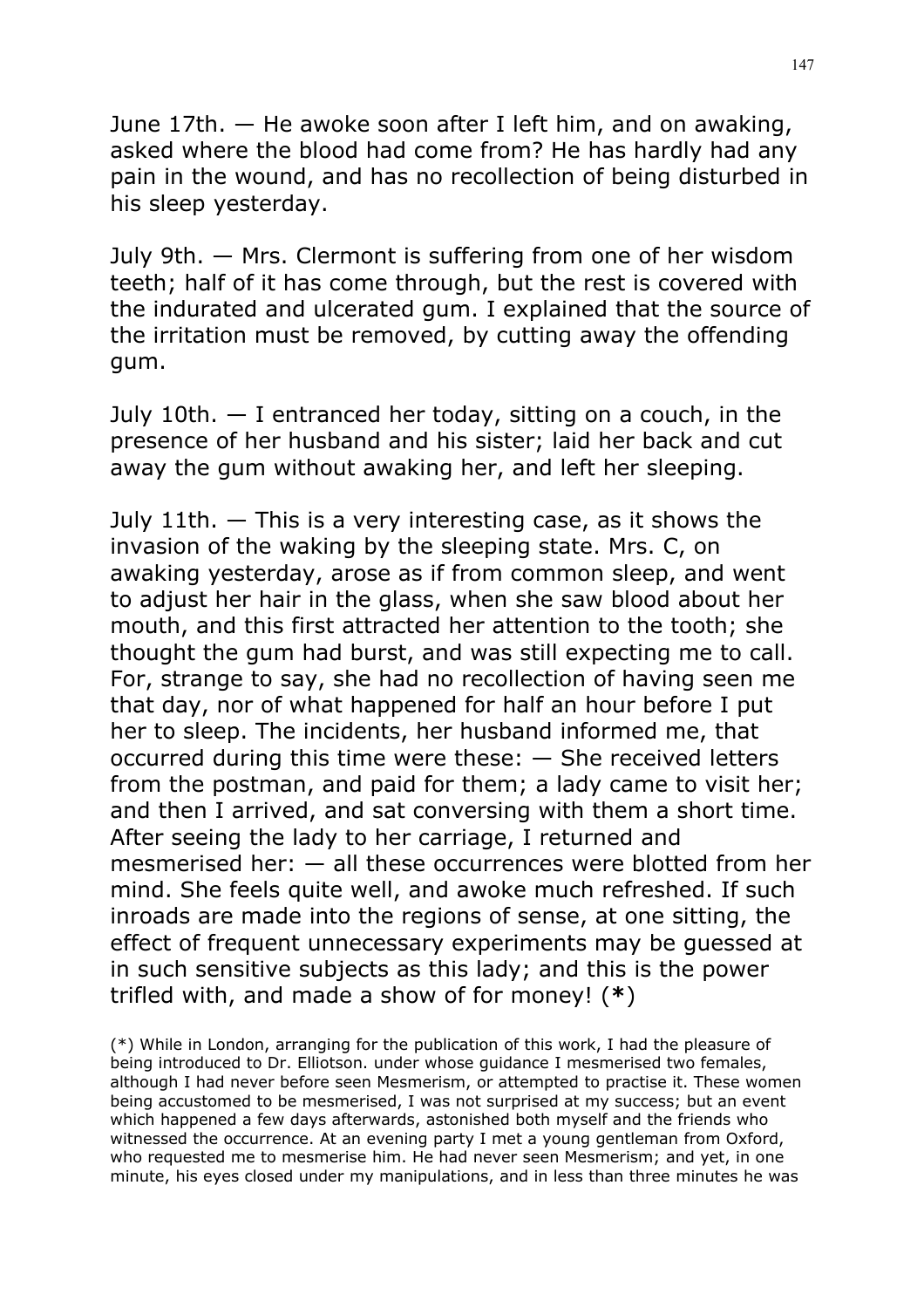fast asleep. Being diffident in my own powers, I de-mesmerised him as speedily as possible. He thus described his sensations: "The moment you pointed your fingers at me, I felt uncomfortable. I dared not meet your gaze; a sensation of heat, resembling a stream of electricity, commenced at my forehead and followed the course of your hands, down to the pit of my stomach. I could not open my eyes. I knew I was sitting on a chair

July 17th. - Today, in the presence of Mr. Davidson, commissioner of the district, and Mr. Alexander, Registrar to the Board of Revenue (who have requested me to name them as witnesses), I operated on a man for hypertrophy of the prepuce, without awaking him. After letting him sleep some time. I asked the gentlemen if I should awake him, and at their desire, did so in a moment, by blowing in his eyes. He was restored at once to full consciousness, and Mr. Davidson remarked, "I wish Doctor was here, who says you do this by opium". My visitors, understanding Bengalee, asked him if any one had hurt him today. He said, "No". If he would like his disease to be removed? He answered, that he would thank God if any one would do so. He was then desired to sit up, and his cloth removed; when, seeing his nuisance was gone, he fell back with an exclamation of wonder and gratitude.

July 25th. - Buggabuttee, a Hindoo woman, aged 40, has been troubled with a suppurating pile, as big as the end of my thumb. She was mesmerised at eleven o'clock, and at twelve I cut off the tumour, and though she moved and moaned, on awaking half an hour after, did not know that any thing had been done to her.

Aug. 4th. - Sona, a Hindoo woman; 25 years old. Both nails of the great toes are destroyed to the roots, by the combined effects of syphilis and mercury, and their place is filled with a fungoid ulcer. She was mesmerised at twelve o'clock, and at half past one p. m., I dissected out the entire root of one nail, without awaking her: her left hand and arm trembled only, and this was subdued in a few minutes, by her hand being held in  $mine. - Left her sleeping.$ 

Aug. 5th.  $-$  Again entranced, and I cut out the other nail without annoying her. On neither occasion has she had any pain on awaking.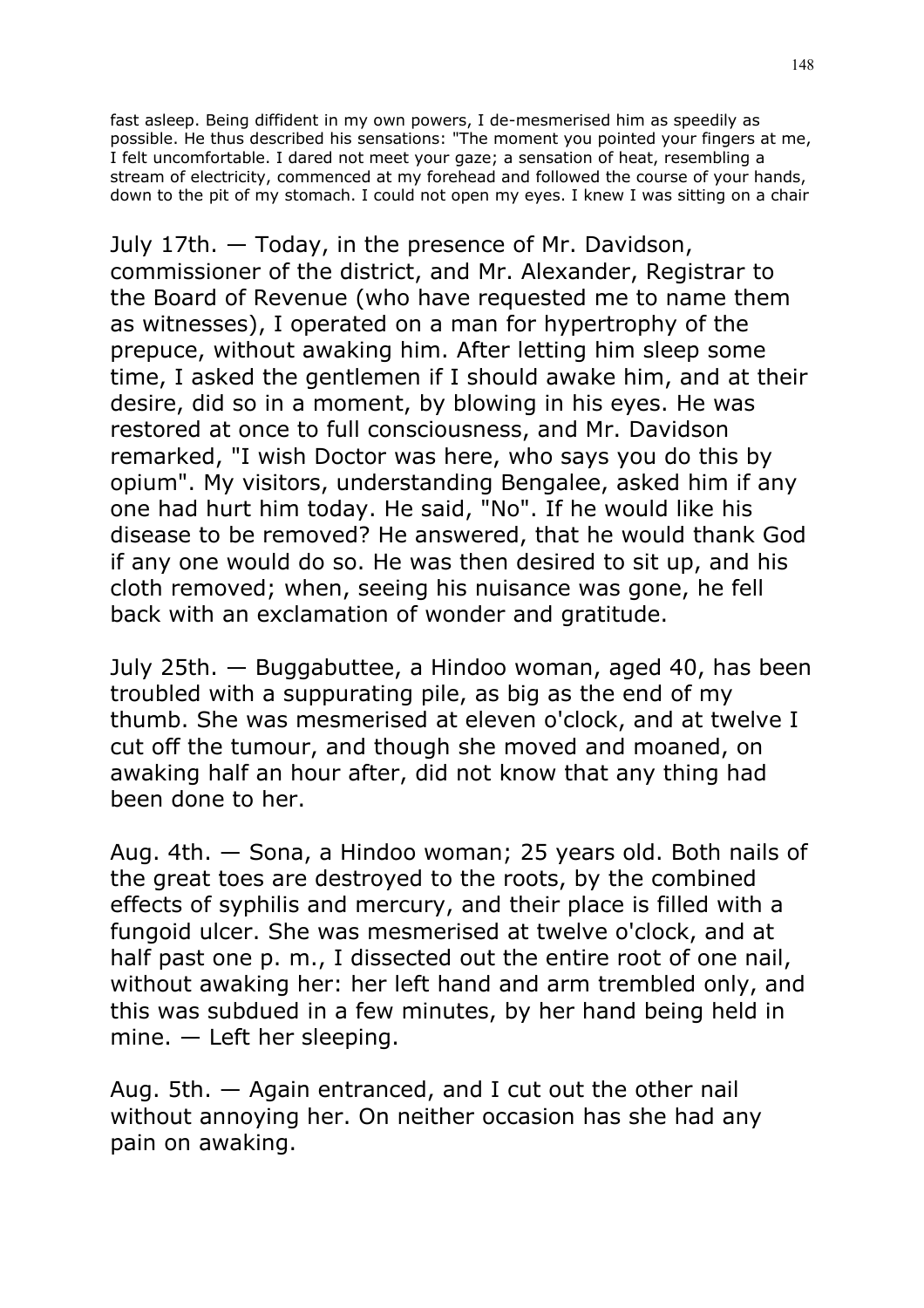before you, and the last idea in my mind, before falling fast asleep, was this - Shall I ever be allowed to rise again?"

This fact seems to prove that the power of mesmerising, and of being mesmerised, is more general in this country than is commonly supposed.  $-$  Editor.

Aug. 6th. - Golam Hassein. His knee has been contracted to a considerable extent for two months, from rheumatism. He was mesmerised for the first time at eleven o'clock, and I made his leg straight at one o'clock, the new ligamentous adhesions were felt, and heard, cracking under my hands. - He felt no pain on awaking.

Aug. 8th. - Gendo, a Hindoo woman; aged 50. There is a large sloughing ulcer, covering all her right temple. She was mesmerised at ten o'clock a. m.; and at half past eleven, I freely applied muriatic acid to the whole sore, without her showing any sensibility. She awoke twenty minutes after, and knew nothing about it.

Aug. 9th. - Parbuttie, an elderly Hindoo woman, has a sinus extending from the inner ankle, under the calf, to the outer side of the leg near the knee, which is contracted by a dense cicatrix running two thirds round the joint, and involving the amstrings: the knee has been in this state for ten years. Being put to sleep, a counter opening was made in the leg, and a seton run through the leg, without her feeling it. I then leant all my weight on the knee, and succeeded in extending it a little, but the diseased structures would yield no farther. A heavier and stronger gentleman then applied all his power, and effected a little more, but it was evident that no force short of breaking the limb could straighten it. But it was equally certain, that any common muscular or ligamentous contraction must have yielded on the spot.  $-$  The woman continued to sleep for hours after.

Aug. 23d. — Napaul Bagdy, a husbandman, has a singular fungoid mass in the right groin; it is the size of a small cauliflower, and like it in appearance, the surface being whitish from sloughing. It spreads from a peduncle in the abdominal ring, and bleeds much when handled. His father says that, at his birth, there was only one testis in the scrotum, and no trace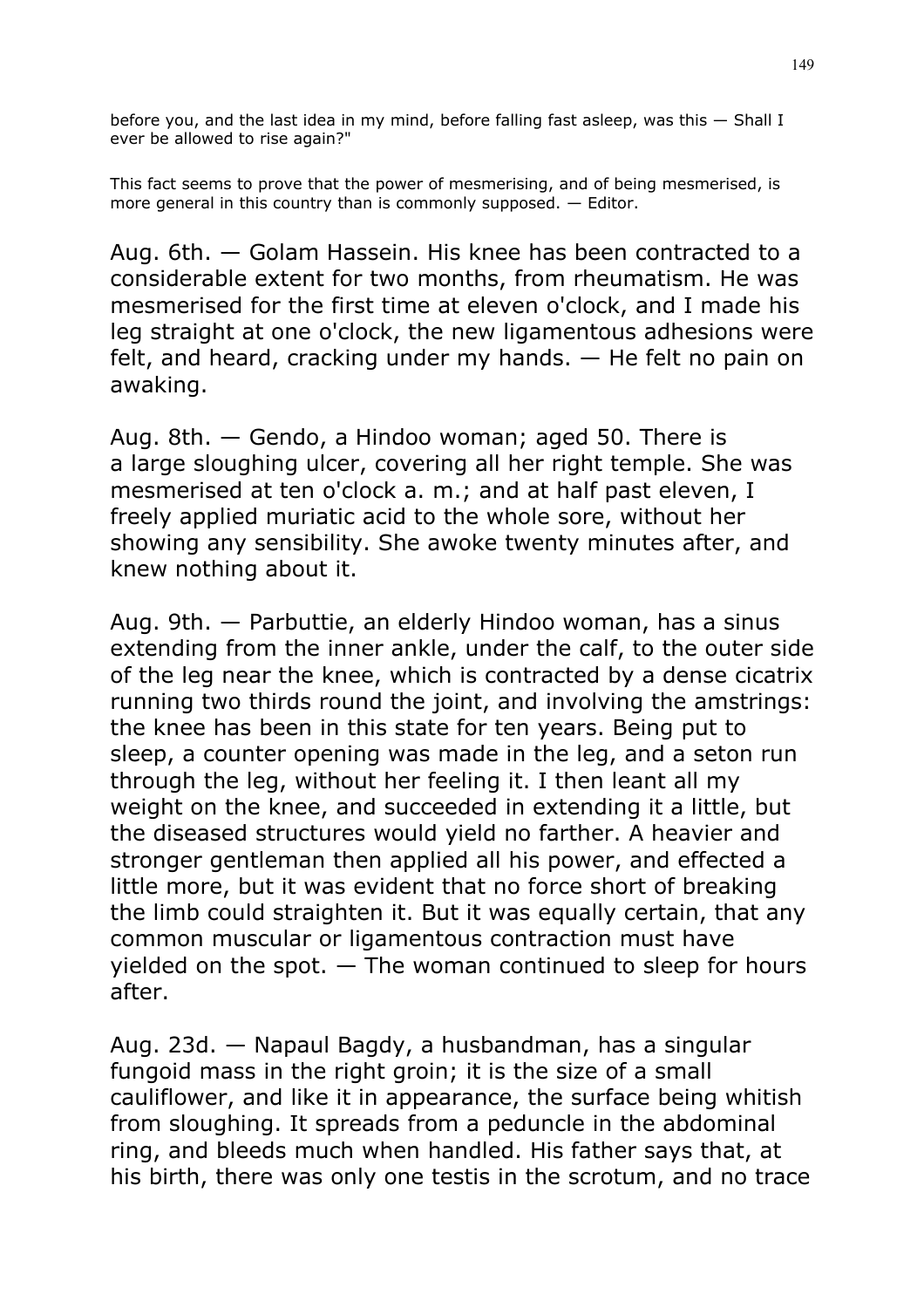of the other was seen till he was six months old, when a swelling appeared in the groin. This gradually increased till his twelfth year, but was not painful or inconvenient. About this time he was attacked with fever, attended with increased sensibility and increase of size in the tumour, and the paroxysms came on twice a month, up to June last, when he applied to a barber-surgeon, who used means to ripen the swelling. In the course of a few days it was punctured, and blood only followed. The opening was plugged as well as possible with a candle covered with cloth smeared with some ointment, but in a few days this came out, and the following day, a fungus shot out of the wound, and daily increased to its present size. It is now a very foul mass, its surface mortified and the crevices filled with maggots.

Aug. 26th. - He was mesmerised after two hours' trial, and the mass removed without his feeling it,

Aug. 31st.  $-$  Discharged at his own request  $-$  wound looking well.

Sept. 1st. - Raimgopal, a young Hindoo, has got a high syphilitic sore, about the size of half a lemon, on each side of his nates. He was entranced on the first trial; and in the presence of Dr. Ross and Dr. Sissmore, I turned him round like a log, and cut off both the excrescences level with the skin, then turned him back again, and left him sleeping. It is needless to say he did not feel it.

Oct. 8th. - Nazir, a peasant, aged 60, has suffered from enlarged and scirrhous testis for four years; the parts are as large as a child's head, and extirpation is necessary.  $-$  He was entranced after two hours today.

Oct. 10th. - He was mesmerised the second time, today, in the presence of Mr. Sutherland, Dr. Owen, the Reverend Mr. Bradbury, Major Riddle, Mr. Higgen, Mr. Muller, Mr. Graves, Messrs. Savigny, Mr. Calder, and Mr. Bartlett.

I removed the parts without his showing any sign of sensibility till the last artery was being tied: he then woke up, but went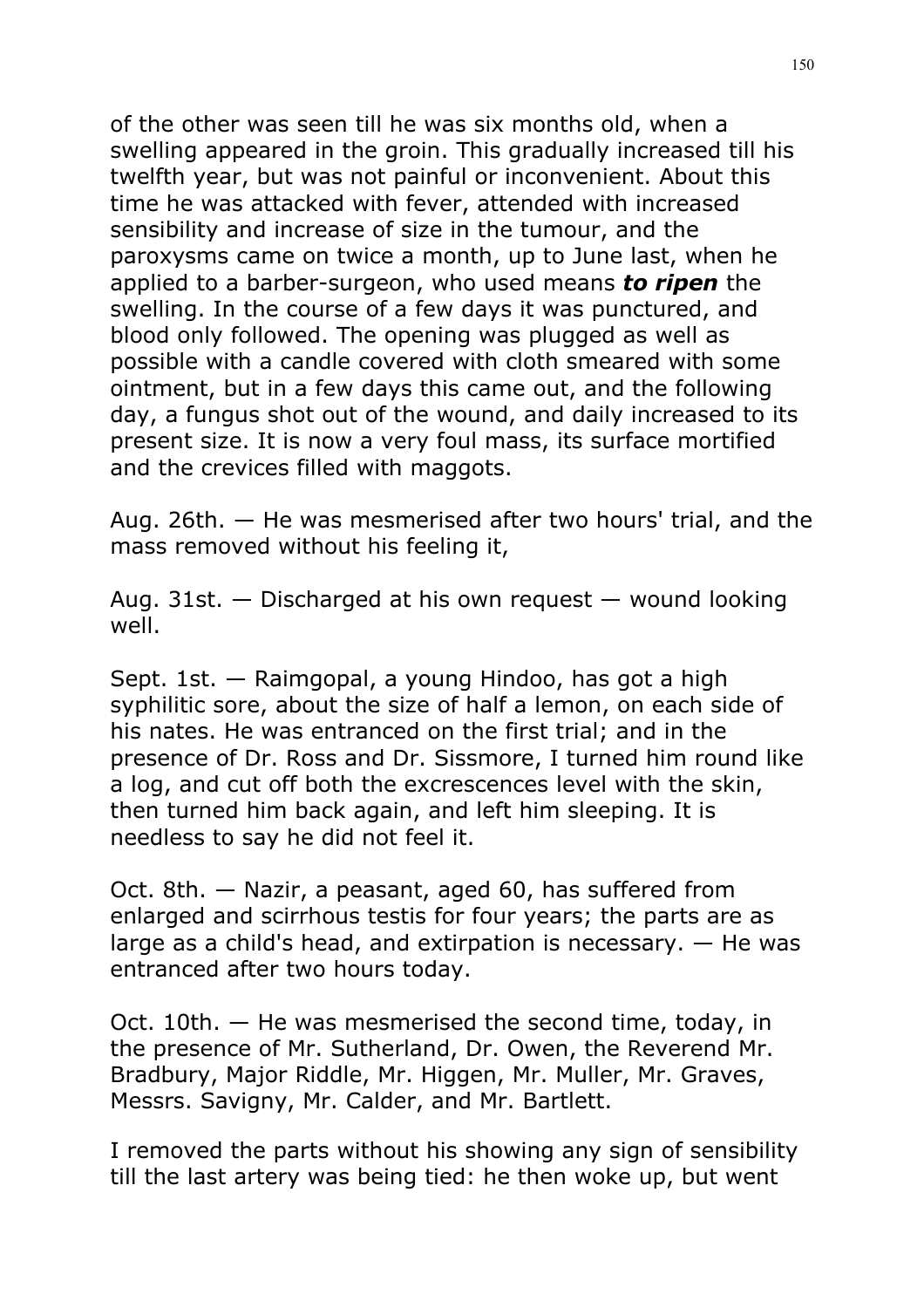immediately to sleep again for half an hour, and on awaking, said that he was only conscious of a little pain when he awoke for a moment, and found me to be tying something. He was cheerful and talkative, and showed no signs of suffering or exhaustion in his countenance or manner, and said the pain in the wound was very trifling.

Nov. 20th. — Mohun Dass, a peasant; aged 55 has got a cataract in one eye. He was entranced on the first trial, and I broke down the lens in the presence of Major Smith of H. M.'s 9th Regt., without awaking him.

Nov. 21st.  $-$  There is much pain in the eye.  $-$  To be mesmerised, and leeches applied. He slept for two hours with the leeches on, and on awaking, the pain was nearly gone.

Nov. 26th. - Mahes Banergie, a Brahmin, aged 40, has got an enlarged testis, the size of a child's head; it is red, glistening, and very painful, and there is a scrotal hernia above it. He was entranced on the first trial, and I returned the gut into the abdomen, handling the inflamed part very rudely, without his showing the least sensibility. I then, in the presence of Captain D. L. Richardson, dissected out the diseased organ. The operation was tedious, as I had to carefully separate the mass from the hernial sack. He moved, as in an uneasy dream, but did not awake till we were tying the arteries, which were very numerous; he then said that he had felt nothing till that moment. The muscular movements, sometimes seen, looked more like the contractions induced by cutting a recently dead animal, than the common contortions from pain; and I believe may be avoided by patience, as every trance seems to deepen the insensibility. I need not point out to the surgeon the advantage he would derive from the mesmeric trance, in reducing strangulated hernia, and spasmodic strictures of the urethra.

Nov. 30th. - Mahes, a peasant, aged 32, has got a deep ulcer of a year's standing, at the root of the penis, that penetrates under the pubes; the edges are callous, and prevent it healing. He was subdued in two hours on the first day, and in the presence of Dr. Tritton and a party of officers of the 71st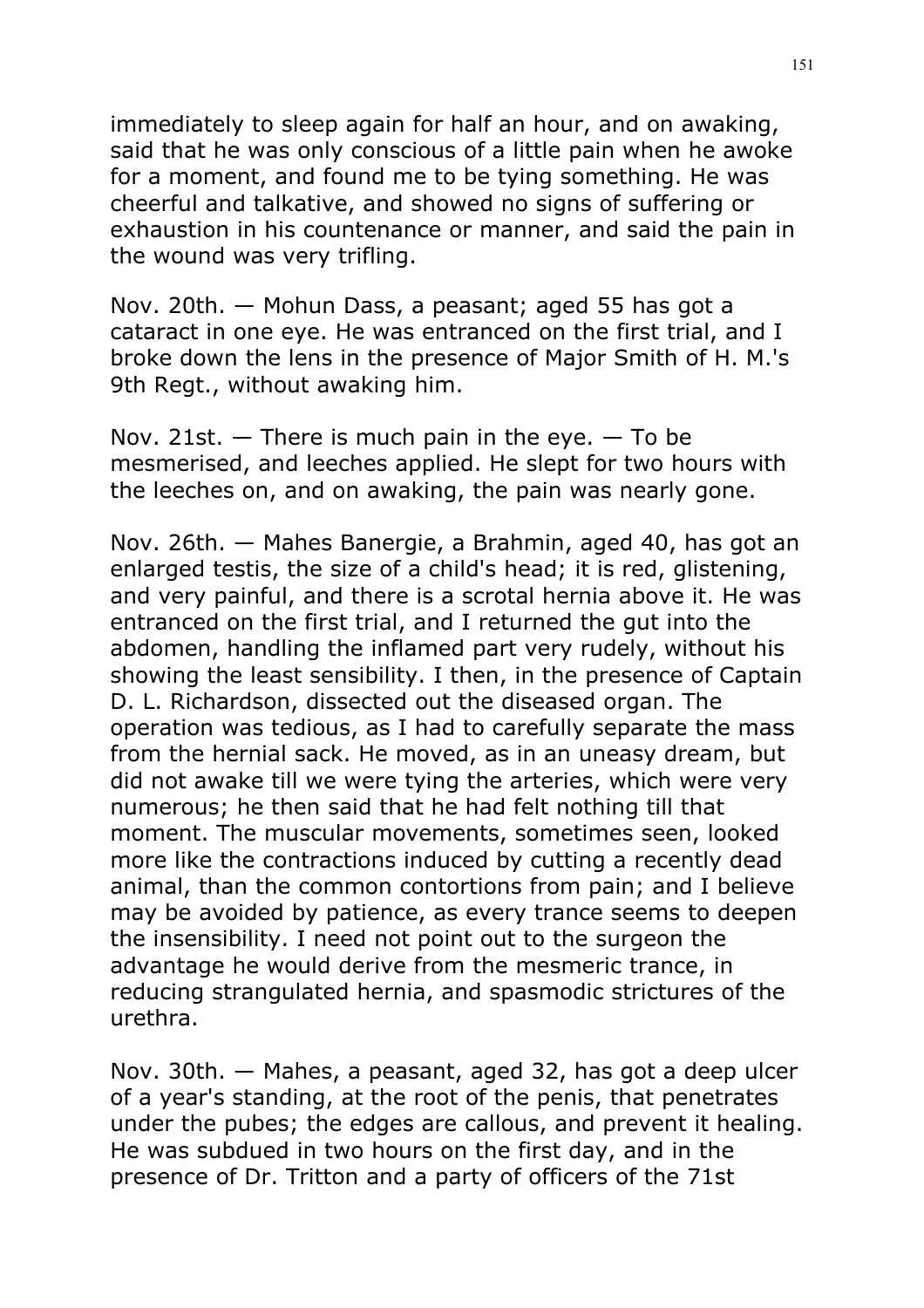Regiment N. I., I pared off the margins of the sore without his awaking. He awoke a few minutes after, said he had been asleep, and dreamt that some one had pulled him off the roof of a house, and declared that he felt no pain whatever at the moment of speaking. I thereupon proposed that he should allow me to cut him a very little, as it would facilitate the healing of the sore, but he would not hear of it. Dr. Tritton and the rest also joined their persuasions; but he implored us for the love of God to let him alone  $-$  he would rather die than be cut, that the proposal had already killed him, etc. He was desired to sit up, and his cloth removed; on seeing the altered state of things, he was greatly alarmed and puzzled, and on being shown the pieces of flesh, said they had certainly belonged to him before he went to sleep, and how I got hold of them he had no idea. As I found myself in the company of candid and dispassionate observers, I showed them Mesmerism in all its physical symptoms, whether directly or indirectly produced, and Dr. Tritton very kindly said at parting, that he was quite convinced of the reality of the symptoms from first to last, whether produced by **something**, or **nothing**, and that he now quite understood the "mesmeric disease", and said I was at liberty to say so, if I pleased.

Dec. 1st.  $-$  I had the pleasure of receiving a visit from the gentlemen engaged in the railway survey, consisting of Mr. Simms, Captain Western, Captain Boileau, Mr. Fraser, and Dr. Macauley. They found a man entranced, from whom I was about to remove a hypertrophied prepuce. As he appeared to be ready, I commenced at once; but seeing that he shrunk from the knife, without awaking, however, I desisted, and proposed to adjourn to the other hospital, saving that this man would probably be ready on our return. We accordingly went, and I requested Dr. Macauley to ascertain if a man brought before us had pain in his scrotum. He said there was no doubt; and the rest were satisfied that there was no mistake about it. I ordered him to be entranced before them, which was easily done, as he had been twice operated on for hydrocele, in the trance. I pulled him up, and set him on his feet sleeping, before the gentlemen, and begged them to deal with him as they pleased. He was catalepsed by them in the most painful attitudes, to which he was as indifferent as a man of clay; and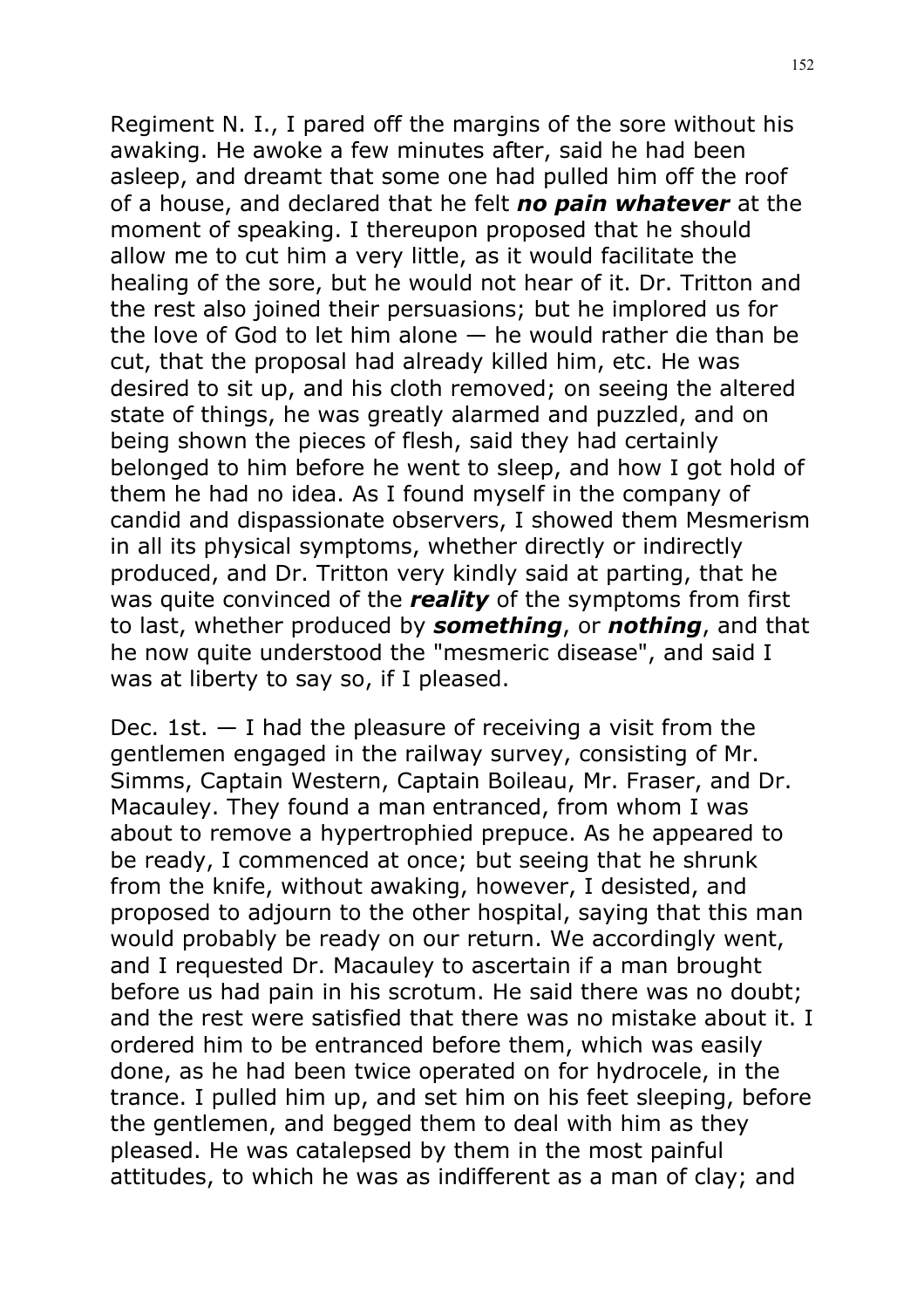Dr. Macauley now squeezed the painful part with as much effect as if the man had been a mummy. I stripped him naked; and when he awoke and found himself standing in the presence of gentlemen in this condition, his look of wonder and shame, if not natural, was most beautiful acting and he certainly escaped being found out. As soon as he awoke. Dr. Macauley pressed the diseased part, and there could be no doubt about his feelings on the subject;  $-$  the pain was evidently instantaneous and acute. On returning to the Charity Hospital, I removed the enlarged cellular substance from the whole penis; the man did not shrink in the least from the knife, and slept a good while after the operation. On questioning him, he said that he had been put to sleep to be operated on; but as he was now awake, he would wish it to be put off till tomorrow. We then showed him the liberties that had been taken with him, and he recognised his property; but how it had changed owners he had no conception.

Dec. 21st.  $-$  Samoo, a weaver, has got a bad sloughing sore of the prepuce and glans, of a year's standing.  $-$  To be mesmerised.

Dec. 22d.  $-$  He was mesmerised for two hours yesterday, and slept an hour afterwards, apparently naturally. Today I saw him after half an hour's mesmerising, when the trance was fully established, his whole body being rigid. As I had not time then, I left him, and returned in an hour, and found his body still stiff. I cut open and took oft" the prepuce; and finding the glans half eroded, I cut it off too. The man showed no sign of life; the body continued stiff, and the pulse natural. He awoke in half an hour afterwards, and did not discover that any thing had been done to him till he went to make water.

Dec. 29th. - Mahes, operated on last month. The sore is callous, and it will greatly advance his cure to have it pared.  $-$ To be mesmerised in my absence. I went on to Chinsurah, and there met the Rev. Mr. Cahusac, and the Rev. Mr. Mullins, who requested to see any mesmeric cases in hand. They returned with me to the hospital, and we found Mahes entranced. I pared the sore, and he did not awake till a quarter of an hour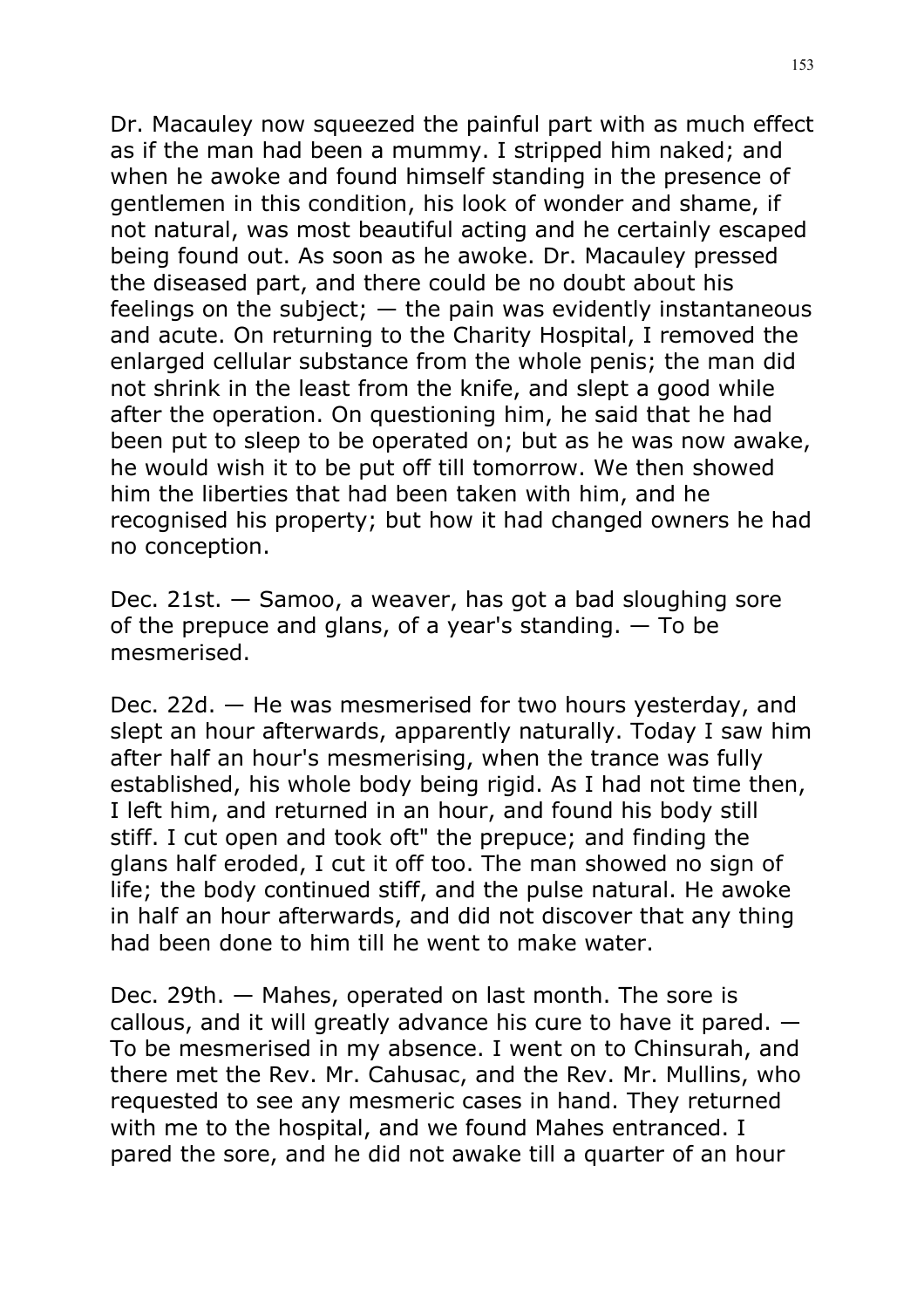afterwards. Mr. Mullins, who speaks Bengalee, asked him if he had been disturbed in his sleep. He said "No"; and that the pain was not greater than before he went to sleep.

We found another man entranced, whose elbow had been dislocated for twenty days. I tried to reduce it, using all my force, but did not succeed; he moved uneasily, but did not awake till ten minutes after I had desisted, and then said that nothing had disturbed him.

Dec. 26th. - Goluck Seit, a prisoner, has got a hydrocele on each side. A young Hindoo subdued him today in ten minutes, on the first trial. When about to operate, I saw that he possessed a **consecrated nail**, on one of his little fingers; and knowing the value attached to this, I resolved to get possession of it, if possible, as a *moral* test of his being insensible, for he would as soon have cut a cow's throat and eaten a beefsteak as allowed me to cut off his nail, while in possession of his senses. It is a common practice with the Hindoos to yow their hair, beards, or nails to Shiva, the Destroyer, in the hope of averting his anger; and this man had consecrated his little finger-nail to Shiva Forakissore, - Forakissore, in this district, being a famous shrine of the god. I transferred the sacred excrescence to my pocket, without any remonstrance being made, and then performed the less formidable operation of withdrawing the water, and throwing in the injection, of which he knew nothing, on awaking two hours after. His only distress was the loss of his nail, and he spent hours in hunting for it, supposing that it had been broken off by accident.

Dec. 29th. - I entranced Goluck Seit today in five minutes; and in the presence of Mr. Cahusac and Mr. Mullins, operated on the other hydrocele, to which he was as indifferent as on the first occasion. But before putting him to sleep, I showed the gentlemen how painful was the side operated on three days ago; and yet, in five minutes after, he allowed me to squeeze his testicle to any extent, without exhibiting a vestige of uneasiness. I awoke him in half an hour, that Mr. Mullins might question him; and he said that he saw the water was gone, but how it had escaped he had no idea.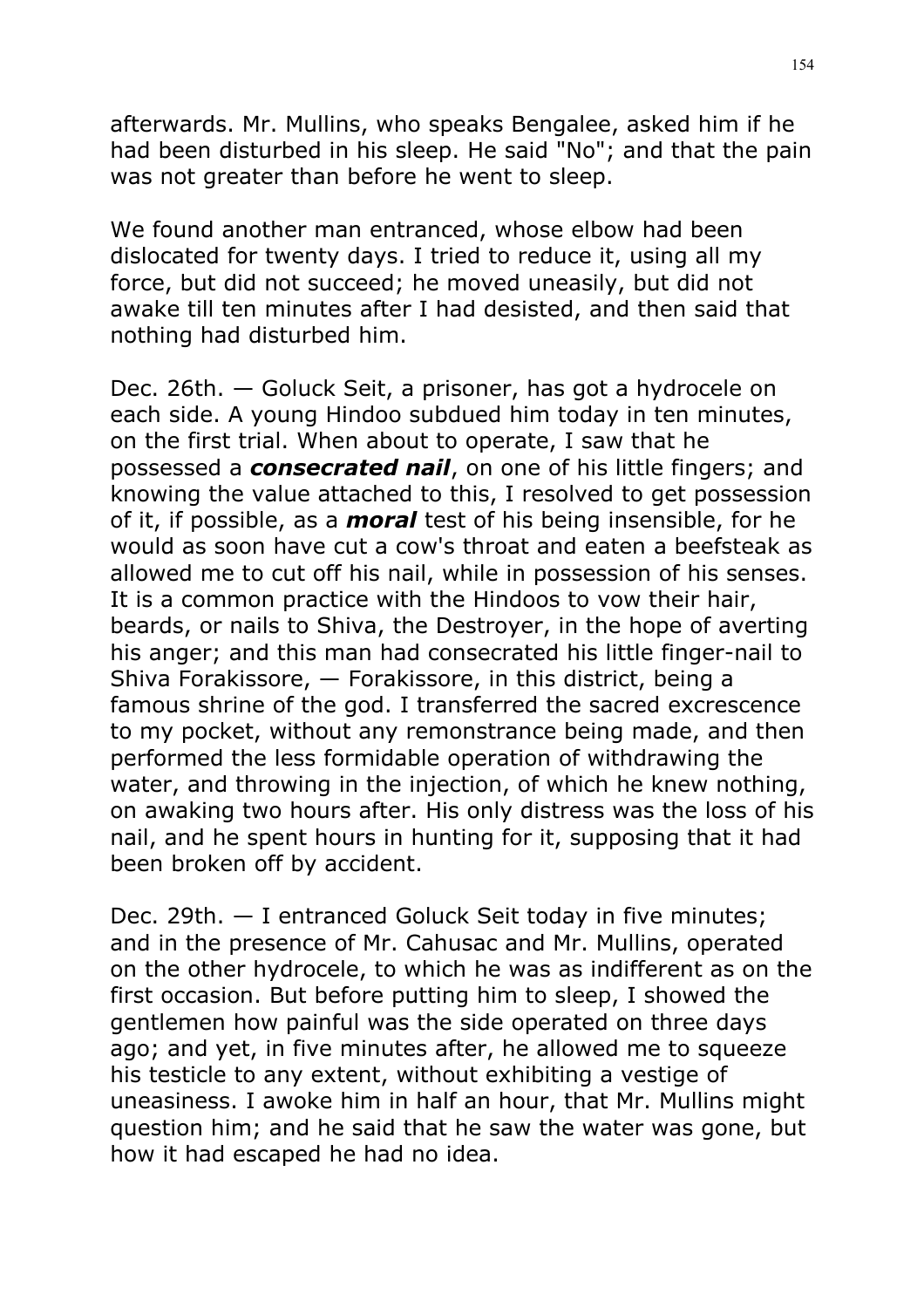Dec. 30th. - Bungsee, operated on last month for a scrotal tumour. The wound, from his debilitated condition, is glazed and callous, and is wasting him with a useless discharge. It would greatly shorten his cure to pare the sore, and bring it together with deep sutures; but I could hardly bring myself to propose it to a person in his senses, as it would be as painful as the capital operation. Mesmerism, however, makes surgery pleasant to both parties; and having easily entranced him, I pared and shaped the sore very leisurely, (it was six inches long, by two deep), inserted the deep sutures, and left him sleeping. He awoke after four hours.

Jan. 2nd.  $-$  The sutures were taken out today, and the sore is adherent throughout.

This power of remedving any defect in the operation afterwards, without inflicting pain, is not one of the least advantages of Mesmerism.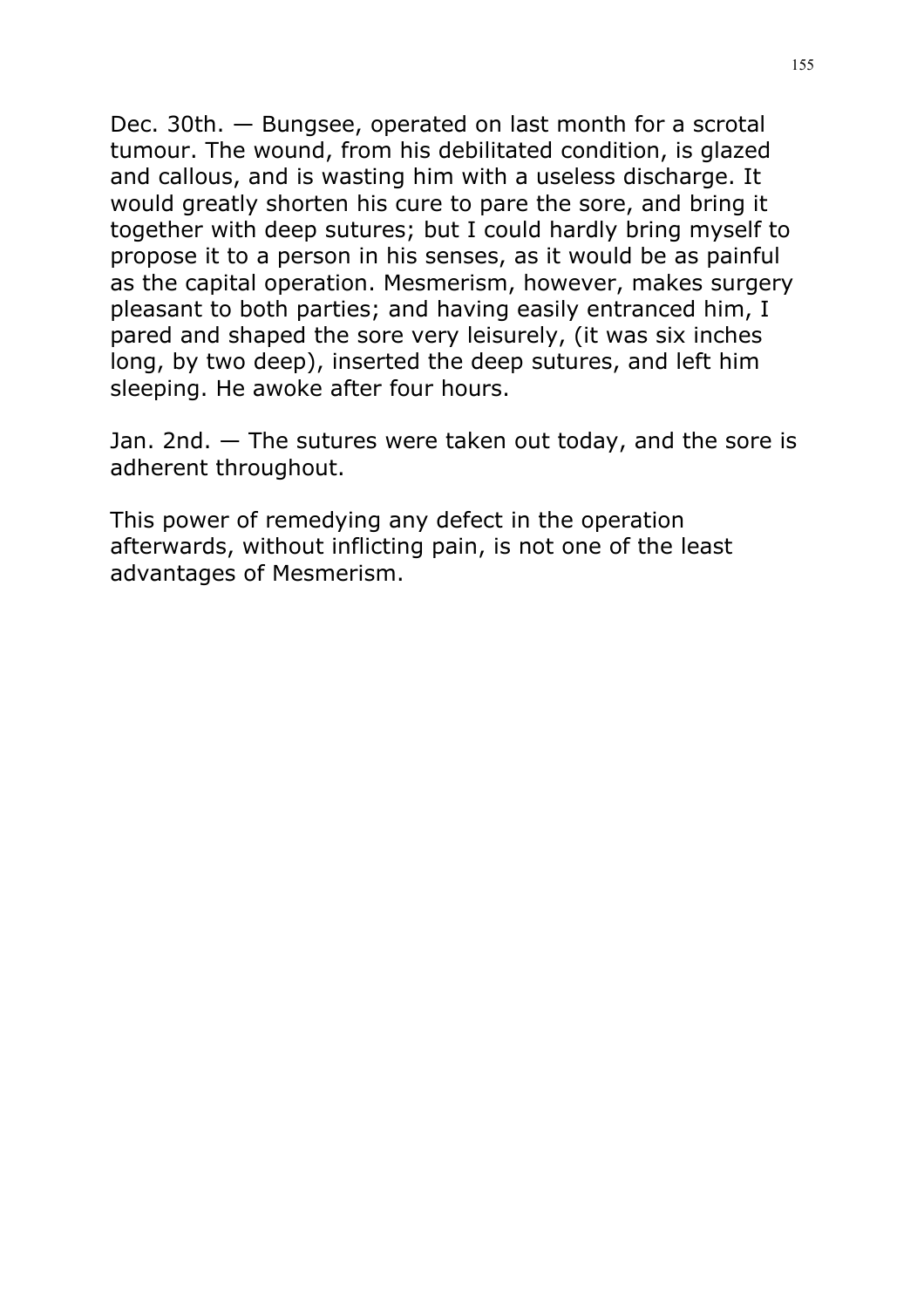# **CHAPTER VIII**

Hypertrophy of the Scrotum; different Causes of.  $-$  Elephantiasis endemic in Bengal and Lower Egypt; probable Causes of. -**Example of Malarious Fever. - True Elephantiasis of the Scrotum.** - Hypertrophy from Hydrocele; from Syphilis; Condition of the Organs involved; Mode of operating; Mismanagement by the **Native Doctors; Number of Operations for Six Years previous to** April, 1845; in the Mesmeric Trance, for Eight Months. - First Case. - Some Cause for the late Increase of Cases. - Operations in the Mesmeric Trance.

#### **CAUSES OF ENDEMIC ELEPHANTIASIS**

This disease is so common in Bengal, and attains such a magnitude, that it deserves a chapter to itself, in which it will be seen that if Mesmerism cannot prevent, it is very effectual in assisting its removal. These singular, and often prodigious tumours are generally called "elephantiasis of the scrotum"; but, correctly speaking, this is a misnomer, many of them not having their origin in the constitutional affection called elephantiasis, but arising from local irritation and debility of the parts, caused by syphilitic sores, or simple hydrocele; and the appearance of the tumours and aspect of the patients are often characteristic of their respective exciting causes.

In true constitutional elephantiasis the disease is accompanied with periodic fever, and general cachexy to such a degree as to make it unsafe to remove the local excrescence. The disease, in this shape, is endemic in Bengal almost exclusively, it being rarely seen in upper India, and appears to have its origin in a hot, moist, malarious, relaxing climate, in which the poor are ill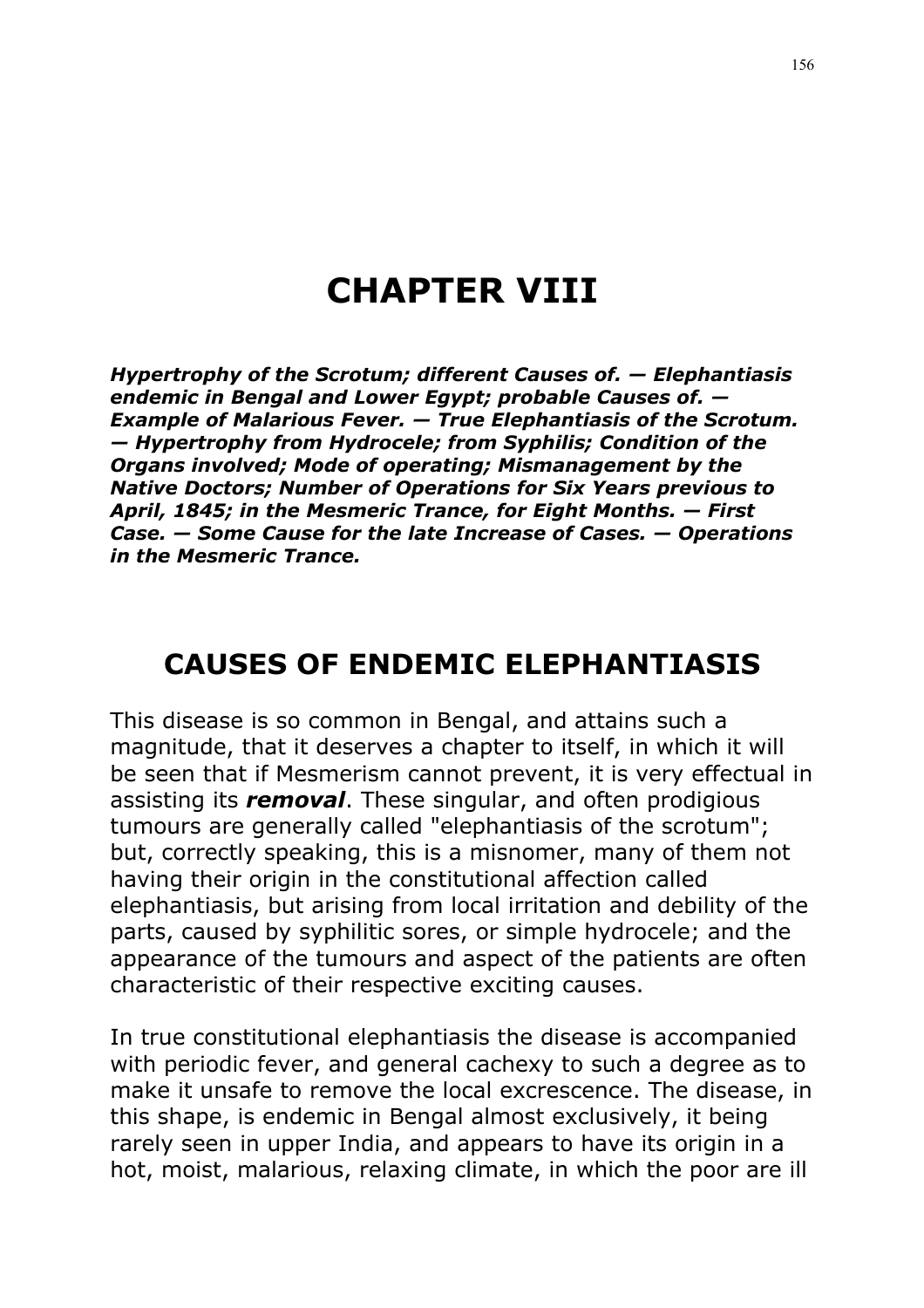fed and ill-clothed. In Egypt it is also principally confined to the delta of the Nile, which considerably resembles Bengal in climate and the condition of its people. Endemic sources of disease abound here to a dreadful extent, but chiefly originate in the ignorance, indifference, and poverty of the people; and an enlightened and benevolent government should interfere to prevent its subjects perishing in their ignorance, by enforcing stringent police regulations for the improvement of the public health, especially by attention to drainage and filling up all unnecessary pools of water. Ragged old tanks, and offensive pools and holes of water, form a chain along the roadside, in and near all towns and villages, and spread like a network over the country; their insulation rendering them only the more pestiferous, by making each an independent hotbed of malarious exhalations. The thing is so general, that every cottage may be said to be built over a green putrefying pool, out of which the mud to build a house had been taken, and which is reckoned a **domestic** convenience. Into this all the animal and vegetable debris of the houses is thrown: the pigs wallow in it, the people wash their fish and rice, and bathe in it; and it is then used for cooking and drinking, as it is conveniently near, and saves the trouble of going to the nearest large tank, or the river. This accumulation of animal and vegetable matter, festering under a tropical sun, renders every hole a pest pit, and the whole population eat, drink, and breathe perpetual infection. The effects are as dreadful as might be anticipated in a debilitating climate, and among an illfed people, and are deeply written in the personal appearance of the natives of the country.

Aque, remittent fever, spleen, rheumatism, diarrhoea, dysentery, and cholera are inherited by the poor people along with their homes; and the general constitutional debility is evidenced by the incredible frequency of elephantiasis, diseases of the skin, and parasitic growths on the body. Ague and spleen were endemic diseases in Scotland, fifty years ago, when every cottage had its "midden" before the door; and if northern nations suffer so much from miasmic influences, we can readily imagine their terrible energy in Bengal, where every aid and appliance is afforded them.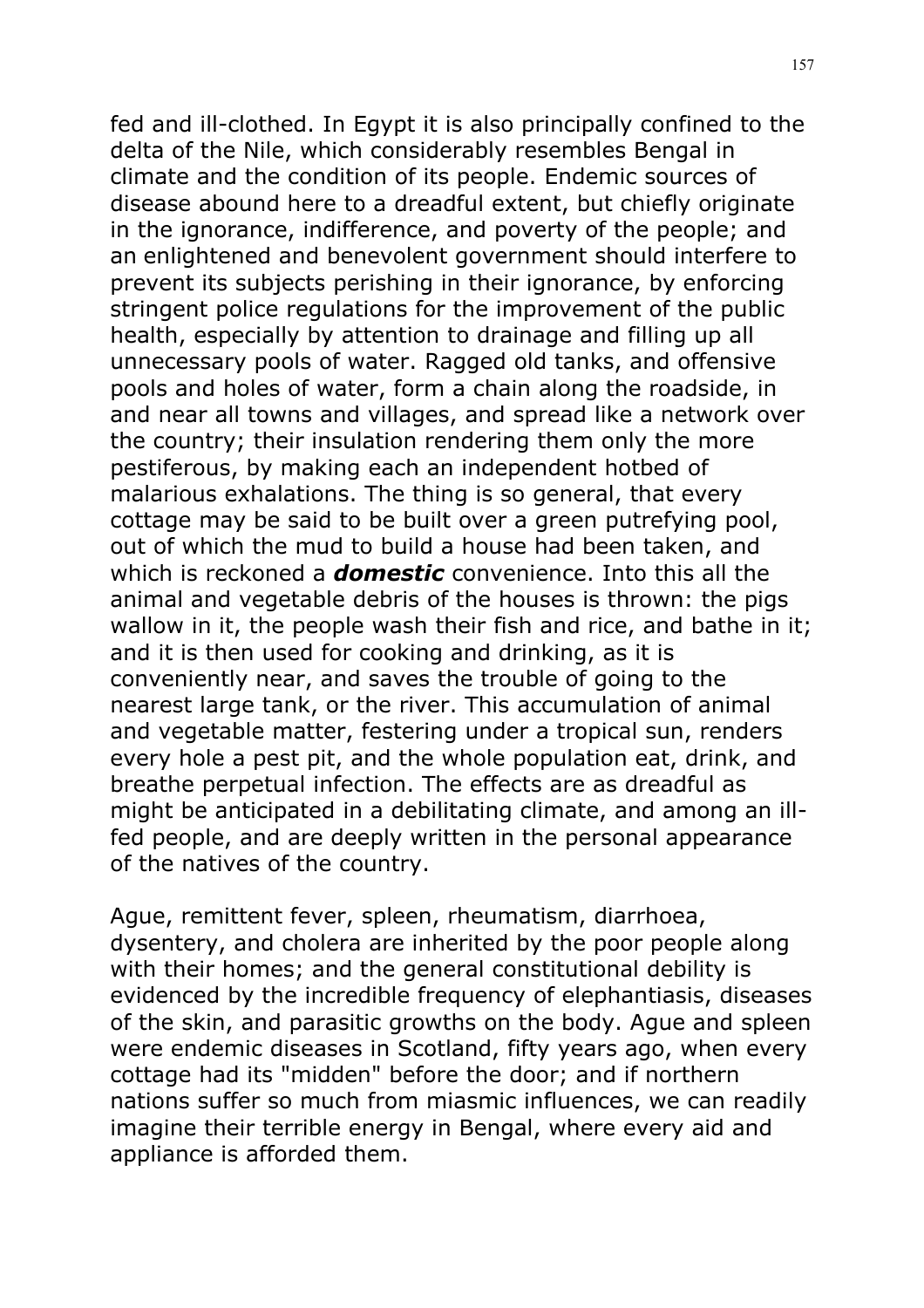I shall give an illustration of the extreme gravity of these causes of disease, from a case which lately occurred in my private practice, and which I am disposed to regard as an acute form of the disease which, in its chronic shape, gives rise to constitutional elephantiasis. On the 16th May, 1845, I was requested to visit one of the richest Hindoo families here; and on going, found eight persons, men, women, and children, labouring under different degrees of the same disease, and of which two men of the same party had died, shortly before. In the worst cases the feet were swollen, and hard as in elephantiasis, and a brick-red inflammation extended half way up the leg, and was still advancing. The others were worn out with fever, and their bodies were generally or partially dropsical. The party consisted of one family and its attendants: no other persons living in the same house were affected. This led me to suspect some local cause of contamination, and I requested to be allowed to view the suite of apartments occupied by this part of the family. The house is a large twostoried pile, in which, as usual, all the family connections live. I could see nothing objectionable about the rooms inhabited by my patients; but, on looking out of the back windows. I saw that the house rose right over a large, ragged, neglected tank, covered with green filth, and smelling vilely, and that this was the only part of the house so situated. I then examined below, and perceived that the water was led upon a brick platform to a passage in the lower story, to save the people from going out; numerous narrow lanes, the sides as high as the house, led from the tank to the different parts of the house, and all opened into the court around which this family exclusively lived in small ill-ventilated rooms. In short, it was a most ingenious labyrinth, contrived for receiving and retaining all the mephitic vapours from the tank, into which were thrown all the "exuviae" of this large family, or rather clan. This year, it so happened, was peculiarly adapted to the development of malaria; all the tanks in the district being dried up to the dregs; so that, for months, this large putrid area had been exhaling death among this unfortunate family. The disease, I therefore concluded, was only an aggravated form of the malarious fever that usually ends in elephantiasis and dropsy; the stage of elephantiasis being only more acute than usual, from constitutional peculiarity, or the severity of the disease. Being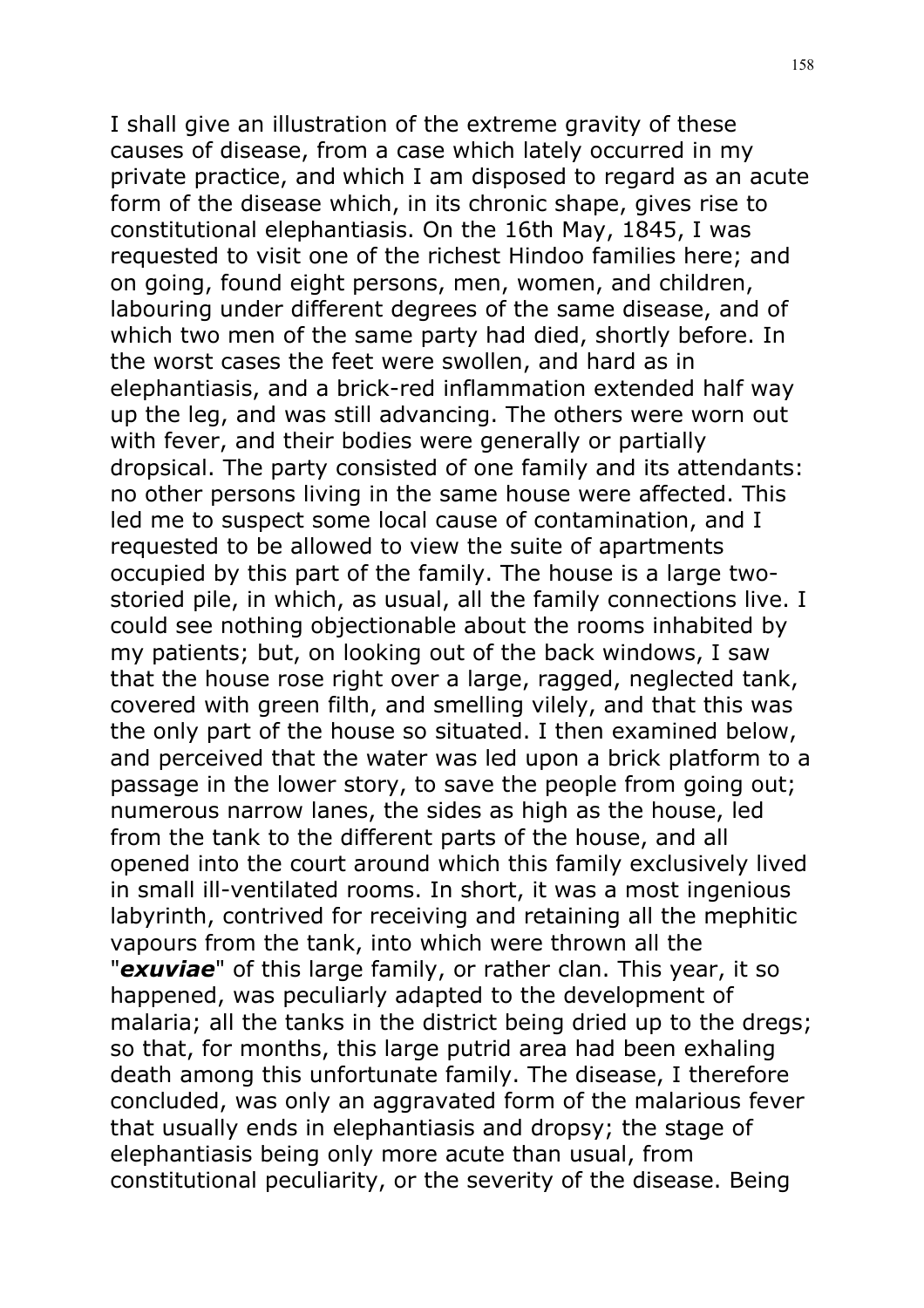questioned as to their probability of recovery, I said, that there was little hope, except for one of them, and at this moment (1st Dec.), one only is alive, but not recovered.

The true "elephantiasis" scrotal tumours are excessively dense in the rind, the cells of the cellular membrane being filled with dense fibrinous deposit, that makes it look and cut like halftanned hide; the skin is black, and the mass is usually studded with tubercles.

The disease sometimes only attacks the skin of the penis; and this organ, in one instance, was as long and thick as a man's arm, and ended in a wart bigger than a fist. An incision was made down upon the penis from the symphysis pubis; and having freed it, the diseased tube was struck off where it joined the scrotum. I believe that the body of the penis will always be found unchanged and *in situ*, in this disease; the testes frequently unaltered, but very variously situated, and with common expedition, the bleeding allows time enough to save all the organs, if it is thought expedient to do so, in tumours of moderate dimensions. Even when the testes are enlarged, and castration is performed, the spermatic vessels have not their calibre or activity increased (in proof of this, I did not secure them at all in one case); and in general the arterial bleeding is moderate, as might be expected in a disease of a low organisation.

## **MODE OF OPERATING ON SCROTAL ELEPHANTIASIS**

The mode of operating I adopt is as follows:  $-$  The penis being always *in situ*, as has been said, it is immediately found by running a bistoury from the opening in the prepuce, wherever it may be, up to the symphysis pubis, and a **long bistouri caché** is a very convenient instrument for this purpose; it is pushed up till it reaches the pubes, and the penis is exposed at once by one outward cut. The penis is then easily freed, and a semilunar incision carried from its root across each of the spermatic cords; these are easily found; and if the testes prove to be worth preserving, they are reflected back, the incision is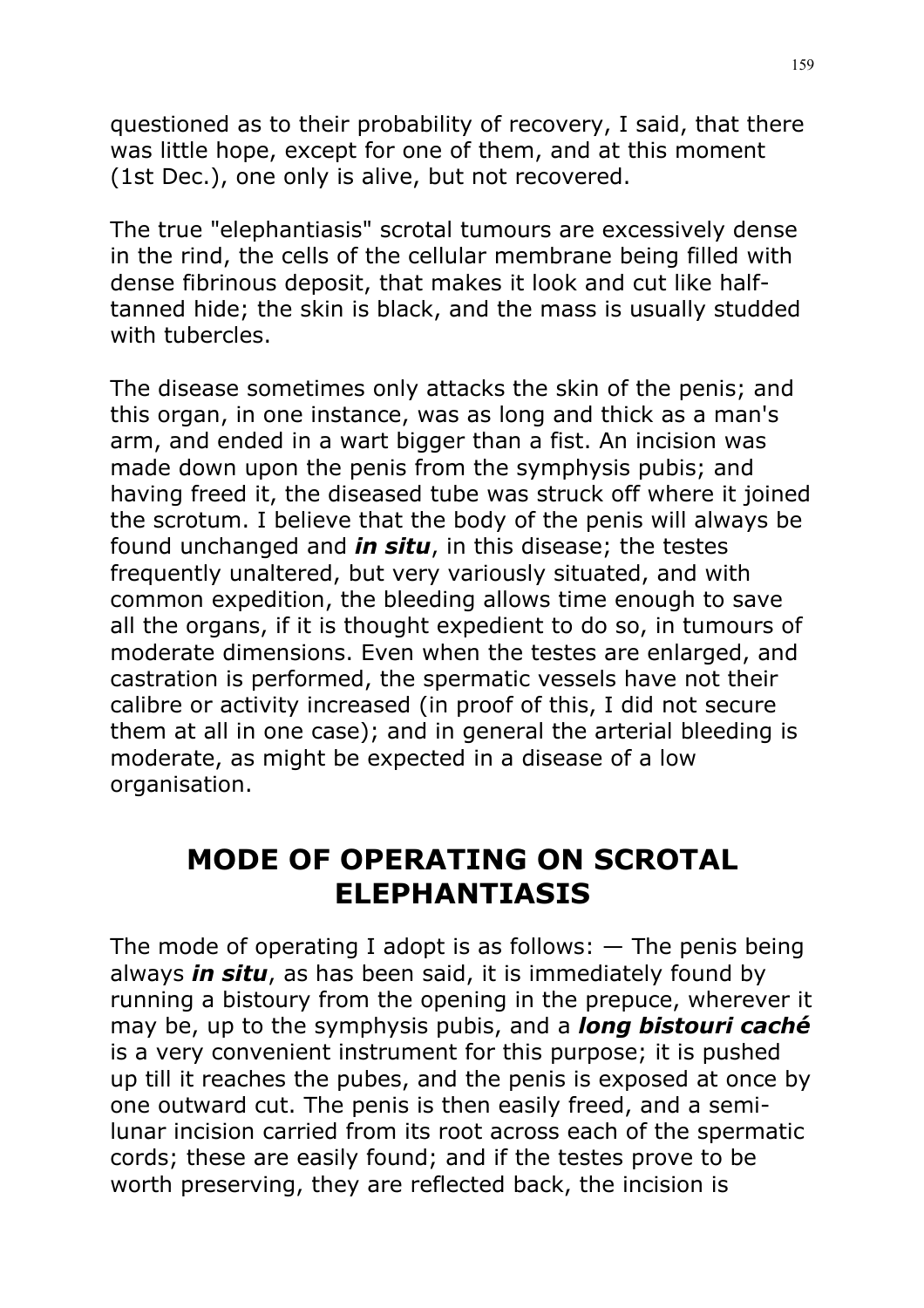extended down to the perineum on both sides, and the mass rapidly removed; if the testes are diseased, the whole is removed together. This plan is simple and expeditious: one continued wound suffices for finding the testes, and removing the tumour; and the wound has the advantage of being a gaping one, discharging the blood and water freely, and permitting one to see clearly. By this mode I always secure flaps, which often adhere in four days by the first intention; and even if they partially slough, enough is left to support and defend the testes, as they adhere to some part of the covering. The testes often adhere to the fundus of the tumour, which vexatious complication is generally caused by the natives making deep escars with the actual cautery, in the hope of discussing the swelling by suppuration; but the irritation only accelerates the disease. In these cases the spermatic cords are greatly elongated, perhaps a foot long; and they, as well as the testes, must run great risk of sloughing without any covering and natural support. In my experience, even when the flaps partially fail (I have never seen them do so entirely). they are a great comfort to the patient by the adhesions which the cords and testes form in two or three days.

During the six years previous to April, 1845, I had operated on eleven cases; and in the last eight months, since I began to operate in the mesmeric trance, I have removed seventeen tumours, making in all twenty-eight, varying from a few pounds to eighty pounds; and there has not been a fatal case among them.

# **MESMERIC OPERATIONS ON SCROTAL ELEPHANTIASIS**

| All the parts saved in $- - - 13$    |
|--------------------------------------|
| One test is sacrificed $- - - - - 6$ |
| Both - - - - - - - - - - - - - - 8   |
| All removed - - - - - - - - - - 1    |
|                                      |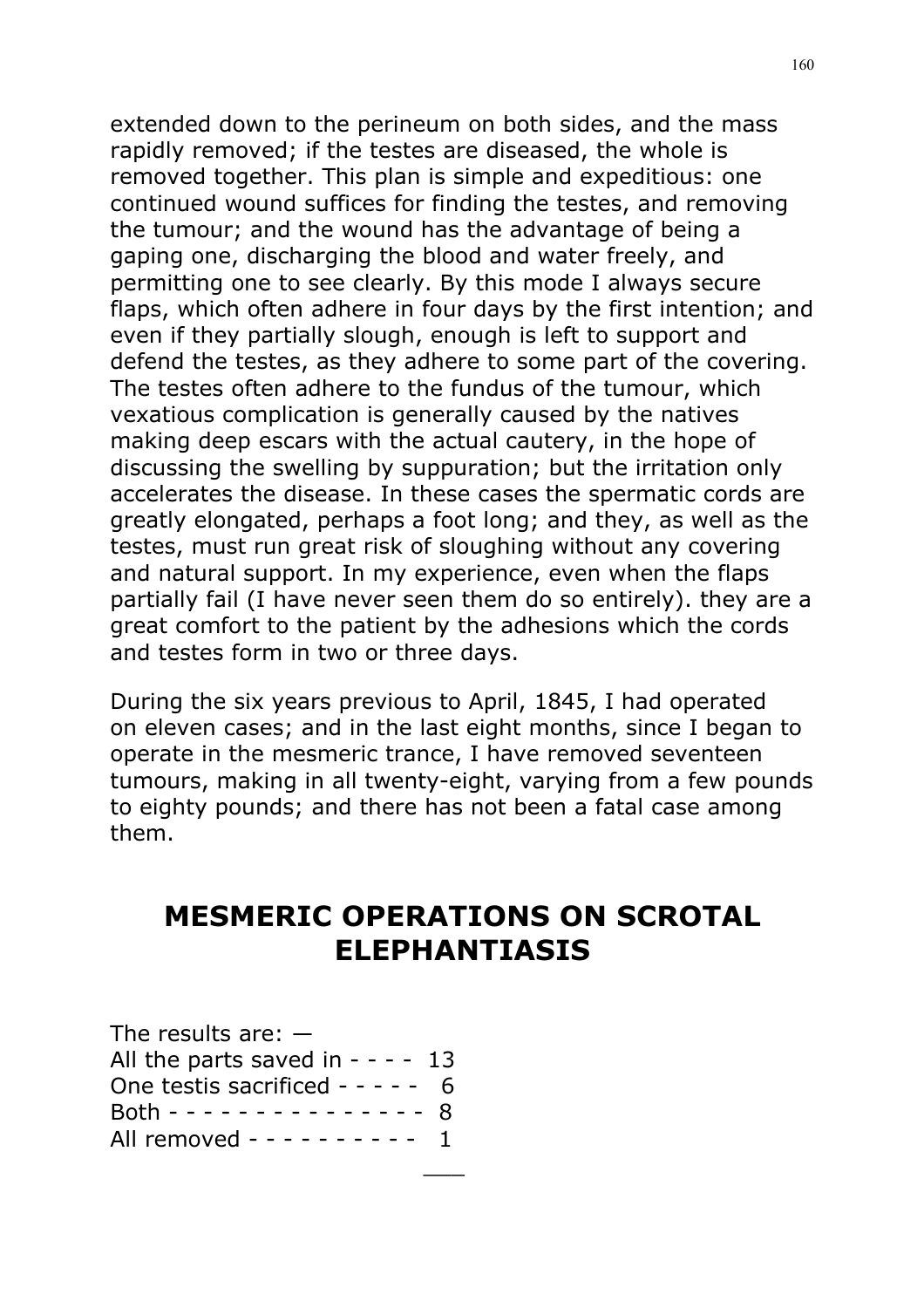Of the seventeen operations in the mesmeric trance three only were imperfect, the persons awaking before the operation was finished; this imperfect sensibility was a great comfort to the patient, and gave great facilities to the operator. Here is my first case, and an example of this:  $-$ 

April 23d.  $-$  Bachoo. Saw him for the first time today, at 11 o'clock A. M.: he has got hypertrophy of the scrotum; the tumour is twice the size of a man's head. I put him to sleep, and made his arms cataleptic in three quarters of an hour.

Pricking and inhaling ammonia disturbed, but did not awake him; I therefore proceeded to operate, but he awoke after I had slit up the prepuce. Upon this I desisted, and will try to educate him into insensibility. To be mesmerised daily.

April 27th.  $-$  He has been easily mesmerised daily, since the 23d; is not insensible to pricking, but it does not awake him, and I could afford no more time to him. I pulled him by the legs to the end of the table; allowed the tumour to hang down unsupported, and bent his knees, putting his feet on the edge of the table; and in this painful attitude he remained for half an hour, without moving. His legs and arms were then properly disposed of, in case he should awake, and the tumour quickly removed; the first incisions did not awake him, but before I was done he was completely roused.

Since then I have had every month more operations of this kind than take place in the native hospital in Calcutta in a year, and more than I had for the six years previous. There must be some reason for this, and I only see two ways of accounting for it: my patients, on returning home, either say to their friends similarly afflicted, "Wah! brother, what a soft man the doctor Sahib is! He cut me to pieces for twenty minutes, and I made him believe that I did not feel it. Isn't it a capital joke? Do go and play him the same trick; you have only to laugh in your elbow, and you will not feel the pain". Or they say to their brother sufferers,  $-$  "Look at me; I have got rid of my burthen, (of 20, 30, 40, 50, 60, or 80 lbs., as it may be), am restored to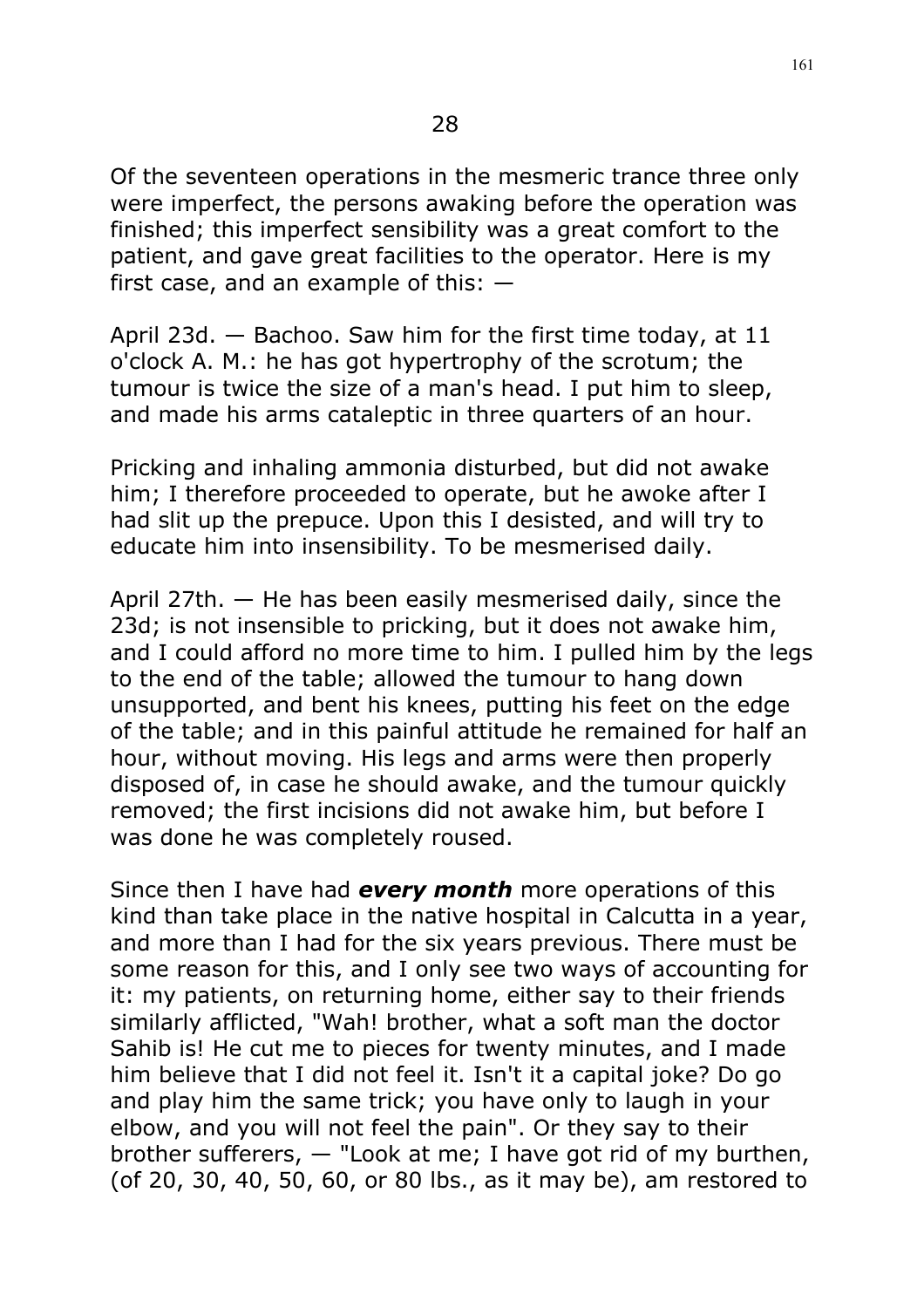the use of my body, and can again work for my bread: this, I assure you, the doctor Sahib did when I was asleep, and I knew nothing about it;  $-$  you will be equally lucky, I dare say; and I advise you to go and try; you need not be cut if you feel it". Which of these hypotheses best explains the fact my readers will decide for themselves. It ought to be added, that most of these persons were not paupers, but people in comfortable circumstances, whom no inducement short of **painless** operations could tempt to enter a charity, or any other hospital; and all who know the natives are aware of this.

I have said that only three out of the seventeen awoke before the operation was finished; I will not inflict the whole fourteen completely successful cases on the reader, but only present some of the last.

Sept. 2nd.  $-$  I was stopped on the road today, and requested to go into a temple to see a sick Fugueer; on entering I found a healthy-looking man of sixty, but he was nearly blind from cataracts, and had a scrotal tumour of about thirty pounds weight, which he begged me to remove. I examined it, but gave no opinion, and said I would consider of it; I then went on to Chinsurah, to see Dr. Ross, (in charge of the troops there), to whom I said, that if he chose to return with me, I would try to show him a mesmeric operation. He consented, and in passing the Fugueer's house we carried him with us to the hospital. The cook of the hospital, one of my best mesmerisers, was set upon him, and in half an hour made him insensible. Considering the man's age and the size of the tumour, we did not think it worth while to attempt to save the testes, and the operation was therefore speedily done. The man never moved, and did not awake till after the last artery was tied. Seeing him about to awake, he was covered up, and asked if he had been any way disturbed; he said, "No". He was then desired to sit up, and show me the tumour, as I wished to examine it; he did so, and actually put his hands under it, to raise the mass as usual; his look of amazement, on missing it, was something not to be easily forgotten. Dr. Ross published an account of this and other operations in which he assisted me.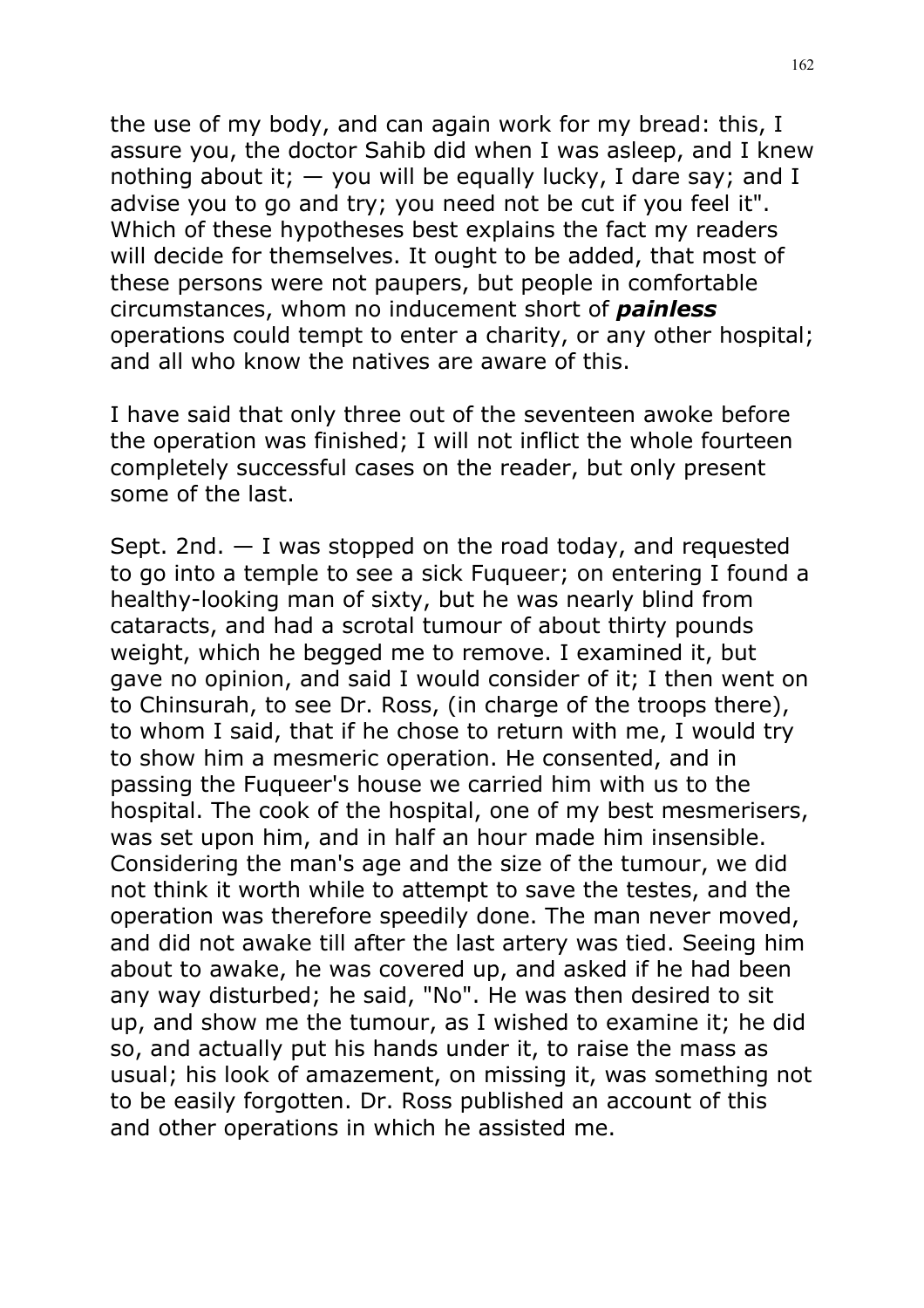## **OPERATIONS DURING**

Oct 22d. - Muffer Dass, a peasant, aged 40. He was made insensible on the third day of mesmerising; and in the presence of Mr. Reid, the collector, Mr. Wauchope, the magistrate, and Mr. Bennett, superintendent of Excise, I removed a tumour weighing eight pounds, without the man being disturbed; although the operation was tedious, from the testes having contracted adhesions. I succeeded in saving all the organs; he awoke soon after it was all over, said he felt no pain, and was quite ready to be operated on now.

Oct. 25th. — Gooroochuan Shah, a shopkeeper, aged 40. He has got a "monster tumour", which prevents him' from moving; its great weight, and his having used it for a writing-desk for many years, has pressed it into its present shape. His pulse is weak, and his feet oedematous, which will make it very hazardous to attempt its removal; but with such an appendage life is literally a burthen. He became insensible on the fourth day of mesmerising, and was drawn with the mattress to the end of the bed (my usual mode of proceedings:) two men then held up the tumour in a sheet, pulling it forward at the same time, and, in the presence of Mr. Bennett, I removed it by a circular incision, expedition being his only safety. The rush of venous blood was great, but fortunately soon arrested; and, after tying the last vessel, the mattress was again pulled back upon the bed with him upon it, and at this moment he awoke. The loss of blood had been so great that he immediately fell into a fainting state, and it took a good while to remove him. On recovering he said that he awoke while the mattress was being pulled back, and that nothing had disturbed him. The tumour weighed eighty pounds, and is probably the largest ever removed from the human body. I think it extremely likely that if the circulation had been hurried by pain and struggling, or if the shock to the system had been increased by bodily and mental anguish, the man would have bled to death, or never have rallied from the effects of the operation. But the sudden loss of blood was all he had to contend against; and, though in so weak a condition, he has surmounted this, and gone on very well.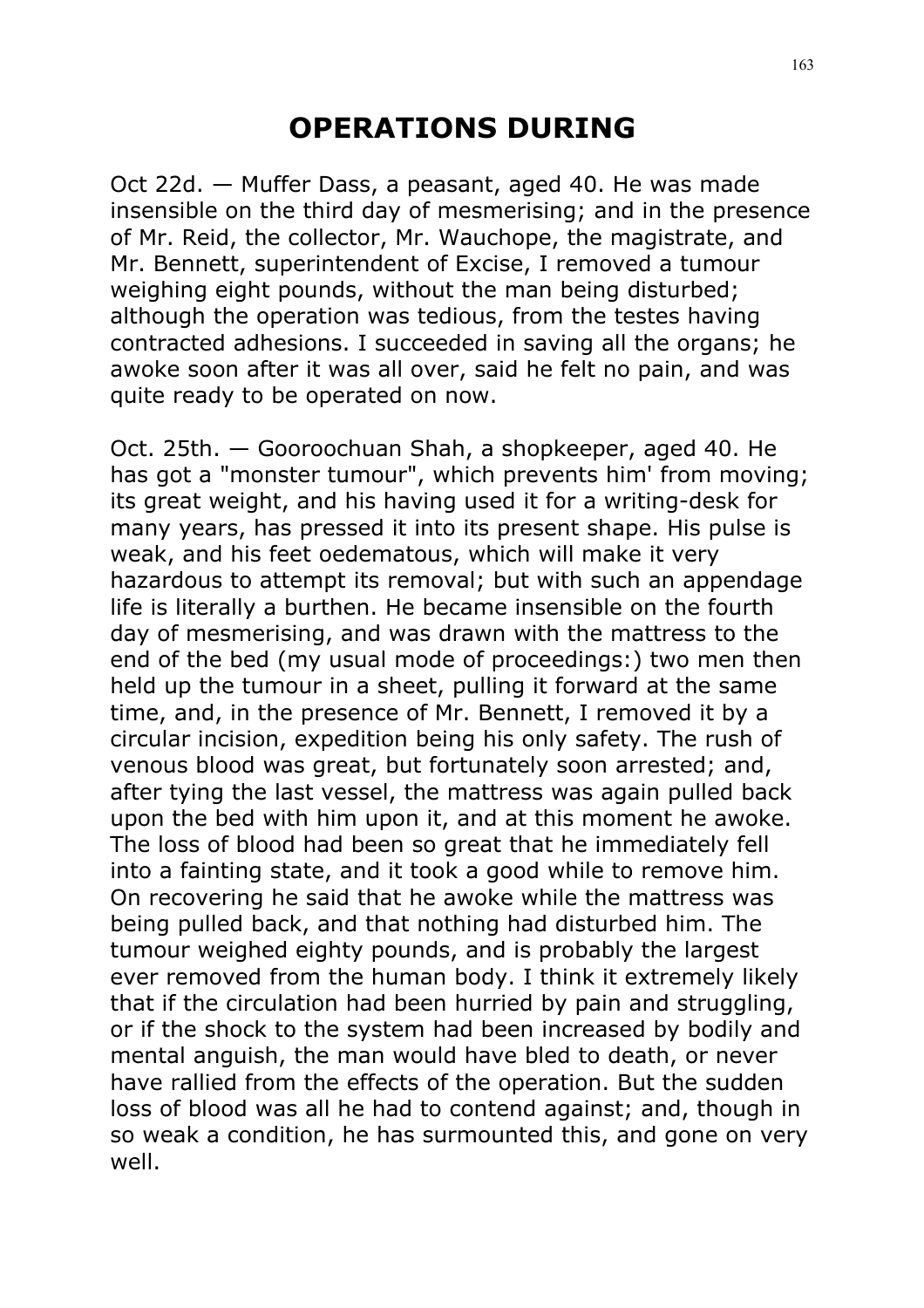Dec. 1st.  $-$  Has been allowed to go home at his own request: the wound is filling up slowly, for want of integument.

Oct. 27th. - Rammiahun Sunokur, a jeweller, aged 44, has got a large tumour. He became insensible on the fifth day, and I removed the tumour in the presence of Mr. Wauchope and Mr. Bennett. The bleeding was violent, and the testes adherent to cicatrices from burnings: I was therefore obliged to sacrifice them. About the middle of the operation he gave a cry, but did not awake till twenty minutes after it was over, and then said. that he wanted something to eat, as he felt empty. He said that he had slept well, and was not disturbed in any way; that he was now ready to be cut, but begged to be allowed to get his dinner first. The mass of flesh was now shown to him, which he recognised with amazement; thanked the gods, and said it would weigh twenty-four pounds, probably,  $-$  it weighed thirty pounds.

Nov. 2nd.  $-$  Gobinchunder Lane, aged 32, a shopkeeper and a very fine handsome man, is afflicted with the same disease.

At three o'clock yesterday, when passing the hospital, I was told that another man had come with a tumour, since my morning visit, and had been entranced. I went to see him, and found him still in a fit state to be operated on, although he had been asleep for four hours  $-$  to be mesmerised again tomorrow at ten o'clock.

Nov. 3d. The operation was performed today, at twelve o'clock, in the presence of the Rev. Mr. Bradbury, and Mr. Bennett. As the bleeding was moderate, and the man perfectly passive, I tried to save all the parts, although the testes adhered to the sides of the tumour, which were very thick. It was twenty minutes before all was over: not a sign of life appeared, and the organs were all saved.

Before commencing, I put his arm erect in the air as an "oudanometer"; it never even trembled, was quite stiff at the end of the operation, and had to be taken down. He awoke just as the mattress was readjusted, and said, "It is done!". Being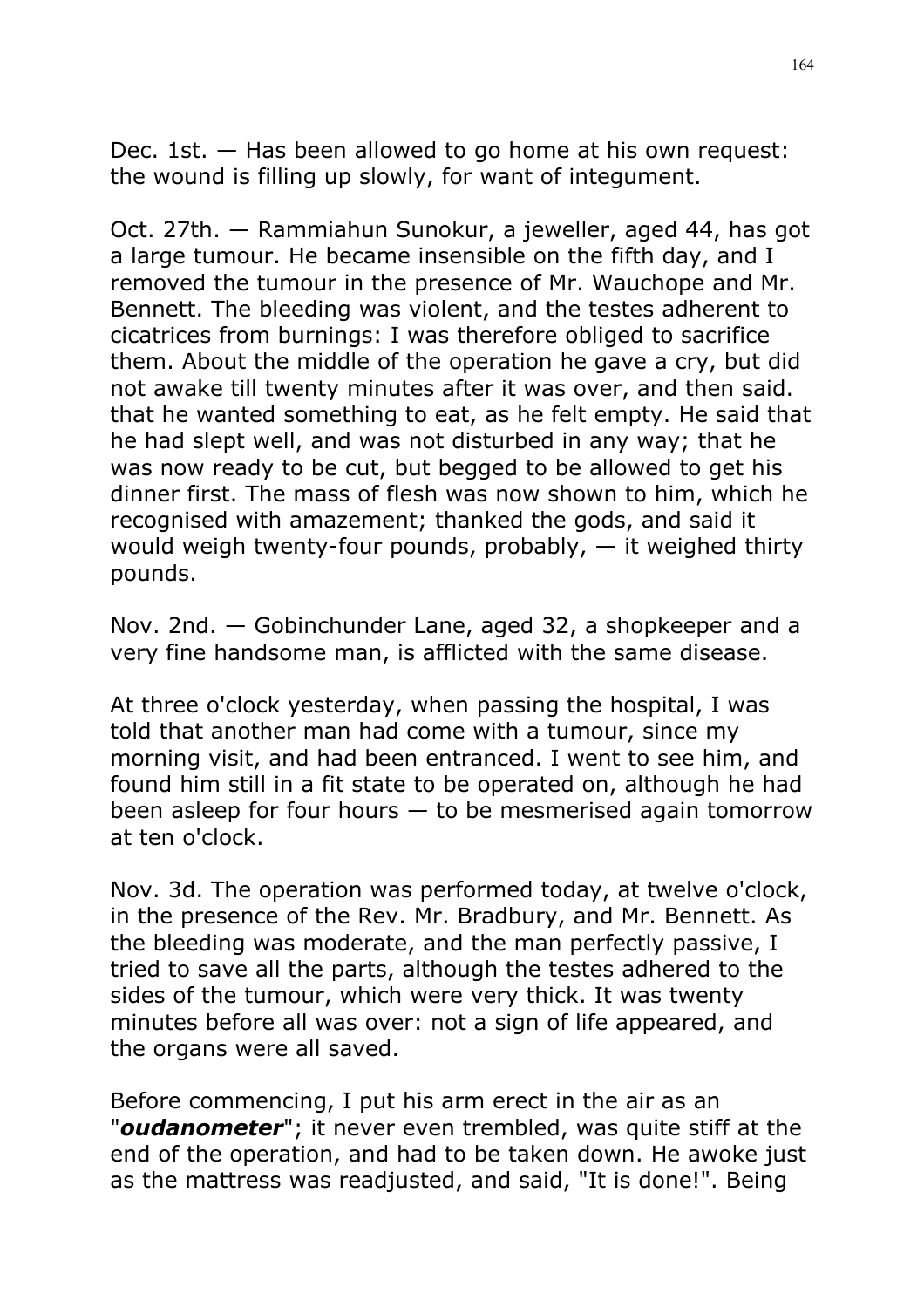asked how he knew, he said, by seeing me bloody, and the people all standing round, but that he had felt nothing, and had little pain now. The excrescence weighed twenty-five pounds.

Nov. 16th. - Ameer Mullick, a coolie, aged 50, has a large tumour of twenty years' growth. He was mesmerised for the second time today, and, in the presence of Mr. S. Palmer, and Dr. Scott, I dissected out, and saved all the organs. The operation was tedious, on account of old adhesions; but he did not awake till some time after it was finished, and then said, that nothing had disturbed him. The mass weighed thirty pounds.

Nov. 18th. - Bungsee, a peasant, aged 55, has a tumour which weighed twenty-eight pounds, when cut off, and has existed for nine years. He was entranced on the second day, and I removed it in the presence of Mr. Russell, Judge of Hooghly, Major Smith, H. M.'s 9th Regiment, Dr. Scott, and Captain Smythe, of the Engineers. I found all the organs, and showed that the testes were atrophied and useless; they were therefore sacrificed, and the man never moved, or showed a sign of life, till ten minutes after the operation, and he then said, that he was quite ready to be operated upon.

## **THE MESMERIC TRANCE**

In concluding this practical part of the subject, I beg to state, that I have seen no bad consequences whatever ensue from persons being operated on in the Mesmeric trance. Cases have occurred in which no pain was felt, even subsequent to the operation, and the wounds healed by the first intention; and in the rest I have seen no indication of any injurious consequences to the constitution. On the contrary, it appears to me to have been saved, and that less constitutional disturbance has followed than under ordinary circumstances.

In my early operations, I availed myself of the first fit of insensibility, not knowing whether I could command it back at pleasure; and when the coma is deep enough on the first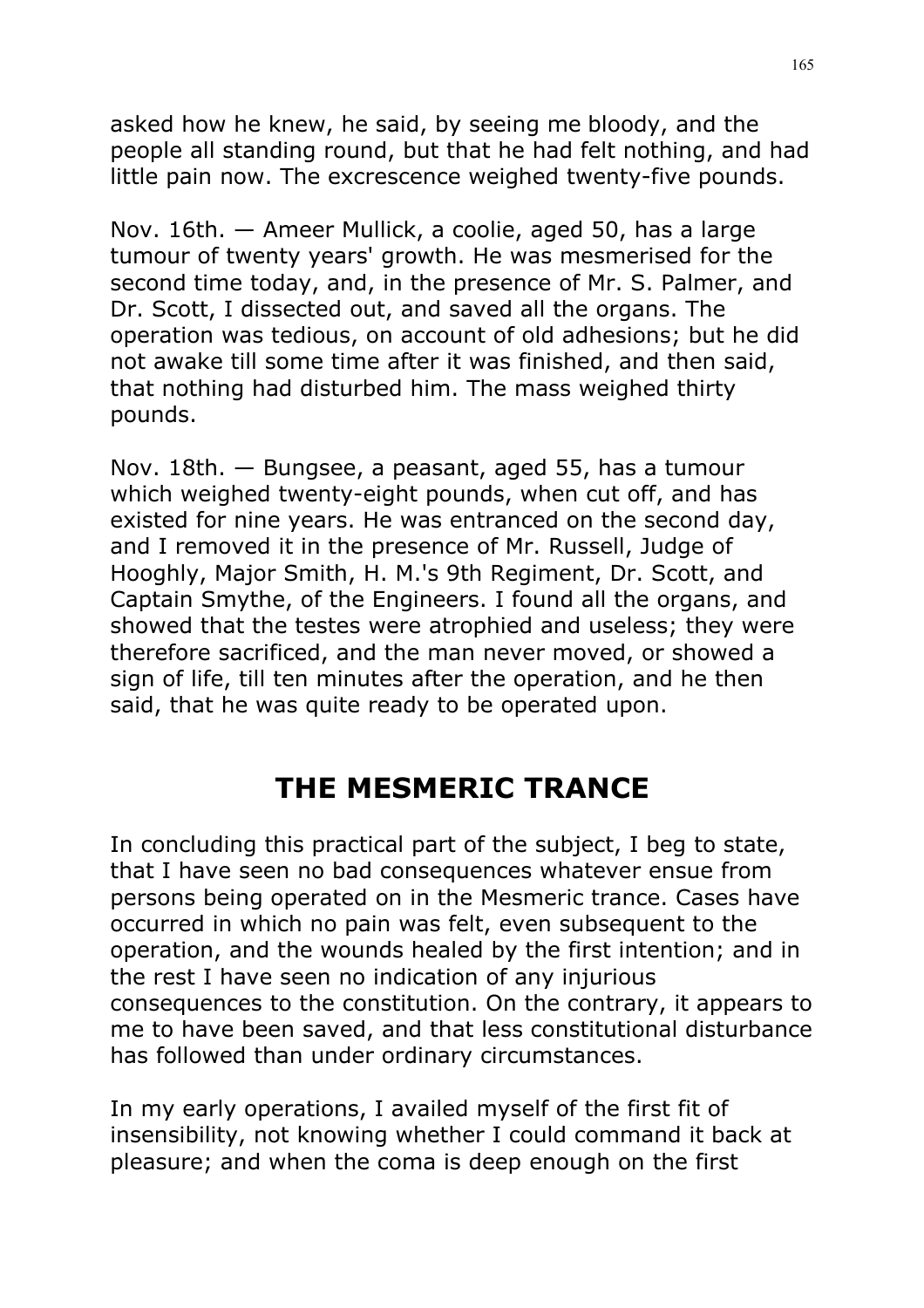occasion, it is probably best for the patient that it should be taken advantage of, as the fewer liberties we take with Nature the better, the rule being never to do more than enough. But if the trance is not profound the first time, the surgeon may safely calculate on its being so the next, and, when operating in public, it is prudent to take the precaution of a preliminary trance or two. I have already said, that flexibility of the limbs, till moved, and their remaining rigid in any position we leave them in, is characteristic of the trance: but there are exceptions, and these are equally diagnostic and to be depended upon. It sometimes happens that the limbs become rigid as they lie, and, on bending them, they are not passive and plastic, as in the first kind of catalepsy, but the muscles always tend towards a spasmodic extension of the limbs: at other times, there is a complete relaxation of the whole muscular system, and the arms and legs can be tossed about without resistance, like those of a person just dead. The eyes are usually closed, but the eyelids are sometimes seen a little separated, or half-open and tremulous; and the eye is even wide open, fixed, and the pupil dilated. On one occasion, having ordered a man to be entranced, I returned in two hours, and was told by my assistant that he was not affected: I went to see, and found him with half open eyes, quivering eye-lids, and trembling hands. I immediately said the man was ready, and, without testing his condition farther, performed on him a tedious, but painless, operation.

## **OPERATIONS DURING THE MESMERIC TRANCE**

I also wish to remark, that I have seen no indication of congestion of blood on the brain; the circulation, while my patients were in the trance, being natural, like that of a sleeping person. Those I operate upon appear to escape the stimulating stage of the mesmeric influence altogether, and to pass at once from life to temporary death; and this I am disposed to attribute to the concentrated uninterrupted manner in which the power is applied; as soon as it is felt, there is no time given to the system to rally round the first impression, and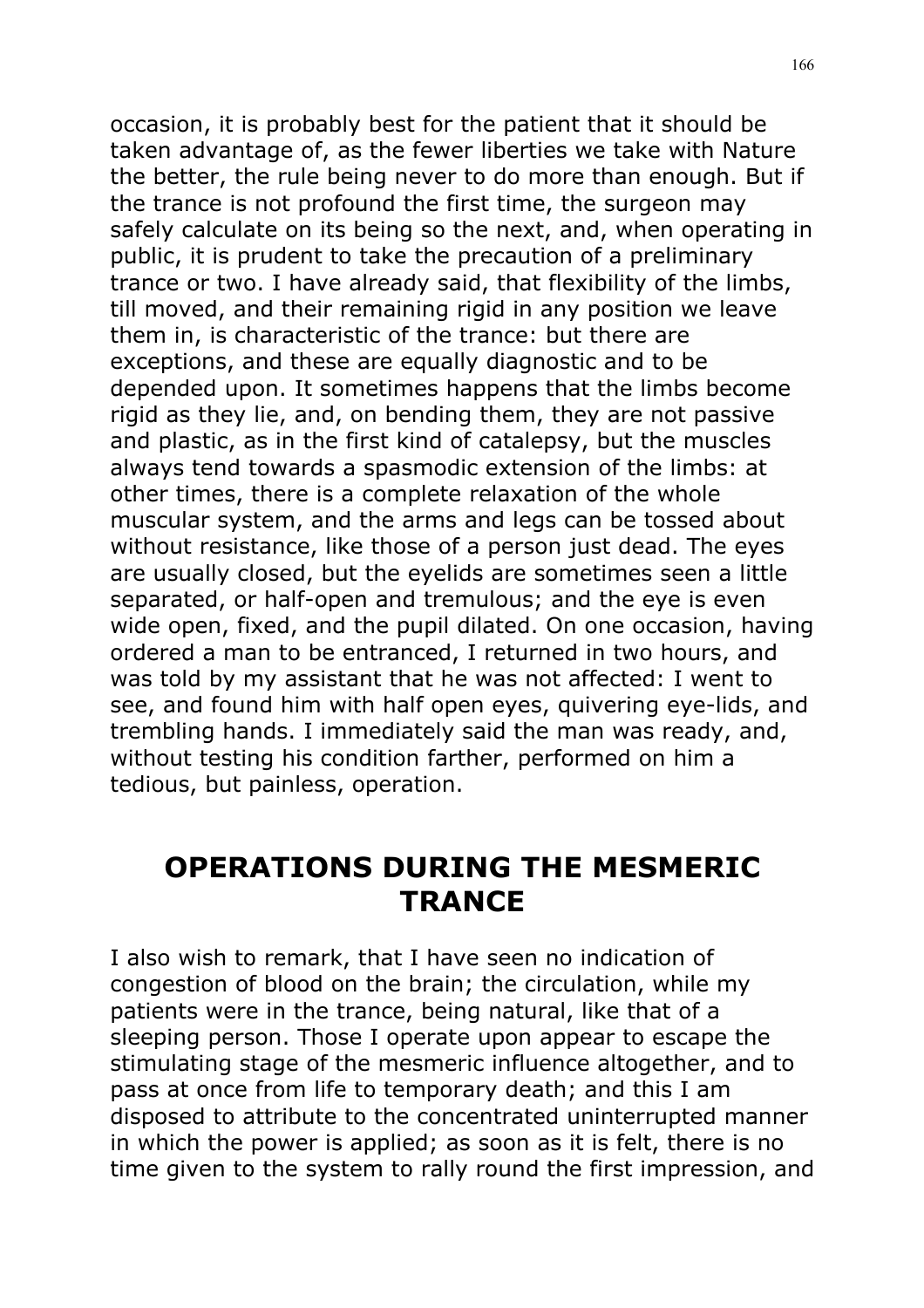it succumbs, without a struggle, to the constraining influence. Some patients, when suddenly awoke, say that their vision is hazy, and their heads light, but I take this to arise from the in perfectly recovered sensibility of the brain and organs of sense, which are not at once roused up to the full possession of their waking powers; just as is seen in persons suddenly aroused from profound natural sleep. That the mesmeric torpor of the nerves and brain does not arise from sanguine congestion, is often strikingly and beautifully illustrated by the first actions of persons suddenly awoke from the trance. They open their eyes wide, and at the same moment their faculties are restored, but it is seen that the pupil is dilated, and insensible to light: this they also immediately become aware of; they know that their eyes are open, and that they ought to see, but do not. The thought fills them with horror, and, with a fearful cry, they bury their faces in their hands, like persons struck blind by lightning; but this soon passes off, and the retina recovers its sensibility, by a little rubbing of the eyes.

For any person to see this, or even hear of it from a credible quarter, and still talk of imposture, is to convict himself of an incurable moral blindness, which it would be folly to attempt to dissipate by experiment and reasoning:  $-$  "none are so blind as those who **won't** see".

The dreadful shock given to the mind under such circumstances, or when a somnambulist awakens and finds himself perhaps standing naked among strangers (an experiment I have often made), is a trial of the nerves, to which it would be very imprudent, and unsafe, to subject any but such singularly impassive beings as my patients:  $$ sometimes, however, it is too much for the nerves of a cooly even. In highly nervous and irritable constitutions the effects might be most disastrous both to mind and body; and I would not dare to take such liberties with European temperaments. This, and the dangers and inconveniences of inducing the "Mesmeric Disease", by practising on the system *more than is* necessary for the cure of disease, appear to me to be the real dangers to be avoided in the use of Mesmerism as a remedy.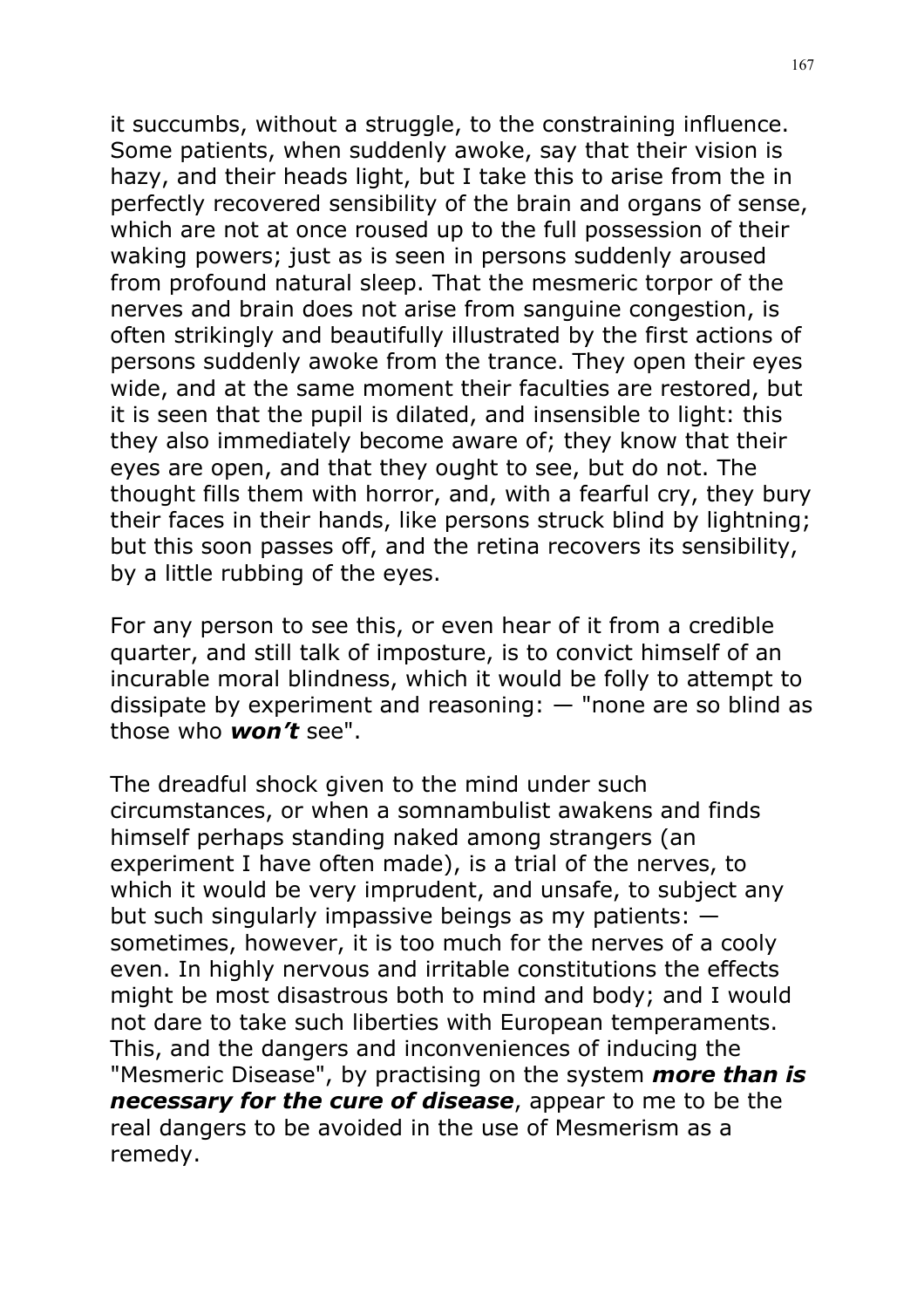I am now able to say from experience, that debility of the nervous system predisposes to the easy reception of the mesmeric influence; and I argue favourably of the patient's powers of submission, when I recognise in him the languid, listless air that characterises functional debility of the nerves.

As I never have attempted, and never will attempt, to mesmerise people in health, I cannot speak from my own experience as to their mesmeric sensibility; but we are assured by the best authorities that many persons in health can be subdued, and my experiments go to support this. My patient Mrs. had not a toothache even when she was mesmerised, in order to prepare her for the dentist; and many others suffered only from some local complaint, that did not apparently impair the powers of life. The fact is sufficiently established; and experimenting on the healthy ought to be discouraged, as it is only undermining healthy constitutions for no possible advantage. The artificial disease is not so transitory or light a matter as it seems to be reckoned by many Mesmerisers, who go about upsetting the nerves of every one they can lay hands on. In proof of this I may mention, that after prisoners have been working on the roads for two or three months, I have found them still as much under my command as ever.

It is proper that ladies and gentlemen who beg to be mesmerised for fun should know this; and then they will probably choose some other kind of amusement.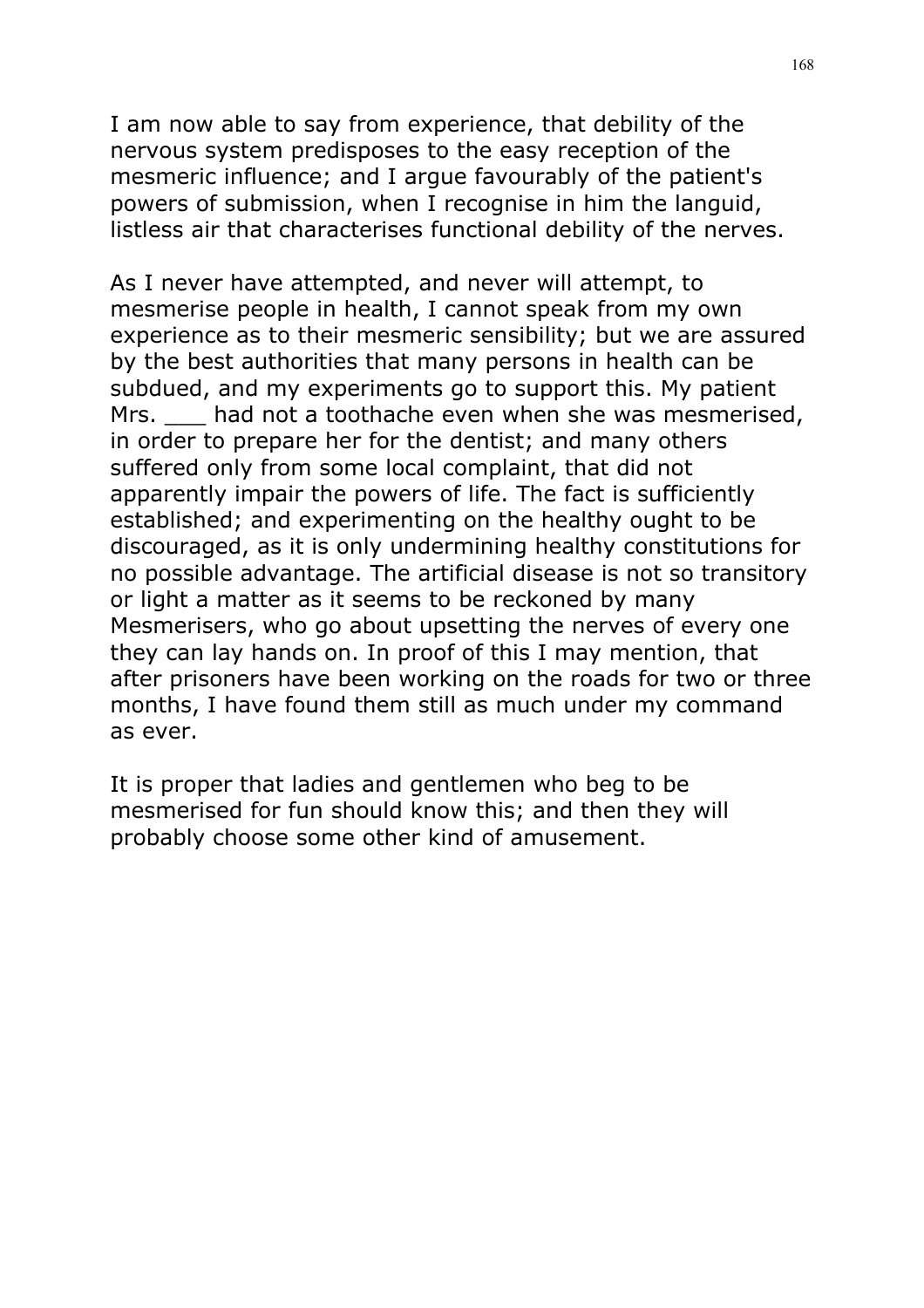# **CHAPTER IX**

Curiosities of Mesmerism. - Unsatisfactory Nature of Public Exhibitions. - Apology for giving one. - Account of it by a Visitor. -The Modes in which the Mesmeric Fluid can be transmitted. acts at great Distances. - Is absorbed by Water. - Can pass through a wall.  $-$  Final Experiments.

My original intention was to confine myself strictly to an examination of the medical pretentions of Mesmerism, and to eschew all but the practical part at present, and thus open the minds of men to a reception of new truths by the key of selfinterest. Not that I was, by any means, indifferent to the Philosophic and extra-professional bearings of the subject, but because I saw that the gross and palpable bodily phenomena, even, were more than the public stomach could bear, and I did not intend to serve up all my mesmeric stores, till the public had digested my first course of facts that cannot be denied.

But accident, if it does not determine, generally shapes our actions; and (as in my accidental rencontre with somnambulism) I have been driven, by the force of circumstances, out of the prudent mesmeric course, which I had resolved to follow.

But as the "*utile*" has not been sacrificed to the "*dulce*" I hope to be pardoned by the stern utilitarian reader for devoting a chapter to the "Curiosities of Mesmerism".

#### **CURIOSITIES OF MESMERISM**

Knowing the worthlessness of public exhibitions for effecting a general conversion to the truth of Mesmerism, I was very averse to subject it to this unsatisfactory ordeal, and determined not to be made a showman of. All performers in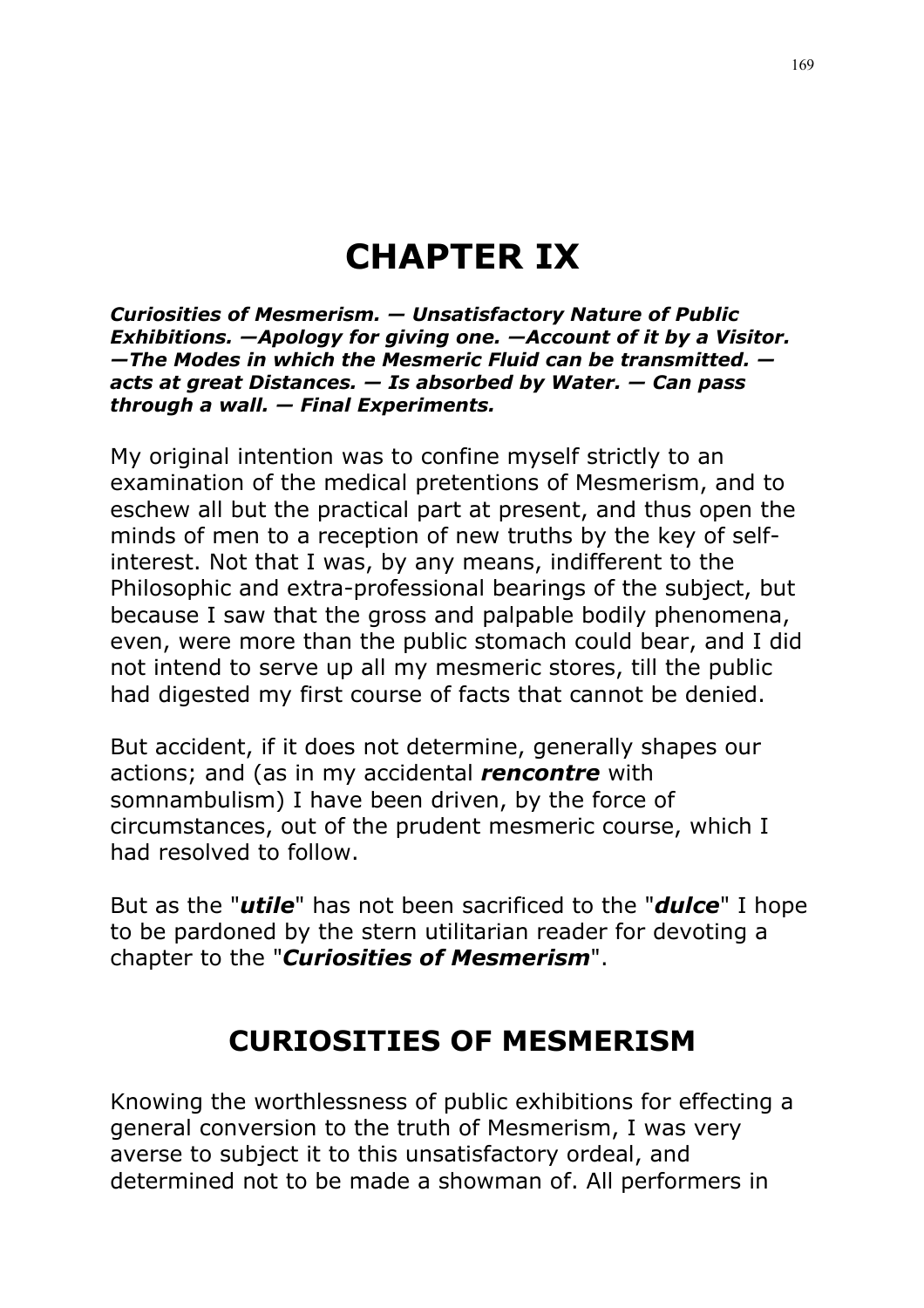public are not unnaturally suspected to take insurances from Art, in the event of Nature failing them; success on such occasions being thought to be more indispensable than truth. Besides this natural distrust of public displays, the really careful and intelligent observer has not the necessary means of close inspection, required to convince him beyond a doubt, and the mere sight-seer is only bewildered, and declares it to be "all humbug", because all beyond his comprehension. But in our present state of ignorance it is as absurd to pretend to set limits to the **possible** in any unexplored regions of Nature, as it woud be for the inhabitants of an ant-hill in the plains of Bengal to decide authoritatively against the possible existence of the Himalayas. I had acted with considerable consistency for some months, in confining my public mesmeric experiments to purely professional subjects; but a very general curiosity was excited, and I was at length requested, from a high quarter, to gratify some of the inhabitants of Government-House with an especial mesmeric "Séance". This I could hardly have refused without appearing churlish; and it would have been said that I shunned the light, because my proceedings would not bare inspection. I therefore thought it best to submit to a necessary evil, and make the most of it, by converting an exclusive party into as general and promiscuous a meeting as possible. It was therefore pretty generally made known, that all the curious might be gratified *for the first and last time* on the 29th of July. Accordingly on that day I had the honour of meeting a large assemblage of Europeans and natives at my hospitals! and as a letter appeared in the newspapers the day after, giving an account of all that was done and seen, I here insert it, as it was generally allowed to give a correct account of all that happened, and mentions the points I wish to make some observations on. Six medical men were of the party, and one of them publicly acknowledged the faithfulness of the report sent to the newspapers.

## PUBLIC DISPLAY OF MESMERISM AT **HOOGHLY**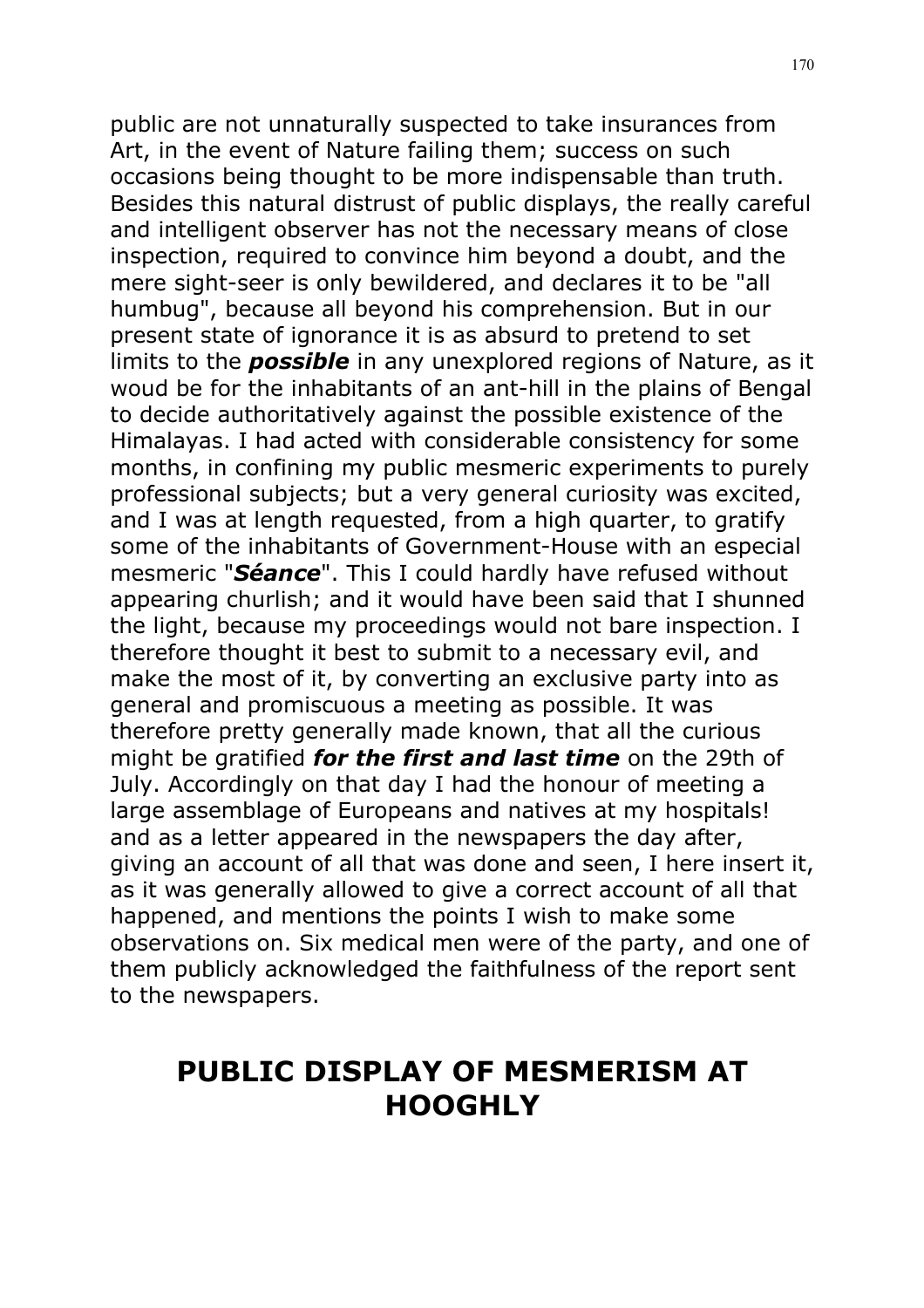#### To the Editor of the Englishman

"Sir,  $-$  I esteem myself fortunate in having been present at an exhibition of the powers of Mesmerism, given by Dr. Esdaile, yesterday, to satisfy public curiosity, as it is the last opportunity of the kind likely to occur, Dr. E. having for this once only, consented to mesmerise for non-professional purposes.

"The party was very numerous, two steamers having brought the curious from Barrackpore and Calcutta; and there was a large assemblage of the European and Native residents of Hooghly and Chinsurah.

"The hospital we first went to was unfortunately small, and the room too much crowded for one to see all that was done; but what escaped me will be supplied by others, I hope, as it is desirable that all the proceedings of the day should be clearly laid before the public.

"On entering the hospital, we saw two men extended on beds. with their native mesmerisers hanging over them; but I had no time to examine their process, as Dr. Esdaile proceeded to business. He said that these two men were now under the mesmeric influence, to what extent he did not know; that they required to be operated on, and that he would do so, if they were found to be insensible.

#### **CURTOSTTTES OF MESMERTSM**

"The first man awoke on being pulled, and called upon by name; so he would not do. The other, an elderly man, the Doctor thought was in a favourable state, and he immediately did what was needful; it is needless to say what, but every one was sure that it was very painful. The first cuts did not seem to annoy the man, but he awoke, and cried out before the operation was finished, which was a couple of minutes I suppose. The mesmeriser was desired to continue his efforts, and I saw him breathe on the head, and place both hands at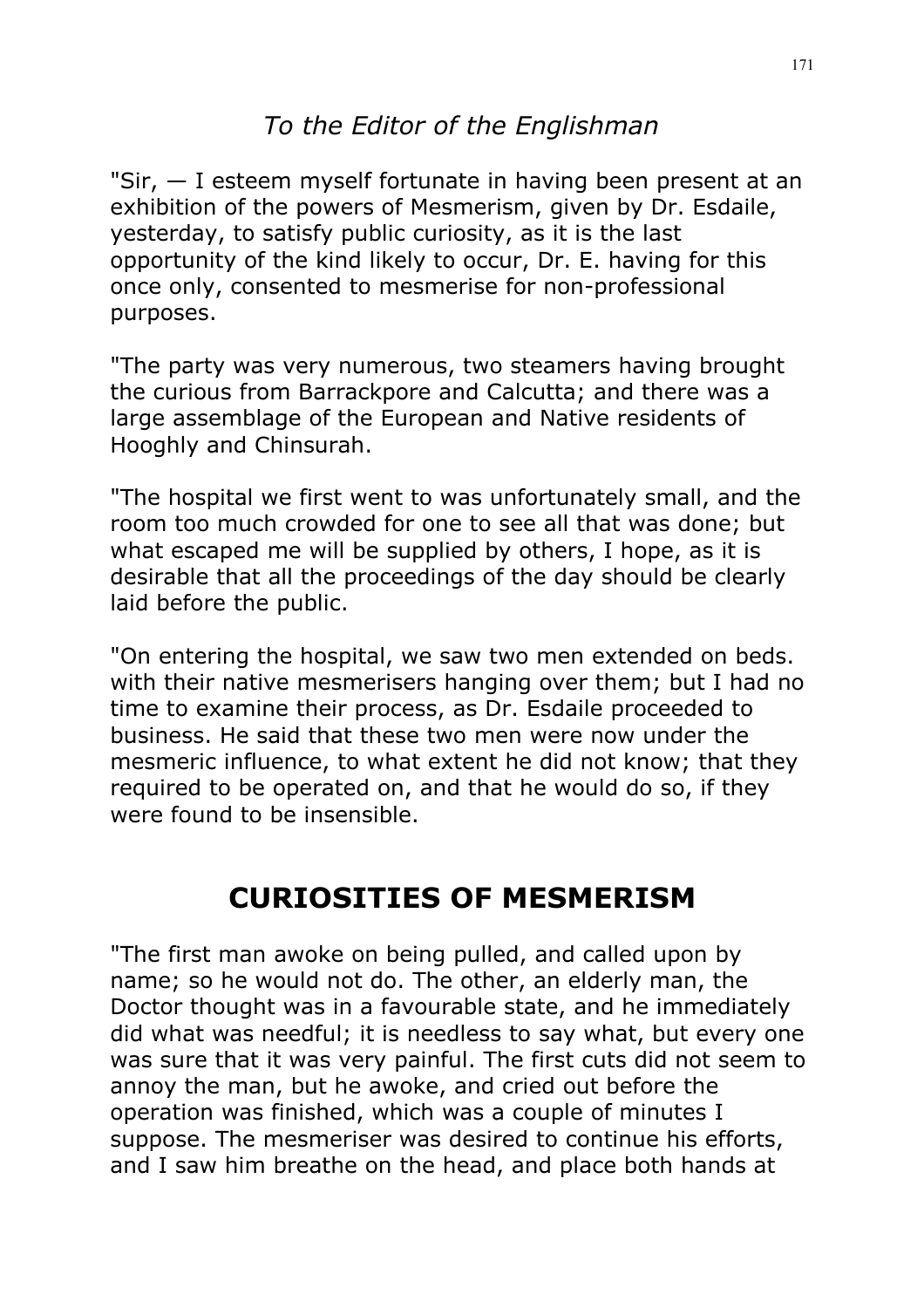the same time on the pit of the stomach; Dr. E. explaining that he often succeeded in restoring the trance, although broken to this degree. And sure enough in a few minutes, the man became perfectly senseless, to all appearance, and every body was allowed to examine and experiment upon him for the whole time we remained here; and as I believe there were several medical men present, making active observations, I hope that they will favour us with the results of their investigation. We were now agreeably surprised by the apparition of two lady Philosophers, and the Doctor had to give them his attention, and certainly made them an offer they will not receive every day, for he begged them to choose whether they would prefer to see a woman made senseless by mesmeric water, or through the wall. The wall was declared for, and the woman's face turned to it sitting upon her bed.

"The Doctor disappeared, and what he did, I know not, but some went to see: whatever it was, the woman soon began to nod, and then fell down on her bed. her eyelids twinkling in a strange way, and she paid no attention to what was said to her. Dr. E. now returned from his ambuscade, having been absent for about five minutes, and pointing to the quivering eyelids, said, that this was very characteristic of the mesmeric state, and that it would be seen that this woman could not open her eyes without his assistance. After blowing in her eyes to restore her senses, she was desired, and then ordered, to open her eyes, and strained violently to do so; but the eyelids looked as if gummed together, and she could not separate them. She then, on being urged still farther, pulled the lids asunder, but they instantly closed again. Dr. E. now rubbed her eyes, and blew into them, and she immediately awoke, but in a delirious state, and arose to walk, muttering and staggering about in a singular manner; and on being taken back to bed, she fell into a deep sleep, which usually lasted four or five hours, we were told.

"We were next addressed by Dr. E., who said that he would now show us that the mesmeric power was not so rare and singular a gift as was imagined, but a general law of Nature, which might be evolved by most people who took the necessary degree of trouble; and to prove this, he would desire one of his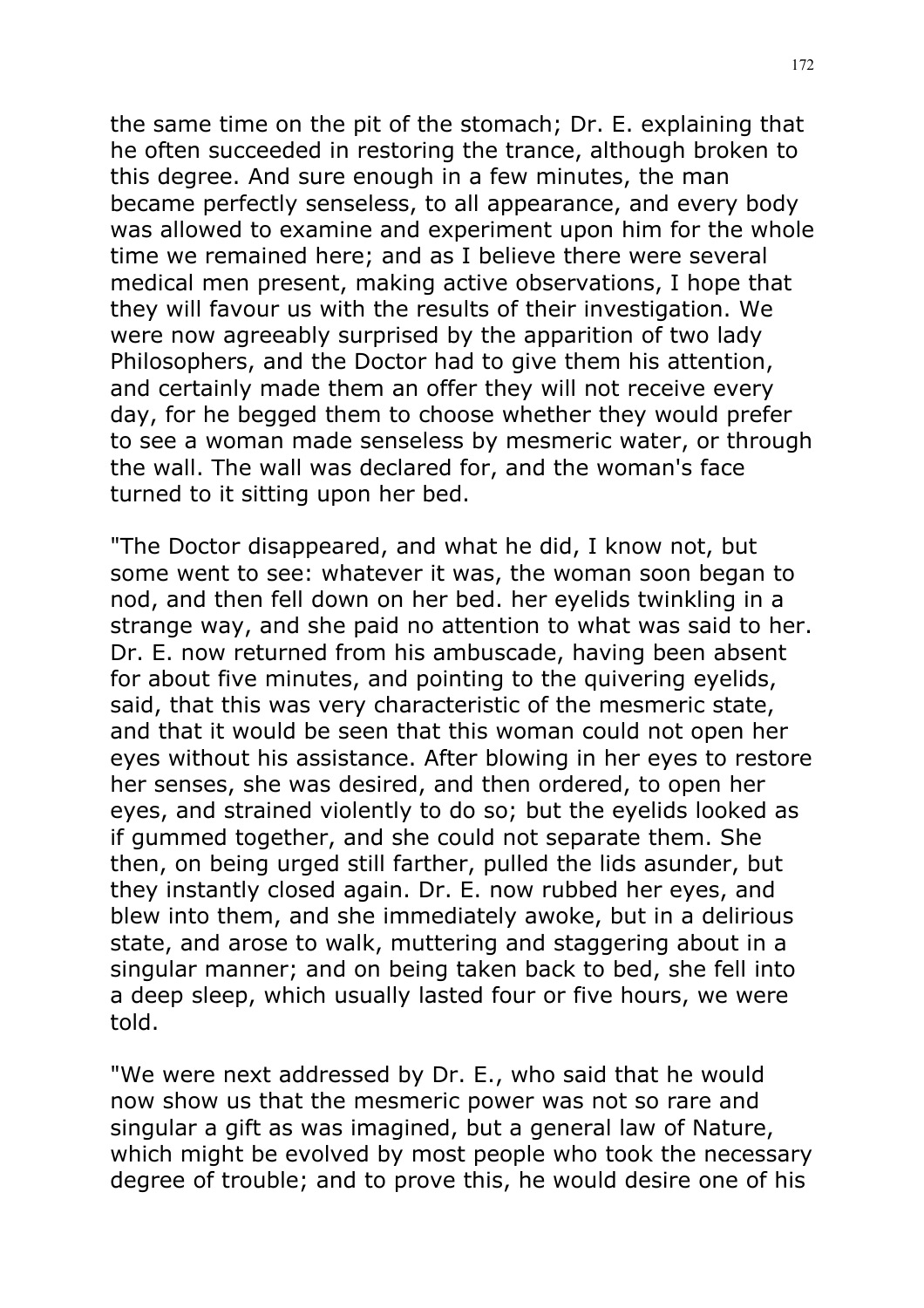hospital assistants to mesmerise a woman across the room, a distance of thirty feet, I should think. The woman was placed with her back to the wall, and a young man placed himself before her, at the other end of the room. In a very short time she acted exactly like the first woman; her eves began to twinkle; she swayed from side to side, and then fell down in a trance, from which no one could awake her  $-$  not even the doctors, who again examined the man who had been operated upon before leaving, and no one succeeded, I believe, in extracting a sign of sensibility.

"We were now requested to go to another hospital, where there was more space for the company. We found it to be the Jail Hospital, where there was ample accommodation for all,  $-$  the party having tailed off considerably.

"Dr. E. said that he would attempt to show, in a more striking manner, the great distance at which the mesmeric influence could be felt. A man was brought in, and made to sit on the floor with his back to the wall, and the Doctor sat down opposite him at the other end of the room, which I afterwards measured, and found to be eighty feet long.

"We all congregated at the other end to watch the effects of this 'Long Range', and I heard some good jokes cut, about keeping out of the line of fire, and the danger of the gun bursting, etc.

"The Doctor had proved his gun, however, I suppose, as he coolly and steadily took aim at his man, keeping his hands extended, and moving them across his face, and from head to foot. I could distinguish no sensible effects for ten minutes, and I imagine he became impatient, as he took a look at his opponent through an opera glass, and then desired him to rise, to judge of the effects, I presume. The man obeyed with great difficulty, and his tormentor, taking another look through his glass, appeared to be satisfied with his work, as he cried out to us to prevent him from falling, and not unnecessarily; for the patient trembled violently, and had to be supported. The operator now bid us move his arms, and seeing them remain in any position they were left in, declared him entranced, and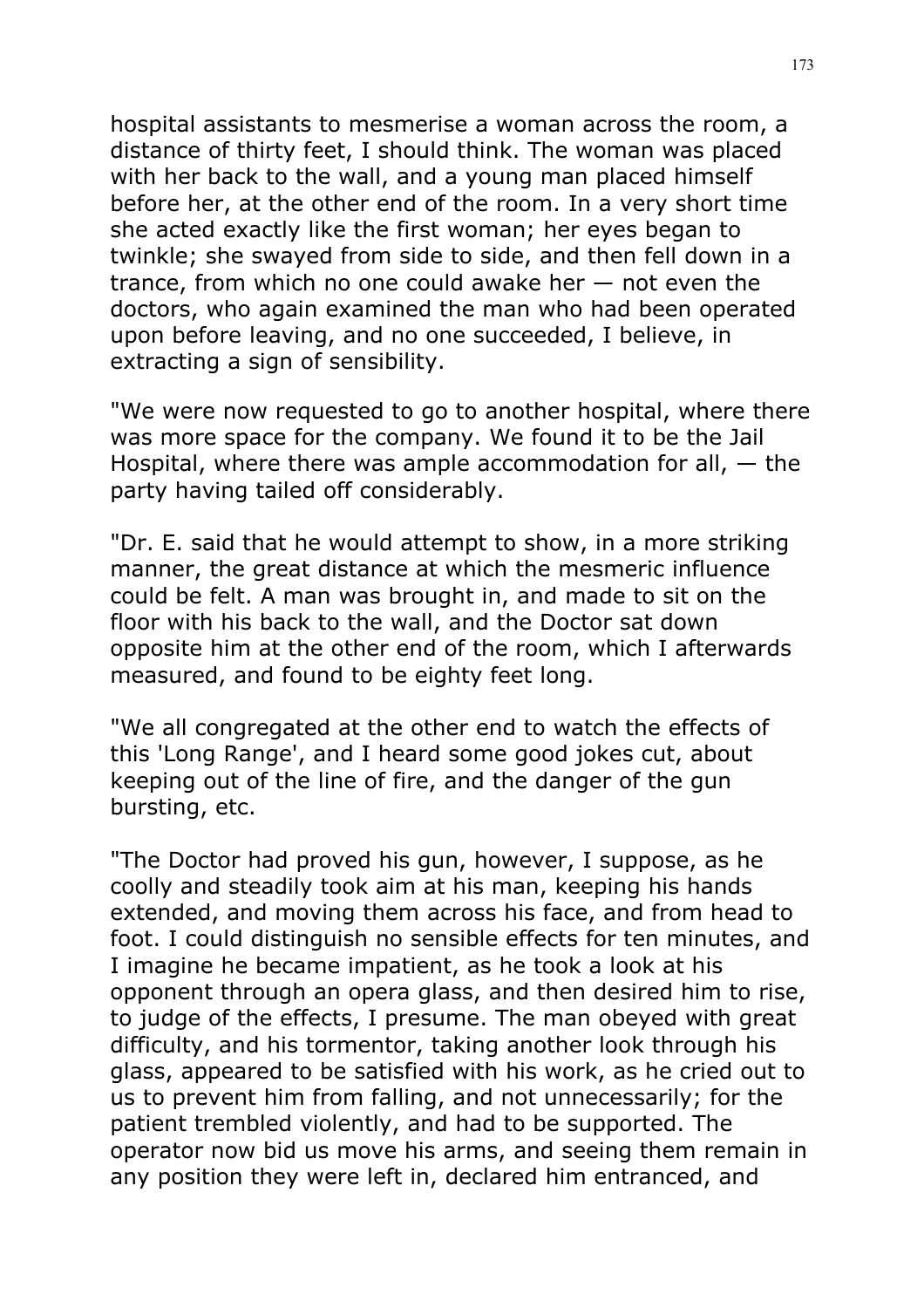being asked if we might now touch him he called out  $-$  'Oh, yes! do what you please'. He now fell into the Doctors' hands principally, and I hope they will report the results of their criticism. I saw, however, that the man was quite insensible, and his limbs cataleptic: and that no one could excite his attention. Dr. Esdaile sat all this time alone, at the other end of the room, apparently enjoying, through his glass, the mischief and perplexity he had created. After we had extracted all we could out of this mesmeric condition of the body, Dr. E. joined us, and set about restoring him to some degree of sensibility by rubbing and blowing in his eyes. He now half opened his eyes, and followed the Doctor when led, into the middle of the room; but like a drunken man, and care had to be taken, lest he should fall. Dr. E. said that he would now convert him into an imitating machine, with only sense enough left to hear and obey his orders, without the power of answering questions; reflection being quite dormant. Having cleared up his brain a little more, and attracted his attention by repeating the keynote several times, the performance proceeded. He was ordered to do what the Doctor did, and certainly obeyed his orders most exactly, throwing himself, on the instant, into every attitude of the mesmerist, and the very scientific manner in which he took a landsman's 'sight' did great credit to his astronomical powers; no omnibus cad could take the longitude of an obnoxious passenger in a more artist-like manner. His mode of cocking his eye and of applying his first digit to the side of his nose, was also much admired, and proved that he was 'wide awake', as some thought, all the time.

"His instructor next ordered him to repeat whatever he said, which the pupil obeyed by repeating the order.

"He now showed himself to be a patriotic and loyal British subject, by the animated and hearty manner in which he repeated, 'Ye Mariners of England', and sang, 'God save the King'. This was followed by 'Hey diddle diddle', in capital style. And here a curious incident occurred; the spectators could not restrain their laughter, in which the singer joined in full chorus, and some said, 'He can't help laughing himself'. Upon which Dr. Esdaile stopped his performance, and pointed out that they were labouring under a mistake who supposed that he was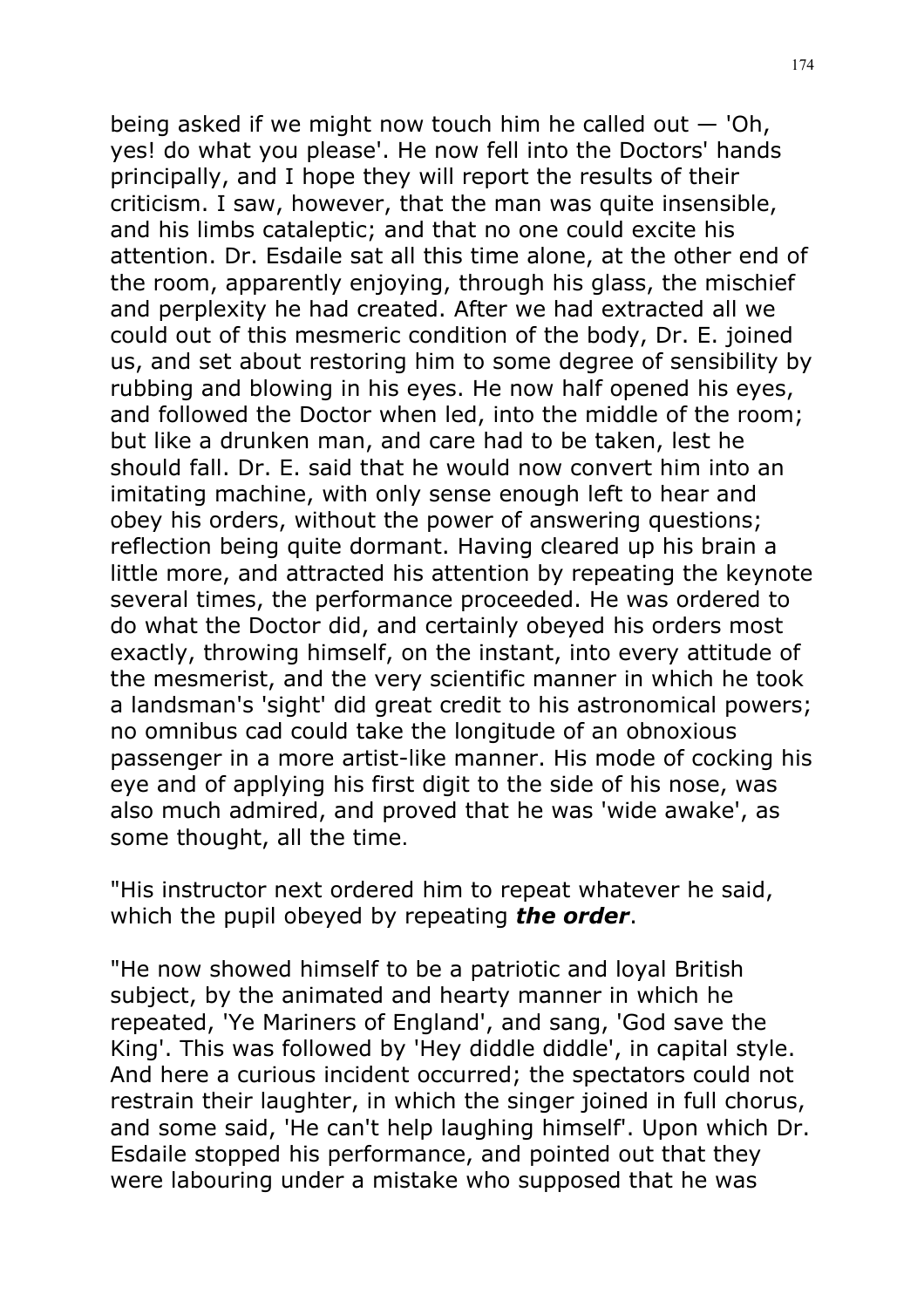laughing; the fact being that he was only imitating them, or rather Dr. E., who was laughing 'à gorge déplovée' and this, I think, must have been evident to all. But the farce was nearly converted into a tragedy; for on being ordered to show how the natives fight with sticks, he began very skilfully; but on bending forward to make a blow, he pitched head foremost into Dr. E.'s breast, and both rolled upon the floor. This actor's powers were clearly exhausted, and he was left in an intense trance on the  $floor$ .

"It was intimated that the next scene would be 'A Mesmeric interview; or the dangerous effect of getting on the wrong side of the wall;' and two men were brought in, and placed one in each corner of the room. Two lads were then despatched to work the will of the magician, who remained with us. This time, I was resolved to see both sides of the wall, and going into the adiacent room, I saw the two youths standing with their foreheads against the wall, opposite the men, and holding their hands extended under their mouths. In five minutes, the lads were desired to desist, and on returning to the large room, I saw the men had been turned round, and were standing perfectly rigid in their corners with their arms crucified against the wall, and in this transaction Dr. E. was no more concerned than I was. The Doctors again took possession of the victims, and I had afterwards an opportunity of taking a pull, and giving a pinch, but took nothing by my motion any more than the rest.

"Our entertainer then proclaimed that the concluding piece would be the sleeping water, or the 'véritable eau **merveilleuse**. He said that when we saw its effects, he hoped that he would be justified for not showing in public how it was made, as it was not fit for the public to know, but that he would be happy to explain the process for the purposes of medicine and Philosophy. To quard against all imposition, two Clergymen, and two Doctors, were deputed to see the water charmed, and in a few minutes half-a-dozen lads entered, each carrying a gallipot in his hands, the contents of which (certainly, to all appearance, water) he administered to eight men who were brought from the hospital.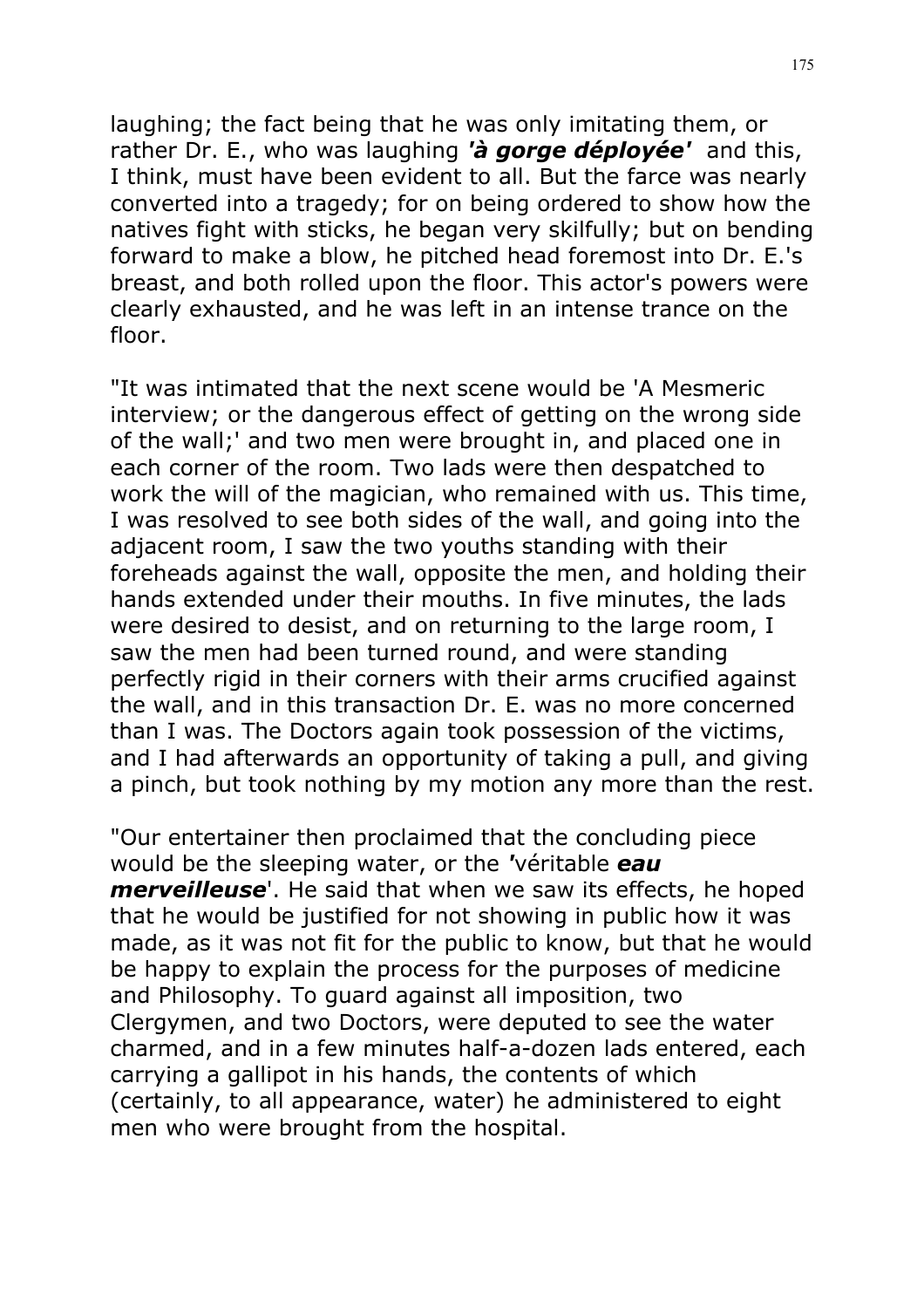"This was a bold undertaking, for the people were scarcely permitted to lie down before they were cuffed and kicked unmercifully, many of the company making a vigorous use of their understanding in this way.

"A few minutes comparative quiet having been procured to some of the sleeping candidates, the result was, that four out of eight were found to be cataleptic, and several were converted into somnambulists.

"I have thus endeavoured to give an account of what was done and seen by all; but in so large a field of observation, much must have escaped me, and each person will have something distinctive and characteristic to narrate. The medical men seemed to be wide-awake, and availed themselves of the opportunity; and if they have not made up their minds, it is for no want of subjects. Trusting that they will give the professional details, which I cannot supply, "I am your obedient servant,

"A MESMERIC VISITOR

"Calcutta, 30th July, 1845".

It is not merely a matter of curiosity to ascertain whether the mesmeric fluid can traverse air, and denser substances, to what distance it can be transmitted, and what circumstances assist or retard its operation.  $-$  These are all questions of great interest to the Natural Philosopher, as, by ascertaining them, he will probably detect analogies and affinities between the mesmeric fluid and other better known natural powers, and perhaps prove that it is only a modification of an inorganic agent, or a combination of several, to meet the wants of animal life; and the philosopher will naturally look to the physician for his facts, in a matter with which the latter is most conversant.

If there is a transmission of some vital product from one person to another, it must pass undeteriorated through the air, for the bodies are not in contact, and the effect, in the first instance, can be produced at a distance of an inch or several feet, and the intervals can be increased to a wonderful degree in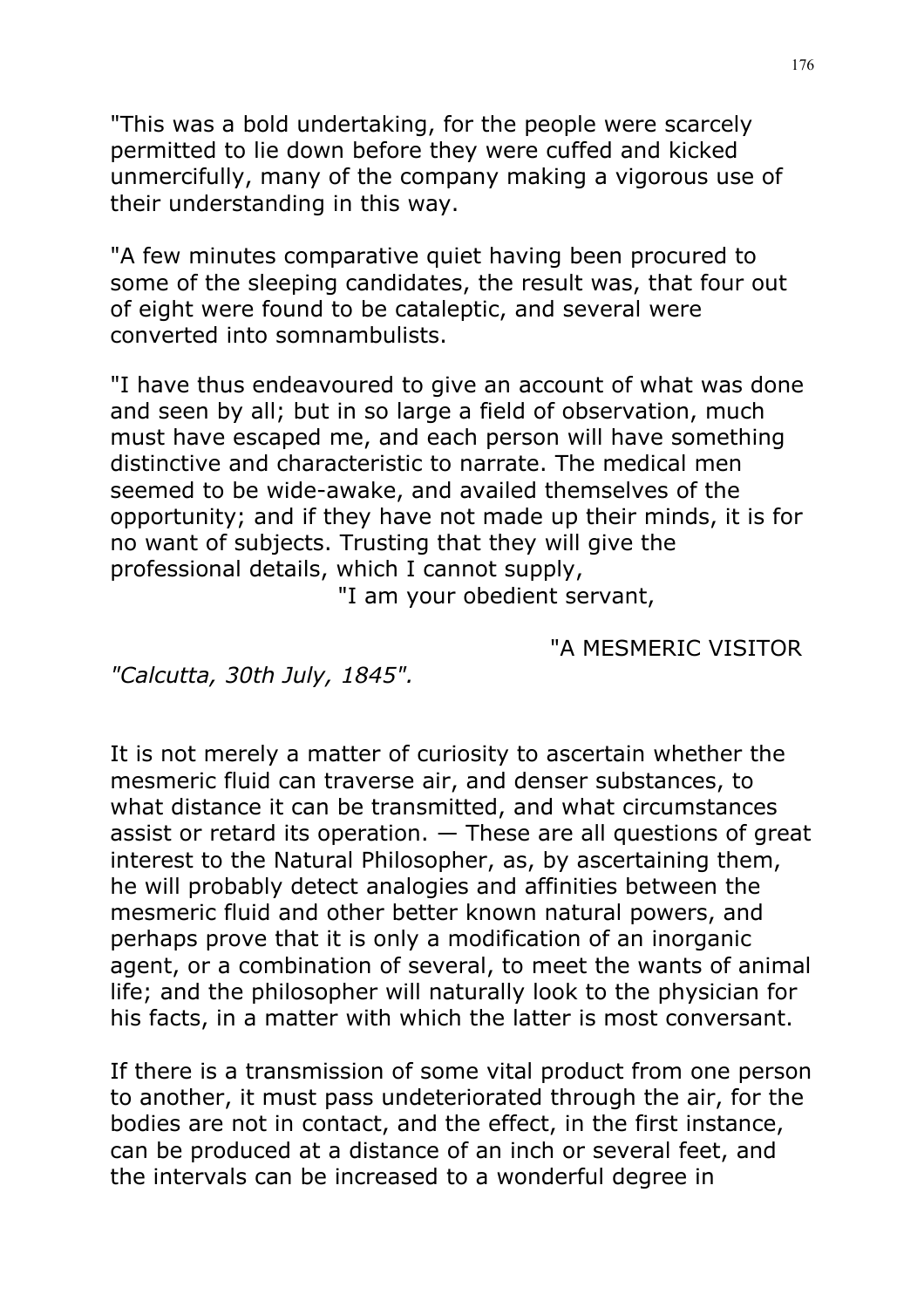proportion to the sensibility developed by frequent trials. An intervening *inch* of air between the two bodies being proved to be no obstacle, it is in vain to dogmatise about the possible extent of the mesmeric sphere of action; if we wish to ascertain this, it must be by actual experiment. In acting upon persons, through the air, without any gesticulations, and by the agency of water, we can make an experiment without exciting the smallest suspicion, and when these are frequently successful in **first trials.** I should think that it must be considered conclusive proof of the transmissibility of the mesmeric fluid by these media. The possibility of affecting persons in this way had never been dreamt of by my assistants; and it is needless to insist on the impossibility of my patients knowing any thing about it;  $-$  in a word, no human being could divine my intentions when I made my first attempt to mesmerise at a distance: I had not determined when or how to try it, and this was decided by an accidental favourable opportunity. In the women's ward, there is a row of pillars in the centre of the room, and it happened one day that, while leaning against the centre pillar giving some orders, I saw that the beds of the women Nobee and Alunga were on either side of me, in front, at the distance of four or five yards. The women were both sitting up in bed with their faces towards, but not looking at, me; and I seized the lucky moment to open my masked battery upon them. I first turned my looks on Alunga, and simply made her the object of my exclusive attention; her eyelids soon began to quiver, and in a few minutes she acted precisely in the manner described by my "Mesmeric Visitor". I then turned to Nobee, and she succeeded equally soon in her way, which never partakes of excitement; she only becomes lethargic, and passes, at once, into mesmeric sleep; and this has been done subsequently to these and other patients, by all kinds of persons, often in my absence, and as readily as by myself. The experiments have been so numerous and unexceptionable, that I must consider the transmission of the mesmeric fluid through a large body of air to be incontestably proved. This being the case, the permeability of denser materials by it might be pretty confidently expected; and he must be a person of cold imagination, who, admitting the passage of the vital fluid through the impassive air, yet stops short at a wall as the "ultima Thule" of his mesmeric belief, and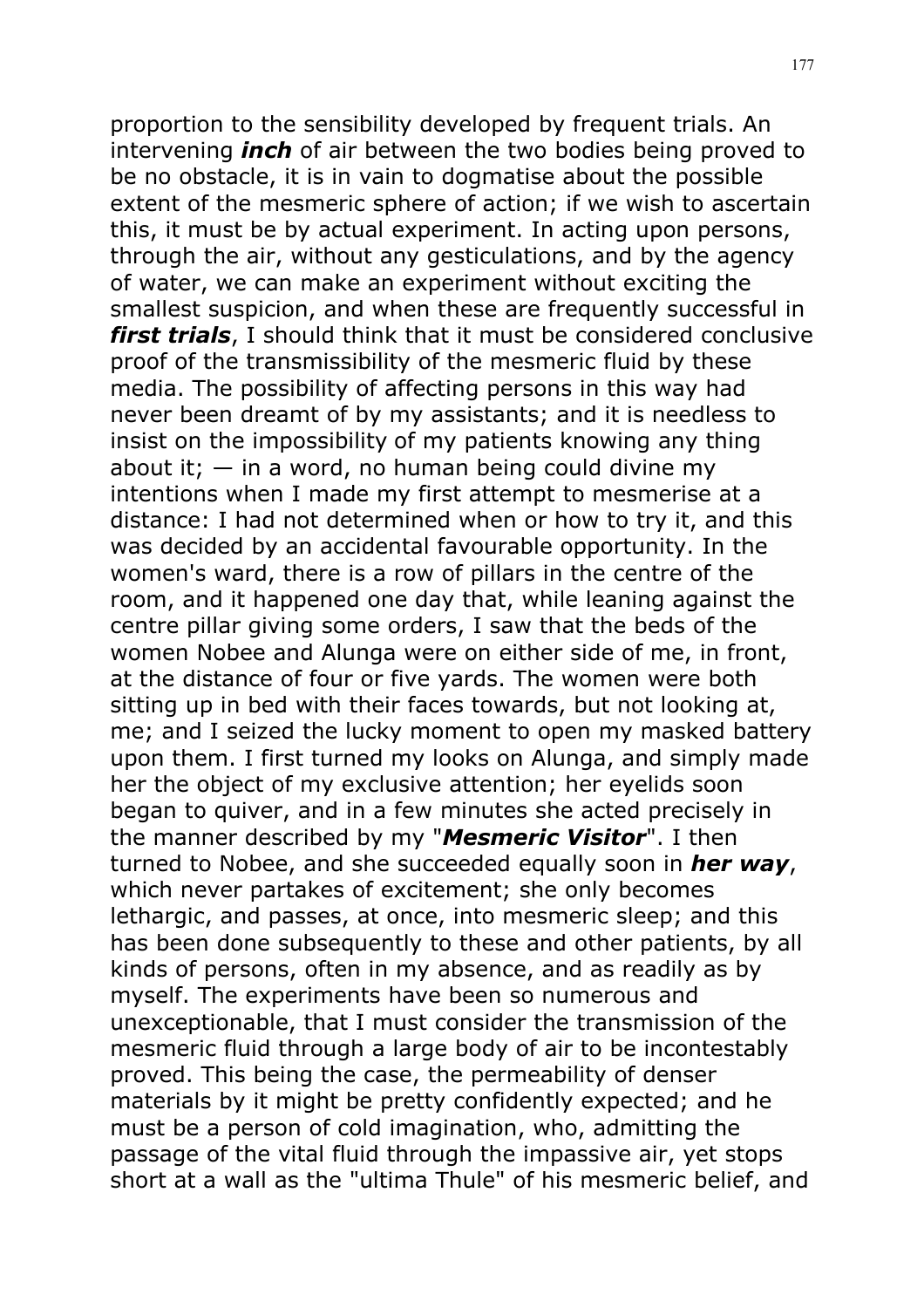declares all transmural agency to be *impossible*! Mineral magnetism finds no obstacle to its progress in the grossest textures, and traverses the earth from pole to pole; electricity finds its way as easily through the walls of a house as through the ambient air; and why subtle animal fluids should not be endowed, in a modified degree, with such qualities, I do not understand: it seems they must be condemned to lose their very essence probably, to gratify *our* notions of the fitness of things! But it is in vain that we presume to prescribe a course to Nature, and hedge her round with dogmas, in order to maintain our infallibility: the "Sacred College" was rapidly revolving through space, while its learned members were constraining the earth to remain a fixture by a "Senatus" consultum", as had been determined by the wisdom of the schools; and the mesmeric fluid will, "like a chartered libertine", not only permeate the air, but also probably pass through walls, let its opponents oppose its progress by what arguments they please. In coming to this conclusion, I only rely on *first* **trials** also, and their results have been as positive and striking as any I have recorded. I have shown that a person whose system has been deeply imbued with the mesmeric action, will sometimes become entranced by merely turning his face to the wall, and leaving him quiet for a few minutes: all the account that such a mesmeric victim can give of himself is, that he feels a coldness and numbness in the limbs, a sense of weight in the back of the head, and an unconquerable heaviness of the eyelids before he goes to sleep. But I can hardly imagine that this spontaneous mesmeric paroxysm took place in all the numerous first trials we have made with new subjects, who had never been placed against a wall before, and to whom this position could not therefore be a source of excitement. I acknowledge the **possibility** of some of these being cases of independent Mesmerism, as the constitution, to be affected in this manner, must be deeply tainted; and something unusual was certainly done to them. To solve this doubt effectually, I have of late been looking out for a **blind** man, and one has luckily presented himself within the last few days. I have experimented on him solely for the purpose of determining the points in question, more particularly by the wall problem; and if this supplemental evidence should be still in any part open to objection, I shall be happy to repeat the examination on other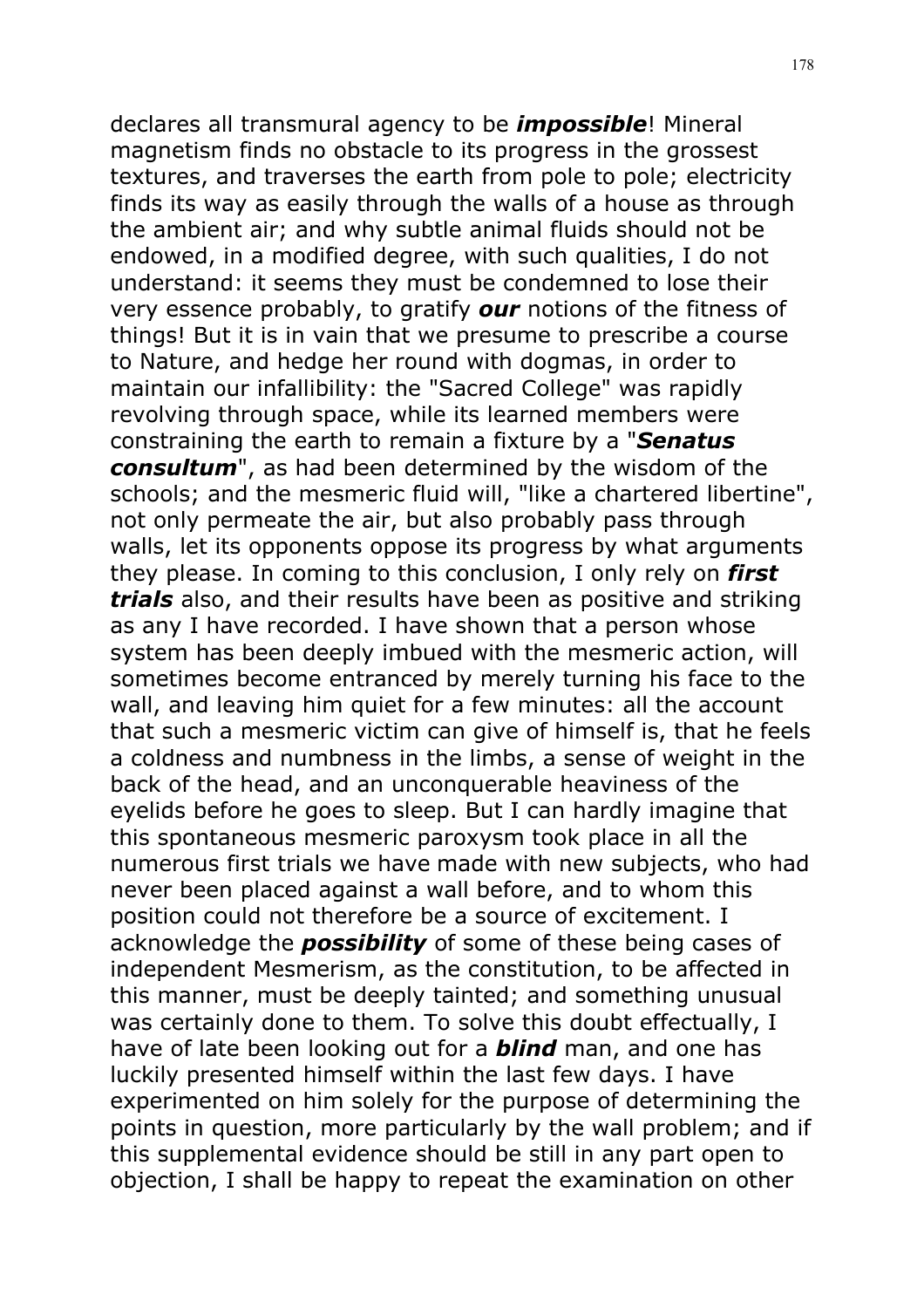blind men, till the evidence shall be considered perfect. In the mean time, I must declare myself almost satisfied, but hope that I shall be the first to change this or any other opinion here advanced, whenever contradicted by new facts.

Dec. 14th. - Janoo, a blind prisoner; he has got cataracts in both eves, and can only distinguish light from darkness. I placed him on a stool before me today, and entranced him in ten minutes; I then roused him up a little, and made him a somnambulist; he walked with great difficulty, and while doing so said he was fast asleep in his bed. He very soon became unable to support himself, and fell into the trance, in which he remained for two hours.

Dec. 15th.  $-$  When sitting in the middle of the room today, I went and looked steadily at him from outside the window; in less than ten minutes I knocked him on the head and toes with a long bamboo, and he was quite insensible. On trying to make him walk today, I found there was a total dissolution of the muscular system; when placed on his feet he immediately sunk down all in a heap, and on trying to awake him it brought on an alarming fit of convulsive sobbing; on being put to bed it ceased, but again returned on my renewing attempts to awake him; he slept for more than two hours.

Dec. 16th.  $-$  I sent the Sub-Assistant Surgeon to the Jail Hospital, desiring him to get the man placed with his face towards the wall, but not touching it; to take care not to excite his attention, and to keep him engaged in conversation. I followed, and placed myself opposite him on the other side of the wall, leaning my forehead against it, and extending my hands under my mouth. In ten minutes I went to see what was done, and found him conversing in a lively manner with my Assistant: returned, and gave him five minutes more; went to see again: found them still talking, but in about two minutes he ceased to answer, and burst into a fit of convulsive crying: I now pulled him by the hair, and he fell back like a person just dead: slept for three hours.

Dec. 19th. - Mr. Samuells, the collector of Burdwan, being with me today, I took advantage of his presence to give this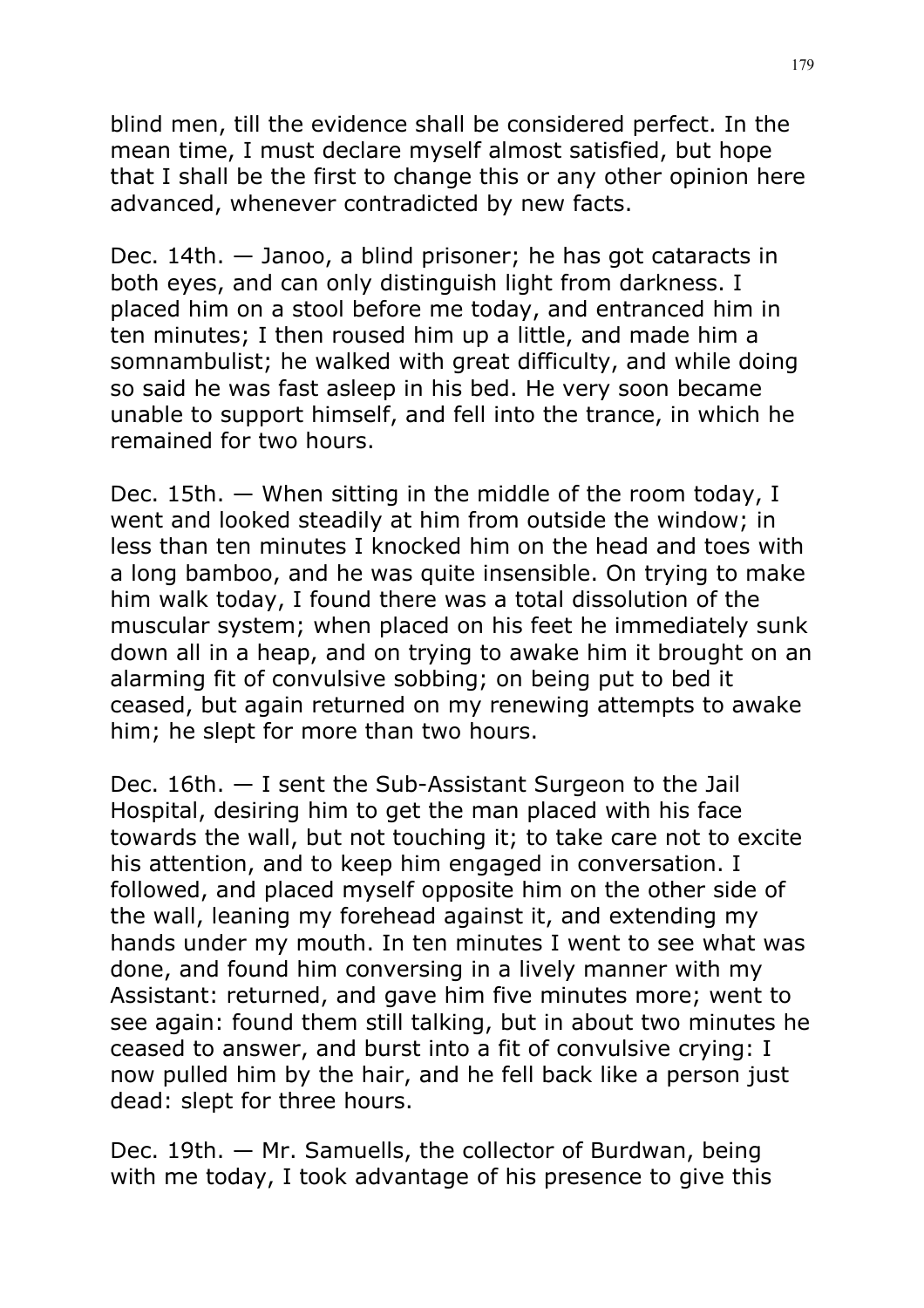man his first dose of mesmerised water. This was prepared in a different room, and sent to him by a prisoner who usually administers the medicine, and he was ordered to give it as such; in two or three minutes he was completely insensible.

Dec. 20th.  $-$  Today I saw him sitting in front of the cook-room, eating his dinner, and thought it a good opportunity to observe, unperceived, the extent of his blindness. The cook-rooms are about a hundred yards long, and there is a low wall in front, over which one can look kneeling: he was near one end, and I entered at the other, proceeding till I came opposite him, when I carefully observed him over the wall. He had nearly finished his dinner; and all his looks and actions convinced me that he only knew the difference of night and day. After he had washed his hands and mouth he sat chirping in the sun, as it was very cold, and seemed to feel quite comfortable; he occasionally called on some one by name, and, if answered, cracked a joke with him. I now left my ambush, and seated myself opposite to him in the open air at the distance of twenty yards; in about a quarter of an hour he raised one arm, rested his elbow on his knee, and leant his head on the hand; immediately after he supported his head on both hands on his knees, and swaved a little to one side; the inclination gradually increased (he never making an effort to rectify it) till he lost his balance, and fell head foremost into the puddle of water he had made in washing himself; his attitude was not in the smallest degree changed, and he looked like a sitting statue reversed. He was carried to bed; awoke after three hours, and asked how he had got there.

Dec. 26th.  $-$  I saw him sunning himself in front of the hospital today, and seated myself on the ground opposite him at the distance of thirty yards; in less than five minutes he leaned to one side, and then fell as if shot: slept for two hours.

From the foregoing facts it is allowable to conclude, I hope, that Mesmerism is a natural power of the human body.

That it affects directly the nervous and muscular systems.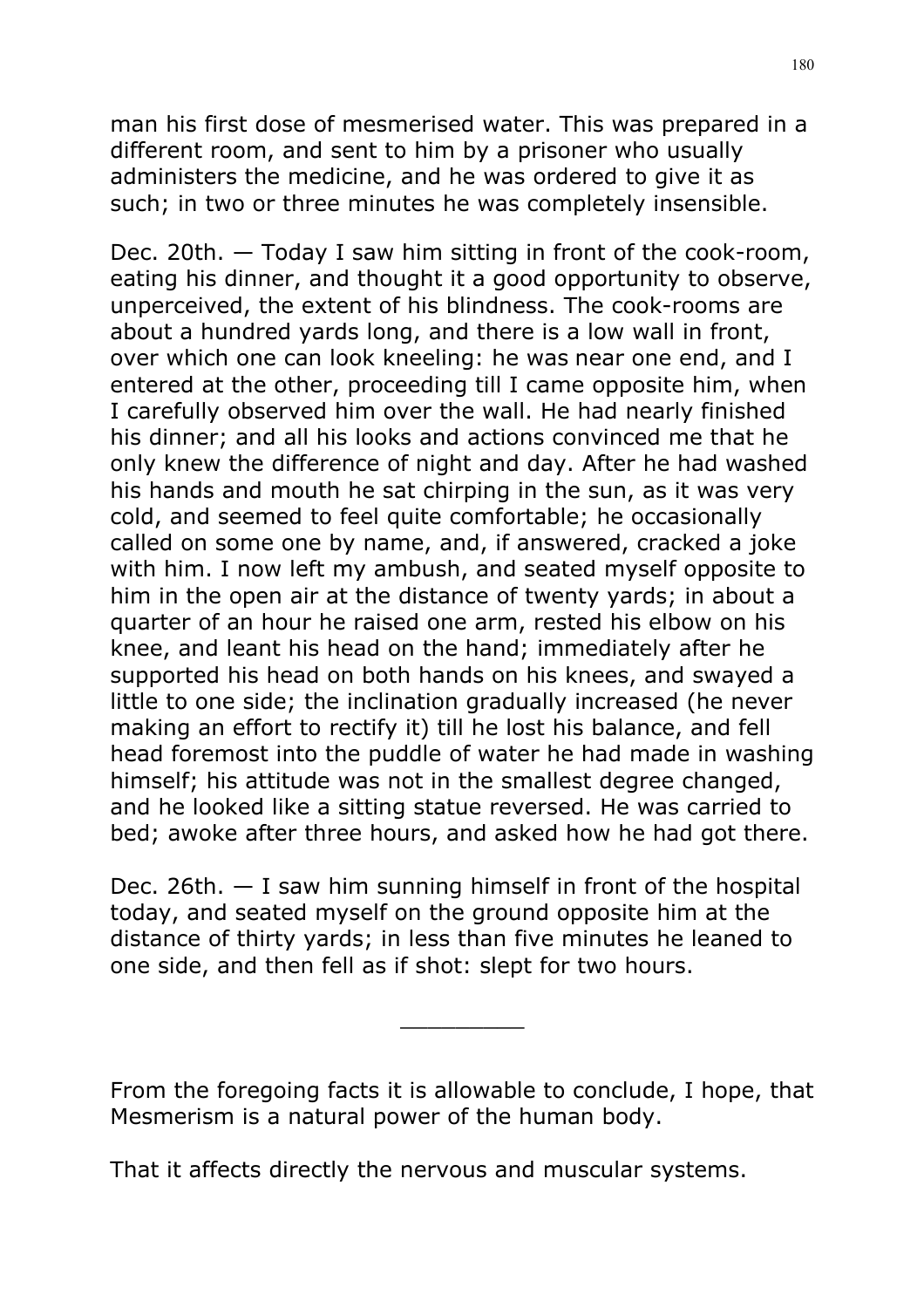That in the mesmeric trance the most severe and protracted surgical operations can be performed, without the patients being sensible of pain.

That spasms and nervous pains often disappear before the mesmeric trance.

That it gives us a complete command of the muscular system, and is therefore of great service in restoring contracted limbs.

That the chronic administration of Mesmerism often acts as a useful stimulant in functional debility of the nerves.

That as sleep, in the absence of all pain, is the best condition of the system for subduing inflammation, the mesmeric trance will probably be found to be a powerful remedy in local inflammations.

That the imagination has nothing to do with the **first** physical impression made on the system by Mesmerism, as practised by me.

That it is not necessary for the eyes to be open: I always shut them as a source of distraction; and blind men are as readily mesmerised as others.

That water can be charged with the mesmeric fluid, and has a powerful effect on the system when it has been previously affected.

That the mesmeric influence can be transmitted through the air to considerable distances, and even pass through dense materials.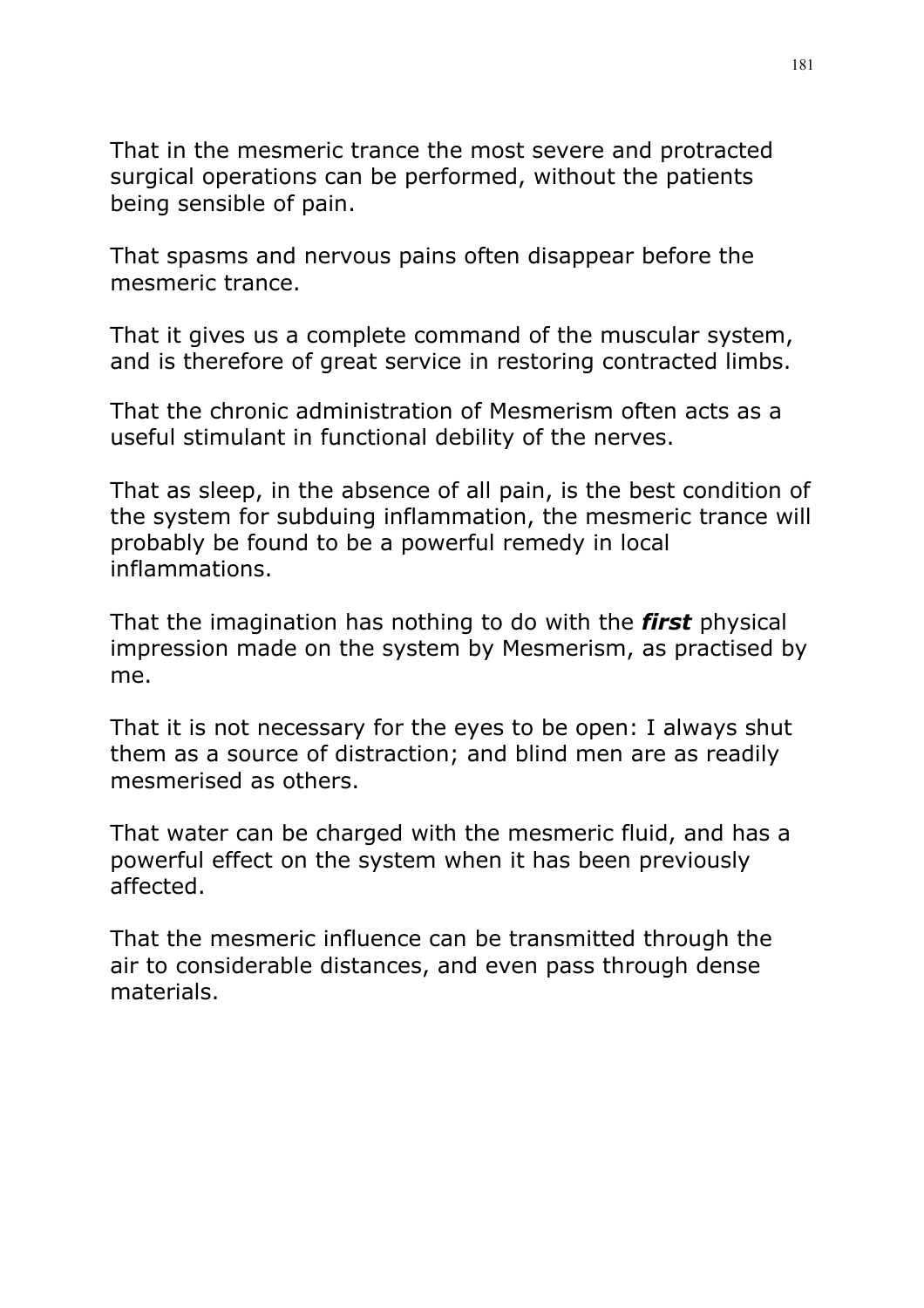## **APPENDIX**

When speaking of Somnambulism, I ventured to express my belief that "Clairvoyance», or the transference of sense, had been witnessed in diseased states of the body, and that, as we can imitate Nature step by step, by artificially producing Somnambulism, Catalepsy, and a state of the system resembling Hysteria, in which "Clairvoyance" has been witnessed as a symptom in disease; so we might expect to see this phenomenon in the analogous derangements of the nervous system brought about by Mesmerism. It ought to be remembered that this is one of the wonders of Nature, and also, a great rarity in art, and must not be looked for, as a matter of course, in persons under the influence of Mesmerism. It has not yet fallen under my observation, and from want of books, I could not present the reader with as many wellattested proofs of its existence in Nature as was desirable.

After the foregoing work was finished, I fortunately met Professor Wienholt's "Lectures on Somnambulism", and, as I there found all the facts required to establish the existence of natural Clairvoyance, and, in the notes of the learned translator, Mr. Colguhoun, a parallel array of these "stubborn things" in proof of the truth of Mesmeric Clairvoyance, I hope the reader will be glad to have this additional aid to his judgement in coming to a decision. Professor Wienholt, in describing natural Somnambulism, says:

"The sleep-walker, when otherwise healthy, falls, at a particular period, into a common sleep, which cannot be distinguished from the natural state of repose. After a longer or shorter time he rises from his couch, and walks about the room  $$ sometimes about the house. He frequently goes out into the open air, walks upon known or unknown paths as quickly, and with as much activity and confidence, as in his waking state,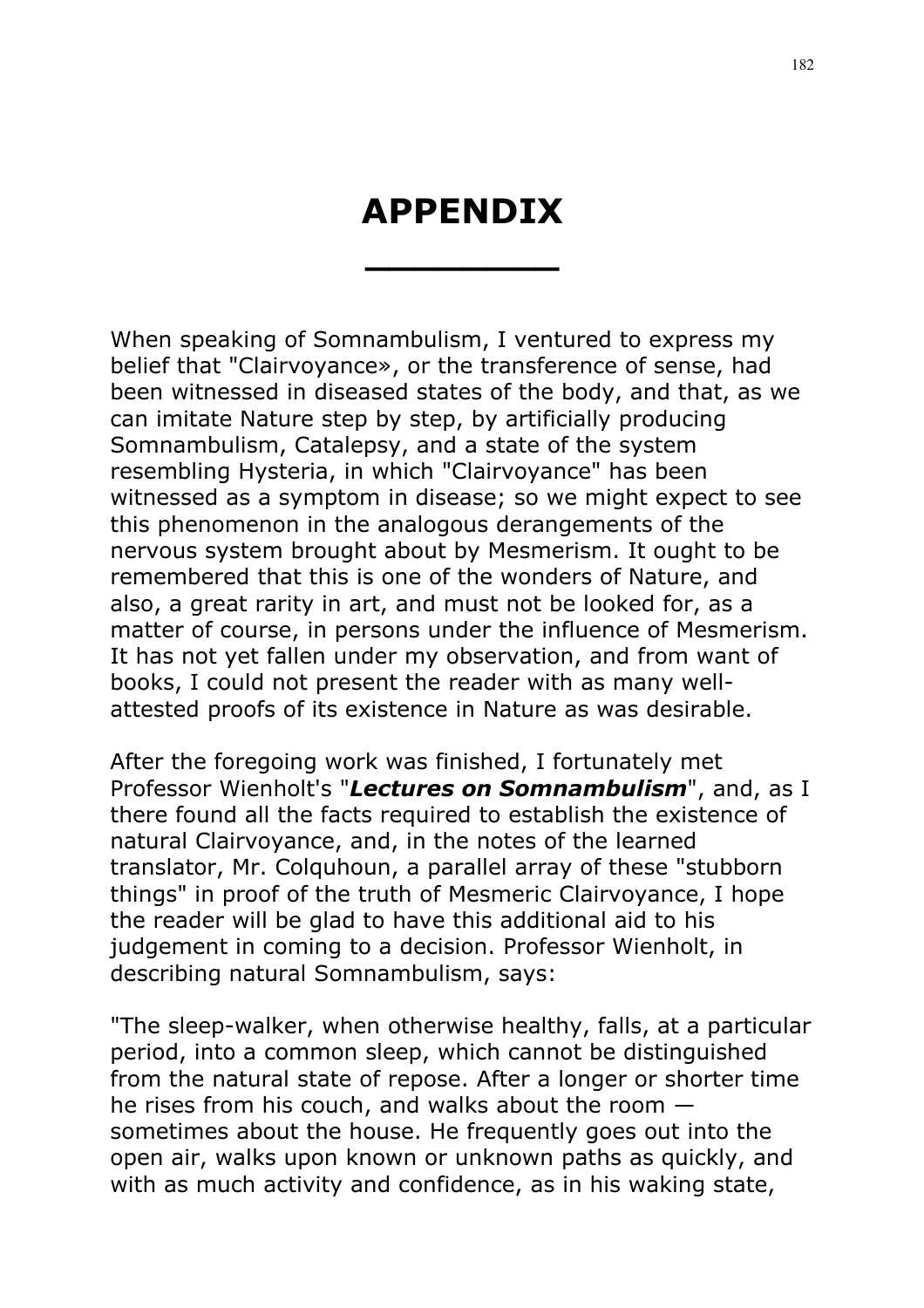avoids all obstacles which may stand, or have been designedly placed in his route, and makes his way along rugged paths, and climbs dangerous heights, which he would never have thought of attempting when awake. He reads printed and written papers, writes as well and correctly as in his waking state, and performs many other operations requiring light and the natural use of the eves. All these actions, however, are performed by the Somnambulist in complete darkness as well as when awake, and, generally, with his eyes firmly closed. I shall afterwards speak of the exceptions, in which these persons have their eyes open. When the period of his somnambulism has elapsed, he returns to his bed, falls back again into his natural sleep, awakes at his usual hour, and, in most instances, knows nothing of what he had done in his **sleep-walking** state. At the same time, there are very few persons who exhibit all of these phenomena, or even the greater number of them. For the most part, they only wander about without any other peculiar manifestation; and the instances in which several of the phenomena in question are exhibited are rare. This state, which is found in persons otherwise healthy, frequently occurs in diseases, especially in diseases of the nervous system. In the latter case, the affection usually commences with a paroxysm of convulsive motions, catalepsy, apparent syncope, and then passes over into a state precisely similar, so far as regards the principal symptoms, to Somnambulism; only that in this latter case, the patients not only act, but speak, which rarely happens in the former. Before these patients are completely restored to their ordinary waking state, their sleep is changed into a similar convulsive state, combined with want of consciousness.

"Of this species of Somnambulism occurring in nervous diseases, we are in possession of many curious instances, of which the Aulic Councillor Meiners, a celebrated professor at Goettingen, has inserted several very remarkable examples in his instructive collection. In respect to its chief characteristics, this species of Somnambulism, occurring in nervous diseases, completely resembles the natural crisis; it is recognised by all competent judges as of the same kind, and is comprehended under the same class of diseases; and in this view I also consider it. I begin with the case in **Moritz's Magazine**, which was first translated by Mr. Spalding, and afterwards inserted by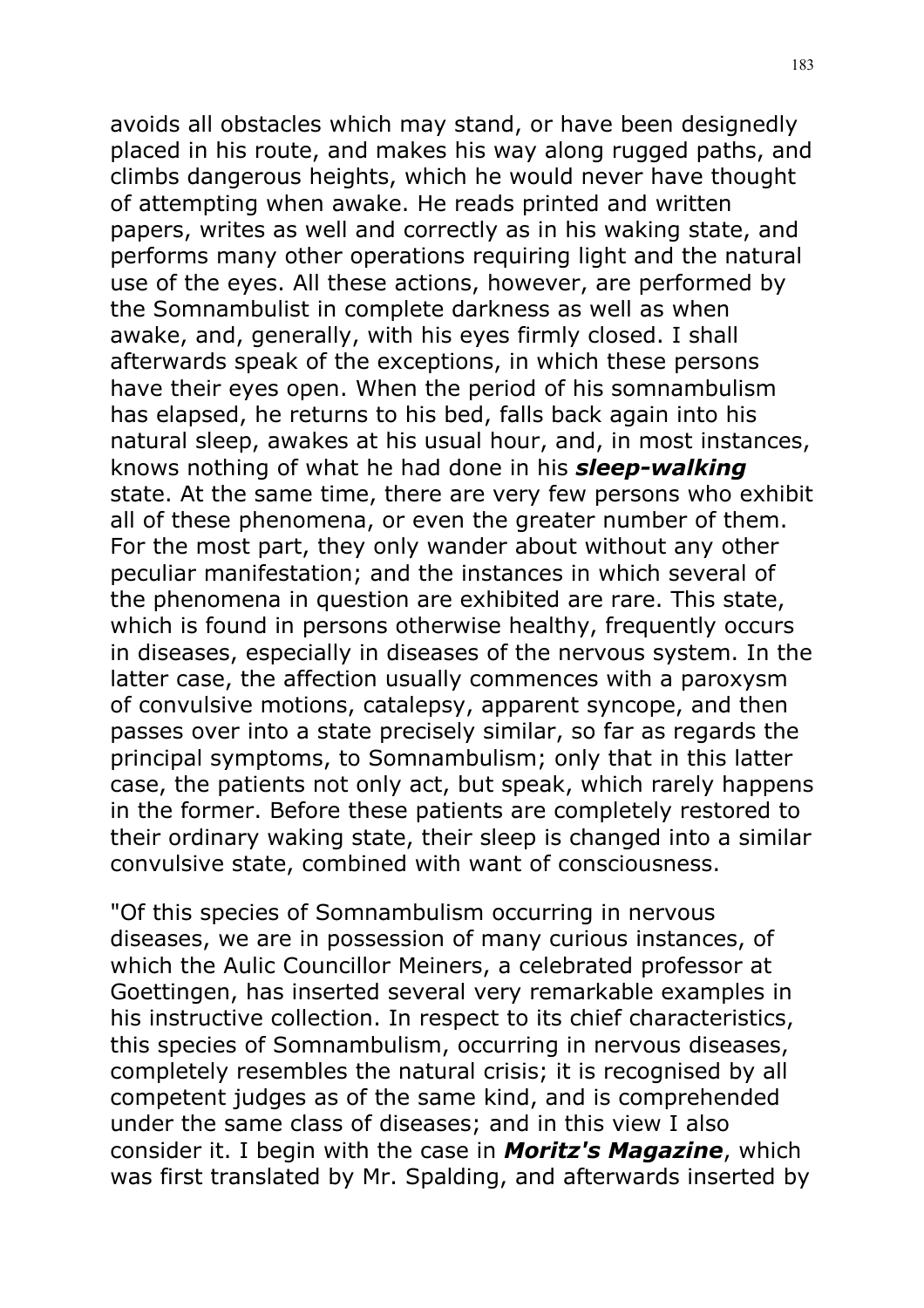Meiners in his collection. This is a case of what has been called *'louping ague'*, which, unquestionably, is just one instance of that species of Somnambulism which I have referred to as occasionally accompanying nervous diseases. The patient was a female of sixteen years of age. The paroxysm attacked her in the morning, and consisted of a profound sleep. In this state, she would jump with astonishing activity upon tables and chairs, run, when permitted, and with great rapidity, out of the house,  $-$  generally to a particular place in the neighbourhood; and when she did not awake, she would return immediately, but sometimes by a different road, and in a different direction. She not unfrequently left the high road, and ran straight through the fields. She never fell nor injured herself, however rough her path might be, or however fast she might run; and her speed was sometimes so great, that her much stronger and more active brother could not keep pace with her. She frequently mounted upon the garden wall, upon the uneven top of which she continued to run; nay, she even went upon the edge of the house roof without once stumbling, much less falling. During all these hazardous operations, her eyes were fast closed, and she appeared to be deprived of all her other senses".

The second volume of **Moritz's Magazine** contains the history of a boy of nine years of age, who frequently fell into a species of Somnolence, during which he was capable of carrying on a conversation. His eyes were fast closed, but, notwithstanding this circumstance, he saw and named all objects that were presented to him.

A very remarkable case was related to me by a most trustworthy observer, the late Hamburgh Physician, Dr. Schulz, from whom the Aulic Counsellor Meiners, of Goettingen, also received it, and inserted it in his well-known collection. It was that of a girl between twelve and thirteen years of age, belonging to a family of some distinction, who was afflicted with a violent nervous complaint, in which strong convulsive motions alternated with catalepsy and syncope. Besides, she frequently had paroxysms, during which she conversed with much liveliness and ingenuity. In this state, she distinguished without difficulty all colours that were presented to her.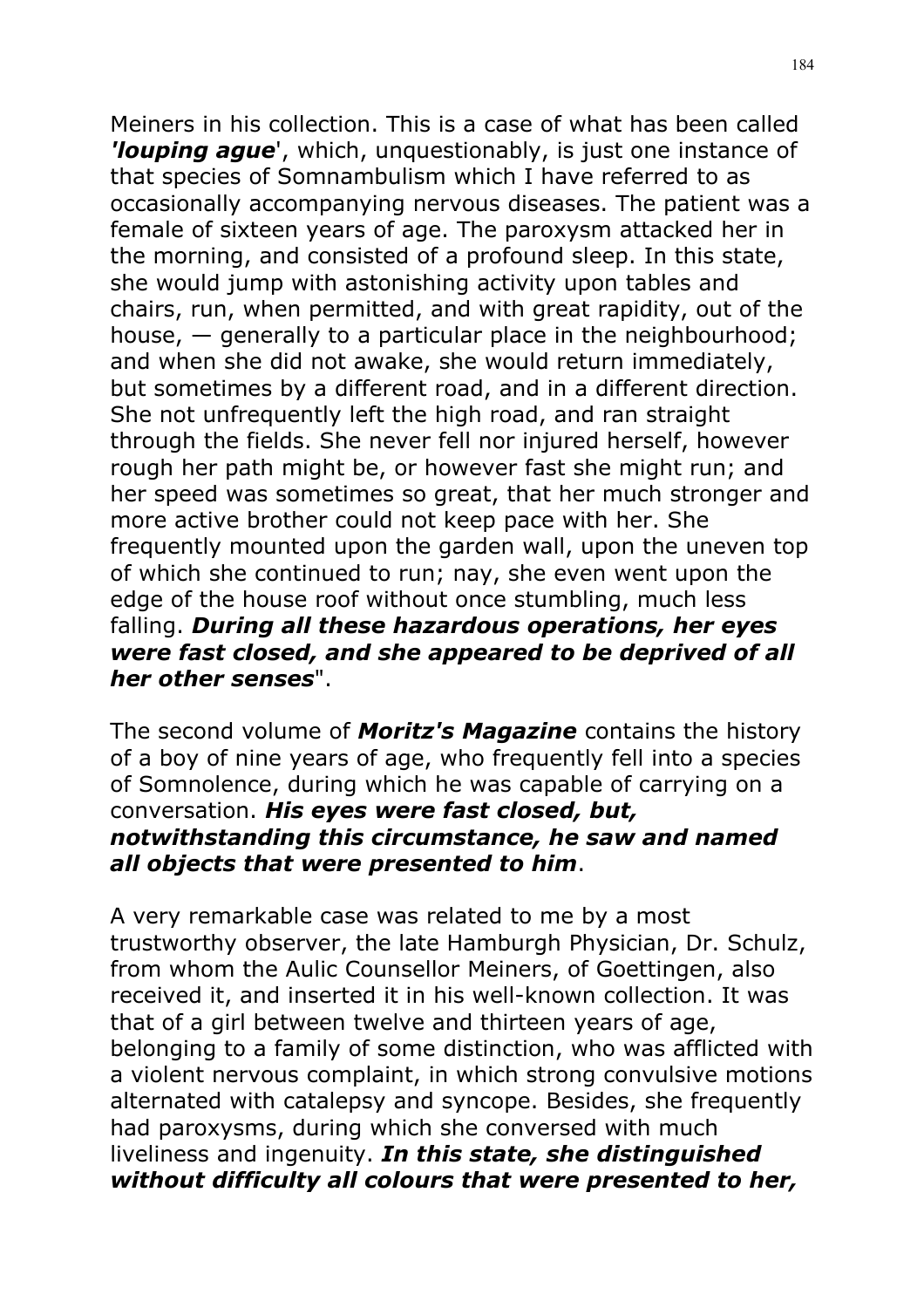recognised the numbers of the cards, and the stripes upon those which were variegated. She described the binding of books when shown to her. She wrote in the same manner as usual, and cut figures on paper, as she was accustomed to do for pastime in her waking state. Her eyes, at this time, were firmly closed; but in order to be assured that she made no use of them, a bandage was placed over them on the approach of the paroxysm.

Another very remarkable case will be found in the "Breslau Medical Collections". It relates to a rope-maker, who was frequently overtaken by sleep, even in the daytime, and in the midst of his usual occupations. While in this state, he sometimes recommenced doing all that he had been engaged in during the previous part of the day; at other times he would continue the work in which he happened to be engaged at the commencement of the paroxysm, and finished his business with as great ease and success as when awake. When the fit overtook him in travelling, he proceeded on his journey with the same facility, and almost faster than when awake, without missing the road or stumbling over any thing. In this manner he repeatedly went from Nuremburg to Weimar, Upon one of these occasions he came into a narrow lane where there lay some timber. He passed over it regularly without injury; and with equal dexterity he avoided the horses and carriages that came in his way. At another time, he was overtaken by sleep just as he was about to set out for Weimar on horseback. He rode through the river lime, allowed his horse to drink, and drew up his legs to prevent them getting wet; then passed through several streets, crossed the market-place, which was, at that time, full of people, carts and booths, and arrived in safety at the house of an acquaintance, where he awoke. These and many similar acts, requiring the use of the eyes, he performed in darkness, as well as by daylight. His eyes, however, were firmly closed, and he could not see when they were forced open and stimulated by light brought near them. His other senses appeared to be equally dormant as were his eves. He could not smell the most volatile spirit. He felt nothing when pinched, pricked, or struck. He heard nothing when called by his name, or even when a pistol was discharged close beside him.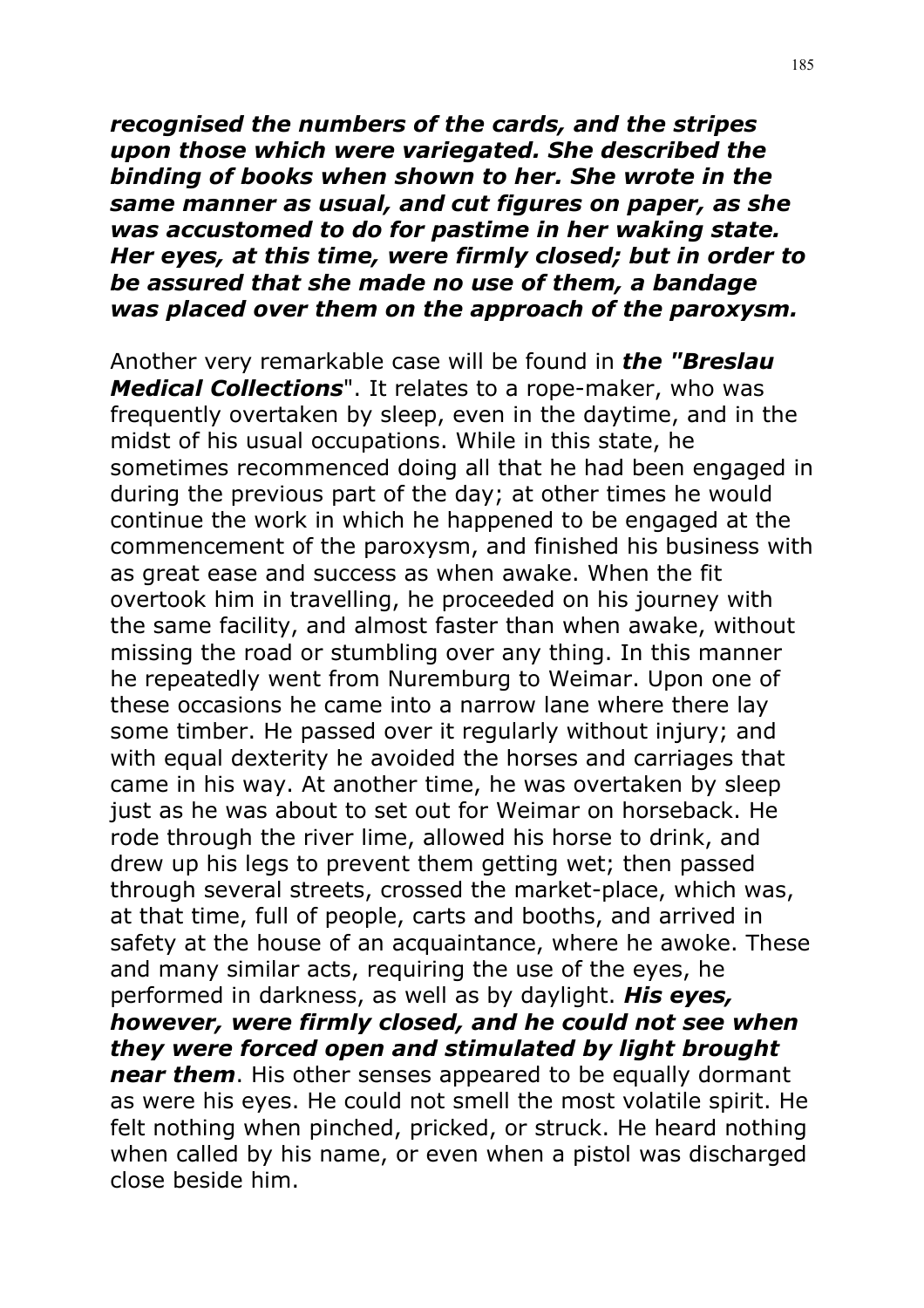There is another case, somewhat older, observed and circumstantially reported by a trustworthy physician. Dr. Knoll, which equally deserves our attention. The subject of his observation was a young man, a gardener, who became somnambulous, and while in that state performed many extraordinary operations. He generally fell asleep about eight o'clock in the evening, and then began to utter devotional sentences and prayers. Afterwards he went out of the house, clambered over a high wooden partition, and a still higher wall, uninjured, passed through several streets, and returned. At another time he climbed up to the roof of the house, and rode astride upon the gutter, as if upon horseback, clambered about for some time upon the roof, and, at length, descended in safety. With a view to prevent accidents, he was locked up in a room, and watched. When he became somnambulous, at the usual time, he began to perform all sorts of operations on his clothes and the furniture of the room. He climbed up to the windowsill and from thence to a stone which was much higher, and at some distance, and rode upon the latter, as if upon a horse. The height of the stone, its distance from the window, and its small breadth, were such, that a person awake would scarcely have ventured to attempt these operations. After descending from the stone, he knocked a large table about hither and thither, and finding it was likely to fall on him, he very dextrously contrived to evade it. He gathered together all the clothes he could find in the room, mixed them together, then separated them carefully, and hung them up, each article in its proper place. The old stockings and shoes he endeavoured to arrange in pairs, according to their shape and colour, as if he actually saw them. He then laid hold of a needle, which he had stuck into the wall some weeks before, and sewed his smallclothes. Besides these, he performed a variety of other operations, all requiring light and the use of the eyes, with which, it would appear, he was enabled to dispense.

In addition to the foregoing instances, I must here notice two remarkable cases, which were both observed with great accuracy by individuals who are elevated far above all suspicion of credulity, deceit, and imposture. The one is reported by the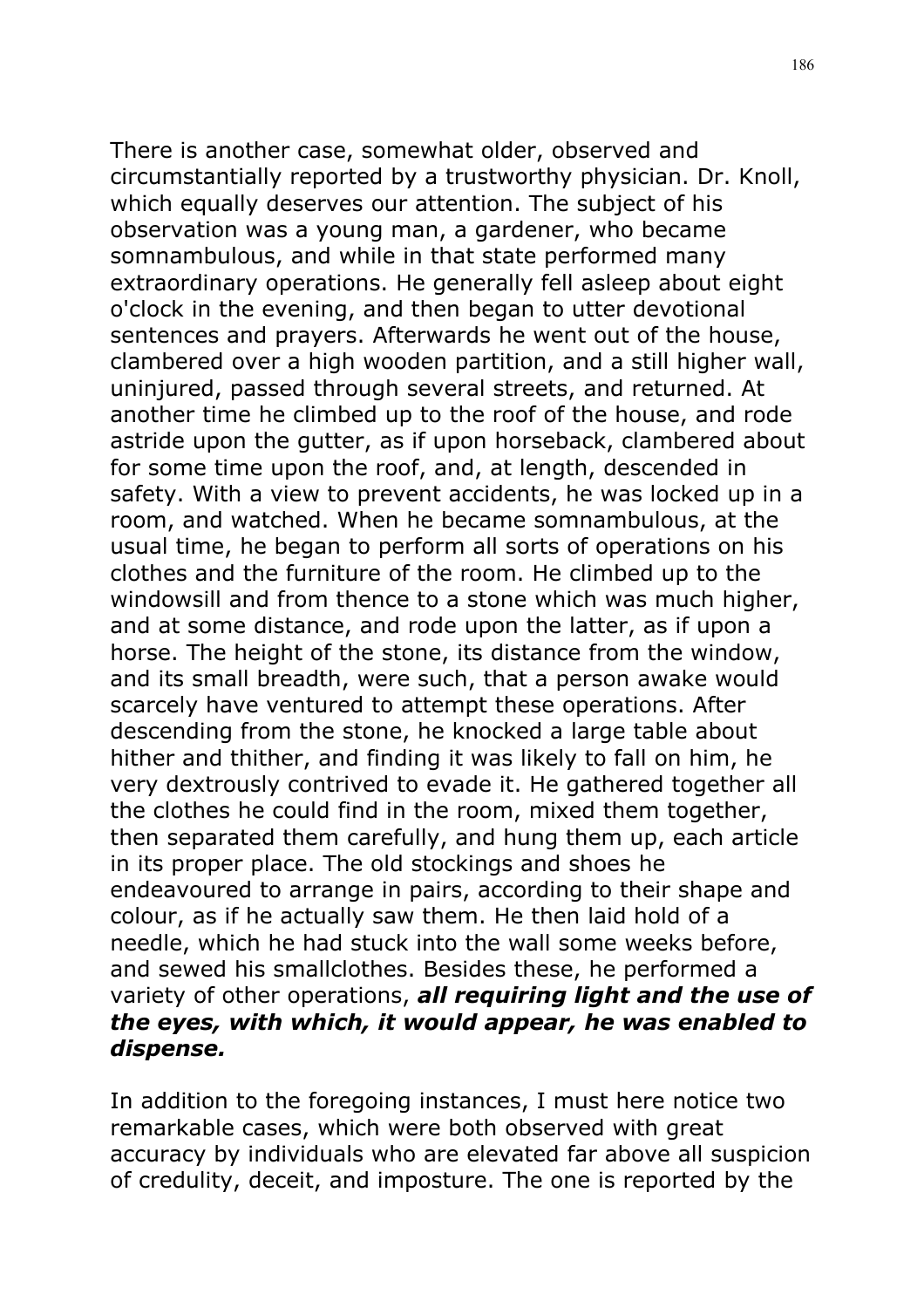Professor, and Aulic Counsellor, Feder. The subject of his observations was a student, who, during a severe nervous complaint, experienced several attacks of Somnambulism. Upon these occasions he would go from his bedroom to his parlour and back, open and shut the doors, as well as his closet, and take out of the latter whatever he wanted  $-$  pieces of music, pen, ink, and paper, and all this with his eves shut! From among his music he selected a march from the opera of Medea, laid the sheet in a proper situation before him, and having found the appropriate key, he played the whole piece with his usual skill upon the harpsichord. In the same manner he also played one of Bach's sonatas, and gave the most expressive passages with surprising effect. One of the persons present turned the notes upside down: this he immediately perceived, and when he commenced playing, he replaced the sheet in its proper position. When playing, he remarked a string out of tune, upon which he stopped, put it in order, and again proceeded. He wrote a letter to his brother, and what he wrote was not only perfectly rational, but also straight and legible. While Professor Feder was on a visit to him one afternoon, he (the somnambulist) observed that it was snowing, which was actually the case. On the same occasion, **notwithstanding his** eves were still completely closed, he remarked that the landlord of the opposite house was standing at the window, which was true, and that hats were hanging at the window of another room, which was also the fact. He opened Professor Feder's **Compendium** of logic and metaphysics, and pointed out to him several passages which he thought interesting, as also some of his own written notes of the Professor's lectures in a volume which had been recently bound. We must observe, however, the remarkable circumstance  $-$  common to him, indeed, with several other somnambulists  $-$  that there were many things he did not perceive. Thus, while writing to his brother, he did not observe that there was no more ink in the pen, and continued to write on. At one time he struck fire, and held the tinder to his ear, as if to hear the crackling, and then ascertain if it was burning. He lighted a match, came to the candle, and held it in the middle of the flame.

In conclusion, I may refer to the case observed by the Archbishop of Bourdeaux, and reported in the great French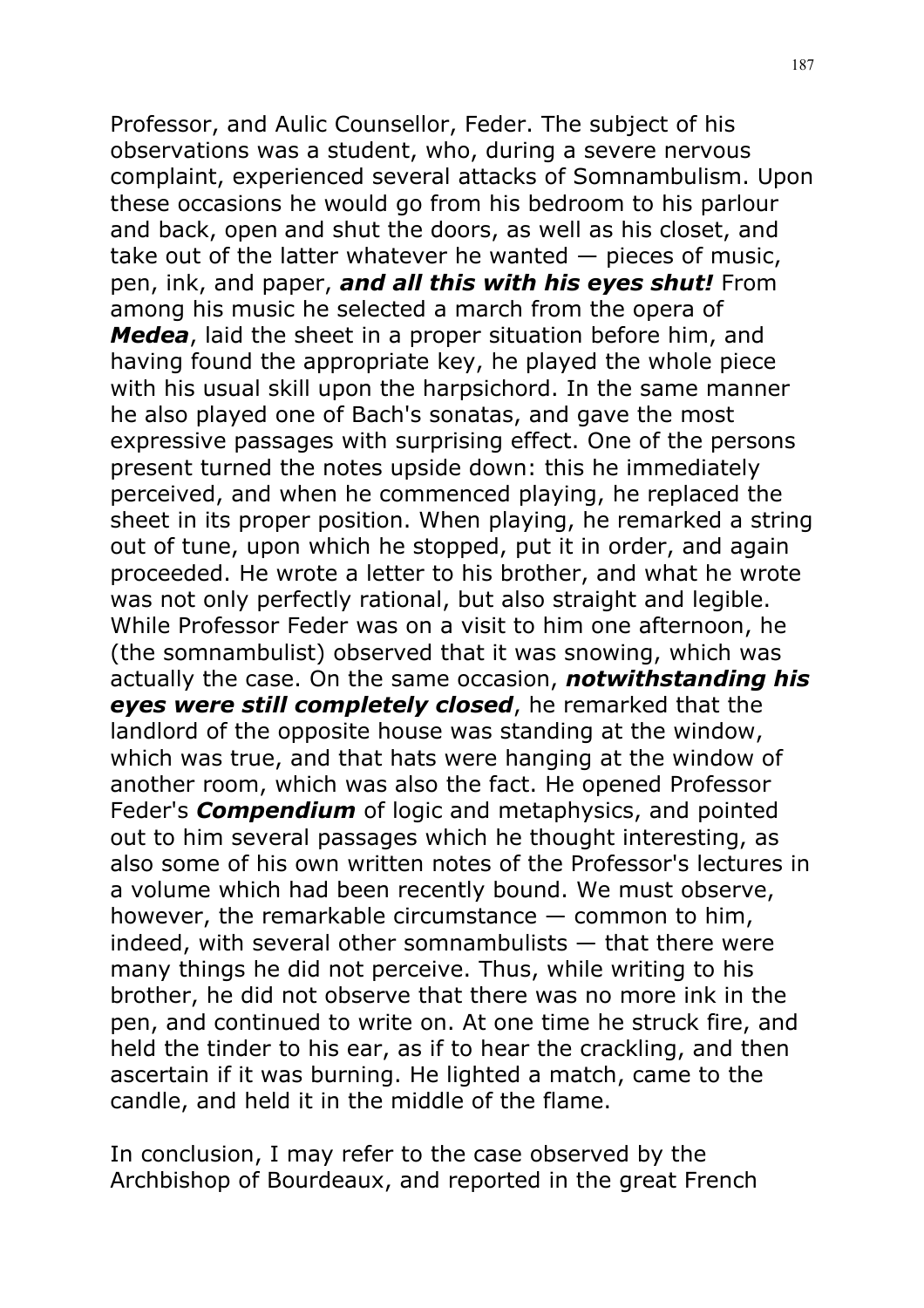Encyclopaedia. It is the case of a young ecclesiastic, in the same seminary with the Archbishop, who was in the habit of getting up during the night in a state of Somnambulism, of going to his room, taking pen, ink, and paper, and composing and writing sermons. When he had finished one page of the paper on which he was writing, he would read over what he had written and correct it. Upon one occasion, he had made use of the expression ce *divin* enfant. In reading over the passage, he changed the adjective *divin* into *adorable*. Perceiving, however, that the pronoun ce could not stand before the word **adorable**, he added to the former the letter **t**. In order to ascertain whether the somnambulist made really any use of his eyes, the Archbishop held a piece of pasteboard under his chin, to prevent him from seeing the paper on which he was writing; but he continued to write on without appearing to be incommoded in the slightest degree.

The paper on which he was writing was taken away; but the somnambulist immediately perceived the change. He wrote pieces of music while in this state, and in the same manner with his eyes closed. The words were placed under the musical notes. It happened, upon one occasion, that the words were written in too large a character, and did not stand precisely under the corresponding notes. He soon perceived the error, blotted out the part, and wrote it over again with great exactness.

I hope that these examples, to which I might add a great many others, will be sufficient to show that the somnambulist, during this extraordinary state, is enabled, apparently without the use of his eyes, to receive impressions equally well, or, at least, with the same consequences to his perceptive faculty, as when awake. Mr. Colguhoun, the translator of Wienholt, supplies us from his extensive reading, with a number of the best authenticated cases descriptive of the same condition of things in Somnambulism, and derangement of the nervous system induced by Mesmerism; and as this is the only physical symptom of any consequence, described by European Mesmerists, which I have not yet seen in India, I hope that Mr. Colguhoun will excuse my making such free use of his facts, in order to complete this subject.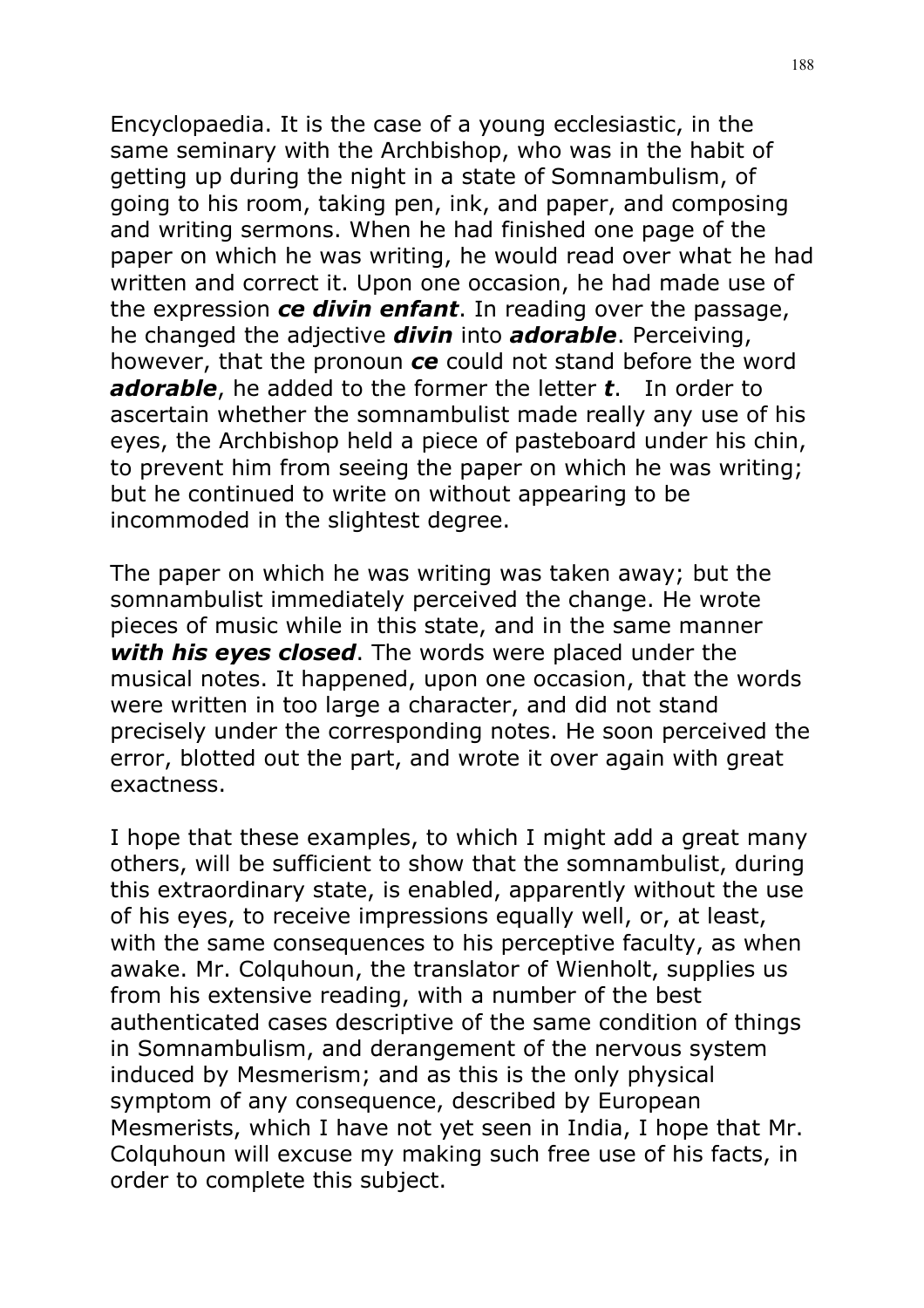The reporters of the facts in question are, for the most part, men whose intellectual attainments, in general, are known to have been of a superior order, and whose moral character is elevated far above suspicion; men, in short, far more honourable and trustworthy than their wretched, chiefly anonymous, calumniators. They will be found to be, principally, eminent physicians, such as Hufeland, physician to the king of Prussia; Steiglitz, physician to the king of Hanover; Brandis, physician to the king of Denmark; Klein, physician to the king of Wirtemberg; Wienholt; Olbers, the astronomer; Gmelin; Heinecken; Bockman; Baehrens; Ennemmoser; Sprengel, author of a history of medicine, and other learned works; Haindorf; Nolte; Spindler; Nasse; Nees von Esenbeck; Passavant; Ziermann; Heinroth; Leupoldt, etc. - Physiologists, such as Reil; Treviranus; Autenrieth; Humboldt; Burdach; Eschenmayer; Kieser, etc. - Naturalists, such as La Place, Cuvier, Oken, etc. - Philosophers, such as Fichte, Schelling, Steffens, Baader, Hegel, etc. - Theologians, such as Schleiermacher. Mayer, etc. To these might be added a vast number of men of general science, and celebrated literary characters. The French magnetists - Puysegur, Deleuze, Bertrand, Georget, Cuvier, Despine, Rostan, Husson, Filassier, Foissac, Gauthier, Teste, etc.  $-$  constitute a perfect host.

But it has been alleged that the evidence of these enlightened individuals is liable to discredit, because, forsooth, they were engaged in investigating the phenomena of animal magnetism. Assuredly, this is a strange, and we must take the liberty of saying, a most preposterous objection. Pray, how are the facts of nature to be discovered and appreciated, unless by those who take an interest in investigating them? Are the facts of chemistry to be discredited, because they have been discovered by chemists? And is the same ultra sceptical test to be applied to electricity, galvanism, astronomy, and general physics? Are no facts to be relied upon as genuine, but such as may happen to be adduced by ignorant and unskilful persons, who have neither the requisite talent, nor the disposition for investigation, and who are, moreover, careless and indifferent to the results?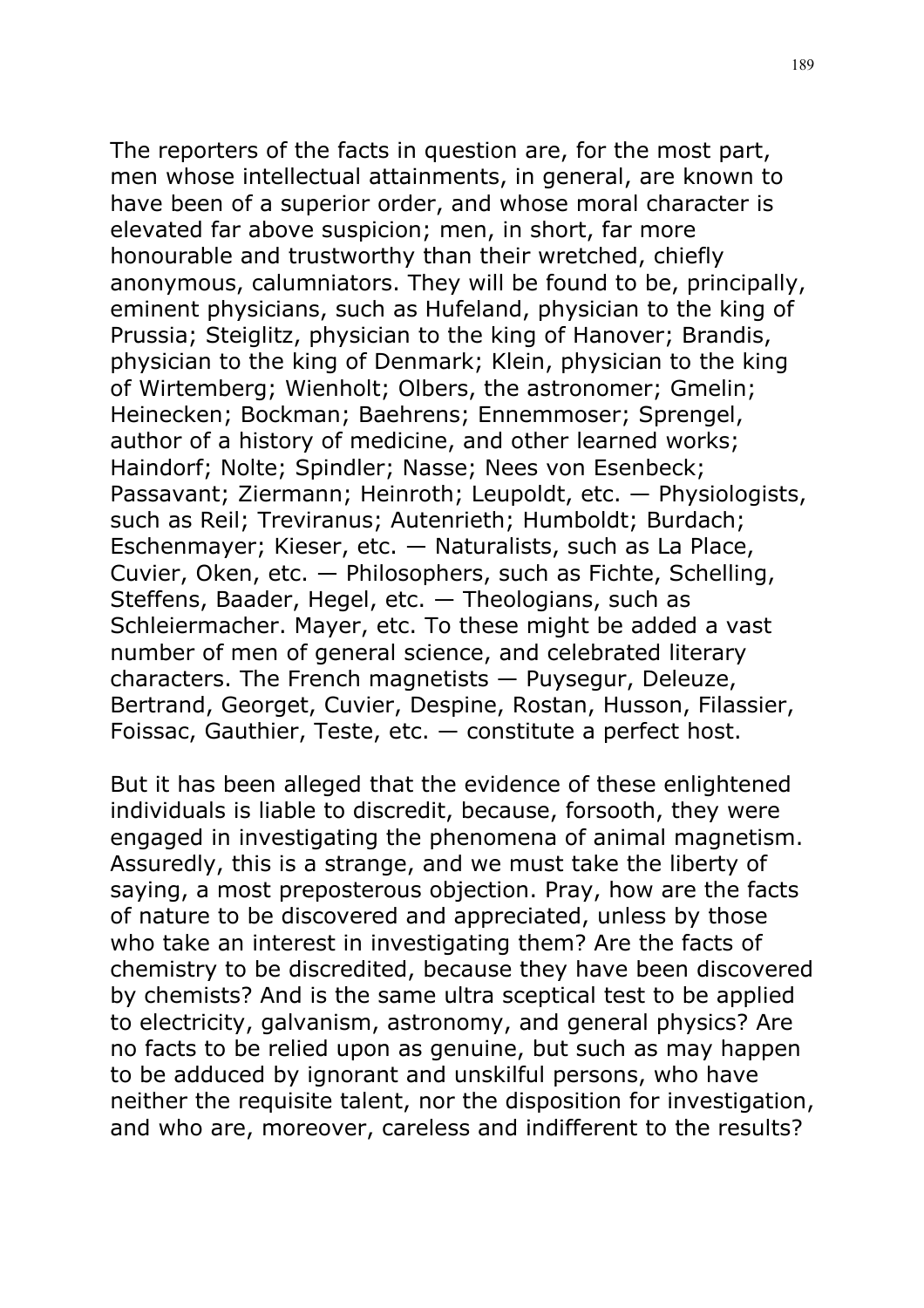The Author, then, feels no hesitation in appealing to the experience of the most eminent magnetists, in confirmation of the fact which, as we have seen, has been manifested in many instances, of the natural Somnambulism; but in order to deprive the most obdurate sceptics of every pretence for denying the reality of the fact in question, we shall proceed to the brief enumeration of cases, in which the controverted phenomenon was distinctly and unequivocally manifested.

Dr. Tritschler's somnambulist  $-$  a boy of thirteen years of age - saw and recognised the numbers and pictures on cards, when introduced under the bedcover, and placed upon his stomach, in complete darkness, and covered, moreover, by the hand of the magnetiser. The same recognition took place in the case of written notes.

Madame Millet, magnetised by Van Ghert, saw her physician's hand and finger by means of the **epigastrium**. At a later period she recognised, in a similar manner, some portraits. At last she became so clairvovante as to be able to read, by means of the **epigastrium**, at the distance of a foot and a half.

Miss St., under the care of Dr. Lehmann, accurately distinguished the colours of cards by means of the epigastrium. Kieser's epileptic boy read fluently by means of the pit of the stomach. Maria Rubel, in Langenberg, read sealed letters by means of the epigastrium; nay, even written characters enveloped in a covering of double linen. De Valenti's patient described the ornamental devices on his watch; she also recognised the picture of a soldier placed on her stomach. In many other patients the functions of other organs were also manifested at the **epigastrium**. Dr. Joseph Frank's patient, Louisa Baerkmann, recognised and felt the taste of sugared water at the epigastric region, and heard at the same place. A servant girl, magnetised by De Valenti, also heard at the epigastrium. Dr. Klein's patient said, "This is very comical - I hear by means of my stomach"; and she laughed aloud at the singularity of the phenomenon. Her ears having been stopt, she said, "That is of no use; I hear with this", pointing to her stomach.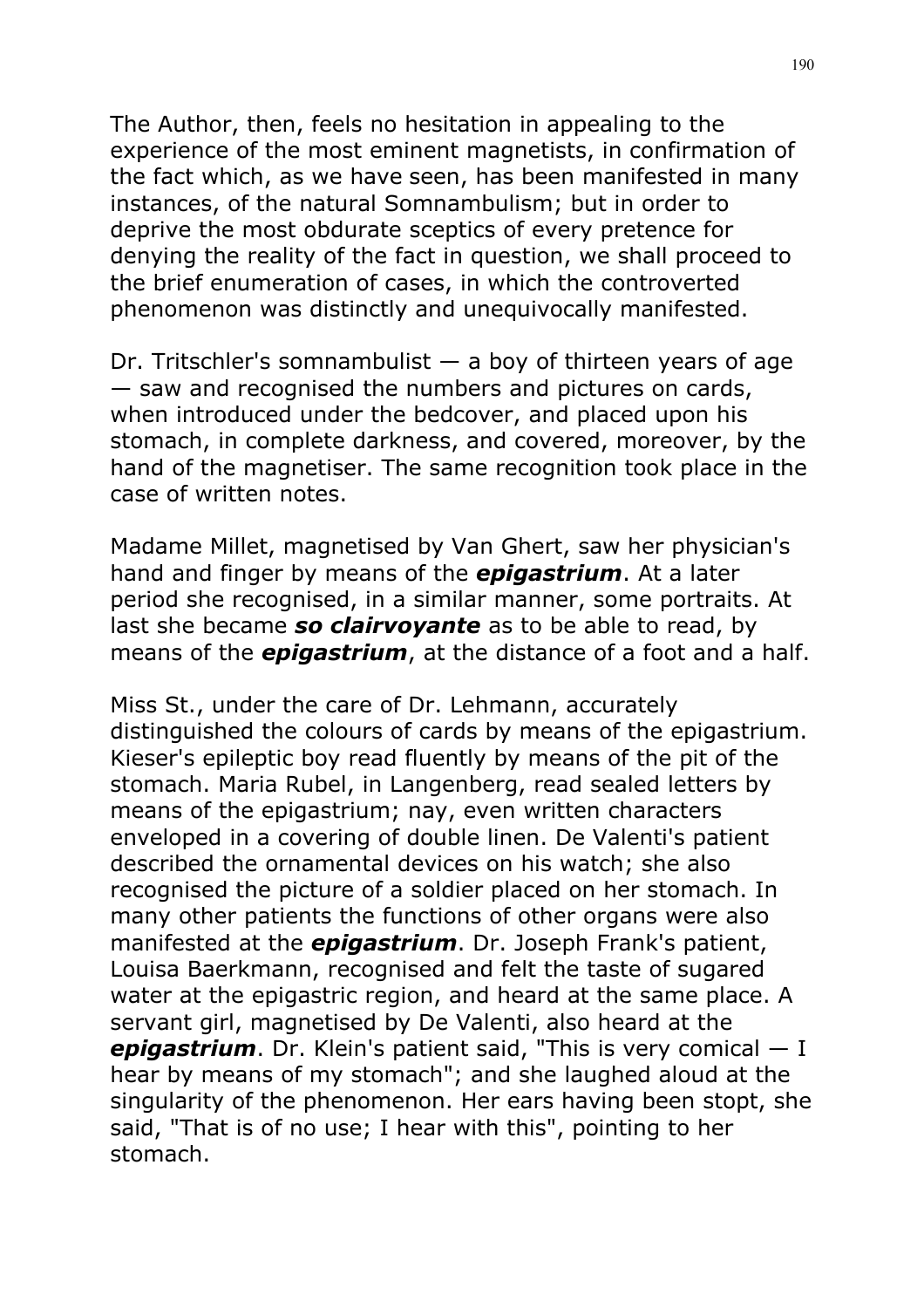In the case of other somnambulists, the common sense seemed to be transferred to the points of the fingers, as in the case of Miss M'Evoy, of Liverpool, Professor Kieser's patient, Anthony Arst, read with his forefinger, and distinguished cards in the same manner. Nay, when he held his elbow out of the window, he saw every thing in the street to the distance of 150 paces. Van Ghert's somnambulist saw by the means of the fingers; as also Madame Millet and Maria Rubel, formerly noticed, and Dr. Durr's patient. An idio-somnambulic boy at Halmstadt, in Holland, read fluently by means of his breast and fingers. Dr. Meyer's patient, at Dulken in Rhenish Prussia, heard with the points of his fingers. One of Dr. Kerner's somnambulists heard sometimes with her fingers, sometimes with every part of her body. Articles of food she tasted with her fingers, as with her mouth. The second somnambulist, mentioned in the work referred to, saw only when she placed her finger on the pit of the stomach, or on the crown of the head. She sometimes heard, smelt, and saw with the point of the middle finger.

Other cases are recorded in which the patients saw and heard with the nose, the chin, the elbows, the knees, the toes, and all the prominent parts of the body. Augusta Miller of Carlsruhe saw with her forehead, her eyelids, and her eyebrows. Dr. Werner mentions, as a singular peculiarity, that his somnambulist possessed the power of changing the **focus** of vision at pleasure. In some cases, it would appear the whole body becomes as it was **clairvoyant**. This was the case with Dr. Heinecken's patient at Bremen, who saw without the assistance of the eyes, or of any other special organ; and she expressly declared that such somnambulists were much more **clairvovant** than those whose perceptive faculties were localised. Hence the somnambulists are frequently unable to give any adequate description of these **metastases** of the perceptive faculties and the species of perception, in these cases, might, perhaps, be more properly denominated feeling, than actual *sight, hearing*, etc. It is worthy of remark, too, that the perceptions of these somnambulists, in general, are much more vivid, acute, and delicate, than in the waking state.

The foregoing observations, it is presumed, must be sufficient to convince every candid and unprejudiced mind of the